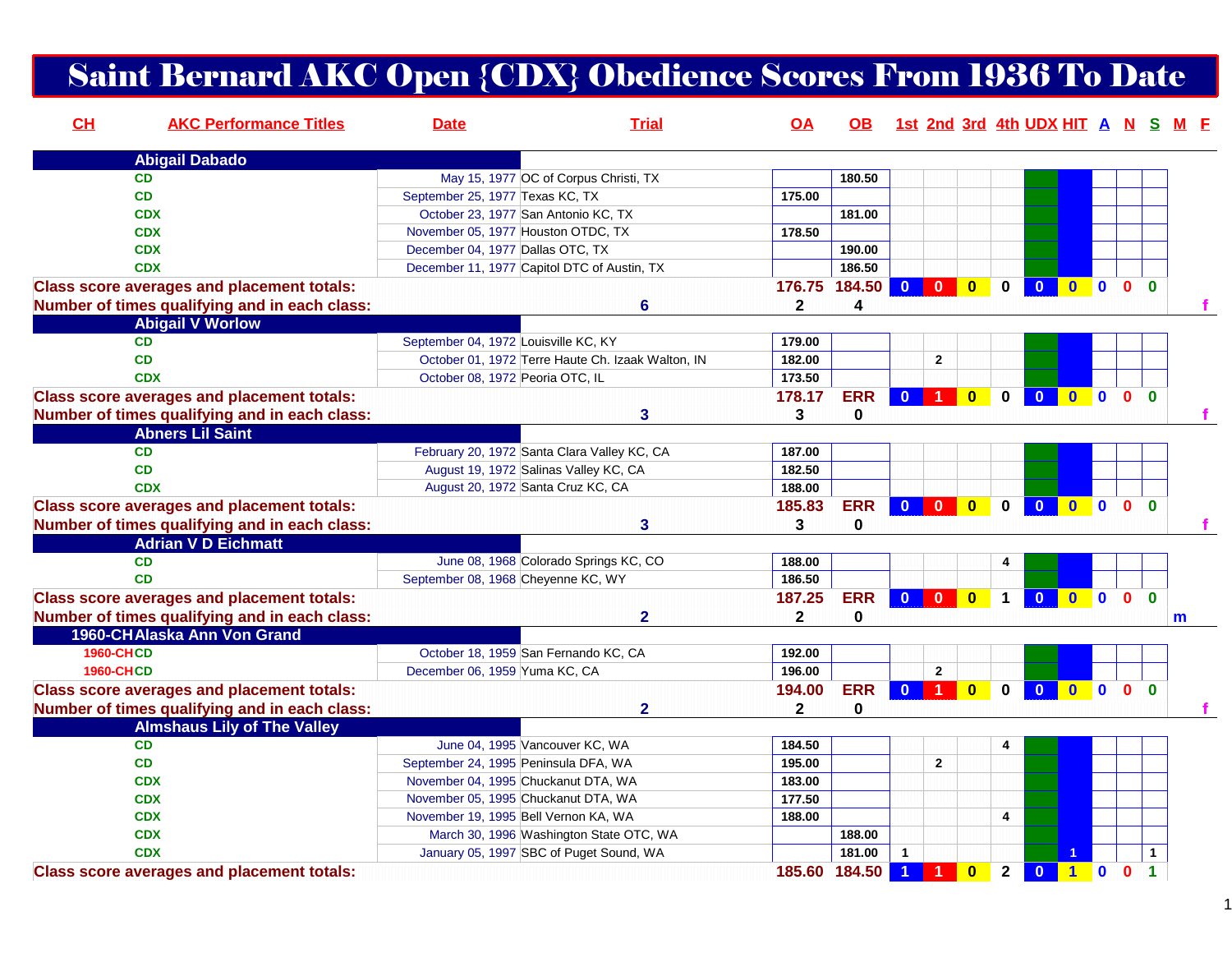| 7<br>5<br>Number of times qualifying and in each class:<br>$\mathbf{2}$<br><b>Alpine Morning Mist</b><br>October 03, 1982 Terre Haute Ch. Izaak Walton, IN<br>CD<br>186.00<br>CD<br>October 24, 1982 Dayton DTC, OH<br>170.00<br>November 28, 1982 Queen City DTC, OH<br>178.00<br><b>CDX</b><br><b>CDX</b><br>September 11, 1983 Indianapolis OTC, IN<br>189.00<br>189.00<br><b>Class score averages and placement totals:</b><br>178.00<br>$\mathbf{0}$<br>$\mathbf{0}$<br>$\mathbf{0}$<br>U<br>$\mathbf{0}$<br>$\mathbf{0}$<br>$\Omega$<br>$\bf{0}$<br>$\mathbf{0}$<br>Number of times qualifying and in each class:<br>3<br>1<br><b>Alpsteins My Shadow</b><br>May 22, 1971 Ingham County KC, MI<br>182.00<br>CD<br><b>ERR</b><br><b>Class score averages and placement totals:</b><br>182.00<br>$\mathbf{0}$<br>$\mathbf{0}$<br>$\mathbf{0}$<br>$\mathbf{0}$<br>$\mathbf{0}$<br>0<br>$\Omega$<br>$\mathbf{0}$<br>$\Omega$<br>Number of times qualifying and in each class:<br>0<br>1<br><b>Am A Joys Vanity Crusader</b><br><b>CD</b><br>May 10, 1984 New England SBC, CT<br>173.50<br>3<br><b>CD</b><br>189.00<br>May 11, 1984 SBC of Greater New York, NY<br>$\mathbf{1}$<br>182.00<br><b>CDX</b><br>December 16, 1984 Western Reserve KC, OH<br><b>Class score averages and placement totals:</b><br><b>ERR</b><br>181.50<br>$\blacktriangleleft$<br>0<br>$\mathbf{0}$<br>$\Omega$<br>$\Omega$<br>$\blacktriangleleft$<br>$\bf{0}$<br>$\bf{0}$<br>$\mathbf{0}$<br>Number of times qualifying and in each class:<br>3<br>3<br>0<br>m<br><b>Amanda Elliott</b><br>June 17, 1990 SBC of Puget Sound, WA<br><b>CD</b><br>184.50<br><b>CD</b><br>187.00<br>June 30, 1990 Bell Vernon KA, WA<br>4<br><b>CDX</b><br>189.00<br>July 01, 1990 Mt Baker KC, WA<br><b>ERR</b><br>2 <sup>1</sup><br>$0$ 0 0<br>$\overline{0}$<br>$\overline{\mathbf{0}}$<br>$\mathbf 1$<br>$\bullet$<br>$\Omega$<br><b>Class score averages and placement totals:</b><br>186.83<br>Number of times qualifying and in each class:<br>0<br>3<br>3<br><b>Apogee Diamond Light Dawn</b><br>November 13, 1988 Nathan Hale OC, CT<br><b>CD</b><br>191.50<br><b>CD</b><br>190.50<br>$\mathbf{2}$<br>November 20, 1988 North Shore KC, MA<br><b>CDX</b><br>197.00<br>3<br>November 25, 1988 Windham County KC, MA<br><b>ERR</b><br><b>00</b><br><b>Class score averages and placement totals:</b><br>$\mathbf{0}$<br>$\overline{\mathbf{0}}$<br>0 <sub>0</sub><br>193.00<br>$\blacktriangleleft$<br>$\bf{0}$<br>0<br>Number of times qualifying and in each class:<br>3<br>3<br><b>Barbaras Karen</b><br><b>CD</b><br>May 20, 1951 Long Island KC, NY<br>192.00<br>$\mathbf{2}$<br>September 29, 1951 Suffolk OTC, NY<br>185.00<br><b>CD</b><br><b>CDX</b><br>November 30, 1951 Nassau DTC, NY<br>184.00<br><b>ERR</b><br><b>Class score averages and placement totals:</b><br>187.00<br>$\Omega$<br>U<br>$\mathbf{0}$<br>$\bf{0}$<br>$\bf{0}$<br>$\bf{0}$<br>$\bf{0}$<br>$\mathbf{0}$<br>Number of times qualifying and in each class:<br>3<br>0<br>3<br><b>Barjons Tug St. John V Robinul</b><br><b>CD</b><br>May 22, 1976 Merrimack Valley KC, NH<br>189.50<br>4<br>CD<br>October 24, 1976 South Shore DTC, MA<br>176.50<br><b>CDX</b><br>189.00<br>October 31, 1976 OTC of Rhode Island, RI<br><b>CDX</b><br>November 28, 1976 New England DTC, MA<br>191.50<br>4<br><b>CDX</b><br>May 28, 1977 Merrimack Valley KC, NH<br>185.50<br><b>CDX</b><br>October 23, 1977 New England DTC, MA<br>181.50 | CL | <b>AKC Performance Titles</b> | <b>Date</b> | <b>Trial</b> | <u>OA</u> | OB. |  |  | 1st 2nd 3rd 4th UDX HIT A |  | -N | s |  |
|---------------------------------------------------------------------------------------------------------------------------------------------------------------------------------------------------------------------------------------------------------------------------------------------------------------------------------------------------------------------------------------------------------------------------------------------------------------------------------------------------------------------------------------------------------------------------------------------------------------------------------------------------------------------------------------------------------------------------------------------------------------------------------------------------------------------------------------------------------------------------------------------------------------------------------------------------------------------------------------------------------------------------------------------------------------------------------------------------------------------------------------------------------------------------------------------------------------------------------------------------------------------------------------------------------------------------------------------------------------------------------------------------------------------------------------------------------------------------------------------------------------------------------------------------------------------------------------------------------------------------------------------------------------------------------------------------------------------------------------------------------------------------------------------------------------------------------------------------------------------------------------------------------------------------------------------------------------------------------------------------------------------------------------------------------------------------------------------------------------------------------------------------------------------------------------------------------------------------------------------------------------------------------------------------------------------------------------------------------------------------------------------------------------------------------------------------------------------------------------------------------------------------------------------------------------------------------------------------------------------------------------------------------------------------------------------------------------------------------------------------------------------------------------------------------------------------------------------------------------------------------------------------------------------------------------------------------------------------------------------------------------------------------------------------------------------------------------------------------------------------------------------------------------------------------------------------------------------------------------------------------------------------------------------------------------------------------------------------------------------------------------------------------------------------------------------------------------------------|----|-------------------------------|-------------|--------------|-----------|-----|--|--|---------------------------|--|----|---|--|
|                                                                                                                                                                                                                                                                                                                                                                                                                                                                                                                                                                                                                                                                                                                                                                                                                                                                                                                                                                                                                                                                                                                                                                                                                                                                                                                                                                                                                                                                                                                                                                                                                                                                                                                                                                                                                                                                                                                                                                                                                                                                                                                                                                                                                                                                                                                                                                                                                                                                                                                                                                                                                                                                                                                                                                                                                                                                                                                                                                                                                                                                                                                                                                                                                                                                                                                                                                                                                                                                           |    |                               |             |              |           |     |  |  |                           |  |    |   |  |
|                                                                                                                                                                                                                                                                                                                                                                                                                                                                                                                                                                                                                                                                                                                                                                                                                                                                                                                                                                                                                                                                                                                                                                                                                                                                                                                                                                                                                                                                                                                                                                                                                                                                                                                                                                                                                                                                                                                                                                                                                                                                                                                                                                                                                                                                                                                                                                                                                                                                                                                                                                                                                                                                                                                                                                                                                                                                                                                                                                                                                                                                                                                                                                                                                                                                                                                                                                                                                                                                           |    |                               |             |              |           |     |  |  |                           |  |    |   |  |
|                                                                                                                                                                                                                                                                                                                                                                                                                                                                                                                                                                                                                                                                                                                                                                                                                                                                                                                                                                                                                                                                                                                                                                                                                                                                                                                                                                                                                                                                                                                                                                                                                                                                                                                                                                                                                                                                                                                                                                                                                                                                                                                                                                                                                                                                                                                                                                                                                                                                                                                                                                                                                                                                                                                                                                                                                                                                                                                                                                                                                                                                                                                                                                                                                                                                                                                                                                                                                                                                           |    |                               |             |              |           |     |  |  |                           |  |    |   |  |
|                                                                                                                                                                                                                                                                                                                                                                                                                                                                                                                                                                                                                                                                                                                                                                                                                                                                                                                                                                                                                                                                                                                                                                                                                                                                                                                                                                                                                                                                                                                                                                                                                                                                                                                                                                                                                                                                                                                                                                                                                                                                                                                                                                                                                                                                                                                                                                                                                                                                                                                                                                                                                                                                                                                                                                                                                                                                                                                                                                                                                                                                                                                                                                                                                                                                                                                                                                                                                                                                           |    |                               |             |              |           |     |  |  |                           |  |    |   |  |
|                                                                                                                                                                                                                                                                                                                                                                                                                                                                                                                                                                                                                                                                                                                                                                                                                                                                                                                                                                                                                                                                                                                                                                                                                                                                                                                                                                                                                                                                                                                                                                                                                                                                                                                                                                                                                                                                                                                                                                                                                                                                                                                                                                                                                                                                                                                                                                                                                                                                                                                                                                                                                                                                                                                                                                                                                                                                                                                                                                                                                                                                                                                                                                                                                                                                                                                                                                                                                                                                           |    |                               |             |              |           |     |  |  |                           |  |    |   |  |
|                                                                                                                                                                                                                                                                                                                                                                                                                                                                                                                                                                                                                                                                                                                                                                                                                                                                                                                                                                                                                                                                                                                                                                                                                                                                                                                                                                                                                                                                                                                                                                                                                                                                                                                                                                                                                                                                                                                                                                                                                                                                                                                                                                                                                                                                                                                                                                                                                                                                                                                                                                                                                                                                                                                                                                                                                                                                                                                                                                                                                                                                                                                                                                                                                                                                                                                                                                                                                                                                           |    |                               |             |              |           |     |  |  |                           |  |    |   |  |
|                                                                                                                                                                                                                                                                                                                                                                                                                                                                                                                                                                                                                                                                                                                                                                                                                                                                                                                                                                                                                                                                                                                                                                                                                                                                                                                                                                                                                                                                                                                                                                                                                                                                                                                                                                                                                                                                                                                                                                                                                                                                                                                                                                                                                                                                                                                                                                                                                                                                                                                                                                                                                                                                                                                                                                                                                                                                                                                                                                                                                                                                                                                                                                                                                                                                                                                                                                                                                                                                           |    |                               |             |              |           |     |  |  |                           |  |    |   |  |
|                                                                                                                                                                                                                                                                                                                                                                                                                                                                                                                                                                                                                                                                                                                                                                                                                                                                                                                                                                                                                                                                                                                                                                                                                                                                                                                                                                                                                                                                                                                                                                                                                                                                                                                                                                                                                                                                                                                                                                                                                                                                                                                                                                                                                                                                                                                                                                                                                                                                                                                                                                                                                                                                                                                                                                                                                                                                                                                                                                                                                                                                                                                                                                                                                                                                                                                                                                                                                                                                           |    |                               |             |              |           |     |  |  |                           |  |    |   |  |
|                                                                                                                                                                                                                                                                                                                                                                                                                                                                                                                                                                                                                                                                                                                                                                                                                                                                                                                                                                                                                                                                                                                                                                                                                                                                                                                                                                                                                                                                                                                                                                                                                                                                                                                                                                                                                                                                                                                                                                                                                                                                                                                                                                                                                                                                                                                                                                                                                                                                                                                                                                                                                                                                                                                                                                                                                                                                                                                                                                                                                                                                                                                                                                                                                                                                                                                                                                                                                                                                           |    |                               |             |              |           |     |  |  |                           |  |    |   |  |
|                                                                                                                                                                                                                                                                                                                                                                                                                                                                                                                                                                                                                                                                                                                                                                                                                                                                                                                                                                                                                                                                                                                                                                                                                                                                                                                                                                                                                                                                                                                                                                                                                                                                                                                                                                                                                                                                                                                                                                                                                                                                                                                                                                                                                                                                                                                                                                                                                                                                                                                                                                                                                                                                                                                                                                                                                                                                                                                                                                                                                                                                                                                                                                                                                                                                                                                                                                                                                                                                           |    |                               |             |              |           |     |  |  |                           |  |    |   |  |
|                                                                                                                                                                                                                                                                                                                                                                                                                                                                                                                                                                                                                                                                                                                                                                                                                                                                                                                                                                                                                                                                                                                                                                                                                                                                                                                                                                                                                                                                                                                                                                                                                                                                                                                                                                                                                                                                                                                                                                                                                                                                                                                                                                                                                                                                                                                                                                                                                                                                                                                                                                                                                                                                                                                                                                                                                                                                                                                                                                                                                                                                                                                                                                                                                                                                                                                                                                                                                                                                           |    |                               |             |              |           |     |  |  |                           |  |    |   |  |
|                                                                                                                                                                                                                                                                                                                                                                                                                                                                                                                                                                                                                                                                                                                                                                                                                                                                                                                                                                                                                                                                                                                                                                                                                                                                                                                                                                                                                                                                                                                                                                                                                                                                                                                                                                                                                                                                                                                                                                                                                                                                                                                                                                                                                                                                                                                                                                                                                                                                                                                                                                                                                                                                                                                                                                                                                                                                                                                                                                                                                                                                                                                                                                                                                                                                                                                                                                                                                                                                           |    |                               |             |              |           |     |  |  |                           |  |    |   |  |
|                                                                                                                                                                                                                                                                                                                                                                                                                                                                                                                                                                                                                                                                                                                                                                                                                                                                                                                                                                                                                                                                                                                                                                                                                                                                                                                                                                                                                                                                                                                                                                                                                                                                                                                                                                                                                                                                                                                                                                                                                                                                                                                                                                                                                                                                                                                                                                                                                                                                                                                                                                                                                                                                                                                                                                                                                                                                                                                                                                                                                                                                                                                                                                                                                                                                                                                                                                                                                                                                           |    |                               |             |              |           |     |  |  |                           |  |    |   |  |
|                                                                                                                                                                                                                                                                                                                                                                                                                                                                                                                                                                                                                                                                                                                                                                                                                                                                                                                                                                                                                                                                                                                                                                                                                                                                                                                                                                                                                                                                                                                                                                                                                                                                                                                                                                                                                                                                                                                                                                                                                                                                                                                                                                                                                                                                                                                                                                                                                                                                                                                                                                                                                                                                                                                                                                                                                                                                                                                                                                                                                                                                                                                                                                                                                                                                                                                                                                                                                                                                           |    |                               |             |              |           |     |  |  |                           |  |    |   |  |
|                                                                                                                                                                                                                                                                                                                                                                                                                                                                                                                                                                                                                                                                                                                                                                                                                                                                                                                                                                                                                                                                                                                                                                                                                                                                                                                                                                                                                                                                                                                                                                                                                                                                                                                                                                                                                                                                                                                                                                                                                                                                                                                                                                                                                                                                                                                                                                                                                                                                                                                                                                                                                                                                                                                                                                                                                                                                                                                                                                                                                                                                                                                                                                                                                                                                                                                                                                                                                                                                           |    |                               |             |              |           |     |  |  |                           |  |    |   |  |
|                                                                                                                                                                                                                                                                                                                                                                                                                                                                                                                                                                                                                                                                                                                                                                                                                                                                                                                                                                                                                                                                                                                                                                                                                                                                                                                                                                                                                                                                                                                                                                                                                                                                                                                                                                                                                                                                                                                                                                                                                                                                                                                                                                                                                                                                                                                                                                                                                                                                                                                                                                                                                                                                                                                                                                                                                                                                                                                                                                                                                                                                                                                                                                                                                                                                                                                                                                                                                                                                           |    |                               |             |              |           |     |  |  |                           |  |    |   |  |
|                                                                                                                                                                                                                                                                                                                                                                                                                                                                                                                                                                                                                                                                                                                                                                                                                                                                                                                                                                                                                                                                                                                                                                                                                                                                                                                                                                                                                                                                                                                                                                                                                                                                                                                                                                                                                                                                                                                                                                                                                                                                                                                                                                                                                                                                                                                                                                                                                                                                                                                                                                                                                                                                                                                                                                                                                                                                                                                                                                                                                                                                                                                                                                                                                                                                                                                                                                                                                                                                           |    |                               |             |              |           |     |  |  |                           |  |    |   |  |
|                                                                                                                                                                                                                                                                                                                                                                                                                                                                                                                                                                                                                                                                                                                                                                                                                                                                                                                                                                                                                                                                                                                                                                                                                                                                                                                                                                                                                                                                                                                                                                                                                                                                                                                                                                                                                                                                                                                                                                                                                                                                                                                                                                                                                                                                                                                                                                                                                                                                                                                                                                                                                                                                                                                                                                                                                                                                                                                                                                                                                                                                                                                                                                                                                                                                                                                                                                                                                                                                           |    |                               |             |              |           |     |  |  |                           |  |    |   |  |
|                                                                                                                                                                                                                                                                                                                                                                                                                                                                                                                                                                                                                                                                                                                                                                                                                                                                                                                                                                                                                                                                                                                                                                                                                                                                                                                                                                                                                                                                                                                                                                                                                                                                                                                                                                                                                                                                                                                                                                                                                                                                                                                                                                                                                                                                                                                                                                                                                                                                                                                                                                                                                                                                                                                                                                                                                                                                                                                                                                                                                                                                                                                                                                                                                                                                                                                                                                                                                                                                           |    |                               |             |              |           |     |  |  |                           |  |    |   |  |
|                                                                                                                                                                                                                                                                                                                                                                                                                                                                                                                                                                                                                                                                                                                                                                                                                                                                                                                                                                                                                                                                                                                                                                                                                                                                                                                                                                                                                                                                                                                                                                                                                                                                                                                                                                                                                                                                                                                                                                                                                                                                                                                                                                                                                                                                                                                                                                                                                                                                                                                                                                                                                                                                                                                                                                                                                                                                                                                                                                                                                                                                                                                                                                                                                                                                                                                                                                                                                                                                           |    |                               |             |              |           |     |  |  |                           |  |    |   |  |
|                                                                                                                                                                                                                                                                                                                                                                                                                                                                                                                                                                                                                                                                                                                                                                                                                                                                                                                                                                                                                                                                                                                                                                                                                                                                                                                                                                                                                                                                                                                                                                                                                                                                                                                                                                                                                                                                                                                                                                                                                                                                                                                                                                                                                                                                                                                                                                                                                                                                                                                                                                                                                                                                                                                                                                                                                                                                                                                                                                                                                                                                                                                                                                                                                                                                                                                                                                                                                                                                           |    |                               |             |              |           |     |  |  |                           |  |    |   |  |
|                                                                                                                                                                                                                                                                                                                                                                                                                                                                                                                                                                                                                                                                                                                                                                                                                                                                                                                                                                                                                                                                                                                                                                                                                                                                                                                                                                                                                                                                                                                                                                                                                                                                                                                                                                                                                                                                                                                                                                                                                                                                                                                                                                                                                                                                                                                                                                                                                                                                                                                                                                                                                                                                                                                                                                                                                                                                                                                                                                                                                                                                                                                                                                                                                                                                                                                                                                                                                                                                           |    |                               |             |              |           |     |  |  |                           |  |    |   |  |
|                                                                                                                                                                                                                                                                                                                                                                                                                                                                                                                                                                                                                                                                                                                                                                                                                                                                                                                                                                                                                                                                                                                                                                                                                                                                                                                                                                                                                                                                                                                                                                                                                                                                                                                                                                                                                                                                                                                                                                                                                                                                                                                                                                                                                                                                                                                                                                                                                                                                                                                                                                                                                                                                                                                                                                                                                                                                                                                                                                                                                                                                                                                                                                                                                                                                                                                                                                                                                                                                           |    |                               |             |              |           |     |  |  |                           |  |    |   |  |
|                                                                                                                                                                                                                                                                                                                                                                                                                                                                                                                                                                                                                                                                                                                                                                                                                                                                                                                                                                                                                                                                                                                                                                                                                                                                                                                                                                                                                                                                                                                                                                                                                                                                                                                                                                                                                                                                                                                                                                                                                                                                                                                                                                                                                                                                                                                                                                                                                                                                                                                                                                                                                                                                                                                                                                                                                                                                                                                                                                                                                                                                                                                                                                                                                                                                                                                                                                                                                                                                           |    |                               |             |              |           |     |  |  |                           |  |    |   |  |
|                                                                                                                                                                                                                                                                                                                                                                                                                                                                                                                                                                                                                                                                                                                                                                                                                                                                                                                                                                                                                                                                                                                                                                                                                                                                                                                                                                                                                                                                                                                                                                                                                                                                                                                                                                                                                                                                                                                                                                                                                                                                                                                                                                                                                                                                                                                                                                                                                                                                                                                                                                                                                                                                                                                                                                                                                                                                                                                                                                                                                                                                                                                                                                                                                                                                                                                                                                                                                                                                           |    |                               |             |              |           |     |  |  |                           |  |    |   |  |
|                                                                                                                                                                                                                                                                                                                                                                                                                                                                                                                                                                                                                                                                                                                                                                                                                                                                                                                                                                                                                                                                                                                                                                                                                                                                                                                                                                                                                                                                                                                                                                                                                                                                                                                                                                                                                                                                                                                                                                                                                                                                                                                                                                                                                                                                                                                                                                                                                                                                                                                                                                                                                                                                                                                                                                                                                                                                                                                                                                                                                                                                                                                                                                                                                                                                                                                                                                                                                                                                           |    |                               |             |              |           |     |  |  |                           |  |    |   |  |
|                                                                                                                                                                                                                                                                                                                                                                                                                                                                                                                                                                                                                                                                                                                                                                                                                                                                                                                                                                                                                                                                                                                                                                                                                                                                                                                                                                                                                                                                                                                                                                                                                                                                                                                                                                                                                                                                                                                                                                                                                                                                                                                                                                                                                                                                                                                                                                                                                                                                                                                                                                                                                                                                                                                                                                                                                                                                                                                                                                                                                                                                                                                                                                                                                                                                                                                                                                                                                                                                           |    |                               |             |              |           |     |  |  |                           |  |    |   |  |
|                                                                                                                                                                                                                                                                                                                                                                                                                                                                                                                                                                                                                                                                                                                                                                                                                                                                                                                                                                                                                                                                                                                                                                                                                                                                                                                                                                                                                                                                                                                                                                                                                                                                                                                                                                                                                                                                                                                                                                                                                                                                                                                                                                                                                                                                                                                                                                                                                                                                                                                                                                                                                                                                                                                                                                                                                                                                                                                                                                                                                                                                                                                                                                                                                                                                                                                                                                                                                                                                           |    |                               |             |              |           |     |  |  |                           |  |    |   |  |
|                                                                                                                                                                                                                                                                                                                                                                                                                                                                                                                                                                                                                                                                                                                                                                                                                                                                                                                                                                                                                                                                                                                                                                                                                                                                                                                                                                                                                                                                                                                                                                                                                                                                                                                                                                                                                                                                                                                                                                                                                                                                                                                                                                                                                                                                                                                                                                                                                                                                                                                                                                                                                                                                                                                                                                                                                                                                                                                                                                                                                                                                                                                                                                                                                                                                                                                                                                                                                                                                           |    |                               |             |              |           |     |  |  |                           |  |    |   |  |
|                                                                                                                                                                                                                                                                                                                                                                                                                                                                                                                                                                                                                                                                                                                                                                                                                                                                                                                                                                                                                                                                                                                                                                                                                                                                                                                                                                                                                                                                                                                                                                                                                                                                                                                                                                                                                                                                                                                                                                                                                                                                                                                                                                                                                                                                                                                                                                                                                                                                                                                                                                                                                                                                                                                                                                                                                                                                                                                                                                                                                                                                                                                                                                                                                                                                                                                                                                                                                                                                           |    |                               |             |              |           |     |  |  |                           |  |    |   |  |
|                                                                                                                                                                                                                                                                                                                                                                                                                                                                                                                                                                                                                                                                                                                                                                                                                                                                                                                                                                                                                                                                                                                                                                                                                                                                                                                                                                                                                                                                                                                                                                                                                                                                                                                                                                                                                                                                                                                                                                                                                                                                                                                                                                                                                                                                                                                                                                                                                                                                                                                                                                                                                                                                                                                                                                                                                                                                                                                                                                                                                                                                                                                                                                                                                                                                                                                                                                                                                                                                           |    |                               |             |              |           |     |  |  |                           |  |    |   |  |
|                                                                                                                                                                                                                                                                                                                                                                                                                                                                                                                                                                                                                                                                                                                                                                                                                                                                                                                                                                                                                                                                                                                                                                                                                                                                                                                                                                                                                                                                                                                                                                                                                                                                                                                                                                                                                                                                                                                                                                                                                                                                                                                                                                                                                                                                                                                                                                                                                                                                                                                                                                                                                                                                                                                                                                                                                                                                                                                                                                                                                                                                                                                                                                                                                                                                                                                                                                                                                                                                           |    |                               |             |              |           |     |  |  |                           |  |    |   |  |
|                                                                                                                                                                                                                                                                                                                                                                                                                                                                                                                                                                                                                                                                                                                                                                                                                                                                                                                                                                                                                                                                                                                                                                                                                                                                                                                                                                                                                                                                                                                                                                                                                                                                                                                                                                                                                                                                                                                                                                                                                                                                                                                                                                                                                                                                                                                                                                                                                                                                                                                                                                                                                                                                                                                                                                                                                                                                                                                                                                                                                                                                                                                                                                                                                                                                                                                                                                                                                                                                           |    |                               |             |              |           |     |  |  |                           |  |    |   |  |
|                                                                                                                                                                                                                                                                                                                                                                                                                                                                                                                                                                                                                                                                                                                                                                                                                                                                                                                                                                                                                                                                                                                                                                                                                                                                                                                                                                                                                                                                                                                                                                                                                                                                                                                                                                                                                                                                                                                                                                                                                                                                                                                                                                                                                                                                                                                                                                                                                                                                                                                                                                                                                                                                                                                                                                                                                                                                                                                                                                                                                                                                                                                                                                                                                                                                                                                                                                                                                                                                           |    |                               |             |              |           |     |  |  |                           |  |    |   |  |
|                                                                                                                                                                                                                                                                                                                                                                                                                                                                                                                                                                                                                                                                                                                                                                                                                                                                                                                                                                                                                                                                                                                                                                                                                                                                                                                                                                                                                                                                                                                                                                                                                                                                                                                                                                                                                                                                                                                                                                                                                                                                                                                                                                                                                                                                                                                                                                                                                                                                                                                                                                                                                                                                                                                                                                                                                                                                                                                                                                                                                                                                                                                                                                                                                                                                                                                                                                                                                                                                           |    |                               |             |              |           |     |  |  |                           |  |    |   |  |
|                                                                                                                                                                                                                                                                                                                                                                                                                                                                                                                                                                                                                                                                                                                                                                                                                                                                                                                                                                                                                                                                                                                                                                                                                                                                                                                                                                                                                                                                                                                                                                                                                                                                                                                                                                                                                                                                                                                                                                                                                                                                                                                                                                                                                                                                                                                                                                                                                                                                                                                                                                                                                                                                                                                                                                                                                                                                                                                                                                                                                                                                                                                                                                                                                                                                                                                                                                                                                                                                           |    |                               |             |              |           |     |  |  |                           |  |    |   |  |
|                                                                                                                                                                                                                                                                                                                                                                                                                                                                                                                                                                                                                                                                                                                                                                                                                                                                                                                                                                                                                                                                                                                                                                                                                                                                                                                                                                                                                                                                                                                                                                                                                                                                                                                                                                                                                                                                                                                                                                                                                                                                                                                                                                                                                                                                                                                                                                                                                                                                                                                                                                                                                                                                                                                                                                                                                                                                                                                                                                                                                                                                                                                                                                                                                                                                                                                                                                                                                                                                           |    |                               |             |              |           |     |  |  |                           |  |    |   |  |
|                                                                                                                                                                                                                                                                                                                                                                                                                                                                                                                                                                                                                                                                                                                                                                                                                                                                                                                                                                                                                                                                                                                                                                                                                                                                                                                                                                                                                                                                                                                                                                                                                                                                                                                                                                                                                                                                                                                                                                                                                                                                                                                                                                                                                                                                                                                                                                                                                                                                                                                                                                                                                                                                                                                                                                                                                                                                                                                                                                                                                                                                                                                                                                                                                                                                                                                                                                                                                                                                           |    |                               |             |              |           |     |  |  |                           |  |    |   |  |
|                                                                                                                                                                                                                                                                                                                                                                                                                                                                                                                                                                                                                                                                                                                                                                                                                                                                                                                                                                                                                                                                                                                                                                                                                                                                                                                                                                                                                                                                                                                                                                                                                                                                                                                                                                                                                                                                                                                                                                                                                                                                                                                                                                                                                                                                                                                                                                                                                                                                                                                                                                                                                                                                                                                                                                                                                                                                                                                                                                                                                                                                                                                                                                                                                                                                                                                                                                                                                                                                           |    |                               |             |              |           |     |  |  |                           |  |    |   |  |
|                                                                                                                                                                                                                                                                                                                                                                                                                                                                                                                                                                                                                                                                                                                                                                                                                                                                                                                                                                                                                                                                                                                                                                                                                                                                                                                                                                                                                                                                                                                                                                                                                                                                                                                                                                                                                                                                                                                                                                                                                                                                                                                                                                                                                                                                                                                                                                                                                                                                                                                                                                                                                                                                                                                                                                                                                                                                                                                                                                                                                                                                                                                                                                                                                                                                                                                                                                                                                                                                           |    |                               |             |              |           |     |  |  |                           |  |    |   |  |
|                                                                                                                                                                                                                                                                                                                                                                                                                                                                                                                                                                                                                                                                                                                                                                                                                                                                                                                                                                                                                                                                                                                                                                                                                                                                                                                                                                                                                                                                                                                                                                                                                                                                                                                                                                                                                                                                                                                                                                                                                                                                                                                                                                                                                                                                                                                                                                                                                                                                                                                                                                                                                                                                                                                                                                                                                                                                                                                                                                                                                                                                                                                                                                                                                                                                                                                                                                                                                                                                           |    |                               |             |              |           |     |  |  |                           |  |    |   |  |
|                                                                                                                                                                                                                                                                                                                                                                                                                                                                                                                                                                                                                                                                                                                                                                                                                                                                                                                                                                                                                                                                                                                                                                                                                                                                                                                                                                                                                                                                                                                                                                                                                                                                                                                                                                                                                                                                                                                                                                                                                                                                                                                                                                                                                                                                                                                                                                                                                                                                                                                                                                                                                                                                                                                                                                                                                                                                                                                                                                                                                                                                                                                                                                                                                                                                                                                                                                                                                                                                           |    |                               |             |              |           |     |  |  |                           |  |    |   |  |
|                                                                                                                                                                                                                                                                                                                                                                                                                                                                                                                                                                                                                                                                                                                                                                                                                                                                                                                                                                                                                                                                                                                                                                                                                                                                                                                                                                                                                                                                                                                                                                                                                                                                                                                                                                                                                                                                                                                                                                                                                                                                                                                                                                                                                                                                                                                                                                                                                                                                                                                                                                                                                                                                                                                                                                                                                                                                                                                                                                                                                                                                                                                                                                                                                                                                                                                                                                                                                                                                           |    |                               |             |              |           |     |  |  |                           |  |    |   |  |
| October 30, 1977 South Shore DTC, MA<br><b>CDX</b><br>191.50                                                                                                                                                                                                                                                                                                                                                                                                                                                                                                                                                                                                                                                                                                                                                                                                                                                                                                                                                                                                                                                                                                                                                                                                                                                                                                                                                                                                                                                                                                                                                                                                                                                                                                                                                                                                                                                                                                                                                                                                                                                                                                                                                                                                                                                                                                                                                                                                                                                                                                                                                                                                                                                                                                                                                                                                                                                                                                                                                                                                                                                                                                                                                                                                                                                                                                                                                                                                              |    |                               |             |              |           |     |  |  |                           |  |    |   |  |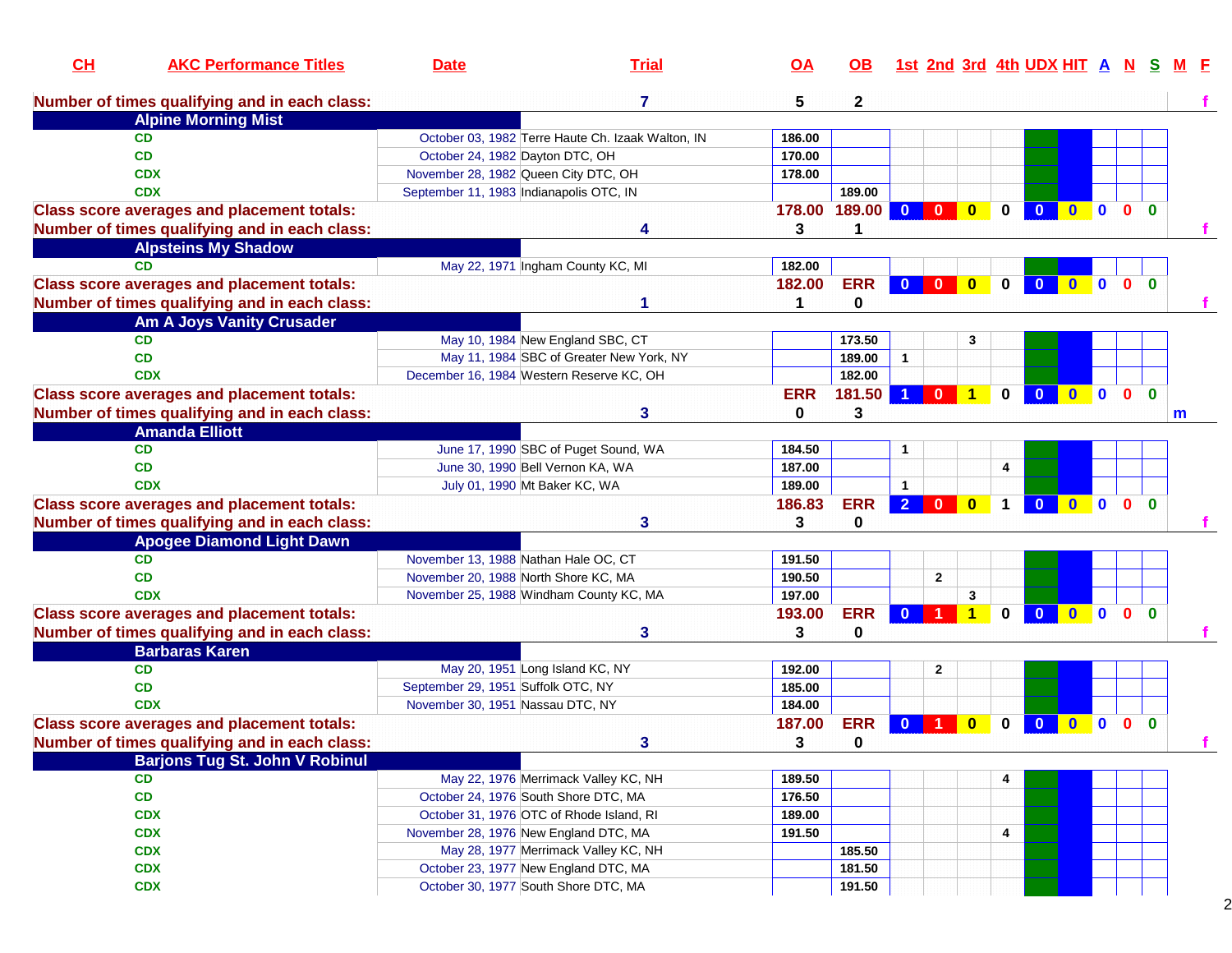| CL | <b>AKC Performance Titles</b>                     | <b>Date</b>                                    | <b>Trial</b>                                | $Q\triangle$ | <b>OB</b>       |                      |                |              |             |                         |              |             |              |              | 1st 2nd 3rd 4th UDX HIT A N S M F |
|----|---------------------------------------------------|------------------------------------------------|---------------------------------------------|--------------|-----------------|----------------------|----------------|--------------|-------------|-------------------------|--------------|-------------|--------------|--------------|-----------------------------------|
|    | <b>CDX</b>                                        |                                                | April 08, 1978 Vacationland DC of Maine, ME |              | 183.00          |                      |                |              |             |                         |              |             |              |              |                                   |
|    | <b>CDX</b>                                        | October 07, 1978 Shrewsbury DTC, MA            |                                             |              | 189.00          |                      |                |              |             |                         |              |             |              |              |                                   |
|    | <b>CDX</b>                                        | October 15, 1978 OTC of Rhode Island, RI       |                                             |              | 177.00          |                      |                |              |             |                         |              |             |              |              |                                   |
|    | <b>CDX</b>                                        | October 29, 1978 South Shore DTC, MA           |                                             |              | 189.00          |                      |                |              |             |                         |              |             |              |              |                                   |
|    | <b>CDX</b>                                        | November 12, 1978 Nathan Hale OC, CT           |                                             |              | 191.50          |                      |                |              |             |                         |              |             |              |              |                                   |
|    | <b>CDX</b>                                        | November 19, 1978 Holyoke DOTC, MA             |                                             |              | 189.00          |                      |                |              |             |                         |              |             |              |              |                                   |
|    | <b>CDX</b>                                        | June 30, 1979 New England SBC, MA              |                                             |              | 193.00          | $\mathbf{1}$         |                |              |             |                         |              |             |              |              |                                   |
|    | <b>CDX</b>                                        | October 06, 1979 Shrewsbury DTC, MA            |                                             |              | 188.00          |                      |                |              |             |                         |              |             |              |              |                                   |
|    | <b>CDX</b>                                        | November 03, 1979 Vacationland DC of Maine, ME |                                             |              | 189.00          |                      |                |              | 4           |                         |              |             |              |              |                                   |
|    | <b>CDX</b>                                        | November 18, 1979 Holyoke DOTC, MA             |                                             |              | 185.50          |                      |                |              |             |                         |              |             |              |              |                                   |
|    | <b>CDX</b>                                        | October 11, 1980 Shrewsbury DTC, MA            |                                             |              | 186.50          |                      |                |              |             |                         |              |             |              |              |                                   |
|    | <b>Class score averages and placement totals:</b> |                                                |                                             |              | 186.63 187.07   | $\blacktriangleleft$ | $\overline{0}$ | $\mathbf{0}$ | 3           | $\mathbf{0}$            |              |             | $0$ 0 0 0    |              |                                   |
|    | Number of times qualifying and in each class:     |                                                | 18                                          | 4            | 14              |                      |                |              |             |                         |              |             |              |              | m                                 |
|    | <b>Barnabus Bernard Brandueler</b>                |                                                |                                             |              |                 |                      |                |              |             |                         |              |             |              |              |                                   |
|    | CD                                                | March 29, 1974 Hutchinson KC, KS               |                                             |              | 193.00          |                      |                |              |             |                         |              |             |              |              |                                   |
|    | <b>CD</b>                                         | August 23, 1974 Hutchinson KC, KS              |                                             |              | 191.00          |                      |                |              |             |                         |              |             |              |              |                                   |
|    | <b>CDX</b>                                        | August 24, 1974 Wichita DTC, KS                |                                             |              | 189.50          |                      |                |              |             |                         |              |             |              |              |                                   |
|    | <b>Class score averages and placement totals:</b> |                                                |                                             | <b>ERR</b>   | 191.17 0 0      |                      |                | $\bullet$    | $\mathbf 0$ | $\overline{\mathbf{0}}$ |              |             | $0$ 0 0 0    |              |                                   |
|    | Number of times qualifying and in each class:     |                                                | $\mathbf{3}$                                | 0            | 3               |                      |                |              |             |                         |              |             |              |              | m                                 |
|    | <b>Baron Brandy Dandy Wary</b>                    |                                                |                                             |              |                 |                      |                |              |             |                         |              |             |              |              |                                   |
|    | CD                                                | September 27, 1973 Heart of the Plains KC, TX  |                                             | 190.50       |                 |                      |                |              | 4           |                         |              |             |              |              |                                   |
|    | CD                                                | November 03, 1974 Rio Grande ODC, TX           |                                             | 189.50       |                 |                      |                | 3            |             |                         |              |             |              |              |                                   |
|    | <b>CDX</b>                                        | May 10, 1975 Santa Fe DOC, NM                  |                                             | 188.00       |                 |                      |                |              | 4           |                         |              |             |              |              |                                   |
|    | <b>CDX</b>                                        | May 11, 1975 Rio Grande KC, NM                 |                                             | 192.00       |                 |                      |                |              | 4           |                         |              |             |              |              |                                   |
|    | <b>CDX</b>                                        | November 02, 1975 Rio Grande ODC, TX           |                                             |              | 195.00          |                      | $\mathbf{2}$   |              |             |                         |              |             |              |              |                                   |
|    | <b>CDX</b>                                        | May 01, 1976 DOC of Las Cruces, NM             |                                             |              | 192.50          |                      |                |              | 4           |                         |              |             |              |              |                                   |
|    | <b>CDX</b>                                        | May 02, 1976 Rio Grande ODC, TX                |                                             |              | 191.50          |                      |                |              |             |                         |              |             |              |              |                                   |
|    | <b>UD</b>                                         | November 06, 1977 Rio Grande ODC, TX           |                                             |              | 182.50          |                      |                |              |             |                         |              |             |              |              |                                   |
|    | <b>UD</b>                                         | May 06, 1978 DOC of Las Cruces, NM             |                                             |              | 182.00          |                      |                |              |             |                         |              |             |              |              |                                   |
|    | <b>Class score averages and placement totals:</b> |                                                |                                             | 190.00       | 188.70          | $\overline{0}$       |                | 1            | 4           | $\Omega$                | $\mathbf{0}$ | $\bullet$   | $\mathbf{0}$ | $\mathbf{0}$ |                                   |
|    | Number of times qualifying and in each class:     |                                                | 9                                           | 4            | 5               |                      |                |              |             |                         |              |             |              |              | m                                 |
|    | <b>Baron George Bowser</b>                        |                                                |                                             |              |                 |                      |                |              |             |                         |              |             |              |              |                                   |
|    | CD                                                | March 28, 1976 Oklahoma City OTC, OK           |                                             | 189.00       |                 |                      |                |              |             |                         |              |             |              |              |                                   |
|    | CD                                                | April 10, 1976 Oklahoma City KC, OK            |                                             | 186.00       |                 |                      |                |              |             |                         |              |             |              |              |                                   |
|    | <b>CDX</b>                                        | October 24, 1976 Tulsa DTC, OK                 |                                             |              | 178.50          |                      |                |              |             |                         |              |             |              |              |                                   |
|    | <b>Class score averages and placement totals:</b> |                                                |                                             |              | 187.50 178.50 0 |                      | $\bullet$      | $\bf{0}$     | 0           | $\mathbf{0}$            | $\mathbf{0}$ | $\mathbf 0$ | $\mathbf{0}$ | $\mathbf{0}$ |                                   |
|    | Number of times qualifying and in each class:     |                                                | 3                                           | $\mathbf{z}$ | 1               |                      |                |              |             |                         |              |             |              |              | m                                 |
|    | <b>Baron V Bauchnabel</b>                         |                                                |                                             |              |                 |                      |                |              |             |                         |              |             |              |              |                                   |
|    | CD                                                | May 01, 1976 Bloomington OTC, MN               |                                             | 190.50       |                 |                      |                |              |             |                         |              |             |              |              |                                   |
|    | CD                                                | May 02, 1976 St. Paul DTC, MN                  |                                             | 181.00       |                 |                      |                |              |             |                         |              |             |              |              |                                   |
|    | <b>CDX</b>                                        | May 29, 1976 Grand Forks KC, ND                |                                             | 189.00       |                 |                      |                |              |             |                         |              |             |              |              |                                   |
|    | <b>CDX</b>                                        | May 30, 1976 Fargo Moorhead KC, ND             |                                             | 186.00       |                 |                      |                |              |             |                         |              |             |              |              |                                   |
|    | <b>CDX</b>                                        | June 05, 1976 Lake Minnetonka KC, MN           |                                             | 187.50       |                 |                      |                |              |             |                         |              |             |              |              |                                   |
|    | <b>CDX</b>                                        | June 06, 1976 Land O'Lakes KC, MN              |                                             | 190.00       |                 |                      |                |              |             |                         |              |             |              |              |                                   |
|    |                                                   |                                                |                                             |              |                 |                      |                |              |             |                         |              |             |              |              |                                   |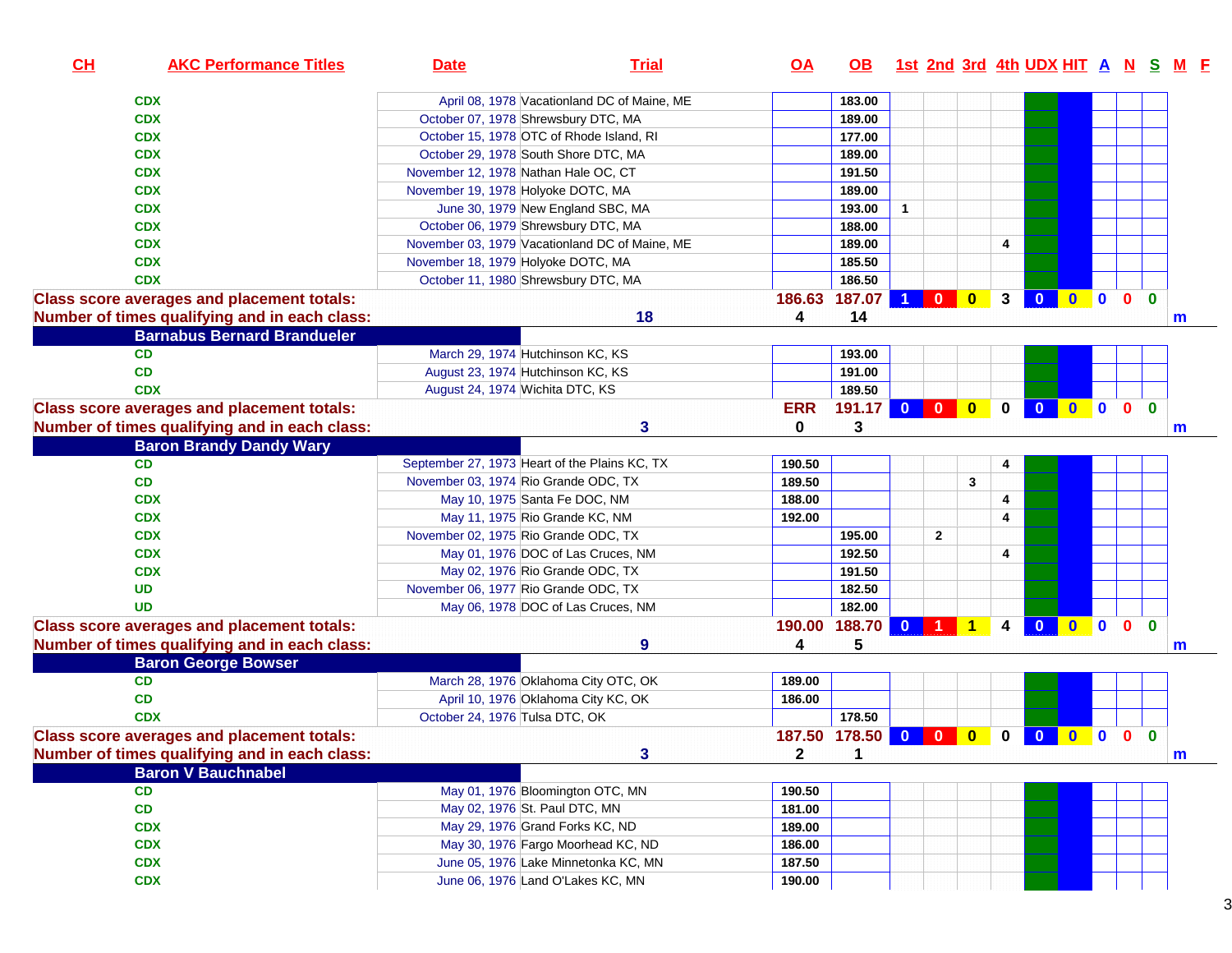| CH | <b>AKC Performance Titles</b>                     | <b>Date</b>                              | <b>Trial</b>                                       | $\overline{OA}$ | <b>OB</b>  |                         |                |                      |              | 1st 2nd 3rd 4th UDX HIT A N S |              |                |              |              |  |
|----|---------------------------------------------------|------------------------------------------|----------------------------------------------------|-----------------|------------|-------------------------|----------------|----------------------|--------------|-------------------------------|--------------|----------------|--------------|--------------|--|
|    | <b>Class score averages and placement totals:</b> |                                          |                                                    | 187.33          | <b>ERR</b> |                         |                | $\mathbf{0}$         |              |                               |              |                | $\mathbf{0}$ | $\mathbf{0}$ |  |
|    | Number of times qualifying and in each class:     |                                          | 6                                                  | 6               | 0          |                         |                |                      |              |                               |              |                |              | m            |  |
|    | <b>Baron V Burg Punderich</b>                     |                                          |                                                    |                 |            |                         |                |                      |              |                               |              |                |              |              |  |
|    | CD.                                               |                                          | December 01, 1974 Rand Park DTC of Des Plaines, IL | 170.00          |            |                         |                |                      |              |                               |              |                |              |              |  |
|    | <b>Class score averages and placement totals:</b> |                                          |                                                    | 170.00          | <b>ERR</b> | $\mathbf{0}$            | $\mathbf{0}$   | $\bf{0}$             | $\bf{0}$     | $\bf{0}$                      | $\mathbf{0}$ | $\mathbf{0}$   | $\Omega$     | $\mathbf{0}$ |  |
|    | Number of times qualifying and in each class:     |                                          | 1                                                  | 1               | 0          |                         |                |                      |              |                               |              |                |              | m            |  |
|    | <b>Baron V Nethercutt</b>                         |                                          |                                                    |                 |            |                         |                |                      |              |                               |              |                |              |              |  |
|    | <b>CD</b>                                         | October 23, 1977 Alamance KC, NC         |                                                    | 192.00          |            |                         |                |                      |              |                               |              |                |              |              |  |
|    | <b>CD</b>                                         | March 25, 1978 Raleigh KC, NC            |                                                    | 187.00          |            |                         |                |                      |              |                               |              |                |              |              |  |
|    | <b>Class score averages and placement totals:</b> |                                          |                                                    | 189.50          | <b>ERR</b> | $\overline{\mathbf{0}}$ | $\mathbf{0}$   | $\bullet$            | $\mathbf{0}$ | $\overline{0}$                | $\mathbf{0}$ | $\blacksquare$ | $\mathbf{0}$ | $\mathbf{0}$ |  |
|    | Number of times qualifying and in each class:     |                                          | $\mathbf{2}$                                       | $\mathbf{2}$    | 0          |                         |                |                      |              |                               |              |                |              | m            |  |
|    | <b>Baroness Elsa Von Vegas</b>                    |                                          |                                                    |                 |            |                         |                |                      |              |                               |              |                |              |              |  |
|    | <b>CD</b>                                         | October 05, 1973 Eagle Rock KC, ID       |                                                    | 190.00          |            |                         | $\mathbf{2}$   |                      |              |                               |              |                |              |              |  |
|    | CD                                                | October 07, 1973 Great Salt Lake DTC, UT |                                                    | 178.00          |            |                         |                |                      | 4            |                               |              |                |              |              |  |
|    | <b>CDX</b>                                        | November 11, 1973 Silver State KC, NV    |                                                    | 193.00          |            |                         | $\mathbf{2}$   |                      |              |                               |              |                |              |              |  |
|    | <b>UD</b>                                         | October 26, 1975 Pasanita OC, CA         |                                                    |                 | 193.50     |                         |                |                      |              |                               |              |                |              |              |  |
|    | <b>UD</b>                                         |                                          | March 27, 1976 Sun Maid KC of Fresno, CA           |                 | 189.00     |                         |                |                      |              | $\overline{2}$                |              |                |              |              |  |
|    | <b>UD</b>                                         | March 28, 1976 Kern County KC, CA        |                                                    |                 | 192.50     |                         |                |                      |              | 3                             |              |                |              |              |  |
|    | <b>UD</b>                                         | April 24, 1976 Hollywood DOC, CA         |                                                    |                 | 177.00     |                         |                |                      |              | $\boldsymbol{4}$              |              |                |              |              |  |
|    | <b>UD</b>                                         |                                          | June 06, 1976 Southeast OC of Lynwood, CA          |                 | 181.00     |                         |                |                      |              |                               |              |                |              |              |  |
|    | <b>Class score averages and placement totals:</b> |                                          |                                                    | 187.00 186.60   |            | $\mathbf{0}$            | $\overline{2}$ | $\bf{0}$             |              |                               | $\mathbf{0}$ | $\mathbf{0}$   | $\mathbf{0}$ | $\mathbf{0}$ |  |
|    | Number of times qualifying and in each class:     |                                          | 8                                                  | 3               | 5          |                         |                |                      |              |                               |              |                |              |              |  |
|    | <b>Baroness Olympia Fidgeta</b>                   |                                          |                                                    |                 |            |                         |                |                      |              |                               |              |                |              |              |  |
|    | <b>CD</b>                                         |                                          | June 10, 1979 Longshore Southport KC, CT           | 195.50          |            |                         |                | 3                    |              |                               |              |                |              |              |  |
|    | CD                                                |                                          | June 30, 1979 New England SBC, MA                  | 189.50          |            |                         | $\mathbf{2}$   |                      |              |                               |              |                |              |              |  |
|    | CD                                                |                                          | July 28, 1979 Providence County KC, RI             | 187.00          |            | $\mathbf{1}$            |                |                      |              |                               |              |                |              |              |  |
|    | <b>CDX</b>                                        | August 25, 1979 Newton KC, CT            |                                                    | 177.00          |            |                         |                |                      |              |                               |              |                |              |              |  |
|    | <b>CDX</b>                                        | August 31, 1979 New Brunswick KC, NJ     |                                                    | 185.50          |            |                         |                |                      |              |                               |              |                |              |              |  |
|    | <b>CDX</b>                                        |                                          | April 20, 1980 SBC of Greater New York, NY         |                 | 197.00     | $\mathbf{1}$            |                |                      |              |                               |              |                |              | 1            |  |
|    | <b>CDX</b>                                        | September 24, 1980 SBC of America # 7 OH |                                                    |                 | 185.50     |                         |                |                      | 4            |                               |              |                |              |              |  |
|    | <b>CDX</b>                                        | September 27, 1980 Ohio SBC, OH          |                                                    |                 | 189.00     |                         | $\mathbf{2}$   |                      |              |                               |              |                |              |              |  |
|    | <b>Class score averages and placement totals:</b> |                                          |                                                    | 186.90          | 190.50     | $\overline{2}$          | $\overline{2}$ | $\blacktriangleleft$ | $\mathbf 1$  | 0 1 0 0 1                     |              |                |              |              |  |
|    | Number of times qualifying and in each class:     |                                          | 8                                                  | 5               | 3          |                         |                |                      |              |                               |              |                |              |              |  |
|    | <b>Baroness V Manduke I</b>                       |                                          |                                                    |                 |            |                         |                |                      |              |                               |              |                |              |              |  |
|    | CD                                                |                                          | May 26, 1979 Sioux Empire KC, SD                   | 193.00          |            |                         | 2              |                      |              |                               |              |                |              |              |  |
|    | CD                                                | May 27, 1979 Sioux Valley KC, NE         |                                                    | 191.00          |            |                         |                | 3                    |              |                               |              |                |              |              |  |
|    | <b>CDX</b>                                        | April 27, 1980 Granite City KC, MN       |                                                    | 192.50          |            |                         |                |                      |              |                               |              |                |              |              |  |
|    | <b>CDX</b>                                        |                                          | May 03, 1980 Bloomington OTC, MN                   | 194.00          |            |                         |                |                      |              |                               |              |                |              |              |  |
|    | <b>CDX</b>                                        | May 04, 1980 St. Paul DTC, MN            |                                                    | 196.00          |            |                         |                | 3                    |              |                               |              |                |              |              |  |
|    | <b>CDX</b>                                        |                                          | May 24, 1980 Sioux Empire KC, SD                   | 196.00          |            | $\mathbf{1}$            |                |                      |              |                               |              |                |              |              |  |
|    | <b>CDX</b>                                        | May 25, 1980 Sioux Valley KC, NE         |                                                    | 196.00          |            | $\mathbf{1}$            |                |                      |              |                               |              |                |              |              |  |
|    | <b>CDX</b>                                        | May 26, 1980 Nebraska KC, NE             |                                                    | 196.00          |            |                         | $\mathbf{2}$   |                      |              |                               |              |                |              |              |  |
|    | <b>CDX</b>                                        | May 31, 1980 Grand Forks KC, ND          |                                                    | 195.50          |            |                         |                |                      |              |                               |              |                |              |              |  |
|    | <b>CDX</b>                                        |                                          | June 01, 1980 Fargo Moorhead KC, ND                | 196.00          |            | $\mathbf{1}$            |                |                      |              |                               |              |                |              |              |  |
|    |                                                   |                                          |                                                    |                 |            |                         | $\mathbf{2}$   |                      |              |                               |              |                |              |              |  |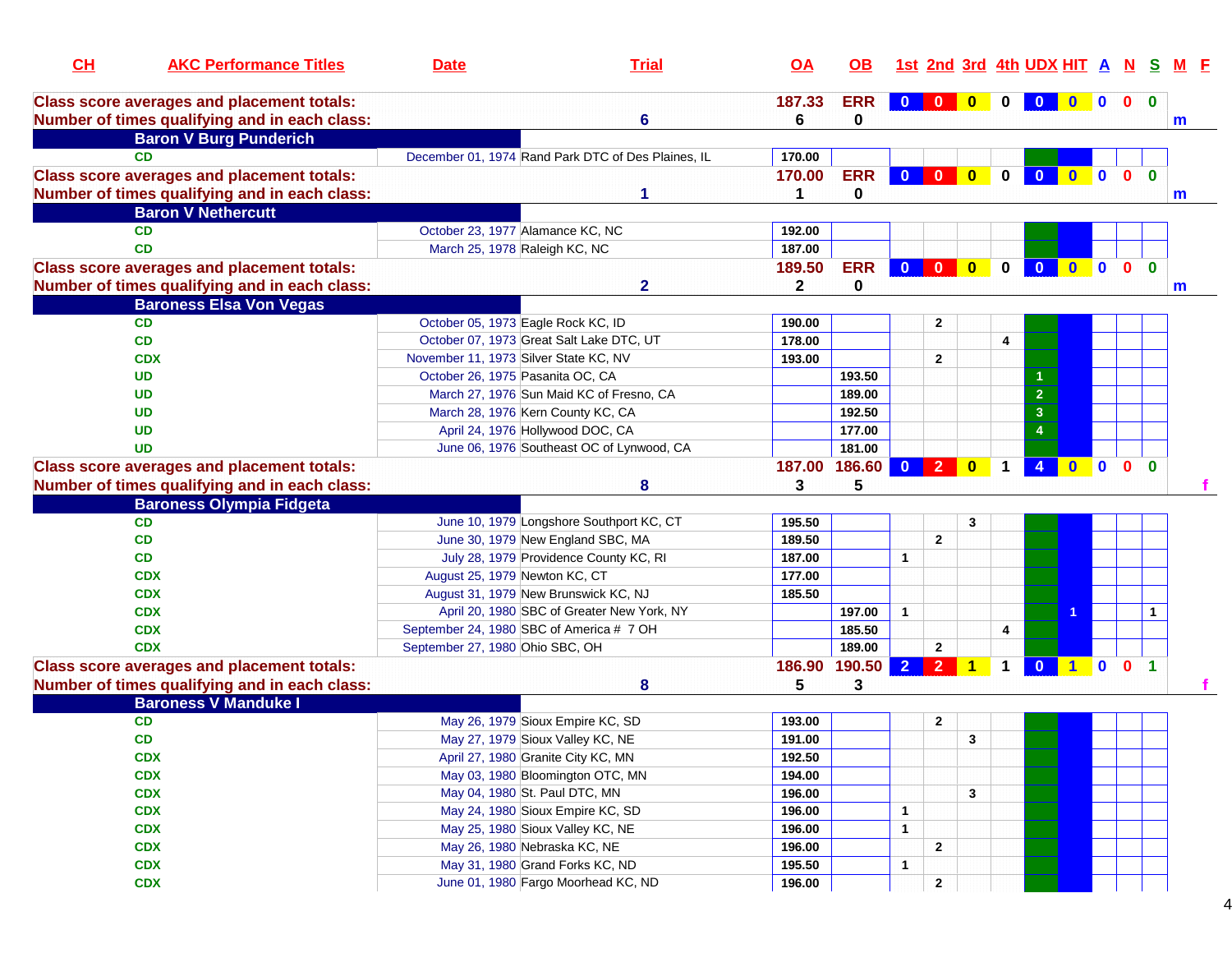| CH<br><b>AKC Performance Titles</b>               | <b>Date</b>                                     | <b>Trial</b>                                      | $\overline{OA}$ | OB.        |                 |                         |                |             | 1st 2nd 3rd 4th UDX HIT A N S M F |                     |              |              |                         |  |
|---------------------------------------------------|-------------------------------------------------|---------------------------------------------------|-----------------|------------|-----------------|-------------------------|----------------|-------------|-----------------------------------|---------------------|--------------|--------------|-------------------------|--|
| <b>CDX</b>                                        | June 07, 1980 Lake Minnetonka KC, MN            |                                                   | 195.50          |            |                 |                         | 3              |             |                                   |                     |              |              |                         |  |
| <b>CDX</b>                                        | June 08, 1980 Land O'Lakes KC, MN               |                                                   | 195.50          |            | $\mathbf{1}$    |                         |                |             |                                   |                     |              |              |                         |  |
| <b>CDX</b>                                        | June 22, 1980 Hawkeye KC, IA                    |                                                   | 197.50          |            | $\mathbf{1}$    |                         |                |             |                                   |                     |              |              |                         |  |
| <b>CDX</b>                                        | June 29, 1980 Badger KC, WI                     |                                                   | 197.00          |            |                 | $\mathbf{2}$            |                |             |                                   |                     |              |              |                         |  |
| <b>CDX</b>                                        | July 12, 1980 Twin Ports DTC, MN                |                                                   | 195.50          |            |                 |                         |                |             |                                   |                     |              |              |                         |  |
| <b>CDX</b>                                        | July 19, 1980 Channel City KC, CA               |                                                   | 195.00          |            |                 |                         |                |             |                                   |                     |              |              |                         |  |
| <b>Class score averages and placement totals:</b> |                                                 |                                                   | 195.13          | <b>ERR</b> | 5 <sup>5</sup>  | $\vert$ 4 $\vert$       | 3 <sup>°</sup> | $\mathbf 0$ | $\mathbf{0}$                      | $\bullet$ $\bullet$ |              | $\mathbf{0}$ | $\mathbf{0}$            |  |
| Number of times qualifying and in each class:     |                                                 | 16                                                | 16              | 0          |                 |                         |                |             |                                   |                     |              |              |                         |  |
| <b>Beethovens Born To Please</b>                  |                                                 |                                                   |                 |            |                 |                         |                |             |                                   |                     |              |              |                         |  |
| <b>CD</b>                                         | February 18, 1995 SBC of San Diego, CA          |                                                   |                 | 197.00     | $\mathbf 1$     |                         |                |             |                                   |                     |              |              | 4                       |  |
| CD                                                | March 03, 1995 SBC of San Diego, CA             |                                                   |                 | 198.00     | $\mathbf{1}$    |                         |                |             |                                   | 6                   |              |              | 5                       |  |
| <b>CDX</b>                                        | March 04, 1995 Superstition KC, AZ              |                                                   | 191.00          |            | $\mathbf{1}$    |                         |                |             |                                   |                     |              |              |                         |  |
| <b>CDX</b>                                        | April 08, 1995 Black Mountain KC, NV            |                                                   | 197.00          |            | $\mathbf{1}$    |                         |                |             |                                   |                     |              |              |                         |  |
| <b>CDX</b>                                        | November 04, 1995 San Gabriel Valley KC, CA     |                                                   |                 | 194.50     |                 |                         |                |             |                                   |                     |              |              |                         |  |
| <b>CDX</b>                                        | November 05, 1995 SBC of Greater Phoenix, AZ    |                                                   |                 | 196.00     | $\mathbf{1}$    |                         |                |             |                                   | 7                   |              |              | 6                       |  |
| <b>CDX</b>                                        | December 16, 1995 Los Encinos KC, CA            |                                                   |                 | 195.50     |                 |                         |                |             |                                   |                     |              |              |                         |  |
| <b>CDX</b>                                        | March 01, 1996 SBC of Greater Phoenix, AZ       |                                                   |                 | 193.50     | $\mathbf{1}$    |                         |                |             |                                   | 9                   |              |              | 8                       |  |
| <b>Class score averages and placement totals:</b> |                                                 |                                                   | 194.00          | 195.75     | $6\overline{6}$ | $\mathbf{0}$            | $\mathbf{0}$   | 0           | $\bf{0}$                          | $4 -$               | $\mathbf{0}$ | $\mathbf{0}$ | 4                       |  |
| Number of times qualifying and in each class:     |                                                 | 8                                                 | $\mathbf{2}$    | 6          |                 |                         |                |             |                                   |                     |              |              | m                       |  |
| 1983-CH Belyns Friar V Doorman                    |                                                 |                                                   |                 |            |                 |                         |                |             |                                   |                     |              |              |                         |  |
| <b>1983-CHCD</b>                                  |                                                 | April 15, 1984 Mid Continent KC of Tulsa, OK      | 192.00          |            |                 |                         |                |             |                                   |                     |              |              |                         |  |
| <b>1983-CHCD</b>                                  | May 10, 1984 New England SBC, CT                |                                                   | 185.00          |            | 1               |                         |                |             |                                   |                     |              |              |                         |  |
| <b>1983-CHCDX</b>                                 | November 02, 1984 Muskogee KC, OK               |                                                   | 192.00          |            |                 |                         | 3              |             |                                   |                     |              |              |                         |  |
| <b>1983-CHCDX</b>                                 | November 04, 1984 Mid Continent KC of Tulsa, OK |                                                   | 188.00          |            |                 |                         |                |             |                                   |                     |              |              |                         |  |
| <b>Class score averages and placement totals:</b> |                                                 |                                                   | 189.25          | <b>ERR</b> |                 | $\mathbf{0}$            | $\vert$ 1      | $\mathbf 0$ | $\overline{\mathbf{0}}$           | $0$ 0 0             |              | $\mathbf{0}$ |                         |  |
| Number of times qualifying and in each class:     |                                                 |                                                   | 4               | 0          |                 |                         |                |             |                                   |                     |              |              | m                       |  |
| 1992-CHBelyns Sara O'Lynchcreek                   |                                                 |                                                   |                 |            |                 |                         |                |             |                                   |                     |              |              |                         |  |
| <b>1992-CHCD</b>                                  | April 02, 1994 West Volusia KC, FL              |                                                   | 183.50          |            |                 |                         |                |             |                                   |                     |              |              |                         |  |
| <b>1992-CHCD</b>                                  | April 16, 1994 Atlanta KC, GA                   |                                                   | 186.00          |            |                 |                         |                |             |                                   |                     |              |              |                         |  |
| <b>1992-CHCDX</b>                                 |                                                 | April 23, 1994 Old Dominion KC of N. Virginia, VA | 182.00          |            |                 |                         |                |             |                                   |                     |              |              |                         |  |
| <b>1992-CHCDX</b>                                 |                                                 | May 21, 1994 Greater Fort Myers DC, FL            | 186.50          |            |                 |                         | 3              |             |                                   |                     |              |              |                         |  |
| <b>1992-CHCDX</b>                                 | May 22, 1994 Greater Naples DC, FL              |                                                   | 186.50          |            |                 |                         |                |             |                                   |                     |              |              |                         |  |
| <b>1992-CHCDX</b>                                 | June 11, 1994 Greater Miami DC, FL              |                                                   | 190.00          |            |                 | $\overline{\mathbf{2}}$ |                |             |                                   |                     |              |              |                         |  |
| <b>1992-CHCDX</b>                                 |                                                 | June 17, 1994 Lakeland Winter Haven KC, FL        | 183.00          |            |                 |                         |                |             |                                   |                     |              |              |                         |  |
| <b>1992-CHCDX</b>                                 | June 19, 1994 Pasco Florida KC, FL              |                                                   | 193.00          |            |                 |                         | 3              |             |                                   |                     |              |              |                         |  |
| <b>Class score averages and placement totals:</b> |                                                 |                                                   | 186.31          | <b>ERR</b> | $\mathbf{0}$    | -1                      | $\overline{2}$ | $\mathbf 0$ | $\mathbf{0}$                      | $\bullet$           | $\bullet$    | $\mathbf{0}$ | $\bf{0}$                |  |
| Number of times qualifying and in each class:     |                                                 | 8                                                 | 8               | 0          |                 |                         |                |             |                                   |                     |              |              |                         |  |
| <b>1993-CHBelyns Sentimental Journey</b>          |                                                 |                                                   |                 |            |                 |                         |                |             |                                   |                     |              |              |                         |  |
| <b>1993-CHCD</b>                                  |                                                 | June 07, 1998 Contra Costa County KC, CA          | 193.50          |            | 1               |                         |                |             |                                   |                     |              |              |                         |  |
| <b>1993-CHCD</b>                                  |                                                 | July 11, 1998 Truckee Meadows DTC, NV             | 194.00          |            |                 |                         |                | 4           |                                   |                     |              |              |                         |  |
| <b>1993-CHCDX</b>                                 | October 24, 1998 San Joaquin DTC, CA            |                                                   | 189.50          |            |                 |                         |                | 4           |                                   |                     |              |              |                         |  |
| <b>1993-CHCDX</b>                                 | October 25, 1998 Sacramento Valley DFA, CA      |                                                   | 189.50          |            |                 |                         | 3              |             |                                   |                     |              |              |                         |  |
| <b>1993-CHCDX</b>                                 | November 01, 1998 SBC of Greater Phoenix, AZ    |                                                   |                 | 184.50     | $\mathbf{1}$    |                         |                |             |                                   |                     |              |              | 3                       |  |
| <b>1993-CHCDX</b>                                 | January 10, 1999 SBC of Puget Sound, WA         |                                                   |                 | 195.50     | $\mathbf{1}$    |                         |                |             |                                   |                     |              |              | $\overline{\mathbf{4}}$ |  |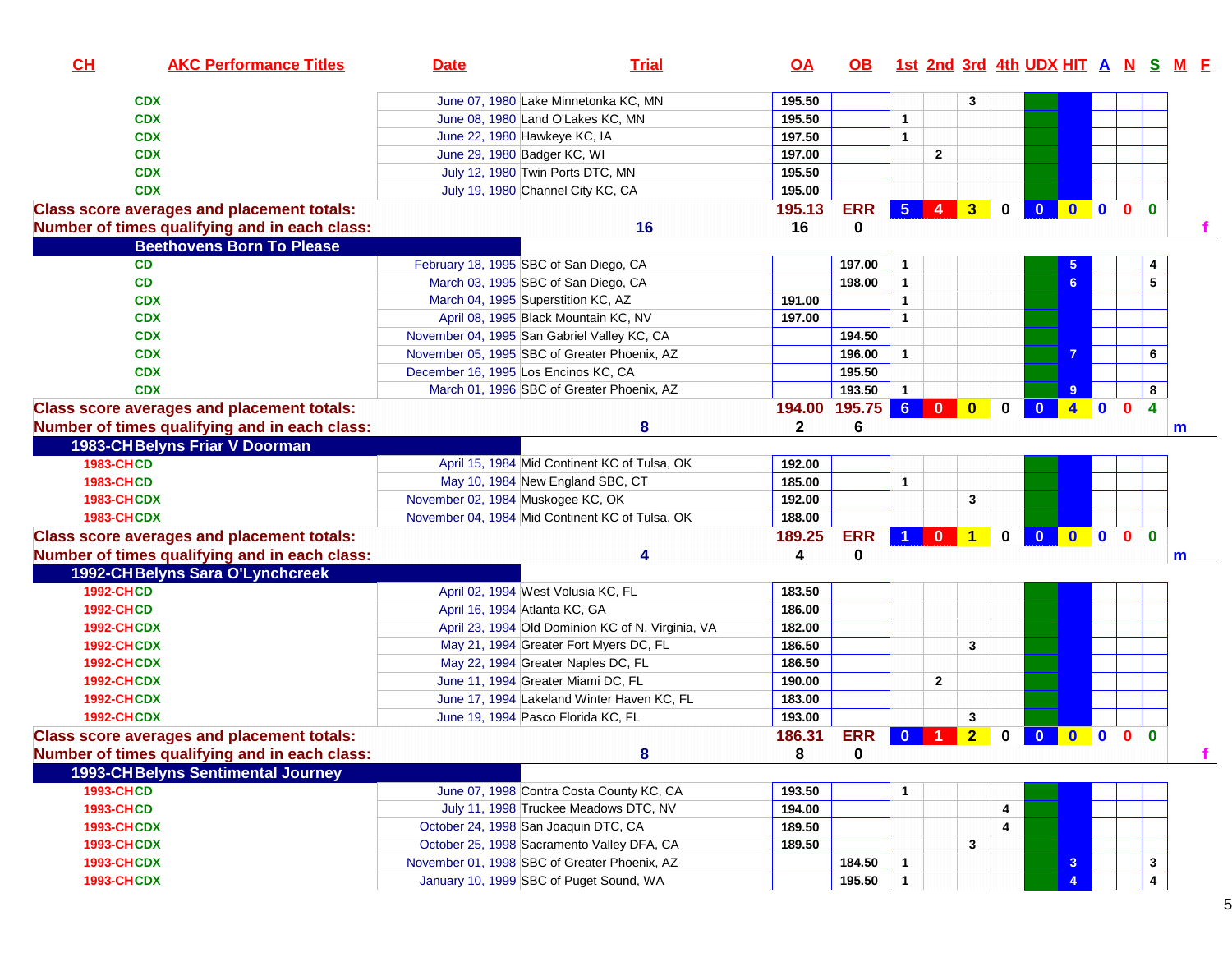| CH                | <b>AKC Performance Titles</b>                     | <b>Date</b>                                 | <b>Trial</b>                                     | <u>OA</u>               | OB.           |                |              |                                                                            |                |                |              |              |              |              | <u>1st 2nd 3rd 4th UDX HIT A N S M E</u> |
|-------------------|---------------------------------------------------|---------------------------------------------|--------------------------------------------------|-------------------------|---------------|----------------|--------------|----------------------------------------------------------------------------|----------------|----------------|--------------|--------------|--------------|--------------|------------------------------------------|
| <b>1993-CHCDX</b> |                                                   | February 15, 1999 SBC of San Diego, CA      |                                                  |                         | 193.00        | $\mathbf{1}$   |              |                                                                            |                |                |              |              |              | 5.           |                                          |
| <b>1993-CHCDX</b> |                                                   |                                             | July 10, 1999 Truckee Meadows DTC, NV            |                         | 193.50        |                |              |                                                                            |                |                |              |              |              |              |                                          |
| <b>1993-CHCDX</b> |                                                   |                                             | July 11, 1999 Truckee Meadows DTC, NV            |                         | 189.50        |                |              |                                                                            |                |                |              |              |              |              |                                          |
|                   | <b>Class score averages and placement totals:</b> |                                             |                                                  |                         | 191.63 191.20 |                |              | 4 0 1                                                                      | 2 <sup>1</sup> | $\overline{0}$ | $3003$       |              |              |              |                                          |
|                   | Number of times qualifying and in each class:     |                                             | 9                                                | 4                       | 5             |                |              |                                                                            |                |                |              |              |              |              |                                          |
|                   | <b>Belyns Wendy Darlin</b>                        |                                             |                                                  |                         |               |                |              |                                                                            |                |                |              |              |              |              |                                          |
|                   | CD                                                | September 26, 1998 Fremont DTC, CA          |                                                  | 195.00                  |               |                |              |                                                                            |                |                |              |              |              |              |                                          |
|                   | CD                                                |                                             | October 18, 1998 Del Valle DC of Livermore, CA   | 197.50                  |               |                | $\mathbf{2}$ |                                                                            |                |                |              |              |              |              |                                          |
|                   | <b>CDX</b>                                        | November 20, 1998 Golden Valley KC, CA      |                                                  | 196.50                  |               | 1              |              |                                                                            |                |                |              |              |              |              |                                          |
|                   | <b>CDX</b>                                        | December 05, 1998 Napa Valley DTC, CA       |                                                  | 197.50                  |               | 1              |              |                                                                            |                |                |              |              |              |              |                                          |
|                   | <b>CDX</b>                                        | December 06, 1998 Marin County DTC, CA      |                                                  | 196.50                  |               | $\mathbf{1}$   |              |                                                                            |                |                |              |              |              |              |                                          |
|                   | <b>CDX</b>                                        |                                             | January 16, 1999 Skyline DF of San Mateo Co., CA | 196.50                  |               |                | $\mathbf{2}$ |                                                                            |                |                |              |              |              |              |                                          |
|                   | <b>CDX</b>                                        |                                             | January 17, 1999 Skyline DF of San Mateo Co., CA | 198.50                  |               |                | 2            |                                                                            |                |                |              |              |              |              |                                          |
|                   | <b>CDX</b>                                        | May 15, 1999 Davis DTC, CA                  |                                                  |                         | 187.50        |                |              |                                                                            |                |                |              |              |              |              |                                          |
|                   | <b>CDX</b>                                        |                                             | July 11, 1999 Truckee Meadows DTC, NV            |                         | 175.00        |                |              |                                                                            |                |                |              |              |              |              |                                          |
|                   | <b>CDX</b>                                        | September 18, 1999 Sir Francis Drake KC, CA |                                                  |                         | 195.00        |                |              |                                                                            |                |                |              |              |              |              |                                          |
|                   | <b>CDX</b>                                        | November 28, 1999 San Joaquin KC, CA        |                                                  |                         | 195.50        |                |              |                                                                            |                |                |              |              |              |              |                                          |
|                   | <b>CDX</b>                                        |                                             | January 15, 2000 Skyline DF of San Mateo Co., CA |                         | 191.00        |                |              |                                                                            |                |                |              |              |              |              |                                          |
|                   | <b>CDX</b>                                        | January 23, 2000 Santa Clara DTC, CA        |                                                  |                         | 196.50        |                |              |                                                                            |                |                |              |              |              |              |                                          |
|                   | <b>CDX</b>                                        | February 06, 2000 Golden Gate KC, CA        |                                                  |                         | 198.00        |                |              |                                                                            | 4              |                |              |              |              |              |                                          |
|                   | <b>CDX</b>                                        | February 26, 2000 San Francisco DTC, CA     |                                                  |                         | 192.50        |                |              |                                                                            |                |                |              |              |              |              |                                          |
|                   | <b>CDX</b>                                        | September 10, 2000 Redwood Empire KC, CA    |                                                  |                         | 191.50        |                |              |                                                                            |                |                |              |              |              |              |                                          |
|                   | <b>CDX</b>                                        | October 05, 2000 SBC of America #27 CA      |                                                  |                         | 193.50        | $\mathbf{1}$   |              |                                                                            |                |                | 6.           |              | $\mathbf{2}$ |              |                                          |
|                   | <b>UD</b>                                         | February 04, 2001 Golden Gate KC, CA        |                                                  |                         | 188.50        |                |              |                                                                            | 4              |                |              |              |              |              |                                          |
|                   | <b>UD</b>                                         | May 06, 2001 Mensona KC, CA                 |                                                  |                         | 192.00        |                |              |                                                                            |                |                |              |              |              |              |                                          |
|                   | <b>UD</b>                                         |                                             | June 24, 2001 Deep Peninsula DTC, CA             |                         | 195.50        |                |              |                                                                            |                |                |              |              |              |              |                                          |
|                   | <b>UD</b>                                         | June 30, 2001 Napa Valley DTC, CA           |                                                  |                         | 194.50        |                |              |                                                                            |                |                |              |              |              |              |                                          |
|                   | <b>Class score averages and placement totals:</b> |                                             |                                                  | 196.86                  | 191.89        | $\overline{4}$ |              |                                                                            | $\overline{2}$ | $\overline{1}$ | 101          |              |              | $\mathbf{0}$ |                                          |
|                   | Number of times qualifying and in each class:     |                                             | 21                                               | $\overline{\mathbf{z}}$ | 14            |                |              |                                                                            |                |                |              |              |              |              |                                          |
|                   | <b>Benbarons Tinker of Yondo</b>                  |                                             |                                                  |                         |               |                |              |                                                                            |                |                |              |              |              |              |                                          |
|                   | CD                                                | May 10, 2009 Macon KC, GA                   |                                                  | 175.00                  |               | 1              |              |                                                                            |                |                |              |              |              |              |                                          |
|                   | CD                                                | December 05, 2009 Forsyth KC, GA            |                                                  | 189.50                  |               | $\mathbf{1}$   |              |                                                                            |                |                |              |              |              |              |                                          |
|                   | <b>CDX</b>                                        | April 17, 2010 Atlanta KC, GA               |                                                  | 191.00                  |               |                | $\mathbf{2}$ |                                                                            |                |                |              |              |              |              |                                          |
|                   | <b>CDX</b>                                        |                                             | April 18, 2010 Atlanta Golden Retriever, GA      | 192.50                  |               | $\mathbf{1}$   |              |                                                                            |                |                |              |              |              |              |                                          |
|                   | <b>Class score averages and placement totals:</b> |                                             |                                                  | 187.00                  | <b>ERR</b>    | $\mathbf{3}$   |              | $\mathbf{0}$                                                               | $\mathbf{0}$   | $\mathbf{0}$   | $\mathbf{0}$ | $\mathbf{0}$ | $\bullet$    | $\mathbf{0}$ |                                          |
|                   | Number of times qualifying and in each class:     |                                             | 4                                                | 4                       | 0             |                |              |                                                                            |                |                |              |              |              |              | f.                                       |
|                   | <b>Benjamin Wayne II</b>                          |                                             |                                                  |                         |               |                |              |                                                                            |                |                |              |              |              |              |                                          |
|                   | CD                                                |                                             | May 09, 2003 SBC of America #30 NM               | 189.50                  |               | $\mathbf{1}$   |              |                                                                            |                |                |              |              |              |              |                                          |
|                   | <b>Class score averages and placement totals:</b> |                                             |                                                  | 189.50                  | <b>ERR</b>    | 1 <sup>1</sup> |              | $\begin{array}{ c c c c c }\n\hline\n0&\mathbf{0}&\mathbf{0}\n\end{array}$ | $\mathbf 0$    | $\mathbf{0}$   | $0$ 0        |              | $\bullet$    | $\bf{0}$     |                                          |
|                   | Number of times qualifying and in each class:     |                                             | 1                                                | 1                       | $\mathbf 0$   |                |              |                                                                            |                |                |              |              |              |              |                                          |
|                   | <b>Bennetts Little Misty</b>                      |                                             |                                                  |                         |               |                |              |                                                                            |                |                |              |              |              |              | m                                        |
|                   | CD                                                | October 22, 1978 OC of Chattanooga, TN      |                                                  | 193.00                  |               |                |              |                                                                            |                |                |              |              |              |              |                                          |
|                   | CD                                                | November 05, 1978 Birmingham OTC, AL        |                                                  | 191.50                  |               |                |              | 3                                                                          | 4              |                |              |              |              |              |                                          |
|                   | <b>CDX</b>                                        | November 12, 1978 Huntsville OTC, AL        |                                                  |                         |               |                |              |                                                                            |                |                |              |              |              |              |                                          |
|                   |                                                   |                                             |                                                  | 186.00                  |               |                |              |                                                                            |                |                |              |              |              |              |                                          |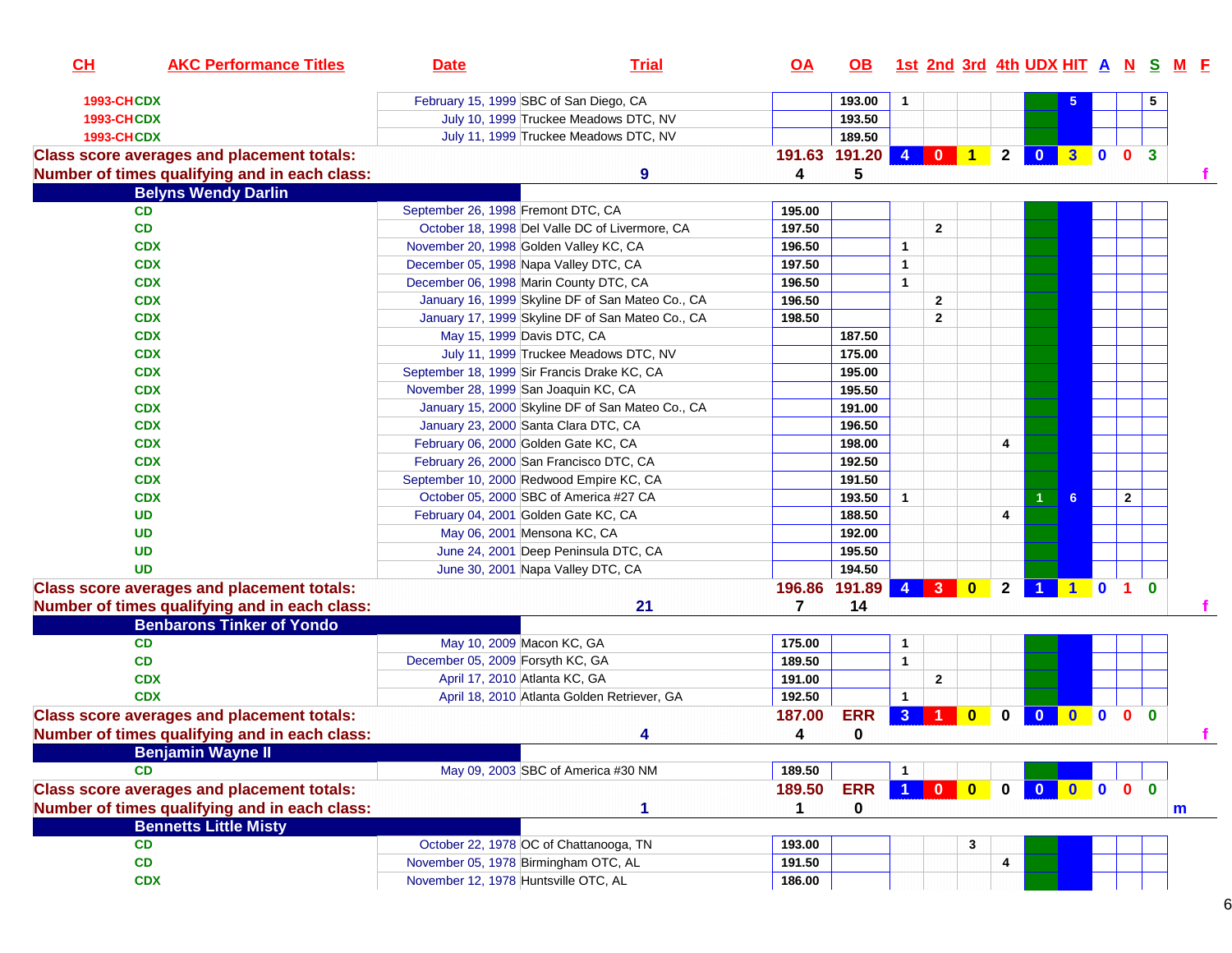| CL                | <b>AKC Performance Titles</b>                     | <b>Date</b>                                    | <b>Trial</b>                                                                      | QA               | OB.               |                                                          |              |                         |                | 1st 2nd 3rd 4th UDX HIT A N S                                                       |              |          |              |              |              |
|-------------------|---------------------------------------------------|------------------------------------------------|-----------------------------------------------------------------------------------|------------------|-------------------|----------------------------------------------------------|--------------|-------------------------|----------------|-------------------------------------------------------------------------------------|--------------|----------|--------------|--------------|--------------|
|                   | <b>UD</b>                                         | September 24, 1980 SBC of America # 7 OH       |                                                                                   |                  | 195.50            |                                                          | $\mathbf{2}$ |                         |                |                                                                                     |              |          |              |              |              |
|                   | <b>Class score averages and placement totals:</b> |                                                |                                                                                   |                  | 190.17 195.50 0 1 |                                                          |              | $\mathbf{1}$            | $\mathbf 1$    | 0 0 0 0 0                                                                           |              |          |              |              |              |
|                   | Number of times qualifying and in each class:     |                                                | 4                                                                                 | 3                | 1.                |                                                          |              |                         |                |                                                                                     |              |          |              |              |              |
|                   | <b>Big Paws Golden Duke</b>                       |                                                |                                                                                   |                  |                   |                                                          |              |                         |                |                                                                                     |              |          |              |              |              |
|                   | <b>CD</b>                                         | April 04, 1971 Kern County KC, CA              |                                                                                   | 198.00           |                   |                                                          |              | 3                       |                |                                                                                     |              |          |              |              |              |
|                   | CD                                                | April 24, 1971 Hollywood DOC, CA               |                                                                                   | 178.00           |                   |                                                          |              |                         |                |                                                                                     |              |          |              |              |              |
|                   | <b>CDX</b>                                        |                                                | May 02, 1971 Santa Ana Valley KC, CA                                              | 186.00           |                   |                                                          |              |                         |                |                                                                                     |              |          |              |              |              |
|                   | <b>CDX</b>                                        | May 07, 1972 Hollywood DOC, CA                 |                                                                                   |                  | 180.00            |                                                          |              |                         |                |                                                                                     |              |          |              |              |              |
|                   | <b>Class score averages and placement totals:</b> |                                                |                                                                                   |                  | 187.33 180.00     | $\begin{array}{ c c c c c }\n\hline\n0&0&1\n\end{array}$ |              |                         | $\mathbf{0}$   | 0 0 0 0                                                                             |              |          |              | $\Omega$     |              |
|                   | Number of times qualifying and in each class:     |                                                | 4                                                                                 | 3                | 1                 |                                                          |              |                         |                |                                                                                     |              |          |              |              | m            |
|                   | <b>Blue Collars Once To Every Woman</b>           |                                                |                                                                                   |                  |                   |                                                          |              |                         |                |                                                                                     |              |          |              |              |              |
|                   | <b>CD BN GN RN RAE2 FDC CGC</b>                   | September 17, 2018 SBC of America Regional, OR |                                                                                   | 182.00           |                   |                                                          |              |                         |                |                                                                                     |              |          |              |              |              |
|                   | <b>CD BN GN RN RAE2 FDC CGC</b>                   | October 27, 2018 Tulsa DTC, OK                 |                                                                                   | 187.50           |                   |                                                          | $\mathbf{2}$ |                         |                |                                                                                     |              |          |              |              |              |
|                   | <b>CDX BN GN RN RAE2 FDC CGC</b>                  | October 28, 2018 Tulsa DTC, OK                 |                                                                                   | 190.00           |                   | $\blacktriangleleft$                                     |              |                         |                |                                                                                     |              |          |              |              |              |
|                   | <b>Class score averages and placement totals:</b> |                                                |                                                                                   | 186.50           | <b>ERR</b>        | $2$ 1                                                    |              | $\overline{\mathbf{0}}$ | $\mathbf 0$    | $\overline{\mathbf{0}}$                                                             | <b>1001</b>  |          |              |              |              |
|                   | Number of times qualifying and in each class:     |                                                | 3                                                                                 | 3                | 0                 |                                                          |              |                         |                |                                                                                     |              |          |              |              | $\mathsf{m}$ |
|                   | 1996-CHBoomer Ray Redding                         |                                                |                                                                                   |                  |                   |                                                          |              |                         |                |                                                                                     |              |          |              |              |              |
| <b>1996-CHCD</b>  |                                                   | October 28, 1995 Superstition KC, AZ           |                                                                                   | 187.00           |                   |                                                          |              |                         |                |                                                                                     |              |          |              |              |              |
| <b>1996-CHCD</b>  |                                                   | November 18, 1995 Canada Del Oro KC, AZ        |                                                                                   | 178.00           |                   |                                                          |              |                         |                |                                                                                     |              |          |              |              |              |
| <b>1996-CHCDX</b> |                                                   | December 10, 1995 Antelope Valley KC, CA       |                                                                                   | 191.50           |                   |                                                          |              |                         |                |                                                                                     |              |          |              |              |              |
|                   | <b>Class score averages and placement totals:</b> |                                                |                                                                                   | 185.50           | <b>ERR</b>        | $0$ 0                                                    |              | $\overline{\mathbf{0}}$ | $\mathbf 0$    | $\begin{array}{ c c c c c }\hline \textbf{0} & \textbf{0} & \textbf{0} \end{array}$ |              |          | $\mathbf{0}$ | $\mathbf{0}$ |              |
|                   | Number of times qualifying and in each class:     |                                                | 3                                                                                 | 3                | 0                 |                                                          |              |                         |                |                                                                                     |              |          |              |              | m            |
|                   | <b>Boozer Brutus</b>                              |                                                |                                                                                   |                  |                   |                                                          |              |                         |                |                                                                                     |              |          |              |              |              |
|                   | <b>CD</b>                                         | March 18, 1973 National Capitol KC, DC         |                                                                                   |                  | 186.50            |                                                          |              |                         |                |                                                                                     |              |          |              |              |              |
|                   | CD                                                | September 23, 1973 Hyattsville DTC, MD         |                                                                                   | 181.00           |                   |                                                          |              |                         |                |                                                                                     |              |          |              |              |              |
|                   | <b>CDX</b>                                        |                                                | October 07, 1973 Capitol DTC of Washington DC, MD                                 | 180.50           |                   |                                                          |              |                         |                |                                                                                     |              |          |              |              |              |
|                   | <b>Class score averages and placement totals:</b> |                                                |                                                                                   |                  | 180.75 186.50     |                                                          |              | $\mathbf{0}$            | $\mathbf{0}$   | $\overline{\mathbf{0}}$                                                             | $\mathbf{0}$ | <b>O</b> | $\mathbf{0}$ | $\mathbf{0}$ |              |
|                   | Number of times qualifying and in each class:     |                                                | 3                                                                                 | 2                | $\mathbf 1$       |                                                          |              |                         |                |                                                                                     |              |          |              |              |              |
|                   | <b>Boyds Long Haul</b>                            |                                                |                                                                                   |                  |                   |                                                          |              |                         |                |                                                                                     |              |          |              |              | m            |
|                   |                                                   |                                                |                                                                                   |                  |                   |                                                          |              |                         |                |                                                                                     |              |          |              |              |              |
|                   | CD                                                | June 20, 1976 Brevard KC, FL                   |                                                                                   | 175.00           |                   |                                                          |              |                         |                |                                                                                     |              |          |              |              |              |
|                   | CD<br><b>CDX</b>                                  | October 31, 1976 Greater Gainesville DFA, FL   |                                                                                   | 194.00<br>191.00 |                   |                                                          |              |                         | 4              |                                                                                     |              |          |              |              |              |
|                   |                                                   | December 11, 1976 Brevard KC, FL               |                                                                                   |                  |                   |                                                          |              |                         |                |                                                                                     |              |          |              |              |              |
|                   | <b>CDX</b>                                        | January 16, 1977 Tampa Bay KC, FL              |                                                                                   | 188.00           |                   |                                                          |              |                         | $\overline{4}$ |                                                                                     |              |          |              |              |              |
|                   | <b>CDX</b>                                        |                                                | May 11, 1977 DTC of St. Petersburg, FL<br>May 15, 1977 K-9 OC of Jacksonville, FL |                  | 186.00            |                                                          |              |                         |                |                                                                                     |              |          |              |              |              |
|                   | <b>CDX</b><br><b>CDX</b>                          |                                                |                                                                                   |                  | 191.00<br>186.00  |                                                          |              |                         |                |                                                                                     |              |          |              |              |              |
|                   |                                                   |                                                | April 09, 1978 Greater Gainesville DFA, FL                                        |                  |                   |                                                          |              |                         |                |                                                                                     |              |          |              | $\Omega$     |              |
|                   | <b>Class score averages and placement totals:</b> |                                                |                                                                                   | 187.00           | 187.67            | $\mathbf{0}$                                             | $\mathbf{0}$ | $\bf{0}$                | 2 <sup>1</sup> | 0 0 0 0                                                                             |              |          |              |              |              |
|                   | Number of times qualifying and in each class:     |                                                | 7                                                                                 | 4                | 3                 |                                                          |              |                         |                |                                                                                     |              |          |              |              | $\mathsf{m}$ |
|                   | <b>Brandet Ster</b>                               |                                                |                                                                                   |                  |                   |                                                          |              |                         |                |                                                                                     |              |          |              |              |              |
|                   | <b>CD</b>                                         | August 21, 1971 Valley Hills OC, CA            |                                                                                   | 189.50           |                   |                                                          |              |                         |                |                                                                                     |              |          |              |              |              |
|                   | <b>Class score averages and placement totals:</b> |                                                |                                                                                   | 189.50           | <b>ERR</b>        | $\Omega$                                                 | $\Omega$     | $\Omega$                | U              | $\mathbf{0}$                                                                        | $\mathbf{0}$ |          | $0\quad 0$   | $\mathbf{0}$ |              |
|                   | Number of times qualifying and in each class:     |                                                | 1                                                                                 | 1                | $\mathbf 0$       |                                                          |              |                         |                |                                                                                     |              |          |              |              |              |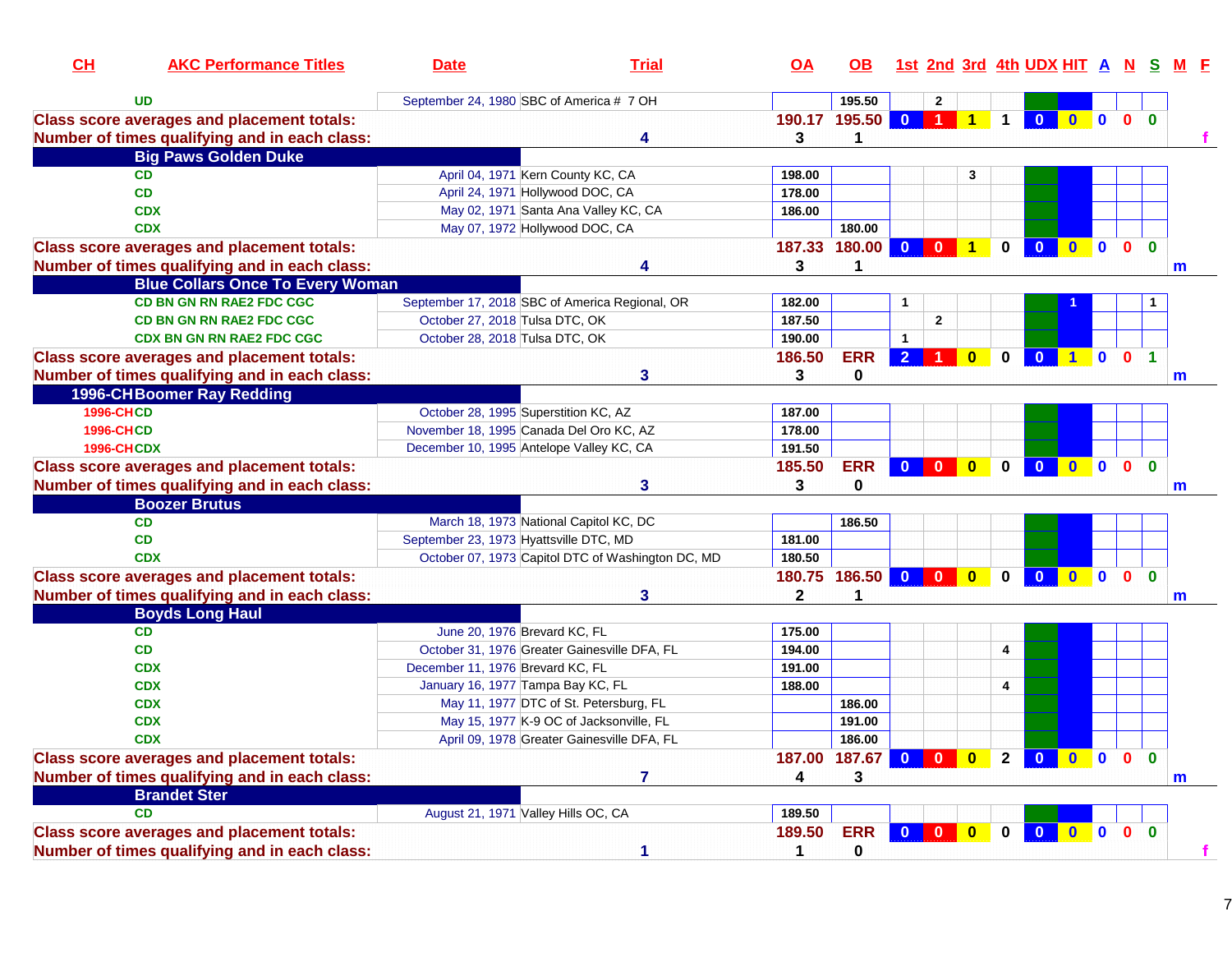| CH                | <b>AKC Performance Titles</b>                     | <b>Date</b>                                 | <b>Trial</b>                              | $\overline{OA}$ | OB.         |                |                         |                         |                      |                         |                         |                |                      |                | 1st 2nd 3rd 4th UDX HIT A N S M F |
|-------------------|---------------------------------------------------|---------------------------------------------|-------------------------------------------|-----------------|-------------|----------------|-------------------------|-------------------------|----------------------|-------------------------|-------------------------|----------------|----------------------|----------------|-----------------------------------|
|                   | <b>Brandy Stations Almost N Angel</b>             |                                             |                                           |                 |             |                |                         |                         |                      |                         |                         |                |                      |                |                                   |
|                   | <b>CD</b>                                         | May 07, 1999 SBC of America #25 PA          |                                           | 196.50          |             | 1              |                         |                         |                      |                         |                         |                |                      |                |                                   |
|                   | <b>CD</b>                                         | October 23, 1999 Merrimac DTC, VA           |                                           | 198.00          |             | $\mathbf{1}$   |                         |                         |                      |                         |                         |                |                      |                |                                   |
|                   | <b>CDX</b>                                        | October 30, 1999 Middleburg KC, VA          |                                           | 189.00          |             | $\mathbf{1}$   |                         |                         |                      |                         |                         |                |                      |                |                                   |
|                   | <b>CDX</b>                                        | November 13, 1999 Salisbury Maryland KC, MD |                                           | 191.50          |             |                |                         |                         |                      |                         |                         |                |                      |                |                                   |
|                   | <b>CDX</b>                                        | November 27, 1999 Dauphin DTC, PA           |                                           | 192.50          |             |                |                         |                         |                      |                         |                         |                |                      |                |                                   |
|                   | <b>CDX</b>                                        | May 05, 2000 Middle Atlantic SBC, NJ        |                                           |                 | 183.50      | $\mathbf{1}$   |                         |                         |                      |                         | 4                       |                |                      | $\mathbf{3}$   |                                   |
|                   | <b>CDX</b>                                        | October 07, 2000 Mount Vernon DTC, VA       |                                           |                 | 194.50      |                |                         |                         |                      |                         |                         |                |                      |                |                                   |
|                   | <b>CDX</b>                                        | October 28, 2000 Middleburg KC, VA          |                                           |                 | 194.50      |                |                         |                         | 4                    |                         |                         |                |                      |                |                                   |
|                   | <b>CDX</b>                                        | May 04, 2001 Middle Atlantic SBC, NJ        |                                           |                 | 192.00      | $\mathbf{1}$   |                         |                         |                      |                         | 5 <sub>5</sub>          |                |                      | 4              |                                   |
|                   | <b>Class score averages and placement totals:</b> |                                             |                                           | 193.50          | 191.13      | 5 <sup>5</sup> | $\mathbf{0}$            | $\bf{0}$                | 1                    | $\mathbf{0}$            | $\overline{\mathbf{3}}$ | $\mathbf{0}$   | $\blacktriangleleft$ | $\overline{2}$ |                                   |
|                   | Number of times qualifying and in each class:     |                                             | $\boldsymbol{9}$                          | 5               | 4           |                |                         |                         |                      |                         |                         |                |                      |                |                                   |
|                   | <b>Brandy Stations High Hope</b>                  |                                             |                                           |                 |             |                |                         |                         |                      |                         |                         |                |                      |                |                                   |
|                   | <b>CD</b>                                         |                                             | April 22, 1994 Greater Washington SBC, MD | 190.50          |             | $\mathbf{1}$   |                         |                         |                      |                         |                         |                |                      | $\mathbf{2}$   |                                   |
|                   | <b>CD</b>                                         | May 22, 1994 Berks County DTC, PA           |                                           | 196.50          |             |                | $\overline{2}$          |                         |                      |                         |                         |                |                      |                |                                   |
|                   | <b>CDX</b>                                        | May 28, 1994 Glouchester KC, VA             |                                           | 184.00          |             | $\mathbf{1}$   |                         |                         |                      |                         |                         |                |                      |                |                                   |
|                   | <b>CDX</b>                                        | October 19, 1996 Merrimac DTC, VA           |                                           |                 | 182.50      |                |                         |                         |                      |                         |                         |                |                      |                |                                   |
|                   | <b>Class score averages and placement totals:</b> |                                             |                                           | 190.33          | 182.50      | $\overline{2}$ |                         | $\mathbf{0}$            | $\mathbf 0$          | $\bullet$               | $\blacksquare$          | $\mathbf 0$    | 0 <sub>1</sub>       |                |                                   |
|                   | Number of times qualifying and in each class:     |                                             | 4                                         | 3               |             |                |                         |                         |                      |                         |                         |                |                      |                |                                   |
|                   | <b>Brandy Stations Lady Ashley</b>                |                                             |                                           |                 |             |                |                         |                         |                      |                         |                         |                |                      |                |                                   |
|                   | CD.                                               | September 30, 1988 Warrenton KC, VA         |                                           | 192.50          |             |                |                         |                         | 4                    |                         |                         |                |                      |                |                                   |
|                   | <b>CD</b>                                         | October 08, 1988 Mt Vernon DTC, VA          |                                           | 187.50          |             |                |                         |                         |                      |                         |                         |                |                      |                |                                   |
|                   | <b>CDX</b>                                        | October 16, 1988 Rock Creek KC, MD          |                                           | 184.50          |             |                |                         |                         |                      |                         |                         |                |                      |                |                                   |
|                   | <b>Class score averages and placement totals:</b> |                                             |                                           | 188.17          | <b>ERR</b>  | $\mathbf{0}$   | $\overline{\mathbf{0}}$ | $\bullet$               | $\blacktriangleleft$ | $\overline{\mathbf{0}}$ | $\bullet$               | $\blacksquare$ | $\mathbf{0}$         | $\Omega$       |                                   |
|                   | Number of times qualifying and in each class:     |                                             | 3                                         | 3               | 0           |                |                         |                         |                      |                         |                         |                |                      |                |                                   |
|                   | <b>Brandywynes Christi Noel</b>                   |                                             |                                           |                 |             |                |                         |                         |                      |                         |                         |                |                      |                |                                   |
|                   | <b>CD</b>                                         | December 01, 1974 Palmetto OTC, SC          |                                           | 188.50          |             |                |                         |                         |                      |                         |                         |                |                      |                |                                   |
|                   | <b>CD</b>                                         | December 08, 1974 Birmingham OTC, AL        |                                           | 192.00          |             |                |                         |                         |                      |                         |                         |                |                      |                |                                   |
|                   | <b>CDX</b>                                        | April 12, 1975 Atlanta KC, GA               |                                           | 189.00          |             |                |                         |                         |                      |                         |                         |                |                      |                |                                   |
|                   | <b>Class score averages and placement totals:</b> |                                             |                                           | 189.83          | <b>ERR</b>  |                | $0$ 0 0                 |                         | $\mathbf 0$          | $\overline{\mathbf{0}}$ | $\mathbf{0}$            |                |                      |                |                                   |
|                   | Number of times qualifying and in each class:     |                                             | 3                                         | 3               | 0           |                |                         |                         |                      |                         |                         |                |                      |                |                                   |
|                   | <b>Bridget La Belle Chienne</b>                   |                                             |                                           |                 |             |                |                         |                         |                      |                         |                         |                |                      |                |                                   |
|                   | <b>CD</b>                                         | July 18, 1971 Green Mountain DC, VT         |                                           | 190.00          |             |                |                         |                         |                      |                         |                         |                |                      |                |                                   |
|                   | <b>CD</b>                                         |                                             | July 20, 1971 Carroll County KC of NH, NH | 190.50          |             |                |                         |                         |                      |                         |                         |                |                      |                |                                   |
|                   | <b>CDX</b>                                        | October 16, 1971 Catonsville KC, MD         |                                           | 192.50          |             |                | $\mathbf{2}$            |                         |                      |                         |                         |                |                      |                |                                   |
|                   | <b>Class score averages and placement totals:</b> |                                             |                                           | 191.00          | <b>ERR</b>  | $\mathbf{0}$   | $\blacktriangleleft$    | $\overline{\mathbf{0}}$ | $\mathbf 0$          | $\overline{\mathbf{0}}$ | $\bullet$               | $\mathbf 0$    | $\mathbf 0$          | $\bf{0}$       |                                   |
|                   | Number of times qualifying and in each class:     |                                             | 3                                         | 3               | $\mathbf 0$ |                |                         |                         |                      |                         |                         |                |                      |                |                                   |
|                   | 1969-CHBrigdoon V Sherwood Forest                 |                                             |                                           |                 |             |                |                         |                         |                      |                         |                         |                |                      |                |                                   |
| <b>1969-CHCD</b>  |                                                   | September 20, 1969 Mountain States DTC, CO  |                                           | 191.50          |             |                | 2                       |                         |                      |                         |                         |                |                      |                |                                   |
| <b>1969-CHCD</b>  |                                                   | October 19, 1969 Rapid City KC, SD          |                                           | 179.50          |             |                |                         |                         |                      |                         |                         |                |                      |                |                                   |
| <b>1969-CHCDX</b> |                                                   | November 09, 1969 Rio Grande KC, NM         |                                           | 193.50          |             |                | $\overline{2}$          |                         |                      |                         |                         |                |                      |                |                                   |
|                   | <b>Class score averages and placement totals:</b> |                                             |                                           | 188.17          | <b>ERR</b>  |                | 0 2 0                   |                         | $\mathbf 0$          | $\bullet$               |                         | 000            |                      | $\Omega$       |                                   |
|                   | Number of times qualifying and in each class:     |                                             | 3                                         | 3               | 0           |                |                         |                         |                      |                         |                         |                |                      |                | $\mathbf m$                       |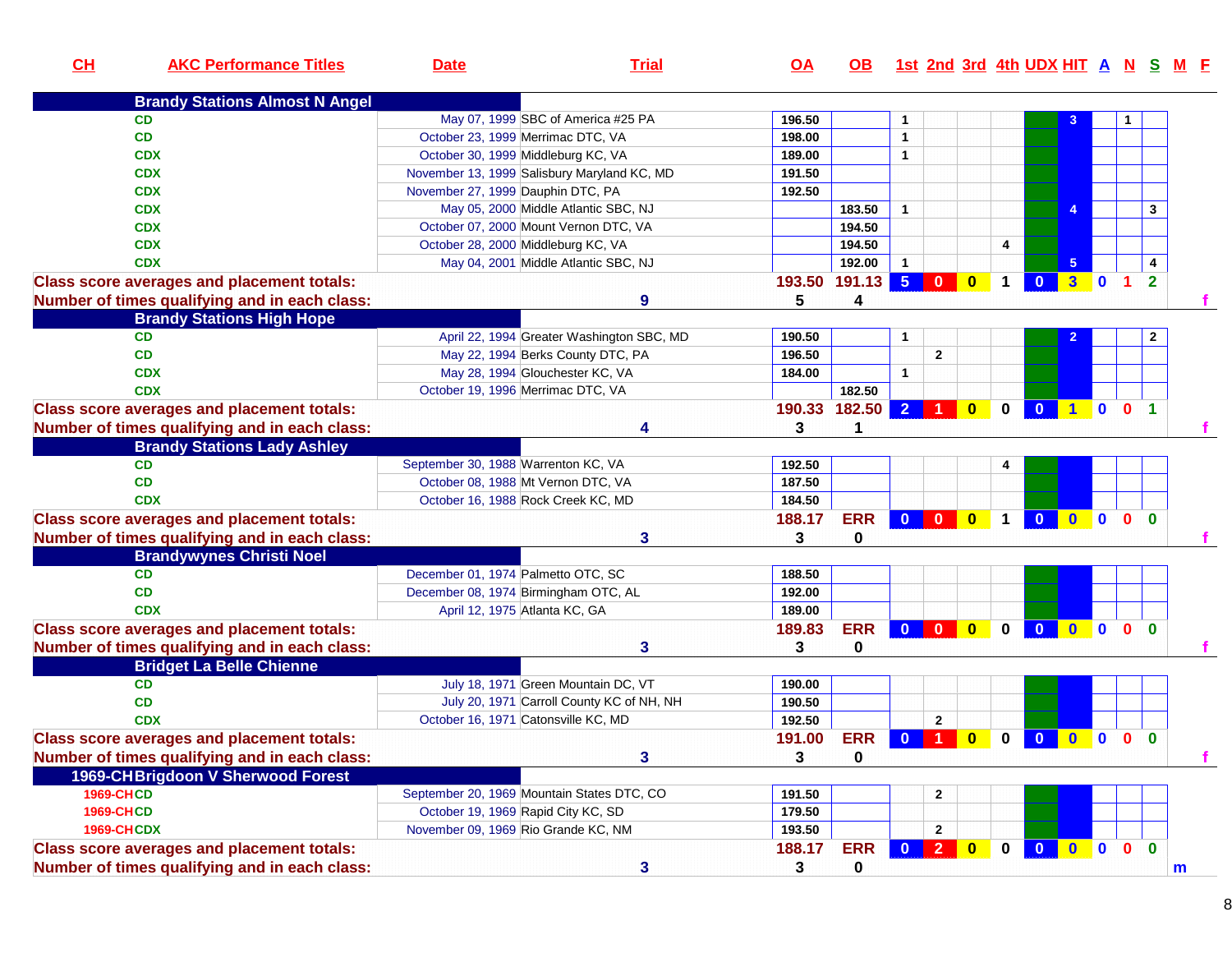| CH                | <b>AKC Performance Titles</b>                     | <b>Date</b>                                  | <b>Trial</b>                                     | $\overline{OA}$ | OB.           |                         |                                                                      |              |                |                         |              |                |              |                         | 1st 2nd 3rd 4th UDX HIT A N S M F |
|-------------------|---------------------------------------------------|----------------------------------------------|--------------------------------------------------|-----------------|---------------|-------------------------|----------------------------------------------------------------------|--------------|----------------|-------------------------|--------------|----------------|--------------|-------------------------|-----------------------------------|
|                   | <b>1971-CHBruno Von Erick</b>                     |                                              |                                                  |                 |               |                         |                                                                      |              |                |                         |              |                |              |                         |                                   |
| <b>1971-CHCD</b>  |                                                   |                                              | April 30, 1972 Santa Ana Valley KC, CA           | 197.00          |               |                         | $\mathbf{2}$                                                         |              |                |                         |              |                |              |                         |                                   |
| <b>1971-CHCD</b>  |                                                   | May 07, 1972 Hollywood DOC, CA               |                                                  | 198.00          |               |                         |                                                                      | 3            |                |                         |              |                |              |                         |                                   |
| <b>1971-CHCDX</b> |                                                   | June 04, 1972 KC of Pasadena, CA             |                                                  | 196.50          |               |                         | $\mathbf{2}$                                                         |              |                |                         |              |                |              |                         |                                   |
| <b>1971-CHCDX</b> |                                                   | August 18, 1973 Valley Hills OC, CA          |                                                  |                 | 196.50        |                         |                                                                      |              |                |                         |              |                |              |                         |                                   |
| <b>1971-CHCDX</b> |                                                   | October 21, 1973 San Fernando KC, CA         |                                                  | 195.50          |               |                         |                                                                      |              |                |                         |              |                |              |                         |                                   |
| <b>1971-CHCDX</b> |                                                   | November 11, 1973 Cabrillo KC, CA            |                                                  | 196.00          |               |                         | $\mathbf{2}$                                                         |              |                |                         |              |                |              |                         |                                   |
|                   | <b>Class score averages and placement totals:</b> |                                              |                                                  |                 | 196.60 196.50 |                         | $\begin{array}{ c c c c c c c c c }\n\hline\n0 & 3 & 1\n\end{array}$ |              | $\mathbf{0}$   | $\overline{\mathbf{0}}$ | $0$ 0        |                | $\mathbf{0}$ | $\mathbf{0}$            |                                   |
|                   | Number of times qualifying and in each class:     |                                              | 6                                                | 5               |               |                         |                                                                      |              |                |                         |              |                |              |                         | m                                 |
|                   | 1993-CH Buena Vistas Bella V Joy                  |                                              |                                                  |                 |               |                         |                                                                      |              |                |                         |              |                |              |                         |                                   |
| <b>1993-CHCD</b>  |                                                   | March 03, 1995 SBC of San Diego, CA          |                                                  | 191.00          |               |                         |                                                                      |              |                |                         |              |                |              |                         |                                   |
| <b>1993-CHCD</b>  |                                                   | March 25, 1995 KC of Palm Springs, CA        |                                                  | 183.00          |               |                         |                                                                      |              |                |                         |              |                |              |                         |                                   |
| <b>1993-CHCDX</b> |                                                   | March 26, 1995 KC of Palm Springs, CA        |                                                  | 183.00          |               |                         |                                                                      | 3            |                |                         |              |                |              |                         |                                   |
| <b>1993-CHCDX</b> |                                                   | February 17, 1996 SBC of San Diego, CA       |                                                  |                 | 184.50        | $\overline{1}$          |                                                                      |              |                |                         |              |                |              |                         |                                   |
|                   | <b>Class score averages and placement totals:</b> |                                              |                                                  |                 | 185.67 184.50 |                         | $2 0 1$                                                              |              | 0 <sup>1</sup> |                         | 0 0 0 0      |                |              | $\mathbf{0}$            |                                   |
|                   | Number of times qualifying and in each class:     |                                              | 4                                                | 3               |               |                         |                                                                      |              |                |                         |              |                |              |                         |                                   |
|                   | 1998-CH Buena Vistas Legacy V Bella               |                                              |                                                  |                 |               |                         |                                                                      |              |                |                         |              |                |              |                         |                                   |
| <b>1998-CHCD</b>  |                                                   | November 07, 1999 SBC of Greater Phoenix, AZ |                                                  | 180.50          |               |                         |                                                                      |              |                |                         |              |                |              | $\mathbf{2}$            |                                   |
| <b>1998-CHCD</b>  |                                                   | November 12, 1999 OC of San Diego County, CA |                                                  | 189.00          |               |                         |                                                                      |              | 4              |                         |              |                |              |                         |                                   |
| <b>1998-CHCDX</b> |                                                   | January 29, 2000 Orange Empire DC, CA        |                                                  |                 | 189.00        |                         |                                                                      |              | 4              |                         |              |                |              |                         |                                   |
| <b>1998-CHCDX</b> |                                                   | February 19, 2000 SBC of San Diego, CA       |                                                  |                 | 191.50        | $\mathbf{1}$            |                                                                      |              |                |                         | 3            |                |              | 3                       |                                   |
| <b>1998-CHCDX</b> |                                                   | February 20, 2000 SBC of San Diego, CA       |                                                  |                 | 192.00        | $\mathbf{1}$            |                                                                      |              |                |                         |              |                |              | $\overline{\mathbf{4}}$ |                                   |
|                   | <b>Class score averages and placement totals:</b> |                                              |                                                  |                 | 184.75 190.83 | 3 <sup>2</sup>          | $\mathbf{0}$                                                         | $\mathbf{0}$ | $\mathbf{2}$   | $\mathbf{0}$            | $\mathbf{3}$ | $\overline{0}$ | $\mathbf{0}$ | 3                       |                                   |
|                   |                                                   |                                              | 5                                                | $\mathbf{2}$    | 3             |                         |                                                                      |              |                |                         |              |                |              |                         |                                   |
|                   | Number of times qualifying and in each class:     |                                              |                                                  |                 |               |                         |                                                                      |              |                |                         |              |                |              |                         |                                   |
|                   | 1999-CH Buena Vistas Montana V Rene               |                                              |                                                  |                 |               |                         |                                                                      |              |                |                         |              |                |              |                         |                                   |
| <b>1999-CHCD</b>  |                                                   | January 29, 2000 Orange Empire DC, CA        |                                                  |                 | 186.00        |                         |                                                                      |              |                |                         |              |                |              |                         |                                   |
| <b>1998-CHCD</b>  |                                                   |                                              | June 18, 2000 Bahia Sur KC of Chula Vista, CA    | 185.50          |               |                         |                                                                      | 3            |                |                         |              |                |              |                         |                                   |
| <b>1998-CHCDX</b> |                                                   |                                              | July 01, 2000 Shoreline DFA of Orange County, CA | 183.00          |               | $\overline{1}$          |                                                                      |              |                |                         |              |                |              |                         |                                   |
|                   | <b>Class score averages and placement totals:</b> |                                              |                                                  |                 | 184.25 186.00 | $\blacktriangleleft$    | $\mathbf 0$                                                          | $\mathbf{1}$ | $\mathbf 0$    | $\overline{\mathbf{0}}$ | $\mathbf{0}$ | 0 0            |              | $\mathbf{0}$            |                                   |
|                   | Number of times qualifying and in each class:     |                                              | 3                                                | 2               |               |                         |                                                                      |              |                |                         |              |                |              |                         | m                                 |
|                   | <b>1995-CHBuena Vistas Scannon</b>                |                                              |                                                  |                 |               |                         |                                                                      |              |                |                         |              |                |              |                         |                                   |
| <b>1995-CHCD</b>  |                                                   | March 03, 1995 SBC of San Diego, CA          |                                                  | 188.50          |               |                         | $\mathbf 2$                                                          |              |                |                         |              |                |              |                         |                                   |
| <b>1995-CHCD</b>  |                                                   |                                              | April 09, 1995 OC of San Diego County, CA        | 174.00          |               |                         |                                                                      |              |                |                         |              |                |              |                         |                                   |
| <b>1995-CHCDX</b> |                                                   |                                              | April 22, 1995 Coso DF of California, CA         | 186.50          |               |                         |                                                                      | $\mathbf{3}$ |                |                         |              |                |              |                         |                                   |
| <b>1995-CHCDX</b> |                                                   | February 17, 1996 SBC of San Diego, CA       |                                                  |                 | 184.00        |                         | $\mathbf{2}$                                                         |              |                |                         |              |                |              |                         |                                   |
|                   | <b>Class score averages and placement totals:</b> |                                              |                                                  |                 | 183.00 184.00 | $\overline{\mathbf{0}}$ | 2 <sup>7</sup>                                                       | $\mathbf{1}$ | $\mathbf{0}$   |                         | 0000         |                |              | $\mathbf{0}$            |                                   |
|                   | Number of times qualifying and in each class:     |                                              | 4                                                | 3               | 1             |                         |                                                                      |              |                |                         |              |                |              |                         | m                                 |
|                   | <b>Buena Vistas Uri V Heathbell</b>               |                                              |                                                  |                 |               |                         |                                                                      |              |                |                         |              |                |              |                         |                                   |
|                   | CD                                                | January 11, 1981 Ventura County DFA, CA      |                                                  |                 | 195.00        |                         |                                                                      |              |                |                         |              |                |              |                         |                                   |
|                   | CD                                                | January 24, 1981 Rio Hondo KC, CA            |                                                  |                 | 197.00        | $\mathbf{1}$            |                                                                      |              |                |                         |              |                |              |                         |                                   |
|                   | <b>CDX</b>                                        | February 08, 1981 Motoc DOC, CA              |                                                  | 195.00          |               |                         | 2                                                                    |              |                |                         |              |                |              |                         |                                   |
|                   | <b>UD</b>                                         | May 27, 1983 San Fernando KC, CA             |                                                  |                 | 186.50        |                         |                                                                      |              |                |                         |              |                |              |                         |                                   |
|                   | <b>Class score averages and placement totals:</b> |                                              |                                                  |                 | 195.00 192.83 |                         |                                                                      | $\bullet$    | $0-1$          |                         | 0 0 0        |                | $\mathbf{0}$ | $\mathbf{0}$            |                                   |
|                   | Number of times qualifying and in each class:     |                                              | 4                                                | $\mathbf{1}$    | $\mathbf{3}$  |                         |                                                                      |              |                |                         |              |                |              |                         | m                                 |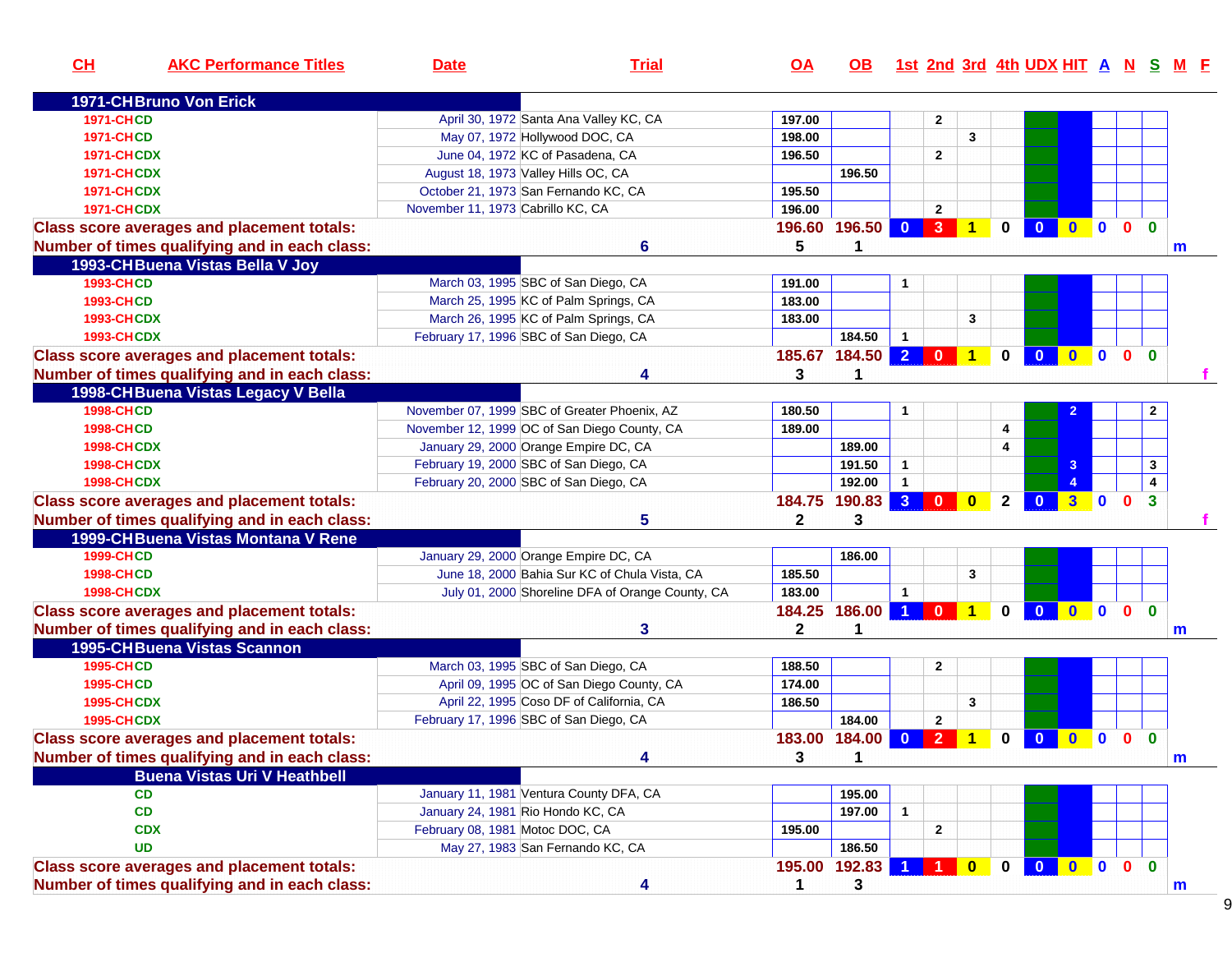| CL                | <b>AKC Performance Titles</b>                     | <b>Date</b>                        | <b>Trial</b>                                                                     | $\overline{OA}$ | OB.                             |                         |                                 |           |              |                         |                |                |              |              | <u>1st 2nd 3rd 4th UDX HIT A N S M E</u> |
|-------------------|---------------------------------------------------|------------------------------------|----------------------------------------------------------------------------------|-----------------|---------------------------------|-------------------------|---------------------------------|-----------|--------------|-------------------------|----------------|----------------|--------------|--------------|------------------------------------------|
|                   | <b>Buena Vistas Valais V Bella</b>                |                                    |                                                                                  |                 |                                 |                         |                                 |           |              |                         |                |                |              |              |                                          |
|                   | <b>CD</b>                                         |                                    | January 11, 1981 Ventura County DFA, CA                                          |                 | 189.50                          |                         |                                 |           |              |                         |                |                |              |              |                                          |
|                   | CD                                                |                                    | January 25, 1981 Orange Empire DC, CA                                            | 184.00          |                                 |                         | $\overline{2}$                  |           |              |                         |                |                |              |              |                                          |
|                   | <b>CDX</b>                                        | February 08, 1981 Motoc DOC, CA    |                                                                                  | 187.00          |                                 |                         |                                 |           |              |                         |                |                |              |              |                                          |
|                   | <b>Class score averages and placement totals:</b> |                                    |                                                                                  |                 | 185.50 189.50                   | $\overline{\mathbf{0}}$ | $\blacksquare$ 1 $\blacksquare$ | $\bullet$ | $\mathbf 0$  | $\bullet$               |                |                |              |              |                                          |
|                   | Number of times qualifying and in each class:     |                                    | 3                                                                                | $\mathbf{2}$    | 1                               |                         |                                 |           |              |                         |                |                |              |              |                                          |
|                   | <b>Buffy Belle Chere</b>                          |                                    |                                                                                  |                 |                                 |                         |                                 |           |              |                         |                |                |              |              |                                          |
|                   | <b>CD</b>                                         | December 03, 1972 San Mateo KC, CA |                                                                                  | 191.00          |                                 |                         |                                 |           |              |                         |                |                |              |              |                                          |
|                   | <b>CD</b>                                         |                                    | February 18, 1973 Santa Clara Valley KC, CA                                      | 194.50          |                                 |                         |                                 |           | 4            |                         |                |                |              |              |                                          |
|                   | <b>CDX</b>                                        |                                    | March 11, 1973 San Mateo DTC, CA                                                 | 193.00          |                                 |                         |                                 |           |              |                         |                |                |              |              |                                          |
|                   | <b>Class score averages and placement totals:</b> |                                    |                                                                                  | 192.83          | <b>ERR</b>                      |                         | 0 0 0 1                         |           |              | $\overline{\mathbf{0}}$ | $0$ 0 0        |                |              | $\mathbf{0}$ |                                          |
|                   | Number of times qualifying and in each class:     |                                    | 3                                                                                | 3               | 0                               |                         |                                 |           |              |                         |                |                |              |              |                                          |
|                   | <b>Buster Brown of Sarnas Acres</b>               |                                    |                                                                                  |                 |                                 |                         |                                 |           |              |                         |                |                |              |              |                                          |
|                   | <b>CD</b>                                         |                                    | July 16, 1983 Twin Ports DTC, MN                                                 | 186.50          |                                 |                         |                                 |           |              |                         |                |                |              |              |                                          |
|                   | <b>CD</b>                                         |                                    | July 17, 1983 Duluth KC, MN                                                      | 189.00          |                                 |                         |                                 |           |              |                         |                |                |              |              |                                          |
|                   | <b>CDX</b>                                        |                                    | September 24, 1983 Rochester Minnesota KC, MN                                    | 186.50          |                                 |                         |                                 |           |              |                         |                |                |              |              |                                          |
|                   | <b>CDX</b>                                        |                                    | September 25, 1983 Minnesota River Valley KC, MN                                 | 186.00          |                                 |                         |                                 |           |              |                         |                |                |              |              |                                          |
|                   | <b>Class score averages and placement totals:</b> |                                    |                                                                                  | 187.00          | <b>ERR</b>                      | $\mathbf{0}$            | $\overline{\mathbf{0}}$         | $\bullet$ | $\mathbf 0$  | $\overline{\mathbf{0}}$ | $0$ 0 0        |                |              | $\mathbf{0}$ |                                          |
|                   | Number of times qualifying and in each class:     |                                    |                                                                                  | 4               | 0                               |                         |                                 |           |              |                         |                |                |              |              | m                                        |
|                   | <b>Cache Retreat Fillmore</b>                     |                                    |                                                                                  |                 |                                 |                         |                                 |           |              |                         |                |                |              |              |                                          |
|                   | <b>CD</b>                                         |                                    | October 23, 1985 SBC of America #12 AZ                                           | 170.00          |                                 |                         |                                 |           |              |                         |                |                |              |              |                                          |
|                   | CD                                                |                                    | May 19, 1986 Bonneville Basin KA, UT                                             | 188.50          |                                 |                         |                                 |           |              |                         |                |                |              |              |                                          |
|                   | CD                                                |                                    | October 02, 1986 Utah Valley KC, UT                                              | 189.50          |                                 |                         |                                 |           |              |                         |                |                |              |              |                                          |
|                   | <b>CDX</b>                                        |                                    | October 03, 1986 Bonneville Basin KA, UT                                         | 187.50          |                                 |                         |                                 |           |              |                         |                |                |              |              |                                          |
|                   | <b>CDX</b>                                        |                                    | October 04, 1986 Intermountain KC, UT                                            | 191.50          |                                 |                         |                                 |           | 4            |                         |                |                |              |              |                                          |
|                   | <b>CDX</b>                                        |                                    | October 05, 1986 Great Salt Lake DTC, UT                                         | 186.00          |                                 |                         |                                 |           | 4            |                         |                |                |              |              |                                          |
|                   | <b>CDX</b>                                        |                                    | May 16, 1987 Great Salt Lake KC, UT                                              |                 | 184.00                          |                         |                                 |           |              |                         |                |                |              |              |                                          |
|                   | <b>CDX</b>                                        |                                    | May 17, 1987 Intermountain KC, UT                                                |                 | 180.50                          |                         |                                 |           |              |                         |                |                |              |              |                                          |
|                   | <b>Class score averages and placement totals:</b> |                                    |                                                                                  | 185.50          | 182.25                          |                         | $\Omega$                        | $\bf{0}$  | $\mathbf{2}$ | $\mathbf{0}$            | $\mathbf{0}$   | $\blacksquare$ | $\mathbf{0}$ | $\bf{0}$     |                                          |
|                   | Number of times qualifying and in each class:     |                                    | 8                                                                                | 6               | $\mathbf 2$                     |                         |                                 |           |              |                         |                |                |              |              | m                                        |
|                   | 1990-CH Cache Retreat Just A Joy                  |                                    |                                                                                  |                 |                                 |                         |                                 |           |              |                         |                |                |              |              |                                          |
| <b>1990-CHCD</b>  |                                                   |                                    | October 06, 1991 KC of Pasadena, CA                                              | 190.00          |                                 |                         |                                 |           |              |                         |                |                |              |              |                                          |
| <b>1990-CHCD</b>  |                                                   | November 09, 1991 Del Sur KC, CA   |                                                                                  | 189.00          |                                 |                         | $\overline{2}$                  |           |              |                         |                |                |              |              |                                          |
| <b>1990-CHCDX</b> |                                                   |                                    | December 01, 1991 Imperial Valley KC, CA                                         | 185.50          |                                 |                         | $\overline{2}$                  |           |              |                         |                |                |              |              |                                          |
| <b>1990-CHCDX</b> |                                                   |                                    | February 22, 1992 SBC of San Diego, CA                                           |                 | 189.00                          | $\mathbf{1}$            |                                 |           |              |                         |                |                |              | $\mathbf 1$  |                                          |
| <b>1990-CHCDX</b> |                                                   |                                    | November 01, 1992 SBC of Greater Phoenix, AZ                                     |                 | 187.50                          | $\overline{1}$          |                                 |           |              |                         | $\overline{2}$ |                |              | $\mathbf{2}$ |                                          |
|                   | <b>Class score averages and placement totals:</b> |                                    |                                                                                  |                 | 188.17 188.25 2 2 0 0 0 2 0 0 2 |                         |                                 |           |              |                         |                |                |              |              |                                          |
|                   | Number of times qualifying and in each class:     |                                    | 5                                                                                | 3               | $\mathbf{2}$                    |                         |                                 |           |              |                         |                |                |              |              |                                          |
|                   | <b>Cache Retreat U R My Sunshine</b>              |                                    |                                                                                  |                 |                                 |                         |                                 |           |              |                         |                |                |              |              |                                          |
|                   |                                                   |                                    |                                                                                  |                 |                                 |                         |                                 |           |              |                         |                |                |              |              |                                          |
|                   | <b>CD</b><br>CD                                   |                                    | August 26, 1990 Sammamish KC, WA<br>September 15, 1990 Ephrata Moses Lake KC, WA | 179.50          |                                 |                         |                                 |           |              |                         |                |                |              |              |                                          |
|                   |                                                   |                                    | September 23, 1990 SBC of America #17 NY                                         | 188.50          |                                 |                         |                                 |           |              |                         |                |                |              |              |                                          |
|                   | <b>CDX</b>                                        |                                    | October 06, 1990 Timberland Valley DFA, WA                                       | 181.00          |                                 |                         | $\mathbf{2}$                    |           |              |                         |                |                |              |              |                                          |
|                   | <b>CDX</b>                                        |                                    |                                                                                  | 179.00          |                                 |                         |                                 |           |              |                         |                |                |              |              |                                          |
|                   | <b>Class score averages and placement totals:</b> |                                    |                                                                                  | 182.00          | <b>ERR</b>                      | $\mathbf{0}$            | $\overline{1}$                  | $\bf{0}$  | $\mathbf 0$  | $\bullet$               | 0000           |                |              |              |                                          |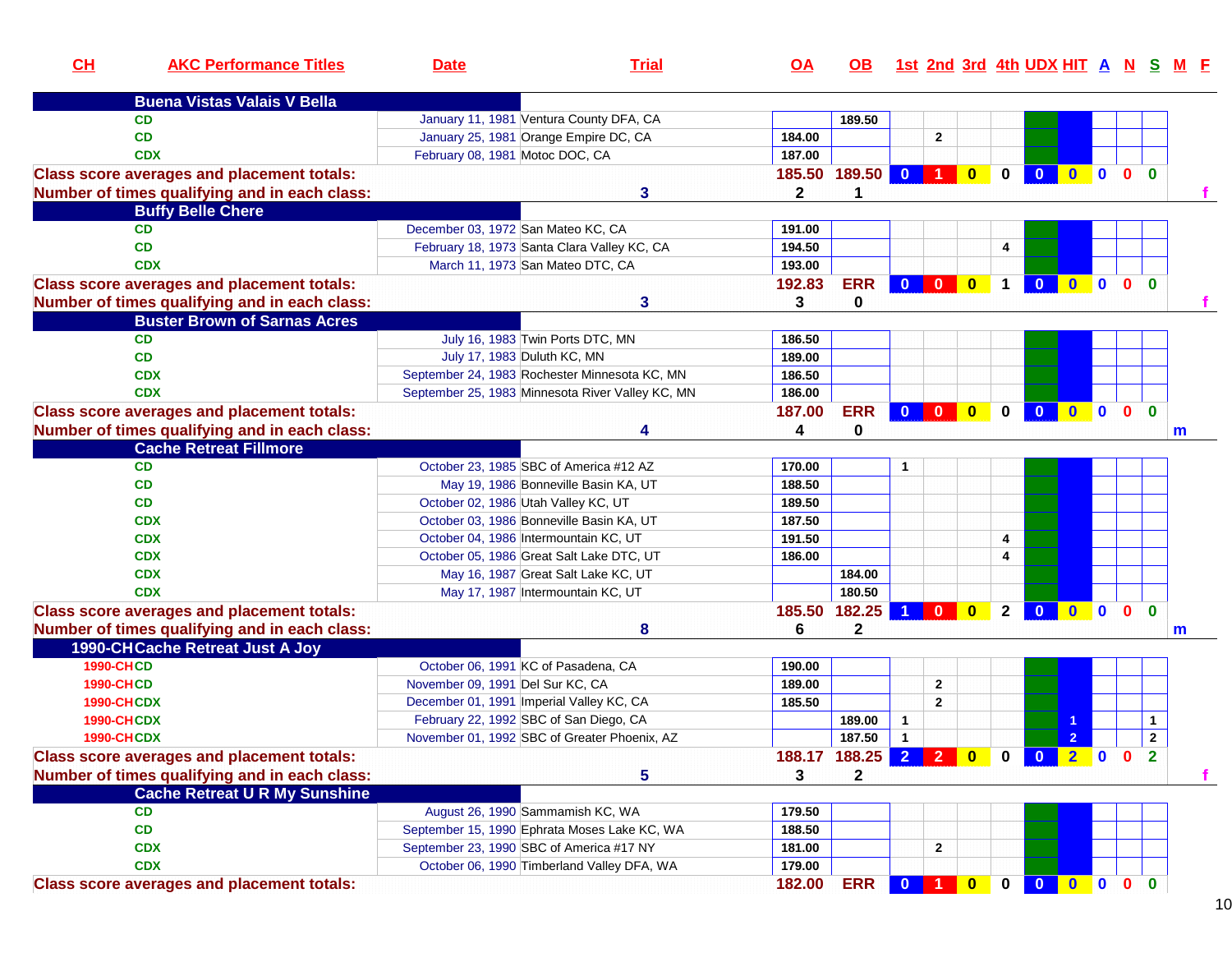| CL                                    | <b>AKC Performance Titles</b>                     | <b>Date</b>                   | <b>Trial</b>                                                        | <u>OA</u>    | OB.              |                      |                |                |              | 1st 2nd 3rd 4th UDX HIT A N S |                                                 |              |              |
|---------------------------------------|---------------------------------------------------|-------------------------------|---------------------------------------------------------------------|--------------|------------------|----------------------|----------------|----------------|--------------|-------------------------------|-------------------------------------------------|--------------|--------------|
|                                       | Number of times qualifying and in each class:     |                               | 4                                                                   | 4            | 0                |                      |                |                |              |                               |                                                 |              |              |
|                                       | <b>Camelots Amy Moe B Mar-Don</b>                 |                               |                                                                     |              |                  |                      |                |                |              |                               |                                                 |              |              |
|                                       | <b>CD</b>                                         |                               | September 30, 1979 Southern Michigan OTC, MI                        | 180.50       |                  |                      |                |                |              |                               |                                                 |              |              |
|                                       | <b>CD</b>                                         |                               | October 07, 1979 Progressive DC of Wayne Co., MI                    | 193.00       |                  |                      |                |                |              |                               |                                                 |              |              |
|                                       | <b>CDX</b>                                        | March 09, 1980 Detroit KC, MI |                                                                     | 185.00       |                  |                      |                | 3              |              |                               |                                                 |              |              |
|                                       | <b>CDX</b>                                        |                               | April 26, 1980 Progressive DC of Wayne Co., MI                      | 185.00       |                  |                      |                |                |              |                               |                                                 |              |              |
|                                       | <b>CDX</b>                                        |                               | September 24, 1980 SBC of America # 7 OH                            |              | 188.50           |                      |                | 3              |              |                               |                                                 |              |              |
|                                       | <b>UD</b>                                         |                               | February 28, 1982 Sportsmans DTC of Detroit, MI                     |              | 190.50           |                      |                |                |              |                               |                                                 |              |              |
|                                       | <b>UD</b>                                         |                               | May 02, 1982 Ann Arbor KC, MI                                       |              | 188.50           |                      |                |                |              |                               |                                                 |              |              |
|                                       | <b>UD</b>                                         |                               | October 03, 1982 Southern Michigan OTC, MI                          |              | 179.50           |                      |                |                |              |                               |                                                 |              |              |
|                                       | <b>Class score averages and placement totals:</b> |                               |                                                                     |              | 185.88 186.75    | $\mathbf{0}$         | $\mathbf{0}$   | 2 <sub>1</sub> | $\mathbf{0}$ |                               |                                                 |              |              |
|                                       | Number of times qualifying and in each class:     |                               | 8                                                                   | 4            | 4                |                      |                |                |              |                               |                                                 |              |              |
|                                       | <b>Carlo V Ober Lanzer</b>                        |                               |                                                                     |              |                  |                      |                |                |              |                               |                                                 |              |              |
|                                       | <b>CD</b>                                         |                               | October 06, 1962 Intermountain KC, UT                               |              | 190.50           |                      | $\mathbf{2}$   |                |              |                               |                                                 |              |              |
|                                       | <b>CD</b>                                         |                               | May 19, 1963 Intermountain KC, UT                                   | 191.50       |                  |                      | $\overline{2}$ |                |              |                               |                                                 |              |              |
|                                       | <b>CDX</b>                                        |                               | May 17, 1964 Intermountain KC, UT                                   |              | 189.00           | $\mathbf{1}$         |                |                |              |                               |                                                 |              |              |
|                                       | <b>CDX</b>                                        |                               | October 09, 1965 Intermountain KC, UT                               |              | 187.00           |                      | $\overline{2}$ |                |              |                               |                                                 |              |              |
|                                       | <b>Class score averages and placement totals:</b> |                               |                                                                     |              | 191.50 188.83    | $\blacktriangleleft$ | 3 <sup>2</sup> | $\bf{0}$       | $\mathbf{0}$ | $\mathbf{0}$                  | $\bullet$ $\bullet$                             | $\mathbf{0}$ | $\Omega$     |
|                                       | Number of times qualifying and in each class:     |                               | Δ                                                                   | 1            | 3                |                      |                |                |              |                               |                                                 |              |              |
|                                       | <b>Cavajones Lord Samson</b>                      |                               |                                                                     |              |                  |                      |                |                |              |                               |                                                 |              |              |
|                                       | <b>CD</b>                                         |                               | July 16, 1971 Woodstock DC, VT                                      | 191.00       |                  |                      |                |                |              |                               |                                                 |              |              |
|                                       | <b>CD</b>                                         |                               | August 22, 1971 Greater Lowell KC, MA                               | 197.00       |                  | $\mathbf{1}$         |                |                |              |                               |                                                 |              |              |
|                                       | <b>CDX</b>                                        |                               | November 13, 1971 Nathan Hale OC, CT                                | 195.00       |                  |                      |                | 3              |              |                               |                                                 |              |              |
|                                       | <b>CDX</b>                                        |                               | November 28, 1971 South Side DTC, MA                                | 193.00       |                  |                      |                |                |              |                               |                                                 |              |              |
|                                       | <b>CDX</b>                                        |                               | July 08, 1972 Farmington Valley KC, CT                              |              | 191.50           |                      |                |                |              |                               |                                                 |              |              |
|                                       | <b>CDX</b>                                        |                               | July 13, 1972 Holyoke KC, MA                                        |              | 194.00           |                      |                |                |              |                               |                                                 |              |              |
|                                       | <b>CDX</b>                                        |                               | July 15, 1972 Champlain Valley KC, VT                               |              | 189.50           |                      |                |                |              |                               |                                                 |              |              |
|                                       | <b>CDX</b>                                        |                               | July 30, 1972 Elm City KC, CT                                       |              | 197.00           |                      |                | 3              |              |                               |                                                 |              |              |
|                                       | <b>CDX</b>                                        |                               | November 10, 1972 Nathan Hale OC, CT                                |              | 190.00           |                      |                |                |              |                               |                                                 |              |              |
|                                       | <b>CDX</b>                                        |                               | November 19, 1972 Holyoke DOTC, MA                                  |              | 194.50           |                      |                |                |              |                               |                                                 |              |              |
|                                       | <b>CDX</b>                                        |                               | December 03, 1972 New England DTC, MA                               |              | 189.00           |                      |                |                |              |                               |                                                 |              |              |
|                                       | <b>CDX</b>                                        |                               | November 18, 1973 Holyoke DOTC, MA                                  |              | 191.50           |                      |                |                |              | 1                             |                                                 |              |              |
|                                       | <b>Class score averages and placement totals:</b> |                               |                                                                     | 194.00       | 192.13           | $\blacktriangleleft$ | $\mathbf{0}$   | $\overline{2}$ |              |                               | $\overline{\mathbf{0}}$ $\overline{\mathbf{0}}$ | $\mathbf{0}$ | $\mathbf{0}$ |
|                                       |                                                   |                               | 12                                                                  |              |                  |                      |                |                |              |                               |                                                 |              |              |
|                                       | Number of times qualifying and in each class:     |                               |                                                                     | 4            | 8                |                      |                |                |              |                               |                                                 |              |              |
|                                       | <b>Celebritys Heidi V Roland</b>                  |                               |                                                                     |              |                  |                      |                |                |              |                               |                                                 |              |              |
|                                       | <b>CD</b>                                         |                               | May 06, 1979 Kennesaw KC, GA                                        | 191.00       |                  |                      |                | 3              |              |                               |                                                 |              |              |
|                                       | CD                                                |                               | May 12, 1979 Greater Columbia OC, SC                                | 192.50       |                  |                      |                | 3              |              |                               |                                                 |              |              |
|                                       | <b>Class score averages and placement totals:</b> |                               |                                                                     | 191.75       | <b>ERR</b>       | $0$ 0                |                | 2 <sup>1</sup> | $\mathbf 0$  | 0000                          |                                                 |              | $\mathbf{0}$ |
|                                       | Number of times qualifying and in each class:     |                               | $\overline{\mathbf{2}}$                                             | $\mathbf{2}$ | 0                |                      |                |                |              |                               |                                                 |              |              |
|                                       | 1993-CHChads Gloria O'Lynchcreek                  |                               |                                                                     |              |                  |                      |                |                |              |                               |                                                 |              |              |
|                                       |                                                   |                               | April 02, 1995 Washington State OTC, WA                             |              | 188.50           |                      |                |                |              |                               |                                                 |              |              |
| <b>1993-CHCD</b>                      |                                                   |                               |                                                                     |              |                  |                      |                |                |              |                               |                                                 |              |              |
| <b>1993-CHCD</b><br><b>1993-CHCDX</b> |                                                   |                               | June 10, 1995 Puyallup Valley DF, WA<br>June 11, 1995 Tacoma KC, WA |              | 188.00<br>195.00 |                      |                |                |              |                               |                                                 |              |              |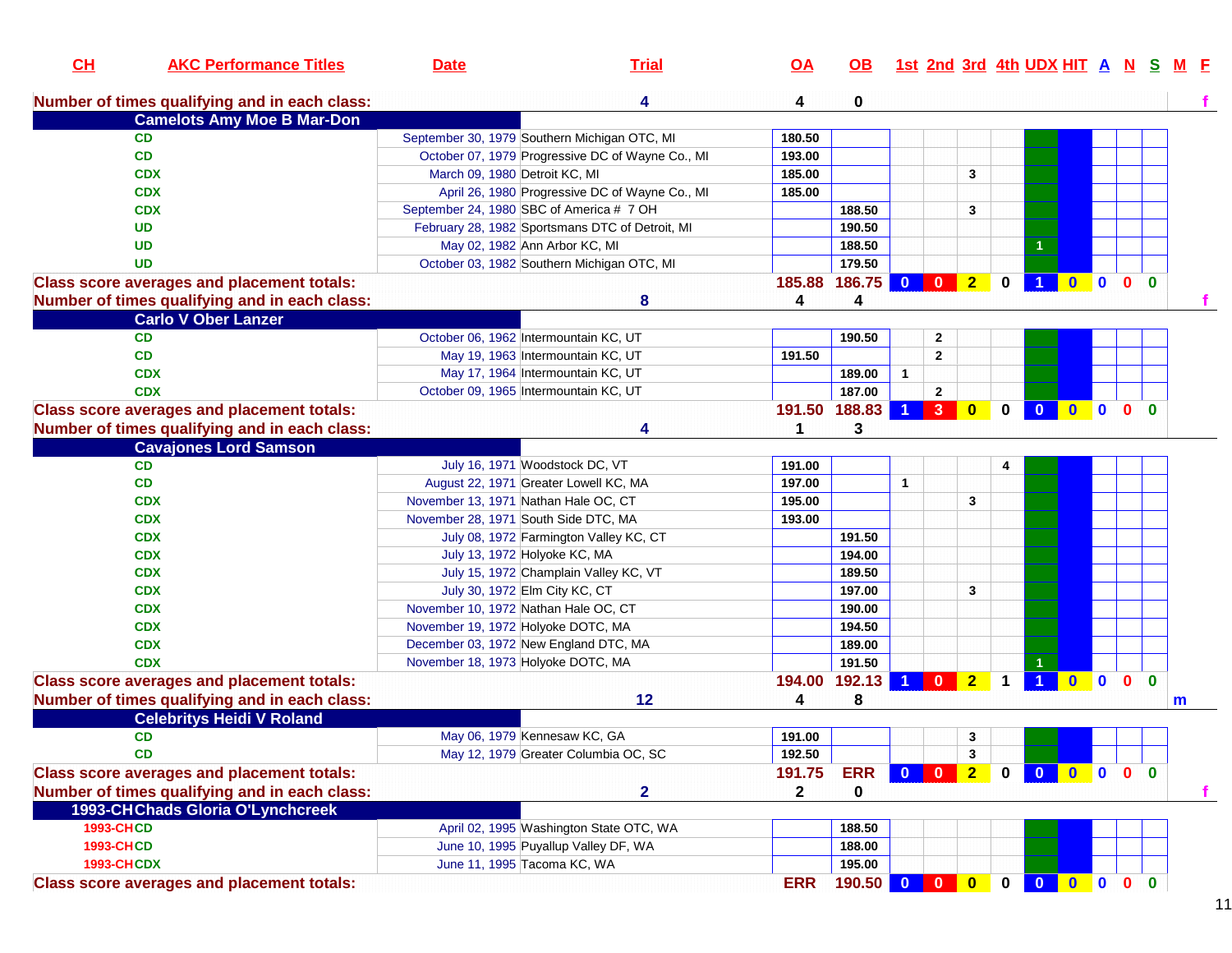| CH                | <b>AKC Performance Titles</b>                     | <b>Date</b>                       | <b>Trial</b>                                | <u>OA</u>     | <b>OB</b> |              |              |   |   |                         |  | 1st 2nd 3rd 4th UDX HIT A N S M F |
|-------------------|---------------------------------------------------|-----------------------------------|---------------------------------------------|---------------|-----------|--------------|--------------|---|---|-------------------------|--|-----------------------------------|
|                   | Number of times qualifying and in each class:     |                                   | $\mathbf{3}$                                | 0             | 3         |              |              |   |   |                         |  |                                   |
|                   | <b>Chapel Hills Big Dumbo V Sno</b>               |                                   |                                             |               |           |              |              |   |   |                         |  |                                   |
| <b>CD</b>         |                                                   |                                   | November 17, 1968 Central Ohio KC, OH       | 183.00        |           |              | $\mathbf{2}$ |   |   |                         |  |                                   |
| <b>CD</b>         |                                                   |                                   | December 15, 1968 Western Reserve KC, OH    | 193.50        |           |              |              |   | 4 |                         |  |                                   |
|                   | <b>CDX</b>                                        |                                   | January 12, 1969 McKinley KC, OH            | 181.50        |           | $\mathbf{1}$ |              |   |   |                         |  |                                   |
|                   | <b>CDX</b>                                        |                                   | April 20, 1969 Central Ohio KC, OH          |               | 188.50    |              |              |   |   |                         |  |                                   |
|                   | <b>Class score averages and placement totals:</b> |                                   |                                             | 186.00 188.50 |           | $\bullet$    |              |   |   | 10100000                |  |                                   |
|                   | Number of times qualifying and in each class:     |                                   | 4                                           | 3             |           |              |              |   |   |                         |  | m                                 |
|                   | 1975-CHCherryacres Nicklus V Hyden                |                                   |                                             |               |           |              |              |   |   |                         |  |                                   |
| <b>1975-CHCD</b>  |                                                   |                                   | March 27, 1971 Washington State OTC, WA     | 193.00        |           |              |              |   |   |                         |  |                                   |
| <b>1975-CHCD</b>  |                                                   |                                   | July 04, 1971 Mt Baker KC, WA               | 188.50        |           |              |              | 3 |   |                         |  |                                   |
| <b>1975-CHCDX</b> |                                                   |                                   | September 26, 1971 Peninsula DFA, WA        | 191.00        |           | $\mathbf{1}$ |              |   |   |                         |  |                                   |
| <b>1975-CHCDX</b> |                                                   |                                   | October 30, 1971 Portland KC, OR            |               | 190.00    |              |              |   |   |                         |  |                                   |
| <b>1975-CHCDX</b> |                                                   |                                   | November 21, 1971 Whidbey Island KC, WA     |               | 194.00    |              |              |   |   |                         |  |                                   |
| <b>1975-CHCDX</b> |                                                   |                                   | January 15, 1972 Portland Dog OC, OR        |               | 192.50    |              | $\mathbf{2}$ |   |   |                         |  |                                   |
| <b>1975-CHUD</b>  |                                                   |                                   | August 06, 1972 Seattle KC, WA              |               | 190.50    |              |              |   |   |                         |  |                                   |
| <b>1975-CHUD</b>  |                                                   |                                   | September 24, 1972 Peninsula DFA, WA        |               | 185.00    |              |              |   |   |                         |  |                                   |
| <b>1975-CHUD</b>  |                                                   |                                   | October 15, 1972 Olympia DFA, WA            |               | 190.50    |              |              | 3 |   |                         |  |                                   |
| <b>1975-CHUD</b>  |                                                   |                                   | October 28, 1972 Portland KC, OR            |               | 188.00    |              |              |   |   | $\overline{2}$          |  |                                   |
| <b>1975-CHUD</b>  |                                                   |                                   | March 24, 1973 Washington State OTC, WA     |               | 186.00    |              |              |   |   |                         |  |                                   |
| <b>1975-CHUD</b>  |                                                   |                                   | April 21, 1973 Palouse Hills DF, WA         |               | 187.50    |              |              |   |   | $\mathbf{3}$            |  |                                   |
| <b>1975-CHUD</b>  |                                                   |                                   | April 22, 1973 Inland Empire KA, WA         |               | 184.50    |              |              |   |   |                         |  |                                   |
| <b>1975-CHUD</b>  |                                                   |                                   | May 04, 1973 SBC of Puget Sound, WA         |               | 194.50    | $\mathbf{1}$ |              |   |   |                         |  |                                   |
| <b>1975-CHUD</b>  |                                                   |                                   | June 17, 1973 Portland Dog OC, OR           |               | 187.00    |              |              |   |   |                         |  |                                   |
| <b>1975-CHUD</b>  |                                                   |                                   | October 06, 1973 Willamette Valley KC, OR   |               | 187.50    |              |              |   |   |                         |  |                                   |
| <b>1975-CHUD</b>  |                                                   | December 01, 1973 Portland KC, OR |                                             |               | 194.00    |              |              |   |   |                         |  |                                   |
| <b>1975-CHUD</b>  |                                                   |                                   | April 20, 1974 Palouse Hills KC, WA         |               | 193.50    |              |              |   |   |                         |  |                                   |
| <b>1975-CHUD</b>  |                                                   |                                   | April 21, 1974 Inland Empire KA, WA         |               | 175.50    |              |              |   |   |                         |  |                                   |
| <b>1975-CHUD</b>  |                                                   |                                   | April 27, 1974 Richland KC, WA              |               | 187.50    |              |              |   |   |                         |  |                                   |
| <b>1975-CHUD</b>  |                                                   |                                   | June 02, 1974 Vancouver KC, WA              |               | 182.00    |              |              |   |   |                         |  |                                   |
| <b>1975-CHUD</b>  |                                                   |                                   | June 29, 1974 SBC of Puget Sound, WA        |               | 192.00    |              | $\mathbf{2}$ |   |   | $\overline{\mathbf{4}}$ |  |                                   |
| <b>1975-CHUD</b>  |                                                   |                                   | June 30, 1974 Mt Baker KC, WA               |               | 178.00    |              |              |   |   |                         |  |                                   |
| <b>1975-CHUD</b>  |                                                   |                                   | July 21, 1974 Longview Kelso KC, WA         |               | 171.00    |              |              |   |   |                         |  |                                   |
| <b>1975-CHUD</b>  |                                                   |                                   | August 17, 1974 Olympic KC, WA              |               | 187.50    |              |              |   |   |                         |  |                                   |
| <b>1975-CHUD</b>  |                                                   |                                   | September 15, 1974 Wenatchee KC, WA         |               | 191.00    |              |              |   |   | 5 <sub>5</sub>          |  |                                   |
| <b>1975-CHUD</b>  |                                                   |                                   | September 22, 1974 Peninsula DFA, WA        |               | 194.00    |              |              |   |   |                         |  |                                   |
| <b>1975-CHUD</b>  |                                                   |                                   | September 29, 1974 Washington State OTC, WA |               | 186.50    |              |              |   |   |                         |  |                                   |
| <b>1975-CHUD</b>  |                                                   |                                   | March 27, 1976 Washington State OTC, WA     |               | 182.00    |              |              |   |   |                         |  |                                   |
| <b>1975-CHUD</b>  |                                                   |                                   | June 02, 1976 SBC of America # 3 CO         |               | 183.50    |              |              |   | 4 |                         |  |                                   |
| <b>1975-CHUD</b>  |                                                   |                                   | June 04, 1976 Northern Colorado SBC, CO     |               | 185.00    |              |              |   | 4 |                         |  |                                   |
| <b>1975-CHUD</b>  |                                                   |                                   | July 31, 1976 SBC of Puget Sound, WA        |               | 179.00    | $\mathbf{1}$ |              |   |   |                         |  |                                   |
| <b>1975-CHUD</b>  |                                                   |                                   | March 20, 1977 Willamette Valley SBC, OR    |               | 194.50    | $\mathbf{1}$ |              |   |   |                         |  |                                   |
| <b>1975-CHUD</b>  |                                                   |                                   | June 15, 1977 SBC of America # 4 WI         |               | 180.00    |              |              |   |   |                         |  |                                   |
|                   |                                                   |                                   |                                             |               |           |              |              |   | 4 | 6                       |  |                                   |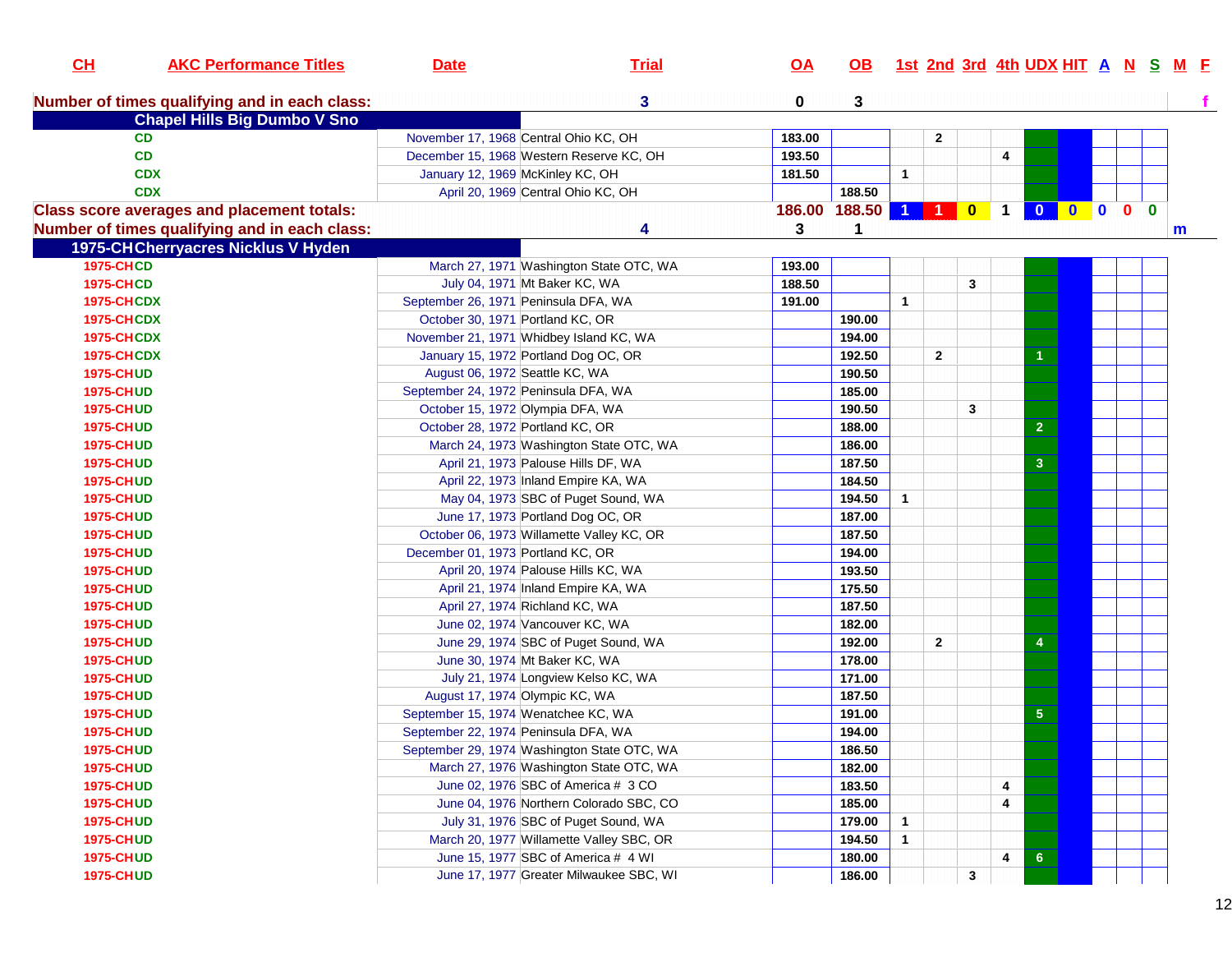| CH               | <b>AKC Performance Titles</b>                     | <b>Date</b>                                  | <b>Trial</b>                                       | <u>OA</u> | OB.           |                |                |                      |              |                         |                |              | 1st 2nd 3rd 4th UDX HIT A N S M F |   |
|------------------|---------------------------------------------------|----------------------------------------------|----------------------------------------------------|-----------|---------------|----------------|----------------|----------------------|--------------|-------------------------|----------------|--------------|-----------------------------------|---|
| <b>1975-CHUD</b> |                                                   |                                              | June 18, 1977 Greater Madison SBC, WI              |           | 182.50        |                |                | 3                    |              |                         |                |              |                                   |   |
| <b>1975-CHUD</b> |                                                   |                                              | August 06, 1977 SBC of Puget Sound, WA             |           | 194.00        |                |                | 3                    |              | 7                       |                |              |                                   |   |
| <b>1975-CHUD</b> |                                                   | September 17, 1977 SBC of Pacific Coast, CA  |                                                    |           | 175.00        |                |                | 3                    |              |                         |                |              |                                   |   |
|                  | <b>Class score averages and placement totals:</b> |                                              |                                                    | 190.83    | 186.61        | $\overline{4}$ | $2^{\circ}$    | 6                    | 3            |                         | $0$ 0 0        |              | $\mathbf{0}$                      |   |
|                  | Number of times qualifying and in each class:     |                                              | 38                                                 | 3         | 35            |                |                |                      |              |                         |                |              | m                                 |   |
|                  | <b>Cherryacres Sir Yocom</b>                      |                                              |                                                    |           |               |                |                |                      |              |                         |                |              |                                   |   |
|                  | CD.                                               | May 27, 1972 Spokane KC, WA                  |                                                    | 196.00    |               |                | 2              |                      |              |                         |                |              |                                   |   |
|                  | <b>CD</b>                                         | September 09, 1972 Inland Empire KA, WA      |                                                    | 195.50    |               |                | $\mathbf{2}$   |                      |              |                         |                |              |                                   |   |
|                  | <b>CDX</b>                                        | November 12, 1972 Spokane DTC, WA            |                                                    | 194.00    |               |                |                |                      |              |                         |                |              |                                   |   |
|                  | <b>CDX</b>                                        | May 26, 1973 Spokane DTC, WA                 |                                                    |           | 195.00        |                |                |                      | 4            |                         |                |              |                                   |   |
|                  | <b>CDX</b>                                        | May 27, 1973 Lewis Clark KC, ID              |                                                    |           | 197.50        |                | $\mathbf{2}$   |                      |              |                         |                |              |                                   |   |
|                  | <b>CDX</b>                                        | June 10, 1973 Spokane DTC, WA                |                                                    |           | 196.00        |                |                |                      |              |                         |                |              |                                   |   |
|                  | <b>Class score averages and placement totals:</b> |                                              |                                                    |           | 195.17 196.17 | $\mathbf{0}$   | 3 <sup>2</sup> | $\bullet$            | $\mathbf 1$  | $\mathbf{0}$            | $0$ 0 0        |              | $\mathbf{0}$                      |   |
|                  |                                                   |                                              |                                                    |           | 3             |                |                |                      |              |                         |                |              |                                   |   |
|                  | Number of times qualifying and in each class:     |                                              | 6                                                  | 3         |               |                |                |                      |              |                         |                |              | m                                 |   |
|                  | <b>Christina Von Grindenwald</b>                  |                                              |                                                    |           |               |                |                |                      |              |                         |                |              |                                   |   |
|                  | <b>CD</b>                                         | September 24, 1972 Hyattsville DTC, MD       |                                                    | 193.00    |               |                |                |                      |              |                         |                |              |                                   |   |
|                  | CD                                                | September 30, 1972 Ohio SBC, OH              |                                                    | 192.50    |               |                | $\mathbf{2}$   |                      |              |                         |                |              |                                   |   |
|                  | <b>CD</b>                                         |                                              | October 08, 1972 Capitol DTC of Washington DC, MD  | 187.00    |               |                |                |                      |              |                         |                |              |                                   |   |
|                  | <b>CDX</b>                                        | November 26, 1972 Maryland KC, MD            |                                                    |           | 190.00        |                |                |                      |              |                         |                |              |                                   |   |
|                  | <b>CDX</b>                                        | September 23, 1973 Hyattsville DTC, MD       |                                                    |           | 195.50        |                |                |                      |              |                         |                |              |                                   |   |
|                  | <b>UD</b>                                         | March 16, 1975 DOTC of Maryland, MD          |                                                    |           | 192.00        |                |                |                      |              |                         |                |              |                                   |   |
|                  | <b>UD</b>                                         |                                              | May 16, 1975 SBC of America # 2 MD                 |           | 192.50        |                |                |                      |              |                         |                | $\mathbf{1}$ |                                   |   |
|                  | <b>UD</b>                                         |                                              | June 07, 1975 National Capitol KC, DC              |           | 198.00        |                | $\mathbf{2}$   |                      |              | $\blacktriangleleft$    |                |              |                                   |   |
|                  | UD                                                | September 21, 1975 Hyattsville DTC, MD       |                                                    |           | 195.00        |                |                |                      |              |                         |                |              |                                   |   |
|                  | <b>UD</b>                                         |                                              | October 05, 1975 Capitol DTC of Washington DC, MD  |           | 194.00        |                |                |                      |              | $\overline{2}$          |                |              |                                   |   |
|                  | <b>UD</b>                                         | March 14, 1976 DOTC of Maryland, MD          |                                                    |           | 194.00        |                |                |                      |              | $\overline{\mathbf{3}}$ |                |              |                                   |   |
|                  | <b>UD</b>                                         |                                              | April 11, 1976 Mason and Dixon KC, MD              |           | 194.00        |                |                |                      |              |                         |                |              |                                   |   |
|                  | <b>UD</b>                                         |                                              | April 17, 1976 SBC of Greater New York, NY         |           | 193.50        | $\mathbf{1}$   |                |                      |              |                         | $\overline{2}$ |              | $\mathbf{1}$                      |   |
|                  | <b>UD</b>                                         |                                              | September 18, 1976 DTC of Forestville Maryland, MD |           | 190.00        |                |                |                      |              |                         |                |              |                                   |   |
|                  | <b>UD</b>                                         |                                              | October 03, 1976 Capitol DTC of Washington DC, MD  |           | 195.50        |                |                |                      |              |                         |                |              |                                   |   |
|                  | <b>UD</b>                                         | October 09, 1976 Catonsville KC, MD          |                                                    |           | 194.00        |                |                | 3                    |              | 4                       |                |              |                                   |   |
|                  | <b>UD</b>                                         | October 10, 1976 Rock Creek KC, MD           |                                                    |           | 194.50        |                |                |                      |              |                         |                |              |                                   |   |
|                  | <b>Class score averages and placement totals:</b> |                                              |                                                    | 190.83    | 193.75        |                | $\overline{2}$ | $\blacktriangleleft$ | 0            |                         |                | $2 0 1 1$    |                                   |   |
|                  | Number of times qualifying and in each class:     |                                              | 17                                                 | 3         | 14            |                |                |                      |              |                         |                |              |                                   |   |
|                  | <b>Cianciolos Lucky Lucinda</b>                   |                                              |                                                    |           |               |                |                |                      |              |                         |                |              |                                   |   |
|                  | <b>CD TD</b>                                      | June 01, 1975 Ann Arbor KC, MI               |                                                    | 193.00    |               |                |                |                      |              |                         |                |              |                                   |   |
|                  | <b>CD TD</b>                                      | September 07, 1975 Livonia KC, MI            |                                                    | 186.00    |               |                |                |                      |              |                         |                |              |                                   |   |
|                  | <b>CDX TD</b>                                     | October 19, 1975 Toledo KC, OH               |                                                    | 186.50    |               |                |                |                      |              |                         |                |              |                                   |   |
|                  | <b>CDX TD</b>                                     | November 23, 1975 SBC of Greater Detroit, MI |                                                    |           | 188.00        | $\mathbf{1}$   |                |                      |              |                         |                |              |                                   |   |
|                  | <b>CDX TD</b>                                     | January 25, 1976 Marion Ohio KC, OH          |                                                    |           | 179.00        |                |                |                      |              |                         |                |              |                                   |   |
|                  | <b>CDX TD</b>                                     | April 25, 1976 Toledo KC, OH                 |                                                    |           | 172.50        |                |                |                      |              |                         |                |              |                                   |   |
|                  | <b>UDT</b>                                        | November 27, 1977 SBC of Greater Detroit, MI |                                                    |           | 188.00        | $\mathbf{1}$   |                |                      |              |                         |                |              |                                   |   |
|                  | <b>Class score averages and placement totals:</b> |                                              |                                                    | 188.50    | 181.88        |                | 200            |                      | $\mathbf{0}$ | $\overline{\mathbf{0}}$ | $0$ 0 0 0      |              |                                   |   |
|                  | Number of times qualifying and in each class:     |                                              | $\overline{7}$                                     | 3         | 4             |                |                |                      |              |                         |                |              |                                   | f |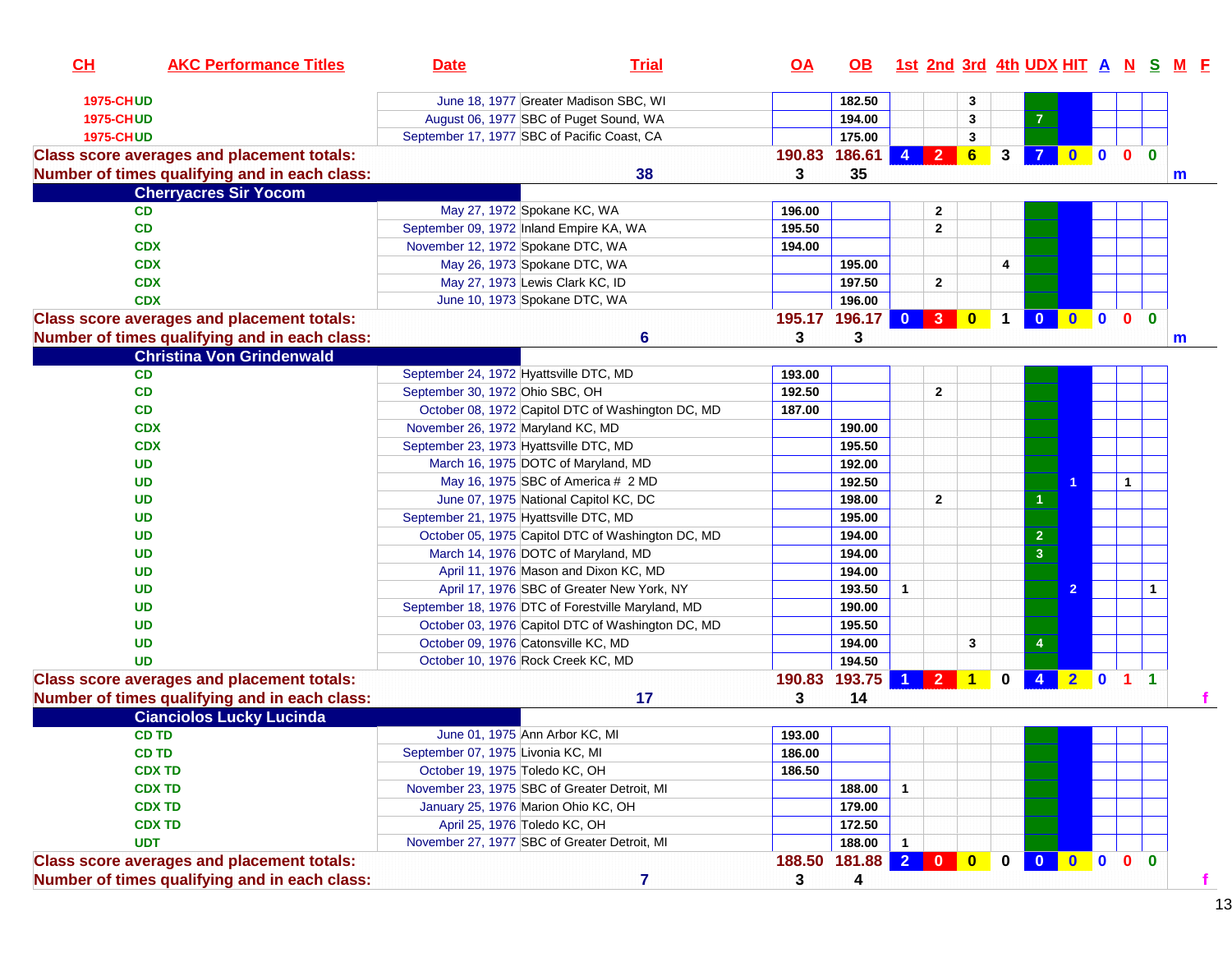| CL         | <b>AKC Performance Titles</b>                     | <b>Date</b>                                | <b>Trial</b>                                     | <u>OA</u>  | OB.          |              |                         |                         |              |                         |                |                  |                |              | 1st 2nd 3rd 4th UDX HIT A N S M F |
|------------|---------------------------------------------------|--------------------------------------------|--------------------------------------------------|------------|--------------|--------------|-------------------------|-------------------------|--------------|-------------------------|----------------|------------------|----------------|--------------|-----------------------------------|
|            | <b>Cinnamon Cinders Rosalee</b>                   |                                            |                                                  |            |              |              |                         |                         |              |                         |                |                  |                |              |                                   |
| <b>CD</b>  |                                                   |                                            | July 17, 1977 Orange Empire DC, CA               |            | 177.00       |              |                         |                         |              |                         |                |                  |                |              |                                   |
| <b>CD</b>  |                                                   | August 20, 1977 Valley Hills OC, CA        |                                                  |            | 184.00       |              |                         |                         |              |                         |                |                  |                |              |                                   |
| <b>CDX</b> |                                                   | September 25, 1977 Santa Ana Valley KC, CA |                                                  |            | 189.00       |              |                         |                         |              |                         |                |                  |                |              |                                   |
|            | <b>Class score averages and placement totals:</b> |                                            |                                                  | <b>ERR</b> | 183.33 0 0 0 |              |                         |                         | $\mathbf 0$  | $\overline{\mathbf{0}}$ | $\bullet$      | $\mathbf{0}$     | 0 <sub>0</sub> |              |                                   |
|            | Number of times qualifying and in each class:     |                                            | 3                                                | 0          | 3            |              |                         |                         |              |                         |                |                  |                |              |                                   |
|            | <b>Coberlins Valiant Kitty</b>                    |                                            |                                                  |            |              |              |                         |                         |              |                         |                |                  |                |              |                                   |
| <b>CD</b>  |                                                   |                                            | June 12, 1965 Southern Colorado KC, CO           | 194.50     |              |              |                         |                         |              |                         |                |                  |                |              |                                   |
| <b>CD</b>  |                                                   |                                            | June 13, 1965 Colorado Springs KC, CO            | 196.50     |              |              | $\mathbf{2}$            |                         |              |                         |                |                  |                |              |                                   |
| <b>CDX</b> |                                                   |                                            | June 20, 1965 Central Wyoming KC, WY             | 193.00     |              |              | $\mathbf{2}$            |                         |              |                         |                |                  |                |              |                                   |
|            | <b>Class score averages and placement totals:</b> |                                            |                                                  | 194.67     | <b>ERR</b>   | $\bullet$    | $\vert 2 \vert$         | $\bullet$               | $\mathbf 0$  | $\overline{\mathbf{0}}$ | $\blacksquare$ | $\blacksquare$ 0 | $\mathbf{0}$   | $\mathbf{0}$ |                                   |
|            | Number of times qualifying and in each class:     |                                            | 3                                                | 3          | 0            |              |                         |                         |              |                         |                |                  |                |              |                                   |
|            | <b>Colt Forty Five V Real Gusto</b>               |                                            |                                                  |            |              |              |                         |                         |              |                         |                |                  |                |              |                                   |
| <b>CD</b>  |                                                   |                                            | September 30, 1967 Sportsmans DTC of Detroit, MI | 180.00     |              |              |                         |                         |              |                         |                |                  |                |              |                                   |
| <b>CD</b>  |                                                   |                                            | October 08, 1967 Progressive DC of Wayne Co., MI | 190.50     |              |              | $\mathbf{2}$            |                         |              |                         |                |                  |                |              |                                   |
| <b>CDX</b> |                                                   | November 12, 1967 Grand Rapids KC, MI      |                                                  | 196.50     |              |              | $\mathbf{2}$            |                         |              |                         |                |                  |                |              |                                   |
| <b>CDX</b> |                                                   | December 10, 1967 Ingham County KC, MI     |                                                  | 196.00     |              | $\mathbf{1}$ |                         |                         |              |                         |                |                  |                |              |                                   |
| <b>CDX</b> |                                                   | March 03, 1968 Detroit KC, MI              |                                                  |            | 190.00       |              |                         |                         |              |                         |                |                  |                |              |                                   |
| <b>CDX</b> |                                                   | March 09, 1969 Detroit KC, MI              |                                                  |            | 190.00       |              |                         |                         |              |                         |                |                  |                |              |                                   |
| <b>CDX</b> |                                                   |                                            | May 18, 1969 Oakland County KC, MI               |            | 186.50       |              |                         |                         |              |                         |                |                  |                |              |                                   |
|            | <b>Class score averages and placement totals:</b> |                                            |                                                  | 190.75     | 188.83       |              | $\overline{2}$          | $\bf{0}$                | $\bf{0}$     | $\mathbf{0}$            | $\bullet$      | $\mathbf{0}$     | $\mathbf{0}$   | $\bf{0}$     |                                   |
|            | Number of times qualifying and in each class:     |                                            | 7                                                | 4          | 3            |              |                         |                         |              |                         |                |                  |                |              | m                                 |
|            | <b>Comrade Bismark Von Erick</b>                  |                                            |                                                  |            |              |              |                         |                         |              |                         |                |                  |                |              |                                   |
| CD         |                                                   | June 22, 1975 KC of Beverly Hills, CA      |                                                  | 187.00     |              |              |                         |                         |              |                         |                |                  |                |              |                                   |
|            | <b>Class score averages and placement totals:</b> |                                            |                                                  | 187.00     | <b>ERR</b>   | $\mathbf{0}$ | $\overline{\mathbf{0}}$ | $\overline{\mathbf{0}}$ | $\mathbf 0$  | $\overline{0}$          | $\bullet$      | $\blacksquare$   | 0 <sub>0</sub> |              |                                   |
|            |                                                   |                                            | 1                                                | 1          | $\bf{0}$     |              |                         |                         |              |                         |                |                  |                |              |                                   |
|            | Number of times qualifying and in each class:     |                                            |                                                  |            |              |              |                         |                         |              |                         |                |                  |                |              | m                                 |
|            | <b>Connies Midnight Bandit</b>                    |                                            |                                                  |            |              |              |                         |                         |              |                         |                |                  |                |              |                                   |
| <b>CD</b>  |                                                   | March 09, 1975 OC of Chattanooga, TN       |                                                  | 178.50     |              |              |                         |                         |              |                         |                |                  |                |              |                                   |
| <b>CD</b>  |                                                   | April 06, 1975 Birmingham OTC, AL          |                                                  | 187.50     |              |              |                         |                         |              |                         |                |                  |                |              |                                   |
| <b>CDX</b> |                                                   | April 11, 1975 Macon KC, GA                |                                                  | 170.00     |              |              |                         |                         |              |                         |                |                  |                |              |                                   |
| <b>CDX</b> |                                                   | April 12, 1975 Atlanta KC, GA              |                                                  | 170.00     |              |              |                         |                         |              |                         |                |                  |                |              |                                   |
|            | <b>Class score averages and placement totals:</b> |                                            |                                                  | 176.50     | <b>ERR</b>   | $\mathbf{0}$ | $\mathbf{0}$            | $\overline{\mathbf{0}}$ | 0            | $\overline{\mathbf{0}}$ |                | $\blacksquare$   | $\mathbf{0}$   | $\mathbf{0}$ |                                   |
|            | Number of times qualifying and in each class:     |                                            | 4                                                | 4          | 0            |              |                         |                         |              |                         |                |                  |                |              |                                   |
|            | <b>Count Gustov V Bliss</b>                       |                                            |                                                  |            |              |              |                         |                         |              |                         |                |                  |                |              |                                   |
| <b>CD</b>  |                                                   | January 13, 1974 Ventura County DFA, CA    |                                                  | 197.00     |              |              | $\mathbf{2}$            |                         |              |                         |                |                  |                |              |                                   |
| <b>CD</b>  |                                                   |                                            | July 20, 1974 Southwest OC of Los Angeles, CA    | 192.50     |              |              |                         |                         |              |                         |                |                  |                |              |                                   |
| <b>CDX</b> |                                                   | August 11, 1974 South Bay KC, CA           |                                                  | 196.00     |              |              | $\mathbf{2}$            |                         |              |                         |                |                  |                |              |                                   |
|            | <b>Class score averages and placement totals:</b> |                                            |                                                  | 195.17     | <b>ERR</b>   | 0 2 0        |                         |                         | $\mathbf{0}$ | 0 0 0 0                 |                |                  |                | $\mathbf{0}$ |                                   |
|            | Number of times qualifying and in each class:     |                                            | 3                                                | 3          | 0            |              |                         |                         |              |                         |                |                  |                |              | m                                 |
|            | <b>Count Wesley of The Hills</b>                  |                                            |                                                  |            |              |              |                         |                         |              |                         |                |                  |                |              |                                   |
| CD         |                                                   | June 15, 1975 Spokane DTC, WA              |                                                  | 195.50     |              |              |                         |                         |              |                         |                |                  |                |              |                                   |
| CD         |                                                   | April 17, 1976 Palouse Hills DF, WA        |                                                  | 194.00     |              |              |                         | 3                       |              |                         |                |                  |                |              |                                   |
| <b>CDX</b> |                                                   | June 13, 1976 Spokane DTC, WA              |                                                  | 190.50     |              |              |                         |                         |              |                         |                |                  |                |              |                                   |
|            | <b>Class score averages and placement totals:</b> |                                            |                                                  | 193.33     | <b>ERR</b>   | $0$ 0        |                         | $\overline{1}$          | $\mathbf 0$  | 0 0 0 0                 |                |                  |                | $\mathbf{0}$ |                                   |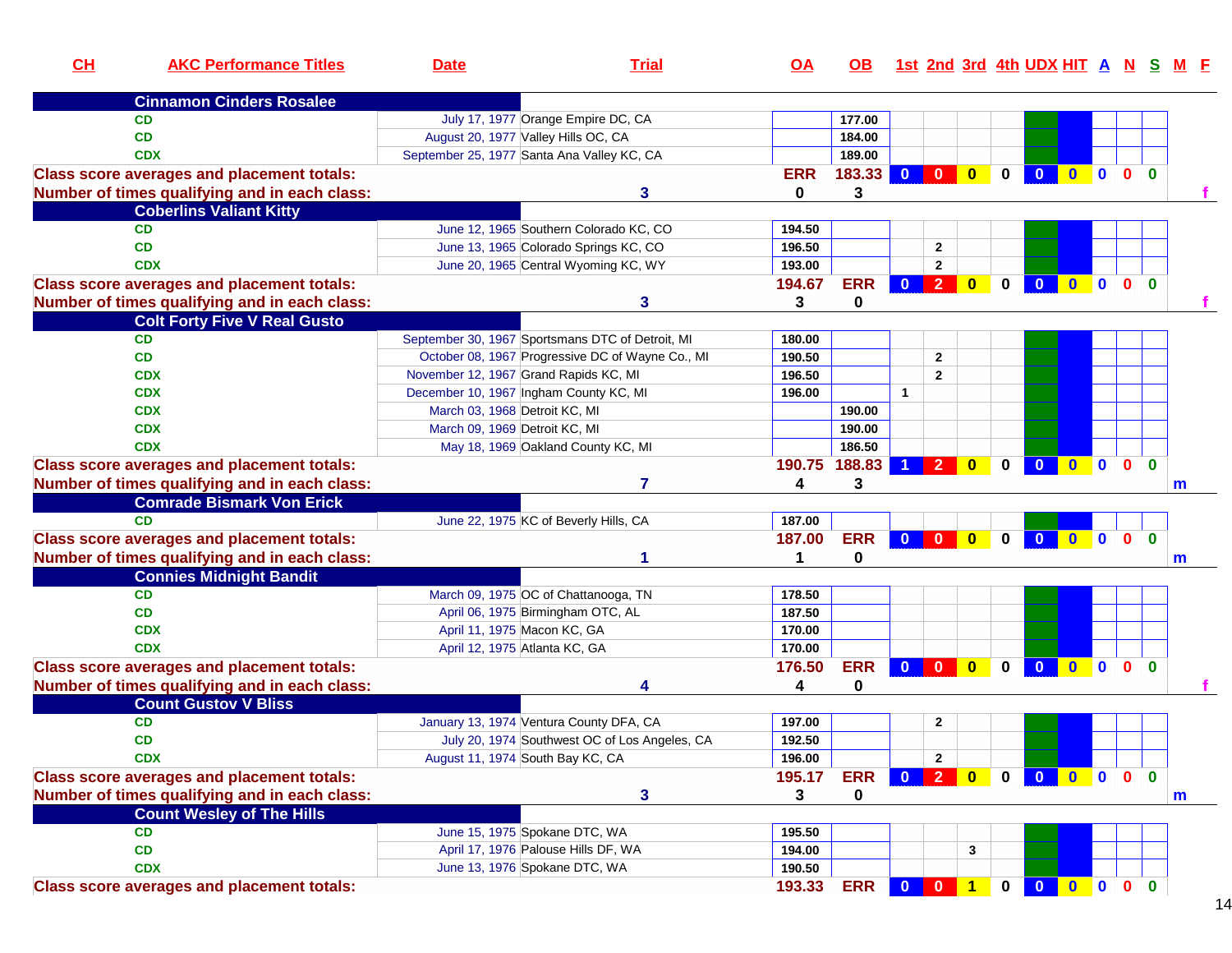| CL                | <b>AKC Performance Titles</b>                     | <b>Date</b>                        | <b>Trial</b>                                | $\overline{OA}$ | OB.          |                         |                         |                         |             | <u>1st 2nd 3rd 4th UDX HIT A N</u> |                                       |              | <b>S</b>     | M F          |
|-------------------|---------------------------------------------------|------------------------------------|---------------------------------------------|-----------------|--------------|-------------------------|-------------------------|-------------------------|-------------|------------------------------------|---------------------------------------|--------------|--------------|--------------|
|                   | Number of times qualifying and in each class:     |                                    | 3                                           | 3               | 0            |                         |                         |                         |             |                                    |                                       |              |              | m            |
|                   | <b>1980-CHCountrios Sweet Surrender</b>           |                                    |                                             |                 |              |                         |                         |                         |             |                                    |                                       |              |              |              |
| <b>1980-CHCD</b>  |                                                   |                                    | November 16, 1980 Whidbey Island KC, WA     |                 | 192.50       |                         |                         |                         |             |                                    |                                       |              |              |              |
| <b>1980-CHCD</b>  |                                                   |                                    | March 01, 1981 Seattle KC, WA               | 185.00          |              |                         |                         |                         |             |                                    |                                       |              |              |              |
| <b>1980-CHCDX</b> |                                                   |                                    | March 29, 1981 Washington State OTC, WA     |                 | 181.50       |                         |                         |                         |             |                                    |                                       |              |              |              |
|                   | <b>Class score averages and placement totals:</b> |                                    |                                             | 185.00          | 187.00       | $\overline{\mathbf{0}}$ | $\overline{\mathbf{0}}$ | $\overline{\mathbf{0}}$ | $\mathbf 0$ | $\overline{\mathbf{0}}$            | $0$ 0 0                               |              | $\mathbf{0}$ |              |
|                   | Number of times qualifying and in each class:     |                                    | 3                                           | 1               | $\mathbf{2}$ |                         |                         |                         |             |                                    |                                       |              |              | $\mathsf{m}$ |
|                   | <b>Crawleys Heidi</b>                             |                                    |                                             |                 |              |                         |                         |                         |             |                                    |                                       |              |              |              |
|                   | <b>CD</b>                                         |                                    | October 16, 1955 Richland County KC, OH     | 193.00          |              |                         |                         |                         |             |                                    |                                       |              |              |              |
|                   | <b>CD</b>                                         |                                    | October 30, 1955 Cleveland All-Breed KC, OH | 192.50          |              |                         |                         |                         |             |                                    |                                       |              |              |              |
|                   | <b>CDX</b>                                        |                                    | February 26, 1956 Western Reserve KC, OH    | 195.50          |              |                         |                         |                         |             |                                    |                                       |              |              |              |
|                   | <b>CDX</b>                                        |                                    | March 25, 1956 Mahoning Shenango KC, OH     |                 | 194.50       |                         | $\mathbf{2}$            |                         |             |                                    |                                       |              |              |              |
|                   | <b>CDX</b>                                        |                                    | April 08, 1956 Toledo KC, OH                |                 | 193.50       |                         |                         |                         |             |                                    |                                       |              |              |              |
|                   | <b>CDX</b>                                        |                                    | April 21, 1956 Columbus All-Breed TC, OH    |                 | 195.50       |                         |                         |                         | 4           |                                    |                                       |              |              |              |
|                   | <b>Class score averages and placement totals:</b> |                                    |                                             | 193.67          | 194.50       | $\bf{0}$                |                         | $\mathbf{0}$            | 1           | $\mathbf{0}$                       | $0$ 0                                 | $\mathbf{0}$ | $\mathbf{0}$ |              |
|                   | Number of times qualifying and in each class:     |                                    | 6                                           | 3               | 3            |                         |                         |                         |             |                                    |                                       |              |              |              |
|                   | <b>Cypress Woods Lancelot</b>                     |                                    |                                             |                 |              |                         |                         |                         |             |                                    |                                       |              |              |              |
|                   | <b>CD</b>                                         |                                    | August 01, 1971 KC of Santa Barbara, CA     | 186.00          |              |                         |                         |                         |             |                                    |                                       |              |              |              |
|                   | <b>CD</b>                                         |                                    | August 29, 1971 Deep Peninsula DTC, CA      | 191.00          |              |                         |                         |                         |             |                                    |                                       |              |              |              |
|                   | <b>CDX</b>                                        |                                    | September 19, 1971 Sir Francis Drake KC, CA | 187.00          |              |                         |                         | 3                       |             |                                    |                                       |              |              |              |
|                   | <b>Class score averages and placement totals:</b> |                                    |                                             | 188.00          | <b>ERR</b>   | $0$ 0                   |                         | $\overline{1}$          | $\bf{0}$    | $\overline{\mathbf{0}}$            | $0$ 0                                 | $\mathbf{0}$ | $\mathbf{0}$ |              |
|                   | Number of times qualifying and in each class:     |                                    | 3                                           | 3               | 0            |                         |                         |                         |             |                                    |                                       |              |              | m            |
| 1952-CHCzar II    |                                                   |                                    |                                             |                 |              |                         |                         |                         |             |                                    |                                       |              |              |              |
| <b>1952-CHCD</b>  |                                                   | November 04, 1951 Glendale KC, CA  |                                             |                 | 183.00       |                         |                         |                         |             |                                    |                                       |              |              |              |
| <b>1952-CHCD</b>  |                                                   |                                    | December 09, 1951 Palm Springs KC, CA       |                 | 184.00       |                         |                         |                         |             |                                    |                                       |              |              |              |
| <b>1952-CHCDX</b> |                                                   |                                    | January 20, 1952 Orange Empire DC, CA       |                 | 183.00       |                         |                         |                         |             |                                    |                                       |              |              |              |
|                   | <b>Class score averages and placement totals:</b> |                                    |                                             | <b>ERR</b>      | 183.33       | $\mathbf{0}$            | $\mathbf{0}$            | $\overline{\mathbf{0}}$ | $\bf{0}$    | $\mathbf{0}$                       | $\begin{array}{c} 0 \\ 0 \end{array}$ | $\mathbf{0}$ | $\mathbf{0}$ |              |
|                   | Number of times qualifying and in each class:     |                                    | 3                                           | 0               | 3            |                         |                         |                         |             |                                    |                                       |              |              | m            |
|                   | D & D Alpine Brandy                               |                                    |                                             |                 |              |                         |                         |                         |             |                                    |                                       |              |              |              |
|                   | <b>CD</b>                                         |                                    | April 24, 1966 Colorado KC, CO              |                 | 190.50       |                         |                         |                         |             |                                    |                                       |              |              |              |
|                   | CD                                                |                                    | June 05, 1966 Grand Island KC, NE           | 181.00          |              | $\mathbf{1}$            |                         |                         |             |                                    |                                       |              |              |              |
|                   | <b>CDX</b>                                        |                                    | June 19, 1966 Central Wyoming KC, WY        |                 | 184.00       |                         |                         |                         | 4           |                                    |                                       |              |              |              |
|                   | <b>CDX</b>                                        |                                    | June 22, 1966 Yellowstone Valley KC, MT     |                 | 196.50       |                         | $\mathbf{2}$            |                         |             |                                    |                                       |              |              |              |
|                   | <b>CDX</b>                                        |                                    | June 25, 1966 Electric City KC, MT          |                 | 186.50       |                         |                         |                         |             |                                    |                                       |              |              |              |
|                   | <b>CDX</b>                                        | September 18, 1966 Colorado KC, CO |                                             |                 | 190.00       |                         |                         |                         |             |                                    |                                       |              |              |              |
|                   | <b>CDX</b>                                        |                                    | October 16, 1966 Mountain States DTC, CO    |                 | 190.50       |                         |                         |                         |             |                                    |                                       |              |              |              |
|                   | <b>CDX</b>                                        |                                    | October 23, 1966 Rapid City KC, SD          |                 | 196.00       |                         | $\mathbf{2}$            |                         |             |                                    |                                       |              |              |              |
|                   | <b>CDX</b>                                        |                                    | February 05, 1967 St. Joseph KC, MO         |                 | 190.00       |                         | $\mathbf{2}$            |                         |             |                                    |                                       |              |              |              |
|                   | <b>CDX</b>                                        |                                    | June 04, 1967 Grand Island KC, NE           |                 | 184.50       |                         |                         |                         |             |                                    |                                       |              |              |              |
|                   | <b>CDX</b>                                        |                                    | June 10, 1967 Southern Colorado KC, CO      |                 | 192.50       |                         |                         |                         |             |                                    |                                       |              |              |              |
|                   | <b>Class score averages and placement totals:</b> |                                    |                                             | 181.00          | 190.10       |                         | 3 <sup>7</sup>          | $\overline{\mathbf{0}}$ | $\mathbf 1$ | $\overline{\mathbf{0}}$            | $0$ 0                                 | $\mathbf{0}$ | $\mathbf{0}$ |              |
|                   | Number of times qualifying and in each class:     |                                    | 11                                          | $\mathbf{1}$    | 10           |                         |                         |                         |             |                                    |                                       |              |              | m            |
|                   | <b>Dan Mars Brandy Wine</b>                       |                                    |                                             |                 |              |                         |                         |                         |             |                                    |                                       |              |              |              |
|                   | <b>CD</b>                                         |                                    | December 07, 1974 Philadelphia DTC, PA      | 186.50          |              |                         |                         |                         |             |                                    |                                       |              |              |              |
|                   |                                                   |                                    |                                             |                 |              |                         |                         |                         |             |                                    |                                       |              |              |              |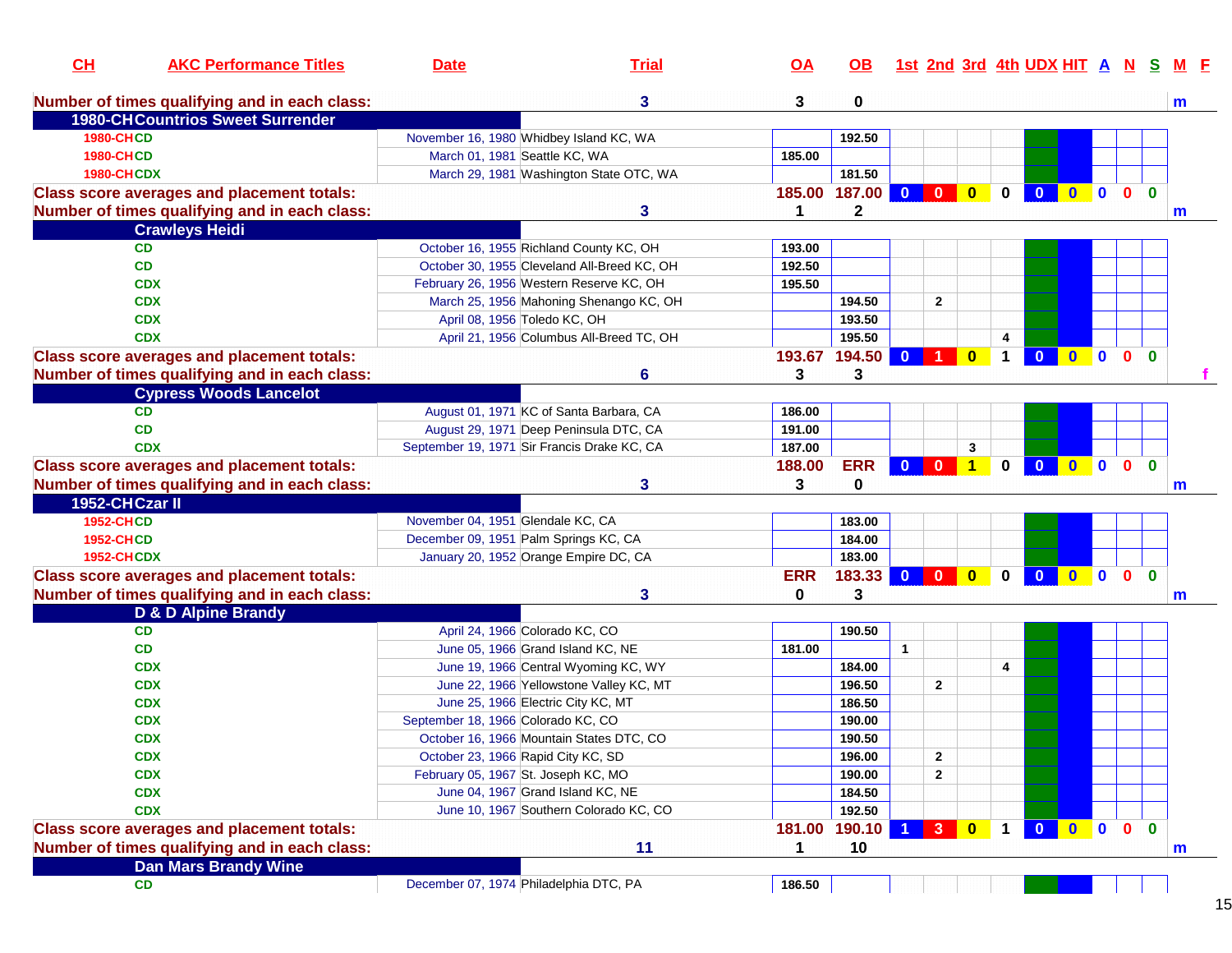| CL                | <b>AKC Performance Titles</b>                     | <b>Date</b>                                  | <b>Trial</b>                                         | <u>OA</u>  | OB.        |                      |                         |              |          |                         |                                                     |                                               |                |              | 1st 2nd 3rd 4th UDX HIT A N S M F |
|-------------------|---------------------------------------------------|----------------------------------------------|------------------------------------------------------|------------|------------|----------------------|-------------------------|--------------|----------|-------------------------|-----------------------------------------------------|-----------------------------------------------|----------------|--------------|-----------------------------------|
|                   | CD                                                | March 16, 1975 DOTC of Maryland, MD          |                                                      | 180.00     |            |                      |                         |              |          |                         |                                                     |                                               |                |              |                                   |
|                   | <b>CDX</b>                                        |                                              | April 13, 1975 Mason and Dixon KC, MD                | 188.00     |            |                      |                         |              |          |                         |                                                     |                                               |                |              |                                   |
|                   | <b>CDX</b>                                        |                                              | April 20, 1975 SBC of Greater New York, NY           | 190.00     |            | $\mathbf{1}$         |                         |              |          |                         |                                                     |                                               |                |              |                                   |
|                   | <b>CDX</b>                                        |                                              | May 16, 1975 SBC of America # 2 MD                   | 182.00     |            | $\blacktriangleleft$ |                         |              |          |                         |                                                     |                                               |                |              |                                   |
|                   | <b>CDX</b>                                        | September 27, 1975 Ohio SBC, OH              |                                                      |            | 180.50     | $\mathbf{1}$         |                         |              |          |                         |                                                     |                                               |                |              |                                   |
|                   | <b>CDX</b>                                        | October 04, 1975 Mount Vernon DTC, VA        |                                                      |            | 185.00     |                      |                         |              |          |                         |                                                     |                                               |                |              |                                   |
|                   | <b>CDX</b>                                        |                                              | October 05, 1975 Capitol DTC of Washington DC, MD    |            | 173.00     |                      |                         |              |          |                         |                                                     |                                               |                |              |                                   |
|                   | <b>CDX</b>                                        |                                              | October 19, 1975 Portsmouth Chesapeake KC, VA        |            | 189.00     |                      |                         |              |          |                         |                                                     |                                               |                |              |                                   |
|                   | <b>CDX</b>                                        |                                              | October 26, 1975 Hampton Roads OTC, VA               |            | 180.00     |                      |                         |              |          |                         |                                                     |                                               |                |              |                                   |
|                   | <b>CDX</b>                                        |                                              | March 07, 1976 National Capitol KC, MD               |            | 186.00     |                      |                         |              |          |                         |                                                     |                                               |                |              |                                   |
|                   | <b>CDX</b>                                        | March 14, 1976 DOTC of Maryland, MD          |                                                      |            | 182.00     |                      |                         |              |          |                         |                                                     |                                               |                |              |                                   |
|                   | <b>CDX</b>                                        | September 25, 1977 Hyattsville DTC, MD       |                                                      |            | 186.50     |                      |                         |              |          |                         |                                                     |                                               |                |              |                                   |
|                   | <b>CDX</b>                                        |                                              | October 30, 1977 Hampton Roads OTC, VA               |            | 184.00     |                      |                         |              |          |                         |                                                     |                                               |                |              |                                   |
|                   | <b>Class score averages and placement totals:</b> |                                              |                                                      | 185.30     | 182.89     | 3 <sup>1</sup>       | $\overline{\mathbf{0}}$ | $\bf{0}$     | $\bf{0}$ | $\mathbf{0}$            | $\bullet$                                           | $\mathbf{0}$                                  | $\mathbf{0}$   | $\Omega$     |                                   |
|                   | Number of times qualifying and in each class:     |                                              | 14                                                   | 5          | 9          |                      |                         |              |          |                         |                                                     |                                               |                |              |                                   |
|                   | 1980-CHD'Aosta Darth Vader                        |                                              |                                                      |            |            |                      |                         |              |          |                         |                                                     |                                               |                |              | m                                 |
|                   |                                                   |                                              |                                                      |            |            |                      |                         |              |          |                         |                                                     |                                               |                |              |                                   |
| <b>1980-CHCD</b>  |                                                   |                                              | June 07, 1981 Shenandoah Valley KC, VA               | 183.00     |            | $\mathbf{1}$         |                         |              |          |                         |                                                     |                                               |                |              |                                   |
| <b>1980-CHCD</b>  |                                                   | August 16, 1981 Annapolis KC, MD             |                                                      | 183.00     |            |                      |                         |              |          |                         |                                                     |                                               |                |              |                                   |
| <b>1980-CHCDX</b> |                                                   | September 12, 1982 Southern Maryland SBF, MD |                                                      | 183.50     |            |                      | $\mathbf{2}$            |              |          |                         |                                                     |                                               |                |              |                                   |
|                   | <b>Class score averages and placement totals:</b> |                                              |                                                      | 183.17     | <b>ERR</b> |                      | $\mathbf 1$             | $\bf{0}$     | 0        | $\mathbf{0}$            | $\bullet$                                           | $\mathbf{0}$                                  | $\mathbf{0}$   | $\mathbf{0}$ |                                   |
|                   | Number of times qualifying and in each class:     |                                              | 3                                                    | 3          | 0          |                      |                         |              |          |                         |                                                     |                                               |                |              | m                                 |
|                   | <b>D'Aosta Robin of Ashleigh</b>                  |                                              |                                                      |            |            |                      |                         |              |          |                         |                                                     |                                               |                |              |                                   |
|                   | <b>CD</b>                                         | August 20, 1983 Talbot KC, MD                |                                                      | 189.50     |            |                      |                         |              |          |                         |                                                     |                                               |                |              |                                   |
|                   | <b>CD</b>                                         |                                              | September 24, 1983 S Maryland DTC of Forestville, MD | 191.00     |            |                      |                         |              |          |                         |                                                     |                                               |                |              |                                   |
|                   | <b>CDX</b>                                        | September 25, 1983 Hyattsville DTC, MD       |                                                      | 181.00     |            |                      |                         |              |          |                         |                                                     |                                               |                |              |                                   |
|                   | <b>UD</b>                                         |                                              | April 05, 1986 Southern Maryland SBF, MD             |            | 190.00     | $\mathbf{1}$         |                         |              |          |                         |                                                     |                                               |                | $\mathbf{1}$ |                                   |
|                   | <b>UD</b>                                         | May 17, 1986 Mattaponi KC, VA                |                                                      |            | 193.00     |                      |                         |              |          |                         |                                                     |                                               |                |              |                                   |
|                   | <b>Class score averages and placement totals:</b> |                                              |                                                      | 187.17     | 191.50     | $\blacktriangleleft$ | $\overline{\mathbf{0}}$ | $\bullet$    | 0        | $\blacktriangleleft$    |                                                     | 1 0 0 1                                       |                |              |                                   |
|                   | Number of times qualifying and in each class:     |                                              | 5                                                    | 3          | 2          |                      |                         |              |          |                         |                                                     |                                               |                |              |                                   |
|                   | <b>1970-CHDawns Snow Angel</b>                    |                                              |                                                      |            |            |                      |                         |              |          |                         |                                                     |                                               |                |              |                                   |
| <b>1970-CHCD</b>  |                                                   | December 13, 1969 Richland County KC, OH     |                                                      |            | 192.50     |                      |                         |              |          |                         |                                                     |                                               |                |              |                                   |
| <b>1970-CHCD</b>  |                                                   | March 28, 1970 Western Penn KC, PA           |                                                      |            | 190.50     |                      |                         |              |          |                         |                                                     |                                               |                |              |                                   |
| <b>1970-CHCDX</b> |                                                   |                                              | May 17, 1970 Columbus All-Breed TC, OH               |            | 180.50     |                      |                         |              |          |                         |                                                     |                                               |                |              |                                   |
|                   | <b>Class score averages and placement totals:</b> |                                              |                                                      | <b>ERR</b> | 187.83 0 0 |                      |                         | $\bullet$    | 0        | $\overline{\mathbf{0}}$ | $\mathbf{0}$                                        | $\begin{array}{ccc} & & 0 & 0 \\ \end{array}$ |                |              |                                   |
|                   | Number of times qualifying and in each class:     |                                              | 3                                                    | 0          | 3          |                      |                         |              |          |                         |                                                     |                                               |                |              |                                   |
|                   | <b>Deer Licks Brigitte</b>                        |                                              |                                                      |            |            |                      |                         |              |          |                         |                                                     |                                               |                |              |                                   |
|                   | CD                                                |                                              | June 30, 1979 New England SBC, MA                    | 194.00     |            | $\mathbf{1}$         |                         |              |          |                         |                                                     |                                               |                | $\mathbf{1}$ |                                   |
|                   | CD                                                | September 02, 1979 Lakes Region KC, NH       |                                                      | 191.00     |            |                      | $\mathbf{2}$            |              |          |                         |                                                     |                                               |                |              |                                   |
|                   | CD                                                | October 07, 1979 Saccarappa OC, ME           |                                                      | 193.50     |            | $\mathbf{1}$         |                         |              |          |                         |                                                     |                                               |                |              |                                   |
|                   | <b>CDX</b>                                        | October 21, 1979 New England DTC, MA         |                                                      | 191.00     |            |                      |                         |              |          |                         |                                                     |                                               |                |              |                                   |
|                   | <b>Class score averages and placement totals:</b> |                                              |                                                      | 192.38     | <b>ERR</b> | 2 <sup>1</sup>       | $\overline{1}$          | $\mathbf{0}$ | 0        | $\overline{\mathbf{0}}$ | $\begin{array}{ c c c c c } \hline \end{array}$ 1 0 |                                               | 0 <sub>1</sub> |              |                                   |
|                   | Number of times qualifying and in each class:     |                                              | 4                                                    | 4          | 0          |                      |                         |              |          |                         |                                                     |                                               |                |              |                                   |
|                   | <b>Dennis The Mennace</b>                         |                                              |                                                      |            |            |                      |                         |              |          |                         |                                                     |                                               |                |              | т.                                |
|                   |                                                   |                                              |                                                      |            |            |                      |                         |              |          |                         |                                                     |                                               |                |              |                                   |
|                   | <b>CD</b>                                         | October 15, 1999 Greater Shelby KC, TN       |                                                      | 181.00     |            |                      |                         | 3            |          |                         |                                                     |                                               |                |              |                                   |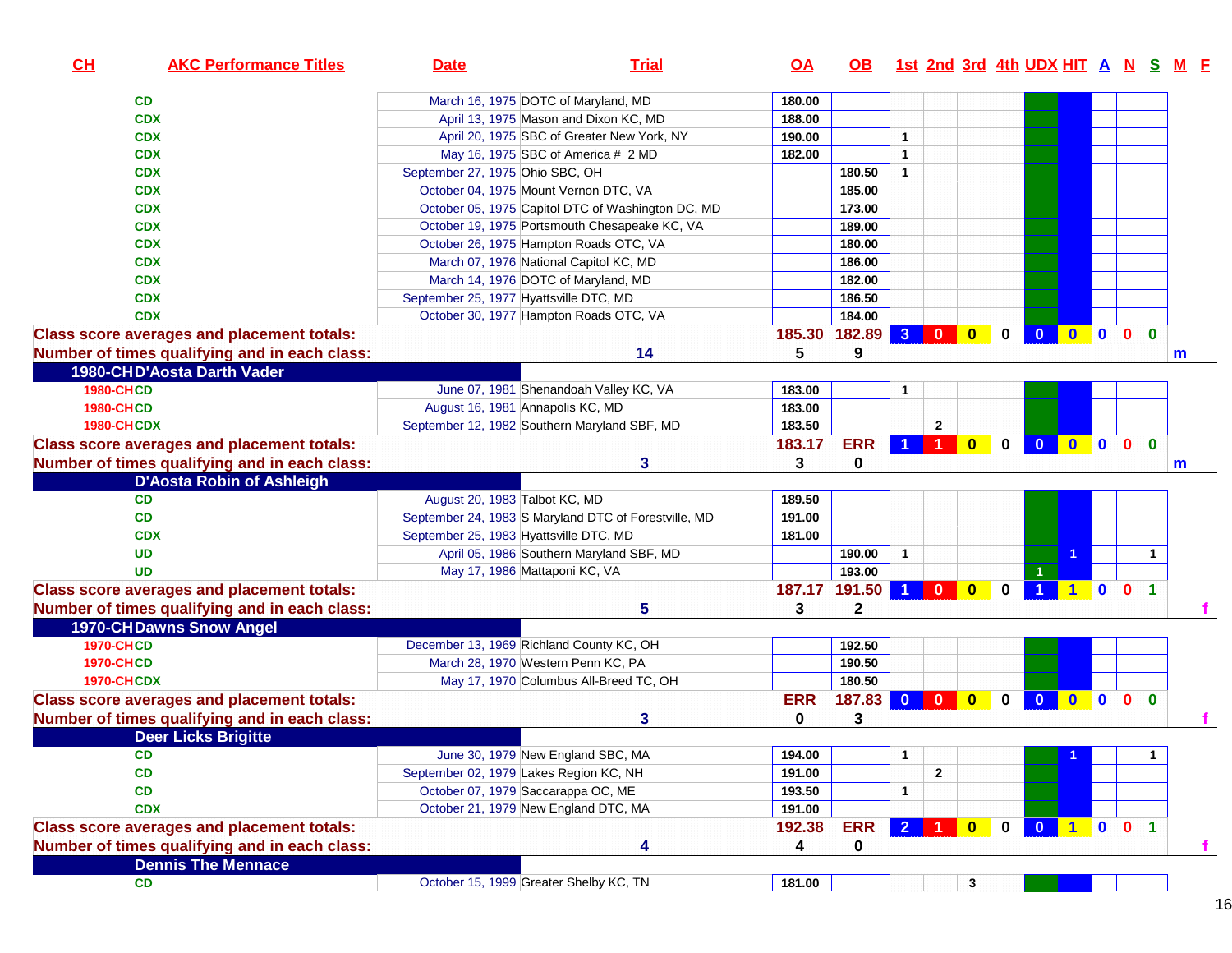| CL | <b>AKC Performance Titles</b>                                                                      | <b>Date</b>                                | <b>Trial</b>                              | $\overline{OA}$ | OB.               |              |              |                         |             | 1st 2nd 3rd 4th UDX HIT A N S M F |           |                |                |              |  |
|----|----------------------------------------------------------------------------------------------------|--------------------------------------------|-------------------------------------------|-----------------|-------------------|--------------|--------------|-------------------------|-------------|-----------------------------------|-----------|----------------|----------------|--------------|--|
|    | <b>Class score averages and placement totals:</b><br>Number of times qualifying and in each class: |                                            |                                           | 181.00          | <b>ERR</b><br>0   |              |              |                         | $\bf{0}$    | $\bf{0}$                          | $\bullet$ | $\blacksquare$ | 0 <sub>0</sub> | $\mathbf m$  |  |
|    | <b>Deserts Saint Joan of Arc</b>                                                                   |                                            |                                           |                 |                   |              |              |                         |             |                                   |           |                |                |              |  |
|    | <b>CD</b>                                                                                          | May 10, 1975 Santa Fe DOC, NM              |                                           | 174.50          |                   |              |              |                         |             |                                   |           |                |                |              |  |
|    | CD                                                                                                 | October 09, 1975 Sandia DOC, NM            |                                           | 179.00          |                   |              |              |                         |             |                                   |           |                |                |              |  |
|    | <b>CDX</b>                                                                                         | September 05, 1976 Sandia DOC, NM          |                                           | 187.50          |                   |              |              |                         |             |                                   |           |                |                |              |  |
|    | <b>Class score averages and placement totals:</b>                                                  |                                            |                                           | 180.33          | <b>ERR</b>        |              |              |                         | $\mathbf 0$ | $\mathbf{0}$                      | $\bullet$ | $\blacksquare$ | 0 <sub>0</sub> |              |  |
|    | Number of times qualifying and in each class:                                                      |                                            | 3                                         | 3               | $\mathbf 0$       |              |              |                         |             |                                   |           |                |                |              |  |
|    | <b>Diamond Dandy Hansel</b>                                                                        |                                            |                                           |                 |                   |              |              |                         |             |                                   |           |                |                |              |  |
|    | <b>CD</b>                                                                                          | September 21, 1974 Ox Ridge KC, CT         |                                           | 191.00          |                   |              |              |                         |             |                                   |           |                |                |              |  |
|    | CD                                                                                                 | September 22, 1974 Northwestern CT DC, CT  |                                           | 184.00          |                   |              |              |                         |             |                                   |           |                |                |              |  |
|    | <b>CDX</b>                                                                                         | October 27, 1974 South Shore DTC, MA       |                                           | 183.50          |                   |              |              |                         |             |                                   |           |                |                |              |  |
|    | <b>CDX</b>                                                                                         | November 09, 1974 Nathan Hale OC, CT       |                                           | 184.00          |                   |              |              |                         |             |                                   |           |                |                |              |  |
|    | <b>CDX</b>                                                                                         | November 16, 1974 Holyoke DOTC, MA         |                                           |                 | 178.00            |              |              |                         |             |                                   |           |                |                |              |  |
|    | <b>Class score averages and placement totals:</b>                                                  |                                            |                                           |                 | 185.63 178.00 0 0 |              |              | $\overline{\mathbf{0}}$ | $\bf{0}$    | $\overline{\mathbf{0}}$           | $\bullet$ | $\blacksquare$ | $\mathbf{0}$   | $\mathbf{0}$ |  |
|    | Number of times qualifying and in each class:                                                      |                                            | 5                                         | 4               | 1                 |              |              |                         |             |                                   |           |                |                | m            |  |
|    | <b>Donbies Big Bertha</b>                                                                          |                                            |                                           |                 |                   |              |              |                         |             |                                   |           |                |                |              |  |
|    | <b>CD</b>                                                                                          |                                            | July 31, 1966 KC of Santa Barbara, CA     |                 | 193.00            |              |              |                         |             |                                   |           |                |                |              |  |
|    | CD                                                                                                 | October 23, 1966 San Fernando KC, CA       |                                           | 193.00          |                   |              |              | 3                       |             |                                   |           |                |                |              |  |
|    | <b>CDX</b>                                                                                         | October 30, 1966 Pasanita OC, CA           |                                           | 193.00          |                   |              |              | 3                       |             |                                   |           |                |                |              |  |
|    | <b>CDX</b>                                                                                         | November 06, 1966 KC of Riverside, CA      |                                           | 199.00          |                   | $\mathbf{1}$ |              |                         |             |                                   |           |                |                |              |  |
|    | <b>CDX</b>                                                                                         | November 27, 1966 Sequoia KC, CA           |                                           | 188.00          |                   |              |              | 3                       |             |                                   |           |                |                |              |  |
|    | <b>CDX</b>                                                                                         | December 04, 1966 Yuma KC, CA              |                                           | 194.50          |                   |              | $\mathbf{2}$ |                         |             |                                   |           |                |                |              |  |
|    | <b>CDX</b>                                                                                         |                                            | April 03, 1967 Kern County KC, CA         |                 | 187.50            |              |              |                         |             |                                   |           |                |                |              |  |
|    | <b>CDX</b>                                                                                         |                                            | June 04, 1967 KC of Pasadena, CA          |                 | 198.00            |              |              | 3                       |             |                                   |           |                |                |              |  |
|    | <b>CDX</b>                                                                                         |                                            | June 24, 1967 KC of Beverly Hills, CA     |                 | 197.00            |              | $\mathbf{2}$ |                         |             |                                   |           |                |                |              |  |
|    | <b>CDX</b>                                                                                         | August 19, 1967 Valley Hills OC, CA        |                                           |                 | 194.00            |              |              |                         |             |                                   |           |                |                |              |  |
|    | <b>CDX</b>                                                                                         | November 05, 1967 KC of Riverside, CA      |                                           |                 | 197.00            |              |              | 3                       |             |                                   |           |                |                |              |  |
|    | <b>CDX</b>                                                                                         |                                            | June 09, 1968 Southeast OC of Lynwood, CA |                 | 199.50            |              |              |                         |             |                                   |           | $\mathbf 1$    |                |              |  |
|    | <b>CDX</b>                                                                                         |                                            | June 22, 1968 KC of Beverly Hills, CA     |                 | 197.00            |              |              |                         |             |                                   |           |                |                |              |  |
|    | <b>CDX</b>                                                                                         |                                            | July 28, 1968 KC of Santa Barbara, CA     |                 | 189.00            |              |              |                         |             |                                   |           |                |                |              |  |
|    | <b>CDX</b>                                                                                         | August 17, 1968 Valley Hills OC, CA        |                                           |                 | 197.50            |              |              |                         |             |                                   |           |                |                |              |  |
|    | <b>CDX</b>                                                                                         | September 22, 1968 Santa Ana Valley KC, CA |                                           |                 | 197.00            |              |              |                         |             |                                   |           |                |                |              |  |
|    | <b>UD</b>                                                                                          | September 29, 1968 Santa Maria KC, CA      |                                           |                 | 197.00            |              |              |                         |             |                                   |           |                |                |              |  |
|    | <b>UD</b>                                                                                          | November 03, 1968 KC of Riverside, CA      |                                           |                 | 196.00            |              | $\mathbf{2}$ |                         |             |                                   |           |                |                |              |  |
|    | <b>UD</b>                                                                                          | December 08, 1968 Antelope Valley KC, CA   |                                           |                 | 194.50            |              |              |                         |             | 2 <sup>1</sup>                    |           |                |                |              |  |
|    | <b>UD</b>                                                                                          |                                            | June 08, 1969 Southeast OC of Lynwood, CA |                 | 195.50            |              |              |                         |             |                                   |           |                |                |              |  |
|    | <b>UD</b>                                                                                          | August 16, 1969 Valley Hills OC, CA        |                                           |                 | 191.00            |              |              |                         |             |                                   |           |                |                |              |  |
|    | <b>UD</b>                                                                                          | October 26, 1969 Pasanita OC, CA           |                                           |                 | 195.00            |              |              |                         |             |                                   |           |                |                |              |  |
|    | <b>UD</b>                                                                                          | September 26, 1970 San Luis Obispo KC, CA  |                                           |                 | 191.00            |              |              | 3                       |             |                                   |           |                |                |              |  |
|    | <b>UD</b>                                                                                          | September 27, 1970 Santa Maria KC, CA      |                                           |                 | 196.00            |              |              |                         |             |                                   |           |                |                |              |  |
|    | <b>UD</b>                                                                                          | November 01, 1970 KC of Riverside, CA      |                                           |                 | 185.50            |              |              |                         |             |                                   |           |                |                |              |  |
|    | <b>UD</b>                                                                                          | November 07, 1970 Vegas Valley DOC, NV     |                                           |                 | 194.50            |              |              |                         |             |                                   |           |                |                |              |  |
|    | <b>UD</b>                                                                                          | November 28, 1970 Yuma KC, AZ              |                                           |                 | 192.00            |              |              |                         | 4           |                                   |           |                |                |              |  |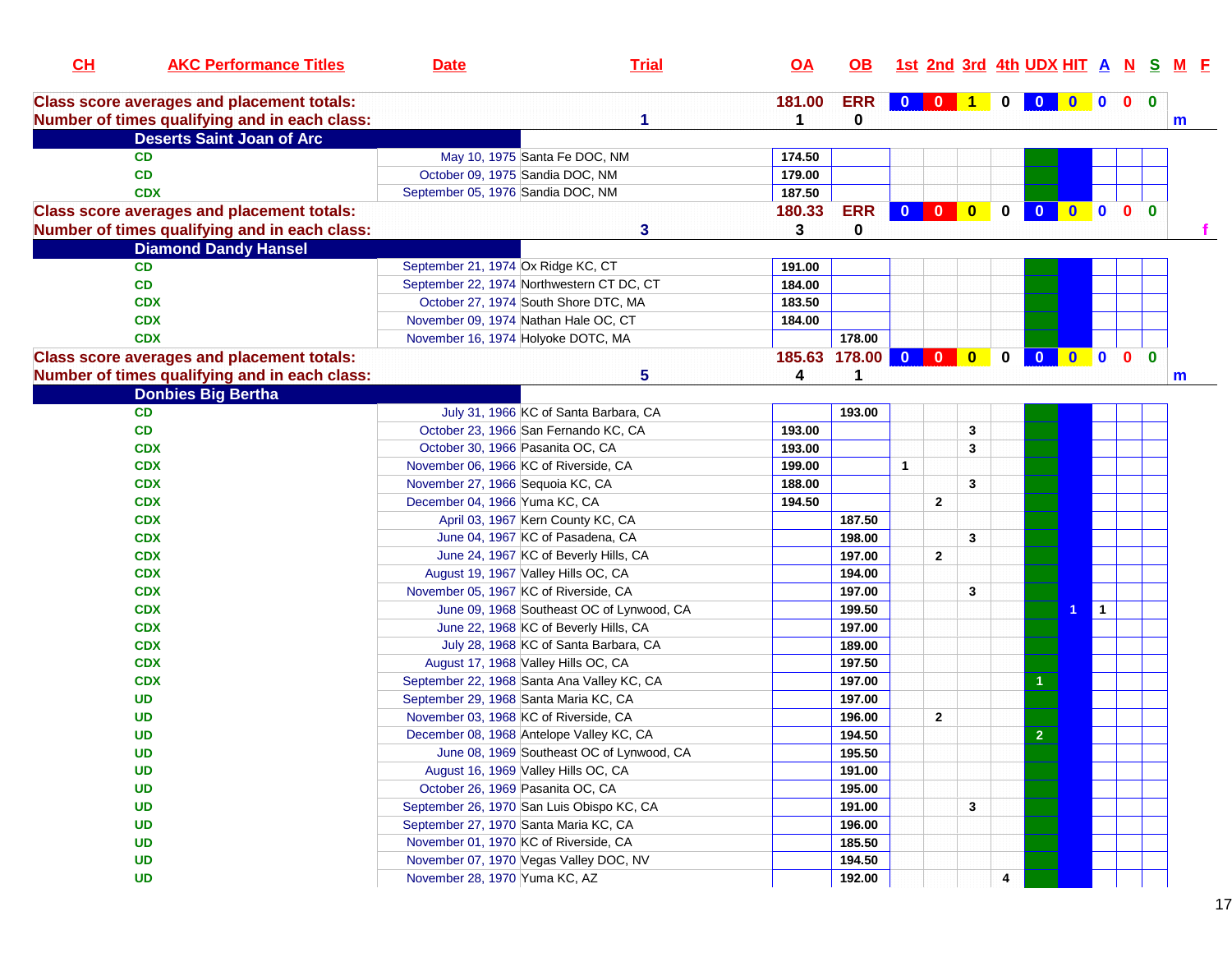| CH                | <b>AKC Performance Titles</b>                     | <b>Date</b>                                   | <b>Trial</b>                                  | <u>OA</u>                       | OB .         |                |                |                         |                      | 1st 2nd 3rd 4th UDX HIT A N S M F    |                               |              |                |             |  |
|-------------------|---------------------------------------------------|-----------------------------------------------|-----------------------------------------------|---------------------------------|--------------|----------------|----------------|-------------------------|----------------------|--------------------------------------|-------------------------------|--------------|----------------|-------------|--|
|                   | <b>UD</b>                                         | November 29, 1970 Imperial Valley KC, CA      |                                               |                                 | 191.50       |                |                |                         |                      |                                      |                               |              |                |             |  |
|                   | <b>UD</b>                                         | April 24, 1971 Hollywood DOC, CA              |                                               |                                 | 192.50       |                |                |                         |                      |                                      |                               |              |                |             |  |
|                   | <b>UD</b>                                         | May 22, 1971 Bakersfield OTC, CA              |                                               |                                 | 194.50       |                |                |                         |                      | 3                                    |                               |              |                |             |  |
|                   | <b>UD</b>                                         | October 31, 1971 Pasanita OC, CA              |                                               |                                 | 194.50       |                |                |                         |                      |                                      |                               |              |                |             |  |
|                   | <b>UD</b>                                         | November 14, 1971 Silver State KC, NV         |                                               |                                 | 189.00       |                |                |                         |                      | $\overline{4}$                       |                               |              |                |             |  |
|                   | <b>Class score averages and placement totals:</b> |                                               |                                               | 193.50                          | 193.94       | 1              | 3 <sup>1</sup> | $6\phantom{1}$          | $\mathbf 1$          | $\overline{\mathbf{4}}$              | $1$ 1                         | $\mathbf{0}$ | $\mathbf{0}$   |             |  |
|                   | Number of times qualifying and in each class:     |                                               | 32                                            | 5                               | 27           |                |                |                         |                      |                                      |                               |              |                |             |  |
|                   | <b>1991-CHDoolittles Cagney Hantana</b>           |                                               |                                               |                                 |              |                |                |                         |                      |                                      |                               |              |                |             |  |
| <b>1991-CHCD</b>  |                                                   |                                               | June 02, 1990 Edwardsville Illinois KC, IL    | 189.50                          |              |                |                |                         |                      |                                      |                               |              |                |             |  |
| <b>1991-CHCD</b>  |                                                   | June 03, 1990 Mississippi Valley KC, MO       |                                               | 187.50                          |              |                |                |                         | 4                    |                                      |                               |              |                |             |  |
| <b>1991-CHCDX</b> |                                                   |                                               | June 04, 1990 St. Charles Missouri KC, MO     | 191.00                          |              | $\overline{1}$ |                |                         |                      |                                      |                               |              |                |             |  |
| <b>1991-CHCDX</b> |                                                   | October 13, 1990 Northern Illinois SBC, IL    |                                               |                                 | 188.00       | $\mathbf{1}$   |                |                         |                      |                                      |                               |              |                |             |  |
| <b>1991-CHCDX</b> |                                                   | November 16, 1991 Northern Illinois SBC, IL   |                                               |                                 | 187.00       | $\mathbf{1}$   |                |                         |                      |                                      |                               |              |                |             |  |
|                   | <b>Class score averages and placement totals:</b> |                                               |                                               | 189.33 187.50                   |              | $3$ 0          |                | $\mathbf{0}$            | $\blacktriangleleft$ | $\overline{\mathbf{0}}$<br>$\bullet$ | $\blacksquare$                | $\mathbf{0}$ | $\overline{0}$ |             |  |
|                   | Number of times qualifying and in each class:     |                                               | 5                                             | 3                               | $\mathbf{2}$ |                |                |                         |                      |                                      |                               |              |                |             |  |
|                   | <b>1991-CHDoolittles Cagney Hantana</b>           |                                               |                                               |                                 |              |                |                |                         |                      |                                      |                               |              |                |             |  |
| <b>1991-CHCDX</b> |                                                   | September 30, 1992 SBC of America #19 OK      |                                               |                                 | 194.00       | $\mathbf{1}$   |                |                         |                      |                                      |                               |              |                |             |  |
| <b>1991-CHCDX</b> |                                                   | October 16, 1993 Northern Illinois SBC, IL    |                                               |                                 | 191.50       | $\mathbf{1}$   |                |                         |                      |                                      |                               |              | $\mathbf 1$    |             |  |
|                   | <b>Class score averages and placement totals:</b> |                                               |                                               | <b>ERR</b>                      | 192.75       | 2 0            |                | $\overline{\mathbf{0}}$ | $\bf{0}$             | $\mathbf{0}$                         | $\blacksquare$<br>$\mathbf 0$ | $\mathbf 0$  | $\overline{1}$ |             |  |
|                   | Number of times qualifying and in each class:     |                                               | 2                                             | 0                               | $\mathbf{2}$ |                |                |                         |                      |                                      |                               |              |                |             |  |
|                   | <b>Dotties Frisky</b>                             |                                               |                                               |                                 |              |                |                |                         |                      |                                      |                               |              |                |             |  |
|                   | <b>CD</b>                                         |                                               | March 03, 1990 Springfield Missouri DTC, MO   | 193.00                          |              |                |                | 3                       |                      |                                      |                               |              |                |             |  |
|                   | CD                                                |                                               | March 04, 1990 Greater Kansas City DTC, MO    | 189.50                          |              |                |                |                         | 4                    |                                      |                               |              |                |             |  |
|                   | <b>CDX</b>                                        | March 31, 1990 Tulsa DTC, OK                  |                                               | 186.00                          |              |                |                |                         |                      |                                      |                               |              |                |             |  |
|                   | <b>CDX</b>                                        | April 14, 1990 Oklahoma City KC, OK           |                                               | 191.50                          |              |                |                | 3                       |                      |                                      |                               |              |                |             |  |
|                   | <b>CDX</b>                                        | March 30, 1991 Tulsa DTC, OK                  |                                               |                                 | 190.00       |                |                |                         |                      |                                      |                               |              |                |             |  |
|                   | <b>CDX</b>                                        | April 07, 1991 Hutchinson KC, KS              |                                               |                                 | 189.00       |                |                |                         |                      |                                      |                               |              |                |             |  |
|                   | <b>CDX</b>                                        | September 26, 1991 Hobbs New Mexico KC, TX    |                                               |                                 | 190.50       |                |                |                         |                      |                                      |                               |              |                |             |  |
|                   | <b>CDX</b>                                        | September 28, 1991 Heart of the Plains KC, TX |                                               |                                 | 190.50       |                |                |                         |                      |                                      |                               |              |                |             |  |
|                   | <b>CDX</b>                                        | May 23, 1992 Illinois Capitol KC, IL          |                                               |                                 | 189.50       |                |                |                         |                      |                                      |                               |              |                |             |  |
|                   | <b>CDX</b>                                        |                                               | May 24, 1992 Illinois Valley KC of Peoria, IL |                                 | 189.00       |                |                |                         |                      |                                      |                               |              |                |             |  |
|                   | <b>CDX</b>                                        | September 12, 1992 Greater Emporia KC, KS     |                                               |                                 | 190.00       |                |                |                         |                      |                                      |                               |              |                |             |  |
|                   | <b>CDX</b>                                        | September 13, 1992 Salina KC, KS              |                                               |                                 | 193.00       |                |                |                         |                      |                                      |                               |              |                |             |  |
|                   | <b>UD</b>                                         |                                               | April 23, 1994 Manhattan Kansas KC, KS        |                                 | 194.00       |                |                |                         |                      |                                      |                               |              |                |             |  |
|                   | <b>UD</b>                                         | April 24, 1994 Topeka KC, KS                  |                                               |                                 | 195.00       |                |                |                         |                      |                                      |                               |              |                |             |  |
|                   | <b>UD</b>                                         | April 29, 1994 Bartlesville KC, OK            |                                               |                                 | 195.50       |                |                | 3                       |                      |                                      |                               |              |                |             |  |
|                   | <b>Class score averages and placement totals:</b> |                                               |                                               | 190.00 191.45 0 0 3 1 0 0 0 0 0 |              |                |                |                         |                      |                                      |                               |              |                |             |  |
|                   | Number of times qualifying and in each class:     |                                               | 15                                            | 4                               | 11           |                |                |                         |                      |                                      |                               |              |                |             |  |
|                   | <b>Dream On Big Bad Irving</b>                    |                                               |                                               |                                 |              |                |                |                         |                      |                                      |                               |              |                |             |  |
|                   | <b>CD</b>                                         | April 23, 1972 Alamo DOC, TX                  |                                               | 187.00                          |              |                |                |                         |                      |                                      |                               |              |                |             |  |
|                   | CD                                                | May 21, 1972 OC of Corpus Christi, TX         |                                               | 184.00                          |              |                |                |                         |                      |                                      |                               |              |                |             |  |
|                   | <b>Class score averages and placement totals:</b> |                                               |                                               | 185.50                          | <b>ERR</b>   | $0$ 0          |                | $\mathbf{0}$            | $\mathbf 0$          | $\overline{\mathbf{0}}$              |                               | $0$ 0 0      | $\mathbf{0}$   |             |  |
|                   | Number of times qualifying and in each class:     |                                               | $\overline{\mathbf{2}}$                       | $\mathbf{2}$                    | 0            |                |                |                         |                      |                                      |                               |              |                | $\mathbf m$ |  |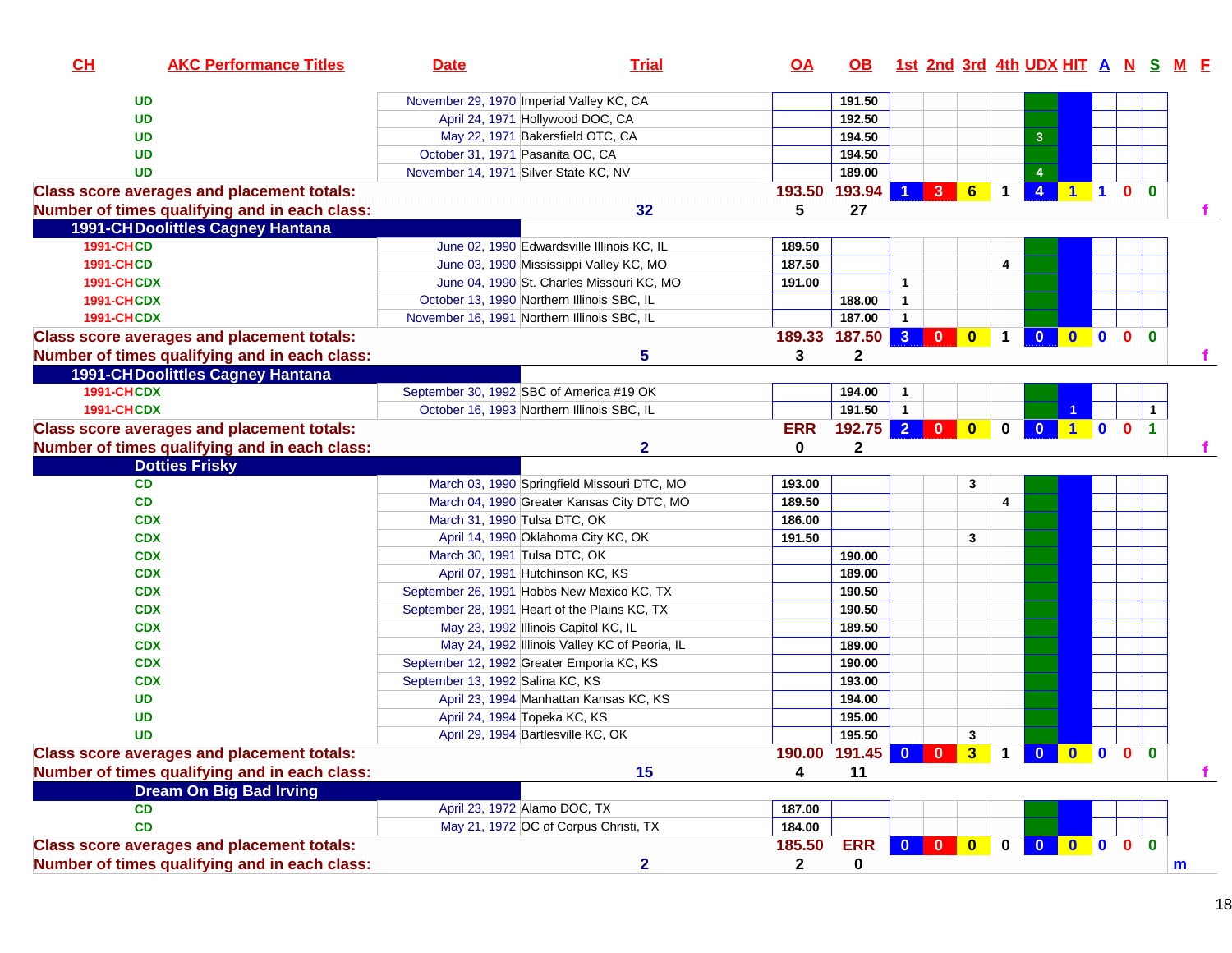| CH<br><b>AKC Performance Titles</b>               | <b>Date</b>                            | <b>Trial</b>                                 | <b>OA</b> | <u>OB</u>   | 1st 2nd 3rd 4th UDX HIT A N S M F |                         |                         |              |              |              |              |              |                      |   |
|---------------------------------------------------|----------------------------------------|----------------------------------------------|-----------|-------------|-----------------------------------|-------------------------|-------------------------|--------------|--------------|--------------|--------------|--------------|----------------------|---|
| <b>Duke Ellington</b>                             |                                        |                                              |           |             |                                   |                         |                         |              |              |              |              |              |                      |   |
| <b>CD</b>                                         | October 12, 1974 Catonsville KC, MD    |                                              | 194.00    |             |                                   | 2                       |                         |              |              |              |              |              |                      |   |
| <b>CD</b>                                         | November 03, 1974 Oriole DTC, MD       |                                              | 186.00    |             |                                   |                         |                         |              |              |              |              |              |                      |   |
| <b>CDX</b>                                        | December 07, 1974 Philadelphia DTC, PA |                                              | 189.00    |             |                                   |                         |                         |              |              |              |              |              |                      |   |
| <b>Class score averages and placement totals:</b> |                                        |                                              | 189.67    | <b>ERR</b>  | $\mathbf{0}$                      | $\blacktriangleleft$    | $\overline{\mathbf{0}}$ | $\mathbf{0}$ | $\Omega$     | $\mathbf{0}$ | $\bullet$    | $\mathbf{0}$ | $\bf{0}$             |   |
| Number of times qualifying and in each class:     |                                        | 3                                            | 3         | 0           |                                   |                         |                         |              |              |              |              |              |                      | m |
| <b>Dustyacres Magic Marker</b>                    |                                        |                                              |           |             |                                   |                         |                         |              |              |              |              |              |                      |   |
| <b>CD</b>                                         |                                        | June 03, 1984 Vancouver KC, WA               | 186.00    |             |                                   |                         |                         |              |              |              |              |              |                      |   |
| <b>CD</b>                                         |                                        | January 12, 1985 Sammamish KC, WA            | 187.50    |             |                                   |                         |                         |              |              |              |              |              |                      |   |
| <b>CDX</b>                                        |                                        | June 08, 1985 Puyallup Valley DF, WA         | 185.00    |             |                                   |                         |                         |              |              |              |              |              |                      |   |
| <b>Class score averages and placement totals:</b> |                                        |                                              | 186.17    | <b>ERR</b>  |                                   |                         |                         | $\mathbf 0$  | $\mathbf{0}$ | $\mathbf{0}$ | $\mathbf{0}$ | $\mathbf{0}$ | $\mathbf{0}$         |   |
| Number of times qualifying and in each class:     |                                        | 3                                            | 3         | 0           |                                   |                         |                         |              |              |              |              |              |                      |   |
| <b>1983-CHDustyacres Sweet Serenade</b>           |                                        |                                              |           |             |                                   |                         |                         |              |              |              |              |              |                      |   |
| <b>1983-CHCD</b>                                  | September 02, 1982 Rogue Valley KC, OR |                                              | 191.00    |             |                                   |                         |                         |              |              |              |              |              |                      |   |
| <b>1983-CHCD</b>                                  | September 03, 1982 Umpqua KC, OR       |                                              | 183.00    |             |                                   |                         |                         |              |              |              |              |              |                      |   |
| <b>1983-CHCDX</b>                                 |                                        | April 27, 1983 Wenatchee KC, WA              | 188.00    |             |                                   |                         | 3                       |              |              |              |              |              |                      |   |
| <b>1983-CHCDX</b>                                 |                                        | April 29, 1983 Walla Walla KC, WA            | 190.50    |             |                                   |                         |                         | 4            |              |              |              |              |                      |   |
| <b>1983-CHCDX</b>                                 | April 30, 1983 Richland KC, WA         |                                              | 178.00    |             |                                   |                         |                         |              |              |              |              |              |                      |   |
| <b>1983-CHCDX</b>                                 |                                        | June 18, 1983 SBC of Puget Sound, WA         | 196.50    |             | $\mathbf{1}$                      |                         |                         |              |              |              |              |              | $\mathbf{2}$         |   |
| <b>Class score averages and placement totals:</b> |                                        |                                              | 187.83    | <b>ERR</b>  | $\blacktriangleleft$              | $\overline{0}$ 1        |                         | $\mathbf 1$  | $\mathbf{0}$ | $1$ 0        |              | $\mathbf{0}$ | $\blacktriangleleft$ |   |
| Number of times qualifying and in each class:     |                                        | 6                                            | 6         | $\mathbf 0$ |                                   |                         |                         |              |              |              |              |              |                      | m |
| <b>Dutchess of Hazard</b>                         |                                        |                                              |           |             |                                   |                         |                         |              |              |              |              |              |                      |   |
| <b>CD</b>                                         | November 13, 1983 Huntsville OTC, AL   |                                              | 185.00    |             |                                   |                         |                         |              |              |              |              |              |                      |   |
| <b>CD</b>                                         |                                        | March 17, 1984 Greater Louisville TC, KY     | 176.00    |             |                                   |                         |                         |              |              |              |              |              |                      |   |
| <b>CDX</b>                                        |                                        | May 31, 1984 Nashville DTC, TN               | 176.50    |             |                                   |                         |                         |              |              |              |              |              |                      |   |
| <b>Class score averages and placement totals:</b> |                                        |                                              | 179.17    | <b>ERR</b>  | $\mathbf{0}$                      | $\overline{\mathbf{0}}$ | $\overline{\mathbf{0}}$ | $\bf{0}$     | $\mathbf{0}$ | $\mathbf{0}$ | $\bullet$    | $\mathbf{0}$ | $\bf{0}$             |   |
| Number of times qualifying and in each class:     |                                        | 3                                            | 3         | $\mathbf 0$ |                                   |                         |                         |              |              |              |              |              |                      |   |
| <b>Dutchess Saint Catherine</b>                   |                                        |                                              |           |             |                                   |                         |                         |              |              |              |              |              |                      |   |
| <b>CD</b>                                         |                                        | July 11, 1981 Twin Ports DTC, MN             | 191.00    |             |                                   |                         |                         |              |              |              |              |              |                      |   |
| CD                                                | July 12, 1981 Duluth KC, MN            |                                              | 189.00    |             |                                   |                         |                         |              |              |              |              |              |                      |   |
| <b>CDX</b>                                        | August 07, 1981 Keomah KC, IA          |                                              | 197.00    |             |                                   |                         |                         | 4            |              |              |              |              |                      |   |
| <b>CDX</b>                                        |                                        | August 23, 1981 St. Croix Valley KC, MN      | 191.00    |             |                                   |                         |                         | 4            |              |              |              |              |                      |   |
| <b>CDX</b>                                        | September 05, 1981 Des Moines OTC, IA  |                                              | 190.00    |             |                                   |                         |                         |              |              |              |              |              |                      |   |
| <b>CDX</b>                                        | September 06, 1981 Des Moines OTC, IA  |                                              | 194.50    |             |                                   |                         |                         |              |              |              |              |              |                      |   |
| <b>CDX</b>                                        |                                        | October 03, 1981 Rochester Minnesota KC, MN  | 190.50    |             |                                   |                         |                         |              |              |              |              |              |                      |   |
| <b>CDX</b>                                        | October 11, 1981 Rochester DOC, MN     |                                              | 193.00    |             |                                   |                         |                         |              |              |              |              |              |                      |   |
| <b>CDX</b>                                        | October 18, 1981 Minneapolis KC, MN    |                                              | 195.00    |             |                                   |                         | 3                       |              |              |              |              |              |                      |   |
| <b>CDX</b>                                        | November 07, 1981 Iron Range DTC, MN   |                                              |           | 195.50      |                                   |                         |                         |              |              |              |              |              |                      |   |
| <b>CDX</b>                                        |                                        | April 17, 1982 Minnesota River Valley KC, MN |           | 189.00      |                                   |                         |                         |              |              |              |              |              |                      |   |
| <b>CDX</b>                                        |                                        | May 02, 1982 Granite City KC, MN             |           | 194.00      |                                   |                         |                         |              |              |              |              |              |                      |   |
| <b>CDX</b>                                        |                                        | June 06, 1982 Fargo Moorhead KC, ND          |           | 189.00      |                                   |                         |                         |              |              |              |              |              |                      |   |
| <b>CDX</b>                                        |                                        | July 16, 1982 Iron Range DTC, MN             |           | 190.00      |                                   |                         |                         |              |              |              |              |              |                      |   |
| <b>UD</b>                                         |                                        | May 27, 1983 Worthington KC, SD              |           | 189.50      |                                   |                         |                         |              |              |              |              |              |                      |   |
| <b>UD</b>                                         |                                        | June 06, 1983 SBC of America #10 WI          |           | 187.50      | $\mathbf 1$                       |                         |                         |              |              |              |              |              |                      |   |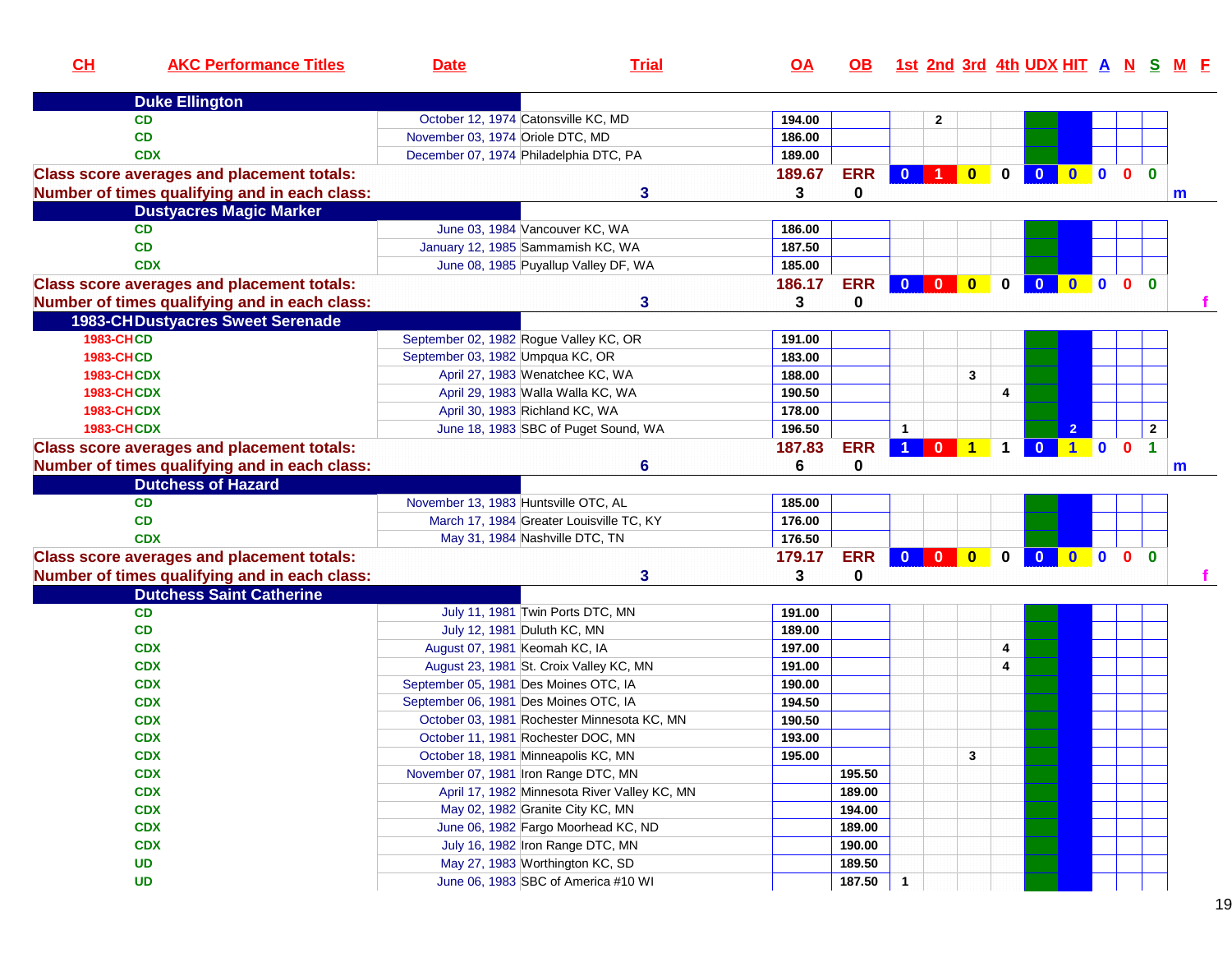| CL<br><b>AKC Performance Titles</b>               | <b>Date</b>                                    | <b>Trial</b>                                   | $\overline{OA}$ | <b>OB</b>    |                      |              |   |              | 1st 2nd 3rd 4th UDX HIT A N S M F |                |           |                                      |              |
|---------------------------------------------------|------------------------------------------------|------------------------------------------------|-----------------|--------------|----------------------|--------------|---|--------------|-----------------------------------|----------------|-----------|--------------------------------------|--------------|
| <b>UD</b>                                         | July 15, 1983 Iron Range DTC, MN               |                                                |                 | 187.50       |                      |              |   |              |                                   |                |           |                                      |              |
| <b>UD</b>                                         | July 16, 1983 Twin Ports DTC, MN               |                                                |                 | 189.50       |                      |              |   |              |                                   |                |           |                                      |              |
| <b>UD</b>                                         | September 11, 1983 Des Moines KC, IA           |                                                |                 | 193.00       |                      |              |   |              | $\overline{2}$                    |                |           |                                      |              |
| <b>UD</b>                                         | September 24, 1983 Rochester Minnesota KC, MN  |                                                |                 | 190.00       |                      |              |   |              |                                   |                |           |                                      |              |
| <b>UD</b>                                         | October 22, 1983 Twin Cities OTC, MN           |                                                |                 | 194.00       |                      |              |   |              | $\mathbf{3}$                      |                |           |                                      |              |
| <b>UD</b>                                         | October 23, 1983 Minneapolis KC, MN            |                                                |                 | 194.00       |                      |              |   |              | $\overline{4}$                    |                |           |                                      |              |
| <b>UD</b>                                         | January 15, 1984 Land O'Lakes KC, MN           |                                                |                 | 190.00       |                      |              |   |              | $5\phantom{.0}$                   |                |           |                                      |              |
| <b>UD</b>                                         | May 26, 1984 Sioux Empire KC, SD               |                                                |                 | 193.00       |                      |              |   |              |                                   |                |           |                                      |              |
| <b>UD</b>                                         | May 27, 1984 Sioux Valley KC, SD               |                                                |                 | 191.50       |                      |              |   |              |                                   |                |           |                                      |              |
| <b>UD</b>                                         | July 13, 1984 Iron Range DTC, MN               |                                                |                 | 192.00       |                      |              |   |              |                                   |                |           |                                      |              |
| <b>UD</b>                                         | July 14, 1984 Twin Ports DTC, MN               |                                                |                 | 193.50       |                      |              |   |              | 6 <sup>1</sup>                    |                |           |                                      |              |
| <b>UD</b>                                         | July 15, 1984 Duluth KC, MN                    |                                                |                 | 191.50       |                      |              |   |              | $\overline{7}$                    |                |           |                                      |              |
| <b>UD</b>                                         | August 26, 1984 St. Croix Valley KC, MN        |                                                |                 | 192.00       |                      |              |   |              | 8                                 |                |           |                                      |              |
| <b>UD</b>                                         | October 20, 1984 Twin Cities OTC, MN           |                                                |                 | 189.50       |                      |              |   |              |                                   |                |           |                                      |              |
| <b>Class score averages and placement totals:</b> |                                                |                                                | 192.33          | 191.21       | $\blacktriangleleft$ |              |   | $\mathbf{2}$ | 8 <sup>1</sup>                    | $\bullet$      | $\bullet$ | 0 <sub>0</sub>                       |              |
| Number of times qualifying and in each class:     |                                                | 30                                             | 9               | 21           |                      |              |   |              |                                   |                |           |                                      |              |
| <b>CH-2007 Eastgates Remember The Knight</b>      |                                                |                                                |                 |              |                      |              |   |              |                                   |                |           |                                      |              |
| <b>CH-2007 CD RE</b>                              | May 13, 2007 Macon KC, GA                      |                                                | 186.00          |              |                      | $\mathbf{2}$ |   |              |                                   |                |           |                                      |              |
| <b>CH-2007 CD RE</b>                              | October 27, 2007 Kennesaw KC, GA               |                                                | 193.00          |              | $\overline{1}$       |              |   |              |                                   |                |           |                                      |              |
| 2007-CHCDX RE                                     | March 30, 2008 Newnan KC, GA                   |                                                | 190.50          |              | $\mathbf{1}$         |              |   |              |                                   |                |           |                                      |              |
| 2007-CHCDX RE                                     | September 19, 2009 Atlanta KC, GA              |                                                |                 | 188.50       |                      |              |   |              |                                   |                |           |                                      |              |
| <b>Class score averages and placement totals:</b> |                                                |                                                | 189.83          | 188.50 2 1 0 |                      |              |   | $\mathbf 0$  | $\overline{\mathbf{0}}$           | 0000           |           |                                      |              |
| Number of times qualifying and in each class:     |                                                | 4                                              | 3               | 1            |                      |              |   |              |                                   |                |           |                                      | $\mathsf{m}$ |
| <b>Echos Utmost</b>                               |                                                |                                                |                 |              |                      |              |   |              |                                   |                |           |                                      |              |
| <b>VCD1 OA</b>                                    | September 27, 2003 San Lorenzo DTC, CA         |                                                | 194.00          |              |                      |              |   |              |                                   |                |           |                                      |              |
| <b>VCD1 OA</b>                                    | October 17, 2003 SBC of Pacific Coast, CA      |                                                | 197.00          |              | $\mathbf{1}$         |              |   |              |                                   | 5 <sup>1</sup> |           | 5                                    |              |
| <b>VCD1 OA CDX</b>                                | November 02, 2003 Vallejo DTC, CA              |                                                | 191.50          |              |                      | $\mathbf{2}$ |   |              |                                   |                |           |                                      |              |
| <b>VCD1 OA CDX</b>                                | November 21, 2003 Golden Valley KC, CA         |                                                | 188.50          |              |                      |              | 3 |              |                                   |                |           |                                      |              |
| <b>VCD1 OA CDX</b>                                | November 29, 2003 San Mateo KC, CA             |                                                | 189.50          |              |                      |              | 3 |              |                                   |                |           |                                      |              |
| <b>VCD1 OA CDX</b>                                | November 30, 2003 San Mateo KC, CA             |                                                | 195.00          |              |                      | $\mathbf{2}$ |   |              |                                   |                |           |                                      |              |
| <b>VCD2 UD</b>                                    | January 23, 2005 Santa Clara DTC, CA           |                                                |                 | 191.00       |                      |              |   |              |                                   |                |           |                                      |              |
| <b>VCD2 UDTDX</b>                                 |                                                | March 20, 2005 Skyline DF of San Mateo Co., CA |                 | 191.50       |                      |              |   |              |                                   |                |           |                                      |              |
| <b>VCD2 UDTDX</b>                                 | April 29, 2005 SBC of Pacific Coast, CA        |                                                |                 | 191.00       | $\mathbf{1}$         |              |   |              |                                   | 6.             |           | 6                                    |              |
| <b>VCD2 UDTDX</b>                                 |                                                | May 20, 2005 SBC of Southern Oregon, OR        |                 | 189.00       | $\mathbf{1}$         |              |   |              |                                   |                |           | $\overline{7}$                       |              |
| <b>VCD2 UDTDX</b>                                 | June 19, 2005 Deep Peninsula DTC, CA           |                                                |                 | 196.00       |                      |              |   |              |                                   |                |           |                                      |              |
| <b>VCD2 UDTDX</b>                                 | October 01, 2005 San Lorenzo DTC, CA           |                                                |                 | 191.50       |                      |              |   |              | $\overline{2}$                    |                |           |                                      |              |
| <b>VCD2 UDTDX</b>                                 | December 02, 2005 Salinas Valley KC, CA        |                                                |                 | 190.00       |                      |              |   |              |                                   |                |           |                                      |              |
| <b>VCD2 UDTDX</b>                                 | December 04, 2005 San Mateo KC, CA             |                                                |                 | 193.00       |                      |              |   |              |                                   |                |           |                                      |              |
| <b>VCD2 UDTDX</b>                                 | January 22, 2006 Santa Clara DTC, CA           |                                                |                 | 187.00       |                      |              |   |              |                                   |                |           |                                      |              |
| <b>VCD2 UDTDX</b>                                 | April 29, 2006 SBC of Pacific Coast, CA        |                                                |                 | 193.50       |                      |              |   |              |                                   | 8              |           | 8                                    |              |
| <b>VCD2 UDTDX</b>                                 | June 25, 2006 Deep Peninsula DTC, CA           |                                                |                 | 191.50       |                      |              |   |              |                                   |                |           |                                      |              |
| <b>VCD2 UDTDX</b>                                 | September 19, 2006 SBC of America Regional, WY |                                                |                 | 188.50       | $\mathbf{1}$         |              |   |              |                                   |                |           |                                      |              |
| <b>Class score averages and placement totals:</b> |                                                |                                                | 192.58          | 191.13 4 2 2 |                      |              |   | $\mathbf 0$  | $\overline{2}$                    | 40             |           | $\bullet$<br>$\overline{\mathbf{4}}$ |              |
| Number of times qualifying and in each class:     |                                                | 18                                             | 6               | 12           |                      |              |   |              |                                   |                |           |                                      |              |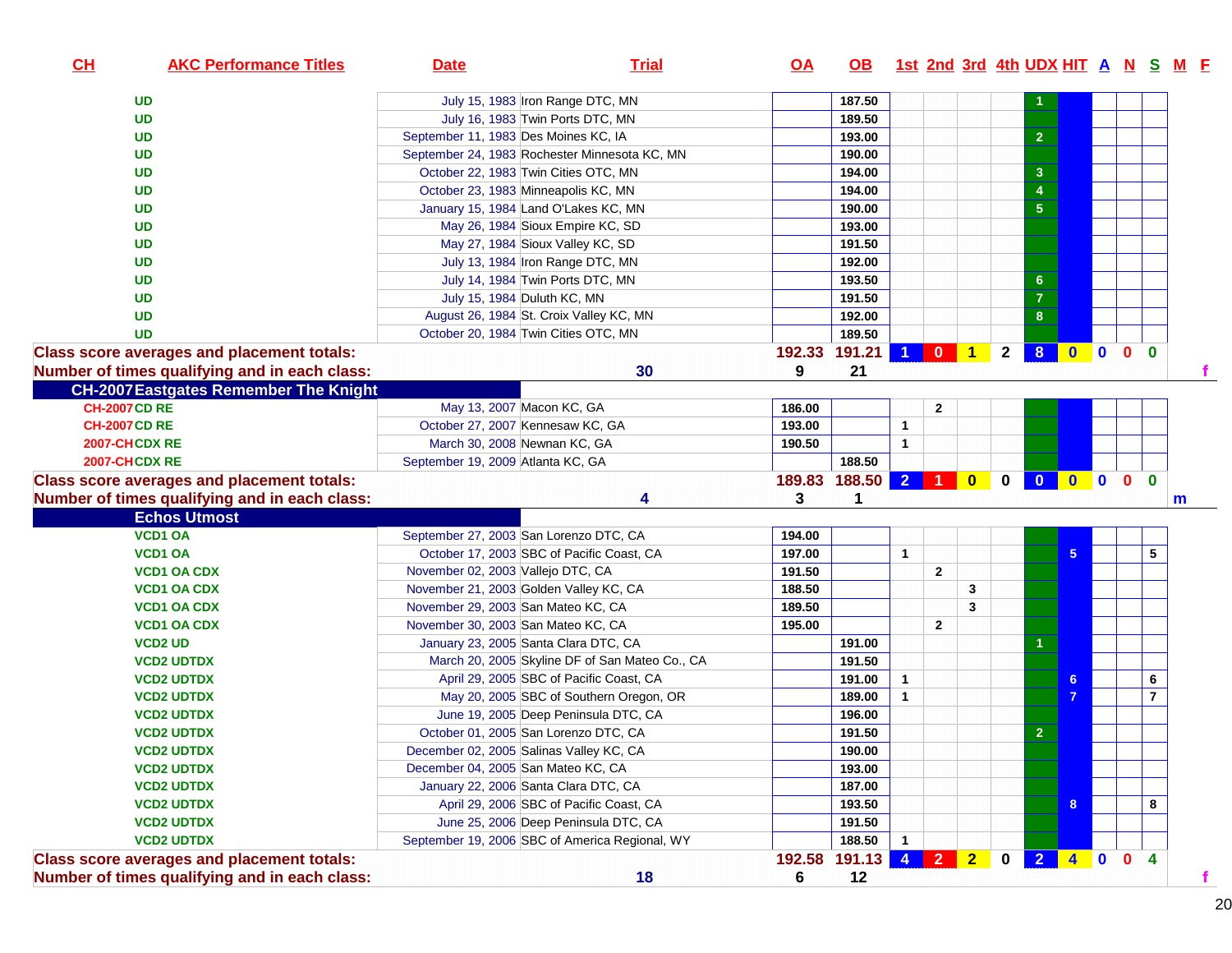| CL<br><b>AKC Performance Titles</b>               | <b>Date</b>                                | <b>Trial</b>                          | $\overline{OA}$ |                     |              |              |              |              |         |              |                | OB 1st 2nd 3rd 4th UDX HIT A N S M F |
|---------------------------------------------------|--------------------------------------------|---------------------------------------|-----------------|---------------------|--------------|--------------|--------------|--------------|---------|--------------|----------------|--------------------------------------|
| 2007-CHEchos Xtra Sweetie V Eddy                  |                                            |                                       |                 |                     |              |              |              |              |         |              |                |                                      |
| 2007-CHCD RA                                      | October 17, 2008 SBC of Pacific Coast, CA  |                                       | 182.00          |                     | 1            |              |              |              | 5       |              | 5              |                                      |
| <b>2007-CHCD RA</b>                               | November 08, 2008 Wine Country KC, CA      |                                       | 192.00          |                     |              | $\mathbf{2}$ |              |              |         |              |                |                                      |
| 2007-CHCDX RA                                     | November 23, 2008 San Joaquin KC, CA       |                                       | 196.50          |                     | $\mathbf{1}$ |              |              |              |         |              |                |                                      |
| <b>2007-CHCDX RATD</b>                            | January 17, 2009 San Francisco DTC, CA     |                                       | 192.50          |                     |              |              |              |              |         |              |                |                                      |
| 2007-CHCDX RA TD                                  | February 14, 2009 SBC of San Diego, CA     |                                       |                 | 194.50              | $\mathbf{1}$ |              |              |              | 6       |              | 6              |                                      |
| <b>Class score averages and placement totals:</b> |                                            |                                       |                 | 190.75 194.50 3 1 0 |              |              | $\mathbf 0$  | $\mathbf{0}$ | $2 \ 0$ | $\mathbf{0}$ | $\overline{2}$ |                                      |
| Number of times qualifying and in each class:     |                                            | 5                                     | 4               | 1                   |              |              |              |              |         |              |                |                                      |
| <b>Empress Josephine V Brandy</b>                 |                                            |                                       |                 |                     |              |              |              |              |         |              |                |                                      |
| CD                                                |                                            | May 21, 1977 Ladies KA of America, NY | 184.00          |                     |              |              |              |              |         |              |                |                                      |
| <b>Class score averages and placement totals:</b> |                                            |                                       | 184.00          | <b>ERR</b>          | 000          |              | $\mathbf{0}$ | $\bullet$    |         | $0$ 0 0 0    |                |                                      |
| Number of times qualifying and in each class:     |                                            | 1                                     | 1               | 0                   |              |              |              |              |         |              |                |                                      |
| <b>Excaliburs Distinction</b>                     |                                            |                                       |                 |                     |              |              |              |              |         |              |                |                                      |
| CD                                                | October 08, 1988 Newnan KC, GA             |                                       | 197.00          |                     | 1            |              |              |              |         |              |                |                                      |
| CD                                                | October 23, 1988 OC of Chattanooga, TN     |                                       | 196.50          |                     | $\mathbf{1}$ |              |              |              |         |              |                |                                      |
| <b>CDX</b>                                        | October 29, 1988 Kennesaw KC, GA           |                                       | 194.50          |                     |              | $\mathbf{2}$ |              |              |         |              |                |                                      |
| <b>CDX</b>                                        | April 22, 1989 Tuscaloosa KC, AL           |                                       |                 | 195.50              |              |              |              |              |         |              |                |                                      |
| <b>CDX</b>                                        |                                            | May 03, 1989 SBC of America #16 TN    |                 | 195.00              |              | $\mathbf{2}$ |              |              |         |              |                |                                      |
| <b>CDX</b>                                        | May 06, 1989 Classic City KC, GA           |                                       |                 | 191.50              |              |              | 4            |              |         |              |                |                                      |
| <b>CDX</b>                                        | October 13, 1989 Atlanta OC, GA            |                                       |                 | 190.00              |              |              |              |              |         |              |                |                                      |
| <b>CDX</b>                                        | October 14, 1989 Atlanta KC, GA            |                                       |                 | 187.50              |              |              |              |              |         |              |                |                                      |
| <b>CDX</b>                                        | October 28, 1989 Kennesaw KC, GA           |                                       |                 | 190.00              |              |              |              |              |         |              |                |                                      |
| <b>CDX</b>                                        | October 29, 1989 Classic City KC, GA       |                                       |                 | 189.00              |              |              |              |              |         |              |                |                                      |
| <b>CDX</b>                                        | November 04, 1989 Tennessee Valley KC, TN  |                                       |                 | 192.50              |              |              |              |              |         |              |                |                                      |
| <b>CDX</b>                                        | November 05, 1989 Greater Kingsport KC, TN |                                       |                 | 194.50              |              |              |              |              |         |              |                |                                      |
| <b>UD</b>                                         | October 06, 1990 Newnan KC, GA             |                                       |                 | 185.50              |              |              |              |              |         |              |                |                                      |
| <b>UD</b>                                         | October 07, 1990 Griffin Georgia KC, GA    |                                       |                 | 185.50              |              |              |              |              |         |              |                |                                      |
| <b>UD</b>                                         | October 12, 1990 Atlanta OC, GA            |                                       |                 | 190.00              |              |              |              |              |         |              |                |                                      |
| <b>UD</b>                                         | October 13, 1990 Atlanta KC, GA            |                                       |                 | 185.50              |              |              |              |              |         |              |                |                                      |
| <b>UD</b>                                         | October 14, 1990 Macon KC, GA              |                                       |                 | 193.00              |              |              |              |              |         |              |                |                                      |
| <b>UD</b>                                         | October 20, 1990 Thronateeska KC, GA       |                                       |                 | 192.00              |              |              |              |              |         |              |                |                                      |
| <b>UD</b>                                         | November 17, 1990 Birmingham OTC, AL       |                                       |                 | 193.50              |              |              |              |              |         |              |                |                                      |
| <b>UD</b>                                         | November 18, 1990 Birmingham KC, AL        |                                       |                 | 188.00              |              |              |              |              |         |              |                |                                      |
| <b>UD</b>                                         | February 25, 1991 Southeast Alabama KC, AL |                                       |                 | 192.00              |              |              | 4            |              |         |              |                |                                      |
| <b>UD</b>                                         | March 09, 1991 Chattanooga KC, TN          |                                       |                 | 192.50              |              |              |              |              |         |              |                |                                      |
| <b>UD</b>                                         | March 10, 1991 OC of Chattanooga, TN       |                                       |                 | 190.00              |              |              |              |              |         |              |                |                                      |
| <b>UD</b>                                         | March 30, 1991 Griffin Georgia KC, GA      |                                       |                 | 192.50              |              |              |              |              |         |              |                |                                      |
| <b>UD</b>                                         | April 12, 1991 Macon KC, GA                |                                       |                 | 186.50              |              |              |              |              |         |              |                |                                      |
| <b>UD</b>                                         | April 13, 1991 Atlanta KC, GA              |                                       |                 | 192.50              |              |              |              |              |         |              |                |                                      |
| <b>UD</b>                                         | April 14, 1991 Atlanta OC, GA              |                                       |                 | 194.50              |              |              |              |              |         |              |                |                                      |
| <b>UD</b>                                         | April 21, 1991 Birmingham KC, AL           |                                       |                 | 191.50              |              |              |              |              |         |              |                |                                      |
| <b>UD</b>                                         | October 05, 1991 Newnan KC, GA             |                                       |                 | 194.00              |              |              |              |              |         |              |                |                                      |
| <b>UD</b>                                         | October 13, 1991 Macon KC, GA              |                                       |                 | 187.50              |              |              |              |              |         |              |                |                                      |
| <b>UD</b>                                         | April 10, 1992 Macon KC, GA                |                                       |                 | 192.00              | $\mathbf{1}$ |              |              |              |         |              |                |                                      |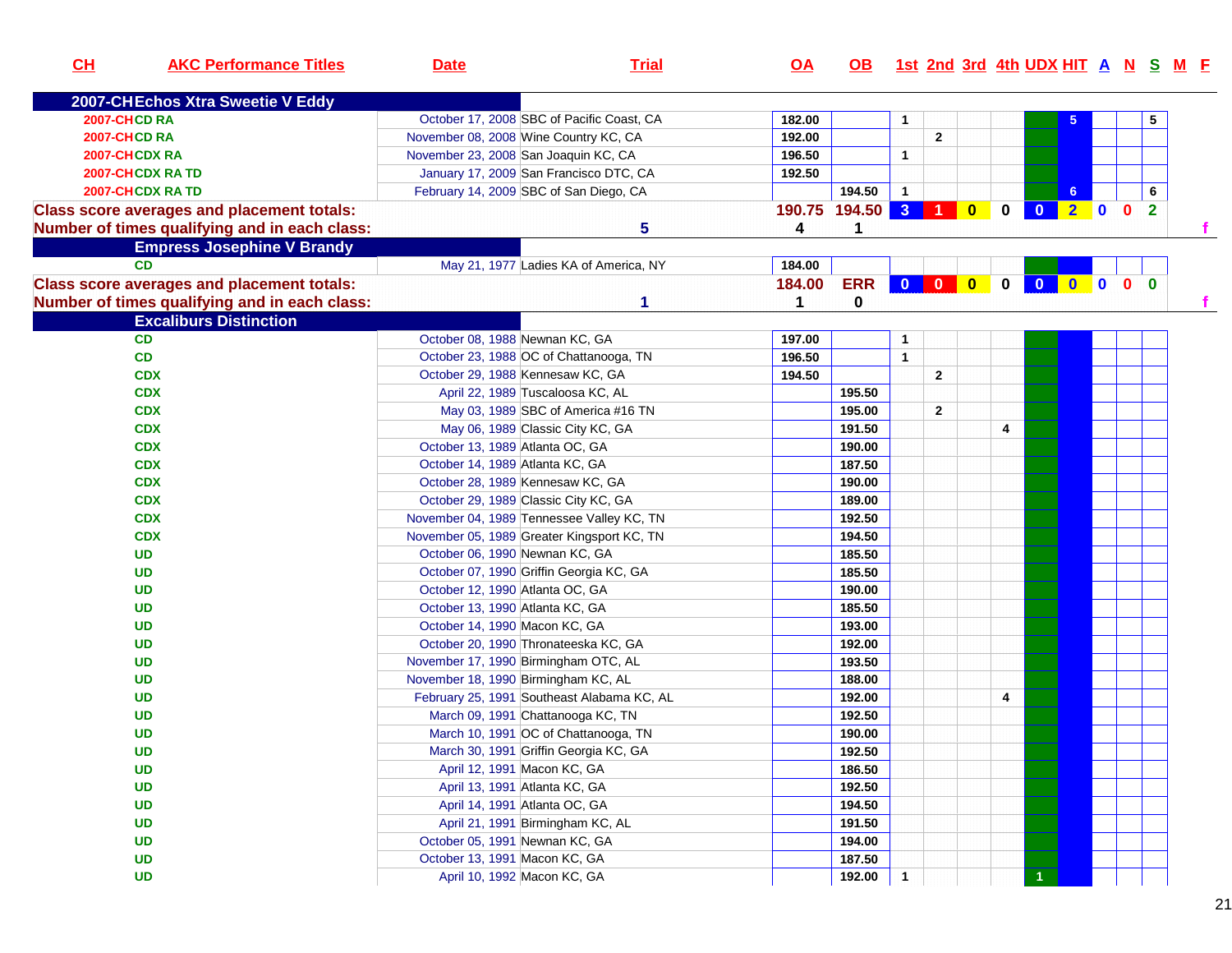| CH                | <b>AKC Performance Titles</b>                     | <b>Date</b>                                | <b>Trial</b>                         | <u>OA</u>  | OB.           |                      |              |         |                |                                                                    |                     |                |              |              | 1st 2nd 3rd 4th UDX HIT A N S M F |
|-------------------|---------------------------------------------------|--------------------------------------------|--------------------------------------|------------|---------------|----------------------|--------------|---------|----------------|--------------------------------------------------------------------|---------------------|----------------|--------------|--------------|-----------------------------------|
|                   | <b>UD</b>                                         | April 11, 1992 Atlanta KC, GA              |                                      |            | 188.00        |                      |              |         |                |                                                                    |                     |                |              |              |                                   |
|                   | <b>UD</b>                                         | April 12, 1992 Atlanta OC, GA              |                                      |            | 189.00        |                      |              |         |                |                                                                    |                     |                |              |              |                                   |
|                   | <b>Class score averages and placement totals:</b> |                                            |                                      | 196.00     | 190.70 3 2 0  |                      |              |         | 2 <sub>1</sub> |                                                                    | $\bullet$ $\bullet$ |                | $\mathbf{0}$ | $\mathbf{0}$ |                                   |
|                   | Number of times qualifying and in each class:     |                                            | 33                                   | 3          | 30            |                      |              |         |                |                                                                    |                     |                |              |              |                                   |
|                   | <b>Excaliburs Dream Weaver</b>                    |                                            |                                      |            |               |                      |              |         |                |                                                                    |                     |                |              |              |                                   |
|                   | <b>CD</b>                                         | October 08, 1988 Newnan KC, GA             |                                      | 184.50     |               |                      |              |         |                |                                                                    |                     |                |              |              |                                   |
|                   | CD                                                | October 15, 1988 Atlanta KC, GA            |                                      | 195.00     |               | $\mathbf{1}$         |              |         |                |                                                                    |                     |                |              |              |                                   |
|                   | <b>CDX</b>                                        | October 16, 1988 Macon KC, GA              |                                      | 196.50     |               |                      | $\mathbf{2}$ |         |                |                                                                    |                     |                |              |              |                                   |
|                   | <b>CDX</b>                                        | October 28, 1988 Lawrenceville KC, GA      |                                      | 192.00     |               |                      |              | 3       |                |                                                                    |                     |                |              |              |                                   |
|                   | <b>CDX</b>                                        | November 19, 1988 Birmingham OTC, AL       |                                      | 189.50     |               |                      |              |         |                |                                                                    |                     |                |              |              |                                   |
|                   | <b>CDX</b>                                        | April 01, 1989 Griffin Georgia KC, GA      |                                      |            | 181.00        |                      |              |         |                |                                                                    |                     |                |              |              |                                   |
|                   | <b>CDX</b>                                        | April 02, 1989 Newnan KC, GA               |                                      |            | 189.50        |                      |              |         |                |                                                                    |                     |                |              |              |                                   |
|                   | <b>CDX</b>                                        | April 15, 1989 Atlanta KC, GA              |                                      |            | 191.00        |                      |              |         |                |                                                                    |                     |                |              |              |                                   |
|                   | <b>CDX</b>                                        | April 16, 1989 Atlanta KC, GA              |                                      |            | 189.00        |                      |              |         |                |                                                                    |                     |                |              |              |                                   |
|                   | <b>CDX</b>                                        | April 23, 1989 Birmingham KC, AL           |                                      |            | 190.50        |                      |              |         |                |                                                                    |                     |                |              |              |                                   |
|                   | <b>CDX</b>                                        | May 03, 1989 SBC of America #16 TN         |                                      |            | 195.50        | $\mathbf{1}$         |              |         |                |                                                                    | 1                   |                | $\mathbf{1}$ |              |                                   |
|                   | <b>CDX</b>                                        | May 14, 1989 Lawrenceville KC, GA          |                                      |            | 192.50        | $\blacktriangleleft$ |              |         |                |                                                                    |                     |                |              |              |                                   |
|                   | <b>CDX</b>                                        | October 07, 1989 Newnan KC, GA             |                                      |            | 192.00        |                      |              |         |                |                                                                    |                     |                |              |              |                                   |
|                   | <b>CDX</b>                                        | October 08, 1989 Griffin Georgia KC, GA    |                                      |            | 191.00        |                      |              |         |                |                                                                    |                     |                |              |              |                                   |
|                   | <b>CDX</b>                                        | October 27, 1989 Lawrenceville KC, GA      |                                      |            | 184.00        |                      |              |         |                |                                                                    |                     |                |              |              |                                   |
|                   | <b>CDX</b>                                        | October 28, 1989 Kennesaw KC, GA           |                                      |            | 190.50        |                      |              |         |                |                                                                    |                     |                |              |              |                                   |
|                   | <b>CDX</b>                                        | November 04, 1989 Tennessee Valley KC, TN  |                                      |            | 192.50        |                      |              |         |                |                                                                    |                     |                |              |              |                                   |
|                   | <b>CDX</b>                                        | November 05, 1989 Greater Kingsport KC, TN |                                      |            | 191.50        |                      |              |         |                |                                                                    |                     |                |              |              |                                   |
|                   | <b>UD</b>                                         | October 06, 1990 Newnan KC, GA             |                                      |            | 188.50        |                      |              |         |                |                                                                    |                     |                |              |              |                                   |
|                   | <b>UD</b>                                         | October 07, 1990 Griffin Georgia KC, GA    |                                      |            | 192.50        |                      |              |         |                |                                                                    |                     |                |              |              |                                   |
|                   | <b>UD</b>                                         | October 12, 1990 Atlanta OC, GA            |                                      |            | 187.50        |                      |              |         |                | $\overline{2}$                                                     |                     |                |              |              |                                   |
|                   | <b>UD</b>                                         | October 13, 1990 Atlanta KC, GA            |                                      |            | 189.00        |                      |              |         |                | 3                                                                  |                     |                |              |              |                                   |
|                   | <b>Class score averages and placement totals:</b> |                                            |                                      |            | 191.50 189.88 |                      |              | 3 1 1 1 |                | 3 1 0 1 0                                                          |                     |                |              |              |                                   |
|                   | Number of times qualifying and in each class:     |                                            | 22                                   | 5          | 17            |                      |              |         |                |                                                                    |                     |                |              |              |                                   |
|                   | <b>1992-CHExcaliburs Friar V Eastgate</b>         |                                            |                                      |            |               |                      |              |         |                |                                                                    |                     |                |              |              |                                   |
| <b>1992-CHCD</b>  |                                                   | October 23, 1994 OC of Chattanooga, TN     |                                      |            | 189.00        |                      |              |         |                |                                                                    |                     |                |              |              |                                   |
| <b>1992-CHCD</b>  |                                                   | November 20, 1994 Cahaba Valley KC, AL     |                                      |            | 184.50        |                      |              |         |                |                                                                    |                     |                |              |              |                                   |
| <b>1992-CHCDX</b> |                                                   | December 03, 1994 Greater Columbia OC, SC  |                                      |            | 182.50        |                      |              |         |                |                                                                    |                     |                |              |              |                                   |
| <b>1992-CHCDX</b> |                                                   | April 15, 1995 Atlanta KC, GA              |                                      |            | 185.00        |                      |              |         |                |                                                                    |                     |                |              |              |                                   |
|                   | <b>Class score averages and placement totals:</b> |                                            |                                      | <b>ERR</b> | 185.25        |                      |              |         | $\mathbf 0$    | $\begin{array}{ c c c c c }\n\hline\n0 & 0 \\ \hline\n\end{array}$ |                     | $\blacksquare$ | $\bullet$    | $\bf{0}$     |                                   |
|                   | Number of times qualifying and in each class:     |                                            | 4                                    | 0          | 4             |                      |              |         |                |                                                                    |                     |                |              |              | m                                 |
|                   | <b>Excaliburs Hallmark</b>                        |                                            |                                      |            |               |                      |              |         |                |                                                                    |                     |                |              |              |                                   |
|                   | <b>CD</b>                                         |                                            | April 23, 1998 SBC of America #24 MO |            | 185.50        | $\mathbf{1}$         |              |         |                |                                                                    |                     |                | $\mathbf{2}$ |              |                                   |
|                   | CD                                                | July 26, 1998 Spartanburg KC, SC           |                                      |            | 187.50        |                      |              |         |                |                                                                    |                     |                |              |              |                                   |
|                   | CD                                                | August 02, 1998 Macon KC, GA               |                                      |            | 179.00        |                      |              |         |                |                                                                    |                     |                |              |              |                                   |
|                   | <b>Class score averages and placement totals:</b> |                                            |                                      | <b>ERR</b> | 184.00        |                      |              | 100     |                | 0 0 1 0 1 0                                                        |                     |                |              |              |                                   |
|                   | Number of times qualifying and in each class:     |                                            | 3                                    | 0          | 3             |                      |              |         |                |                                                                    |                     |                |              |              |                                   |
|                   | <b>1981-CHExcaliburs Lady Anastasia</b>           |                                            |                                      |            |               |                      |              |         |                |                                                                    |                     |                |              |              |                                   |
| <b>1981-CHCD</b>  |                                                   | April 18, 1981 Tuscaloosa KC, AL           |                                      | 195.50     |               | $\mathbf{1}$         |              |         |                |                                                                    |                     |                |              |              |                                   |
|                   |                                                   |                                            |                                      |            |               |                      |              |         |                |                                                                    |                     |                |              |              |                                   |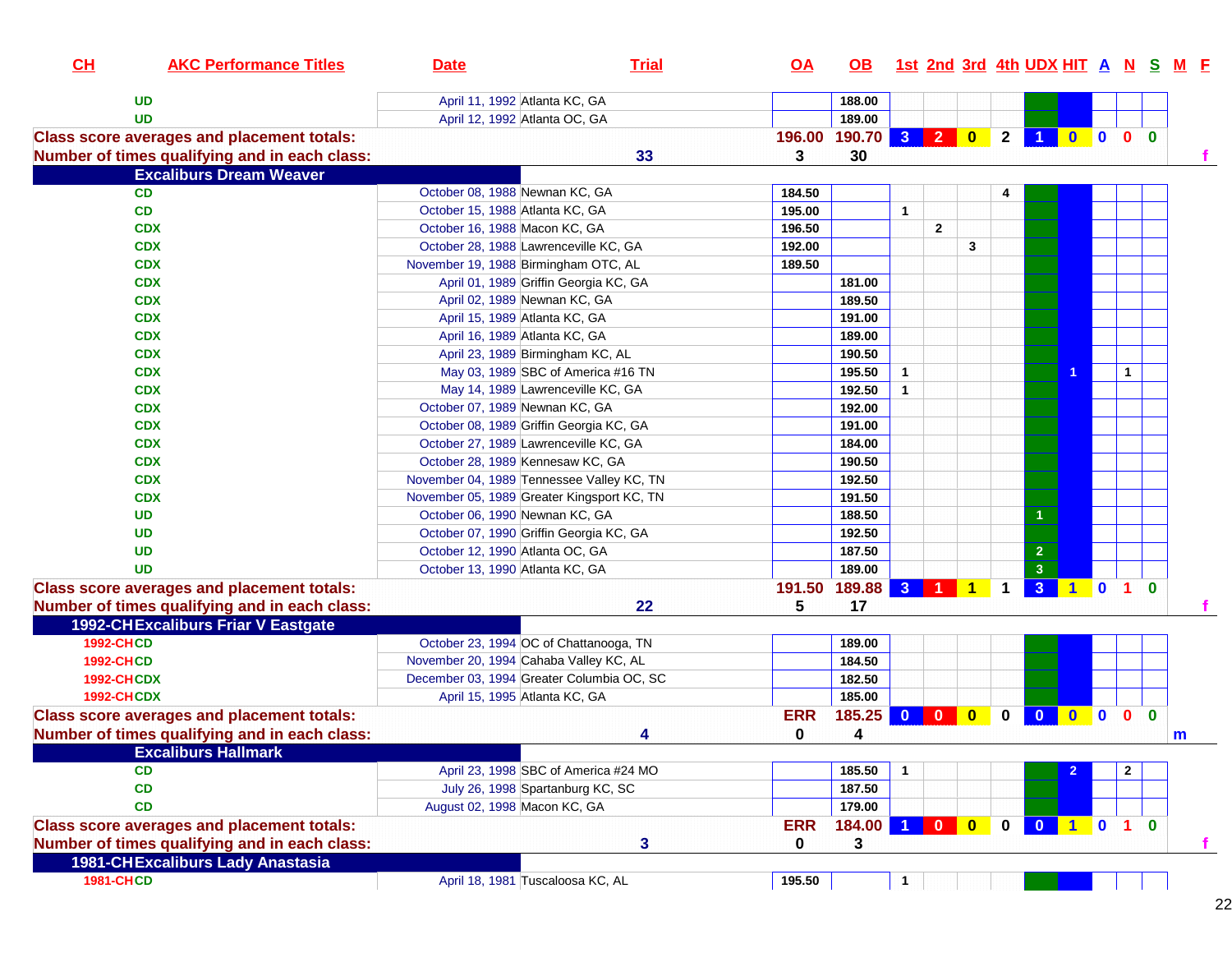| CH                  | <b>AKC Performance Titles</b>                     | <b>Date</b>                                 | <b>Trial</b>                                      | OA     | OB.         |                |                                                                    |              |             | 1st 2nd 3rd 4th UDX HIT A N S |              |              |                |              |   |
|---------------------|---------------------------------------------------|---------------------------------------------|---------------------------------------------------|--------|-------------|----------------|--------------------------------------------------------------------|--------------|-------------|-------------------------------|--------------|--------------|----------------|--------------|---|
| <b>1981-CHCD</b>    |                                                   |                                             | May 14, 1981 Southern Maryland SBF, MD            | 189.00 |             | 1              |                                                                    |              |             |                               |              |              |                |              |   |
| <b>1981-CHCDX</b>   |                                                   | September 20, 1981 Atlanta OC, GA           |                                                   | 193.50 |             |                |                                                                    |              |             |                               |              |              |                |              |   |
| <b>1981-CHCDX</b>   |                                                   | April 11, 1982 Birmingham OTC, AL           |                                                   |        | 192.00      |                |                                                                    |              |             |                               |              |              |                |              |   |
| <b>1981-CHCDX</b>   |                                                   | May 08, 1982 Classic City KC, GA            |                                                   |        | 193.50      |                |                                                                    |              |             |                               |              |              |                |              |   |
| <b>1981-CHCDX</b>   |                                                   | October 09, 1982 Chattanooga KC, TN         |                                                   |        | 192.50      |                |                                                                    |              |             |                               |              |              |                |              |   |
| 1981-CHCDX          |                                                   | October 17, 1982 Macon KC, GA               |                                                   |        | 188.50      |                |                                                                    |              |             |                               |              |              |                |              |   |
|                     | <b>Class score averages and placement totals:</b> |                                             |                                                   | 192.67 | 191.63      | $\overline{2}$ | $\begin{array}{ c c c c c }\n\hline\n0 & 0 \\ \hline\n\end{array}$ |              | $\mathbf 0$ | $\mathbf{0}$                  | $\mathbf{0}$ | $\mathbf{0}$ | $\mathbf{0}$   | $\Omega$     |   |
|                     | Number of times qualifying and in each class:     |                                             | 7                                                 | 3      | 4           |                |                                                                    |              |             |                               |              |              |                |              |   |
|                     | 2013-CHExcaliburs Lady of The Lake                |                                             |                                                   |        |             |                |                                                                    |              |             |                               |              |              |                |              |   |
| <b>2013-CHCD RN</b> |                                                   |                                             | July 17, 2015 Four Paw Agility Club of N. GA, GA  | 195.50 |             |                | $\mathbf{2}$                                                       |              |             |                               |              |              |                |              |   |
| <b>2013-CHCD RN</b> |                                                   |                                             | July 19, 2015 Four Paw Agility Club of N. GA, GA  | 190.00 |             |                | $\mathbf{2}$                                                       |              |             |                               |              |              |                |              |   |
| 2013-CHCDX RN       |                                                   | August 22, 2015 Lawrenceville KC, GA        |                                                   | 195.50 |             |                | $\mathbf{2}$                                                       |              |             |                               |              |              |                |              |   |
|                     | <b>Class score averages and placement totals:</b> |                                             |                                                   | 193.67 | <b>ERR</b>  | $\bf{0}$       | $\mathbf{3}$                                                       | $\mathbf{0}$ | $\bf{0}$    |                               | $\mathbf{0}$ | $\mathbf{0}$ | 0 <sub>0</sub> |              |   |
|                     | Number of times qualifying and in each class:     |                                             | 3                                                 | 3      | $\mathbf 0$ |                |                                                                    |              |             |                               |              |              |                |              |   |
|                     | <b>Excaliburs Legend of Arthur</b>                |                                             |                                                   |        |             |                |                                                                    |              |             |                               |              |              |                |              |   |
|                     | <b>CD</b>                                         | September 20, 1981 Atlanta OC, GA           |                                                   | 191.50 |             |                |                                                                    |              |             |                               |              |              |                |              |   |
|                     | CD                                                | November 01, 1981 Birmingham OTC, AL        |                                                   | 195.00 |             |                | $\mathbf{2}$                                                       |              |             |                               |              |              |                |              |   |
|                     | <b>CDX</b>                                        | December 05, 1981 Greater Columbia OC, SC   |                                                   | 193.00 |             |                |                                                                    |              | 4           |                               |              |              |                |              |   |
|                     | <b>CDX</b>                                        | March 28, 1982 Atlanta OC, GA               |                                                   | 194.50 |             |                |                                                                    |              |             |                               |              |              |                |              |   |
|                     | <b>Class score averages and placement totals:</b> |                                             |                                                   | 193.50 | <b>ERR</b>  | $\mathbf{0}$   |                                                                    | $\bf{0}$     |             |                               | $\bf{0}$     | $\mathbf{0}$ | $\mathbf{0}$   | $\mathbf{0}$ |   |
|                     | Number of times qualifying and in each class:     |                                             |                                                   | 4      | $\mathbf 0$ |                |                                                                    |              |             |                               |              |              |                |              | m |
|                     | <b>Excaliburs Muse</b>                            |                                             |                                                   |        |             |                |                                                                    |              |             |                               |              |              |                |              |   |
|                     | <b>CD BN RA</b>                                   |                                             | July 17, 2015 Four Paw Agility Club of N. GA, GA  | 196.00 |             | $\mathbf{1}$   |                                                                    |              |             |                               |              |              |                |              |   |
|                     | <b>CD BN RA</b>                                   |                                             | July 19, 2015 Four Paw Agility Club of N. GA, GA  | 194.00 |             | $\mathbf{1}$   |                                                                    |              |             |                               |              |              |                |              |   |
|                     | <b>CDX BN RA</b>                                  |                                             | August 21, 2015 Sawnee Mountain KC of Georgia, GA | 194.50 |             | $\mathbf{1}$   |                                                                    |              |             |                               |              |              |                |              |   |
|                     | <b>CDX BN RA</b>                                  | January 17, 2016 Atlanta OC, GA             |                                                   |        | 192.00      |                |                                                                    |              |             |                               |              |              |                |              |   |
|                     | <b>UD BN RA</b>                                   | February 04, 2017 Conyers KC of Georgia, GA |                                                   |        | 192.50      |                |                                                                    |              |             |                               |              |              |                |              |   |
|                     | <b>UD BN RA</b>                                   | February 05, 2017 Lawrenceville KC, GA      |                                                   |        | 192.00      |                |                                                                    |              |             |                               |              |              |                |              |   |
|                     | <b>UD BN RA</b>                                   |                                             | June 24, 2017 Four Paw Agility Club of N. GA, GA  |        | 181.00      |                |                                                                    |              |             |                               |              |              |                |              |   |
|                     | <b>UD BN RA</b>                                   | February 03, 2018 Conyers KC of Georgia, GA |                                                   |        | 195.50      |                |                                                                    |              |             |                               |              |              |                |              |   |
|                     | <b>Class score averages and placement totals:</b> |                                             |                                                   | 194.83 | 190.60      | $\mathbf{3}$   | $\mathbf{0}$                                                       | $\mathbf{0}$ | $\bf{0}$    |                               | n.           | $\mathbf{0}$ | 0 <sub>0</sub> |              |   |
|                     | Number of times qualifying and in each class:     |                                             | 8                                                 | 3      | 5           |                |                                                                    |              |             |                               |              |              |                |              |   |
|                     | <b>Fairy Tales Forewarned</b>                     |                                             |                                                   |        |             |                |                                                                    |              |             |                               |              |              |                |              |   |
|                     | <b>CD</b>                                         | May 20, 1989 Allentown DTC, PA              |                                                   |        | 193.00      |                |                                                                    |              |             |                               |              |              |                |              |   |
|                     | <b>CD</b>                                         | May 28, 1989 Mid Jersey CDTC, NJ            |                                                   |        | 193.00      |                |                                                                    |              |             |                               |              |              |                |              |   |
|                     | <b>CDX</b>                                        | June 04, 1989 Delaware County KC, PA        |                                                   |        | 192.50      |                |                                                                    |              |             |                               |              |              |                |              |   |
|                     | <b>CDX</b>                                        | June 17, 1989 Bryn Mawr KC, PA              |                                                   |        | 192.50      |                |                                                                    |              |             |                               |              |              |                |              |   |
|                     | <b>CDX</b>                                        | June 18, 1989 Burlington County KC, NJ      |                                                   |        | 194.50      |                |                                                                    |              |             |                               |              |              |                |              |   |
|                     | <b>CDX</b>                                        |                                             | June 24, 1989 Town and Country DTC, NJ            |        | 186.50      |                |                                                                    |              |             |                               |              |              |                |              |   |
|                     | <b>CDX</b>                                        | October 07, 1989 Port Chester OTC, NY       |                                                   |        | 196.50      |                |                                                                    |              |             |                               |              |              |                |              |   |
|                     | <b>CDX</b>                                        | October 21, 1989 Camden County KC, NJ       |                                                   |        | 193.50      |                |                                                                    |              | 4           |                               |              |              |                |              |   |
|                     | <b>CDX</b>                                        | November 19, 1989 Dauphin DTC, PA           |                                                   |        | 188.50      |                |                                                                    |              |             |                               |              |              |                |              |   |
|                     | <b>CDX</b>                                        | September 23, 1990 SBC of America #17 NY    |                                                   |        | 194.50      | $\mathbf{1}$   |                                                                    |              |             |                               |              |              | $\mathbf{1}$   |              |   |
|                     | <b>CDX</b>                                        | May 18, 1991 Allentown DTC, PA              |                                                   |        | 194.00      |                |                                                                    |              |             |                               |              |              |                |              |   |
|                     |                                                   |                                             |                                                   |        |             |                |                                                                    |              |             |                               |              |              |                |              |   |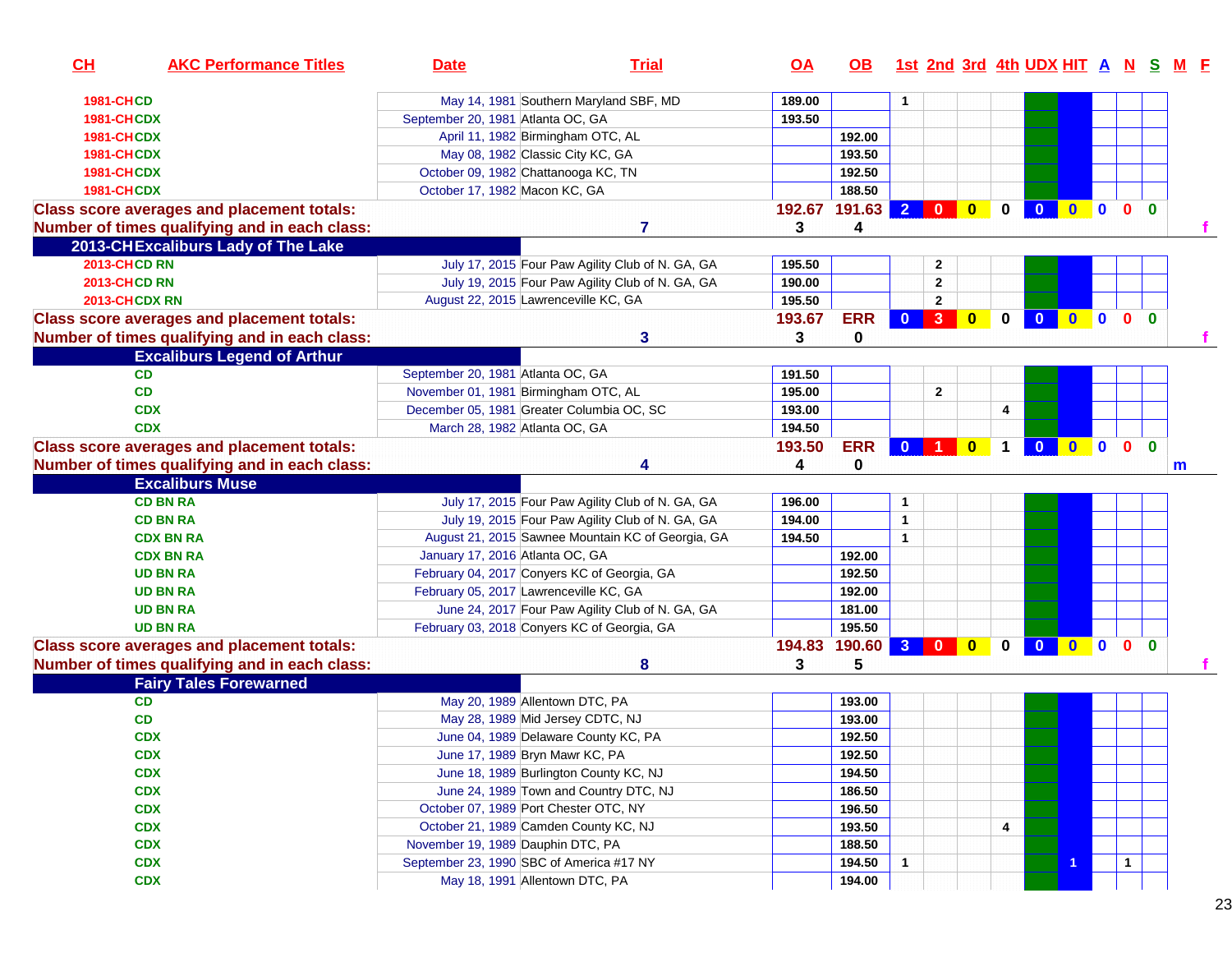| CH                | <b>AKC Performance Titles</b>                                                                      | <b>Date</b>                            | <b>Trial</b>                                  | <b>OA</b>       | OB.                   |                                                 |                      |                |                      | 1st 2nd 3rd 4th UDX HIT A N |              |                |                                              |              | M F |
|-------------------|----------------------------------------------------------------------------------------------------|----------------------------------------|-----------------------------------------------|-----------------|-----------------------|-------------------------------------------------|----------------------|----------------|----------------------|-----------------------------|--------------|----------------|----------------------------------------------|--------------|-----|
|                   | <b>Class score averages and placement totals:</b><br>Number of times qualifying and in each class: |                                        | 11                                            | <b>ERR</b><br>0 | 192.64<br>11          |                                                 | $\mathbf{0}$         | $\bf{0}$       |                      | $\bf{0}$                    |              | $\mathbf 0$    | $1\quad 0$                                   |              |     |
|                   | <b>Fawn</b>                                                                                        |                                        |                                               |                 |                       |                                                 |                      |                |                      |                             |              |                |                                              |              |     |
|                   | <b>CD</b>                                                                                          | September 22, 1963 Hyattsville DTC, MD |                                               |                 | 192.50                |                                                 |                      |                | 4                    |                             |              |                |                                              |              |     |
|                   | CD                                                                                                 | November 03, 1963 Oriole DTC, MD       |                                               | 196.50          |                       | $\mathbf{1}$                                    |                      |                |                      |                             |              |                |                                              |              |     |
|                   | <b>CDX</b>                                                                                         | March 22, 1964 DOTC of Maryland, MD    |                                               | 194.00          |                       |                                                 |                      |                |                      |                             |              |                |                                              |              |     |
|                   | <b>CDX</b>                                                                                         | October 03, 1964 Mt Vernon DTC, VA     |                                               |                 | 194.00                |                                                 |                      |                |                      |                             |              |                |                                              |              |     |
|                   | <b>Class score averages and placement totals:</b>                                                  |                                        |                                               | 195.25          | 193.25                | -1.                                             | $\mathbf{0}$         | $\mathbf{0}$   | $\blacktriangleleft$ | $\mathbf{0}$                | $\mathbf{0}$ |                | $\overline{0}$ $\overline{0}$ $\overline{0}$ |              |     |
|                   | Number of times qualifying and in each class:                                                      |                                        |                                               | $\mathbf{2}$    | $\mathbf 2$           |                                                 |                      |                |                      |                             |              |                |                                              |              |     |
|                   | <b>1974-CHFelicidads Tigger</b>                                                                    |                                        |                                               |                 |                       |                                                 |                      |                |                      |                             |              |                |                                              |              |     |
| <b>1974-CHCD</b>  |                                                                                                    | July 06, 1975 Concho KC, TX            |                                               | 187.00          |                       |                                                 |                      |                |                      |                             |              |                |                                              |              |     |
| <b>1974-CHCD</b>  |                                                                                                    | August 31, 1975 Los Alamos DOC, NM     |                                               | 191.00          |                       |                                                 |                      |                | 4                    |                             |              |                |                                              |              |     |
| <b>1974-CHCDX</b> |                                                                                                    | November 08, 1975 Rio Grande KC, NM    |                                               | 192.00          |                       |                                                 |                      |                |                      |                             |              |                |                                              |              |     |
|                   | <b>Class score averages and placement totals:</b>                                                  |                                        |                                               | 190.00          | <b>ERR</b>            | $\mathbf{0}$                                    | $\mathbf{0}$         | $\bf{0}$       | $\mathbf 1$          | $\mathbf{0}$                | $\mathbf{0}$ | $\mathbf{0}$   | $\mathbf{0}$                                 | $\bf{0}$     |     |
|                   | Number of times qualifying and in each class:                                                      |                                        | 3                                             | 3               | 0                     |                                                 |                      |                |                      |                             |              |                |                                              |              |     |
|                   | <b>Felicidads Wewon For Tigger</b>                                                                 |                                        |                                               |                 |                       |                                                 |                      |                |                      |                             |              |                |                                              |              |     |
|                   | <b>CD</b>                                                                                          |                                        | June 10, 1978 Southern Colorado KC, CO        | 172.00          |                       |                                                 |                      |                |                      |                             |              |                |                                              |              |     |
|                   | <b>CD</b>                                                                                          |                                        | October 01, 1978 Panhandle KC of Texas, TX    | 179.00          |                       |                                                 |                      | 3              |                      |                             |              |                |                                              |              |     |
|                   | <b>CDX</b>                                                                                         | November 11, 1978 Rio Grande KC, NM    |                                               | 184.00          |                       |                                                 |                      |                |                      |                             |              |                |                                              |              |     |
|                   | <b>Class score averages and placement totals:</b>                                                  |                                        |                                               | 178.33          | <b>ERR</b>            |                                                 | $0$ 0                | $\overline{1}$ | $\mathbf 0$          | $\overline{0}$              | $\mathbf{0}$ | $\mathbf 0$    | 0 <sub>0</sub>                               |              |     |
|                   | Number of times qualifying and in each class:                                                      |                                        | 3                                             | 3               | 0                     |                                                 |                      |                |                      |                             |              |                |                                              |              |     |
|                   | <b>Fellow Boy Morris</b>                                                                           |                                        |                                               |                 |                       |                                                 |                      |                |                      |                             |              |                |                                              |              |     |
|                   | <b>CD</b>                                                                                          | November 02, 1958 Oriole DTC, MD       |                                               | 180.00          |                       |                                                 |                      |                |                      |                             |              |                |                                              |              |     |
|                   | <b>CD</b>                                                                                          |                                        | May 21, 1960 Prince George DTC, MD            | 192.50          |                       |                                                 | $\mathbf{2}$         |                |                      |                             |              |                |                                              |              |     |
|                   | <b>CDX</b>                                                                                         |                                        | June 05, 1960 Delaware County KC, PA          | 187.50          |                       |                                                 |                      |                | 4                    |                             |              |                |                                              |              |     |
|                   | <b>Class score averages and placement totals:</b>                                                  |                                        |                                               | 186.67          | <b>ERR</b>            | $\mathbf{0}$                                    | $\blacktriangleleft$ | $\bf{0}$       | 1                    | $\overline{0}$              | $\bullet$    | $\blacksquare$ | $\mathbf{0}$                                 | $\mathbf{0}$ |     |
|                   | Number of times qualifying and in each class:                                                      |                                        | 3                                             | 3               | 0                     |                                                 |                      |                |                      |                             |              |                |                                              |              | m   |
|                   | <b>Fierendecs Little Miss Heidi</b>                                                                |                                        |                                               |                 |                       |                                                 |                      |                |                      |                             |              |                |                                              |              |     |
|                   | <b>CD</b>                                                                                          | November 20, 1971 Dauphin DTC, PA      |                                               | 197.50          |                       |                                                 | $\mathbf{2}$         |                |                      |                             |              |                |                                              |              |     |
|                   | <b>CD</b>                                                                                          | May 21, 1972 Berks County DTC, PA      |                                               | 194.00          |                       |                                                 |                      |                | 4                    |                             |              |                |                                              |              |     |
|                   | <b>CDX</b>                                                                                         |                                        | June 11, 1972 Upper Marlboro KC, MD           | 195.00          |                       |                                                 | $\overline{2}$       |                |                      |                             |              |                |                                              |              |     |
|                   | <b>CDX</b>                                                                                         | May 19, 1973 Cabrillo KC, CA           |                                               |                 | 195.00                |                                                 |                      |                |                      |                             |              |                |                                              |              |     |
|                   | <b>CDX</b>                                                                                         | May 20, 1973 Del Sur KC, CA            |                                               |                 | 178.50                |                                                 |                      |                |                      |                             |              |                |                                              |              |     |
|                   | <b>CDX</b>                                                                                         |                                        | May 26, 1976 OC of San Diego County, CA       |                 | 190.50                |                                                 |                      |                |                      |                             |              |                |                                              |              |     |
|                   | <b>CDX</b>                                                                                         | February 26, 1977 SBC of San Diego, CA |                                               |                 | 186.00                | $\mathbf{1}$                                    |                      |                |                      |                             |              |                |                                              | $\mathbf{1}$ |     |
|                   | <b>Class score averages and placement totals:</b>                                                  |                                        |                                               |                 | 195.50 187.50 1 2 0 1 |                                                 |                      |                |                      | $\overline{\mathbf{0}}$     | 100          |                |                                              | 1            |     |
|                   | Number of times qualifying and in each class:                                                      |                                        | 7                                             | 3               | 4                     |                                                 |                      |                |                      |                             |              |                |                                              |              |     |
|                   | <b>Florian V Alpenhof</b>                                                                          |                                        |                                               |                 |                       |                                                 |                      |                |                      |                             |              |                |                                              |              |     |
|                   | <b>CD</b>                                                                                          | May 04, 1969 Hollywood DOC, CA         |                                               | 175.00          |                       |                                                 |                      |                |                      |                             |              |                |                                              |              |     |
|                   | CD                                                                                                 |                                        | May 25, 1969 OC of San Diego County, CA       | 185.50          |                       |                                                 |                      | 3              |                      |                             |              |                |                                              |              |     |
|                   | <b>CDX</b>                                                                                         |                                        | July 19, 1969 Southwest OC of Los Angeles, CA | 179.50          |                       |                                                 |                      |                |                      |                             |              |                |                                              |              |     |
|                   | <b>Class score averages and placement totals:</b>                                                  |                                        |                                               | 180.00          | <b>ERR</b>            | $\overline{\textbf{0}}$ $\overline{\textbf{0}}$ |                      | 1 <sub>1</sub> | $\mathbf 0$          | 0 0 0 0 0                   |              |                |                                              |              |     |
|                   | Number of times qualifying and in each class:                                                      |                                        | 3                                             | 3               | 0                     |                                                 |                      |                |                      |                             |              |                |                                              |              |     |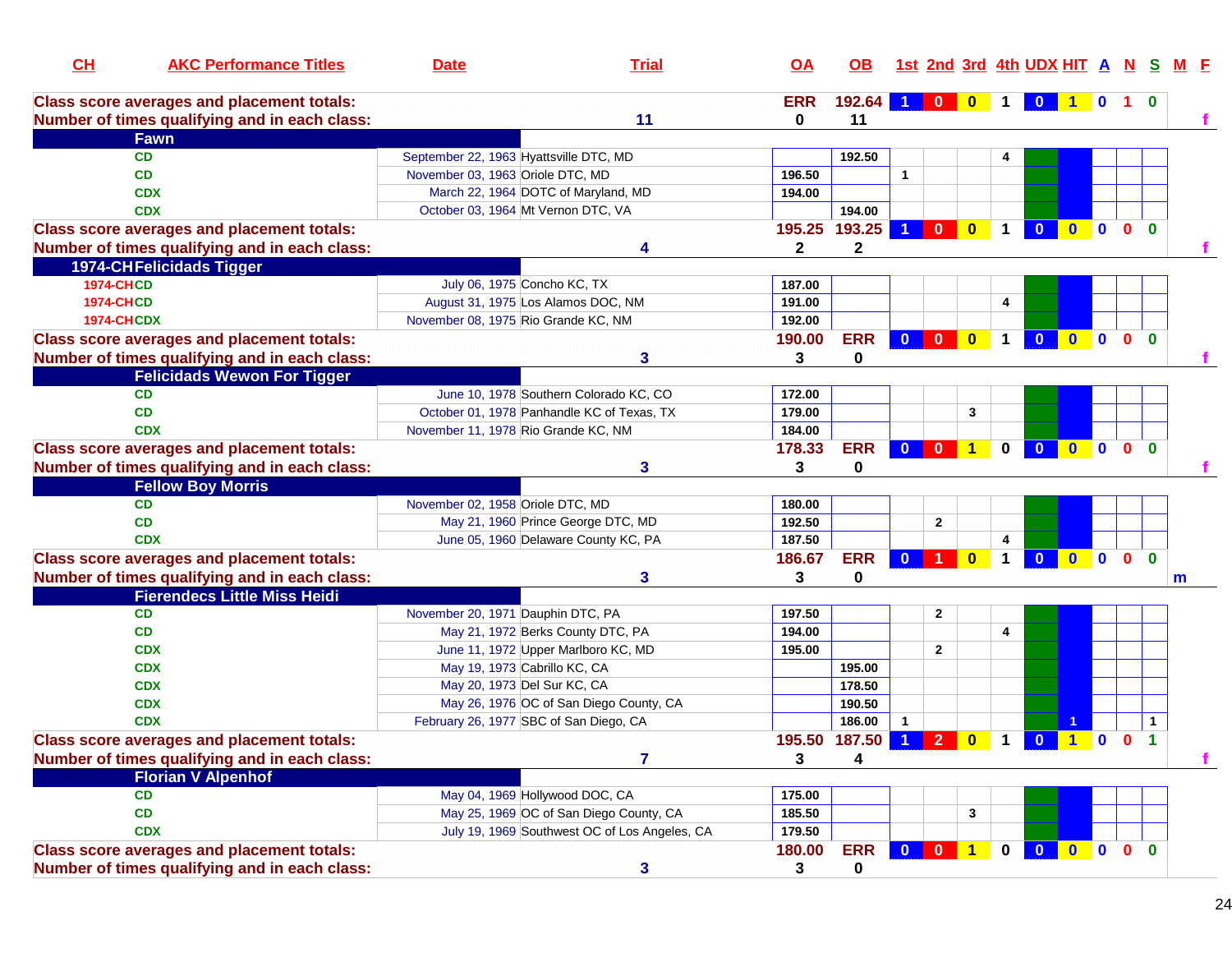| CH                | <b>AKC Performance Titles</b>                     | <b>Date</b>                          | <b>Trial</b>                                         | $\overline{OA}$ | <b>OB</b>           |                |                |                |             |                         |                |  |                      | 1st 2nd 3rd 4th UDX HIT A N S M F |
|-------------------|---------------------------------------------------|--------------------------------------|------------------------------------------------------|-----------------|---------------------|----------------|----------------|----------------|-------------|-------------------------|----------------|--|----------------------|-----------------------------------|
|                   | <b>Floyd Richard</b>                              |                                      |                                                      |                 |                     |                |                |                |             |                         |                |  |                      |                                   |
|                   | <b>CD</b>                                         |                                      | June 15, 1975 Westside DTC, IL                       | 182.50          |                     |                |                |                |             |                         |                |  |                      |                                   |
|                   | <b>CD</b>                                         | September 21, 1975 Lakeland DTC, WI  |                                                      | 187.50          |                     |                |                |                |             |                         |                |  |                      |                                   |
|                   | <b>CDX</b>                                        |                                      | October 05, 1975 Janesville Beloit KC, WI            | 188.00          |                     |                |                |                |             |                         |                |  |                      |                                   |
|                   | <b>CDX</b>                                        |                                      | October 29, 1975 South Side All-Breed DOC, IL        | 188.00          |                     |                |                |                |             |                         |                |  |                      |                                   |
|                   | <b>CDX</b>                                        | November 09, 1975 Fox Valley DTC, IL |                                                      | 179.50          |                     |                |                |                |             |                         |                |  |                      |                                   |
|                   | <b>CDX</b>                                        |                                      | May 23, 1976 Milwaukee DTC, WI                       |                 | 186.00              |                |                |                |             |                         |                |  |                      |                                   |
|                   | <b>Class score averages and placement totals:</b> |                                      |                                                      |                 | 185.10 186.00       |                |                |                | $\mathbf 0$ | $\bullet$               | 000            |  | $\bf{0}$             |                                   |
|                   | Number of times qualifying and in each class:     |                                      | 6                                                    | 5               | 1                   |                |                |                |             |                         |                |  |                      | m                                 |
|                   | <b>Folklores George Rama</b>                      |                                      |                                                      |                 |                     |                |                |                |             |                         |                |  |                      |                                   |
|                   | <b>CD</b>                                         |                                      | October 24, 1999 South Jersey KC, NJ                 | 187.00          |                     |                |                |                |             |                         |                |  |                      |                                   |
|                   | <b>CDX</b>                                        |                                      | February 25, 2000 Glouchester County KC, NJ          | 184.50          |                     |                |                |                |             |                         |                |  |                      |                                   |
|                   | <b>CDX</b>                                        |                                      | February 27, 2000 Bayshore CDTC, NJ                  | 189.00          |                     |                |                |                |             |                         |                |  |                      |                                   |
|                   | <b>CDX</b>                                        |                                      | April 26, 2002 Greater Washington SBC, NJ            |                 | 185.00              |                |                |                |             |                         |                |  | $\mathbf{1}$         |                                   |
|                   | <b>Class score averages and placement totals:</b> |                                      |                                                      |                 | 186.83 185.00 0 0 0 |                |                |                | $\mathbf 0$ | $\bullet$               | <b>100</b>     |  | $\blacktriangleleft$ |                                   |
|                   | Number of times qualifying and in each class:     |                                      | Δ                                                    | 3               | 1                   |                |                |                |             |                         |                |  |                      | m                                 |
|                   | 1983-CHFolly Barns Macho Muchacho                 |                                      |                                                      |                 |                     |                |                |                |             |                         |                |  |                      |                                   |
| <b>1983-CHCD</b>  |                                                   |                                      | September 12, 1982 Southern Maryland SBF, MD         | 187.00          |                     | $\mathbf{1}$   |                |                |             |                         |                |  |                      |                                   |
| <b>1983-CHCD</b>  |                                                   |                                      | April 02, 1983 Richmond DOC, VA                      | 192.50          |                     |                |                |                |             |                         |                |  |                      |                                   |
| <b>1983-CHCDX</b> |                                                   |                                      | April 03, 1983 DOTC of Lynchburg, VA                 | 195.00          |                     |                | $\mathbf{2}$   |                |             |                         |                |  |                      |                                   |
| <b>1983-CHCDX</b> |                                                   |                                      | April 18, 1983 Charlottesville Albemarle KC, VA      | 192.50          |                     | $\mathbf{1}$   |                |                |             |                         |                |  |                      |                                   |
| <b>1983-CHCDX</b> |                                                   |                                      | April 19, 1983 Greater Fredericksburg KC, VA         | 186.00          |                     |                |                |                |             |                         |                |  |                      |                                   |
| <b>1983-CHCDX</b> |                                                   |                                      | April 23, 1983 Old Dominion KC of N. Virginia, VA    | 190.50          |                     |                |                |                |             |                         |                |  |                      |                                   |
| <b>1983-CHCDX</b> |                                                   |                                      | April 24, 1983 Baltimore County KC, MD               | 194.00          |                     | $\mathbf{1}$   |                |                |             |                         |                |  |                      |                                   |
| <b>1983-CHCDX</b> |                                                   |                                      | May 01, 1983 Hampton Roads OTC, VA                   | 189.00          |                     |                |                | 3              |             |                         |                |  |                      |                                   |
| <b>1983-CHCDX</b> |                                                   |                                      | May 20, 1983 Southern Maryland KC, MD                | 189.00          |                     |                |                |                |             |                         |                |  |                      |                                   |
| <b>1983-CHCDX</b> |                                                   |                                      | May 29, 1983 Virginia Beach KC, VA                   | 196.00          |                     |                |                | 3              |             |                         |                |  |                      |                                   |
| <b>1983-CHCDX</b> |                                                   |                                      | June 06, 1983 SBC of America #10 WI                  | 188.00          |                     | $\mathbf{1}$   |                |                |             |                         |                |  |                      |                                   |
| <b>1983-CHCDX</b> |                                                   |                                      | June 08, 1983 Greater Milwaukee SBC, WI              | 187.50          |                     | $\mathbf{1}$   |                |                |             |                         |                |  | $\mathbf{1}$         |                                   |
| <b>1983-CHCDX</b> |                                                   | October 01, 1983 Ohio SBC, OH        |                                                      |                 | 191.00              | $\mathbf{1}$   |                |                |             |                         |                |  |                      |                                   |
| <b>1983-CHCDX</b> |                                                   |                                      | March 18, 1984 DOTC of Maryland, MD                  |                 | 191.50              |                |                |                |             |                         |                |  |                      |                                   |
| <b>1983-CHCDX</b> |                                                   |                                      | April 21, 1984 Old Dominion KC of N. Virginia, VA    |                 | 186.50              |                |                |                |             |                         |                |  |                      |                                   |
| <b>1983-CHCDX</b> |                                                   |                                      | May 10, 1984 New England SBC, CT                     |                 | 190.50              |                | $\mathbf{2}$   |                |             |                         |                |  |                      |                                   |
| <b>1983-CHCDX</b> |                                                   |                                      | May 19, 1984 Mattaponi KC, VA                        |                 | 188.00              |                |                |                |             |                         |                |  |                      |                                   |
| <b>1983-CHCDX</b> |                                                   |                                      | September 22, 1984 S Maryland DTC of Forestville, MD |                 | 186.00              |                |                |                |             |                         |                |  |                      |                                   |
| <b>1983-CHCDX</b> |                                                   |                                      | October 14, 1984 Rock Creek KC, MD                   |                 | 184.50              |                |                |                |             |                         |                |  |                      |                                   |
| <b>1983-CHCDX</b> |                                                   |                                      | April 06, 1985 Southern Maryland SBF, MD             |                 | 189.50              | $\mathbf{1}$   |                |                |             |                         | 2 <sub>1</sub> |  | $\mathbf{2}$         |                                   |
|                   | <b>Class score averages and placement totals:</b> |                                      |                                                      | 190.58          | 188.44              | $\overline{7}$ | $\overline{2}$ | 2 <sub>1</sub> | $\mathbf 0$ | $\overline{\mathbf{0}}$ | 200            |  | $\mathbf{2}$         |                                   |
|                   | Number of times qualifying and in each class:     |                                      | 20                                                   | 12              | 8                   |                |                |                |             |                         |                |  |                      | m                                 |
|                   | <b>Folly Barns Maggie Mae</b>                     |                                      |                                                      |                 |                     |                |                |                |             |                         |                |  |                      |                                   |
|                   | <b>CD</b>                                         |                                      | October 04, 1981 Capitol DTC of Washington DC, MD    | 194.50          |                     |                | $\mathbf{2}$   |                |             |                         |                |  |                      |                                   |
|                   | CD                                                |                                      | October 11, 1981 Rock Creek KC, MD                   | 191.50          |                     |                |                |                |             |                         |                |  |                      |                                   |
|                   | <b>CDX</b>                                        | October 12, 1981 Carroll KC, MD      |                                                      | 192.50          |                     |                |                | 3              |             |                         |                |  |                      |                                   |
|                   | <b>CDX</b>                                        |                                      | October 18, 1981 Portsmouth Chesapeake KC, VA        | 193.00          |                     |                |                |                | 4           |                         |                |  |                      |                                   |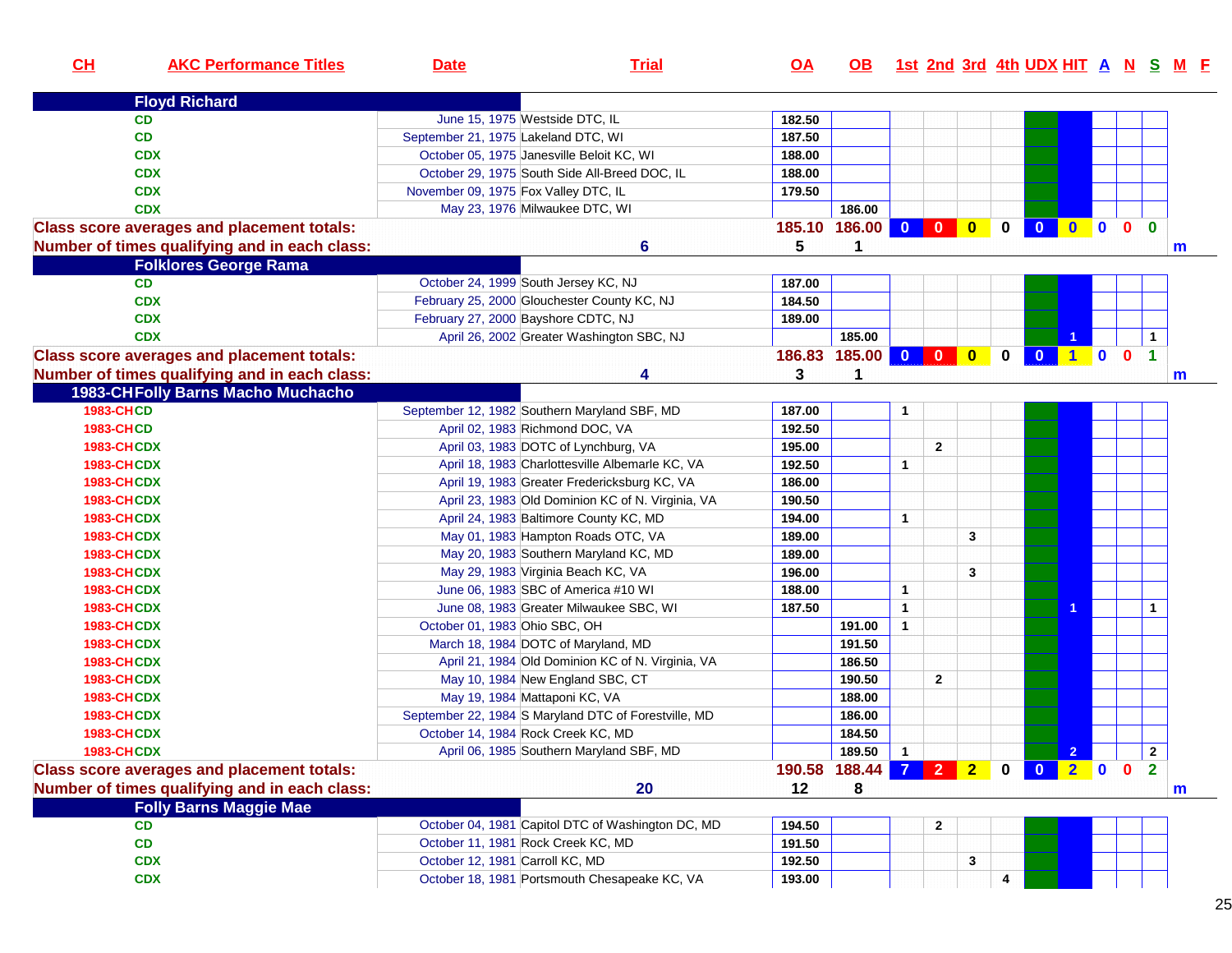| CH | <b>AKC Performance Titles</b>                                                                      | <b>Date</b>                      | <b>Trial</b>                                                        | <u>OA</u> | OB 1st 2nd 3rd 4th UDX HIT A N S M F |              |              |       |              |                 |                |  |              |  |
|----|----------------------------------------------------------------------------------------------------|----------------------------------|---------------------------------------------------------------------|-----------|--------------------------------------|--------------|--------------|-------|--------------|-----------------|----------------|--|--------------|--|
|    | <b>CDX</b>                                                                                         |                                  | October 24, 1981 Skyline KC, VA                                     | 182.50    |                                      |              |              |       |              |                 |                |  |              |  |
|    | <b>CDX</b>                                                                                         |                                  | October 25, 1981 Charlottesville Albemarle KC, VA                   | 194.00    |                                      |              |              | 3     |              |                 |                |  |              |  |
|    | <b>CDX</b>                                                                                         |                                  | November 07, 1981 Salisbury Maryland KC, MD                         | 192.50    |                                      |              | $\mathbf{2}$ |       |              |                 |                |  |              |  |
|    | <b>CDX</b>                                                                                         |                                  | November 08, 1981 Mispillion KC, MD                                 | 186.00    |                                      |              |              |       |              |                 |                |  |              |  |
|    | <b>CDX</b>                                                                                         |                                  | November 14, 1981 Dauphin DTC, PA                                   | 194.50    |                                      |              |              |       | 4            |                 |                |  |              |  |
|    | <b>CDX</b>                                                                                         |                                  | November 22, 1981 Maryland KC, MD                                   | 189.00    |                                      |              |              |       |              |                 |                |  |              |  |
|    | <b>CDX</b>                                                                                         |                                  | November 28, 1981 Philadelphia DTC, PA                              | 193.50    |                                      |              |              |       |              |                 |                |  |              |  |
|    | <b>CDX</b>                                                                                         |                                  | September 12, 1982 Southern Maryland SBF, MD                        |           | 193.50                               | $\mathbf{1}$ |              |       |              |                 |                |  |              |  |
|    | <b>CDX</b>                                                                                         | October 02, 1982 Ohio SBC, OH    |                                                                     |           | 186.00                               | $\mathbf{1}$ |              |       |              |                 |                |  |              |  |
|    | <b>CDX</b>                                                                                         |                                  | October 18, 1982 Carroll KC, MD                                     |           | 189.00                               |              |              |       |              |                 |                |  |              |  |
|    | <b>Class score averages and placement totals:</b><br>Number of times qualifying and in each class: |                                  | 14                                                                  | 11        | 191.23 189.50<br>3                   | $2 2 2$      |              |       |              | 2 0 0 0 0 0     |                |  |              |  |
|    | <b>Franz V Fortitude</b>                                                                           |                                  |                                                                     |           |                                      |              |              |       |              |                 |                |  |              |  |
|    | CD                                                                                                 |                                  | May 07, 1972 Olympia DFA, WA                                        | 188.00    |                                      |              |              |       |              |                 |                |  |              |  |
|    | CD                                                                                                 |                                  | June 14, 1972 Portland Dog OC, OR                                   | 184.50    |                                      |              |              |       |              |                 |                |  |              |  |
|    | <b>CDX</b>                                                                                         |                                  | June 18, 1972 Vancouver KC, WA                                      | 187.00    |                                      |              |              |       |              |                 |                |  |              |  |
|    | <b>CDX</b>                                                                                         |                                  | August 06, 1972 Seattle KC, WA                                      |           | 190.50                               |              |              |       |              |                 |                |  |              |  |
|    | <b>CDX</b>                                                                                         |                                  | May 04, 1975 Olympia DFA, WA                                        |           | 182.00                               |              |              |       |              |                 |                |  |              |  |
|    | <b>CDX</b>                                                                                         |                                  | May 30, 1975 Portland Dog OC, OR                                    |           | 189.00                               |              |              |       |              |                 |                |  |              |  |
|    | <b>CDX</b>                                                                                         |                                  | June 08, 1975 Tacoma KC, WA                                         |           | 186.00                               |              |              |       |              |                 |                |  |              |  |
|    | <b>CDX</b>                                                                                         |                                  | September 28, 1975 Washington State OTC, WA                         |           | 187.00                               |              |              |       |              |                 |                |  |              |  |
|    | <b>CDX</b>                                                                                         |                                  | March 27, 1976 Washington State OTC, WA                             |           | 184.50                               |              |              |       |              |                 |                |  |              |  |
|    | <b>Class score averages and placement totals:</b>                                                  |                                  |                                                                     | 186.50    | 186.50                               |              |              |       |              | 0 0 0 1 0 0 0 0 |                |  | $\mathbf{0}$ |  |
|    | Number of times qualifying and in each class:                                                      |                                  | 9                                                                   | 3         | 6                                    |              |              |       |              |                 |                |  |              |  |
|    | <b>Fraulein Mollman V Falstaff</b>                                                                 |                                  |                                                                     |           |                                      |              |              |       |              |                 |                |  | m            |  |
|    | CD                                                                                                 |                                  | March 09, 1975 San Antonio KC, TX                                   | 190.50    |                                      |              |              |       |              |                 |                |  |              |  |
|    | <b>Class score averages and placement totals:</b>                                                  |                                  |                                                                     | 190.50    | <b>ERR</b>                           |              |              | 0 0 0 | $\mathbf{0}$ |                 | 00000          |  |              |  |
|    |                                                                                                    |                                  |                                                                     | 1         | 0                                    |              |              |       |              |                 |                |  |              |  |
|    | Number of times qualifying and in each class:                                                      |                                  |                                                                     |           |                                      |              |              |       |              |                 |                |  |              |  |
|    | <b>Frederick Von Hyden</b><br>CD                                                                   |                                  | November 10, 1974 Spokane DTC, WA                                   |           | 193.00                               |              |              |       |              |                 |                |  |              |  |
|    | CD                                                                                                 |                                  | January 11, 1975 Portland Dog OC, OR                                | 183.00    |                                      |              |              |       |              |                 |                |  |              |  |
|    |                                                                                                    |                                  | January 12, 1975 DFA of Oregon, OR                                  | 183.00    |                                      |              |              |       |              |                 |                |  |              |  |
|    | <b>CDX</b><br><b>CDX</b>                                                                           |                                  | March 01, 1975 Seattle KC, WA                                       |           | 191.50                               |              |              |       |              | -1              |                |  |              |  |
|    | <b>CDX</b>                                                                                         |                                  | April 20, 1975 Inland Empire KA, WA                                 |           | 191.50                               |              |              |       |              | $\overline{2}$  |                |  |              |  |
|    |                                                                                                    |                                  | May 24, 1975 Spokane KC, WA                                         |           |                                      |              |              |       |              |                 |                |  |              |  |
|    | <b>UD</b>                                                                                          |                                  |                                                                     |           | 183.50                               |              |              |       | 4            | 3               |                |  |              |  |
|    | <b>UD</b>                                                                                          |                                  | May 25, 1975 Lewis Clark KC, ID<br>May 30, 1975 Portland Dog OC, OR |           | 189.00                               |              |              |       |              |                 |                |  |              |  |
|    | <b>UD</b>                                                                                          |                                  |                                                                     |           | 186.00                               |              |              |       |              |                 |                |  |              |  |
|    | <b>UD</b>                                                                                          |                                  | June 08, 1975 Tacoma KC, WA                                         |           | 171.50                               |              |              |       |              |                 |                |  |              |  |
|    | <b>UD</b>                                                                                          | February 21, 1976 Seattle KC, WA |                                                                     |           | 190.00                               |              |              |       |              |                 |                |  |              |  |
|    | <b>UD</b>                                                                                          |                                  | April 25, 1976 Yakima Valley KA, WA                                 |           | 188.50                               |              |              |       | 4            |                 |                |  |              |  |
|    | <b>UDT</b>                                                                                         |                                  | June 02, 1976 SBC of America # 3 CO                                 |           | 190.50                               |              |              | 3     |              |                 |                |  |              |  |
|    | <b>UDT</b>                                                                                         |                                  | June 04, 1976 Northern Colorado SBC, CO                             |           | 191.00                               |              |              | 3     |              | $\sqrt{5}$      |                |  |              |  |
|    | <b>UDT</b>                                                                                         |                                  | February 19, 1977 SBC of Greater San Jose, CA                       |           | 194.50                               | $\mathbf{1}$ |              |       |              |                 | $\overline{2}$ |  | $\mathbf{2}$ |  |
|    | <b>UDT</b>                                                                                         |                                  | March 20, 1977 Willamette Valley SBC, OR                            |           | 187.00                               |              | $\mathbf{2}$ |       |              | $6\phantom{.}6$ |                |  |              |  |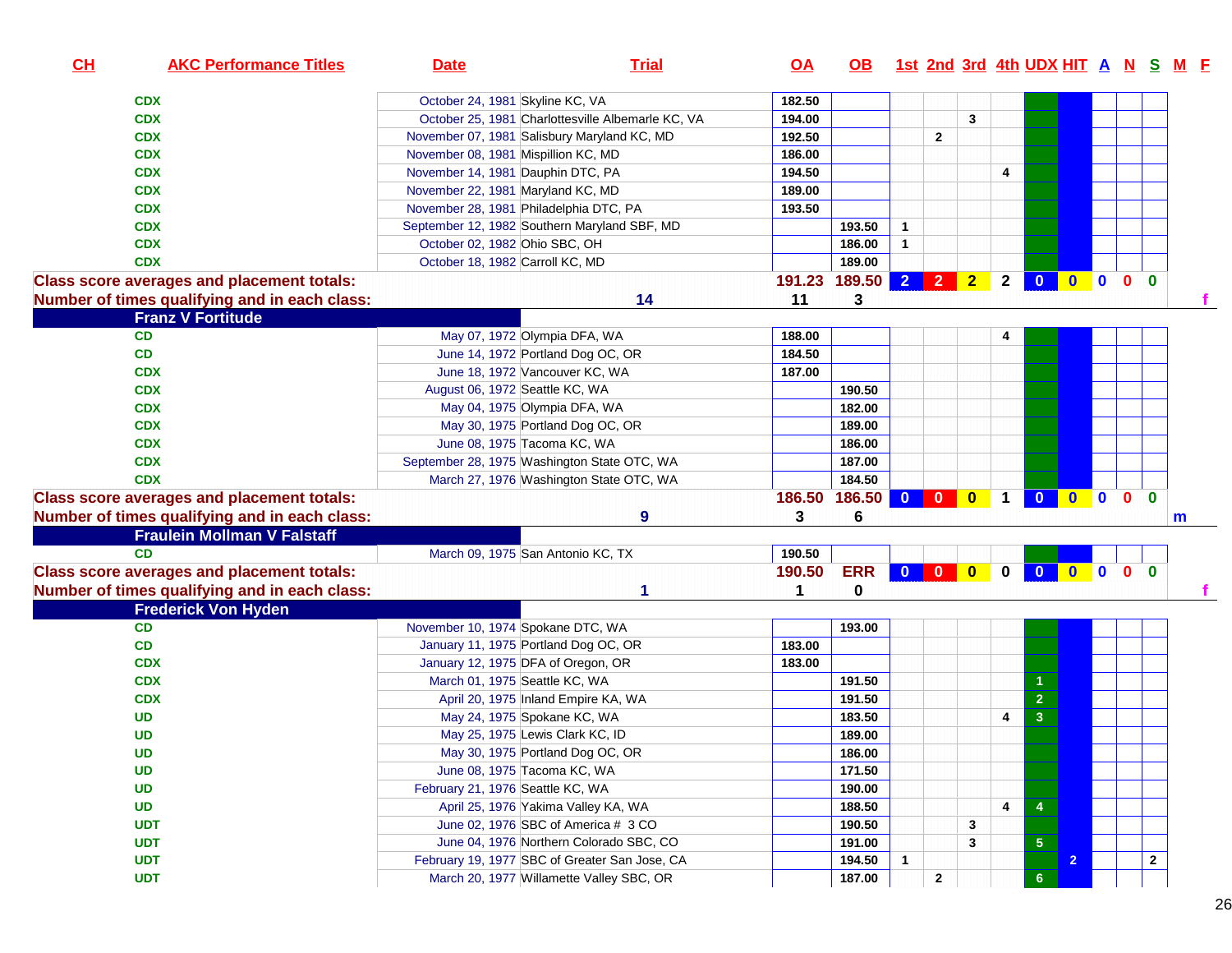| CH | <b>AKC Performance Titles</b>                     | <b>Date</b>                                   | <b>Trial</b>                            | $\overline{OA}$ | OB.         | <u>1st 2nd 3rd 4th UDX HIT A N S</u> |                |                         |              |                         |              |              |                |              |              |
|----|---------------------------------------------------|-----------------------------------------------|-----------------------------------------|-----------------|-------------|--------------------------------------|----------------|-------------------------|--------------|-------------------------|--------------|--------------|----------------|--------------|--------------|
|    | <b>UDT</b>                                        | June 15, 1977 SBC of America # 4 WI           |                                         |                 | 192.00      |                                      | $\mathbf{2}$   |                         |              |                         |              |              |                |              |              |
|    | <b>UDT</b>                                        |                                               | June 17, 1977 Greater Milwaukee SBC, WI |                 | 186.00      |                                      | $\overline{2}$ |                         |              |                         |              |              |                |              |              |
|    | <b>UDT</b>                                        | August 06, 1977 SBC of Puget Sound, WA        |                                         |                 | 196.00      |                                      | $\overline{2}$ |                         |              | 8                       |              |              |                |              |              |
|    | <b>UDT</b>                                        | September 17, 1977 SBC of Pacific Coast, CA   |                                         |                 | 190.00      |                                      | $\mathbf{2}$   |                         |              | 9                       |              |              |                |              |              |
|    | <b>UDT</b>                                        | November 20, 1977 Whidbey Island KC, WA       |                                         |                 | 189.00      |                                      |                |                         |              |                         |              |              |                |              |              |
|    | <b>UDT</b>                                        | February 18, 1978 SBC of Greater San Jose, CA |                                         |                 | 189.00      |                                      | $\overline{2}$ |                         |              | 10                      |              |              |                |              |              |
|    | <b>UDT</b>                                        |                                               | June 24, 1978 Willamette Valley SBC, OR |                 | 186.50      |                                      | $\overline{2}$ |                         |              |                         |              |              |                |              |              |
|    | <b>UDT</b>                                        | June 25, 1978 SBC of Puget Sound, WA          |                                         |                 | 192.00      |                                      | $\mathbf{2}$   |                         |              |                         |              |              |                |              |              |
|    | <b>UDT</b>                                        | June 21, 1980 SBC of Puget Sound, WA          |                                         |                 | 192.50      | $\mathbf{1}$                         |                |                         |              | 11                      |              |              |                |              |              |
|    | <b>Class score averages and placement totals:</b> |                                               |                                         | 183.00          | 189.11      | $\overline{2}$                       | 8              | $\overline{2}$          | $\mathbf{2}$ | 11                      | $1$ 0        |              | 0 <sub>1</sub> |              |              |
|    | Number of times qualifying and in each class:     |                                               | 24                                      | $\mathbf{2}$    | 22          |                                      |                |                         |              |                         |              |              |                |              | m            |
|    | <b>Fremonts Kinetograph</b>                       |                                               |                                         |                 |             |                                      |                |                         |              |                         |              |              |                |              |              |
|    | CD                                                | May 20, 2000 Allentown DTC, PA                |                                         | 188.00          |             |                                      |                |                         | 4            |                         |              |              |                |              |              |
|    | <b>CD</b>                                         | November 24, 2000 Windham County KC, MA       |                                         | 176.00          |             |                                      |                |                         |              |                         |              |              |                |              |              |
|    | <b>CDX</b>                                        | November 25, 2000 South Windsor KC, MA        |                                         | 187.00          |             |                                      |                |                         |              |                         |              |              |                |              |              |
|    | <b>Class score averages and placement totals:</b> |                                               |                                         | 183.67          | <b>ERR</b>  | $\bf{0}$                             | $\mathbf{0}$   | $\mathbf{0}$            | $\mathbf 1$  | $\bf{0}$                | $\bullet$    | $\bullet$    | $\mathbf{0}$   | $\mathbf{0}$ |              |
|    | Number of times qualifying and in each class:     |                                               | 3                                       | 3               | $\mathbf 0$ |                                      |                |                         |              |                         |              |              |                |              |              |
|    | <b>Fremonts Very Ve Vee Dee</b>                   |                                               |                                         |                 |             |                                      |                |                         |              |                         |              |              |                |              |              |
|    | <b>CD RN</b>                                      |                                               | April 10, 2009 Chambersburg Area KC, PA | 176.00          |             |                                      |                |                         |              |                         |              |              |                |              |              |
|    | <b>CD RN</b>                                      | October 15, 2010 Palisades KC, NJ             |                                         | 181.50          |             |                                      |                | 3                       |              |                         |              |              |                |              |              |
|    | <b>CDX RN</b>                                     | November 06, 2010 Black Mountain KC, PA       |                                         | 172.00          |             |                                      |                |                         |              |                         |              |              |                |              |              |
|    | <b>Class score averages and placement totals:</b> |                                               |                                         | 176.50          | <b>ERR</b>  | $\mathbf{0}$                         | $\bf{0}$       | $\mathbf{1}$            | $\mathbf{0}$ | $\mathbf{0}$            | $\mathbf{0}$ | $\mathbf{0}$ | $\mathbf{0}$   | $\mathbf{0}$ |              |
|    | Number of times qualifying and in each class:     |                                               | 3                                       | 3               | 0           |                                      |                |                         |              |                         |              |              |                |              |              |
|    | <b>Friar Tuck Bernie</b>                          |                                               |                                         |                 |             |                                      |                |                         |              |                         |              |              |                |              |              |
|    | <b>CD</b>                                         | December 07, 1969 Ingham County KC, MI        |                                         |                 | 190.00      |                                      |                |                         |              |                         |              |              |                |              |              |
|    | <b>Class score averages and placement totals:</b> |                                               |                                         | <b>ERR</b>      | 190.00      | $\mathbf{0}$                         | $\bf{0}$       | $\mathbf{0}$            | $\mathbf{0}$ | $\mathbf{0}$            | $0$ 0 0      |              |                | $\mathbf{0}$ |              |
|    | Number of times qualifying and in each class:     |                                               |                                         | 0               | 1           |                                      |                |                         |              |                         |              |              |                |              | m            |
|    | <b>Friend Benjamin Bernhard</b>                   |                                               |                                         |                 |             |                                      |                |                         |              |                         |              |              |                |              |              |
|    | CD                                                | August 08, 1986 Iron Range DTC, MN            |                                         | 181.00          |             |                                      |                |                         |              |                         |              |              |                |              |              |
|    | CD                                                | September 05, 1987 Des Moines OTC, IA         |                                         | 186.00          |             |                                      |                |                         |              |                         |              |              |                |              |              |
|    | <b>CDX</b>                                        | September 07, 1987 Keomah KC, IA              |                                         | 177.50          |             |                                      |                |                         |              |                         |              |              |                |              |              |
|    | <b>Class score averages and placement totals:</b> |                                               |                                         | 181.50          | <b>ERR</b>  | $\mathbf{0}$                         | $\mathbf{0}$   | $\overline{\mathbf{0}}$ | $\mathbf 0$  | $\mathbf{0}$            | $0$ 0 0      |              |                | $\mathbf{0}$ |              |
|    | Number of times qualifying and in each class:     |                                               | 3                                       | 3               | 0           |                                      |                |                         |              |                         |              |              |                |              | $\mathsf{m}$ |
|    | <b>Genevieve De Nantes</b>                        |                                               |                                         |                 |             |                                      |                |                         |              |                         |              |              |                |              |              |
|    | <b>CD</b>                                         | September 28, 1974 Ohio SBC, OH               |                                         | 183.50          |             | -1                                   |                |                         |              |                         |              |              |                |              |              |
|    | <b>Class score averages and placement totals:</b> |                                               |                                         | 183.50          | <b>ERR</b>  | 1                                    | $\mathbf{0}$   | $\mathbf{0}$            | $\mathbf{0}$ | $\overline{\mathbf{0}}$ | $0$ 0 0      |              |                | $\mathbf{0}$ |              |
|    | Number of times qualifying and in each class:     |                                               | 1                                       | 1               | 0           |                                      |                |                         |              |                         |              |              |                |              | f            |
|    | <b>George Oliver Bernardi</b>                     |                                               |                                         |                 |             |                                      |                |                         |              |                         |              |              |                |              |              |
|    | <b>CD</b>                                         | March 21, 1976 Atlanta OC, GA                 |                                         | 191.00          |             |                                      |                |                         |              |                         |              |              |                |              |              |
|    | CD                                                | April 25, 1976 Huntsville OTC, AL             |                                         | 191.00          |             |                                      |                | $\mathbf{3}$            |              |                         |              |              |                |              |              |
|    | <b>CDX</b>                                        | May 01, 1976 Classic City KC, GA              |                                         | 190.00          |             |                                      |                | 3                       |              |                         |              |              |                |              |              |
|    | <b>UDT</b>                                        | September 25, 1977 Atlanta OC, GA             |                                         |                 | 194.50      |                                      |                |                         |              |                         |              |              |                |              |              |
|    | <b>UDT</b>                                        | October 23, 1977 OC of Chattanooga, TN        |                                         |                 | 187.50      |                                      |                |                         |              |                         |              |              |                |              |              |
|    | <b>UDT</b>                                        | November 13, 1977 Huntsville OTC, AL          |                                         |                 | 194.00      |                                      |                |                         |              |                         |              |              |                |              |              |
|    |                                                   |                                               |                                         |                 |             |                                      |                |                         |              |                         |              |              |                |              |              |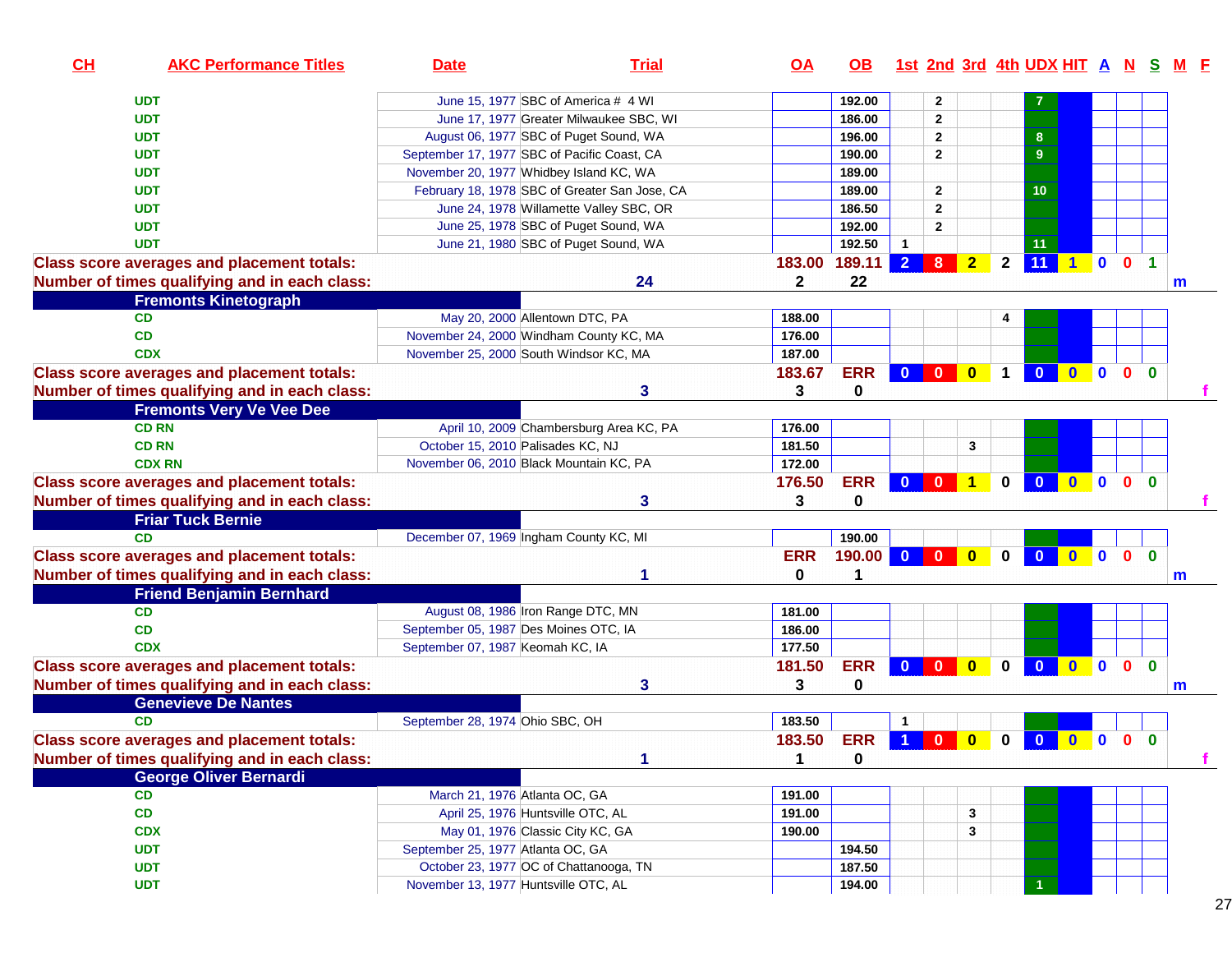| March 11, 1978 Chattanooga KC, TN<br><b>UDT</b><br>March 12, 1978 OC of Chattanooga, TN<br>189.50<br>2 <sup>1</sup><br><b>UDT</b><br><b>UDT</b><br>April 02, 1978 Birmingham OTC, AL<br>April 12, 1978 SBC of America # 5 GA<br><b>UDT</b><br>191.00<br>$\mathbf{1}$<br>$\overline{1}$<br>2 <sup>1</sup><br>0 <sub>0</sub><br>190.67 191.30<br>$\mathbf{0}$<br>$\bf{0}$<br>$\overline{2}$<br><b>Class score averages and placement totals:</b><br>$\mathbf{0}$<br>$\mathbf{0}$<br>Number of times qualifying and in each class:<br>10<br>5<br>3<br>m<br><b>Ginger Bear Teddy</b><br>February 17, 1963 Middletown DTC, OH<br><b>CD</b><br>$\overline{2}$<br>195.00<br><b>CD</b><br>May 04, 1963 Fort Wayne OTC, IN<br>196.00<br>3<br><b>CDX</b><br>June 02, 1963 Cincinnati KC, OH<br>194.50<br>3<br>February 01, 1964 Muncie OTC, IN<br>196.50<br><b>CDX</b><br><b>Class score averages and placement totals:</b><br>195.17 196.50 0<br>$\blacksquare$<br>$\mathbf{0}$<br>$\overline{2}$<br>$\bf{0}$<br>$\mathbf{0}$<br>$\bullet$<br>0<br>Number of times qualifying and in each class:<br>3<br><b>Glacier Du Mont Blanc</b><br><b>CD</b><br>March 06, 1982 Monticello New York KC, NY<br>183.00<br><b>CD</b><br>175.00<br>October 23, 1982 Richmond DOC, VA<br><b>CDX</b><br>November 14, 1982 Mispillion KC, MD<br>187.00<br><b>CDX</b><br>May 29, 1983 Virginia Beach KC, VA<br>181.50<br><b>Class score averages and placement totals:</b><br>181.67 181.50<br>$\overline{0}$<br>$\mathbf{0}$<br>$\mathbf{0}$<br>$\mathbf{0}$<br>$\mathbf{0}$<br>$\bf{0}$<br>$\mathbf{0}$<br>$\mathbf{0}$<br>$\mathbf{0}$<br>Number of times qualifying and in each class:<br>3<br>1<br>m<br><b>Goliard Emma Lou V Falstaff</b><br><b>CD</b><br>April 04, 1971 Cen Tex KC, TX<br>181.00<br><b>CD</b><br>May 22, 1971 Greater St. Louis TC, MO<br>185.00<br><b>CDX</b><br>May 23, 1971 Mississippi Valley KC, MO<br>193.00<br><b>Class score averages and placement totals:</b><br>186.33<br><b>ERR</b><br>$\mathbf{0}$<br>$\mathbf{0}$<br>$\bf{0}$<br>$\mathbf{0}$<br>$\mathbf{0}$<br>0 <sub>0</sub><br>$\mathbf{0}$<br>$\mathbf{0}$<br>Number of times qualifying and in each class:<br>0<br>3<br>3<br><b>Goliard Garland V Falstaff</b><br>April 07, 1974 San Jacinto KC, TX<br><b>CD</b><br>188.50<br>4<br><b>CD</b><br>April 21, 1974 Alamo DOC, TX<br>188.00<br><b>CDX</b><br>June 02, 1974 OC of Corpus Christi, TX<br>185.50<br>November 10, 1974 Galveston County KC, TX<br><b>CDX</b><br>187.00<br><b>ERR</b><br>0 <sub>0</sub><br><b>Class score averages and placement totals:</b><br>187.25<br>$0$ 0<br>$\overline{\mathbf{0}}$<br>$\bullet$<br>$\bullet$<br>$\blacksquare$<br>1<br>Number of times qualifying and in each class:<br>0<br>4<br><b>Goliard Sebastian V Falstaff</b><br>October 15, 1972 Houston KC, TX<br><b>CD</b><br>186.50<br><b>CD</b><br>181.00<br>March 11, 1973 San Antonio KC, TX<br>182.00<br><b>CDX</b><br>March 24, 1973 Fort Worth KC, TX<br>181.50 186.50 0 0 0<br><b>Class score averages and placement totals:</b><br>$0$ 0 0 0<br>$\mathbf{0}$<br>$\mathbf{0}$<br>Number of times qualifying and in each class:<br>3<br>$\mathbf{2}$<br>1<br>m<br>1977-CHGood Samaritans Big Splash<br><b>1977-CHCD</b><br>May 22, 1977 Long Island KC, NY<br>190.50<br>$\mathbf{2}$<br><b>1977-CHCD</b><br>September 30, 1977 Brookhaven KC, NY<br>185.00<br>$\mathbf{2}$<br>October 01, 1977 Nassau DTC, NY<br><b>1977-CHCDX</b><br>175.00<br>April 14, 1978 Macon KC, GA<br><b>1977-CHCDX</b><br>184.00 | CH | <b>AKC Performance Titles</b> | <b>Date</b> | <b>Trial</b> | <u>OA</u> | OB. |  |  |  |  | 1st 2nd 3rd 4th UDX HIT A N S M F |
|---------------------------------------------------------------------------------------------------------------------------------------------------------------------------------------------------------------------------------------------------------------------------------------------------------------------------------------------------------------------------------------------------------------------------------------------------------------------------------------------------------------------------------------------------------------------------------------------------------------------------------------------------------------------------------------------------------------------------------------------------------------------------------------------------------------------------------------------------------------------------------------------------------------------------------------------------------------------------------------------------------------------------------------------------------------------------------------------------------------------------------------------------------------------------------------------------------------------------------------------------------------------------------------------------------------------------------------------------------------------------------------------------------------------------------------------------------------------------------------------------------------------------------------------------------------------------------------------------------------------------------------------------------------------------------------------------------------------------------------------------------------------------------------------------------------------------------------------------------------------------------------------------------------------------------------------------------------------------------------------------------------------------------------------------------------------------------------------------------------------------------------------------------------------------------------------------------------------------------------------------------------------------------------------------------------------------------------------------------------------------------------------------------------------------------------------------------------------------------------------------------------------------------------------------------------------------------------------------------------------------------------------------------------------------------------------------------------------------------------------------------------------------------------------------------------------------------------------------------------------------------------------------------------------------------------------------------------------------------------------------------------------------------------------------------------------------------------------------------------------------------------------------------------------------------------------------------------------------------------------------------------------------------------------------------------------------------------------------------------------------------------------------------------------------------------------------------------------------------------------------------------------------|----|-------------------------------|-------------|--------------|-----------|-----|--|--|--|--|-----------------------------------|
|                                                                                                                                                                                                                                                                                                                                                                                                                                                                                                                                                                                                                                                                                                                                                                                                                                                                                                                                                                                                                                                                                                                                                                                                                                                                                                                                                                                                                                                                                                                                                                                                                                                                                                                                                                                                                                                                                                                                                                                                                                                                                                                                                                                                                                                                                                                                                                                                                                                                                                                                                                                                                                                                                                                                                                                                                                                                                                                                                                                                                                                                                                                                                                                                                                                                                                                                                                                                                                                                                                                           |    |                               |             |              |           |     |  |  |  |  |                                   |
|                                                                                                                                                                                                                                                                                                                                                                                                                                                                                                                                                                                                                                                                                                                                                                                                                                                                                                                                                                                                                                                                                                                                                                                                                                                                                                                                                                                                                                                                                                                                                                                                                                                                                                                                                                                                                                                                                                                                                                                                                                                                                                                                                                                                                                                                                                                                                                                                                                                                                                                                                                                                                                                                                                                                                                                                                                                                                                                                                                                                                                                                                                                                                                                                                                                                                                                                                                                                                                                                                                                           |    |                               |             |              |           |     |  |  |  |  |                                   |
|                                                                                                                                                                                                                                                                                                                                                                                                                                                                                                                                                                                                                                                                                                                                                                                                                                                                                                                                                                                                                                                                                                                                                                                                                                                                                                                                                                                                                                                                                                                                                                                                                                                                                                                                                                                                                                                                                                                                                                                                                                                                                                                                                                                                                                                                                                                                                                                                                                                                                                                                                                                                                                                                                                                                                                                                                                                                                                                                                                                                                                                                                                                                                                                                                                                                                                                                                                                                                                                                                                                           |    |                               |             |              |           |     |  |  |  |  |                                   |
|                                                                                                                                                                                                                                                                                                                                                                                                                                                                                                                                                                                                                                                                                                                                                                                                                                                                                                                                                                                                                                                                                                                                                                                                                                                                                                                                                                                                                                                                                                                                                                                                                                                                                                                                                                                                                                                                                                                                                                                                                                                                                                                                                                                                                                                                                                                                                                                                                                                                                                                                                                                                                                                                                                                                                                                                                                                                                                                                                                                                                                                                                                                                                                                                                                                                                                                                                                                                                                                                                                                           |    |                               |             |              |           |     |  |  |  |  |                                   |
|                                                                                                                                                                                                                                                                                                                                                                                                                                                                                                                                                                                                                                                                                                                                                                                                                                                                                                                                                                                                                                                                                                                                                                                                                                                                                                                                                                                                                                                                                                                                                                                                                                                                                                                                                                                                                                                                                                                                                                                                                                                                                                                                                                                                                                                                                                                                                                                                                                                                                                                                                                                                                                                                                                                                                                                                                                                                                                                                                                                                                                                                                                                                                                                                                                                                                                                                                                                                                                                                                                                           |    |                               |             |              |           |     |  |  |  |  |                                   |
|                                                                                                                                                                                                                                                                                                                                                                                                                                                                                                                                                                                                                                                                                                                                                                                                                                                                                                                                                                                                                                                                                                                                                                                                                                                                                                                                                                                                                                                                                                                                                                                                                                                                                                                                                                                                                                                                                                                                                                                                                                                                                                                                                                                                                                                                                                                                                                                                                                                                                                                                                                                                                                                                                                                                                                                                                                                                                                                                                                                                                                                                                                                                                                                                                                                                                                                                                                                                                                                                                                                           |    |                               |             |              |           |     |  |  |  |  |                                   |
|                                                                                                                                                                                                                                                                                                                                                                                                                                                                                                                                                                                                                                                                                                                                                                                                                                                                                                                                                                                                                                                                                                                                                                                                                                                                                                                                                                                                                                                                                                                                                                                                                                                                                                                                                                                                                                                                                                                                                                                                                                                                                                                                                                                                                                                                                                                                                                                                                                                                                                                                                                                                                                                                                                                                                                                                                                                                                                                                                                                                                                                                                                                                                                                                                                                                                                                                                                                                                                                                                                                           |    |                               |             |              |           |     |  |  |  |  |                                   |
|                                                                                                                                                                                                                                                                                                                                                                                                                                                                                                                                                                                                                                                                                                                                                                                                                                                                                                                                                                                                                                                                                                                                                                                                                                                                                                                                                                                                                                                                                                                                                                                                                                                                                                                                                                                                                                                                                                                                                                                                                                                                                                                                                                                                                                                                                                                                                                                                                                                                                                                                                                                                                                                                                                                                                                                                                                                                                                                                                                                                                                                                                                                                                                                                                                                                                                                                                                                                                                                                                                                           |    |                               |             |              |           |     |  |  |  |  |                                   |
|                                                                                                                                                                                                                                                                                                                                                                                                                                                                                                                                                                                                                                                                                                                                                                                                                                                                                                                                                                                                                                                                                                                                                                                                                                                                                                                                                                                                                                                                                                                                                                                                                                                                                                                                                                                                                                                                                                                                                                                                                                                                                                                                                                                                                                                                                                                                                                                                                                                                                                                                                                                                                                                                                                                                                                                                                                                                                                                                                                                                                                                                                                                                                                                                                                                                                                                                                                                                                                                                                                                           |    |                               |             |              |           |     |  |  |  |  |                                   |
|                                                                                                                                                                                                                                                                                                                                                                                                                                                                                                                                                                                                                                                                                                                                                                                                                                                                                                                                                                                                                                                                                                                                                                                                                                                                                                                                                                                                                                                                                                                                                                                                                                                                                                                                                                                                                                                                                                                                                                                                                                                                                                                                                                                                                                                                                                                                                                                                                                                                                                                                                                                                                                                                                                                                                                                                                                                                                                                                                                                                                                                                                                                                                                                                                                                                                                                                                                                                                                                                                                                           |    |                               |             |              |           |     |  |  |  |  |                                   |
|                                                                                                                                                                                                                                                                                                                                                                                                                                                                                                                                                                                                                                                                                                                                                                                                                                                                                                                                                                                                                                                                                                                                                                                                                                                                                                                                                                                                                                                                                                                                                                                                                                                                                                                                                                                                                                                                                                                                                                                                                                                                                                                                                                                                                                                                                                                                                                                                                                                                                                                                                                                                                                                                                                                                                                                                                                                                                                                                                                                                                                                                                                                                                                                                                                                                                                                                                                                                                                                                                                                           |    |                               |             |              |           |     |  |  |  |  |                                   |
|                                                                                                                                                                                                                                                                                                                                                                                                                                                                                                                                                                                                                                                                                                                                                                                                                                                                                                                                                                                                                                                                                                                                                                                                                                                                                                                                                                                                                                                                                                                                                                                                                                                                                                                                                                                                                                                                                                                                                                                                                                                                                                                                                                                                                                                                                                                                                                                                                                                                                                                                                                                                                                                                                                                                                                                                                                                                                                                                                                                                                                                                                                                                                                                                                                                                                                                                                                                                                                                                                                                           |    |                               |             |              |           |     |  |  |  |  |                                   |
|                                                                                                                                                                                                                                                                                                                                                                                                                                                                                                                                                                                                                                                                                                                                                                                                                                                                                                                                                                                                                                                                                                                                                                                                                                                                                                                                                                                                                                                                                                                                                                                                                                                                                                                                                                                                                                                                                                                                                                                                                                                                                                                                                                                                                                                                                                                                                                                                                                                                                                                                                                                                                                                                                                                                                                                                                                                                                                                                                                                                                                                                                                                                                                                                                                                                                                                                                                                                                                                                                                                           |    |                               |             |              |           |     |  |  |  |  |                                   |
|                                                                                                                                                                                                                                                                                                                                                                                                                                                                                                                                                                                                                                                                                                                                                                                                                                                                                                                                                                                                                                                                                                                                                                                                                                                                                                                                                                                                                                                                                                                                                                                                                                                                                                                                                                                                                                                                                                                                                                                                                                                                                                                                                                                                                                                                                                                                                                                                                                                                                                                                                                                                                                                                                                                                                                                                                                                                                                                                                                                                                                                                                                                                                                                                                                                                                                                                                                                                                                                                                                                           |    |                               |             |              |           |     |  |  |  |  |                                   |
|                                                                                                                                                                                                                                                                                                                                                                                                                                                                                                                                                                                                                                                                                                                                                                                                                                                                                                                                                                                                                                                                                                                                                                                                                                                                                                                                                                                                                                                                                                                                                                                                                                                                                                                                                                                                                                                                                                                                                                                                                                                                                                                                                                                                                                                                                                                                                                                                                                                                                                                                                                                                                                                                                                                                                                                                                                                                                                                                                                                                                                                                                                                                                                                                                                                                                                                                                                                                                                                                                                                           |    |                               |             |              |           |     |  |  |  |  |                                   |
|                                                                                                                                                                                                                                                                                                                                                                                                                                                                                                                                                                                                                                                                                                                                                                                                                                                                                                                                                                                                                                                                                                                                                                                                                                                                                                                                                                                                                                                                                                                                                                                                                                                                                                                                                                                                                                                                                                                                                                                                                                                                                                                                                                                                                                                                                                                                                                                                                                                                                                                                                                                                                                                                                                                                                                                                                                                                                                                                                                                                                                                                                                                                                                                                                                                                                                                                                                                                                                                                                                                           |    |                               |             |              |           |     |  |  |  |  |                                   |
|                                                                                                                                                                                                                                                                                                                                                                                                                                                                                                                                                                                                                                                                                                                                                                                                                                                                                                                                                                                                                                                                                                                                                                                                                                                                                                                                                                                                                                                                                                                                                                                                                                                                                                                                                                                                                                                                                                                                                                                                                                                                                                                                                                                                                                                                                                                                                                                                                                                                                                                                                                                                                                                                                                                                                                                                                                                                                                                                                                                                                                                                                                                                                                                                                                                                                                                                                                                                                                                                                                                           |    |                               |             |              |           |     |  |  |  |  |                                   |
|                                                                                                                                                                                                                                                                                                                                                                                                                                                                                                                                                                                                                                                                                                                                                                                                                                                                                                                                                                                                                                                                                                                                                                                                                                                                                                                                                                                                                                                                                                                                                                                                                                                                                                                                                                                                                                                                                                                                                                                                                                                                                                                                                                                                                                                                                                                                                                                                                                                                                                                                                                                                                                                                                                                                                                                                                                                                                                                                                                                                                                                                                                                                                                                                                                                                                                                                                                                                                                                                                                                           |    |                               |             |              |           |     |  |  |  |  |                                   |
|                                                                                                                                                                                                                                                                                                                                                                                                                                                                                                                                                                                                                                                                                                                                                                                                                                                                                                                                                                                                                                                                                                                                                                                                                                                                                                                                                                                                                                                                                                                                                                                                                                                                                                                                                                                                                                                                                                                                                                                                                                                                                                                                                                                                                                                                                                                                                                                                                                                                                                                                                                                                                                                                                                                                                                                                                                                                                                                                                                                                                                                                                                                                                                                                                                                                                                                                                                                                                                                                                                                           |    |                               |             |              |           |     |  |  |  |  |                                   |
|                                                                                                                                                                                                                                                                                                                                                                                                                                                                                                                                                                                                                                                                                                                                                                                                                                                                                                                                                                                                                                                                                                                                                                                                                                                                                                                                                                                                                                                                                                                                                                                                                                                                                                                                                                                                                                                                                                                                                                                                                                                                                                                                                                                                                                                                                                                                                                                                                                                                                                                                                                                                                                                                                                                                                                                                                                                                                                                                                                                                                                                                                                                                                                                                                                                                                                                                                                                                                                                                                                                           |    |                               |             |              |           |     |  |  |  |  |                                   |
|                                                                                                                                                                                                                                                                                                                                                                                                                                                                                                                                                                                                                                                                                                                                                                                                                                                                                                                                                                                                                                                                                                                                                                                                                                                                                                                                                                                                                                                                                                                                                                                                                                                                                                                                                                                                                                                                                                                                                                                                                                                                                                                                                                                                                                                                                                                                                                                                                                                                                                                                                                                                                                                                                                                                                                                                                                                                                                                                                                                                                                                                                                                                                                                                                                                                                                                                                                                                                                                                                                                           |    |                               |             |              |           |     |  |  |  |  |                                   |
|                                                                                                                                                                                                                                                                                                                                                                                                                                                                                                                                                                                                                                                                                                                                                                                                                                                                                                                                                                                                                                                                                                                                                                                                                                                                                                                                                                                                                                                                                                                                                                                                                                                                                                                                                                                                                                                                                                                                                                                                                                                                                                                                                                                                                                                                                                                                                                                                                                                                                                                                                                                                                                                                                                                                                                                                                                                                                                                                                                                                                                                                                                                                                                                                                                                                                                                                                                                                                                                                                                                           |    |                               |             |              |           |     |  |  |  |  |                                   |
|                                                                                                                                                                                                                                                                                                                                                                                                                                                                                                                                                                                                                                                                                                                                                                                                                                                                                                                                                                                                                                                                                                                                                                                                                                                                                                                                                                                                                                                                                                                                                                                                                                                                                                                                                                                                                                                                                                                                                                                                                                                                                                                                                                                                                                                                                                                                                                                                                                                                                                                                                                                                                                                                                                                                                                                                                                                                                                                                                                                                                                                                                                                                                                                                                                                                                                                                                                                                                                                                                                                           |    |                               |             |              |           |     |  |  |  |  |                                   |
|                                                                                                                                                                                                                                                                                                                                                                                                                                                                                                                                                                                                                                                                                                                                                                                                                                                                                                                                                                                                                                                                                                                                                                                                                                                                                                                                                                                                                                                                                                                                                                                                                                                                                                                                                                                                                                                                                                                                                                                                                                                                                                                                                                                                                                                                                                                                                                                                                                                                                                                                                                                                                                                                                                                                                                                                                                                                                                                                                                                                                                                                                                                                                                                                                                                                                                                                                                                                                                                                                                                           |    |                               |             |              |           |     |  |  |  |  |                                   |
|                                                                                                                                                                                                                                                                                                                                                                                                                                                                                                                                                                                                                                                                                                                                                                                                                                                                                                                                                                                                                                                                                                                                                                                                                                                                                                                                                                                                                                                                                                                                                                                                                                                                                                                                                                                                                                                                                                                                                                                                                                                                                                                                                                                                                                                                                                                                                                                                                                                                                                                                                                                                                                                                                                                                                                                                                                                                                                                                                                                                                                                                                                                                                                                                                                                                                                                                                                                                                                                                                                                           |    |                               |             |              |           |     |  |  |  |  |                                   |
|                                                                                                                                                                                                                                                                                                                                                                                                                                                                                                                                                                                                                                                                                                                                                                                                                                                                                                                                                                                                                                                                                                                                                                                                                                                                                                                                                                                                                                                                                                                                                                                                                                                                                                                                                                                                                                                                                                                                                                                                                                                                                                                                                                                                                                                                                                                                                                                                                                                                                                                                                                                                                                                                                                                                                                                                                                                                                                                                                                                                                                                                                                                                                                                                                                                                                                                                                                                                                                                                                                                           |    |                               |             |              |           |     |  |  |  |  |                                   |
|                                                                                                                                                                                                                                                                                                                                                                                                                                                                                                                                                                                                                                                                                                                                                                                                                                                                                                                                                                                                                                                                                                                                                                                                                                                                                                                                                                                                                                                                                                                                                                                                                                                                                                                                                                                                                                                                                                                                                                                                                                                                                                                                                                                                                                                                                                                                                                                                                                                                                                                                                                                                                                                                                                                                                                                                                                                                                                                                                                                                                                                                                                                                                                                                                                                                                                                                                                                                                                                                                                                           |    |                               |             |              |           |     |  |  |  |  |                                   |
|                                                                                                                                                                                                                                                                                                                                                                                                                                                                                                                                                                                                                                                                                                                                                                                                                                                                                                                                                                                                                                                                                                                                                                                                                                                                                                                                                                                                                                                                                                                                                                                                                                                                                                                                                                                                                                                                                                                                                                                                                                                                                                                                                                                                                                                                                                                                                                                                                                                                                                                                                                                                                                                                                                                                                                                                                                                                                                                                                                                                                                                                                                                                                                                                                                                                                                                                                                                                                                                                                                                           |    |                               |             |              |           |     |  |  |  |  |                                   |
|                                                                                                                                                                                                                                                                                                                                                                                                                                                                                                                                                                                                                                                                                                                                                                                                                                                                                                                                                                                                                                                                                                                                                                                                                                                                                                                                                                                                                                                                                                                                                                                                                                                                                                                                                                                                                                                                                                                                                                                                                                                                                                                                                                                                                                                                                                                                                                                                                                                                                                                                                                                                                                                                                                                                                                                                                                                                                                                                                                                                                                                                                                                                                                                                                                                                                                                                                                                                                                                                                                                           |    |                               |             |              |           |     |  |  |  |  |                                   |
|                                                                                                                                                                                                                                                                                                                                                                                                                                                                                                                                                                                                                                                                                                                                                                                                                                                                                                                                                                                                                                                                                                                                                                                                                                                                                                                                                                                                                                                                                                                                                                                                                                                                                                                                                                                                                                                                                                                                                                                                                                                                                                                                                                                                                                                                                                                                                                                                                                                                                                                                                                                                                                                                                                                                                                                                                                                                                                                                                                                                                                                                                                                                                                                                                                                                                                                                                                                                                                                                                                                           |    |                               |             |              |           |     |  |  |  |  |                                   |
|                                                                                                                                                                                                                                                                                                                                                                                                                                                                                                                                                                                                                                                                                                                                                                                                                                                                                                                                                                                                                                                                                                                                                                                                                                                                                                                                                                                                                                                                                                                                                                                                                                                                                                                                                                                                                                                                                                                                                                                                                                                                                                                                                                                                                                                                                                                                                                                                                                                                                                                                                                                                                                                                                                                                                                                                                                                                                                                                                                                                                                                                                                                                                                                                                                                                                                                                                                                                                                                                                                                           |    |                               |             |              |           |     |  |  |  |  |                                   |
|                                                                                                                                                                                                                                                                                                                                                                                                                                                                                                                                                                                                                                                                                                                                                                                                                                                                                                                                                                                                                                                                                                                                                                                                                                                                                                                                                                                                                                                                                                                                                                                                                                                                                                                                                                                                                                                                                                                                                                                                                                                                                                                                                                                                                                                                                                                                                                                                                                                                                                                                                                                                                                                                                                                                                                                                                                                                                                                                                                                                                                                                                                                                                                                                                                                                                                                                                                                                                                                                                                                           |    |                               |             |              |           |     |  |  |  |  |                                   |
|                                                                                                                                                                                                                                                                                                                                                                                                                                                                                                                                                                                                                                                                                                                                                                                                                                                                                                                                                                                                                                                                                                                                                                                                                                                                                                                                                                                                                                                                                                                                                                                                                                                                                                                                                                                                                                                                                                                                                                                                                                                                                                                                                                                                                                                                                                                                                                                                                                                                                                                                                                                                                                                                                                                                                                                                                                                                                                                                                                                                                                                                                                                                                                                                                                                                                                                                                                                                                                                                                                                           |    |                               |             |              |           |     |  |  |  |  |                                   |
|                                                                                                                                                                                                                                                                                                                                                                                                                                                                                                                                                                                                                                                                                                                                                                                                                                                                                                                                                                                                                                                                                                                                                                                                                                                                                                                                                                                                                                                                                                                                                                                                                                                                                                                                                                                                                                                                                                                                                                                                                                                                                                                                                                                                                                                                                                                                                                                                                                                                                                                                                                                                                                                                                                                                                                                                                                                                                                                                                                                                                                                                                                                                                                                                                                                                                                                                                                                                                                                                                                                           |    |                               |             |              |           |     |  |  |  |  |                                   |
|                                                                                                                                                                                                                                                                                                                                                                                                                                                                                                                                                                                                                                                                                                                                                                                                                                                                                                                                                                                                                                                                                                                                                                                                                                                                                                                                                                                                                                                                                                                                                                                                                                                                                                                                                                                                                                                                                                                                                                                                                                                                                                                                                                                                                                                                                                                                                                                                                                                                                                                                                                                                                                                                                                                                                                                                                                                                                                                                                                                                                                                                                                                                                                                                                                                                                                                                                                                                                                                                                                                           |    |                               |             |              |           |     |  |  |  |  |                                   |
|                                                                                                                                                                                                                                                                                                                                                                                                                                                                                                                                                                                                                                                                                                                                                                                                                                                                                                                                                                                                                                                                                                                                                                                                                                                                                                                                                                                                                                                                                                                                                                                                                                                                                                                                                                                                                                                                                                                                                                                                                                                                                                                                                                                                                                                                                                                                                                                                                                                                                                                                                                                                                                                                                                                                                                                                                                                                                                                                                                                                                                                                                                                                                                                                                                                                                                                                                                                                                                                                                                                           |    |                               |             |              |           |     |  |  |  |  |                                   |
|                                                                                                                                                                                                                                                                                                                                                                                                                                                                                                                                                                                                                                                                                                                                                                                                                                                                                                                                                                                                                                                                                                                                                                                                                                                                                                                                                                                                                                                                                                                                                                                                                                                                                                                                                                                                                                                                                                                                                                                                                                                                                                                                                                                                                                                                                                                                                                                                                                                                                                                                                                                                                                                                                                                                                                                                                                                                                                                                                                                                                                                                                                                                                                                                                                                                                                                                                                                                                                                                                                                           |    |                               |             |              |           |     |  |  |  |  |                                   |
|                                                                                                                                                                                                                                                                                                                                                                                                                                                                                                                                                                                                                                                                                                                                                                                                                                                                                                                                                                                                                                                                                                                                                                                                                                                                                                                                                                                                                                                                                                                                                                                                                                                                                                                                                                                                                                                                                                                                                                                                                                                                                                                                                                                                                                                                                                                                                                                                                                                                                                                                                                                                                                                                                                                                                                                                                                                                                                                                                                                                                                                                                                                                                                                                                                                                                                                                                                                                                                                                                                                           |    |                               |             |              |           |     |  |  |  |  |                                   |
|                                                                                                                                                                                                                                                                                                                                                                                                                                                                                                                                                                                                                                                                                                                                                                                                                                                                                                                                                                                                                                                                                                                                                                                                                                                                                                                                                                                                                                                                                                                                                                                                                                                                                                                                                                                                                                                                                                                                                                                                                                                                                                                                                                                                                                                                                                                                                                                                                                                                                                                                                                                                                                                                                                                                                                                                                                                                                                                                                                                                                                                                                                                                                                                                                                                                                                                                                                                                                                                                                                                           |    |                               |             |              |           |     |  |  |  |  |                                   |
|                                                                                                                                                                                                                                                                                                                                                                                                                                                                                                                                                                                                                                                                                                                                                                                                                                                                                                                                                                                                                                                                                                                                                                                                                                                                                                                                                                                                                                                                                                                                                                                                                                                                                                                                                                                                                                                                                                                                                                                                                                                                                                                                                                                                                                                                                                                                                                                                                                                                                                                                                                                                                                                                                                                                                                                                                                                                                                                                                                                                                                                                                                                                                                                                                                                                                                                                                                                                                                                                                                                           |    |                               |             |              |           |     |  |  |  |  |                                   |
|                                                                                                                                                                                                                                                                                                                                                                                                                                                                                                                                                                                                                                                                                                                                                                                                                                                                                                                                                                                                                                                                                                                                                                                                                                                                                                                                                                                                                                                                                                                                                                                                                                                                                                                                                                                                                                                                                                                                                                                                                                                                                                                                                                                                                                                                                                                                                                                                                                                                                                                                                                                                                                                                                                                                                                                                                                                                                                                                                                                                                                                                                                                                                                                                                                                                                                                                                                                                                                                                                                                           |    |                               |             |              |           |     |  |  |  |  |                                   |
|                                                                                                                                                                                                                                                                                                                                                                                                                                                                                                                                                                                                                                                                                                                                                                                                                                                                                                                                                                                                                                                                                                                                                                                                                                                                                                                                                                                                                                                                                                                                                                                                                                                                                                                                                                                                                                                                                                                                                                                                                                                                                                                                                                                                                                                                                                                                                                                                                                                                                                                                                                                                                                                                                                                                                                                                                                                                                                                                                                                                                                                                                                                                                                                                                                                                                                                                                                                                                                                                                                                           |    |                               |             |              |           |     |  |  |  |  |                                   |
|                                                                                                                                                                                                                                                                                                                                                                                                                                                                                                                                                                                                                                                                                                                                                                                                                                                                                                                                                                                                                                                                                                                                                                                                                                                                                                                                                                                                                                                                                                                                                                                                                                                                                                                                                                                                                                                                                                                                                                                                                                                                                                                                                                                                                                                                                                                                                                                                                                                                                                                                                                                                                                                                                                                                                                                                                                                                                                                                                                                                                                                                                                                                                                                                                                                                                                                                                                                                                                                                                                                           |    |                               |             |              |           |     |  |  |  |  |                                   |
|                                                                                                                                                                                                                                                                                                                                                                                                                                                                                                                                                                                                                                                                                                                                                                                                                                                                                                                                                                                                                                                                                                                                                                                                                                                                                                                                                                                                                                                                                                                                                                                                                                                                                                                                                                                                                                                                                                                                                                                                                                                                                                                                                                                                                                                                                                                                                                                                                                                                                                                                                                                                                                                                                                                                                                                                                                                                                                                                                                                                                                                                                                                                                                                                                                                                                                                                                                                                                                                                                                                           |    |                               |             |              |           |     |  |  |  |  |                                   |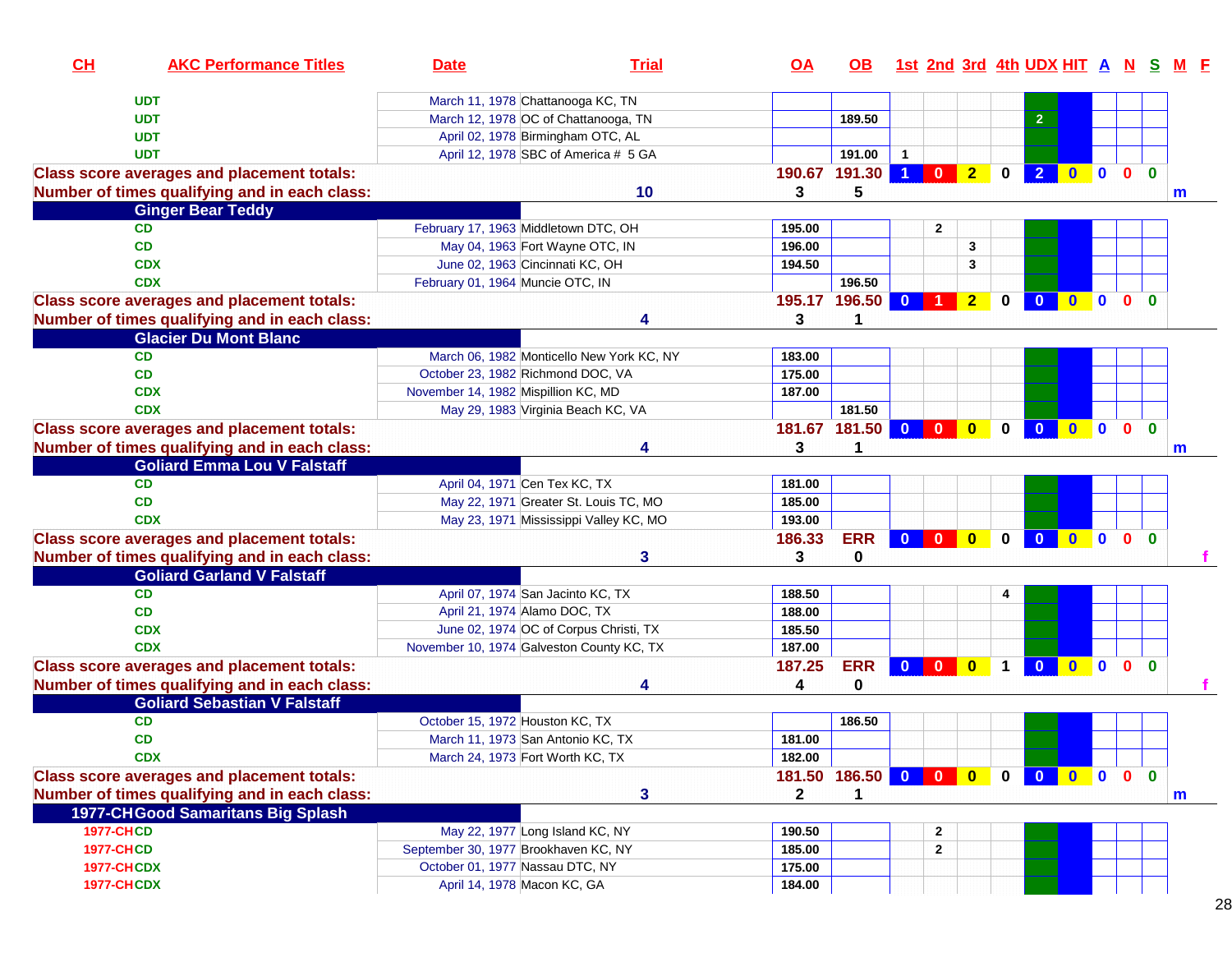| CH                | <b>AKC Performance Titles</b>                     | <b>Date</b>                             | <b>Trial</b>                                     | <u>OA</u>   | <b>OB</b>  |                         |                |                         |              | 1st 2nd 3rd 4th UDX HIT A |              |              |                | s            |   |
|-------------------|---------------------------------------------------|-----------------------------------------|--------------------------------------------------|-------------|------------|-------------------------|----------------|-------------------------|--------------|---------------------------|--------------|--------------|----------------|--------------|---|
|                   | <b>Class score averages and placement totals:</b> |                                         |                                                  | 183.63      | <b>ERR</b> |                         | $\overline{2}$ |                         |              |                           |              | $\mathbf{0}$ | $\mathbf{0}$   | $\bf{0}$     |   |
|                   | Number of times qualifying and in each class:     |                                         | 4                                                | 4           | 0          |                         |                |                         |              |                           |              |              |                |              | m |
|                   | 1976-CH Gordons Jackson V Astor                   |                                         |                                                  |             |            |                         |                |                         |              |                           |              |              |                |              |   |
| <b>1976-CHCD</b>  |                                                   | January 28, 1973 Orange Empire DC, CA   |                                                  | 186.00      |            |                         |                |                         |              |                           |              |              |                |              |   |
| <b>1976-CHCD</b>  |                                                   |                                         | February 15, 1973 Silver Bay KC of San Diego, CA | 174.50      |            |                         |                |                         |              |                           |              |              |                |              |   |
| <b>1976-CHCDX</b> |                                                   |                                         | April 22, 1973 San Gabriel Valley KC, CA         | 176.50      |            |                         |                |                         |              |                           |              |              |                |              |   |
|                   | <b>Class score averages and placement totals:</b> |                                         |                                                  | 179.00      | <b>ERR</b> | $\mathbf{0}$            | $\mathbf{0}$   | $\overline{0}$          | $\bf{0}$     |                           |              | $\mathbf{0}$ | $\mathbf{0}$   | $\mathbf{0}$ |   |
|                   | Number of times qualifying and in each class:     |                                         | 3                                                | 3           | $\bf{0}$   |                         |                |                         |              |                           |              |              |                |              | m |
|                   | <b>Grantwoods Bernice Alpine</b>                  |                                         |                                                  |             |            |                         |                |                         |              |                           |              |              |                |              |   |
| <b>CD</b>         |                                                   | January 27, 1962 Richland County KC, OH |                                                  | 183.00      |            |                         |                |                         |              |                           |              |              |                |              |   |
| CD                |                                                   | January 28, 1962 Marion Ohio KC, OH     |                                                  | 184.00      |            |                         |                | 3                       |              |                           |              |              |                |              |   |
| <b>CDX</b>        |                                                   |                                         | March 18, 1962 Columbus All-Breed TC, OH         | 188.00      |            |                         |                |                         |              |                           |              |              |                |              |   |
| <b>CDX</b>        |                                                   |                                         | March 25, 1962 Mahoning Shenango KC, OH          | 190.00      |            |                         |                |                         |              |                           |              |              |                |              |   |
|                   | <b>Class score averages and placement totals:</b> |                                         |                                                  | 186.25      | <b>ERR</b> |                         | $\mathbf{0}$   |                         | 0            |                           |              |              | $\mathbf{0}$   | $\mathbf{0}$ |   |
|                   | Number of times qualifying and in each class:     |                                         |                                                  | 4           | 0          |                         |                |                         |              |                           |              |              |                |              |   |
|                   | <b>Griffin Von Bruno</b>                          |                                         |                                                  |             |            |                         |                |                         |              |                           |              |              |                |              |   |
| <b>CD</b>         |                                                   | November 14, 1976 Whidbey Island KC, WA |                                                  |             | 193.00     |                         |                |                         |              |                           |              |              |                |              |   |
| <b>CD</b>         |                                                   |                                         | May 07, 1977 Whidbey Island KC, WA               |             | 182.50     |                         |                |                         |              |                           |              |              |                |              |   |
| <b>CDX</b>        |                                                   | May 08, 1977 Olympia DFA, WA            |                                                  |             | 193.00     |                         |                |                         |              |                           |              |              |                |              |   |
|                   | <b>Class score averages and placement totals:</b> |                                         |                                                  | <b>ERR</b>  | 189.50     | $\mathbf{0}$            | $\mathbf{0}$   | $\overline{\mathbf{0}}$ | $\mathbf{0}$ | $\mathbf{0}$              | $\bf{0}$     | $\mathbf{0}$ | $\mathbf{0}$   | $\Omega$     |   |
|                   | Number of times qualifying and in each class:     |                                         | 3                                                | 0           | 3          |                         |                |                         |              |                           |              |              |                |              | m |
|                   | <b>Guinevere V Matterhorn</b>                     |                                         |                                                  |             |            |                         |                |                         |              |                           |              |              |                |              |   |
| <b>CD</b>         |                                                   |                                         | July 22, 1978 SW OC of Los Angeles, CA           | 179.00      |            |                         |                |                         |              |                           |              |              |                |              |   |
| CD                |                                                   |                                         | July 29, 1978 Ventura County DFA, CA             | 181.00      |            |                         |                |                         |              |                           |              |              |                |              |   |
| <b>CDX</b>        |                                                   | October 01, 1978 Santa Maria KC, CA     |                                                  | 183.50      |            |                         |                |                         |              |                           |              |              |                |              |   |
| <b>CDX</b>        |                                                   | October 07, 1978 Simi Valley KC, CA     |                                                  | 179.00      |            |                         |                |                         |              |                           |              |              |                |              |   |
|                   | <b>Class score averages and placement totals:</b> |                                         |                                                  | 180.63      | <b>ERR</b> | $\mathbf{0}$            | $\mathbf{0}$   | $\overline{\mathbf{0}}$ | $\mathbf{0}$ | $\Omega$                  | $\mathbf{0}$ | $\bullet$    | 0 <sub>0</sub> |              |   |
|                   | Number of times qualifying and in each class:     |                                         |                                                  | 4           | $\bf{0}$   |                         |                |                         |              |                           |              |              |                |              |   |
|                   | <b>Gypsy Queen of Azura</b>                       |                                         |                                                  |             |            |                         |                |                         |              |                           |              |              |                |              |   |
| CD                |                                                   |                                         | July 13, 1952 Orange Empire DC, CA               |             | 193.00     |                         |                |                         |              |                           |              |              |                |              |   |
| CD                |                                                   |                                         | August 10, 1952 San Gabriel Valley KC, CA        |             | 184.00     |                         |                |                         |              |                           |              |              |                |              |   |
| <b>CDX</b>        |                                                   | September 28, 1952 Pasanita OC, CA      |                                                  |             | 197.00     |                         |                |                         |              |                           |              |              |                |              |   |
| <b>CDX</b>        |                                                   | January 18, 1953 Orange Empire DC, CA   |                                                  |             | 198.00     |                         |                |                         |              |                           |              |              |                |              |   |
| <b>CDX</b>        |                                                   | October 11, 1953 San Fernando KC, CA    |                                                  |             | 179.50     |                         |                |                         |              |                           |              |              |                |              |   |
|                   | <b>Class score averages and placement totals:</b> |                                         |                                                  | <b>ERR</b>  | 190.30     | $\bf{0}$                | $\Omega$       | $\Omega$                | 0            | $\bf{0}$                  | $\bf{0}$     | 0            | $\mathbf{0}$   | $\mathbf{0}$ |   |
|                   | Number of times qualifying and in each class:     |                                         | 5                                                | $\mathbf 0$ | 5          |                         |                |                         |              |                           |              |              |                |              |   |
|                   | <b>Hallmarks Sugar Bear</b>                       |                                         |                                                  |             |            |                         |                |                         |              |                           |              |              |                |              |   |
| <b>CD</b>         |                                                   | October 23, 1976 Faith City KC, TX      |                                                  | 193.00      |            |                         |                |                         |              |                           |              |              |                |              |   |
|                   | <b>Class score averages and placement totals:</b> |                                         |                                                  | 193.00      | <b>ERR</b> | $\overline{\mathbf{0}}$ |                |                         | $\mathbf 0$  | $\mathbf{0}$              | $0$ 0        |              | 0 <sub>0</sub> |              |   |
|                   | Number of times qualifying and in each class:     |                                         | 1                                                | 1           | 0          |                         |                |                         |              |                           |              |              |                |              | f |
|                   | <b>Hannibal of Shattenseite</b>                   |                                         |                                                  |             |            |                         |                |                         |              |                           |              |              |                |              |   |
| <b>CD</b>         |                                                   | September 24, 1972 Cape Fear DTC, NC    |                                                  | 176.00      |            |                         |                |                         |              |                           |              |              |                |              |   |
| CD                |                                                   | March 22, 1974 Durham KC, NC            |                                                  |             |            |                         |                |                         | 4<br>4       |                           |              |              |                |              |   |
|                   |                                                   |                                         |                                                  | 177.00      |            |                         |                |                         |              |                           |              |              |                |              |   |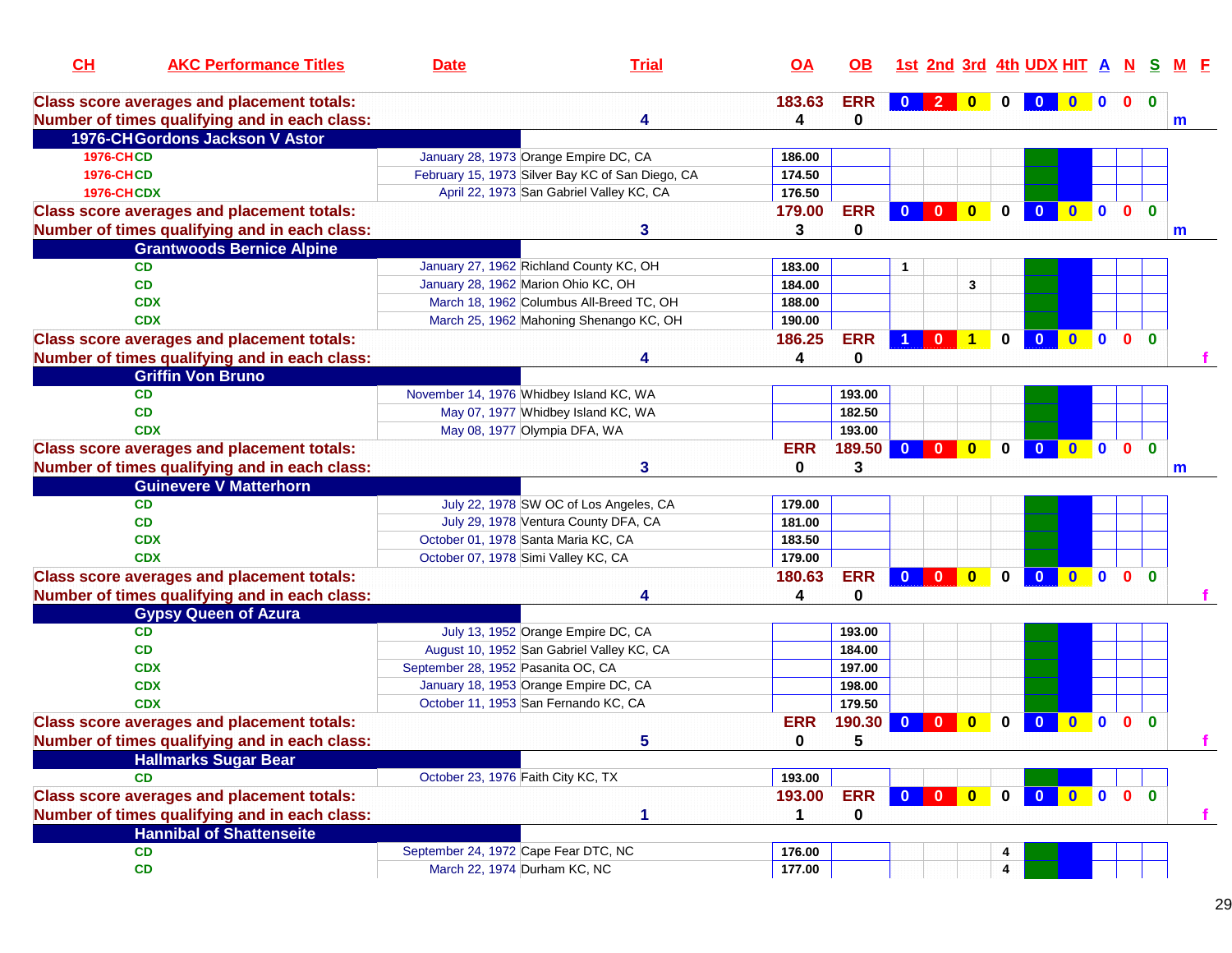| CL | <b>AKC Performance Titles</b>                     | <b>Date</b>                                  | <b>Trial</b>                                  | $\overline{OA}$ | OB.                             |                      |                      |              |              | 1st 2nd 3rd 4th UDX HIT A N S |              |                      |                              |                |  |
|----|---------------------------------------------------|----------------------------------------------|-----------------------------------------------|-----------------|---------------------------------|----------------------|----------------------|--------------|--------------|-------------------------------|--------------|----------------------|------------------------------|----------------|--|
|    | <b>CDX</b>                                        | March 23, 1974 Raleigh KC, NC                |                                               | 188.50          |                                 |                      |                      | 3            |              |                               |              |                      |                              |                |  |
|    | <b>Class score averages and placement totals:</b> |                                              |                                               | 180.50          | <b>ERR</b>                      | $\mathbf{0}$         | $\overline{0}$       | $\bullet$    | $2^{\circ}$  | $\overline{\mathbf{0}}$       | $0$ 0 0      |                      | $\mathbf{0}$                 |                |  |
|    | Number of times qualifying and in each class:     |                                              | 3                                             | 3               | 0                               |                      |                      |              |              |                               |              |                      |                              | m              |  |
|    | <b>Heavens Hi's Kris Kringle</b>                  |                                              |                                               |                 |                                 |                      |                      |              |              |                               |              |                      |                              |                |  |
|    | <b>CD</b>                                         |                                              | August 30, 1987 Plum Creek KC of Colorado, CO | 187.50          |                                 |                      |                      |              |              |                               |              |                      |                              |                |  |
|    | <b>CD</b>                                         | September 07, 1987 Colorado KC, CO           |                                               | 191.50          |                                 |                      | $\mathbf{2}$         |              |              |                               |              |                      |                              |                |  |
|    | <b>CDX</b>                                        | November 15, 1987 Evergreen Colorado KC, CO  |                                               | 183.00          |                                 |                      |                      |              |              |                               |              |                      |                              |                |  |
|    | <b>Class score averages and placement totals:</b> |                                              |                                               | 187.33          | <b>ERR</b>                      | $\mathbf{0}$         | $\blacktriangleleft$ | $\bf{0}$     | $\mathbf{0}$ | $\mathbf{0}$                  | $\mathbf{0}$ | $\mathbf{0}$         | $\mathbf{0}$<br>$\mathbf{0}$ |                |  |
|    | Number of times qualifying and in each class:     |                                              | 3                                             | 3               | 0                               |                      |                      |              |              |                               |              |                      |                              | m              |  |
|    | <b>Hecca Big Buffy Marie</b>                      |                                              |                                               |                 |                                 |                      |                      |              |              |                               |              |                      |                              |                |  |
|    | <b>CD</b>                                         |                                              | May 18, 1985 NW OC of Suburban Chicago, IL    | 175.00          |                                 |                      |                      |              |              |                               |              |                      |                              |                |  |
|    | CD                                                | June 07, 1985 Stone City KC, IL              |                                               | 179.00          |                                 |                      |                      |              |              |                               |              |                      |                              |                |  |
|    | <b>CDX</b>                                        | October 27, 1985 Forest City DTC, IL         |                                               | 175.50          |                                 |                      |                      |              |              |                               |              |                      |                              |                |  |
|    | <b>Class score averages and placement totals:</b> |                                              |                                               | 176.50          | <b>ERR</b>                      | $\mathbf{0}$         | $\mathbf{0}$         | $\mathbf{0}$ | $\bf{0}$     | $\mathbf{0}$                  | $\mathbf{0}$ | $\mathbf{0}$         | $\mathbf{0}$<br>$\bf{0}$     |                |  |
|    | Number of times qualifying and in each class:     |                                              | 3                                             | 3               | 0                               |                      |                      |              |              |                               |              |                      |                              |                |  |
|    | <b>Heidi V Frederich</b>                          |                                              |                                               |                 |                                 |                      |                      |              |              |                               |              |                      |                              |                |  |
|    | <b>CD</b>                                         | December 02, 1973 New England DTC, MA        |                                               | 196.00          |                                 |                      | $\mathbf{2}$         |              |              |                               |              |                      |                              |                |  |
|    | CD                                                | May 11, 1974 Springfield KC, MA              |                                               | 196.50          |                                 | $\mathbf{1}$         |                      |              |              |                               |              |                      |                              |                |  |
|    | <b>CDX</b>                                        | May 12, 1974 Windham County KC, CT           |                                               | 194.00          |                                 |                      | $\overline{2}$       |              |              |                               |              |                      |                              |                |  |
|    | <b>CDX</b>                                        | November 17, 1974 Holyoke DOTC, MA           |                                               |                 | 198.00                          |                      |                      |              | 4            |                               |              |                      |                              |                |  |
|    | <b>CDX</b>                                        | February 15, 1975 Holyoke DOTC, MA           |                                               |                 | 197.50                          | $\mathbf{1}$         |                      |              |              |                               |              | $\mathbf{1}$         |                              |                |  |
|    | <b>Class score averages and placement totals:</b> |                                              |                                               |                 | 195.50 197.75                   | $\overline{2}$       | $\overline{2}$       | $\mathbf{0}$ | $\mathbf 1$  | $\mathbf{0}$                  |              | $\blacktriangleleft$ | 0 <sub>0</sub>               |                |  |
|    | Number of times qualifying and in each class:     |                                              | 5                                             | 3               | $\mathbf{2}$                    |                      |                      |              |              |                               |              |                      |                              |                |  |
|    | <b>Helena Girl</b>                                |                                              |                                               |                 |                                 |                      |                      |              |              |                               |              |                      |                              |                |  |
|    | <b>CD</b>                                         | November 14, 1965 OTC of Rhode Island, RI    |                                               |                 | 199.50                          |                      |                      | 3            |              |                               |              |                      |                              |                |  |
|    | <b>CD</b>                                         | November 13, 1966 OTC of Rhode Island, RI    |                                               | 199.50          |                                 | $\mathbf{1}$         |                      |              |              |                               |              |                      |                              |                |  |
|    | <b>CDX</b>                                        | May 13, 1967 Springfield KC, MA              |                                               | 196.00          |                                 | $\mathbf{1}$         |                      |              |              |                               |              |                      |                              |                |  |
|    | <b>Class score averages and placement totals:</b> |                                              |                                               | 197.75          | 199.50                          | $\overline{2}$       | $\mathbf{0}$         | 1            | $\mathbf{0}$ | $\mathbf{0}$                  | $\mathbf{0}$ | $\mathbf{0}$         | $\mathbf{0}$<br>$\mathbf{0}$ |                |  |
|    | Number of times qualifying and in each class:     |                                              | 3                                             | $\mathbf{2}$    | 1                               |                      |                      |              |              |                               |              |                      |                              |                |  |
|    | <b>Hercules Tiny Christine</b>                    |                                              |                                               |                 |                                 |                      |                      |              |              |                               |              |                      |                              |                |  |
|    | CD                                                | August 29, 1976 Grand Valley KC, CO          |                                               | 192.00          |                                 | 1                    |                      |              |              |                               |              |                      |                              |                |  |
|    | CD                                                | September 06, 1976 Central Wyoming KC, WY    |                                               | 193.50          |                                 |                      |                      | 3            |              |                               |              |                      |                              |                |  |
|    | CD                                                |                                              | May 28, 1977 Northern Colorado SBC, CO        | 190.00          |                                 | 1                    |                      |              |              |                               | 2            |                      |                              | $\overline{2}$ |  |
|    | <b>CDX</b>                                        |                                              | June 17, 1977 Greater Milwaukee SBC, WI       | 188.00          |                                 | $\mathbf 1$          |                      |              |              |                               |              |                      |                              |                |  |
|    | <b>CDX</b>                                        | June 18, 1977 Greater Madison SBC, WI        |                                               | 188.00          |                                 | $\mathbf{1}$         |                      |              |              |                               |              |                      |                              |                |  |
|    | <b>CDX</b>                                        |                                              | June 09, 1978 Northern Colorado SBC, CO       |                 | 192.00                          | $\blacktriangleleft$ |                      |              |              |                               | 3            |                      |                              | $\mathbf{3}$   |  |
|    | <b>Class score averages and placement totals:</b> |                                              |                                               |                 | 190.30 192.00 5 0 1 0 0 2 0 0 2 |                      |                      |              |              |                               |              |                      |                              |                |  |
|    | Number of times qualifying and in each class:     |                                              | 6                                             | $5\phantom{1}$  | 1                               |                      |                      |              |              |                               |              |                      |                              |                |  |
|    | <b>Heritage Misty Snow Dolly</b>                  |                                              |                                               |                 |                                 |                      |                      |              |              |                               |              |                      |                              |                |  |
|    | <b>CD</b>                                         |                                              | April 03, 1976 Greater Milwaukee SBC, WI      | 178.00          |                                 | 1                    |                      |              |              |                               |              |                      |                              |                |  |
|    | CD                                                | April 25, 1976 Sheboygan KC, WI              |                                               | 181.00          |                                 |                      |                      |              |              |                               |              |                      |                              |                |  |
|    | <b>CDX</b>                                        | May 16, 1976 Winnegamie DC, WI               |                                               | 180.00          |                                 |                      |                      |              |              |                               |              |                      |                              |                |  |
|    | <b>CDX</b>                                        | November 21, 1976 SBC of Greater Detroit, MI |                                               |                 | 178.00                          | $\mathbf{1}$         |                      |              |              |                               |              |                      |                              |                |  |
|    | <b>CDX</b>                                        | May 29, 1977 Milwaukee DTC, WI               |                                               |                 | 186.00                          |                      |                      |              |              |                               |              |                      |                              |                |  |
|    |                                                   |                                              |                                               |                 |                                 |                      |                      |              |              |                               |              |                      |                              |                |  |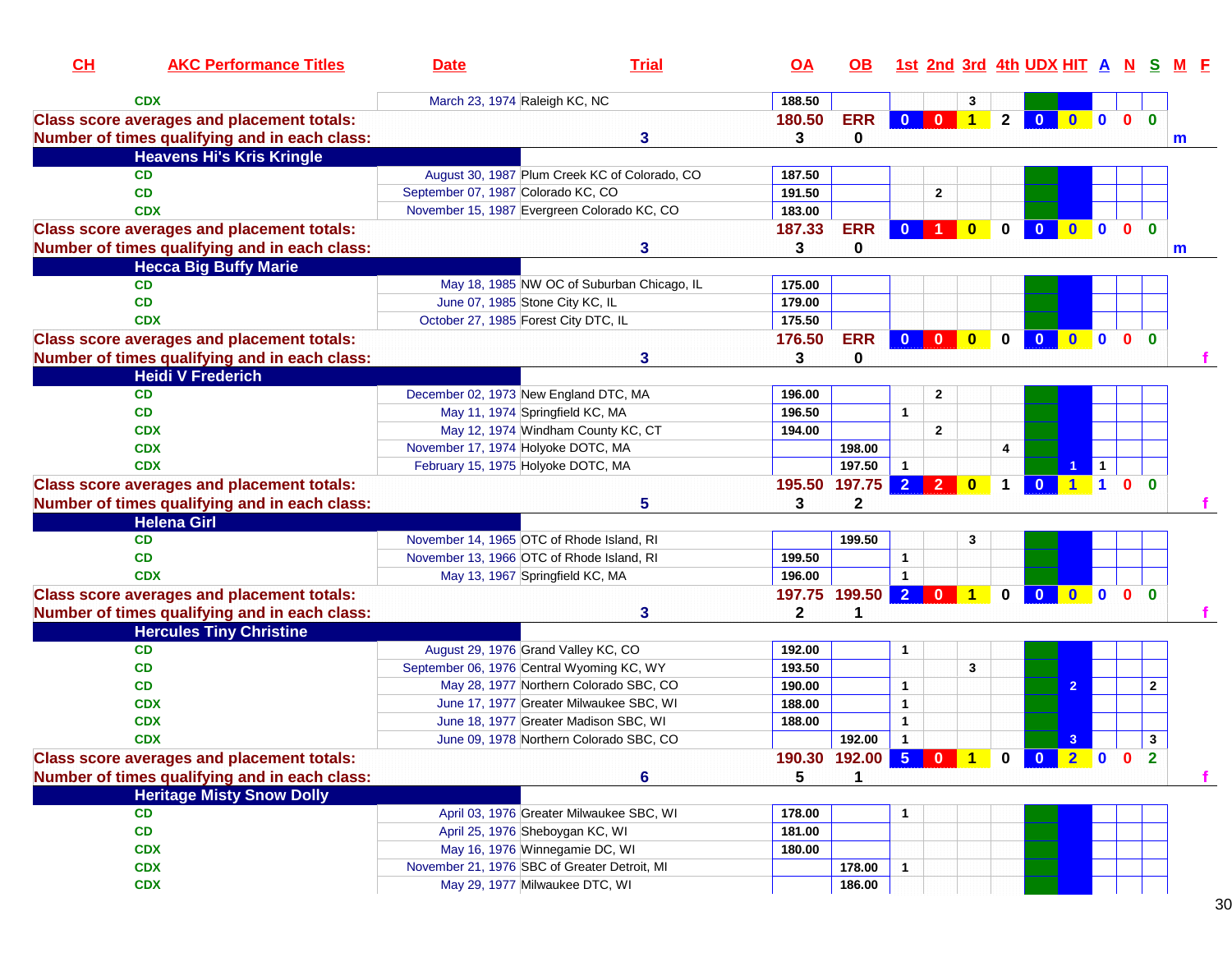| CH           | <b>AKC Performance Titles</b>                     | <b>Date</b>                                  | <b>Trial</b>                                  | <u>OA</u>    | <b>OB</b>  |                                      |                |   |                         | <u>1st 2nd 3rd 4th UDX HIT A N S M E</u> |                     |              |              |              |              |
|--------------|---------------------------------------------------|----------------------------------------------|-----------------------------------------------|--------------|------------|--------------------------------------|----------------|---|-------------------------|------------------------------------------|---------------------|--------------|--------------|--------------|--------------|
| <b>CDX</b>   |                                                   | November 13, 1977 Cudahy KC, IL              |                                               |              | 179.00     |                                      |                |   |                         |                                          |                     |              |              |              |              |
|              | <b>Class score averages and placement totals:</b> |                                              |                                               | 179.67       | 181.00     |                                      |                |   | $\mathbf{0}$            | $\overline{\mathbf{0}}$                  | $\bullet$ $\bullet$ |              | $\mathbf{0}$ | $\mathbf{0}$ |              |
|              | Number of times qualifying and in each class:     |                                              | $6\phantom{a}$                                | 3            | 3          |                                      |                |   |                         |                                          |                     |              |              |              | $\mathbf{f}$ |
|              | <b>Hickory Knolls Leviticus</b>                   |                                              |                                               |              |            |                                      |                |   |                         |                                          |                     |              |              |              |              |
| <b>CD</b>    |                                                   | May 11, 1969 Rio Grande KC, NM               |                                               | 189.50       |            |                                      | 2              |   |                         |                                          |                     |              |              |              |              |
| <b>CD</b>    |                                                   | September 05, 1970 Los Alamos DOC, NM        |                                               | 185.00       |            |                                      |                |   |                         |                                          |                     |              |              |              |              |
|              | <b>Class score averages and placement totals:</b> |                                              |                                               | 187.25       | <b>ERR</b> |                                      | 0 1 0          |   |                         | $0$ 0                                    | <b>00</b>           |              | $\mathbf{0}$ | $\mathbf{0}$ |              |
|              | Number of times qualifying and in each class:     |                                              | $\mathbf{2}$                                  | $\mathbf{2}$ | 0          |                                      |                |   |                         |                                          |                     |              |              |              |              |
|              | <b>Highpoints Mundy Morning</b>                   |                                              |                                               |              |            |                                      |                |   |                         |                                          |                     |              |              |              |              |
| <b>CD</b>    |                                                   | September 03, 1978 Sussex Hills KC, NJ       |                                               | 171.00       |            |                                      |                |   |                         |                                          |                     |              |              |              |              |
| CD           |                                                   | September 10, 1978 Port Chester OTC, NY      |                                               | 178.00       |            |                                      |                |   |                         |                                          |                     |              |              |              |              |
| <b>CDX</b>   |                                                   | September 16, 1978 Lehigh Valley KC, PA      |                                               | 185.50       |            |                                      |                |   |                         |                                          |                     |              |              |              |              |
|              | <b>Class score averages and placement totals:</b> |                                              |                                               | 178.17       | <b>ERR</b> |                                      |                |   | $\mathbf 1$             | $\bullet$                                | 000                 |              |              | $\bf{0}$     |              |
|              | Number of times qualifying and in each class:     |                                              | 3                                             | 3            | 0          |                                      |                |   |                         |                                          |                     |              |              |              |              |
|              |                                                   |                                              |                                               |              |            |                                      |                |   |                         |                                          |                     |              |              |              | m            |
| 1986-OTCHCD  | <b>1986-OTCH Highpoints Mundys Muse</b>           |                                              | November 13, 1982 Lower Camden County DTC, NJ | 193.00       |            |                                      |                |   |                         |                                          |                     |              |              |              |              |
| 1986-OTCHCD  |                                                   |                                              |                                               | 197.00       |            | $\mathbf{1}$                         |                |   |                         |                                          |                     |              |              |              |              |
|              |                                                   | November 14, 1982 Morris Hills DTC, NJ       |                                               |              |            |                                      |                |   |                         |                                          |                     |              |              |              |              |
| 1986-OTCHCDX |                                                   | November 20, 1982 Dauphin DTC, PA            |                                               | 196.00       |            | $\mathbf{1}$<br>$\blacktriangleleft$ |                |   |                         |                                          |                     |              |              |              |              |
| 1986-OTCHCDX |                                                   | December 18, 1982 Philadelphia DTC, PA       |                                               | 196.50       |            |                                      |                |   |                         |                                          |                     |              |              |              |              |
| 1986-OTCHCDX |                                                   | January 29, 1983 Princeton DTC, NJ           |                                               |              | 189.00     |                                      |                |   |                         |                                          |                     |              |              |              |              |
| 1986-OTCHCDX |                                                   | February 20, 1983 Staten Island CDTC, NY     |                                               |              | 194.00     |                                      |                |   | 4                       |                                          |                     |              |              |              |              |
| 1986-OTCHCDX |                                                   | February 27, 1983 Bayshore CDTC, NJ          |                                               |              | 198.00     |                                      |                |   |                         |                                          |                     |              |              |              |              |
| 1986-OTCHCDX |                                                   | April 16, 1983 Harrisburg KC, PA             |                                               |              | 196.00     |                                      |                |   |                         |                                          |                     |              |              |              |              |
| 1986-OTCHCDX |                                                   |                                              | May 22, 1983 Berks County DTC, PA             |              | 196.00     |                                      |                |   |                         |                                          |                     |              |              |              |              |
| 1986-OTCHCDX |                                                   |                                              | August 13, 1983 Mid Coast KC of Maine, ME     |              | 196.50     |                                      | $\overline{2}$ |   |                         |                                          |                     |              |              |              |              |
| 1986-OTCHCDX |                                                   | September 02, 1983 New Brunswick KC, NJ      |                                               |              | 193.00     |                                      |                |   |                         |                                          |                     |              |              |              |              |
| 1986-OTCHCDX |                                                   | September 05, 1983 Schooleys Mountain KC, NJ |                                               |              | 196.50     |                                      |                |   |                         |                                          |                     |              |              |              |              |
| 1986-OTCHCDX |                                                   | September 16, 1983 Pocono Mountain KC, PA    |                                               |              | 195.00     |                                      |                |   |                         |                                          |                     |              |              |              |              |
| 1986-OTCHCDX |                                                   | September 17, 1983 Lehigh Valley KC, PA      |                                               |              | 188.50     |                                      |                |   |                         |                                          |                     |              |              |              |              |
| 1986-OTCHCDX |                                                   | October 15, 1983 Catonsville KC, MD          |                                               |              | 196.50     |                                      |                |   |                         |                                          |                     |              |              |              |              |
| 1986-OTCHCDX |                                                   | October 16, 1983 Rock Creek KC, MD           |                                               |              | 193.50     |                                      |                |   |                         |                                          |                     |              |              |              |              |
| 1986-OTCHUD  |                                                   |                                              | May 08, 1984 SBC of America #11 CT            |              | 196.50     | $\mathbf{1}$                         |                |   |                         |                                          | $\overline{2}$      |              | $\mathbf{1}$ |              |              |
| 1986-OTCHUD  |                                                   | May 10, 1984 New England SBC, CT             |                                               |              | 197.50     | $\mathbf{1}$                         |                |   |                         |                                          | 3                   |              |              | $\mathbf{1}$ |              |
| 1986-OTCHUD  |                                                   | July 22, 1984 York KC, PA                    |                                               |              | 197.00     | $\mathbf{1}$                         |                |   |                         |                                          |                     |              |              |              |              |
| 1986-OTCHUD  |                                                   | July 28, 1984 Lackawanna KC, PA              |                                               |              | 198.50     | $\mathbf{1}$                         |                |   |                         | $\blacktriangleleft$                     | 4                   | $\mathbf{2}$ |              |              |              |
| 1986-OTCHUD  |                                                   |                                              | August 11, 1984 Mid Coast KC of Maine, ME     |              | 196.50     |                                      |                |   | $\overline{\mathbf{4}}$ |                                          |                     |              |              |              |              |
| 1986-OTCHUD  |                                                   | August 31, 1984 New Brunswick KC, NJ         |                                               |              | 196.00     |                                      |                |   | 4                       |                                          |                     |              |              |              |              |
| 1986-OTCHUD  |                                                   | September 01, 1984 Newton KC, NJ             |                                               |              | 197.50     |                                      |                | 3 |                         |                                          |                     |              |              |              |              |
| 1986-OTCHUD  |                                                   | September 03, 1984 Schooleys Mountain KC, NJ |                                               |              | 194.00     |                                      |                |   | 4                       |                                          |                     |              |              |              |              |
| 1986-OTCHUD  |                                                   | September 15, 1984 Lehigh Valley KC, PA      |                                               |              | 192.00     |                                      |                |   |                         |                                          |                     |              |              |              |              |
| 1986-OTCHUD  |                                                   | September 23, 1984 Valley Forge KC, PA       |                                               |              | 197.00     |                                      |                |   |                         | $\mathbf{2}$                             |                     |              |              |              |              |
| 1986-OTCHUD  |                                                   | October 05, 1984 Hatboro DC, PA              |                                               |              | 197.50     |                                      |                |   |                         |                                          |                     |              |              |              |              |
| 1986-OTCHUD  |                                                   | October 15, 1984 Carroll KC, MD              |                                               |              | 198.00     |                                      |                |   | 4                       | 3                                        |                     |              |              |              |              |
| 1986-OTCHUD  |                                                   | November 03, 1984 Black Mountain KC, PA      |                                               |              | 194.00     |                                      |                |   | 4                       |                                          |                     |              |              |              |              |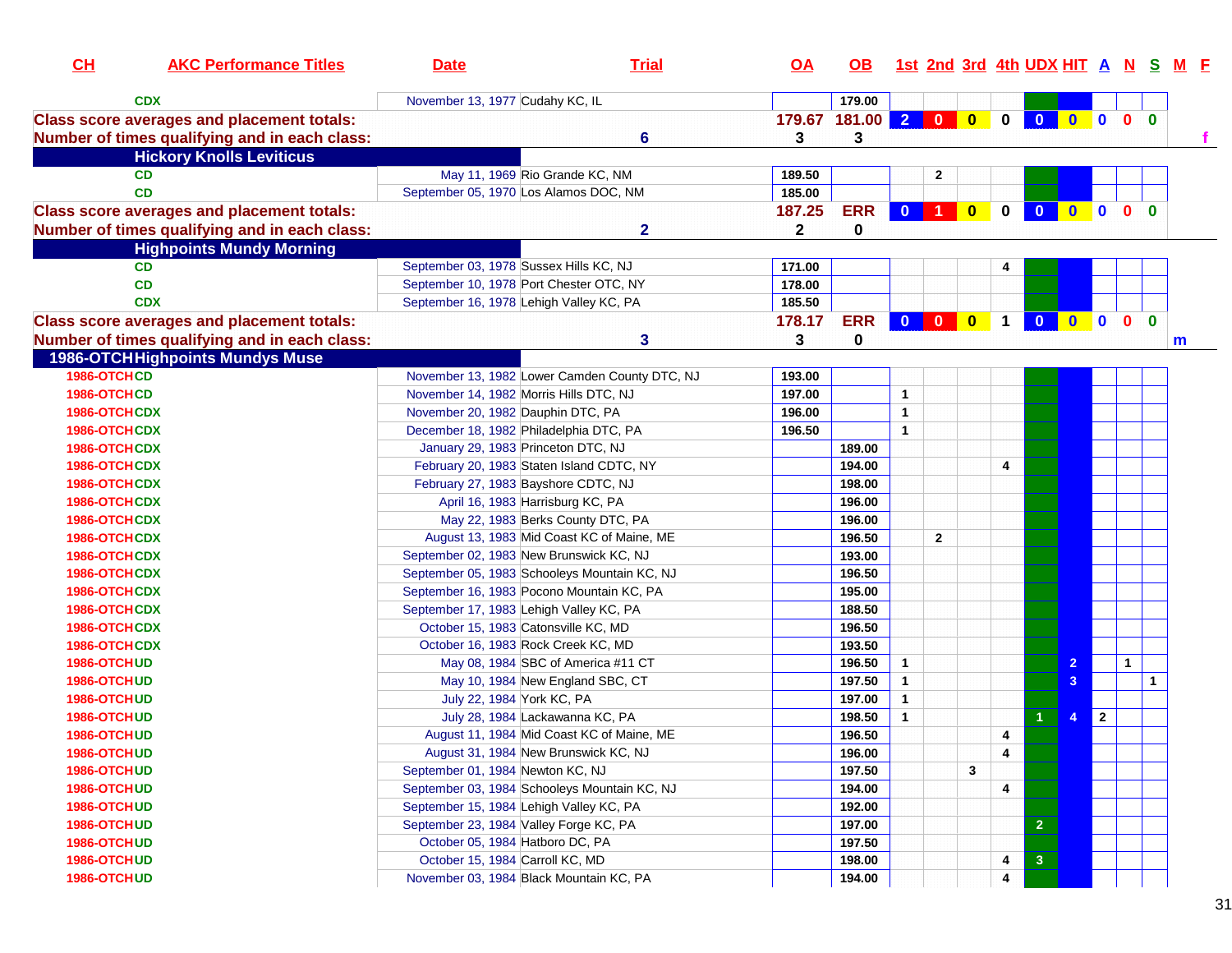| CH                 | <b>AKC Performance Titles</b> | <b>Date</b>                      | <b>Trial</b>                                    | <u>OA</u> | OB 1st 2nd 3rd 4th UDX HIT A N S M F |                |                |              |                |                  |   |                         |  |  |
|--------------------|-------------------------------|----------------------------------|-------------------------------------------------|-----------|--------------------------------------|----------------|----------------|--------------|----------------|------------------|---|-------------------------|--|--|
| 1986-OTCHUD        |                               |                                  | December 08, 1984 Dauphin DTC, PA               |           | 197.50                               |                |                |              |                |                  |   |                         |  |  |
| 1986-OTCHUD        |                               |                                  | December 13, 1984 Catonsville KC, MD            |           | 198.00                               |                |                | 3            |                |                  |   |                         |  |  |
| 1986-OTCHUD        |                               |                                  | March 17, 1985 DOTC of Maryland, MD             |           | 196.50                               |                |                |              |                |                  |   |                         |  |  |
| 1986-OTCHUD        |                               |                                  | April 13, 1985 Harrisburg KC, PA                |           | 196.00                               |                |                |              |                |                  |   |                         |  |  |
| 1986-OTCHUD        |                               |                                  | April 14, 1985 Rhode Island KC, Ri              |           | 196.50                               |                |                |              | 4              |                  |   |                         |  |  |
| 1986-OTCHUD        |                               |                                  | April 27, 1985 Wilmington KC, DE                |           | 193.50                               |                |                |              |                |                  |   |                         |  |  |
| 1986-OTCHUD        |                               |                                  | May 04, 1985 Philadelphia DTC, PA               |           | 195.50                               |                |                |              |                |                  |   |                         |  |  |
| 1986-OTCHUD        |                               |                                  | May 05, 1985 Trenton KC, NJ                     |           | 198.00                               |                |                | 3            |                |                  |   |                         |  |  |
| 1986-OTCHUD        |                               |                                  | May 12, 1985 Lancaster KC, PA                   |           | 195.50                               |                |                | 3            |                |                  |   |                         |  |  |
| 1986-OTCHUD        |                               |                                  | May 19, 1985 Long Island KC, NY                 |           | 198.50                               |                |                | 3            |                |                  |   |                         |  |  |
| 1986-OTCHUD        |                               |                                  | May 24, 1985 Union County KC, NJ                |           | 194.50                               |                |                |              |                |                  |   |                         |  |  |
| 1986-OTCHUD        |                               |                                  | May 25, 1985 Monmouth County KC, NJ             |           | 195.00                               |                |                |              |                |                  |   |                         |  |  |
| 1986-OTCHUD        |                               |                                  | May 26, 1985 Mid Jersey CDTC, NJ                |           | 198.00                               |                | $\mathbf{2}$   |              |                |                  |   |                         |  |  |
| 1986-OTCHUD        |                               |                                  | June 08, 1985 Greenwich KC, CT                  |           | 197.50                               |                |                |              | 4              |                  |   |                         |  |  |
| 1986-OTCHUD        |                               |                                  | June 15, 1985 Screen Mawa KC, PA                |           | 196.00                               | $\mathbf{1}$   |                |              |                |                  |   |                         |  |  |
| 1986-OTCHUD        |                               |                                  | June 16, 1985 Burlington County KC, NJ          |           | 197.00                               |                |                |              |                | ${\bf 5}$        |   |                         |  |  |
| 1986-OTCHUD        |                               |                                  | June 22, 1985 South Hills KC, PA                |           | 196.00                               |                |                |              |                |                  |   |                         |  |  |
| 1986-OTCHUD        |                               |                                  | June 23, 1985 Kittanning KC, PA                 |           | 196.50                               |                |                | 3            |                |                  |   |                         |  |  |
| 1986-OTCHUD        |                               |                                  | June 29, 1985 New England SBC, MA               |           | 198.50                               | $\mathbf{1}$   |                |              |                | $\boldsymbol{6}$ |   |                         |  |  |
| 1986-OTCHUD        |                               |                                  | July 20, 1985 Nita Nee KC, PA                   |           | 199.50                               | $\mathbf{1}$   |                |              |                | $\overline{7}$   | 6 | $\overline{\mathbf{3}}$ |  |  |
| 1986-OTCHUD        |                               |                                  | July 21, 1985 York KC, NY                       |           | 197.50                               |                | $\overline{2}$ |              |                | 8                |   |                         |  |  |
| 1986-OTCHUD        |                               |                                  | July 27, 1985 Lackawanna KC, PA                 |           | 196.00                               |                |                | 3            |                | $\boldsymbol{9}$ |   |                         |  |  |
| 1986-OTCHUD        |                               |                                  | July 28, 1985 Bald Eagle KC of Williamsburg, PA |           | 197.00                               |                |                | 3            |                | 10               |   |                         |  |  |
| <b>1986-OTCHUD</b> |                               |                                  | August 10, 1985 Mid Coast KC of Maine, ME       |           | 198.00                               | $\mathbf{1}$   |                |              |                | 11               |   |                         |  |  |
| 1986-OTCHUD        |                               |                                  | August 24, 1985 Newton KC, CT                   |           | 198.00                               | $\mathbf{1}$   |                |              |                |                  |   | $\overline{\mathbf{4}}$ |  |  |
| 1986-OTCHUD        |                               |                                  | August 25, 1985 Great Barrington KC, MA         |           | 195.50                               |                |                |              |                | $12$             |   |                         |  |  |
| 1986-OTCHUD        |                               |                                  | August 30, 1985 New Brunswick KC, NJ            |           | 196.50                               |                |                |              | $\overline{4}$ | 13               |   |                         |  |  |
| 1986-OTCHUD        |                               |                                  | August 31, 1985 Newton KC, NJ                   |           | 195.00                               |                |                | 3            |                | 14               |   |                         |  |  |
| 1986-OTCHUD        |                               |                                  | September 05, 1985 Rockland County KC, NY       |           | 198.00                               | $\mathbf{1}$   |                |              |                | 15               | 8 | $5\phantom{.0}$         |  |  |
| 1986-OTCHUD        |                               |                                  | September 14, 1985 Lehigh Valley KC, PA         |           | 197.50                               |                | $\overline{2}$ |              |                | 16               |   |                         |  |  |
| 1986-OTCHUD        |                               |                                  | September 15, 1985 Berks County KC, PA          |           | 196.00                               |                |                |              |                | 17               |   |                         |  |  |
| 1986-OTCHUD        |                               |                                  | September 28, 1985 Suffolk OTC, NY              |           | 196.00                               |                |                |              |                | 18               |   |                         |  |  |
| 1986-OTCHUD        |                               |                                  | October 06, 1985 Saccarappa OC, ME              |           | 196.00                               |                |                | 3            |                | 19               |   |                         |  |  |
| 1986-OTCHUD        |                               |                                  | October 12, 1985 Palisades KC, NJ               |           | 195.00                               |                |                |              |                | 20               |   |                         |  |  |
| 1986-OTCHUD        |                               |                                  | October 16, 1985 Dauphin DTC, PA                |           | 198.00                               |                |                |              | 4              | $\overline{21}$  |   |                         |  |  |
| 1986-OTCHUD        |                               |                                  | October 20, 1985 Shrewsbury DTC, MA             |           | 197.50                               |                |                |              |                | 22               |   |                         |  |  |
| 1986-OTCHUD        |                               |                                  | November 02, 1985 Black Mountain KC, PA         |           | 198.00                               | $\overline{1}$ |                |              |                | 23               |   |                         |  |  |
| 1986-OTCHUD        |                               | November 03, 1985 Ulster DTC, NY |                                                 |           | 195.50                               |                |                |              |                | ${\bf 24}$       |   |                         |  |  |
| 1986-OTCHUD        |                               |                                  | November 09, 1985 OTC of Rhode Island, RI       |           | 199.50                               |                | $\mathbf{2}$   |              |                | 25               |   |                         |  |  |
| 1986-OTCHUD        |                               |                                  | November 10, 1985 Nathan Hale OC, CT            |           | 194.50                               |                |                |              | 4              | 26               |   |                         |  |  |
| 1986-OTCHUD        |                               | November 15, 1985 Ladies DC, MA  |                                                 |           | 196.00                               |                |                |              | 4              | ${\bf 27}$       |   |                         |  |  |
| 1986-OTCHUD        |                               |                                  | November 17, 1985 Mt Nittany DTC, PA            |           | 194.00                               |                |                | 3            |                | 28               |   |                         |  |  |
| 1986-OTCHUD        |                               |                                  | November 24, 1985 Springfield KC, MA            |           | 198.00                               | $\mathbf{1}$   |                |              |                | 29               |   |                         |  |  |
| 1986-OTCHUD        |                               |                                  | November 25, 1985 Holyoke KC, MA                |           | 195.50                               |                |                | $\mathbf{3}$ |                | 30 <sub>o</sub>  |   |                         |  |  |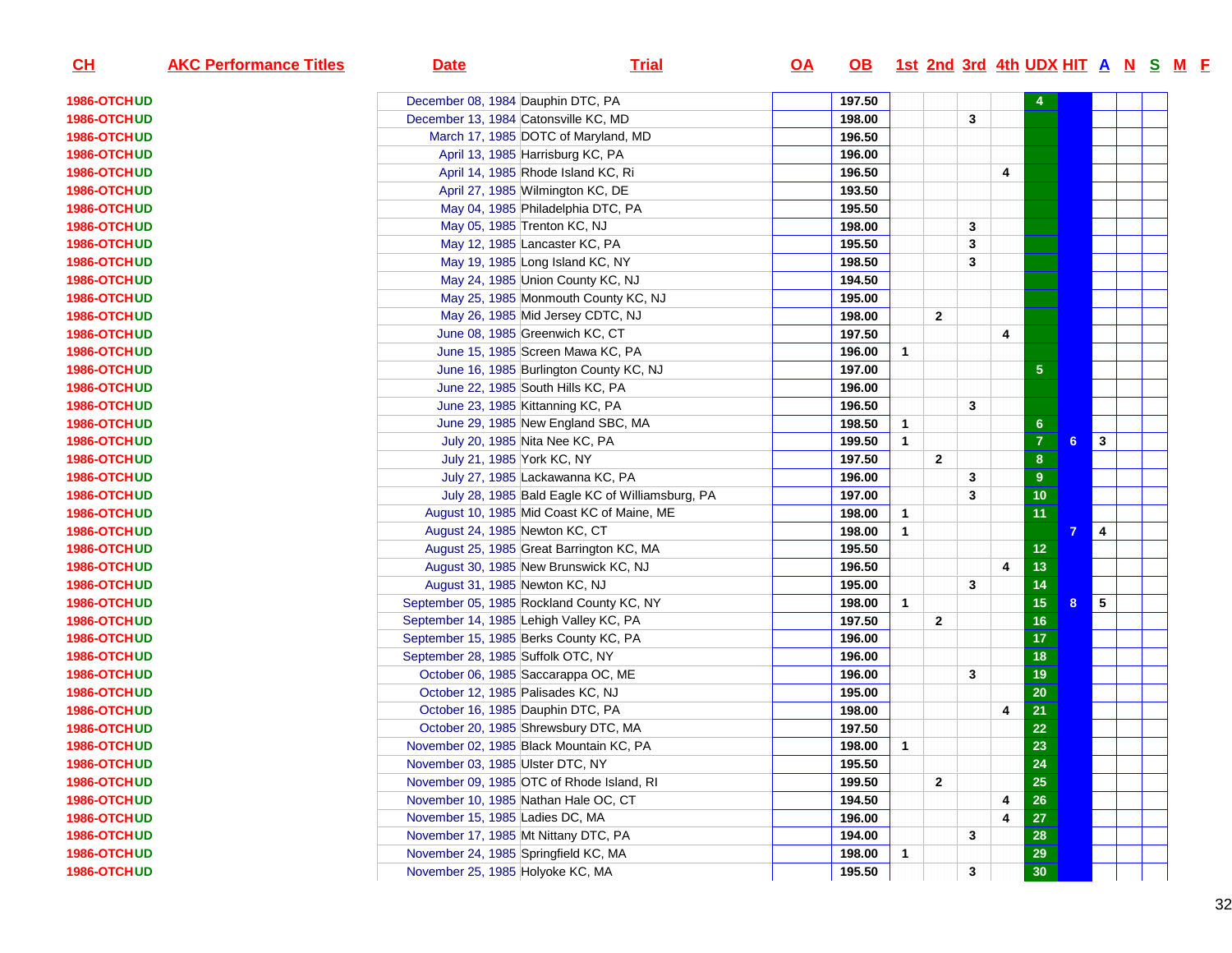| CH<br><b>AKC Performance Titles</b>               | <b>Date</b> | <b>Trial</b>                                  | $Q\triangle$ | <b>OB</b>                    |                |                |   | <u>1st 2nd 3rd 4th UDX HIT A N S M F</u> |                 |                |                |              |
|---------------------------------------------------|-------------|-----------------------------------------------|--------------|------------------------------|----------------|----------------|---|------------------------------------------|-----------------|----------------|----------------|--------------|
| 1986-OTCHUD                                       |             | January 25, 1986 Princeton DTC, NJ            |              | 194.00                       |                |                |   | 31                                       |                 |                |                |              |
| 1986-OTCHUD                                       |             | February 16, 1986 Staten Island CDTC, NY      |              | 188.00                       |                |                |   | 32                                       |                 |                |                |              |
| 1986-OTCHUD                                       |             | February 22, 1986 1st Co. Gov. Ft. Guard, CT  |              | 195.50                       |                |                |   |                                          |                 |                |                |              |
| 1986-OTCHUD                                       |             | March 08, 1986 Rockland County KC, NY         |              | 195.00                       |                |                |   | 33                                       |                 |                |                |              |
| 1986-OTCHUD                                       |             | March 09, 1986 Saw Mill River KC, NY          |              | 198.50                       | $\mathbf{1}$   |                |   |                                          | $\overline{9}$  | 6              |                |              |
| 1986-OTCHUD                                       |             | March 29, 1986 Western Penn KC, PA            |              | 193.50                       |                |                |   | 34                                       |                 |                |                |              |
| 1986-OTCHUD                                       |             | April 05, 1986 Vacationland DC of Maine, ME   |              | 192.50                       |                |                |   | 35                                       |                 |                |                |              |
| 1986-OTCHUD                                       |             | April 06, 1986 Lewiston Auburn KC, ME         |              | 196.50                       | $\mathbf{1}$   |                |   | 36                                       |                 |                |                |              |
| 1986-OTCHUD                                       |             | April 12, 1986 South County KC, RI            |              | 198.00                       |                | $\mathbf{2}$   |   | 37                                       |                 |                |                |              |
| 1986-OTCHUD                                       |             | April 13, 1986 Rhode Island KC, RI            |              | 196.50                       |                | $\mathbf{2}$   |   | 38                                       |                 |                |                |              |
| 1986-OTCHUD                                       |             | April 24, 1986 Kanadasaga KC, NY              |              | 188.00                       |                |                |   | 39                                       |                 |                |                |              |
| 1986-OTCHUD                                       |             | May 05, 1986 Delaware Water Gap KC, NJ        |              | 195.00                       |                | $\overline{2}$ |   |                                          |                 |                |                |              |
| 1986-OTCHUD                                       |             | May 10, 1986 Chester Valley KC, PA            |              | 193.50                       |                |                |   | 40                                       |                 |                |                |              |
| 1986-OTCHUD                                       |             | May 11, 1986 Windham County KC, CT            |              | 197.50                       | $\mathbf{1}$   |                |   | 41                                       | 10 <sub>1</sub> | $\overline{7}$ |                |              |
| 1986-OTCHUD                                       |             | May 17, 1986 Albany OC, NY                    |              | 194.00                       |                |                | 3 | 42                                       |                 |                |                |              |
| 1986-OTCHUD                                       |             | May 18, 1986 Berks County DTC, PA             |              | 195.00                       |                | $\overline{2}$ |   |                                          |                 |                |                |              |
| 1986-OTCHUD                                       |             | May 24, 1986 Monmouth County KC, NJ           |              | 194.50                       |                |                |   | 43                                       |                 |                |                |              |
| 1986-OTCHUD                                       |             | May 25, 1986 Mid Jersey CDTC, NJ              |              | 198.50                       |                |                | 3 | 44                                       |                 |                |                |              |
| 1986-OTCHUD                                       |             | May 31, 1986 St. Lawrence Valley DT, NY       |              | 196.00                       | $\mathbf{1}$   |                |   | 45                                       |                 |                |                |              |
| 1986-OTCHUD                                       |             | June 01, 1986 North Country KC, NY            |              | 197.50                       |                | $\overline{2}$ |   | 46                                       |                 |                |                |              |
| 1986-OTCHUD                                       |             | June 28, 1986 New England SBC, MA             |              | 194.50                       | 1              |                |   | 47                                       | 11              |                |                | $\mathbf{3}$ |
| 1986-OTCHUD                                       |             | July 05, 1986 Farmington Valley KC, CT        |              | 195.00                       |                |                | 3 |                                          |                 |                |                |              |
| 1986-OTCHUD                                       |             | July 19, 1986 Putnam KC, NY                   |              | 196.50                       |                | $\overline{2}$ |   | 48                                       |                 |                |                |              |
| 1986-OTCHUD                                       |             | August 02, 1986 Pioneer Valley KC, MA         |              | 194.00                       |                |                |   | 49                                       |                 |                |                |              |
| 1986-OTCHUD                                       |             | August 09, 1986 Mid Coast KC of Maine, ME     |              | 196.50                       | $\mathbf{1}$   |                |   | 50                                       | 13              | 9              |                |              |
| 1986-OTCHUD                                       |             | August 24, 1986 Mid Susquehanna Valley KC, PA |              | 196.00                       |                |                | 3 | 51                                       |                 |                |                |              |
| 1986-OTCHUD                                       |             | August 31, 1986 Sussex Hills KC, NJ           |              | 196.00                       |                |                |   | 52                                       |                 |                |                |              |
| 1986-OTCHUD                                       |             | September 06, 1986 Somerset Hills KC, NJ      |              | 196.00                       |                | $\mathbf{2}$   |   | 53                                       |                 |                |                |              |
| 1986-OTCHUD                                       |             | September 21, 1986 Northwestern CT DC, CT     |              | 194.00                       |                |                |   | 54                                       |                 |                |                |              |
| 1986-OTCHUD                                       |             | October 04, 1986 Port Chester OTC, NY         |              | 196.00                       |                |                |   | 55                                       |                 |                |                |              |
| 1986-OTCHUD                                       |             | October 11, 1986 Vacationland DC of Maine, ME |              | 193.00                       |                |                |   | 56                                       |                 |                |                |              |
| 1986-OTCHUD                                       |             | November 08, 1986 OTC of Rhode Island, RI     |              | 195.00                       |                |                | 3 | 57                                       |                 |                |                |              |
| 1986-OTCHUD                                       |             | December 14, 1986 Lehigh Valley KC, PA        |              | 196.50                       |                |                |   |                                          |                 |                |                |              |
| 1986-OTCHUD                                       |             | January 24, 1987 Princeton DTC, NJ            |              | 196.50                       |                |                |   | 58                                       |                 |                |                |              |
| 1986-OTCHUD                                       |             | February 22, 1987 Bayshore CDTC, NJ           |              | 191.50                       |                |                |   | 59                                       |                 |                |                |              |
| 1986-OTCHUD                                       |             | March 07, 1987 Rockland County KC, NY         |              | 196.00                       |                |                |   | 60                                       |                 |                |                |              |
| 1986-OTCHUD                                       |             | April 26, 1987 Penn Treaty KC, PA             |              | 195.50                       |                |                |   | 61                                       |                 |                |                |              |
| 1986-OTCHUD                                       |             | May 02, 1987 Philadelphia DTC, PA             |              | 192.50                       |                |                |   | 62                                       |                 |                |                |              |
| 1986-OTCHUD                                       |             | May 24, 1987 Mid Jersey CDTC, NJ              |              | 192.50                       |                |                |   | 63                                       |                 |                |                |              |
| 1986-OTCHUD                                       |             | October 03, 1987 SBC of America #14 NJ        |              | 194.50                       | $\overline{1}$ |                |   |                                          |                 |                |                |              |
| <b>Class score averages and placement totals:</b> |             |                                               | 195.63       | 195.71 22 12 17 12 63 10 7 1 |                |                |   |                                          |                 |                | $\overline{2}$ |              |
| Number of times qualifying and in each class:     |             | 113                                           | 4            | 109                          |                |                |   |                                          |                 |                |                |              |
| <b>Hillikers Lady Britnee</b>                     |             |                                               |              |                              |                |                |   |                                          |                 |                |                |              |
| <b>CD</b>                                         |             | December 04, 1976 Northern Colorado SBC, CO   | 184.50       |                              | $\mathbf{1}$   |                |   |                                          |                 |                |                | $\mathbf 1$  |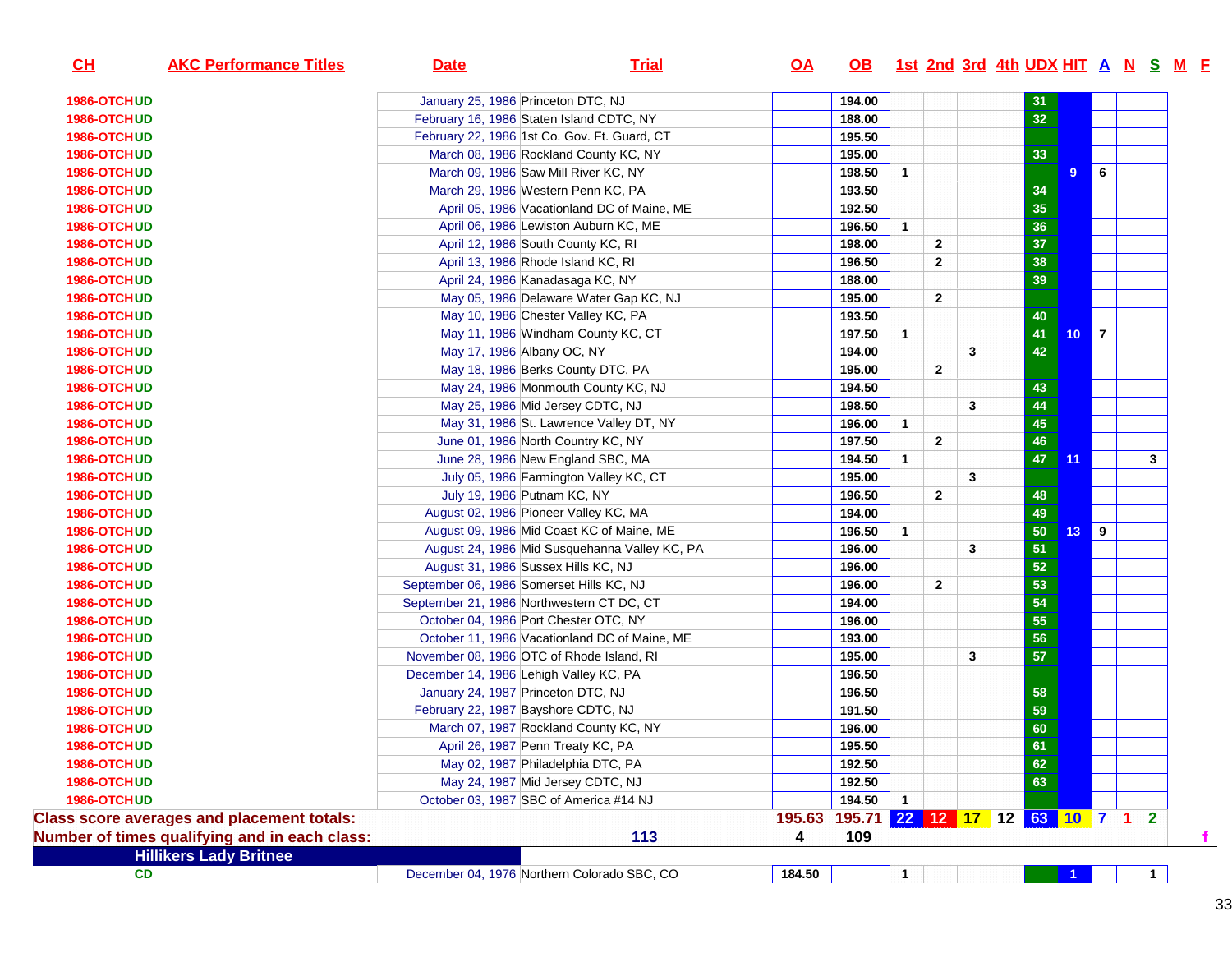| December 05, 1976 Terry All KC, CO<br>CD<br>195.00<br>May 08, 1977 Mountain States DTC, CO<br><b>CD</b><br>191.00<br>4<br><b>CDX</b><br>August 21, 1977 Greeley KC, CO<br>191.00<br><b>ERR</b><br>$\mathbf 1$<br>$\mathbf{0}$<br>$\bullet$<br>0 <sub>1</sub><br><b>Class score averages and placement totals:</b><br>190.38<br>$\blacksquare$<br>0<br>Number of times qualifying and in each class:<br>4<br><b>Hilltops Alpine Fancy Lady</b><br><b>CD</b><br>September 08, 1974 Indianapolis OTC, IN<br>187.00<br>September 15, 1974 Greater Lafayette KC, IN<br><b>CD</b><br>185.50<br>188.50<br><b>CDX</b><br>October 20, 1974 Kokomo KC, IN<br><b>ERR</b><br>187.00<br>$\bullet$<br>$\overline{\mathbf{0}}$<br>$\overline{\mathbf{0}}$<br>$\mathbf 0$<br>$\mathbf{0}$<br>$\mathbf{0}$<br>$\mathbf{0}$<br><b>Class score averages and placement totals:</b><br>$\bullet$<br>$\bf{0}$<br>Number of times qualifying and in each class:<br>3<br>0<br>3<br><b>Hiltzbury Tasha Baby</b><br><b>CD</b><br>September 30, 1992 SBC of America #19 OK<br>182.50<br>1<br>CD<br>November 08, 1992 Duluth KC, MN<br>192.50<br>January 10, 1993 Cambridge Minnesota KC, MN<br>179.50<br><b>CDX</b><br><b>ERR</b><br>184.83<br>$\overline{\mathbf{0}}$<br>$\mathbf{0}$<br>$\bf{0}$<br>$\mathbf{0}$<br><b>Class score averages and placement totals:</b><br>$\mathbf{0}$<br>$\mathbf{0}$<br>$\mathbf 0$<br>$\Omega$<br>Number of times qualifying and in each class:<br>3<br>0<br>3<br><b>Hirschys V Francesca</b><br><b>CD</b><br>September 20, 1970 Steel City KC, IN<br>186.00<br>October 04, 1970 Progressive DC of Wayne Co., MI<br><b>CD</b><br>187.50<br>November 08, 1970 Grand Rapids KC, MI<br>180.00<br><b>CDX</b><br><b>ERR</b><br>$0$ 0<br><b>Class score averages and placement totals:</b><br>184.50<br>$\mathbf{0}$<br>$\overline{\mathbf{0}}$<br>$\bullet$<br>$\mathbf 0$<br>$\overline{\mathbf{0}}$<br>0 <sub>0</sub><br>0<br>Number of times qualifying and in each class:<br>3<br>3<br><b>Holly Crest Basko V Rox</b><br><b>CD</b><br>April 18, 1971 Egyptian KC, IL<br>173.00<br><b>CD</b><br>August 22, 1971 NW OC of Suburban Chicago, IL<br>187.50<br><b>CDX</b><br>October 10, 1971 Peoria OTC, IL<br>189.50<br><b>ERR</b><br><b>Class score averages and placement totals:</b><br>183.33<br>$\mathbf{0}$<br>$\mathbf{0}$<br>$\mathbf{0}$<br>$\mathbf{0}$<br>$\mathbf{0}$<br>$\Omega$<br>$\mathbf{0}$<br>$\mathbf{0}$<br>$\bf{0}$<br>Number of times qualifying and in each class:<br>0<br>3<br>3<br><b>Holly Demarest</b><br>September 10, 1966 Somerset Hills KC, NJ<br><b>CD</b><br>3<br>190.50<br>August 13, 1967 Sand and Sea KC, NJ<br>$\mathbf{2}$ | CL<br><b>AKC Performance Titles</b> | <b>Date</b> | <b>Trial</b> | $\overline{OA}$ | OB. |  | 1st 2nd 3rd 4th UDX HIT A N S |  |  |
|------------------------------------------------------------------------------------------------------------------------------------------------------------------------------------------------------------------------------------------------------------------------------------------------------------------------------------------------------------------------------------------------------------------------------------------------------------------------------------------------------------------------------------------------------------------------------------------------------------------------------------------------------------------------------------------------------------------------------------------------------------------------------------------------------------------------------------------------------------------------------------------------------------------------------------------------------------------------------------------------------------------------------------------------------------------------------------------------------------------------------------------------------------------------------------------------------------------------------------------------------------------------------------------------------------------------------------------------------------------------------------------------------------------------------------------------------------------------------------------------------------------------------------------------------------------------------------------------------------------------------------------------------------------------------------------------------------------------------------------------------------------------------------------------------------------------------------------------------------------------------------------------------------------------------------------------------------------------------------------------------------------------------------------------------------------------------------------------------------------------------------------------------------------------------------------------------------------------------------------------------------------------------------------------------------------------------------------------------------------------------------------------------------------------------------------------------------------------------------------------------------------------------------------------------------------------------------------------------------------------------------------------------------------------|-------------------------------------|-------------|--------------|-----------------|-----|--|-------------------------------|--|--|
|                                                                                                                                                                                                                                                                                                                                                                                                                                                                                                                                                                                                                                                                                                                                                                                                                                                                                                                                                                                                                                                                                                                                                                                                                                                                                                                                                                                                                                                                                                                                                                                                                                                                                                                                                                                                                                                                                                                                                                                                                                                                                                                                                                                                                                                                                                                                                                                                                                                                                                                                                                                                                                                                        |                                     |             |              |                 |     |  |                               |  |  |
|                                                                                                                                                                                                                                                                                                                                                                                                                                                                                                                                                                                                                                                                                                                                                                                                                                                                                                                                                                                                                                                                                                                                                                                                                                                                                                                                                                                                                                                                                                                                                                                                                                                                                                                                                                                                                                                                                                                                                                                                                                                                                                                                                                                                                                                                                                                                                                                                                                                                                                                                                                                                                                                                        |                                     |             |              |                 |     |  |                               |  |  |
|                                                                                                                                                                                                                                                                                                                                                                                                                                                                                                                                                                                                                                                                                                                                                                                                                                                                                                                                                                                                                                                                                                                                                                                                                                                                                                                                                                                                                                                                                                                                                                                                                                                                                                                                                                                                                                                                                                                                                                                                                                                                                                                                                                                                                                                                                                                                                                                                                                                                                                                                                                                                                                                                        |                                     |             |              |                 |     |  |                               |  |  |
|                                                                                                                                                                                                                                                                                                                                                                                                                                                                                                                                                                                                                                                                                                                                                                                                                                                                                                                                                                                                                                                                                                                                                                                                                                                                                                                                                                                                                                                                                                                                                                                                                                                                                                                                                                                                                                                                                                                                                                                                                                                                                                                                                                                                                                                                                                                                                                                                                                                                                                                                                                                                                                                                        |                                     |             |              |                 |     |  |                               |  |  |
|                                                                                                                                                                                                                                                                                                                                                                                                                                                                                                                                                                                                                                                                                                                                                                                                                                                                                                                                                                                                                                                                                                                                                                                                                                                                                                                                                                                                                                                                                                                                                                                                                                                                                                                                                                                                                                                                                                                                                                                                                                                                                                                                                                                                                                                                                                                                                                                                                                                                                                                                                                                                                                                                        |                                     |             |              |                 |     |  |                               |  |  |
|                                                                                                                                                                                                                                                                                                                                                                                                                                                                                                                                                                                                                                                                                                                                                                                                                                                                                                                                                                                                                                                                                                                                                                                                                                                                                                                                                                                                                                                                                                                                                                                                                                                                                                                                                                                                                                                                                                                                                                                                                                                                                                                                                                                                                                                                                                                                                                                                                                                                                                                                                                                                                                                                        |                                     |             |              |                 |     |  |                               |  |  |
|                                                                                                                                                                                                                                                                                                                                                                                                                                                                                                                                                                                                                                                                                                                                                                                                                                                                                                                                                                                                                                                                                                                                                                                                                                                                                                                                                                                                                                                                                                                                                                                                                                                                                                                                                                                                                                                                                                                                                                                                                                                                                                                                                                                                                                                                                                                                                                                                                                                                                                                                                                                                                                                                        |                                     |             |              |                 |     |  |                               |  |  |
|                                                                                                                                                                                                                                                                                                                                                                                                                                                                                                                                                                                                                                                                                                                                                                                                                                                                                                                                                                                                                                                                                                                                                                                                                                                                                                                                                                                                                                                                                                                                                                                                                                                                                                                                                                                                                                                                                                                                                                                                                                                                                                                                                                                                                                                                                                                                                                                                                                                                                                                                                                                                                                                                        |                                     |             |              |                 |     |  |                               |  |  |
|                                                                                                                                                                                                                                                                                                                                                                                                                                                                                                                                                                                                                                                                                                                                                                                                                                                                                                                                                                                                                                                                                                                                                                                                                                                                                                                                                                                                                                                                                                                                                                                                                                                                                                                                                                                                                                                                                                                                                                                                                                                                                                                                                                                                                                                                                                                                                                                                                                                                                                                                                                                                                                                                        |                                     |             |              |                 |     |  |                               |  |  |
|                                                                                                                                                                                                                                                                                                                                                                                                                                                                                                                                                                                                                                                                                                                                                                                                                                                                                                                                                                                                                                                                                                                                                                                                                                                                                                                                                                                                                                                                                                                                                                                                                                                                                                                                                                                                                                                                                                                                                                                                                                                                                                                                                                                                                                                                                                                                                                                                                                                                                                                                                                                                                                                                        |                                     |             |              |                 |     |  |                               |  |  |
|                                                                                                                                                                                                                                                                                                                                                                                                                                                                                                                                                                                                                                                                                                                                                                                                                                                                                                                                                                                                                                                                                                                                                                                                                                                                                                                                                                                                                                                                                                                                                                                                                                                                                                                                                                                                                                                                                                                                                                                                                                                                                                                                                                                                                                                                                                                                                                                                                                                                                                                                                                                                                                                                        |                                     |             |              |                 |     |  |                               |  |  |
|                                                                                                                                                                                                                                                                                                                                                                                                                                                                                                                                                                                                                                                                                                                                                                                                                                                                                                                                                                                                                                                                                                                                                                                                                                                                                                                                                                                                                                                                                                                                                                                                                                                                                                                                                                                                                                                                                                                                                                                                                                                                                                                                                                                                                                                                                                                                                                                                                                                                                                                                                                                                                                                                        |                                     |             |              |                 |     |  |                               |  |  |
|                                                                                                                                                                                                                                                                                                                                                                                                                                                                                                                                                                                                                                                                                                                                                                                                                                                                                                                                                                                                                                                                                                                                                                                                                                                                                                                                                                                                                                                                                                                                                                                                                                                                                                                                                                                                                                                                                                                                                                                                                                                                                                                                                                                                                                                                                                                                                                                                                                                                                                                                                                                                                                                                        |                                     |             |              |                 |     |  |                               |  |  |
|                                                                                                                                                                                                                                                                                                                                                                                                                                                                                                                                                                                                                                                                                                                                                                                                                                                                                                                                                                                                                                                                                                                                                                                                                                                                                                                                                                                                                                                                                                                                                                                                                                                                                                                                                                                                                                                                                                                                                                                                                                                                                                                                                                                                                                                                                                                                                                                                                                                                                                                                                                                                                                                                        |                                     |             |              |                 |     |  |                               |  |  |
|                                                                                                                                                                                                                                                                                                                                                                                                                                                                                                                                                                                                                                                                                                                                                                                                                                                                                                                                                                                                                                                                                                                                                                                                                                                                                                                                                                                                                                                                                                                                                                                                                                                                                                                                                                                                                                                                                                                                                                                                                                                                                                                                                                                                                                                                                                                                                                                                                                                                                                                                                                                                                                                                        |                                     |             |              |                 |     |  |                               |  |  |
|                                                                                                                                                                                                                                                                                                                                                                                                                                                                                                                                                                                                                                                                                                                                                                                                                                                                                                                                                                                                                                                                                                                                                                                                                                                                                                                                                                                                                                                                                                                                                                                                                                                                                                                                                                                                                                                                                                                                                                                                                                                                                                                                                                                                                                                                                                                                                                                                                                                                                                                                                                                                                                                                        |                                     |             |              |                 |     |  |                               |  |  |
|                                                                                                                                                                                                                                                                                                                                                                                                                                                                                                                                                                                                                                                                                                                                                                                                                                                                                                                                                                                                                                                                                                                                                                                                                                                                                                                                                                                                                                                                                                                                                                                                                                                                                                                                                                                                                                                                                                                                                                                                                                                                                                                                                                                                                                                                                                                                                                                                                                                                                                                                                                                                                                                                        |                                     |             |              |                 |     |  |                               |  |  |
|                                                                                                                                                                                                                                                                                                                                                                                                                                                                                                                                                                                                                                                                                                                                                                                                                                                                                                                                                                                                                                                                                                                                                                                                                                                                                                                                                                                                                                                                                                                                                                                                                                                                                                                                                                                                                                                                                                                                                                                                                                                                                                                                                                                                                                                                                                                                                                                                                                                                                                                                                                                                                                                                        |                                     |             |              |                 |     |  |                               |  |  |
|                                                                                                                                                                                                                                                                                                                                                                                                                                                                                                                                                                                                                                                                                                                                                                                                                                                                                                                                                                                                                                                                                                                                                                                                                                                                                                                                                                                                                                                                                                                                                                                                                                                                                                                                                                                                                                                                                                                                                                                                                                                                                                                                                                                                                                                                                                                                                                                                                                                                                                                                                                                                                                                                        |                                     |             |              |                 |     |  |                               |  |  |
|                                                                                                                                                                                                                                                                                                                                                                                                                                                                                                                                                                                                                                                                                                                                                                                                                                                                                                                                                                                                                                                                                                                                                                                                                                                                                                                                                                                                                                                                                                                                                                                                                                                                                                                                                                                                                                                                                                                                                                                                                                                                                                                                                                                                                                                                                                                                                                                                                                                                                                                                                                                                                                                                        |                                     |             |              |                 |     |  |                               |  |  |
|                                                                                                                                                                                                                                                                                                                                                                                                                                                                                                                                                                                                                                                                                                                                                                                                                                                                                                                                                                                                                                                                                                                                                                                                                                                                                                                                                                                                                                                                                                                                                                                                                                                                                                                                                                                                                                                                                                                                                                                                                                                                                                                                                                                                                                                                                                                                                                                                                                                                                                                                                                                                                                                                        |                                     |             |              |                 |     |  |                               |  |  |
|                                                                                                                                                                                                                                                                                                                                                                                                                                                                                                                                                                                                                                                                                                                                                                                                                                                                                                                                                                                                                                                                                                                                                                                                                                                                                                                                                                                                                                                                                                                                                                                                                                                                                                                                                                                                                                                                                                                                                                                                                                                                                                                                                                                                                                                                                                                                                                                                                                                                                                                                                                                                                                                                        |                                     |             |              |                 |     |  |                               |  |  |
|                                                                                                                                                                                                                                                                                                                                                                                                                                                                                                                                                                                                                                                                                                                                                                                                                                                                                                                                                                                                                                                                                                                                                                                                                                                                                                                                                                                                                                                                                                                                                                                                                                                                                                                                                                                                                                                                                                                                                                                                                                                                                                                                                                                                                                                                                                                                                                                                                                                                                                                                                                                                                                                                        |                                     |             |              |                 |     |  |                               |  |  |
|                                                                                                                                                                                                                                                                                                                                                                                                                                                                                                                                                                                                                                                                                                                                                                                                                                                                                                                                                                                                                                                                                                                                                                                                                                                                                                                                                                                                                                                                                                                                                                                                                                                                                                                                                                                                                                                                                                                                                                                                                                                                                                                                                                                                                                                                                                                                                                                                                                                                                                                                                                                                                                                                        |                                     |             |              |                 |     |  |                               |  |  |
|                                                                                                                                                                                                                                                                                                                                                                                                                                                                                                                                                                                                                                                                                                                                                                                                                                                                                                                                                                                                                                                                                                                                                                                                                                                                                                                                                                                                                                                                                                                                                                                                                                                                                                                                                                                                                                                                                                                                                                                                                                                                                                                                                                                                                                                                                                                                                                                                                                                                                                                                                                                                                                                                        |                                     |             |              |                 |     |  |                               |  |  |
|                                                                                                                                                                                                                                                                                                                                                                                                                                                                                                                                                                                                                                                                                                                                                                                                                                                                                                                                                                                                                                                                                                                                                                                                                                                                                                                                                                                                                                                                                                                                                                                                                                                                                                                                                                                                                                                                                                                                                                                                                                                                                                                                                                                                                                                                                                                                                                                                                                                                                                                                                                                                                                                                        |                                     |             |              |                 |     |  |                               |  |  |
|                                                                                                                                                                                                                                                                                                                                                                                                                                                                                                                                                                                                                                                                                                                                                                                                                                                                                                                                                                                                                                                                                                                                                                                                                                                                                                                                                                                                                                                                                                                                                                                                                                                                                                                                                                                                                                                                                                                                                                                                                                                                                                                                                                                                                                                                                                                                                                                                                                                                                                                                                                                                                                                                        |                                     |             |              |                 |     |  |                               |  |  |
|                                                                                                                                                                                                                                                                                                                                                                                                                                                                                                                                                                                                                                                                                                                                                                                                                                                                                                                                                                                                                                                                                                                                                                                                                                                                                                                                                                                                                                                                                                                                                                                                                                                                                                                                                                                                                                                                                                                                                                                                                                                                                                                                                                                                                                                                                                                                                                                                                                                                                                                                                                                                                                                                        |                                     |             |              |                 |     |  |                               |  |  |
|                                                                                                                                                                                                                                                                                                                                                                                                                                                                                                                                                                                                                                                                                                                                                                                                                                                                                                                                                                                                                                                                                                                                                                                                                                                                                                                                                                                                                                                                                                                                                                                                                                                                                                                                                                                                                                                                                                                                                                                                                                                                                                                                                                                                                                                                                                                                                                                                                                                                                                                                                                                                                                                                        |                                     |             |              |                 |     |  |                               |  |  |
|                                                                                                                                                                                                                                                                                                                                                                                                                                                                                                                                                                                                                                                                                                                                                                                                                                                                                                                                                                                                                                                                                                                                                                                                                                                                                                                                                                                                                                                                                                                                                                                                                                                                                                                                                                                                                                                                                                                                                                                                                                                                                                                                                                                                                                                                                                                                                                                                                                                                                                                                                                                                                                                                        |                                     |             |              |                 |     |  |                               |  |  |
|                                                                                                                                                                                                                                                                                                                                                                                                                                                                                                                                                                                                                                                                                                                                                                                                                                                                                                                                                                                                                                                                                                                                                                                                                                                                                                                                                                                                                                                                                                                                                                                                                                                                                                                                                                                                                                                                                                                                                                                                                                                                                                                                                                                                                                                                                                                                                                                                                                                                                                                                                                                                                                                                        |                                     |             |              |                 |     |  |                               |  |  |
|                                                                                                                                                                                                                                                                                                                                                                                                                                                                                                                                                                                                                                                                                                                                                                                                                                                                                                                                                                                                                                                                                                                                                                                                                                                                                                                                                                                                                                                                                                                                                                                                                                                                                                                                                                                                                                                                                                                                                                                                                                                                                                                                                                                                                                                                                                                                                                                                                                                                                                                                                                                                                                                                        | <b>CD</b>                           |             |              | 191.00          |     |  |                               |  |  |
| September 03, 1967 Rockland County KC, NY<br><b>CDX</b><br>183.00<br>4                                                                                                                                                                                                                                                                                                                                                                                                                                                                                                                                                                                                                                                                                                                                                                                                                                                                                                                                                                                                                                                                                                                                                                                                                                                                                                                                                                                                                                                                                                                                                                                                                                                                                                                                                                                                                                                                                                                                                                                                                                                                                                                                                                                                                                                                                                                                                                                                                                                                                                                                                                                                 |                                     |             |              |                 |     |  |                               |  |  |
| <b>Class score averages and placement totals:</b><br>188.17<br><b>ERR</b><br>$\mathbf 0$<br>$\mathbf{0}$<br>$\mathbf{0}$<br>$\bf{0}$<br>$\mathbf{0}$<br>$\bf{0}$                                                                                                                                                                                                                                                                                                                                                                                                                                                                                                                                                                                                                                                                                                                                                                                                                                                                                                                                                                                                                                                                                                                                                                                                                                                                                                                                                                                                                                                                                                                                                                                                                                                                                                                                                                                                                                                                                                                                                                                                                                                                                                                                                                                                                                                                                                                                                                                                                                                                                                       |                                     |             |              |                 |     |  |                               |  |  |
| Number of times qualifying and in each class:<br>0<br>3<br>3                                                                                                                                                                                                                                                                                                                                                                                                                                                                                                                                                                                                                                                                                                                                                                                                                                                                                                                                                                                                                                                                                                                                                                                                                                                                                                                                                                                                                                                                                                                                                                                                                                                                                                                                                                                                                                                                                                                                                                                                                                                                                                                                                                                                                                                                                                                                                                                                                                                                                                                                                                                                           |                                     |             |              |                 |     |  |                               |  |  |
| <b>Hungry Jack Welker</b>                                                                                                                                                                                                                                                                                                                                                                                                                                                                                                                                                                                                                                                                                                                                                                                                                                                                                                                                                                                                                                                                                                                                                                                                                                                                                                                                                                                                                                                                                                                                                                                                                                                                                                                                                                                                                                                                                                                                                                                                                                                                                                                                                                                                                                                                                                                                                                                                                                                                                                                                                                                                                                              |                                     |             |              |                 |     |  |                               |  |  |
| May 23, 2010 Greater St. Louis TC, MO<br>193.00<br><b>CD</b><br>$\mathbf{2}$                                                                                                                                                                                                                                                                                                                                                                                                                                                                                                                                                                                                                                                                                                                                                                                                                                                                                                                                                                                                                                                                                                                                                                                                                                                                                                                                                                                                                                                                                                                                                                                                                                                                                                                                                                                                                                                                                                                                                                                                                                                                                                                                                                                                                                                                                                                                                                                                                                                                                                                                                                                           |                                     |             |              |                 |     |  |                               |  |  |
| October 15, 2010 Mound City OTC, IL<br>CD<br>188.50                                                                                                                                                                                                                                                                                                                                                                                                                                                                                                                                                                                                                                                                                                                                                                                                                                                                                                                                                                                                                                                                                                                                                                                                                                                                                                                                                                                                                                                                                                                                                                                                                                                                                                                                                                                                                                                                                                                                                                                                                                                                                                                                                                                                                                                                                                                                                                                                                                                                                                                                                                                                                    |                                     |             |              |                 |     |  |                               |  |  |
| <b>CDX</b><br>October 16, 2010 Mound City OTC, IL<br>189.50<br>$\mathbf{2}$                                                                                                                                                                                                                                                                                                                                                                                                                                                                                                                                                                                                                                                                                                                                                                                                                                                                                                                                                                                                                                                                                                                                                                                                                                                                                                                                                                                                                                                                                                                                                                                                                                                                                                                                                                                                                                                                                                                                                                                                                                                                                                                                                                                                                                                                                                                                                                                                                                                                                                                                                                                            |                                     |             |              |                 |     |  |                               |  |  |
| <b>ERR</b><br>$\vert$ 2 $\vert$<br><b>Class score averages and placement totals:</b><br>190.33<br>$\bullet$<br>$\bullet$<br>$\mathbf 0$<br>$\mathbf{0}$<br>$\begin{array}{ c c c c c }\n\hline\n0 & 0 \\ \hline\n\end{array}$<br>$\mathbf{0}$<br>$\mathbf{0}$                                                                                                                                                                                                                                                                                                                                                                                                                                                                                                                                                                                                                                                                                                                                                                                                                                                                                                                                                                                                                                                                                                                                                                                                                                                                                                                                                                                                                                                                                                                                                                                                                                                                                                                                                                                                                                                                                                                                                                                                                                                                                                                                                                                                                                                                                                                                                                                                          |                                     |             |              |                 |     |  |                               |  |  |
| $\mathbf{3}$<br>Number of times qualifying and in each class:<br>0<br>3<br>m                                                                                                                                                                                                                                                                                                                                                                                                                                                                                                                                                                                                                                                                                                                                                                                                                                                                                                                                                                                                                                                                                                                                                                                                                                                                                                                                                                                                                                                                                                                                                                                                                                                                                                                                                                                                                                                                                                                                                                                                                                                                                                                                                                                                                                                                                                                                                                                                                                                                                                                                                                                           |                                     |             |              |                 |     |  |                               |  |  |
| <b>Is That You Louise</b>                                                                                                                                                                                                                                                                                                                                                                                                                                                                                                                                                                                                                                                                                                                                                                                                                                                                                                                                                                                                                                                                                                                                                                                                                                                                                                                                                                                                                                                                                                                                                                                                                                                                                                                                                                                                                                                                                                                                                                                                                                                                                                                                                                                                                                                                                                                                                                                                                                                                                                                                                                                                                                              |                                     |             |              |                 |     |  |                               |  |  |
| <b>CD</b><br>December 01, 1974 Dallas OTC, TX<br>178.00                                                                                                                                                                                                                                                                                                                                                                                                                                                                                                                                                                                                                                                                                                                                                                                                                                                                                                                                                                                                                                                                                                                                                                                                                                                                                                                                                                                                                                                                                                                                                                                                                                                                                                                                                                                                                                                                                                                                                                                                                                                                                                                                                                                                                                                                                                                                                                                                                                                                                                                                                                                                                |                                     |             |              |                 |     |  |                               |  |  |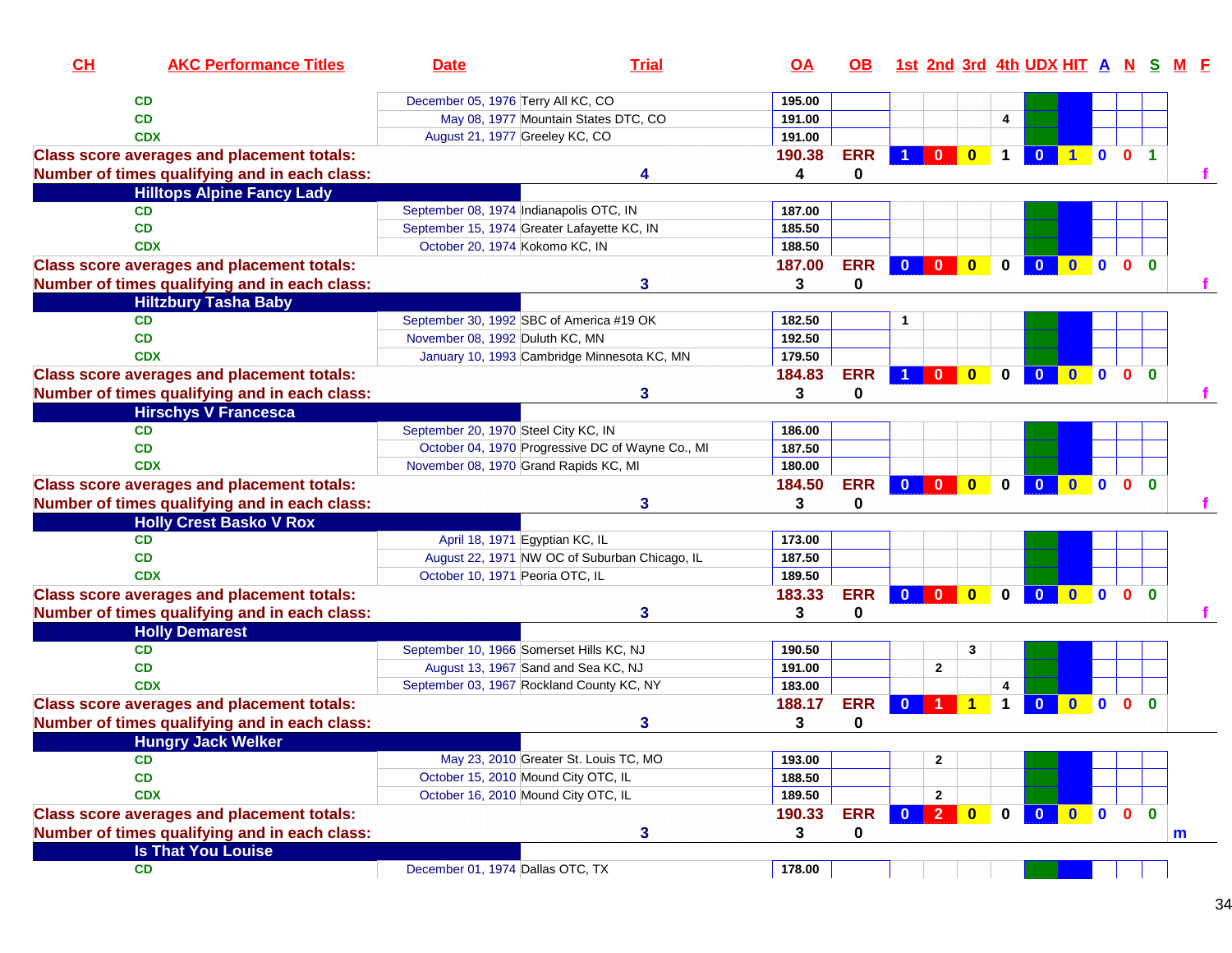| CH                | <b>AKC Performance Titles</b>                     | <b>Date</b>                        | <b>Trial</b>                                    | <u>OA</u>  | OB.               |                         |                         |                |              | 1st 2nd 3rd 4th UDX HIT A N S M F |              |                          |                              |              |              |
|-------------------|---------------------------------------------------|------------------------------------|-------------------------------------------------|------------|-------------------|-------------------------|-------------------------|----------------|--------------|-----------------------------------|--------------|--------------------------|------------------------------|--------------|--------------|
|                   | CD                                                | December 07, 1974 Alamo DOC, TX    |                                                 | 183.00     |                   |                         |                         |                |              |                                   |              |                          |                              |              |              |
|                   | <b>CDX</b>                                        |                                    | January 18, 1975 Big Springs KC, TX             | 175.00     |                   |                         |                         | 3              |              |                                   |              |                          |                              |              |              |
|                   | <b>CDX</b>                                        | January 29, 1975 Concho KC, TX     |                                                 | 177.00     |                   |                         |                         |                |              |                                   |              |                          |                              |              |              |
|                   | <b>CDX</b>                                        | March 23, 1975 Dallas OTC, TX      |                                                 |            | 189.00            |                         |                         |                |              |                                   |              |                          |                              |              |              |
|                   | <b>Class score averages and placement totals:</b> |                                    |                                                 |            | 178.25 189.00 0 0 |                         |                         | $\overline{1}$ | $\mathbf{0}$ | $\mathbf{0}$                      | $\mathbf{0}$ | $\mathbf{0}$             | 0 <sub>0</sub>               |              |              |
|                   | Number of times qualifying and in each class:     |                                    | 5                                               | 4          |                   |                         |                         |                |              |                                   |              |                          |                              |              |              |
|                   | <b>Jatos Lord Patric</b>                          |                                    |                                                 |            |                   |                         |                         |                |              |                                   |              |                          |                              |              |              |
|                   | <b>CD</b>                                         |                                    | February 22, 1976 Sportsmans DTC of Detroit, MI | 190.00     |                   |                         |                         |                |              |                                   |              |                          |                              |              |              |
|                   | CD                                                |                                    | April 03, 1976 Saginaw Valley KC, MI            | 176.00     |                   |                         |                         |                |              |                                   |              |                          |                              |              |              |
|                   | <b>CDX</b>                                        |                                    | September 26, 1976 Southern Michigan OTC, MI    | 177.00     |                   |                         |                         |                |              |                                   |              |                          |                              |              |              |
|                   | <b>Class score averages and placement totals:</b> |                                    |                                                 | 181.00     | <b>ERR</b>        | $\overline{\mathbf{0}}$ | $\bullet$               | $\bullet$      | $\mathbf 0$  | $\mathbf{0}$                      | $\bullet$    | $\blacksquare$           | $\mathbf{0}$<br>$\mathbf{0}$ |              |              |
|                   | Number of times qualifying and in each class:     |                                    | 3                                               | 3          | 0                 |                         |                         |                |              |                                   |              |                          |                              |              | m            |
|                   | <b>Johoys Woeful Countenance</b>                  |                                    |                                                 |            |                   |                         |                         |                |              |                                   |              |                          |                              |              |              |
|                   | CD                                                |                                    | April 21, 1974 Mound City OTC, MO               | 188.50     |                   |                         |                         |                |              |                                   |              |                          |                              |              |              |
|                   | <b>Class score averages and placement totals:</b> |                                    |                                                 | 188.50     | <b>ERR</b>        | $\overline{\mathbf{0}}$ | $\overline{\mathbf{0}}$ | $\bullet$      | $\mathbf{0}$ | $\mathbf{0}$                      | $\bullet$    | $\overline{\phantom{a}}$ | $\mathbf{0}$<br>$\mathbf{0}$ |              |              |
|                   | Number of times qualifying and in each class:     |                                    | 1                                               |            | $\bf{0}$          |                         |                         |                |              |                                   |              |                          |                              | $\mathsf{m}$ |              |
|                   | <b>Jura Tisch V Sonthofen</b>                     |                                    |                                                 |            |                   |                         |                         |                |              |                                   |              |                          |                              |              |              |
|                   | <b>CD</b>                                         | March 10, 1973 Austin KC, TX       |                                                 | 189.00     |                   |                         |                         |                |              |                                   |              |                          |                              |              |              |
|                   | CD                                                |                                    | April 01, 1973 Cen Tex KC, TX                   | 175.50     |                   |                         |                         |                |              |                                   |              |                          |                              |              |              |
|                   | <b>CDX</b>                                        |                                    | June 03, 1973 OC of Corpus Christi, TX          | 186.00     |                   |                         |                         |                |              |                                   |              |                          |                              |              |              |
|                   | <b>Class score averages and placement totals:</b> |                                    |                                                 | 183.50     | <b>ERR</b>        | $\mathbf{0}$            |                         | $\bullet$      | $\mathbf 0$  | $\overline{\mathbf{0}}$           |              |                          | 0 <sub>0</sub>               |              |              |
|                   | Number of times qualifying and in each class:     |                                    | 3                                               | 3          | $\bf{0}$          |                         |                         |                |              |                                   |              |                          |                              |              |              |
|                   | <b>Kessopulos Agustus Ceasar</b>                  |                                    |                                                 |            |                   |                         |                         |                |              |                                   |              |                          |                              |              |              |
|                   | <b>CD</b>                                         |                                    | November 12, 1967 Youngstown All-Breed TC, OH   | 190.50     |                   |                         | $\mathbf{2}$            |                |              |                                   |              |                          |                              |              |              |
|                   | CD                                                |                                    | December 16, 1967 Richland County KC, OH        | 191.50     |                   | $\mathbf{1}$            |                         |                |              |                                   |              |                          |                              |              |              |
|                   | <b>CDX</b>                                        |                                    | December 17, 1967 Western Reserve KC, OH        | 190.00     |                   |                         |                         |                |              |                                   |              |                          |                              |              |              |
|                   | <b>CDX</b>                                        |                                    | May 05, 1968 Canton All-Breed TC, OH            |            | 194.00            |                         |                         |                |              |                                   |              |                          |                              |              |              |
|                   | <b>CDX</b>                                        |                                    | May 19, 1968 Columbus All-Breed TC, OH          |            | 195.50            |                         |                         |                |              |                                   |              |                          |                              |              |              |
|                   | <b>UD</b>                                         | January 12, 1969 McKinley KC, OH   |                                                 |            | 193.00            |                         |                         | 3              |              |                                   |              |                          |                              |              |              |
|                   | <b>UD</b>                                         |                                    | May 04, 1969 Canton All-Breed TC, OH            |            | 194.00            |                         |                         |                |              |                                   |              |                          |                              |              |              |
|                   | <b>Class score averages and placement totals:</b> |                                    |                                                 | 190.67     | 194.13            |                         |                         | 1              | $\bf{0}$     | $\mathbf{0}$                      | $\mathbf{0}$ | $\mathbf{0}$             | $\mathbf{0}$<br>$\mathbf{0}$ |              |              |
|                   | Number of times qualifying and in each class:     |                                    | 7                                               | 3          | 4                 |                         |                         |                |              |                                   |              |                          |                              | m            |              |
|                   | 1986-CHKings Row Snowjob                          |                                    |                                                 |            |                   |                         |                         |                |              |                                   |              |                          |                              |              |              |
| <b>1986-CHCD</b>  |                                                   |                                    | February 25, 1984 Monterey Bay DTC, CA          |            | 184.00            |                         |                         |                |              |                                   |              |                          |                              |              |              |
| <b>1986-CHCD</b>  |                                                   |                                    | March 11, 1984 Marin County DTC, CA             |            | 182.50            |                         |                         |                |              |                                   |              |                          |                              |              |              |
| <b>1986-CHCDX</b> |                                                   |                                    | April 01, 1984 County Wide DTC, CA              |            | 175.00            |                         |                         |                |              |                                   |              |                          |                              |              |              |
| <b>1986-CHCDX</b> |                                                   |                                    | April 08, 1984 Santa Cruz KC, CA                |            | 191.50            |                         |                         |                |              |                                   |              |                          |                              |              |              |
| <b>1986-CHCDX</b> |                                                   |                                    | April 22, 1984 Sir Francis Drake KC, CA         |            | 173.00            |                         |                         |                |              |                                   |              |                          |                              |              |              |
| <b>1986-CHCDX</b> |                                                   |                                    | October 25, 1985 SBC of Greater Phoenix, AZ     |            | 193.00            |                         |                         |                |              |                                   |              |                          |                              |              |              |
| <b>1986-CHUD</b>  |                                                   | November 30, 1986 San Mateo KC, CA |                                                 |            | 195.50            |                         |                         |                |              |                                   |              |                          |                              |              |              |
|                   | <b>Class score averages and placement totals:</b> |                                    |                                                 | <b>ERR</b> | 184.93            |                         | $\mathbf{0}$            | $\mathbf{0}$   | $\bf{0}$     |                                   | $\mathbf{0}$ | $\overline{\bullet}$     | 0 <sub>0</sub>               |              |              |
|                   | Number of times qualifying and in each class:     |                                    | $\overline{7}$                                  | 0          | 7                 |                         |                         |                |              |                                   |              |                          |                              |              | $\mathbf{m}$ |
|                   | <b>Kings Row Uno Mas St. Hampton</b>              |                                    |                                                 |            |                   |                         |                         |                |              |                                   |              |                          |                              |              |              |
|                   | <b>CD</b>                                         |                                    | April 09, 2006 Yosemite KC, CA                  | 192.50     |                   |                         |                         | 3              |              |                                   |              |                          |                              |              |              |
|                   |                                                   |                                    |                                                 |            |                   |                         |                         |                |              |                                   |              |                          |                              |              | 35           |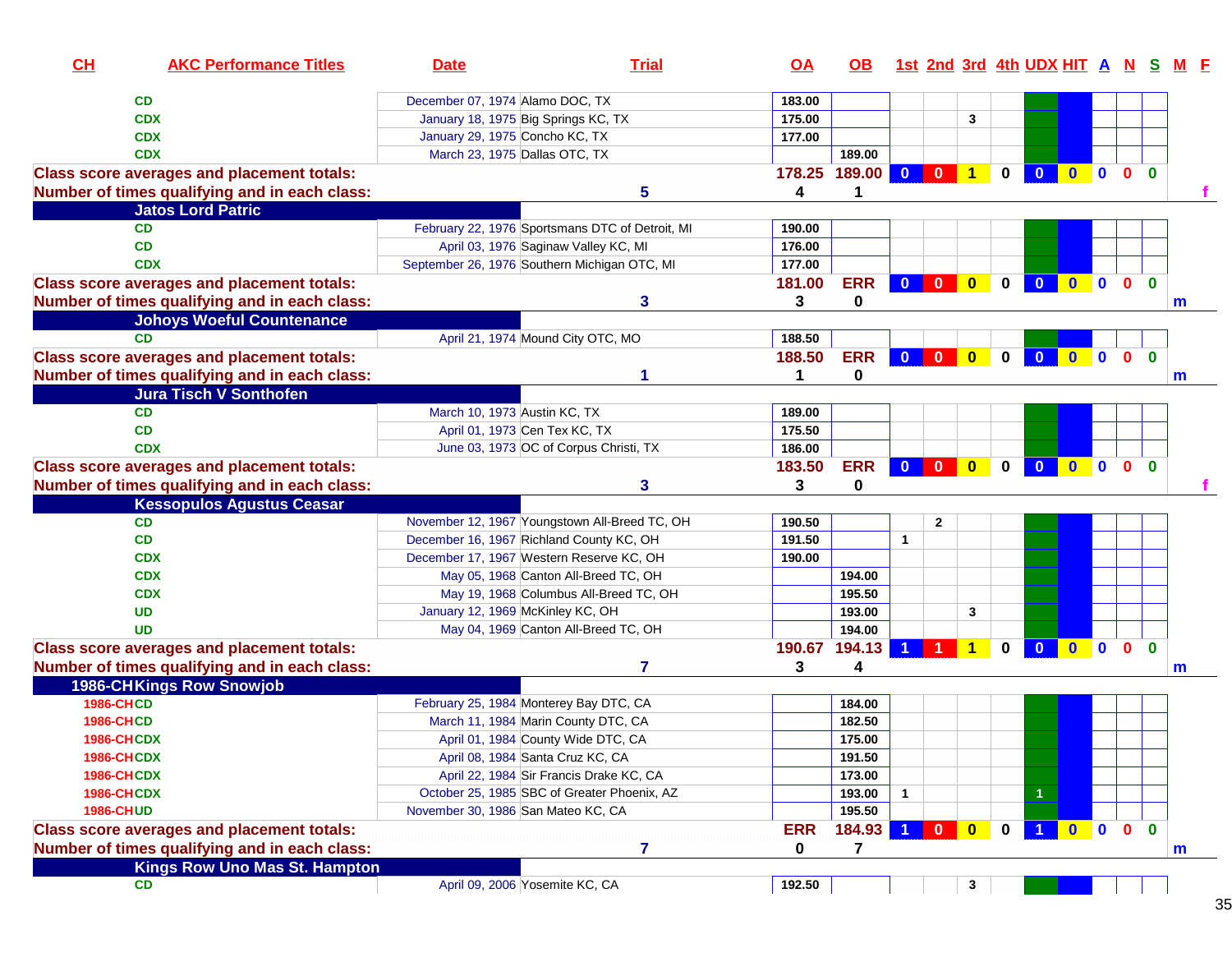| CL | <b>AKC Performance Titles</b>                                                                      | <b>Date</b>                       | <b>Trial</b>                                  | <u>OA</u>  | OB.               |                      |                         |                         |              | 1st 2nd 3rd 4th UDX HIT A N S |                |              |                              |                |
|----|----------------------------------------------------------------------------------------------------|-----------------------------------|-----------------------------------------------|------------|-------------------|----------------------|-------------------------|-------------------------|--------------|-------------------------------|----------------|--------------|------------------------------|----------------|
|    | <b>CD</b>                                                                                          |                                   | April 29, 2006 SBC of Pacific Coast, CA       | 178.00     |                   |                      |                         |                         |              |                               |                |              |                              |                |
|    | <b>CDX</b>                                                                                         |                                   | April 30, 2006 Mt Diablo DTC, CA              | 185.50     |                   |                      |                         | 3                       |              |                               |                |              |                              |                |
|    | <b>Class score averages and placement totals:</b>                                                  |                                   |                                               | 185.33     | <b>ERR</b>        |                      | $\mathbf{0}$            | $\overline{2}$          | $\bf{0}$     | $\mathbf{0}$                  | $\mathbf{0}$   | $\mathbf{0}$ | $\mathbf{0}$<br>$\bf{0}$     |                |
|    | Number of times qualifying and in each class:                                                      |                                   | 3                                             | 3          | 0                 |                      |                         |                         |              |                               |                |              |                              | m              |
|    | <b>Knights King Klancy</b>                                                                         |                                   |                                               |            |                   |                      |                         |                         |              |                               |                |              |                              |                |
|    | <b>CD</b>                                                                                          | November 24, 1974 Nebraska KC, NE |                                               |            | 186.00            |                      |                         |                         |              |                               |                |              |                              |                |
|    | <b>CD</b>                                                                                          |                                   | April 04, 1975 Wichita DTC, KS                |            | 177.00            |                      |                         | 3                       |              |                               |                |              |                              |                |
|    | <b>CDX</b>                                                                                         |                                   | May 04, 1975 Council Bluffs KC, IA            |            | 192.00            | $\mathbf{1}$         |                         |                         |              |                               |                |              |                              |                |
|    | <b>CDX</b>                                                                                         |                                   | May 24, 1975 Nebraska KC, NE                  |            |                   |                      |                         | 3                       |              |                               |                |              |                              |                |
|    | <b>Class score averages and placement totals:</b>                                                  |                                   |                                               | <b>ERR</b> | 185.00            | $\blacktriangleleft$ | $\overline{\mathbf{0}}$ | $\overline{2}$          | $\mathbf{0}$ | $\mathbf{0}$                  | $\mathbf{0}$   | $\mathbf 0$  | $\mathbf{0}$<br>$\mathbf{0}$ |                |
|    | Number of times qualifying and in each class:                                                      |                                   | 4                                             | 0          | 3                 |                      |                         |                         |              |                               |                |              |                              | m              |
|    | <b>Kragen Von Schnaps</b>                                                                          |                                   |                                               |            |                   |                      |                         |                         |              |                               |                |              |                              |                |
|    | <b>CD</b>                                                                                          |                                   | March 17, 1968 Houston KC, TX                 | 186.50     |                   |                      |                         |                         |              |                               |                |              |                              |                |
|    | <b>CD</b>                                                                                          |                                   | September 01, 1968 Corpus Christi KC, TX      | 187.00     |                   |                      |                         | 3                       |              |                               |                |              |                              |                |
|    | <b>CDX</b>                                                                                         |                                   | October 06, 1968 Deep South All-Breed OTC, LA | 180.50     |                   |                      |                         |                         |              |                               |                |              |                              |                |
|    | <b>CDX</b>                                                                                         |                                   | October 13, 1968 Houston KC, TX               | 194.50     |                   |                      |                         | 3                       |              |                               |                |              |                              |                |
|    | <b>Class score averages and placement totals:</b>                                                  |                                   |                                               | 187.13     | <b>ERR</b>        | $\mathbf{0}$         | $\mathbf{0}$            | $\overline{2}$          | $\mathbf 1$  | $\mathbf{0}$                  | $0$ 0          |              | $\mathbf{0}$<br>$\mathbf{0}$ |                |
|    | Number of times qualifying and in each class:                                                      |                                   |                                               | 4          | 0                 |                      |                         |                         |              |                               |                |              |                              | m              |
|    | <b>Lachs Little Bit</b>                                                                            |                                   |                                               |            |                   |                      |                         |                         |              |                               |                |              |                              |                |
|    | <b>CD</b>                                                                                          |                                   | July 28, 1968 Waukesha KC, WI                 |            | 178.00            |                      |                         |                         |              |                               |                |              |                              |                |
|    | CD                                                                                                 |                                   | August 16, 1968 NW OC of Suburban Chicago, IL |            | 178.00            |                      |                         |                         |              |                               |                |              |                              |                |
|    | <b>CDX</b>                                                                                         |                                   | November 10, 1968 Fox Valley DTC, IL          | 193.00     |                   |                      |                         |                         |              |                               |                |              |                              |                |
|    | <b>CDX</b>                                                                                         | February 01, 1969 Muncie OTC, IN  |                                               |            | 186.00            |                      |                         |                         |              |                               |                |              |                              |                |
|    | <b>CDX</b>                                                                                         | March 09, 1969 Detroit KC, MI     |                                               |            | 185.00            |                      |                         |                         |              |                               |                |              |                              |                |
|    | <b>CDX</b>                                                                                         |                                   | October 19, 1969 Glenbard All-Breed KC, IL    |            | 186.50            |                      |                         |                         |              |                               |                |              |                              |                |
|    | <b>CDX</b>                                                                                         |                                   | May 31, 1970 Stone City KC, IL                |            | 187.00            |                      |                         |                         |              |                               |                |              |                              |                |
|    | <b>Class score averages and placement totals:</b><br>Number of times qualifying and in each class: |                                   | 7                                             | 193.00     | 183.42<br>6       | $\mathbf{0}$         | $\mathbf{0}$            | $\mathbf{0}$            | $\mathbf{0}$ | $\mathbf{0}$                  | $\bullet$      | $\mathbf{0}$ | $\mathbf{0}$<br>$\bf{0}$     |                |
|    | <b>Lady Allen</b>                                                                                  |                                   |                                               |            |                   |                      |                         |                         |              |                               |                |              |                              |                |
|    | <b>CD</b>                                                                                          |                                   | May 21, 1967 Twin Cities OTC, MN              | 181.00     |                   |                      |                         |                         |              |                               |                |              |                              |                |
|    | <b>CDX</b>                                                                                         |                                   | September 09, 1967 Des Moines OTC, IA         | 193.50     |                   |                      |                         |                         | 4            |                               |                |              |                              |                |
|    | <b>CDX</b>                                                                                         |                                   | January 28, 1968 Wisconsin KC, WI             | 198.50     |                   | $\mathbf{1}$         |                         |                         |              |                               |                |              |                              |                |
|    | <b>Class score averages and placement totals:</b>                                                  |                                   |                                               | 191.00     | <b>ERR</b>        | $\overline{1}$       | $\mathbf{0}$            | $\overline{\mathbf{0}}$ | $\mathbf 1$  | $\bullet$                     | $0$ 0          |              | $\bullet$<br>$\mathbf{0}$    |                |
|    | Number of times qualifying and in each class:                                                      |                                   | 3                                             | 3          | 0                 |                      |                         |                         |              |                               |                |              |                              |                |
|    | <b>Lady Beatrice of Queens</b>                                                                     |                                   |                                               |            |                   |                      |                         |                         |              |                               |                |              |                              |                |
|    | CD                                                                                                 | December 06, 1980 Portland KC, OR |                                               | 192.50     |                   | $\mathbf{1}$         |                         |                         |              |                               |                |              |                              |                |
|    | CD                                                                                                 |                                   | January 11, 1981 Puyallup Valley DF, WA       |            | 195.50            |                      |                         |                         |              |                               |                |              |                              |                |
|    | <b>CDX</b>                                                                                         |                                   | March 01, 1981 Seattle KC, WA                 | 190.50     |                   |                      |                         |                         |              |                               |                |              |                              |                |
|    | <b>CDX</b>                                                                                         |                                   | March 08, 1981 Willamette Valley KC, OR       | 191.50     |                   |                      |                         |                         |              |                               |                |              |                              |                |
|    | <b>CDX</b>                                                                                         |                                   | June 20, 1981 SBC of Puget Sound, WA          |            | 193.50            |                      |                         |                         |              |                               |                |              |                              |                |
|    | <b>CDX</b>                                                                                         |                                   | June 27, 1982 SBC of Puget Sound, WA          |            | 194.50            | $\mathbf{1}$         |                         |                         |              |                               | $\overline{2}$ |              |                              | $\mathbf{2}$   |
|    | <b>CDX</b>                                                                                         |                                   | June 17, 1984 SBC of Puget Sound, WA          |            | 191.50            | $\mathbf{1}$         |                         |                         |              |                               | 3              |              |                              | $\mathbf 3$    |
|    | <b>Class score averages and placement totals:</b>                                                  |                                   |                                               |            | 191.50 193.75 3 0 |                      |                         | $\bullet$               | $\mathbf 0$  | $\bullet$                     | $\overline{2}$ | $\mathbf{0}$ | $\mathbf 0$                  | $\overline{2}$ |
|    | Number of times qualifying and in each class:                                                      |                                   | $\overline{7}$                                | 3          | 4                 |                      |                         |                         |              |                               |                |              |                              | $\mathbf f$    |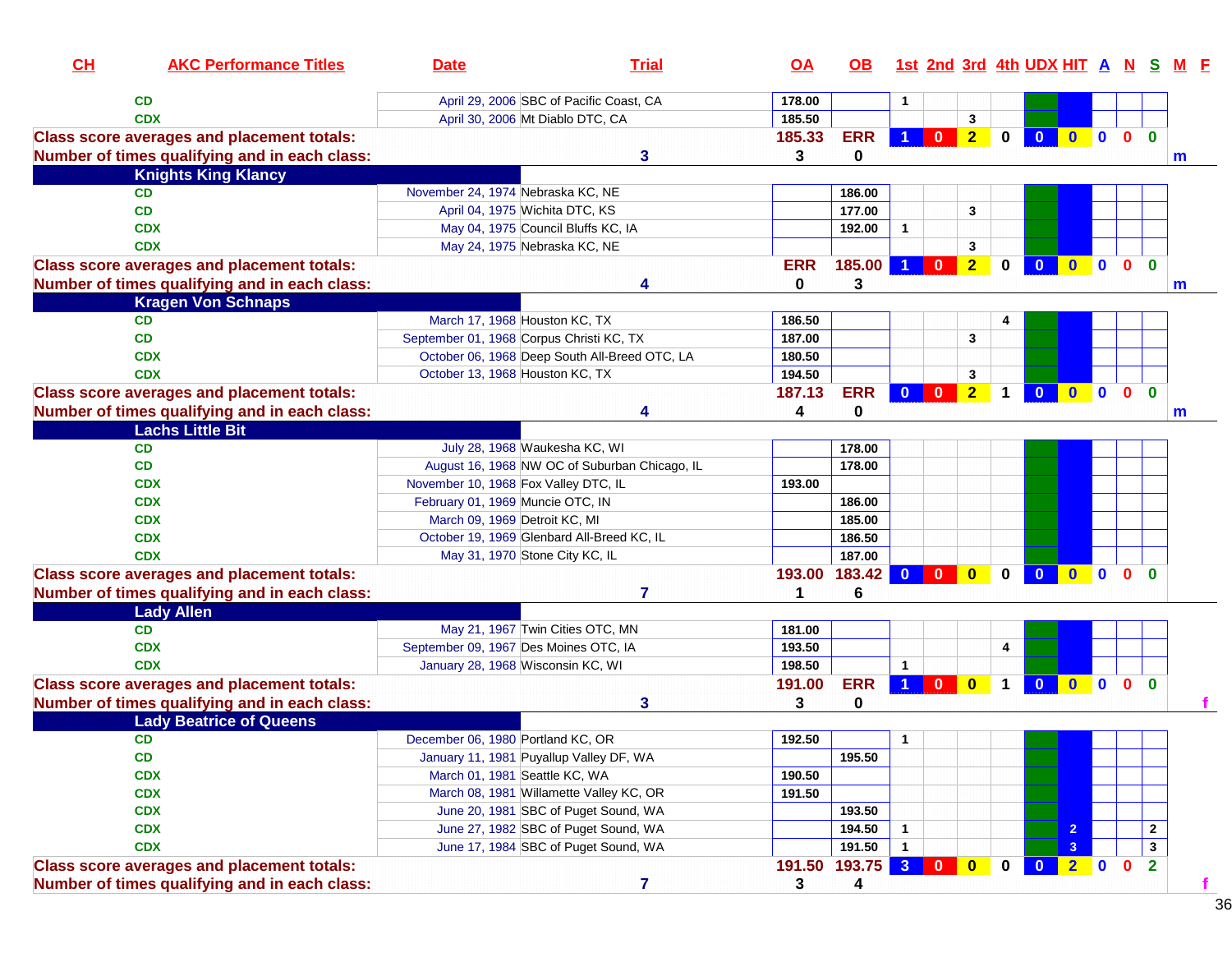| CH | <b>AKC Performance Titles</b>                     | <b>Date</b>                          | <b>Trial</b>                                 | $\overline{OA}$ | <b>OB</b>   |                      |                                                                 |                      |              | 1st 2nd 3rd 4th UDX HIT A N S |                     |              |                |              |   |
|----|---------------------------------------------------|--------------------------------------|----------------------------------------------|-----------------|-------------|----------------------|-----------------------------------------------------------------|----------------------|--------------|-------------------------------|---------------------|--------------|----------------|--------------|---|
|    | <b>Lady Brandi V Brau</b>                         |                                      |                                              |                 |             |                      |                                                                 |                      |              |                               |                     |              |                |              |   |
|    | <b>CD</b>                                         | May 26, 1973 Louisiana KC, LA        |                                              |                 | 184.00      |                      | $\mathbf{2}$                                                    |                      |              |                               |                     |              |                |              |   |
|    | <b>Class score averages and placement totals:</b> |                                      |                                              | <b>ERR</b>      | 184.00      | $\mathbf{0}$         | -1                                                              |                      | 0            |                               |                     | $\mathbf{0}$ | $\Omega$       | $\Omega$     |   |
|    | Number of times qualifying and in each class:     |                                      |                                              | 0               |             |                      |                                                                 |                      |              |                               |                     |              |                |              |   |
|    | <b>Lady Erica Jo V Gero Gerd</b>                  |                                      |                                              |                 |             |                      |                                                                 |                      |              |                               |                     |              |                |              |   |
|    | <b>CD</b>                                         | April 01, 1972 Tulsa DTC, OK         |                                              | 182.50          |             |                      |                                                                 |                      |              |                               |                     |              |                |              |   |
|    | <b>CD</b>                                         | April 29, 1972 Tri State KC, MO      |                                              | 189.00          |             | $\mathbf{1}$         |                                                                 |                      |              |                               |                     |              |                |              |   |
|    | <b>CDX</b>                                        |                                      | April 30, 1972 Mid Continent KC of Tulsa, OK | 194.00          |             |                      | $\mathbf{2}$                                                    |                      |              |                               |                     |              |                |              |   |
|    | <b>CDX</b>                                        |                                      | October 01, 1972 Heart of America KC, MO     |                 | 187.00      |                      |                                                                 |                      | 4            |                               |                     |              |                |              |   |
|    | <b>Class score averages and placement totals:</b> |                                      |                                              | 188.50          | 187.00      |                      |                                                                 | $\mathbf{0}$         | $\mathbf{2}$ |                               | $\mathbf{0}$        | $\bullet$    | $\mathbf{0}$   | $\mathbf{0}$ |   |
|    | Number of times qualifying and in each class:     |                                      |                                              | 3               |             |                      |                                                                 |                      |              |                               |                     |              |                |              |   |
|    | <b>Lady Fiona V St. Mark</b>                      |                                      |                                              |                 |             |                      |                                                                 |                      |              |                               |                     |              |                |              |   |
|    | <b>CD</b>                                         | March 11, 1973 San Mateo DTC, CA     |                                              | 188.50          |             |                      |                                                                 |                      |              |                               |                     |              |                |              |   |
|    | <b>CD</b>                                         |                                      | June 24, 1973 Marin County DTC, CA           | 193.00          |             |                      |                                                                 |                      |              |                               |                     |              |                |              |   |
|    | <b>CDX</b>                                        | August 05, 1973 Eden KC, CA          |                                              | 193.00          |             |                      |                                                                 | 3                    |              |                               |                     |              |                |              |   |
|    | <b>Class score averages and placement totals:</b> |                                      |                                              | 191.50          | <b>ERR</b>  | $\Omega$             | $\mathbf{0}$                                                    | $\blacktriangleleft$ | $\mathbf{0}$ | $\mathbf{0}$                  | $\mathbf{0}$        | $\mathbf{0}$ | $\mathbf{0}$   | $\mathbf{0}$ |   |
|    | Number of times qualifying and in each class:     |                                      | 3                                            | 3               | $\mathbf 0$ |                      |                                                                 |                      |              |                               |                     |              |                |              |   |
|    | <b>Lady Kathy V Brandendale</b>                   |                                      |                                              |                 |             |                      |                                                                 |                      |              |                               |                     |              |                |              |   |
|    | <b>CD</b>                                         |                                      | May 20, 1973 Columbus All-Breed TC, OH       | 190.00          |             |                      |                                                                 |                      |              |                               |                     |              |                |              |   |
|    | <b>CD</b>                                         | September 29, 1973 Hoosier KC, IN    |                                              | 188.00          |             |                      |                                                                 |                      |              |                               |                     |              |                |              |   |
|    | <b>CDX</b>                                        | November 25, 1973 Queen City DTC, OH |                                              | 191.50          |             |                      |                                                                 |                      |              |                               |                     |              |                |              |   |
|    | <b>Class score averages and placement totals:</b> |                                      |                                              | 189.83          | <b>ERR</b>  | $\mathbf{0}$         | $\Omega$                                                        | $\mathbf{0}$         | $\mathbf{0}$ | $\Omega$                      | $\mathbf{0}$        | $\mathbf{0}$ | $\mathbf{0}$   | $\mathbf{0}$ |   |
|    | Number of times qualifying and in each class:     |                                      | 3                                            | 3               | $\mathbf 0$ |                      |                                                                 |                      |              |                               |                     |              |                |              |   |
|    | <b>Lady Mercedes Dechynne</b>                     |                                      |                                              |                 |             |                      |                                                                 |                      |              |                               |                     |              |                |              |   |
|    | <b>CD</b>                                         | June 08, 2002 McKinley KC, OH        |                                              | 180.50          |             |                      | $\mathbf{2}$                                                    |                      |              |                               |                     |              |                |              |   |
|    | <b>CD</b>                                         |                                      | March 08, 2003 Cleveland All-Breed KC, OH    | 193.50          |             |                      |                                                                 | 3                    |              |                               |                     |              |                |              |   |
|    | <b>CDX</b>                                        | June 22, 2003 South Hills KC, PA     |                                              | 182.50          |             | $\blacktriangleleft$ |                                                                 |                      |              |                               |                     |              |                |              |   |
|    | <b>Class score averages and placement totals:</b> |                                      |                                              | 185.50          | <b>ERR</b>  |                      |                                                                 |                      | 0            | $\mathbf{0}$                  | $\bf{0}$            | $\mathbf{0}$ | $\mathbf{0}$   | $\mathbf{0}$ |   |
|    | Number of times qualifying and in each class:     |                                      | 3                                            | 3               | 0           |                      |                                                                 |                      |              |                               |                     |              |                |              |   |
|    | 2013-GCHLasquites May of Denver                   |                                      |                                              |                 |             |                      |                                                                 |                      |              |                               |                     |              |                |              |   |
|    | 2013-GCHCD BN PCD GN CGCA                         | April 26, 2014 Sherwood DTC, OR      |                                              | 182.50          |             |                      |                                                                 |                      |              |                               |                     |              |                |              |   |
|    | 2013-GCHCD BN PCD GN CGCA                         |                                      | July 10, 2014 Mt. Rainier WDC, WA            | 187.00          |             | $\mathbf{1}$         |                                                                 |                      |              |                               |                     | $\mathbf 1$  |                |              |   |
|    | <b>2013-GCHCDX BN PCD GN CGCA</b>                 |                                      | July 12, 2014 Timberland Valley DFA, WA      | 176.50          |             |                      | $\mathbf{2}$                                                    |                      |              |                               |                     |              |                |              |   |
|    | <b>Class score averages and placement totals:</b> |                                      |                                              | 182.00          | <b>ERR</b>  |                      |                                                                 | $\bf{0}$             | 0            |                               |                     |              | 0              | $\mathbf{0}$ |   |
|    | Number of times qualifying and in each class:     |                                      | 3                                            | 3               | $\bf{0}$    |                      |                                                                 |                      |              |                               |                     |              |                |              |   |
|    | <b>Lil Jons Fremonts Finola</b>                   |                                      |                                              |                 |             |                      |                                                                 |                      |              |                               |                     |              |                |              |   |
|    | <b>CD RAE</b>                                     | May 19, 2007 Allentown DTC, PA       |                                              | 187.00          |             | $\mathbf{1}$         |                                                                 |                      |              |                               |                     |              |                |              |   |
|    | <b>Class score averages and placement totals:</b> |                                      |                                              | 187.00          | <b>ERR</b>  | $\blacktriangleleft$ | $\begin{array}{ c c c c c }\n\hline\n0&\mathbf{0}\n\end{array}$ |                      | $\mathbf 0$  | $\mathbf{0}$                  | $\bullet$ $\bullet$ |              | 0 <sub>0</sub> |              |   |
|    | Number of times qualifying and in each class:     |                                      |                                              | 1               | $\mathbf 0$ |                      |                                                                 |                      |              |                               |                     |              |                |              | f |
|    | <b>Little Lady Lorelei</b>                        |                                      |                                              |                 |             |                      |                                                                 |                      |              |                               |                     |              |                |              |   |
|    | <b>CD</b>                                         |                                      | April 29, 1978 Greater Milwaukee SBC, WI     | 190.50          |             | $\mathbf{1}$         |                                                                 |                      |              |                               |                     |              |                |              |   |
|    | CD                                                |                                      | April 30, 1978 Greater Madison SBC, WI       | 189.00          |             | $\mathbf{1}$         |                                                                 |                      |              |                               |                     |              |                |              |   |
|    | CD                                                | May 20, 1978 Oshkosh KC, WI          |                                              | 184.00          |             |                      |                                                                 |                      | 4            |                               |                     |              |                |              |   |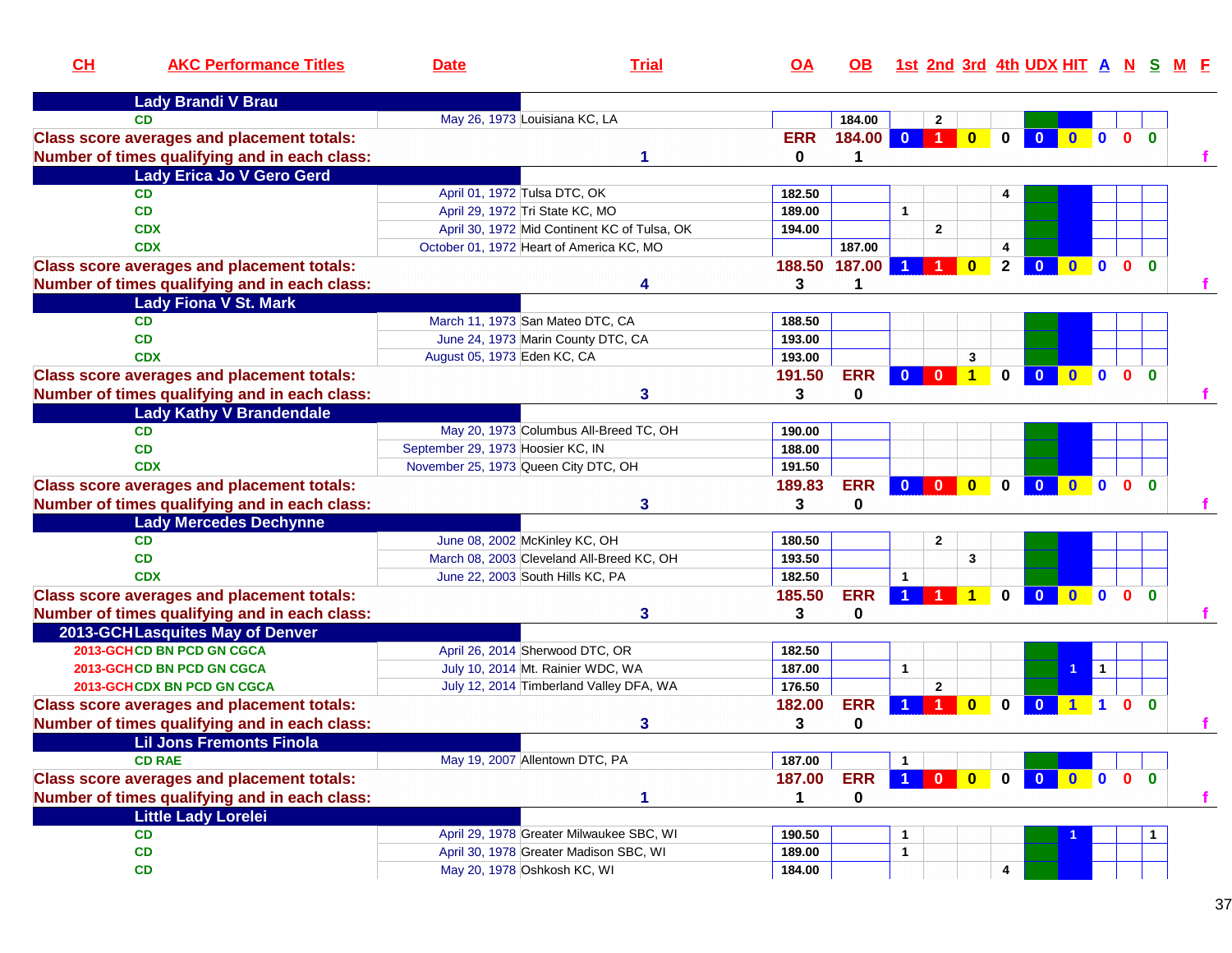| CH                | <b>AKC Performance Titles</b>                     | <b>Date</b>                        | <b>Trial</b>                             | <u>OA</u> | OB .          |                         |                                                                    |                         |                      | 1st 2nd 3rd 4th UDX HIT A N S M F |              |                         |              |                      |              |
|-------------------|---------------------------------------------------|------------------------------------|------------------------------------------|-----------|---------------|-------------------------|--------------------------------------------------------------------|-------------------------|----------------------|-----------------------------------|--------------|-------------------------|--------------|----------------------|--------------|
|                   | CD                                                |                                    | May 21, 1978 North Shore DTC, IL         | 187.00    |               |                         |                                                                    |                         |                      |                                   |              |                         |              |                      |              |
|                   | <b>CDX</b>                                        |                                    | May 27, 1978 Grand Rapids KC, MI         | 186.50    |               |                         |                                                                    |                         |                      |                                   |              |                         |              |                      |              |
|                   | <b>CDX</b>                                        |                                    | May 28, 1978 Kalamazoo KC, MI            | 183.50    |               |                         |                                                                    | 3                       |                      |                                   |              |                         |              |                      |              |
|                   | <b>CDX</b>                                        |                                    | October 29, 1978 Forest City DTC, IL     |           | 184.50        |                         |                                                                    |                         |                      |                                   |              |                         |              |                      |              |
|                   | <b>CDX</b>                                        |                                    | April 07, 1979 Greater Milwaukee SBC, WI |           | 188.00        |                         | $\overline{\mathbf{2}}$                                            |                         |                      |                                   |              |                         |              |                      |              |
|                   | <b>CDX</b>                                        |                                    | April 04, 1981 Greater Milwaukee SBC, WI |           | 191.50        |                         | $\mathbf{2}$                                                       |                         |                      |                                   |              |                         |              |                      |              |
|                   | <b>Class score averages and placement totals:</b> |                                    |                                          | 186.75    | 188.00        | 2 <sup>1</sup>          | 2 <sup>1</sup>                                                     | $\overline{1}$          | $\blacktriangleleft$ | $\mathbf{0}$                      |              | $\mathbf 0$             | $\bullet$    | $\blacktriangleleft$ |              |
|                   | Number of times qualifying and in each class:     |                                    | 9                                        | 6         | 3             |                         |                                                                    |                         |                      |                                   |              |                         |              |                      |              |
|                   | <b>Little Miss Bailey Haze</b>                    |                                    |                                          |           |               |                         |                                                                    |                         |                      |                                   |              |                         |              |                      |              |
|                   | <b>CD</b>                                         |                                    | November 01, 2003 Bloomington OTC, MN    | 173.00    |               |                         |                                                                    |                         |                      |                                   |              |                         |              |                      |              |
|                   | <b>Class score averages and placement totals:</b> |                                    |                                          | 173.00    | <b>ERR</b>    | $\overline{\mathbf{0}}$ | $\mathbf{0}$                                                       | $\bullet$               | $\mathbf 0$          | $\mathbf{0}$                      | $\mathbf{0}$ | $\overline{\mathbf{0}}$ | $\mathbf{0}$ | $\mathbf{0}$         |              |
|                   | Number of times qualifying and in each class:     |                                    |                                          | 1         | 0             |                         |                                                                    |                         |                      |                                   |              |                         |              |                      |              |
|                   | <b>1985-CHLocust Runs Athena</b>                  |                                    |                                          |           |               |                         |                                                                    |                         |                      |                                   |              |                         |              |                      |              |
| <b>1985-CHCD</b>  |                                                   | November 03, 1985 Oriole DTC, MD   |                                          | 186.00    |               |                         |                                                                    |                         |                      |                                   |              |                         |              |                      |              |
| <b>1985-CHCD</b>  |                                                   | November 16, 1985 Dauphin DTC, PA  |                                          | 184.00    |               |                         |                                                                    |                         |                      |                                   |              |                         |              |                      |              |
| <b>1985-CHCDX</b> |                                                   |                                    | March 15, 1987 DOTC of Maryland, MD      | 175.50    |               |                         |                                                                    |                         |                      |                                   |              |                         |              |                      |              |
|                   | <b>Class score averages and placement totals:</b> |                                    |                                          | 181.83    | <b>ERR</b>    | $\mathbf{0}$            | $\begin{array}{ c c c c c }\n\hline\n0 & 0 \\ \hline\n\end{array}$ |                         | $\mathbf 0$          | $\mathbf{0}$                      | $0$ 0        |                         | $\mathbf{0}$ | $\mathbf{0}$         |              |
|                   | Number of times qualifying and in each class:     |                                    | 3                                        | 3         | 0             |                         |                                                                    |                         |                      |                                   |              |                         |              |                      |              |
|                   | <b>Locust Runs Thor XXXVI</b>                     |                                    |                                          |           |               |                         |                                                                    |                         |                      |                                   |              |                         |              |                      |              |
|                   | <b>CD</b>                                         | September 29, 1984 Ohio SBC, OH    |                                          | 185.50    |               | 1                       |                                                                    |                         |                      |                                   |              |                         |              |                      |              |
|                   | CD                                                | November 04, 1984 Oriole DTC, MD   |                                          | 192.00    |               |                         |                                                                    |                         |                      |                                   |              |                         |              |                      |              |
|                   | <b>CDX</b>                                        | November 17, 1984 American KC, PA  |                                          | 188.00    |               |                         |                                                                    |                         |                      |                                   |              |                         |              |                      |              |
|                   | <b>CDX</b>                                        |                                    | November 24, 1984 Upper Marlboro KC, MD  | 196.50    |               | $\mathbf{1}$            |                                                                    |                         |                      |                                   |              |                         |              |                      |              |
|                   | <b>CDX</b>                                        | November 25, 1984 Maryland KC, MD  |                                          | 190.00    |               |                         | $\overline{\mathbf{2}}$                                            |                         |                      |                                   |              |                         |              |                      |              |
|                   | <b>CDX</b>                                        |                                    | June 29, 1985 New England SBC, MA        |           | 198.00        |                         | $\overline{2}$                                                     |                         |                      |                                   |              |                         |              |                      |              |
|                   | <b>CDX</b>                                        |                                    | September 22, 1985 Hyattsville DTC, MD   |           | 195.50        |                         |                                                                    | 3                       |                      |                                   |              |                         |              |                      |              |
|                   | <b>CDX</b>                                        |                                    | October 05, 1985 Mount Vernon DTC, VA    |           | 194.50        |                         |                                                                    |                         |                      |                                   |              |                         |              |                      |              |
|                   | <b>CDX</b>                                        |                                    | October 13, 1985 Rock Creek KC, NJ       |           | 192.00        |                         |                                                                    |                         |                      |                                   |              |                         |              |                      |              |
|                   | <b>Class score averages and placement totals:</b> |                                    |                                          | 190.40    | 195.00        | $\overline{2}$          |                                                                    | $\overline{2}$ 1        | $\bf{0}$             | $\mathbf{0}$                      | $0$ 0 $0$    |                         |              | $\mathbf{0}$         |              |
|                   | Number of times qualifying and in each class:     |                                    | 9                                        | 5         | 4             |                         |                                                                    |                         |                      |                                   |              |                         |              |                      | m            |
|                   | Lone Palms Czar II                                |                                    |                                          |           |               |                         |                                                                    |                         |                      |                                   |              |                         |              |                      |              |
|                   | CD                                                |                                    | July 17, 1955 Orange Empire DC, CA       | 190.00    |               |                         |                                                                    |                         |                      |                                   |              |                         |              |                      |              |
|                   | CD                                                |                                    | October 09, 1955 Pasadena KC, CA         | 192.50    |               |                         |                                                                    |                         |                      |                                   |              |                         |              |                      |              |
|                   | <b>CDX</b>                                        | November 20, 1955 Riverside KC, CA |                                          | 192.50    |               | $\mathbf{1}$            |                                                                    |                         |                      |                                   |              |                         |              |                      |              |
|                   | <b>CDX</b>                                        |                                    | April 22, 1956 San Gabriel Valley KC, CA |           | 195.00        |                         |                                                                    |                         |                      |                                   |              |                         |              |                      |              |
|                   | <b>Class score averages and placement totals:</b> |                                    |                                          |           | 191.67 195.00 | $\overline{1}$          | $\mathbf{0}$                                                       | $\overline{\mathbf{0}}$ | $\mathbf 0$          | $\overline{\mathbf{0}}$           | $0$ 0 0      |                         |              | $\bf{0}$             |              |
|                   | Number of times qualifying and in each class:     |                                    | 4                                        | 3         | 1             |                         |                                                                    |                         |                      |                                   |              |                         |              |                      | $\mathbf{m}$ |
|                   | <b>Lord Titus Groan</b>                           |                                    |                                          |           |               |                         |                                                                    |                         |                      |                                   |              |                         |              |                      |              |
|                   | <b>CD</b>                                         |                                    | March 01, 1981 Seattle KC, WA            | 194.50    |               |                         |                                                                    | 3                       |                      |                                   |              |                         |              |                      |              |
|                   | CD                                                |                                    | March 07, 1981 Chintimini KC, OR         | 197.00    |               |                         | 2                                                                  |                         |                      |                                   |              |                         |              |                      |              |
|                   | <b>CDX</b>                                        |                                    | March 08, 1981 Willamette Valley KC, OR  | 190.50    |               |                         |                                                                    |                         |                      |                                   |              |                         |              |                      |              |
|                   | <b>CDX</b>                                        |                                    | June 20, 1981 SBC of Puget Sound, WA     | 193.00    |               |                         | $\mathbf{2}$                                                       |                         |                      |                                   |              |                         |              |                      |              |
|                   | <b>CDX</b>                                        |                                    | November 01, 1981 Puyallup Valley DF, WA |           | 196.50        |                         |                                                                    |                         |                      |                                   |              |                         |              |                      |              |
|                   | <b>Class score averages and placement totals:</b> |                                    |                                          |           | 193.75 196.50 |                         | 0 2 1                                                              |                         | $\mathbf{0}$         | $\overline{\mathbf{0}}$           | $0$ 0 0      |                         |              | $\mathbf{0}$         |              |

38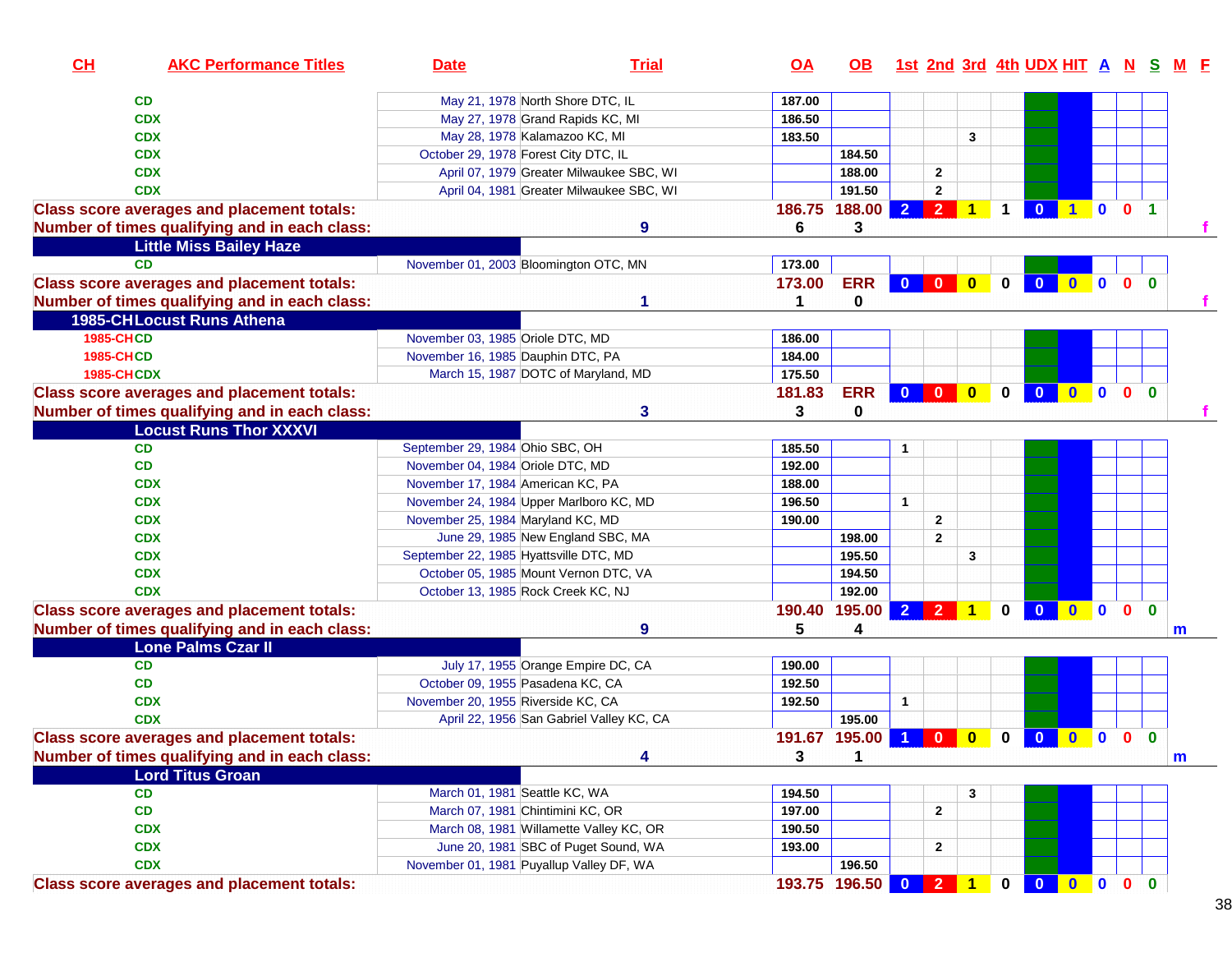| CL                | <b>AKC Performance Titles</b>                     | <b>Date</b>                                 | <b>Trial</b>                                    | $\overline{OA}$ | OB.                 |                |                         |                         |              | 1st 2nd 3rd 4th UDX HIT A N S |                 |                |                              | M F         |
|-------------------|---------------------------------------------------|---------------------------------------------|-------------------------------------------------|-----------------|---------------------|----------------|-------------------------|-------------------------|--------------|-------------------------------|-----------------|----------------|------------------------------|-------------|
|                   | Number of times qualifying and in each class:     |                                             | 5                                               | 4               | 1                   |                |                         |                         |              |                               |                 |                |                              | m           |
|                   | 1971-CHLost Valleys Amanda Stoan                  |                                             |                                                 |                 |                     |                |                         |                         |              |                               |                 |                |                              |             |
| <b>1971-CHCD</b>  |                                                   | November 15, 1970 Whidbey Island KC, WA     |                                                 | 181.00          |                     |                |                         |                         |              |                               |                 |                |                              |             |
| <b>1971-CHCD</b>  |                                                   | January 17, 1971 DFA of Oregon, OR          |                                                 |                 | 178.00              |                |                         |                         |              |                               |                 |                |                              |             |
| <b>1971-CHCDX</b> |                                                   | February 27, 1971 Seattle KC, WA            |                                                 | 175.00          |                     |                | $\overline{2}$          |                         |              |                               |                 |                |                              |             |
|                   | <b>Class score averages and placement totals:</b> |                                             |                                                 |                 | 178.00 178.00 0 1 0 |                |                         |                         | $\mathbf{0}$ |                               |                 |                | 0 0 0 0 0                    |             |
|                   | Number of times qualifying and in each class:     |                                             | 3                                               | $\mathbf 2$     | 1                   |                |                         |                         |              |                               |                 |                |                              |             |
|                   | <b>Lovecrafts Nita Nicklus</b>                    |                                             |                                                 |                 |                     |                |                         |                         |              |                               |                 |                |                              |             |
|                   | <b>CD</b>                                         |                                             | July 20, 1975 Santa Clara DTC, CA               | 197.00          |                     |                | $\mathbf{2}$            |                         |              |                               |                 |                |                              |             |
|                   | CD                                                | July 27, 1975 Fremont DTC, CA               |                                                 | 192.00          |                     |                |                         |                         |              |                               |                 |                |                              |             |
|                   | <b>CDX</b>                                        | August 16, 1975 Santa Cruz KC, CA           |                                                 | 192.50          |                     |                |                         |                         |              |                               |                 |                |                              |             |
|                   | <b>CDX</b>                                        |                                             | August 17, 1975 Salinas Valley KC, CA           | 193.00          |                     |                | $\overline{2}$          |                         |              |                               |                 |                |                              |             |
|                   | <b>CDX</b>                                        |                                             | February 14, 1976 SBC of Greater San Jose, CA   | 197.00          |                     | $\mathbf{1}$   |                         |                         |              |                               |                 |                | $\mathbf{1}$                 |             |
|                   | <b>CDX</b>                                        |                                             | June 02, 1976 SBC of America # 3 CO             |                 | 194.50              |                | $\overline{2}$          |                         |              |                               |                 |                |                              |             |
|                   | <b>CDX</b>                                        |                                             | June 04, 1976 Northern Colorado SBC, CO         |                 | 195.00              |                | $\overline{2}$          |                         |              |                               |                 |                |                              |             |
|                   | <b>CDX</b>                                        | September 18, 1976 SBC of Pacific Coast, CA |                                                 |                 | 193.00              | $\mathbf{1}$   |                         |                         |              |                               | $\overline{2}$  |                | $\overline{2}$               |             |
|                   | <b>CDX</b>                                        |                                             | May 01, 1977 Mt Diablo DTC, CA                  |                 | 196.00              |                |                         |                         |              |                               |                 |                |                              |             |
|                   | <b>UD</b>                                         | May 15, 1977 Fresno DTC, CA                 |                                                 |                 | 196.50              | $\mathbf 1$    |                         |                         |              |                               | 3               | $\overline{1}$ |                              |             |
|                   | <b>UD</b>                                         |                                             | June 19, 1977 San Mateo DTC, CA                 |                 | 191.00              |                |                         |                         |              | $\mathbf 2$                   |                 |                |                              |             |
|                   | <b>UD</b>                                         | July 24, 1977 Fremont DTC, CA               |                                                 |                 | 196.00              |                |                         |                         |              | $\overline{\mathbf{3}}$       |                 |                |                              |             |
|                   | <b>UD</b>                                         |                                             | August 06, 1977 SBC of Puget Sound, WA          |                 | 196.50              | $\mathbf{1}$   |                         |                         |              |                               |                 |                | $\mathbf{3}$                 |             |
|                   | <b>UD</b>                                         |                                             | August 28, 1977 Deep Peninsula DTC, CA          |                 | 195.50              |                |                         |                         |              |                               |                 |                |                              |             |
|                   | <b>UD</b>                                         | September 17, 1977 SBC of Pacific Coast, CA |                                                 |                 | 196.00              | $\mathbf{1}$   |                         |                         |              |                               | $5\phantom{.0}$ |                | $\overline{\mathbf{4}}$      |             |
|                   | <b>UD</b>                                         | September 21, 1977 Salinas Valley KC, CA    |                                                 |                 | 190.50              |                |                         |                         |              |                               |                 |                |                              |             |
|                   | <b>UD</b>                                         |                                             | February 18, 1978 SBC of Greater San Jose, CA   |                 | 193.50              | $\mathbf{1}$   |                         |                         |              |                               | 6               |                | 5                            |             |
|                   | <b>UD</b>                                         |                                             | March 05, 1978 Santa Clara DTC, CA              |                 | 192.50              |                |                         |                         |              |                               |                 |                |                              |             |
|                   | <b>UD</b>                                         | May 14, 1978 Del Monte KC, CA               |                                                 |                 | 194.00              |                |                         |                         |              |                               |                 |                |                              |             |
|                   | <b>UD</b>                                         |                                             | June 24, 1978 Willamette Valley SBC, OR         |                 | 189.50              | $\mathbf{1}$   |                         |                         |              |                               |                 |                | 6                            |             |
|                   | <b>UD</b>                                         |                                             | June 25, 1978 SBC of Puget Sound, WA            |                 | 197.00              | $\mathbf{1}$   |                         |                         |              |                               |                 |                | $\overline{7}$               |             |
|                   | <b>UDT</b>                                        |                                             | February 17, 1979 SBC of Greater San Jose, CA   |                 | 192.00              | $\mathbf{1}$   |                         |                         |              |                               | g               |                | 8                            |             |
|                   | <b>UDT</b>                                        |                                             | June 20, 1979 SBC of America # 6 OR             |                 | 190.00              |                | $\mathbf{2}$            |                         |              |                               |                 |                |                              |             |
|                   | <b>UDT</b>                                        |                                             | June 23, 1979 SBC of Puget Sound, WA            |                 | 188.50              |                | $\mathbf{2}$            |                         |              |                               |                 |                |                              |             |
|                   | <b>Class score averages and placement totals:</b> |                                             |                                                 | 194.30          | 193.55 9            |                | 6                       | $\bullet$               | $\mathbf 0$  |                               |                 |                | 3 9 1 0 8                    |             |
|                   | Number of times qualifying and in each class:     |                                             | 24                                              | 5               | 19                  |                |                         |                         |              |                               |                 |                |                              |             |
|                   | <b>Ludwig Van Beethoven</b>                       |                                             |                                                 |                 |                     |                |                         |                         |              |                               |                 |                |                              |             |
|                   | <b>CD</b>                                         |                                             | April 12, 1971 Chester Valley KC, PA            | 193.50          |                     | $\mathbf{1}$   |                         |                         |              |                               |                 |                |                              |             |
|                   | CD                                                | May 16, 1971 Lancaster KC, PA               |                                                 | 191.00          |                     | $\mathbf{1}$   |                         |                         |              |                               |                 |                |                              |             |
|                   | <b>CDX</b>                                        |                                             | June 26, 1971 Town and Country DTC, NJ          | 194.00          |                     | $\mathbf{1}$   |                         |                         |              |                               |                 |                |                              |             |
|                   | <b>Class score averages and placement totals:</b> |                                             |                                                 | 192.83          | <b>ERR</b>          | 3 <sup>1</sup> | $\overline{\mathbf{0}}$ | $\bullet$               | $0-1$        |                               |                 |                | 0 0 0 0 0                    |             |
|                   | Number of times qualifying and in each class:     |                                             | 3                                               | 3               | 0                   |                |                         |                         |              |                               |                 |                |                              | $\mathbf m$ |
|                   | <b>Ludwigs Royal Jay</b>                          |                                             |                                                 |                 |                     |                |                         |                         |              |                               |                 |                |                              |             |
|                   | <b>CD</b>                                         |                                             | April 21, 1973 Terre Haute Ch. Izaak Walton, IN |                 | 191.00              |                |                         |                         | 4            |                               |                 |                |                              |             |
|                   | <b>Class score averages and placement totals:</b> |                                             |                                                 | <b>ERR</b>      | 191.00              | $\overline{0}$ | $\overline{\mathbf{0}}$ | $\overline{\mathbf{0}}$ | $\mathbf 1$  | $\mathbf{0}$                  | $\bullet$       | $\bullet$      | $\mathbf{0}$<br>$\mathbf{0}$ |             |
|                   |                                                   |                                             | 1                                               |                 |                     |                |                         |                         |              |                               |                 |                |                              |             |
|                   | Number of times qualifying and in each class:     |                                             |                                                 | $\mathbf 0$     | 1                   |                |                         |                         |              |                               |                 |                |                              | $\mathbf m$ |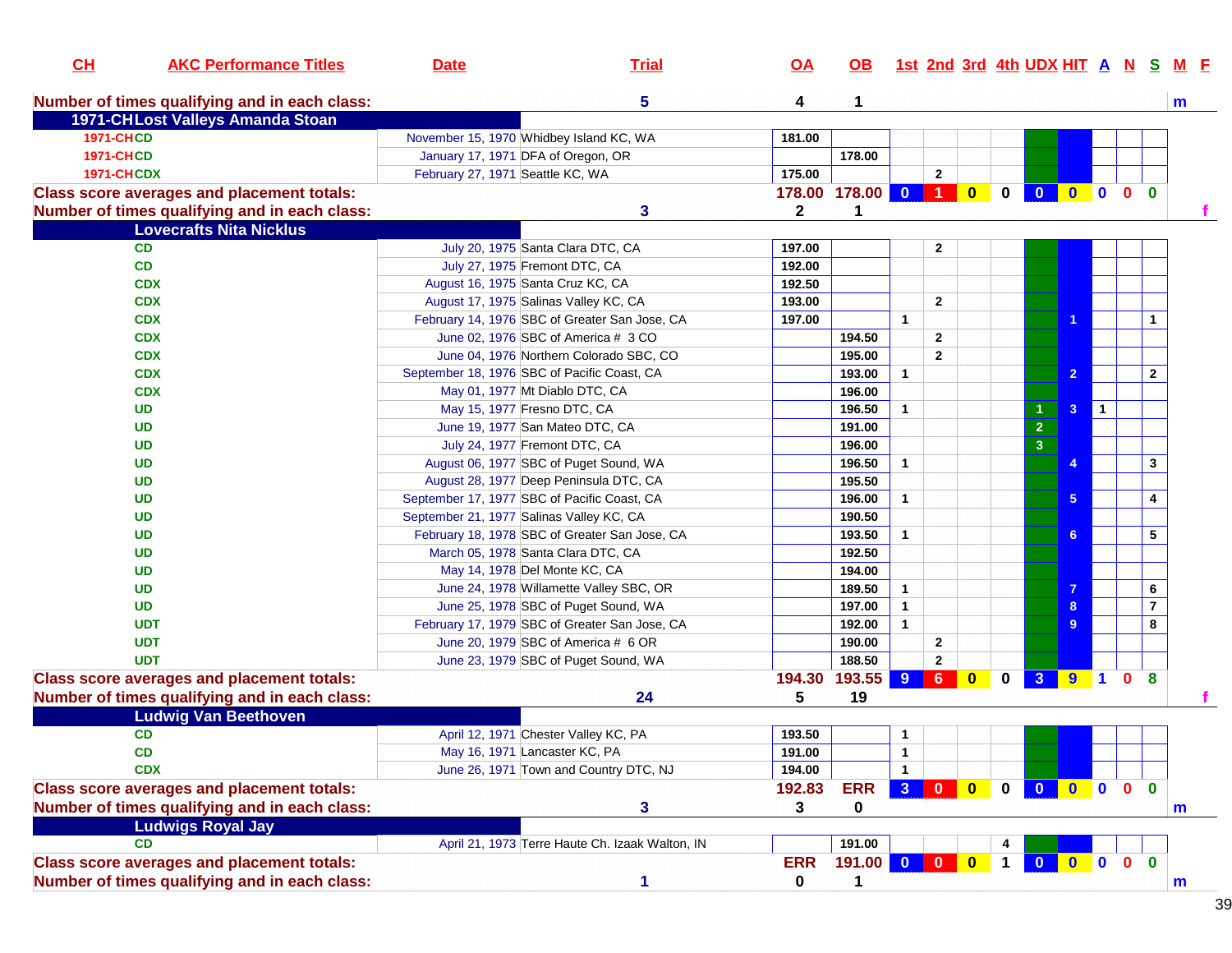| CH                | <b>AKC Performance Titles</b>                     | <b>Date</b>                         | <b>Trial</b>                                  | $\overline{OA}$ | OB.         | <u>1st 2nd 3rd 4th UDX HIT A N S M F</u>                   |                                                                    |                      |                         |                     |              |              |              |              |
|-------------------|---------------------------------------------------|-------------------------------------|-----------------------------------------------|-----------------|-------------|------------------------------------------------------------|--------------------------------------------------------------------|----------------------|-------------------------|---------------------|--------------|--------------|--------------|--------------|
|                   | <b>Lysanders Little Bateese</b>                   |                                     |                                               |                 |             |                                                            |                                                                    |                      |                         |                     |              |              |              |              |
|                   | <b>CD</b>                                         |                                     | July 02, 1972 Del Otse Nango KC, NY           | 170.00          |             |                                                            |                                                                    | 4                    |                         |                     |              |              |              |              |
|                   | <b>CD</b>                                         |                                     | July 07, 1972 Genessee Valley KC, NY          | 174.00          |             |                                                            |                                                                    |                      |                         |                     |              |              |              |              |
|                   | <b>CDX</b>                                        |                                     | August 12, 1972 Southern Adirondack KC, NY    | 174.00          |             |                                                            |                                                                    |                      |                         |                     |              |              |              |              |
|                   | <b>Class score averages and placement totals:</b> |                                     |                                               | 172.67          | <b>ERR</b>  | $\overline{\mathbf{0}}$                                    | $\begin{array}{ c c c c c }\n\hline\n0 & 0 \\ \hline\n\end{array}$ | $\blacktriangleleft$ | $\overline{0}$          | $\bullet$           | $\mathbf{0}$ | $\mathbf{0}$ | $\bf{0}$     |              |
|                   | Number of times qualifying and in each class:     |                                     | 3                                             | 3               | 0           |                                                            |                                                                    |                      |                         |                     |              |              |              | m            |
|                   | <b>Lysanders Super Claude</b>                     |                                     |                                               |                 |             |                                                            |                                                                    |                      |                         |                     |              |              |              |              |
|                   | <b>CD</b>                                         |                                     | June 06, 1970 Kanadasaga KC, NY               | 174.50          |             |                                                            |                                                                    |                      |                         |                     |              |              |              |              |
|                   | <b>CD</b>                                         |                                     | August 08, 1970 Southern Adirondack KC, NY    | 173.50          |             | $\mathbf{2}$                                               |                                                                    |                      |                         |                     |              |              |              |              |
|                   | <b>CDX</b>                                        |                                     | May 02, 1971 Central New York KC, NY          | 184.50          |             | $\mathbf{2}$                                               |                                                                    |                      |                         |                     |              |              |              |              |
|                   | <b>Class score averages and placement totals:</b> |                                     |                                               | 177.50          | <b>ERR</b>  | 0 2 0                                                      |                                                                    | $\blacktriangleleft$ | $\overline{\mathbf{0}}$ | $\bullet$ $\bullet$ |              | $\bullet$    | $\mathbf{0}$ |              |
|                   | Number of times qualifying and in each class:     |                                     | 3                                             | 3               | 0           |                                                            |                                                                    |                      |                         |                     |              |              |              | $\mathsf{m}$ |
|                   | <b>Madame Debra Angelique</b>                     |                                     |                                               |                 |             |                                                            |                                                                    |                      |                         |                     |              |              |              |              |
|                   | <b>CD</b>                                         |                                     | May 05, 1974 Mississippi Coast KC, MS         | 190.00          |             | $\mathbf{2}$                                               |                                                                    |                      |                         |                     |              |              |              |              |
|                   | <b>CD</b>                                         |                                     | October 06, 1974 Deep South All-Breed OTC, LA | 192.50          |             |                                                            |                                                                    |                      |                         |                     |              |              |              |              |
|                   | <b>CDX</b>                                        | October 27, 1974 Louisiana KC, LA   |                                               | 194.50          |             | $\mathbf{2}$                                               |                                                                    |                      |                         |                     |              |              |              |              |
|                   | <b>CDX</b>                                        |                                     | May 18, 1975 Mississippi State KC, MS         |                 | 194.50      | $\mathbf{2}$                                               |                                                                    |                      |                         |                     |              |              |              |              |
|                   | <b>Class score averages and placement totals:</b> |                                     |                                               | 192.33          | 194.50      | 3 <sup>1</sup><br>$\overline{0}$                           | $\overline{\mathbf{0}}$                                            | $\bf{0}$             | $\overline{\mathbf{0}}$ | $\bullet$ $\bullet$ |              | $\bullet$    | $\bf{0}$     |              |
|                   | Number of times qualifying and in each class:     |                                     |                                               | 3               |             |                                                            |                                                                    |                      |                         |                     |              |              |              |              |
|                   | <b>Mandys Valentine Sassafrasie</b>               |                                     |                                               |                 |             |                                                            |                                                                    |                      |                         |                     |              |              |              |              |
|                   | <b>CD</b>                                         |                                     | October 28, 2000 San Joaquin DTC, CA          | 182.00          |             |                                                            |                                                                    |                      |                         |                     |              |              |              |              |
|                   | <b>Class score averages and placement totals:</b> |                                     |                                               | 182.00          | <b>ERR</b>  | $\overline{\mathbf{0}}$<br>$\blacksquare$ 0 $\blacksquare$ | $\overline{\mathbf{0}}$                                            | $\blacktriangleleft$ | $\overline{\mathbf{0}}$ | $\overline{0}$ 0    |              | $\bullet$    | $\mathbf{0}$ |              |
|                   | Number of times qualifying and in each class:     |                                     |                                               |                 | 0           |                                                            |                                                                    |                      |                         |                     |              |              |              |              |
|                   | <b>1948-CHManitou Barry VI</b>                    |                                     |                                               |                 |             |                                                            |                                                                    |                      |                         |                     |              |              |              |              |
| <b>1948-CHCD</b>  |                                                   |                                     | October 28, 1945 Providence County KC, RI     | 233.00          |             |                                                            |                                                                    |                      |                         |                     |              |              |              |              |
| <b>1948-CHCD</b>  |                                                   |                                     | November 04, 1945 OTC of Rhode Island, RI     | 230.00          |             |                                                            |                                                                    |                      |                         |                     |              |              |              |              |
| <b>1948-CHCDX</b> |                                                   |                                     | February 16, 1946 1st Co. Gov. Ft. Guard, CT  | 220.00          |             |                                                            |                                                                    | 4                    |                         |                     |              |              |              |              |
| <b>1948-CHCDX</b> |                                                   |                                     | September 01, 1946 OA of Belmont Park, NY     |                 | 222.00      |                                                            |                                                                    |                      |                         |                     |              |              |              |              |
| <b>1948-CHCDX</b> |                                                   |                                     | February 15, 1947 1st Co. Gov. Ft. Guard, CT  |                 | 220.00      |                                                            |                                                                    |                      |                         |                     |              |              |              |              |
| 1948-CHCDX        |                                                   |                                     | March 09, 1947 Providence County KC, RI       |                 | 229.00      |                                                            |                                                                    |                      |                         |                     |              |              |              |              |
|                   | <b>Class score averages and placement totals:</b> |                                     |                                               | 227.67          | 223.67      | $\mathbf{0}$<br>$\mathbf{0}$                               | $\bf{0}$                                                           | 1                    | $\mathbf{0}$            | $\bullet$           | $\bullet$    | $\mathbf{0}$ | $\bf{0}$     |              |
|                   | Number of times qualifying and in each class:     |                                     | 6                                             | 3               | 3           |                                                            |                                                                    |                      |                         |                     |              |              |              | m            |
|                   | <b>Mar-Dons Hope V Jak A Moe</b>                  |                                     |                                               |                 |             |                                                            |                                                                    |                      |                         |                     |              |              |              |              |
|                   | <b>CD</b>                                         |                                     | October 25, 1981 Cleveland All-Breed KC, OH   | 191.50          |             |                                                            |                                                                    |                      |                         |                     |              |              |              |              |
|                   | <b>CD</b>                                         |                                     | November 14, 1981 Columbus All-Breed TC, OH   | 180.00          |             |                                                            |                                                                    |                      |                         |                     |              |              |              |              |
|                   | <b>CDX</b>                                        |                                     | December 13, 1981 Western Reserve KC, OH      | 191.00          |             |                                                            |                                                                    |                      |                         |                     |              |              |              |              |
|                   | <b>CDX</b>                                        | January 09, 1982 Rubber City KC, OH |                                               | 186.00          |             |                                                            |                                                                    | 4                    |                         |                     |              |              |              |              |
|                   | <b>UD</b>                                         |                                     | April 08, 1984 Greater Gainesville DFA, FL    |                 | 193.50      |                                                            |                                                                    |                      |                         |                     |              |              |              |              |
|                   | <b>UD</b>                                         | September 29, 1984 Ohio SBC, OH     |                                               |                 | 191.50      | $\mathbf{1}$                                               |                                                                    |                      | $\blacktriangleleft$    |                     |              |              |              |              |
|                   | <b>Class score averages and placement totals:</b> |                                     |                                               | 187.13 192.50   |             | $\overline{0}$<br>$\blacktriangleleft$                     | $\mathbf{0}$                                                       | $\blacktriangleleft$ | $\blacktriangleleft$    | $\blacksquare$      | $\bullet$    | $\mathbf{0}$ |              |              |
|                   | Number of times qualifying and in each class:     |                                     | $6\phantom{1}6$                               | 4               | $\mathbf 2$ |                                                            |                                                                    |                      |                         |                     |              |              |              | $\mathbf{f}$ |
|                   | <b>Mar-Dons Prince Hamlet</b>                     |                                     |                                               |                 |             |                                                            |                                                                    |                      |                         |                     |              |              |              |              |
|                   | <b>CD</b>                                         |                                     | March 10, 1985 San Antonio KC, TX             | 188.50          |             |                                                            |                                                                    |                      |                         |                     |              |              |              |              |
|                   | CD                                                |                                     | April 07, 1985 San Jacinto KC, TX             | 186.50          |             |                                                            |                                                                    |                      |                         |                     |              |              |              |              |
|                   |                                                   |                                     |                                               |                 |             |                                                            |                                                                    |                      |                         |                     |              |              |              |              |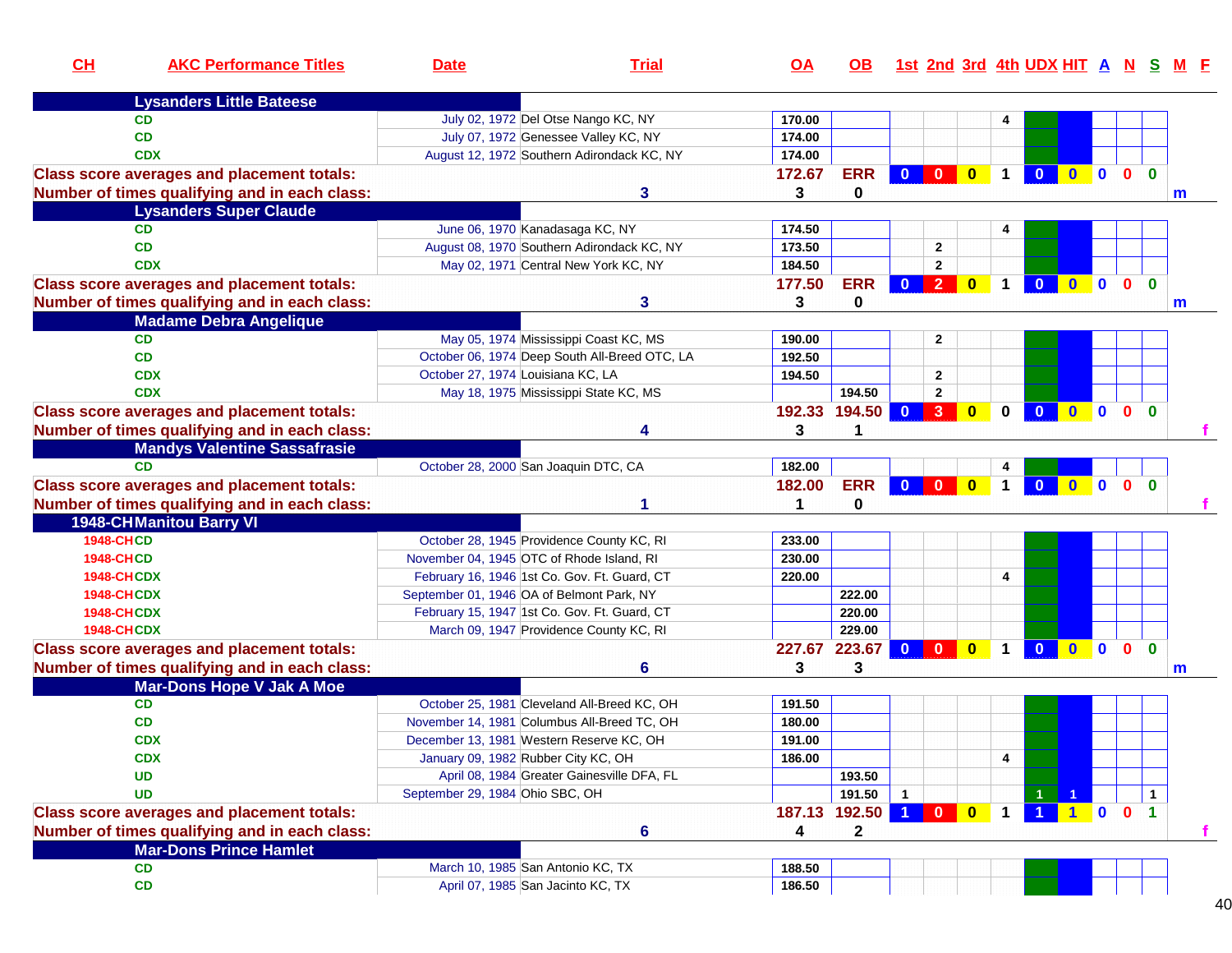| CL | <b>AKC Performance Titles</b>                     | <b>Date</b>                                   | <b>Trial</b>   | <u>OA</u>      | OB.                 |                      |                |                         |                | 1st 2nd 3rd 4th UDX HIT A N S M F |                |                         |              |              |  |
|----|---------------------------------------------------|-----------------------------------------------|----------------|----------------|---------------------|----------------------|----------------|-------------------------|----------------|-----------------------------------|----------------|-------------------------|--------------|--------------|--|
|    | <b>CDX</b>                                        | April 20, 1985 San Antonio DTC, TX            |                | 188.00         |                     |                      |                |                         |                |                                   |                |                         |              |              |  |
|    | <b>CDX</b>                                        | April 21, 1985 Alamo DOC, TX                  |                | 191.00         |                     |                      |                |                         |                |                                   |                |                         |              |              |  |
|    | <b>CDX</b>                                        | April 27, 1985 Conroe KC, TX                  |                | 189.00         |                     | $\mathbf{1}$         |                |                         |                |                                   |                |                         |              |              |  |
|    | <b>CDX</b>                                        | April 28, 1985 Beaumont KC, TX                |                | 184.00         |                     |                      |                |                         |                |                                   |                |                         |              |              |  |
|    | <b>CDX</b>                                        | May 19, 1985 Houston OTDC, TX                 |                | 189.50         |                     |                      |                |                         |                |                                   |                |                         |              |              |  |
|    | <b>Class score averages and placement totals:</b> |                                               |                | 188.07         | <b>ERR</b>          |                      | $\mathbf{0}$   | $\bf{0}$                | 0              | $\bf{0}$                          |                | n                       | $\Omega$     | $\Omega$     |  |
|    | Number of times qualifying and in each class:     |                                               | $\overline{7}$ | 7              | 0                   |                      |                |                         |                |                                   |                |                         |              | m            |  |
|    | <b>Mar-Eds Ascos Colt Forty Five</b>              |                                               |                |                |                     |                      |                |                         |                |                                   |                |                         |              |              |  |
|    | <b>CD</b>                                         | May 07, 1988 Whidbey Island KC, WA            |                | 180.00         |                     |                      |                |                         |                |                                   |                |                         |              |              |  |
|    | CD                                                | March 26, 1989 Peninsula DFA, WA              |                | 185.00         |                     |                      |                |                         |                |                                   |                |                         |              |              |  |
|    | <b>CDX</b>                                        | June 17, 1989 SBC of Puget Sound, WA          |                | 183.00         |                     | $\mathbf{1}$         |                |                         |                |                                   | $\overline{2}$ |                         |              | $\mathbf{2}$ |  |
|    | <b>CDX</b>                                        | September 09, 1989 Bonneville Basin KA, UT    |                |                | 187.00              |                      |                |                         |                |                                   |                |                         |              |              |  |
|    | <b>CDX</b>                                        | October 15, 1989 Olympia DFA, WA              |                | 185.50         |                     |                      |                |                         | 4              |                                   |                |                         |              |              |  |
|    |                                                   |                                               |                | 183.38         | 187.00              | 1 <sup>1</sup>       | $\bullet$      | $\overline{\mathbf{0}}$ | $\mathbf 1$    | $\overline{\mathbf{0}}$           | $1$ 0          |                         | $\mathbf{0}$ |              |  |
|    | <b>Class score averages and placement totals:</b> |                                               |                |                |                     |                      |                |                         |                |                                   |                |                         |              |              |  |
|    | Number of times qualifying and in each class:     |                                               | 5              | 4              |                     |                      |                |                         |                |                                   |                |                         |              | m            |  |
|    | <b>Mar-Eds Ascos Kristy Belle</b>                 |                                               |                |                |                     |                      |                |                         |                |                                   |                |                         |              |              |  |
|    | <b>CD</b>                                         | June 10, 1989 Puyallup Valley DF, WA          |                | 190.00         |                     |                      |                |                         |                |                                   |                |                         |              |              |  |
|    | CD                                                | June 17, 1989 SBC of Puget Sound, WA          |                | 180.00         |                     |                      | $\mathbf{2}$   |                         |                |                                   |                |                         |              |              |  |
|    | <b>CDX</b>                                        | October 15, 1989 Olympia DFA, WA              |                | 185.50         |                     |                      |                |                         | 4              |                                   |                |                         |              |              |  |
|    | <b>CDX</b>                                        | January 07, 1990 SBC of Puget Sound, WA       |                |                | 189.50              |                      | $\mathbf{2}$   |                         |                |                                   |                |                         |              |              |  |
|    | <b>Class score averages and placement totals:</b> |                                               |                | 185.17         | 189.50              | $\mathbf{0}$         | $\overline{2}$ | $\bf{0}$                | 1              | $\mathbf{0}$                      | $\mathbf{0}$   | $\blacksquare$          | $\mathbf{0}$ | $\bf{0}$     |  |
|    | Number of times qualifying and in each class:     |                                               | 4              | 3              |                     |                      |                |                         |                |                                   |                |                         |              |              |  |
|    | <b>Markels Paddington Too</b>                     |                                               |                |                |                     |                      |                |                         |                |                                   |                |                         |              |              |  |
|    | CD                                                | June 20, 1976 Marin County DTC, CA            |                | 184.50         |                     |                      |                |                         |                |                                   |                |                         |              |              |  |
|    | <b>CD</b>                                         | August 14, 1976 Salinas Valley KC, CA         |                | 186.50         |                     |                      | $\mathbf{2}$   |                         |                |                                   |                |                         |              |              |  |
|    | <b>CDX</b>                                        | August 22, 1976 Deep Peninsula DTC, CA        |                | 181.00         |                     |                      |                |                         |                |                                   |                |                         |              |              |  |
|    | <b>CDX</b>                                        | August 06, 1977 SBC of Puget Sound, WA        |                |                | 186.00              |                      |                |                         | $\overline{4}$ |                                   |                |                         |              |              |  |
|    | <b>CDX</b>                                        | February 17, 1979 SBC of Greater San Jose, CA |                |                | 188.50              |                      | $\mathbf{2}$   |                         |                |                                   |                |                         |              |              |  |
|    | <b>CDX</b>                                        | June 20, 1979 SBC of America # 6 OR           |                |                | 185.00              |                      |                | 3                       |                |                                   |                |                         |              |              |  |
|    | <b>UD</b>                                         | February 16, 1980 SBC of Greater San Jose, CA |                |                | 189.00              | $\mathbf{1}$         |                |                         |                |                                   |                |                         |              | $\mathbf{1}$ |  |
|    | <b>Class score averages and placement totals:</b> |                                               |                | 184.00         | 187.13              | $\blacktriangleleft$ | $\overline{2}$ | $\blacktriangleleft$    |                |                                   |                | $\overline{\mathbf{0}}$ | $\mathbf{0}$ | 1            |  |
|    | Number of times qualifying and in each class:     |                                               | $\overline{7}$ | 3              | 4                   |                      |                |                         |                |                                   |                |                         |              | m            |  |
|    | <b>Marls Fury V Danny</b>                         |                                               |                |                |                     |                      |                |                         |                |                                   |                |                         |              |              |  |
|    | <b>CD</b>                                         | April 22, 1973 Waterloo KC, IA                |                | 192.00         |                     |                      |                |                         |                |                                   |                |                         |              |              |  |
|    | <b>Class score averages and placement totals:</b> |                                               |                | 192.00         | <b>ERR</b>          | $\bf{0}$             | $\bf{0}$       | 0                       | 0              | $\bf{0}$                          | $\bf{0}$       | $\mathbf{0}$            | $\mathbf{0}$ | $\mathbf{0}$ |  |
|    | Number of times qualifying and in each class:     |                                               | 1              | 1              | 0                   |                      |                |                         |                |                                   |                |                         |              | m            |  |
|    | <b>Marols Anvil V Grand Kobi</b>                  |                                               |                |                |                     |                      |                |                         |                |                                   |                |                         |              |              |  |
|    | <b>CD</b>                                         | November 29, 1970 South Side DTC, MA          |                |                | 182.50              |                      |                |                         |                |                                   |                |                         |              |              |  |
|    | CD                                                | November 13, 1971 Nathan Hale OC, CT          |                | 187.00         |                     |                      |                |                         |                |                                   |                |                         |              |              |  |
|    | <b>CDX</b>                                        | April 16, 1972 Rhode Island KC, RI            |                | 183.50         |                     |                      |                |                         |                |                                   |                |                         |              |              |  |
|    | <b>Class score averages and placement totals:</b> |                                               |                |                | 185.25 182.50 0 0 0 |                      |                |                         | $\mathbf 0$    | $\overline{\mathbf{0}}$           | $0$ 0          |                         | $\mathbf{0}$ | $\mathbf{0}$ |  |
|    |                                                   |                                               |                |                |                     |                      |                |                         |                |                                   |                |                         |              |              |  |
|    |                                                   |                                               |                |                | 1                   |                      |                |                         |                |                                   |                |                         |              |              |  |
|    | Number of times qualifying and in each class:     |                                               | $\mathbf{3}$   | $\overline{2}$ |                     |                      |                |                         |                |                                   |                |                         |              | m            |  |
|    | <b>Mar-Wils Markus Von Hyden</b><br><b>CD TD</b>  | September 17, 1988 Ephrata Moses Lake KC, WA  |                |                | 185.00              |                      |                |                         |                |                                   |                |                         |              |              |  |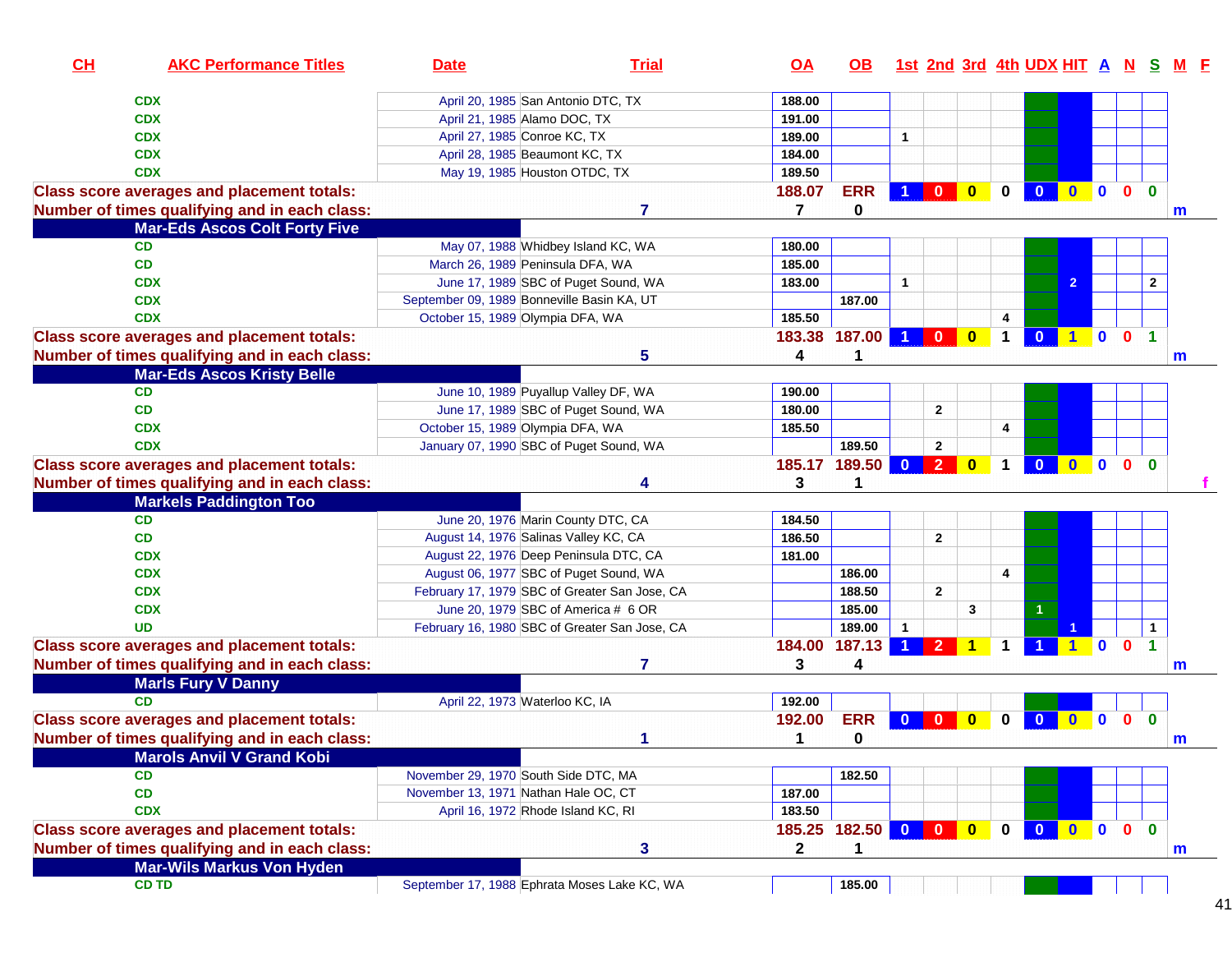| CH                                                | <b>AKC Performance Titles</b>                 | <b>Date</b>                                | <b>Trial</b> | <u>OA</u>    | OB.                 |                      |                         |              |                |                         |                      |                |              |                      | 1st 2nd 3rd 4th UDX HIT A N S M F |
|---------------------------------------------------|-----------------------------------------------|--------------------------------------------|--------------|--------------|---------------------|----------------------|-------------------------|--------------|----------------|-------------------------|----------------------|----------------|--------------|----------------------|-----------------------------------|
| <b>CD TD</b>                                      |                                               | September 18, 1988 Wenatchee KC, WA        |              |              | 183.00              |                      |                         |              |                |                         |                      |                |              |                      |                                   |
| <b>CDX TD</b>                                     |                                               | October 08, 1988 Timberland Valley DFA, WA |              |              | 188.00              |                      |                         |              |                |                         |                      |                |              |                      |                                   |
| <b>CDX TD</b>                                     |                                               | October 09, 1988 Vancouver KC, WA          |              |              | 179.00              |                      |                         |              |                |                         |                      |                |              |                      |                                   |
| <b>UDT</b>                                        |                                               | June 11, 1989 Tacoma KC, WA                |              |              | 191.50              |                      |                         |              |                |                         |                      |                |              |                      |                                   |
| <b>UDT</b>                                        |                                               | November 05, 1989 Mt Baker KC, WA          |              |              | 191.50              |                      |                         |              |                |                         |                      |                |              |                      |                                   |
| <b>UDT</b>                                        |                                               | January 07, 1990 SBC of Puget Sound, WA    |              |              | 197.00              |                      |                         |              |                |                         | $\overline{2}$       |                |              | $\overline{2}$       |                                   |
| <b>Class score averages and placement totals:</b> |                                               |                                            |              | <b>ERR</b>   | 187.86              | $\blacktriangleleft$ | $\mathbf{0}$            | $\bullet$    | 0              | $\overline{\mathbf{0}}$ | 100                  |                |              | $\blacktriangleleft$ |                                   |
|                                                   | Number of times qualifying and in each class: |                                            | 7            | 0            | 7                   |                      |                         |              |                |                         |                      |                |              |                      | m                                 |
|                                                   | <b>Matterhorn Mathilda</b>                    |                                            |              |              |                     |                      |                         |              |                |                         |                      |                |              |                      |                                   |
| <b>CD</b>                                         |                                               | April 20, 1975 Mound City OTC, MO          |              | 190.00       |                     |                      |                         |              |                |                         |                      |                |              |                      |                                   |
| CD                                                |                                               | May 31, 1975 St. Louis TC, MO              |              | 185.50       |                     |                      |                         |              |                |                         |                      |                |              |                      |                                   |
| <b>CDX</b>                                        |                                               | August 10, 1975 Columbia KC, MO            |              | 189.00       |                     |                      |                         |              |                |                         |                      |                |              |                      |                                   |
| <b>Class score averages and placement totals:</b> |                                               |                                            |              | 188.17       | <b>ERR</b>          | $\overline{0}$       | $\blacksquare$          | $\bullet$    | $\mathbf 0$    | $\overline{\mathbf{0}}$ | $\bullet$            | $\blacksquare$ | $\mathbf{0}$ | $\mathbf{0}$         |                                   |
|                                                   | Number of times qualifying and in each class: |                                            | 3            | 3            | 0                   |                      |                         |              |                |                         |                      |                |              |                      |                                   |
|                                                   | <b>Meadowrocks Holy Smokes</b>                |                                            |              |              |                     |                      |                         |              |                |                         |                      |                |              |                      |                                   |
| <b>CD</b>                                         |                                               | November 22, 1991 South Windsor KC, MA     |              | 188.50       |                     |                      |                         |              |                |                         |                      |                |              |                      |                                   |
| <b>CD</b>                                         |                                               | May 09, 1992 Springfield KC, MA            |              | 180.00       |                     |                      |                         |              |                |                         |                      |                |              |                      |                                   |
| <b>CDX</b>                                        |                                               | May 15, 1993 Springfield KC, MA            |              | 174.50       |                     |                      |                         |              |                |                         |                      |                |              |                      |                                   |
| <b>CDX</b>                                        |                                               |                                            |              |              | 178.50              | $\mathbf 1$          |                         |              |                |                         |                      |                |              | $\mathbf{1}$         |                                   |
|                                                   |                                               | July 03, 1993 New England SBC, MA          |              |              |                     |                      |                         |              |                |                         |                      |                | $\mathbf{0}$ | $\blacktriangleleft$ |                                   |
| <b>Class score averages and placement totals:</b> |                                               |                                            |              |              | 181.00 178.50       |                      | $\mathbf{0}$            | $\bullet$    | $\mathbf{0}$   | $\mathbf{0}$            | $\blacktriangleleft$ | $\bullet$      |              |                      |                                   |
|                                                   | Number of times qualifying and in each class: |                                            | Δ            | 3            |                     |                      |                         |              |                |                         |                      |                |              |                      | m                                 |
|                                                   | <b>Mein Verstand Schatze</b>                  |                                            |              |              |                     |                      |                         |              |                |                         |                      |                |              |                      |                                   |
| <b>CD</b>                                         |                                               | May 09, 1970 Springfield KC, MA            |              | 190.50       |                     |                      |                         |              |                |                         |                      |                |              |                      |                                   |
| <b>CD</b>                                         |                                               | November 15, 1970 Holyoke DOTC, MA         |              | 193.00       |                     |                      |                         |              |                |                         |                      |                |              |                      |                                   |
| <b>CDX</b>                                        |                                               | November 29, 1970 South Side DTC, MA       |              |              | 193.00              |                      |                         |              |                |                         |                      |                |              |                      |                                   |
| <b>Class score averages and placement totals:</b> |                                               |                                            |              |              | 191.75 193.00       | $\mathbf{0}$         | $\mathbf{0}$            | $\mathbf{0}$ | $\mathbf{0}$   | $\mathbf{0}$            | $\bullet$            | $\blacksquare$ | $\mathbf{0}$ | $\mathbf{0}$         |                                   |
|                                                   | Number of times qualifying and in each class: |                                            | 3            | $\mathbf{2}$ | 1                   |                      |                         |              |                |                         |                      |                |              |                      |                                   |
|                                                   | <b>Michaela of Chi Cal</b>                    |                                            |              |              |                     |                      |                         |              |                |                         |                      |                |              |                      |                                   |
| <b>CD</b>                                         |                                               | November 23, 1974 Vegas Valley DOC, NV     |              | 193.00       |                     |                      |                         |              |                |                         |                      |                |              |                      |                                   |
| <b>CD</b>                                         |                                               | April 05, 1975 Vegas Valley DOC, NV        |              | 191.50       |                     |                      |                         |              |                |                         |                      |                |              |                      |                                   |
| <b>CDX</b>                                        |                                               | May 04, 1975 Hollywood DOC, CA             |              | 194.50       |                     |                      |                         |              |                |                         |                      |                |              |                      |                                   |
| <b>Class score averages and placement totals:</b> |                                               |                                            |              | 193.00       | <b>ERR</b>          | $\mathbf{0}$         | $\mathbf{0}$            | $\bullet$    | 0              | $\overline{\mathbf{0}}$ | $\bullet$            | $\blacksquare$ | $\mathbf{0}$ | $\mathbf{0}$         |                                   |
|                                                   | Number of times qualifying and in each class: |                                            | 3            | 3            | 0                   |                      |                         |              |                |                         |                      |                |              |                      |                                   |
|                                                   | <b>Mik-Lins Love V Hawkeye</b>                |                                            |              |              |                     |                      |                         |              |                |                         |                      |                |              |                      |                                   |
| <b>CD</b>                                         |                                               | October 21, 1989 Conejo KC, CA             |              |              | 189.00              |                      |                         |              |                |                         |                      |                |              |                      |                                   |
| CD                                                |                                               | February 18, 1990 Motoc DOC, CA            |              | 188.00       |                     |                      |                         |              |                |                         |                      |                |              |                      |                                   |
| <b>CDX</b>                                        |                                               | March 18, 1990 South Bay KC, CA            |              |              | 191.50              |                      |                         |              |                |                         |                      |                |              |                      |                                   |
| <b>Class score averages and placement totals:</b> |                                               |                                            |              |              | 188.00 190.25 0 0 0 |                      |                         |              |                | 0 0 0 0 0 0             |                      |                |              |                      |                                   |
|                                                   | Number of times qualifying and in each class: |                                            | 3            | 1            | 2                   |                      |                         |              |                |                         |                      |                |              |                      | $\mathbf{f}$                      |
|                                                   | <b>Mims Heidi V Court</b>                     |                                            |              |              |                     |                      |                         |              |                |                         |                      |                |              |                      |                                   |
| CD                                                |                                               | October 19, 1975 Upper Suncoast DOC, FL    |              | 170.00       |                     |                      |                         |              |                |                         |                      |                |              |                      |                                   |
| CD                                                |                                               | October 26, 1975 DTC of St. Petersburg, FL |              | 188.50       |                     |                      |                         |              |                |                         |                      |                |              |                      |                                   |
| <b>CDX</b>                                        |                                               | November 01, 1975 Greater Ocala DC, FL     |              | 184.00       |                     |                      |                         |              | 4              |                         |                      |                |              |                      |                                   |
| <b>Class score averages and placement totals:</b> |                                               |                                            |              | 180.83       | <b>ERR</b>          | $\mathbf{0}$         | $\overline{\mathbf{0}}$ | $\bullet$    | $\overline{1}$ | 0 0 0 0 0               |                      |                |              |                      |                                   |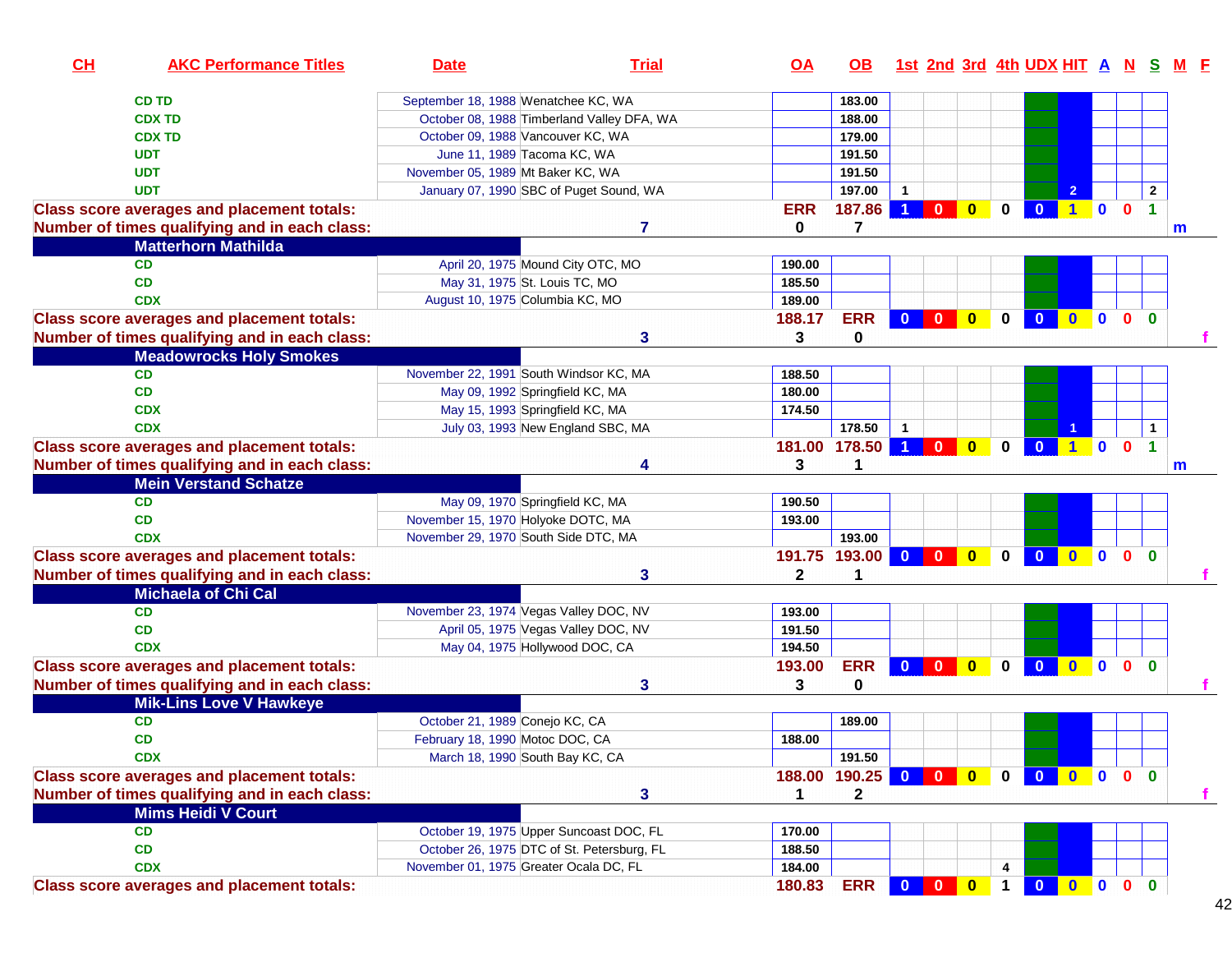| CL | <b>AKC Performance Titles</b>                     | <b>Date</b>                     | <b>Trial</b>                                | $\overline{OA}$ | OB.                 |                        |                         |                         |                | <u>1st 2nd 3rd 4th UDX HIT A N S</u> |                     |              |                | <u>M F</u>   |  |
|----|---------------------------------------------------|---------------------------------|---------------------------------------------|-----------------|---------------------|------------------------|-------------------------|-------------------------|----------------|--------------------------------------|---------------------|--------------|----------------|--------------|--|
|    | Number of times qualifying and in each class:     |                                 | 3                                           | 3               | 0                   |                        |                         |                         |                |                                      |                     |              |                |              |  |
|    | <b>Miss Aggies Brandy Bernard</b>                 |                                 |                                             |                 |                     |                        |                         |                         |                |                                      |                     |              |                |              |  |
|    | <b>CD</b>                                         |                                 | June 02, 1976 SBC of America # 3 CO         | 194.00          |                     | 1                      |                         |                         |                |                                      |                     |              |                |              |  |
|    | CD                                                |                                 | June 04, 1976 Northern Colorado SBC, CO     | 197.00          |                     | $\mathbf{1}$           |                         |                         |                |                                      |                     |              |                |              |  |
|    | <b>CDX</b>                                        | September 19, 1976 Texas KC, TX |                                             | 194.50          |                     |                        |                         | 3                       |                |                                      |                     |              |                |              |  |
|    | <b>CDX</b>                                        |                                 | November 07, 1976 Galveston County KC, TX   |                 | 195.00              |                        |                         | 3                       |                |                                      |                     |              |                |              |  |
|    | <b>CDX</b>                                        |                                 | March 06, 1977 San Antonio DTC, TX          |                 | 194.50              |                        |                         |                         |                |                                      |                     |              |                |              |  |
|    | <b>CDX</b>                                        |                                 | April 24, 1977 Alamo DOC, TX                |                 | 193.50              |                        |                         |                         |                |                                      |                     |              |                |              |  |
|    | <b>CDX</b>                                        |                                 | May 14, 1977 Houston KC, TX                 |                 | 191.50              |                        |                         |                         |                |                                      |                     |              |                |              |  |
|    | <b>CDX</b>                                        |                                 | May 15, 1977 OC of Corpus Christi, TX       |                 | 188.50              |                        |                         |                         |                |                                      |                     |              |                |              |  |
|    | <b>CDX</b>                                        |                                 | June 17, 1977 Greater Milwaukee SBC, WI     |                 | 190.00              | $\mathbf{1}$           |                         |                         |                |                                      |                     |              |                | $\mathbf{2}$ |  |
|    | <b>CDX</b>                                        |                                 | June 18, 1977 Greater Madison SBC, WI       |                 | 193.00              | $\mathbf{1}$           |                         |                         |                |                                      | 3                   |              |                | 3            |  |
|    | <b>CDX</b>                                        |                                 | February 26, 1978 Fort Bend KC, TX          |                 | 197.00              |                        | $\mathbf{2}$            |                         |                |                                      |                     |              |                |              |  |
|    | <b>CDX</b>                                        |                                 | April 16, 1978 Beaumont KC, TX              |                 | 195.50              |                        |                         | 3                       |                |                                      |                     |              |                |              |  |
|    | <b>CDX</b>                                        |                                 | April 23, 1978 Alamo DOC, TX                |                 | 193.50              |                        |                         |                         |                |                                      |                     |              |                |              |  |
|    | <b>UD</b>                                         |                                 | April 17, 1983 Houston KC, TX               |                 | 188.00              |                        |                         |                         |                |                                      |                     |              |                |              |  |
|    | <b>Class score averages and placement totals:</b> |                                 |                                             |                 | 195.17 192.73       | $\boldsymbol{\Lambda}$ |                         | $\overline{\mathbf{3}}$ | 0              |                                      | $\mathbf{3}$        | $\mathbf{0}$ | $\mathbf{0}$   | $\mathbf{3}$ |  |
|    | Number of times qualifying and in each class:     |                                 | 14                                          | 3               | 11                  |                        |                         |                         |                |                                      |                     |              |                |              |  |
|    | <b>Miss Lightfoot</b>                             |                                 |                                             |                 |                     |                        |                         |                         |                |                                      |                     |              |                |              |  |
|    | <b>CD</b>                                         |                                 | April 20, 1974 Staten Island CDTC, NY       | 175.50          |                     |                        |                         |                         |                |                                      |                     |              |                |              |  |
|    | CD                                                |                                 | September 27, 1974 Brookhaven KC, NY        | 185.50          |                     |                        |                         |                         | 4              |                                      |                     |              |                |              |  |
|    | <b>CDX</b>                                        |                                 | April 19, 1975 Staten Island CDTC, NY       | 187.00          |                     |                        |                         |                         |                |                                      |                     |              |                |              |  |
|    | <b>UD</b>                                         |                                 | April 23, 1977 SBC of Greater New York, NY  |                 | 184.00              | $\mathbf{1}$           |                         |                         |                |                                      |                     |              |                |              |  |
|    | <b>Class score averages and placement totals:</b> |                                 |                                             |                 | 182.67 184.00 1 0 0 |                        |                         |                         | $\overline{1}$ | $\mathbf{0}$                         | $\bullet$ $\bullet$ |              | 0 <sub>0</sub> |              |  |
|    | Number of times qualifying and in each class:     |                                 | Δ                                           | 3               |                     |                        |                         |                         |                |                                      |                     |              |                |              |  |
|    | <b>Miss Suzanne of Martini</b>                    |                                 |                                             |                 |                     |                        |                         |                         |                |                                      |                     |              |                |              |  |
|    | <b>CD</b>                                         | October 02, 1971 Hoosier KC, IN |                                             | 191.50          |                     |                        |                         |                         |                |                                      |                     |              |                |              |  |
|    | <b>CD</b>                                         |                                 | October 24, 1971 Dayton DTC, OH             | 191.50          |                     |                        |                         |                         |                |                                      |                     |              |                |              |  |
|    | <b>CDX</b>                                        |                                 | November 07, 1971 Queen City DTC, OH        |                 | 191.50              |                        |                         |                         |                |                                      |                     |              |                |              |  |
|    | <b>Class score averages and placement totals:</b> |                                 |                                             |                 | 191.50 191.50       | $\overline{0}$         | $\overline{\mathbf{0}}$ | $\mathbf{0}$            | $\mathbf{0}$   | $\mathbf{0}$                         | $\mathbf{0}$        | $\mathbf{0}$ | $\mathbf{0}$   | $\mathbf{0}$ |  |
|    | Number of times qualifying and in each class:     |                                 | 3                                           | $\mathbf{2}$    | 1                   |                        |                         |                         |                |                                      |                     |              |                |              |  |
|    | <b>Mistihil Turmwirt</b>                          |                                 |                                             |                 |                     |                        |                         |                         |                |                                      |                     |              |                |              |  |
|    | CD                                                |                                 | August 17, 1974 Olympic KC, WA              | 197.00          |                     |                        | $\mathbf{2}$            |                         |                |                                      |                     |              |                |              |  |
|    | CD                                                |                                 | September 29, 1974 Washington State OTC, WA | 193.50          |                     |                        | $\mathbf{2}$            |                         |                |                                      |                     |              |                |              |  |
|    | <b>CDX</b>                                        |                                 | October 05, 1974 Willamette Valley KC, OR   | 198.50          |                     | $\mathbf{1}$           |                         |                         |                |                                      |                     |              |                |              |  |
|    | <b>CDX</b>                                        |                                 | November 17, 1974 Whidbey Island KC, WA     | 199.50          |                     | $\mathbf{1}$           |                         |                         |                |                                      |                     | $\mathbf{1}$ |                |              |  |
|    | <b>CDX</b>                                        |                                 | January 11, 1975 Portland Dog OC, OR        |                 | 193.00              |                        |                         |                         |                |                                      |                     |              |                |              |  |
|    | <b>CDX</b>                                        |                                 | January 12, 1975 DFA of Oregon, OR          |                 | 195.50              |                        |                         |                         |                |                                      |                     |              |                |              |  |
|    | <b>UD</b>                                         |                                 | June 22, 1975 Emerald DOC, OR               |                 | 198.50              | $\mathbf{1}$           |                         |                         |                |                                      |                     |              |                |              |  |
|    | <b>UD</b>                                         |                                 | June 28, 1975 SBC of Puget Sound, WA        |                 | 198.50              | $\mathbf 1$            |                         |                         |                | $\overline{2}$                       | $\mathbf{3}$        |              |                | $\mathbf{1}$ |  |
|    | <b>UD</b>                                         |                                 | July 04, 1975 Coos Bay KC, OR               |                 | 198.00              |                        |                         |                         | 4              | $\overline{\mathbf{3}}$              |                     |              |                |              |  |
|    | <b>UD</b>                                         |                                 | July 05, 1975 Chintimini KC, OR             |                 | 197.00              |                        | $\mathbf{2}$            |                         |                |                                      |                     |              |                |              |  |
|    | <b>UD</b>                                         |                                 | July 06, 1975 DFA of Oregon, OR             |                 | 197.50              | $\mathbf{1}$           |                         |                         |                | $\overline{\mathbf{A}}$              |                     |              |                |              |  |
|    | <b>UD</b>                                         |                                 | July 20, 1975 Longview Kelso KC, WA         |                 | 196.00              |                        | $\mathbf{2}$            |                         |                | $\overline{5}$                       |                     |              |                |              |  |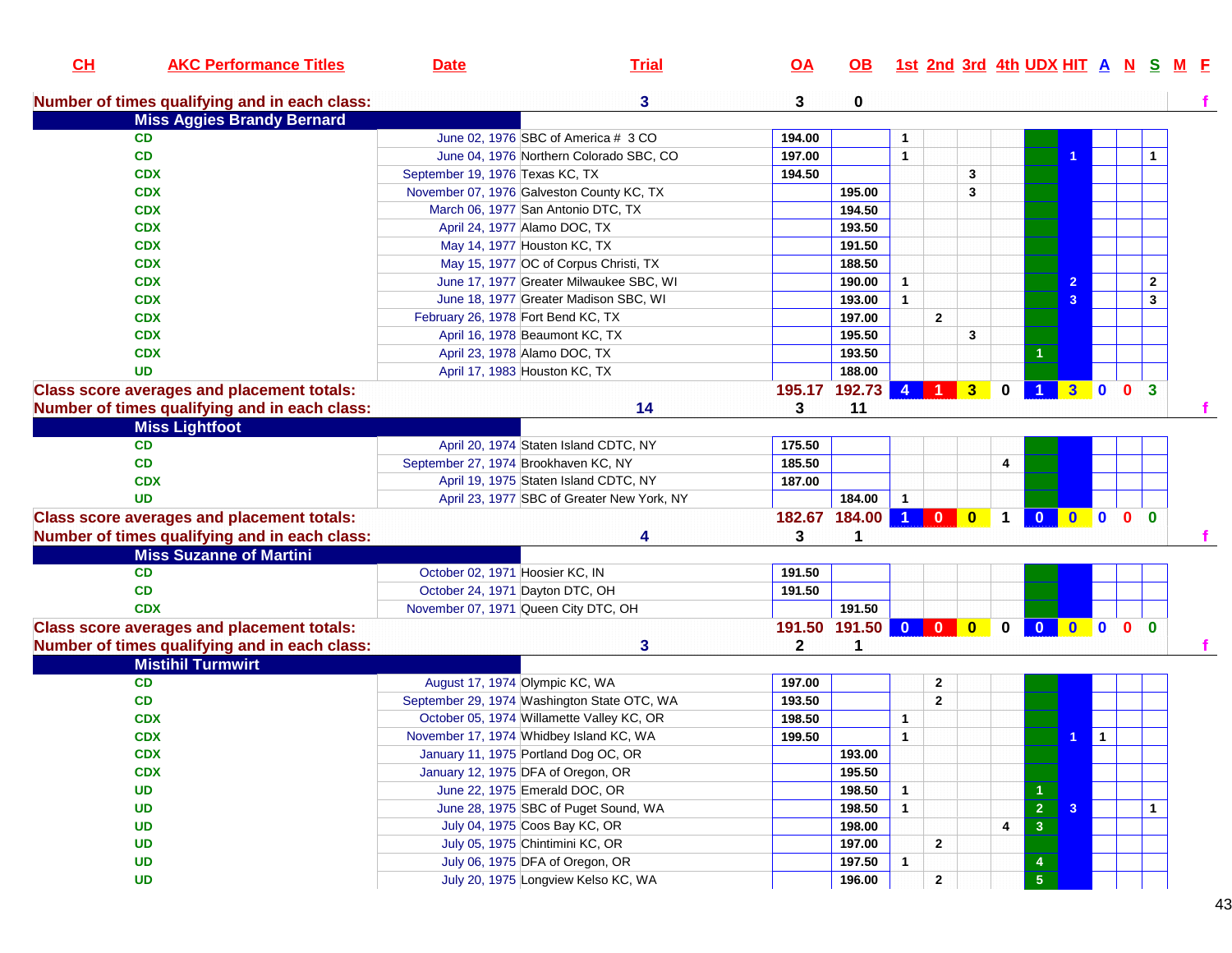| CH                | <b>AKC Performance Titles</b>                     | <b>Date</b>                             | <b>Trial</b>                              | $\overline{OA}$ | <b>OB</b>  |              |              |           |             |                                                                                                                    |                 |                   |              |              | <u>1st 2nd 3rd 4th UDX HIT A N S M E</u> |
|-------------------|---------------------------------------------------|-----------------------------------------|-------------------------------------------|-----------------|------------|--------------|--------------|-----------|-------------|--------------------------------------------------------------------------------------------------------------------|-----------------|-------------------|--------------|--------------|------------------------------------------|
|                   | <b>UD</b>                                         | August 16, 1975 Olympic KC, WA          |                                           |                 | 199.00     |              | $\mathbf{2}$ |           |             | 6                                                                                                                  |                 |                   |              |              |                                          |
|                   | <b>UD</b>                                         | September 21, 1975 Peninsula DFA, WA    |                                           |                 | 199.50     | $\mathbf{1}$ |              |           |             | $\overline{7}$                                                                                                     | 6 <sup>1</sup>  | 5                 |              |              |                                          |
|                   | UD                                                | October 25, 1975 Portland KC, OR        |                                           |                 | 198.00     | $\mathbf{1}$ |              |           |             | ${\bf 8}$                                                                                                          |                 | 6                 |              |              |                                          |
|                   | UD                                                | November 16, 1975 Whidbey Island KC, WA |                                           |                 | 197.50     |              | $\mathbf{2}$ |           |             | $\boldsymbol{9}$                                                                                                   |                 |                   |              |              |                                          |
|                   | UD                                                | January 17, 1976 Portland Dog OC, OR    |                                           |                 | 197.50     |              |              |           |             |                                                                                                                    |                 |                   |              |              |                                          |
|                   | UD                                                | January 18, 1976 DFA of Oregon, OR      |                                           |                 | 199.00     | $\mathbf{1}$ |              |           |             | 10                                                                                                                 | 8 <sup>5</sup>  | $\overline{7}$    |              |              |                                          |
|                   | <b>UD</b>                                         | May 01, 1976 Whidbey Island KC, WA      |                                           |                 | 199.00     | $\mathbf{1}$ |              |           |             | 11                                                                                                                 | 9               | 8                 |              |              |                                          |
|                   | UD                                                | May 02, 1976 Olympia DFA, WA            |                                           |                 | 196.50     | $\mathbf{1}$ |              |           |             |                                                                                                                    |                 |                   |              |              |                                          |
|                   | UD                                                | May 28, 1976 Portland Dog OC, OR        |                                           |                 | 199.00     | $\mathbf{1}$ |              |           |             | $12$                                                                                                               | 10 <sub>1</sub> | $\vert$ 9         |              |              |                                          |
|                   | <b>UD</b>                                         | June 02, 1976 SBC of America # 3 CO     |                                           |                 | 196.50     | $\mathbf{1}$ |              |           |             | 13                                                                                                                 |                 |                   |              |              |                                          |
|                   | UD                                                |                                         | June 04, 1976 Northern Colorado SBC, CO   |                 | 196.00     | $\mathbf{1}$ |              |           |             |                                                                                                                    |                 |                   |              |              |                                          |
|                   | UD                                                | June 20, 1976 Emerald DOC, OR           |                                           |                 | 199.50     | $\mathbf{1}$ |              |           |             | 14                                                                                                                 | 12 <sup>°</sup> | $\blacksquare$ 10 |              |              |                                          |
|                   | UD                                                | January 22, 1977 Portland Dog OC, OR    |                                           |                 | 191.50     |              |              |           |             | 15                                                                                                                 |                 |                   |              |              |                                          |
|                   | <b>UD</b>                                         | January 23, 1977 DFA of Oregon, OR      |                                           |                 | 198.00     |              | $\mathbf{2}$ |           |             |                                                                                                                    |                 |                   |              |              |                                          |
|                   | <b>Class score averages and placement totals:</b> |                                         |                                           | 197.13          | 197.30     | $14$ 7       |              | $\bullet$ | $\mathbf 1$ | 15 8 7 0 1                                                                                                         |                 |                   |              |              |                                          |
|                   | Number of times qualifying and in each class:     |                                         | 26                                        | 4               | 22         |              |              |           |             |                                                                                                                    |                 |                   |              |              |                                          |
|                   | <b>Mitzi Schariffe V Breier</b>                   |                                         |                                           |                 |            |              |              |           |             |                                                                                                                    |                 |                   |              |              |                                          |
|                   | <b>CD</b>                                         | June 20, 1971 Erie KC, PA               |                                           | 190.50          |            |              |              | 3         |             |                                                                                                                    |                 |                   |              |              |                                          |
|                   | <b>CD</b>                                         | July 11, 1971 KC of Buffalo, NY         |                                           | 193.50          |            |              | $\mathbf{2}$ |           |             |                                                                                                                    |                 |                   |              |              |                                          |
|                   | <b>CDX</b>                                        | July 25, 1971 Sugarbush KC, OH          |                                           | 193.50          |            |              |              |           |             |                                                                                                                    |                 |                   |              |              |                                          |
|                   | <b>Class score averages and placement totals:</b> |                                         |                                           | 192.50          | <b>ERR</b> |              |              |           |             | 0 0 0 0 0 0                                                                                                        |                 |                   |              |              |                                          |
|                   | Number of times qualifying and in each class:     |                                         | 3                                         | 3               | 0          |              |              |           |             |                                                                                                                    |                 |                   |              |              |                                          |
|                   | <b>Molly of Flanders</b>                          |                                         |                                           |                 |            |              |              |           |             |                                                                                                                    |                 |                   |              |              |                                          |
|                   | CD                                                | October 10, 1976 Rochester DOC, MN      |                                           | 186.50          |            |              |              |           |             |                                                                                                                    |                 |                   |              |              |                                          |
|                   | CD                                                | June 12, 1977 Land O'Lakes KC, MN       |                                           | 186.00          |            |              |              |           |             |                                                                                                                    |                 |                   |              |              |                                          |
|                   | <b>CDX</b>                                        | October 16, 1977 Rochester DOC, MN      |                                           | 182.00          |            |              |              |           |             |                                                                                                                    |                 |                   |              |              |                                          |
|                   | <b>Class score averages and placement totals:</b> |                                         |                                           | 184.83          | <b>ERR</b> |              |              |           |             | $\begin{array}{c c c c c c c c} \hline \textbf{0} & \textbf{0} & \textbf{0} & \textbf{0} & \textbf{0} \end{array}$ |                 |                   |              |              |                                          |
|                   | Number of times qualifying and in each class:     |                                         | 3                                         | 3               | 0          |              |              |           |             |                                                                                                                    |                 |                   |              |              |                                          |
|                   | <b>Montaguas Garland of Roses</b>                 |                                         |                                           |                 |            |              |              |           |             |                                                                                                                    |                 |                   |              |              |                                          |
|                   | <b>CD</b>                                         | October 30, 1977 Pasanita OC, CA        |                                           | 193.50          |            |              |              |           |             |                                                                                                                    |                 |                   |              |              |                                          |
|                   | CD                                                | November 06, 1977 KC of Riverside, CA   |                                           | 193.50          |            |              |              |           |             |                                                                                                                    |                 |                   |              |              |                                          |
|                   | <b>CDX</b>                                        |                                         | June 11, 1978 Southeast OC of Lynwood, CA | 179.50          |            |              |              |           |             |                                                                                                                    |                 |                   |              |              |                                          |
|                   | <b>Class score averages and placement totals:</b> |                                         |                                           | 188.83          | <b>ERR</b> | $0$ 0 0      |              |           | $\mathbf 0$ | $\overline{0}$                                                                                                     | $\bullet$       | $\overline{0}$    | $\mathbf{0}$ | $\bf{0}$     |                                          |
|                   | Number of times qualifying and in each class:     |                                         | 3                                         | 3               | 0          |              |              |           |             |                                                                                                                    |                 |                   |              |              |                                          |
|                   | <b>Mountain Brooks Sultan</b>                     |                                         |                                           |                 |            |              |              |           |             |                                                                                                                    |                 |                   |              |              |                                          |
|                   | CD                                                |                                         |                                           | 174.00          |            |              |              |           |             |                                                                                                                    |                 |                   |              |              |                                          |
|                   |                                                   | September 09, 1977 Tuxedo Park KC, NY   |                                           |                 |            |              |              |           |             |                                                                                                                    |                 |                   |              |              |                                          |
|                   | CD                                                | November 06, 1977 Ulster DTC, NY        |                                           | 187.00          |            |              |              |           |             |                                                                                                                    |                 |                   |              |              |                                          |
|                   | <b>CDX</b>                                        | May 13, 1978 Springfield KC, MA         |                                           | 179.00          |            |              |              |           |             |                                                                                                                    |                 |                   |              |              |                                          |
|                   | <b>Class score averages and placement totals:</b> |                                         |                                           | 180.00          | <b>ERR</b> |              |              |           | $\mathbf 0$ | 0000                                                                                                               |                 |                   |              | $\mathbf{0}$ |                                          |
|                   | Number of times qualifying and in each class:     |                                         | 3                                         | 3               | 0          |              |              |           |             |                                                                                                                    |                 |                   |              |              | m                                        |
|                   | <b>1938-CHMountain Scout</b>                      |                                         |                                           |                 |            |              |              |           |             |                                                                                                                    |                 |                   |              |              |                                          |
| <b>1938-CHCD</b>  |                                                   | June 24, 1939 Harbor Cities KC, CA      |                                           |                 | 220.00     |              | 2            |           |             |                                                                                                                    |                 |                   |              |              |                                          |
| <b>1938-CHCD</b>  |                                                   |                                         | July 09, 1939 KC of Santa Barbara, CA     |                 | 233.00     |              | 2            |           |             |                                                                                                                    |                 |                   |              |              |                                          |
| <b>1938-CHCDX</b> |                                                   | August 05, 1939 Salinas Valley KC, CA   |                                           |                 | 221.00     |              | $\mathbf{2}$ |           |             |                                                                                                                    |                 |                   |              |              |                                          |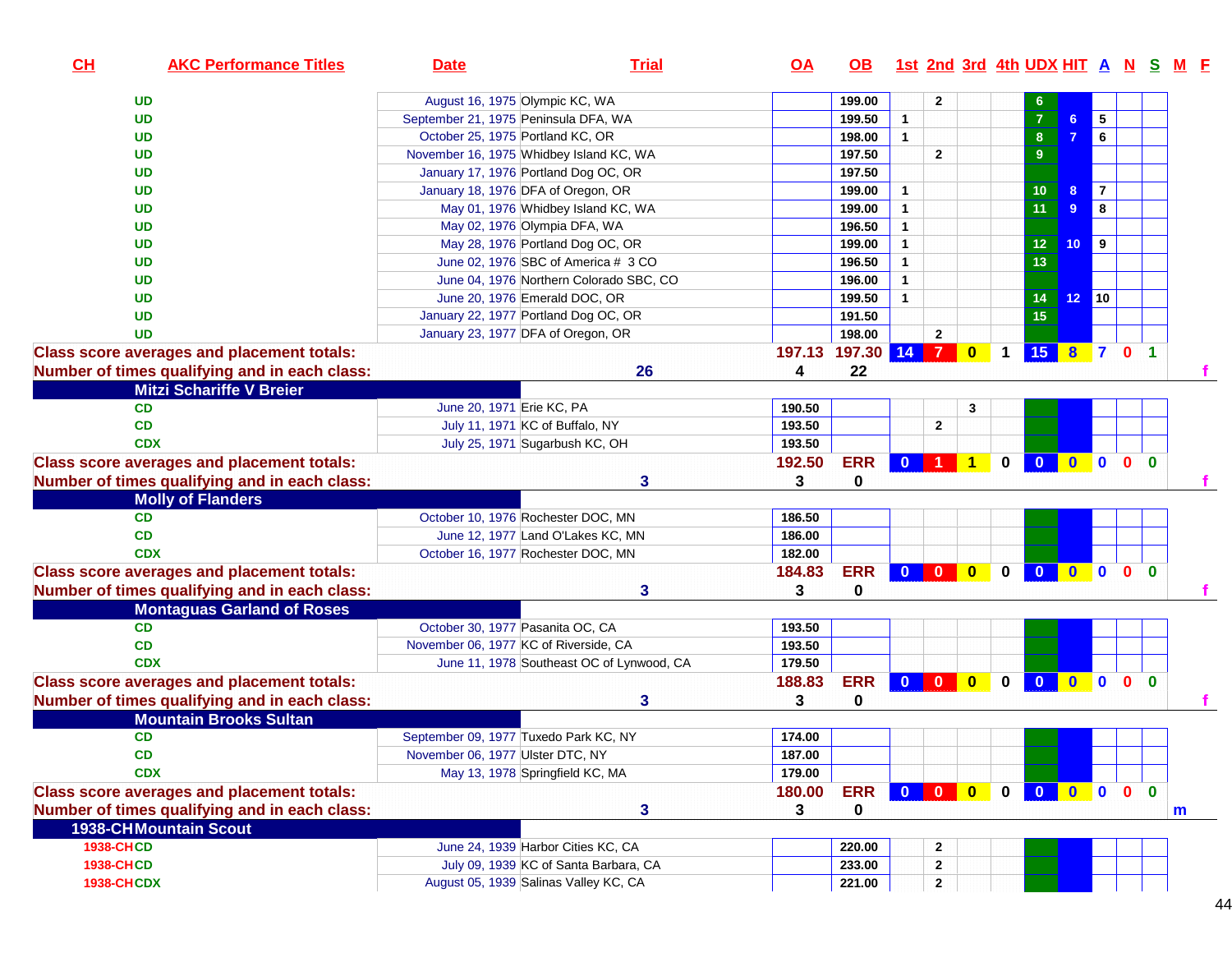| CH<br><b>AKC Performance Titles</b>               | <b>Date</b>                           | <b>Trial</b>                              | OA           | <b>OB</b>  |                      |              |              |                      | 1st 2nd 3rd 4th UDX HIT A N |              |                         |              | -S           |   |
|---------------------------------------------------|---------------------------------------|-------------------------------------------|--------------|------------|----------------------|--------------|--------------|----------------------|-----------------------------|--------------|-------------------------|--------------|--------------|---|
| <b>1938-CHCDX</b>                                 | January 25, 1941 Golden Gate KC, CA   |                                           |              | 232.00     |                      |              |              |                      |                             |              |                         |              |              |   |
| <b>Class score averages and placement totals:</b> |                                       |                                           | <b>ERR</b>   | 226.50     | $\blacktriangleleft$ | 3            | $\bf{0}$     | $\bf{0}$             |                             | $\mathbf{0}$ | $\mathbf{0}$            | $\mathbf{0}$ | $\Omega$     |   |
| Number of times qualifying and in each class:     |                                       | 4                                         | 0            | 4          |                      |              |              |                      |                             |              |                         |              | m            |   |
| 1992-CHMtn Shadows Chausr V Columbo               |                                       |                                           |              |            |                      |              |              |                      |                             |              |                         |              |              |   |
| <b>1992-CHCD</b>                                  | October 16, 1991 SBC of San Diego, CA |                                           | 192.00       |            |                      |              |              |                      |                             |              |                         |              | $\mathbf{2}$ |   |
| <b>1992-CHCD</b>                                  |                                       | May 26, 1994 SBC of America #21 OR        | 193.50       |            | $\mathbf{1}$         |              |              |                      |                             |              |                         |              |              |   |
| <b>1992-CHCDX</b>                                 |                                       | May 30, 1994 SBC of Puget Sound, WA       | 190.50       |            | $\mathbf{1}$         |              |              |                      |                             |              |                         |              |              |   |
| <b>Class score averages and placement totals:</b> |                                       |                                           | 192.00       | <b>ERR</b> | 3 <sup>°</sup>       | $\bf{0}$     | $\mathbf{0}$ | 0                    |                             |              | $\mathbf{0}$            | $\Omega$     |              |   |
| Number of times qualifying and in each class:     |                                       | 3                                         | 3            | 0          |                      |              |              |                      |                             |              |                         |              | m            |   |
| <b>Muffin</b>                                     |                                       |                                           |              |            |                      |              |              |                      |                             |              |                         |              |              |   |
| <b>CD</b>                                         | May 18, 1975 Oakland DTC, CA          |                                           | 194.50       |            |                      |              |              |                      |                             |              |                         |              |              |   |
| <b>CD</b>                                         |                                       | June 08, 1975 Contra Costa County KC, CA  | 183.50       |            |                      | $\mathbf{2}$ |              |                      |                             |              |                         |              |              |   |
| <b>CDX</b>                                        |                                       | August 10, 1975 San Francisco DTC, CA     |              | 182.00     |                      |              |              |                      |                             |              |                         |              |              |   |
| <b>Class score averages and placement totals:</b> |                                       |                                           | 189.00       | 182.00     | $\mathbf{0}$         |              | $\mathbf{0}$ | 0                    | $\mathbf{0}$                | $\bullet$    | $\overline{\mathbf{0}}$ | $\mathbf{0}$ | $\bf{0}$     |   |
| Number of times qualifying and in each class:     |                                       | 3                                         | 2            | 1          |                      |              |              |                      |                             |              |                         |              |              |   |
| <b>Nacrellis Brock Del Giocate</b>                |                                       |                                           |              |            |                      |              |              |                      |                             |              |                         |              |              |   |
| <b>CD</b>                                         | October 19, 1969 South Jersey KC, NJ  |                                           | 190.00       |            | 1                    |              |              |                      |                             |              |                         |              |              |   |
| <b>CD</b>                                         | November 20, 1969 Boardwalk KC, NJ    |                                           | 185.00       |            |                      |              |              | 4                    |                             |              |                         |              |              |   |
| <b>Class score averages and placement totals:</b> |                                       |                                           | 187.50       | <b>ERR</b> |                      | $\Omega$     | $\mathbf{0}$ | $\blacktriangleleft$ |                             | $\mathbf{0}$ | $\mathbf{0}$            | $\mathbf{0}$ | $\bf{0}$     |   |
| Number of times qualifying and in each class:     |                                       | $\mathbf{2}$                              | $\mathbf{2}$ | $\bf{0}$   |                      |              |              |                      |                             |              |                         |              |              |   |
| <b>Nana</b>                                       |                                       |                                           |              |            |                      |              |              |                      |                             |              |                         |              |              |   |
| <b>CD</b>                                         | March 18, 1950 Manchester KC, NH      |                                           | 188.00       |            |                      |              |              |                      |                             |              |                         |              |              |   |
| <b>CD</b>                                         |                                       | June 04, 1950 Farmingham District KC, MA  | 173.00       |            |                      |              |              |                      |                             |              |                         |              |              |   |
| <b>CDX</b>                                        | August 19, 1950 North Shore KC, MA    |                                           | 183.00       |            |                      |              |              |                      |                             |              |                         |              |              |   |
| <b>CDX</b>                                        | December 02, 1950 South Shore DTC, MA |                                           |              | 176.00     |                      |              |              |                      |                             |              |                         |              |              |   |
| <b>Class score averages and placement totals:</b> |                                       |                                           | 181.33       | 176.00     | $\Omega$             | $\Omega$     | $\mathbf{0}$ | 0                    | $\mathbf{0}$                | $\mathbf{0}$ | $\mathbf{0}$            | $\mathbf{0}$ | $\bf{0}$     |   |
| Number of times qualifying and in each class:     |                                       |                                           | 3            | 1          |                      |              |              |                      |                             |              |                         |              |              |   |
| <b>Nanette Gabrielle</b>                          |                                       |                                           |              |            |                      |              |              |                      |                             |              |                         |              |              |   |
| <b>CD</b>                                         | March 27, 1999 Clinton Iowa KC, IA    |                                           | 191.00       |            |                      |              | 3            |                      |                             |              |                         |              |              |   |
| <b>CD</b>                                         | September 19, 1999 Peoria OTC, IL     |                                           | 182.50       |            |                      |              | 3            |                      |                             |              |                         |              |              |   |
| <b>CDX</b>                                        |                                       | May 13, 2000 Scott County KC, IL          | 191.50       |            |                      |              | 3            |                      |                             |              |                         |              |              |   |
| <b>Class score averages and placement totals:</b> |                                       |                                           | 188.33       | <b>ERR</b> | $\bf{0}$             | $\bf{0}$     | 3            | 0                    | $\bf{0}$                    | $\mathbf{0}$ | $\mathbf{0}$            | $\mathbf{0}$ | $\bf{0}$     |   |
| Number of times qualifying and in each class:     |                                       | 3                                         | 3            | 0          |                      |              |              |                      |                             |              |                         |              |              |   |
| <b>Nero V Sauliamt</b>                            |                                       |                                           |              |            |                      |              |              |                      |                             |              |                         |              |              |   |
| <b>CD</b>                                         |                                       | May 27, 1990 Antelope Valley KC, CA       | 177.00       |            |                      |              |              |                      |                             |              |                         |              |              |   |
| <b>Class score averages and placement totals:</b> |                                       |                                           | 177.00       | <b>ERR</b> |                      | $0$ 0        | $\bullet$    | $\mathbf 0$          | <u>ം</u>                    | $0$ 0 0      |                         |              | $\Omega$     |   |
| Number of times qualifying and in each class:     |                                       |                                           | 1            | 0          |                      |              |              |                      |                             |              |                         |              |              | m |
| <b>Nerthus Chrissys Alpen Joy</b>                 |                                       |                                           |              |            |                      |              |              |                      |                             |              |                         |              |              |   |
| <b>CD</b>                                         |                                       | June 05, 1998 Taconic Hills KC, NY        | 192.00       |            |                      | $\mathbf{2}$ |              |                      |                             |              |                         |              |              |   |
| CD                                                |                                       | June 07, 1998 Longshore Southport KC, NY  | 181.00       |            |                      |              |              | 4                    |                             |              |                         |              |              |   |
| <b>CDX</b>                                        | July 05, 1998 Wallkill KC, NY         |                                           | 182.00       |            |                      | $\mathbf{2}$ |              |                      |                             |              |                         |              |              |   |
| <b>UD</b>                                         |                                       | March 06, 1999 Monticello New York KC, NY |              | 189.00     |                      |              |              | 4                    |                             |              |                         |              |              |   |
| <b>UD</b>                                         |                                       | March 13, 1999 Rockland County KC, NY     |              | 193.00     |                      |              |              |                      | 2 <sup>7</sup>              |              |                         |              |              |   |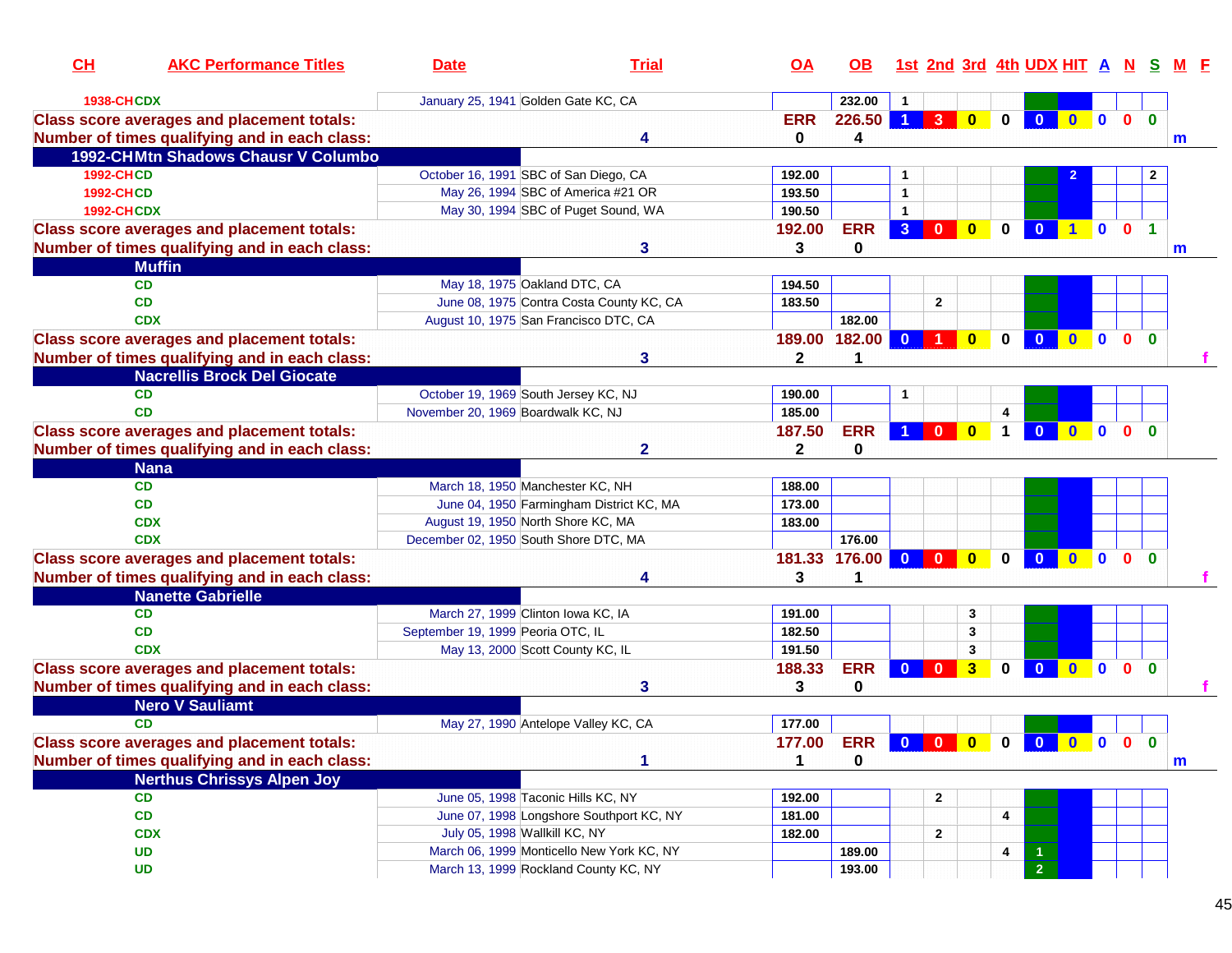| CL<br><b>AKC Performance Titles</b>               | <b>Date</b>                        | <b>Trial</b>                                       | <u>OA</u> | <b>OB</b>               |              |              |       |   | <u>1st 2nd 3rd 4th UDX HIT A N S M F</u> |                         |                |                |   |
|---------------------------------------------------|------------------------------------|----------------------------------------------------|-----------|-------------------------|--------------|--------------|-------|---|------------------------------------------|-------------------------|----------------|----------------|---|
| <b>UD</b>                                         |                                    | March 21, 1999 1st DTC of N. New Jersey, NJ        |           | 194.50                  |              |              |       |   |                                          |                         |                |                |   |
| <b>UD</b>                                         |                                    | April 02, 1999 Onondaga KA, NY                     |           | 187.00                  |              |              |       |   | $\boldsymbol{4}$                         |                         |                |                |   |
| <b>UD</b>                                         |                                    | April 04, 1999 Kanadasaga KC, NY                   |           | 189.50                  |              |              |       |   | $\overline{5}$                           |                         |                |                |   |
| <b>UD</b>                                         |                                    | May 07, 1999 SBC of America #25 PA                 |           | 196.00                  | $\mathbf{1}$ |              |       |   | $6\phantom{a}$                           |                         |                |                |   |
| <b>UD</b>                                         |                                    | May 10, 1999 Delaware Water Gap KC, NJ             |           | 188.50                  |              |              |       |   | $\overline{7}$                           |                         |                |                |   |
| <b>UD</b>                                         |                                    | July 11, 1999 Wallkill KC, NY                      |           | 188.00                  |              |              |       | 4 | $\boldsymbol{8}$                         |                         |                |                |   |
| <b>UD</b>                                         |                                    | September 05, 1999 Morris Hills DTC, NJ            |           | 190.50                  |              |              |       |   | 9 <sup>°</sup>                           |                         |                |                |   |
| <b>UDX</b>                                        |                                    | September 26, 1999 Northwestern Connecticut DC, CT |           | 191.00                  |              |              |       |   | 10                                       |                         |                |                |   |
| <b>UDX</b>                                        | October 16, 1999 Palisades KC, NJ  |                                                    |           | 192.00                  |              |              |       |   |                                          |                         |                |                |   |
| <b>UDX</b>                                        |                                    | March 10, 2000 Rockland County KC, NY              |           | 191.00                  |              |              |       |   | 11                                       |                         |                |                |   |
| <b>UDX</b>                                        |                                    | June 24, 2000 Mid Hudson KA, NY                    |           | 190.50                  |              |              |       |   |                                          |                         |                |                |   |
| <b>UDX</b>                                        |                                    | July 09, 2000 Wallkill KC, NY                      |           | 188.00                  |              |              |       |   | 12 <sub>2</sub>                          |                         |                |                |   |
| <b>UDX</b>                                        |                                    | September 15, 2000 Pocono Mountain KC, PA          |           | 187.00                  |              |              |       |   | 13                                       |                         |                |                |   |
| <b>UDX</b>                                        |                                    | September 24, 2000 Northwestern Connecticut DC, CT |           | 185.50                  |              |              |       |   |                                          |                         |                |                |   |
| <b>UDX</b>                                        | October 14, 2000 Palisades KC, NJ  |                                                    |           | 180.00                  |              |              |       |   | 14                                       |                         |                |                |   |
| <b>UDX</b>                                        |                                    | March 23, 2001 New Brunswick KC, NJ                |           | 185.00                  |              |              |       |   | 15 <sub>15</sub>                         |                         |                |                |   |
| <b>UDX</b>                                        |                                    | May 20, 2001 Long Island KC, NY                    |           | 184.50                  |              |              |       | 4 | 16 <sup>°</sup>                          |                         |                |                |   |
| <b>UDX</b>                                        |                                    | June 10, 2001 Longshore Southport KC, NY           |           | 192.50                  |              |              |       | 4 | 17 <sub>2</sub>                          |                         |                |                |   |
| <b>UDX</b>                                        |                                    | September 02, 2001 Morris Hills DTC, NJ            |           | 185.00                  |              |              |       |   | 18                                       |                         |                |                |   |
| <b>UDX</b>                                        |                                    | September 07, 2001 Tuxedo Park KC, NY              |           | 184.00                  |              |              |       |   | 19                                       |                         |                |                |   |
| UDX2                                              | October 13, 2001 Palisades KC, NJ  |                                                    |           | 190.00                  |              |              |       |   | 20                                       |                         |                |                |   |
| UDX2                                              |                                    | October 26, 2001 Queensboro KC, NY                 |           | 187.00                  |              |              |       |   | 21                                       |                         |                |                |   |
| UDX2                                              |                                    | March 01, 2002 Monticello New York KC, NY          |           | 185.50                  |              |              |       |   |                                          |                         |                |                |   |
| UDX2                                              |                                    | April 12, 2002 Chambersburg Area KC, PA            |           | 188.00                  |              |              |       |   | 22                                       |                         |                |                |   |
| UDX2                                              |                                    | April 13, 2002 Harrisburg KC, PA                   |           | 178.00                  |              |              |       |   |                                          |                         |                |                |   |
| UDX2                                              |                                    | July 13, 2002 Champlain Valley KC, VT              |           | 190.50                  |              |              |       |   |                                          |                         |                |                |   |
| UDX2                                              |                                    | July 14, 2002 Green Mountain DC, VT                |           | 177.00                  |              |              |       |   | 23                                       |                         |                |                |   |
| UDX2                                              |                                    | August 02, 2002 Perkiomen Valley KC, PA            |           | 186.00                  |              |              |       |   | 24                                       |                         |                |                |   |
| UDX2                                              |                                    | September 13, 2002 Pocono Mountain KC, PA          |           | 185.00                  |              |              |       |   |                                          |                         |                |                |   |
| <b>Class score averages and placement totals:</b> |                                    |                                                    |           | 185.00 187.71           |              |              | 1 2 0 |   | 5 24 0 0 0 0                             |                         |                |                |   |
| Number of times qualifying and in each class:     |                                    | 34                                                 | 3         | 31                      |              |              |       |   |                                          |                         |                |                |   |
| <b>1991-CHNerthus Forever Young</b>               |                                    |                                                    |           |                         |              |              |       |   |                                          |                         |                |                |   |
| <b>1991-CHCD</b>                                  | September 28, 1991 Onondaga KA, NY |                                                    | 180.00    |                         |              |              |       |   |                                          |                         |                |                |   |
| <b>1991-CHCD</b>                                  |                                    | July 19, 1992 Sugarbush KC, OH                     | 178.50    |                         |              | $\mathbf{2}$ |       |   |                                          |                         |                |                |   |
| <b>1991-CHCDX</b>                                 |                                    | July 30, 1992 Fort Steuben KA, OH                  | 186.00    |                         |              | $\mathbf{2}$ |       |   |                                          |                         |                |                |   |
| <b>1991-CHCDX</b>                                 |                                    | August 01, 1992 Roanoke KC, VA                     | 181.50    |                         |              |              |       |   |                                          |                         |                |                |   |
| <b>1991-CHCDX</b>                                 |                                    | July 03, 1993 New England SBC, MA                  |           | 176.50                  |              | $\mathbf{2}$ |       |   |                                          |                         |                |                |   |
| <b>Class score averages and placement totals:</b> |                                    |                                                    |           | 181.50 176.50 0 3 0 0 0 |              |              |       |   |                                          | $\overline{\mathbf{0}}$ | $\blacksquare$ | 0 <sub>0</sub> |   |
| Number of times qualifying and in each class:     |                                    | 5                                                  | 4         | 1                       |              |              |       |   |                                          |                         |                |                | f |
| <b>Nerthus Philys Chances R Good</b>              |                                    |                                                    |           |                         |              |              |       |   |                                          |                         |                |                |   |
| CD                                                |                                    | January 27, 2002 Schenectady DTC, MY               | 188.00    |                         |              |              |       |   |                                          |                         |                |                |   |
| CD                                                |                                    | March 02, 2002 Monticello New York KC, NY          | 193.00    |                         |              |              | 3     |   |                                          |                         |                |                |   |
| <b>CDX</b>                                        |                                    | March 23, 2002 New Brunswick KC, NJ                | 188.50    |                         |              |              |       |   |                                          |                         |                |                |   |
| <b>UD</b>                                         |                                    | July 13, 2002 Champlain Valley KC, VT              |           | 190.50                  |              |              |       |   |                                          |                         |                |                |   |
|                                                   |                                    |                                                    |           |                         |              |              |       |   |                                          |                         |                |                |   |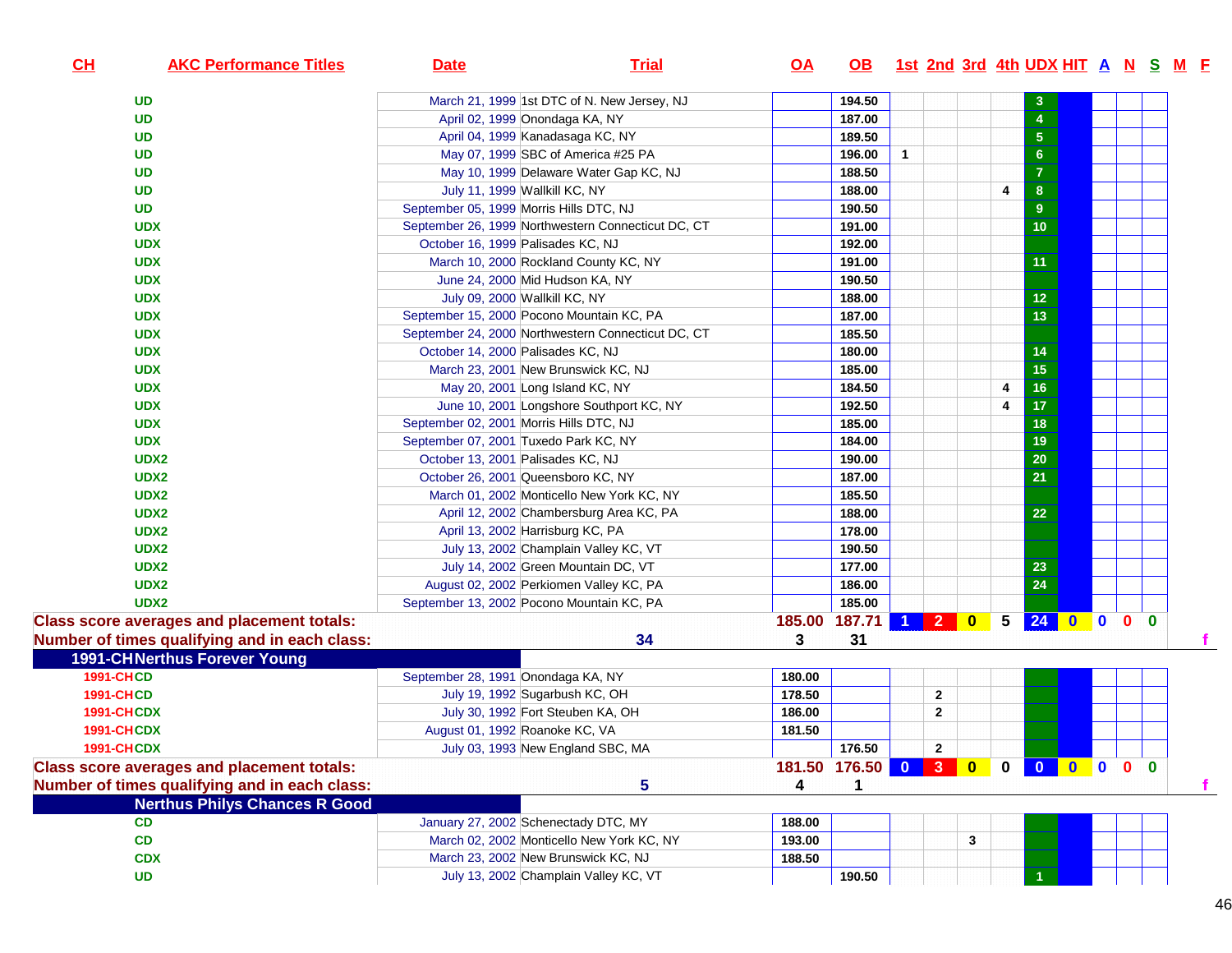| CH                | <b>AKC Performance Titles</b>                     | <b>Date</b>                                | <b>Trial</b>                                 | $\overline{OA}$ | OB.        | <u>1st 2nd 3rd 4th UDX HIT A N S M F</u> |                                |              |                |              |                  |                |                |              |
|-------------------|---------------------------------------------------|--------------------------------------------|----------------------------------------------|-----------------|------------|------------------------------------------|--------------------------------|--------------|----------------|--------------|------------------|----------------|----------------|--------------|
|                   | <b>UD</b>                                         | July 14, 2002 Green Mountain DC, VT        |                                              |                 | 180.50     |                                          |                                |              |                |              |                  |                |                |              |
|                   | <b>UD</b>                                         | July 26, 2002 Lackawanna KC, PA            |                                              |                 | 188.50     |                                          |                                |              | $\overline{3}$ |              |                  |                |                |              |
|                   | <b>UD</b>                                         | July 27, 2002 Lackawanna KC, PA            |                                              |                 | 185.50     |                                          |                                |              | $\overline{4}$ |              |                  |                |                |              |
|                   | <b>UD</b>                                         | September 01, 2002 Morris Hills DTC, NJ    |                                              |                 | 191.50     |                                          |                                |              | 5 <sub>5</sub> |              |                  |                |                |              |
|                   | <b>UD</b>                                         | September 13, 2002 Pocono Mountain KC, PA  |                                              |                 | 191.00     |                                          |                                |              | $6\phantom{1}$ |              |                  |                |                |              |
|                   | <b>UD</b>                                         | November 22, 2002 Windham County KC, MA    |                                              |                 | 175.50     |                                          |                                |              | $\overline{7}$ |              |                  |                |                |              |
|                   | <b>UD</b>                                         | November 23, 2002 South Windsor KC, MA     |                                              |                 | 172.50     |                                          |                                |              | 8              |              |                  |                |                |              |
|                   | <b>UD</b>                                         |                                            | March 01, 2003 Monticello New York KC, NY    |                 | 188.50     |                                          |                                |              | $\overline{9}$ |              |                  |                |                |              |
|                   | <b>UDX</b>                                        |                                            | March 16, 2003 First DTC of Northern NJ, NJ  |                 | 190.00     |                                          |                                |              | 10             |              |                  |                |                |              |
|                   | <b>UDX</b>                                        | August 29, 2003 Newton KC, NJ              |                                              |                 | 179.00     |                                          |                                |              | 11             |              |                  |                |                |              |
|                   | <b>UDX</b>                                        |                                            | January 11, 2004 K-9 OTC of Essex County, NJ |                 | 178.00     |                                          |                                |              |                |              |                  |                |                |              |
|                   | <b>UDX</b>                                        |                                            | March 14, 2004 1st DTC of N. New Jersey, NJ  |                 | 185.50     |                                          |                                |              | 12             |              |                  |                |                |              |
|                   | <b>Class score averages and placement totals:</b> |                                            |                                              | 189.83          | 184.35     | $\mathbf{0}$<br>$\mathbf{0}$             | $\blacksquare$ 1               | 0            | 12             |              | $0$ 0 0          |                | $\Omega$       |              |
|                   | Number of times qualifying and in each class:     |                                            | 16                                           | 3               | 13         |                                          |                                |              |                |              |                  |                |                | m            |
|                   | <b>1987-CHNerthus White Lighting</b>              |                                            |                                              |                 |            |                                          |                                |              |                |              |                  |                |                |              |
| <b>1987-CHCD</b>  |                                                   | September 23, 1990 SBC of America #17 NY   |                                              | 190.00          |            | 1                                        |                                |              |                |              |                  |                |                |              |
| <b>1987-CHCD</b>  |                                                   | September 25, 1990 SBC of Finger Lakes, NY |                                              | 186.00          |            | $\mathbf{1}$                             |                                |              |                |              |                  |                |                |              |
| <b>1987-CHCDX</b> |                                                   | September 28, 1990 Onondaga KA, NY         |                                              | 176.50          |            |                                          |                                |              |                |              |                  |                |                |              |
|                   | <b>Class score averages and placement totals:</b> |                                            |                                              | 184.17          | <b>ERR</b> | $200$                                    |                                | $\mathbf 0$  | $\bullet$      |              | 100              |                | $\overline{1}$ |              |
|                   | Number of times qualifying and in each class:     |                                            | 3                                            | 3               | 0          |                                          |                                |              |                |              |                  |                |                |              |
|                   | <b>Nikkis Barnabas</b>                            |                                            |                                              |                 |            |                                          |                                |              |                |              |                  |                |                |              |
|                   | CD                                                | March 03, 1979 Superstition KC, AZ         |                                              | 194.00          |            |                                          |                                |              |                |              |                  |                |                |              |
|                   | CD                                                | March 04, 1979 Sahuaro State KC, AZ        |                                              | 193.50          |            |                                          |                                |              |                |              |                  |                |                |              |
|                   | <b>CDX</b>                                        | March 24, 1979 Scottsdale DFA, AZ          |                                              | 193.00          |            |                                          |                                | 4            |                |              |                  |                |                |              |
|                   | <b>Class score averages and placement totals:</b> |                                            |                                              | 193.50          | <b>ERR</b> | $0$ 0 0                                  |                                | $\mathbf 1$  | $\mathbf{0}$   |              | $0$ 0 0          |                | $\mathbf{0}$   |              |
|                   | Number of times qualifying and in each class:     |                                            | 3                                            | 3               | 0          |                                          |                                |              |                |              |                  |                |                | m            |
|                   | <b>Northwoods Clever Clyde</b>                    |                                            |                                              |                 |            |                                          |                                |              |                |              |                  |                |                |              |
|                   | <b>CD</b>                                         | May 08, 1982 Bloomington OTC, MN           |                                              | 180.00          |            |                                          |                                |              |                |              |                  |                |                |              |
|                   | CD                                                | May 09, 1982 St. Paul DTC, MN              |                                              | 184.00          |            |                                          |                                |              |                |              |                  |                |                |              |
|                   | <b>CDX</b>                                        | May 15, 1983 St. Paul DTC, MN              |                                              | 181.50          |            |                                          |                                |              |                |              |                  |                |                |              |
|                   | <b>CDX</b>                                        | October 22, 1983 Twin Cities OTC, MN       |                                              |                 | 192.00     |                                          |                                |              |                |              |                  |                |                |              |
|                   | <b>Class score averages and placement totals:</b> |                                            |                                              | 181.83          | $192.00$ 0 |                                          | $\overline{0}$<br>$\mathbf{0}$ | $\mathbf{0}$ | $\Omega$       | $\mathbf{0}$ | $\mathbf{0}$     | $\mathbf{0}$   | $\mathbf{0}$   |              |
|                   | Number of times qualifying and in each class:     |                                            | 4                                            | 3               | 1          |                                          |                                |              |                |              |                  |                |                | m            |
|                   | <b>Oden Masked Prince</b>                         |                                            |                                              |                 |            |                                          |                                |              |                |              |                  |                |                |              |
|                   | <b>CD</b>                                         | May 25, 1974 Louisiana KC, LA              |                                              | 181.50          |            |                                          |                                |              |                |              |                  |                |                |              |
|                   | <b>Class score averages and placement totals:</b> |                                            |                                              | 181.50          | <b>ERR</b> | $\overline{\mathbf{0}}$<br>$\bullet$     | $\mathbf{0}$                   | 0            | $\bullet$      | $\bullet$    | $\blacksquare$ 0 | $\mathbf{0}$   | $\mathbf{0}$   |              |
|                   | Number of times qualifying and in each class:     |                                            |                                              | 1               | 0          |                                          |                                |              |                |              |                  |                |                | $\mathsf{m}$ |
|                   | <b>Olsons Pepper Candy</b>                        |                                            |                                              |                 |            |                                          |                                |              |                |              |                  |                |                |              |
|                   | <b>CD</b>                                         | October 20, 1974 San Fernando KC, CA       |                                              | 194.50          |            |                                          |                                |              |                |              |                  |                |                |              |
|                   | <b>Class score averages and placement totals:</b> |                                            |                                              | 194.50          | <b>ERR</b> |                                          |                                | $\mathbf 0$  |                | 000          |                  | 0 <sub>0</sub> |                |              |
|                   | Number of times qualifying and in each class:     |                                            | 1                                            | 1               | 0          |                                          |                                |              |                |              |                  |                |                | Ŧ.           |
|                   | <b>Omar V Herman Alpen-Lorelei</b>                |                                            |                                              |                 |            |                                          |                                |              |                |              |                  |                |                |              |
|                   | <b>CD</b>                                         | July 31, 1994 Elm City KC, CT              |                                              | 186.50          |            |                                          |                                |              |                |              |                  |                |                |              |
|                   | CD                                                | August 28, 1994 Greater Barrington KC, MA  |                                              | 192.50          |            |                                          |                                |              |                |              |                  |                |                |              |
|                   |                                                   |                                            |                                              |                 |            |                                          |                                |              |                |              |                  |                |                |              |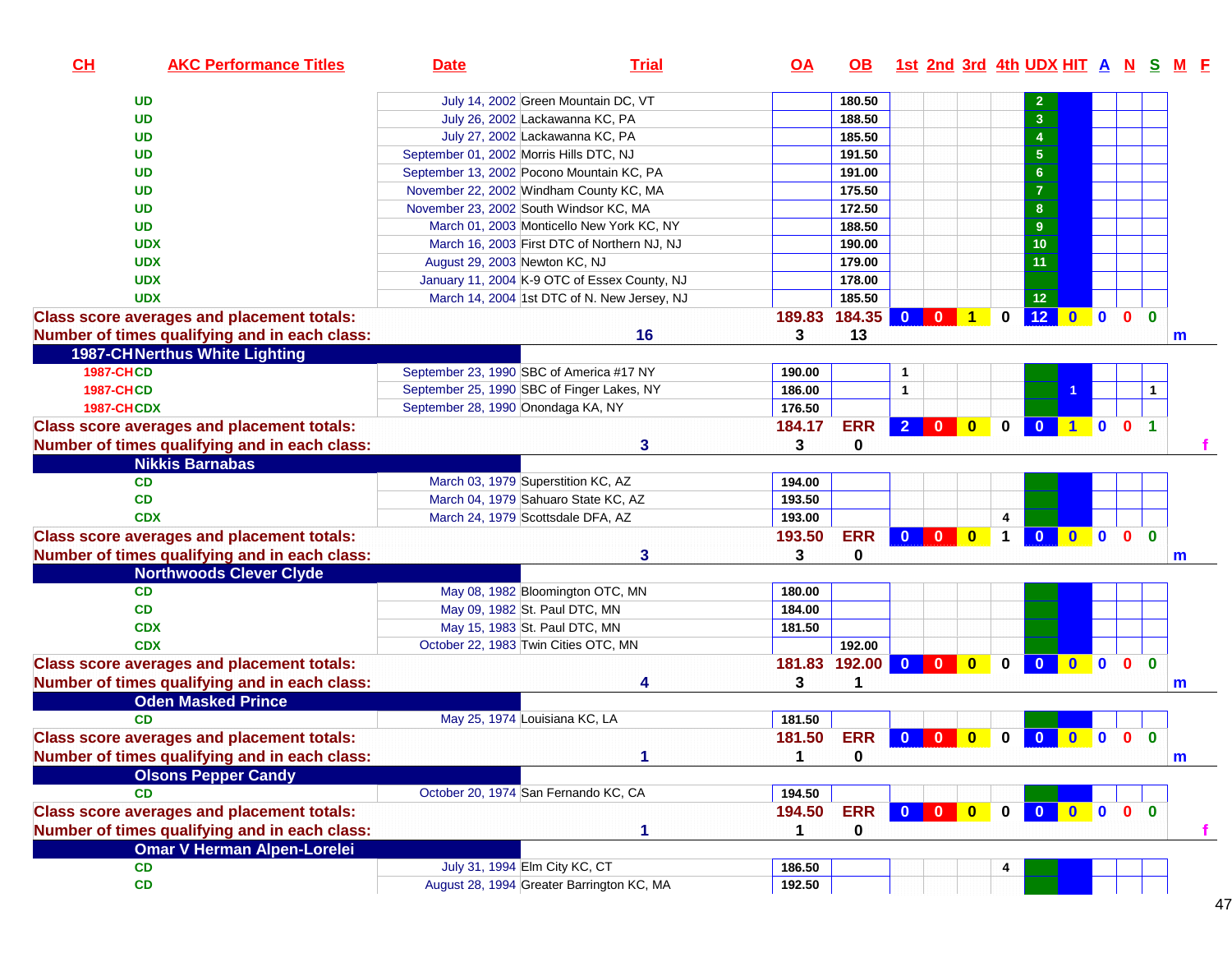| CL | <b>AKC Performance Titles</b>                                                                      | <b>Date</b>                                                             | <b>Trial</b>                          | <u>OA</u>        | <b>OB</b>       |                         |                                                                                             |                      |             | 1st 2nd 3rd 4th UDX HIT A N S |                     |                |              |              | M F |
|----|----------------------------------------------------------------------------------------------------|-------------------------------------------------------------------------|---------------------------------------|------------------|-----------------|-------------------------|---------------------------------------------------------------------------------------------|----------------------|-------------|-------------------------------|---------------------|----------------|--------------|--------------|-----|
|    | <b>CDX</b>                                                                                         | October 01, 1994 Suffolk OTC, NY                                        |                                       | 189.00           |                 |                         |                                                                                             |                      |             |                               |                     |                |              |              |     |
|    | <b>Class score averages and placement totals:</b><br>Number of times qualifying and in each class: |                                                                         | 3                                     | 189.33<br>3      | <b>ERR</b><br>0 |                         |                                                                                             | 0 0 0 1              |             |                               | 0 0 0 0 0           |                |              |              |     |
|    | <b>Opdykes Signore Barton</b>                                                                      |                                                                         |                                       |                  |                 |                         |                                                                                             |                      |             |                               |                     |                |              |              |     |
|    | <b>CD</b>                                                                                          | November 27, 1976 Yuma KC, AZ                                           |                                       | 185.00           |                 |                         |                                                                                             | 3                    |             |                               |                     |                |              |              |     |
|    | CD                                                                                                 | January 09, 1977 KC of Beverly Hills, CA                                |                                       |                  | 188.00          |                         |                                                                                             |                      |             |                               |                     |                |              |              |     |
|    | <b>CDX</b>                                                                                         | March 05, 1977 Superstition KC, AZ                                      |                                       | 185.00           |                 |                         |                                                                                             |                      |             |                               |                     |                |              |              |     |
|    | <b>CDX</b>                                                                                         | March 20, 1977 South Bay KC, CA                                         |                                       |                  | 186.50          |                         |                                                                                             |                      |             |                               |                     |                |              |              |     |
|    | <b>Class score averages and placement totals:</b>                                                  |                                                                         |                                       | 185.00 187.25    |                 | $\mathbf{0}$            | $\bf{0}$                                                                                    | $\blacktriangleleft$ | $\bf{0}$    | $\mathbf{0}$                  | $\mathbf{0}$        | $\blacksquare$ | $\mathbf{0}$ | $\mathbf{0}$ |     |
|    | Number of times qualifying and in each class:                                                      |                                                                         | 4                                     | $\mathbf{2}$     | $\mathbf 2$     |                         |                                                                                             |                      |             |                               |                     |                |              |              | m   |
|    | <b>Pancho Del Valle</b>                                                                            |                                                                         |                                       |                  |                 |                         |                                                                                             |                      |             |                               |                     |                |              |              |     |
|    | <b>CD</b>                                                                                          | March 23, 1969 Dubuque KC, IA                                           |                                       | 195.50           |                 |                         | $\mathbf{2}$                                                                                |                      |             |                               |                     |                |              |              |     |
|    | <b>CD</b>                                                                                          | May 17, 1969 Bloomington OTC, MN                                        |                                       | 195.00           |                 |                         |                                                                                             |                      |             |                               |                     |                |              |              |     |
|    | <b>CDX</b>                                                                                         | June 29, 1969 Badger KC, WI                                             |                                       | 189.00           |                 |                         |                                                                                             |                      |             |                               |                     |                |              |              |     |
|    | <b>CDX</b>                                                                                         | July 27, 1969 Waukesha KC, WI                                           |                                       |                  | 187.00          |                         |                                                                                             |                      |             |                               |                     |                |              |              |     |
|    | <b>Class score averages and placement totals:</b>                                                  |                                                                         |                                       | 193.17 187.00    |                 | $\overline{\mathbf{0}}$ |                                                                                             | $\bf{0}$             | 0           | $\mathbf{0}$                  | $\mathbf{0}$        | $\blacksquare$ | $\mathbf{0}$ | $\mathbf{0}$ |     |
|    | Number of times qualifying and in each class:                                                      |                                                                         | 4                                     | 3                | 1               |                         |                                                                                             |                      |             |                               |                     |                |              |              |     |
|    | <b>Pandora V Sheba</b>                                                                             |                                                                         |                                       |                  |                 |                         |                                                                                             |                      |             |                               |                     |                |              |              |     |
|    | <b>CD</b>                                                                                          | November 04, 1973 Oriole DTC, MD                                        |                                       | 192.00           |                 |                         |                                                                                             |                      |             |                               |                     |                |              |              |     |
|    | CD                                                                                                 | December 08, 1973 Philadelphia DTC, PA                                  |                                       | 191.00           |                 |                         |                                                                                             |                      |             |                               |                     |                |              |              |     |
|    | <b>CDX</b>                                                                                         | March 17, 1974 DOTC of Maryland, MD                                     |                                       | 183.50           |                 |                         |                                                                                             |                      |             |                               |                     |                |              |              |     |
|    | <b>Class score averages and placement totals:</b>                                                  |                                                                         |                                       | 188.83           | <b>ERR</b>      |                         | $\begin{array}{ c c c c c c c c c }\hline \textbf{0} & \textbf{0} & \textbf{0} \end{array}$ |                      | $\mathbf 0$ | $\overline{\mathbf{0}}$       | $\bullet$ $\bullet$ |                | $\mathbf{0}$ | $\mathbf{0}$ |     |
|    | Number of times qualifying and in each class:                                                      |                                                                         | 3                                     | 3                | 0               |                         |                                                                                             |                      |             |                               |                     |                |              |              |     |
|    | <b>Patins Brandy Doll</b>                                                                          |                                                                         |                                       |                  |                 |                         |                                                                                             |                      |             |                               |                     |                |              |              |     |
|    | <b>CD</b>                                                                                          | August 07, 1976 Cudahy KC, WI                                           |                                       |                  | 189.00          |                         |                                                                                             |                      |             |                               |                     |                |              |              |     |
|    | CD                                                                                                 | August 15, 1976 Indianhead KC, WI                                       |                                       |                  | 186.00          |                         |                                                                                             |                      |             |                               |                     |                |              |              |     |
|    | <b>CDX</b>                                                                                         | August 21, 1976 Lyons Township DTC, IL                                  |                                       |                  | 183.00          |                         |                                                                                             |                      |             |                               |                     |                |              |              |     |
|    | <b>CDX</b>                                                                                         | September 07, 1976 Indianapolis OTC, IN                                 |                                       | 190.50           |                 |                         |                                                                                             |                      |             |                               |                     |                |              |              |     |
|    | <b>CDX</b>                                                                                         | June 15, 1977 SBC of America # 4 WI                                     |                                       |                  | 185.50          |                         |                                                                                             | 3                    |             |                               |                     |                |              |              |     |
|    | <b>CDX</b>                                                                                         |                                                                         | June 18, 1977 Greater Madison SBC, WI |                  | 192.50          |                         | $\mathbf{2}$                                                                                |                      |             |                               |                     |                |              |              |     |
|    | <b>Class score averages and placement totals:</b>                                                  |                                                                         |                                       | 190.50 187.20    |                 | $\mathbf{0}$            |                                                                                             | 1                    | $\bf{0}$    | $\mathbf{0}$                  | $\mathbf{0}$        | $\blacksquare$ | $\mathbf{0}$ | $\mathbf{0}$ |     |
|    | Number of times qualifying and in each class:                                                      |                                                                         | 6                                     | 1                | 5               |                         |                                                                                             |                      |             |                               |                     |                |              |              |     |
|    | <b>Peanut Butter Fudge</b>                                                                         |                                                                         |                                       |                  |                 |                         |                                                                                             |                      |             |                               |                     |                |              |              |     |
|    | <b>CD</b>                                                                                          | May 10, 1980 Springfield KC, MA                                         |                                       | 189.00           |                 |                         |                                                                                             |                      |             |                               |                     |                |              |              |     |
|    | <b>CD</b>                                                                                          | October 03, 1981 Shrewsbury DTC, MA                                     |                                       | 181.00           |                 |                         |                                                                                             |                      |             |                               |                     |                |              |              |     |
|    | <b>CDX</b>                                                                                         | November 15, 1981 Holyoke DOTC, MA                                      |                                       | 181.00           |                 |                         |                                                                                             |                      |             |                               |                     |                |              |              |     |
|    | <b>Class score averages and placement totals:</b>                                                  |                                                                         |                                       | 183.67           | <b>ERR</b>      |                         |                                                                                             | 000                  |             | 0 0 0 0                       |                     |                | $\mathbf{0}$ | $\bf{0}$     |     |
|    | Number of times qualifying and in each class:                                                      |                                                                         | 3                                     | 3                | 0               |                         |                                                                                             |                      |             |                               |                     |                |              |              | т.  |
|    | <b>Peanuts Mighty Titan</b>                                                                        |                                                                         |                                       |                  |                 |                         |                                                                                             |                      |             |                               |                     |                |              |              |     |
|    | CD                                                                                                 | December 08, 1973 Alamo DOC, TX                                         |                                       |                  |                 |                         |                                                                                             |                      |             |                               |                     |                |              |              |     |
|    | CD                                                                                                 | March 09, 1974 Austin KC, TX                                            |                                       | 187.50<br>185.00 |                 |                         |                                                                                             |                      |             |                               |                     |                |              |              |     |
|    |                                                                                                    | September 21, 1974 North Texas SBC, TX                                  |                                       |                  |                 | 1                       |                                                                                             |                      |             |                               |                     |                |              |              |     |
|    | CD                                                                                                 |                                                                         |                                       | 194.50           |                 |                         |                                                                                             |                      |             |                               |                     |                |              |              |     |
|    | <b>CDX</b>                                                                                         | September 22, 1974 Texas KC, TX<br>November 17, 1974 South Texas OC, TX |                                       | 190.00           |                 |                         |                                                                                             |                      |             |                               |                     |                |              |              |     |
|    | <b>CDX</b>                                                                                         |                                                                         |                                       | 190.00           |                 |                         |                                                                                             |                      |             |                               |                     |                |              |              |     |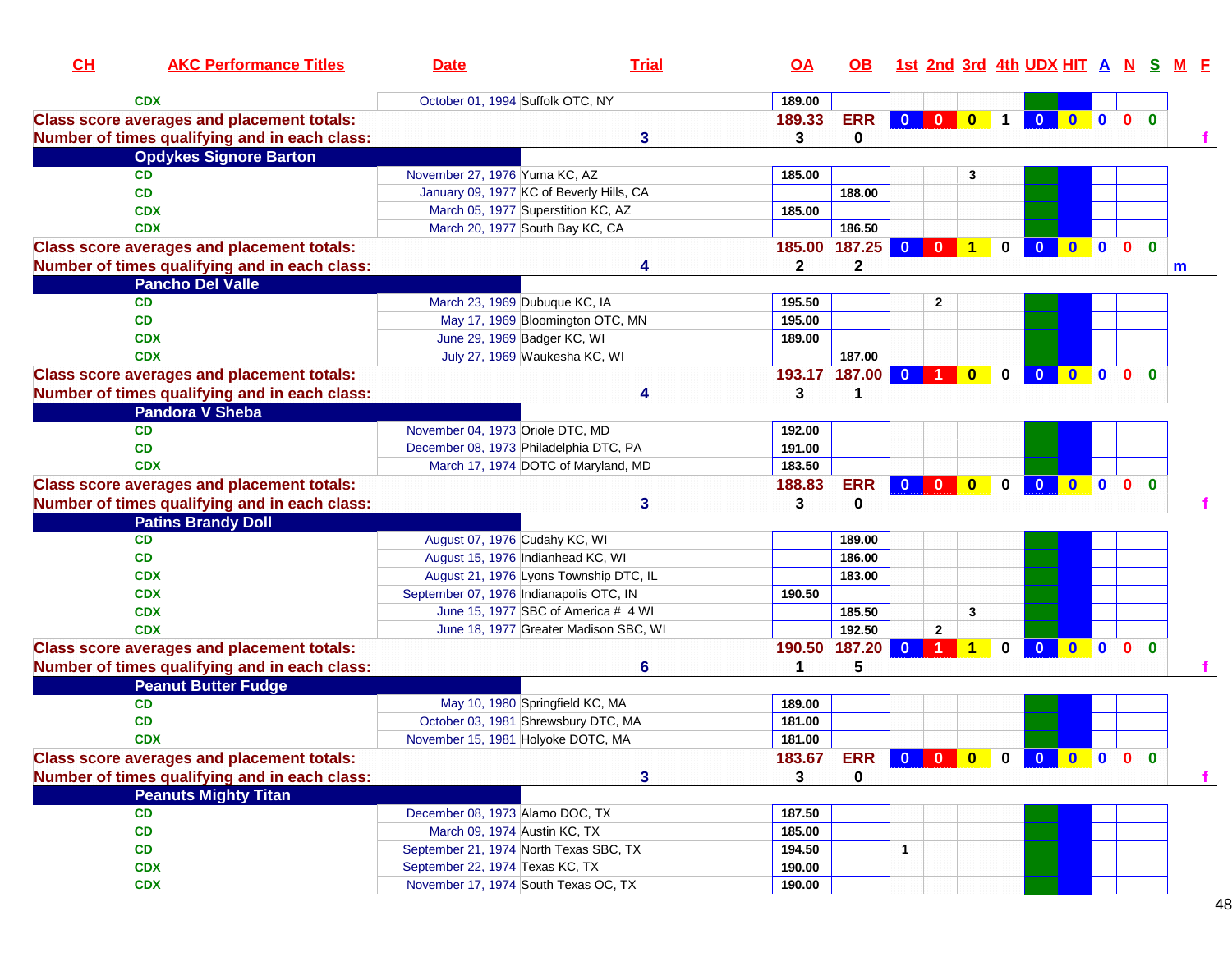| CL | <b>AKC Performance Titles</b>                     | <b>Date</b>                                  | <b>Trial</b>                                       | OA     | OB.        |                                |                         |                         | <u>1st 2nd 3rd 4th UDX HIT A N S</u>    |                     |                |                         |              |
|----|---------------------------------------------------|----------------------------------------------|----------------------------------------------------|--------|------------|--------------------------------|-------------------------|-------------------------|-----------------------------------------|---------------------|----------------|-------------------------|--------------|
|    | <b>CDX</b>                                        | November 23, 1975 South Texas OC, TX         |                                                    |        | 188.50     |                                |                         |                         |                                         |                     |                |                         |              |
|    | <b>UD</b>                                         | February 29, 1976 San Antonio KC, TX         |                                                    |        | 191.50     |                                |                         |                         |                                         |                     |                |                         |              |
|    | <b>UD</b>                                         | March 13, 1976 Galveston County KC, TX       |                                                    |        | 184.00     |                                |                         |                         |                                         |                     |                |                         |              |
|    | <b>UD</b>                                         | November 14, 1976 South Texas OC, TX         |                                                    |        | 187.00     |                                |                         |                         |                                         |                     |                |                         |              |
|    | <b>UD</b>                                         | October 16, 1977 Houston KC, TX              |                                                    |        | 191.00     |                                |                         | 4                       |                                         |                     |                |                         |              |
|    | <b>Class score averages and placement totals:</b> |                                              |                                                    | 189.40 | 188.40     | 0                              | $\mathbf{0}$            |                         | $\mathbf{0}$                            | $\mathbf{0}$        | $\mathbf{0}$   | $\Omega$                |              |
|    | Number of times qualifying and in each class:     |                                              | 10                                                 | 5      | 5          |                                |                         |                         |                                         |                     |                |                         | m            |
|    | <b>Petite Fleur De Neige</b>                      |                                              |                                                    |        |            |                                |                         |                         |                                         |                     |                |                         |              |
|    | <b>CD</b>                                         | September 13, 1970 Greater Lafayette KC, IN  |                                                    | 170.00 |            |                                |                         |                         |                                         |                     |                |                         |              |
|    | <b>Class score averages and placement totals:</b> |                                              |                                                    | 170.00 | <b>ERR</b> | $\mathbf{0}$<br>$\mathbf{0}$   | $\overline{\mathbf{0}}$ | $\mathbf 0$             | $\overline{\mathbf{0}}$<br>$\mathbf{0}$ | $\mathbf{0}$        | $\mathbf{0}$   | $\mathbf{0}$            |              |
|    |                                                   |                                              |                                                    | 1      | 0          |                                |                         |                         |                                         |                     |                |                         |              |
|    | Number of times qualifying and in each class:     |                                              |                                                    |        |            |                                |                         |                         |                                         |                     |                |                         |              |
|    | <b>Pride of The Hilltop</b><br><b>CD</b>          |                                              |                                                    |        |            |                                | 3                       |                         |                                         |                     |                |                         |              |
|    | <b>CD</b>                                         | August 22, 1959 Newton KC, CT                |                                                    | 191.50 |            |                                |                         |                         |                                         |                     |                |                         |              |
|    |                                                   | February 13, 1960 1st Co. Gov. Ft. Guard, CT |                                                    | 192.50 |            |                                |                         | 4                       |                                         |                     |                |                         |              |
|    | <b>CDX</b><br><b>CDX</b>                          | May 14, 1960 Springfield KC, MA              |                                                    | 185.00 |            |                                | 3                       |                         |                                         |                     |                |                         |              |
|    |                                                   |                                              | May 15, 1960 Windham County KC, CT                 | 189.50 |            |                                |                         |                         |                                         |                     |                |                         |              |
|    | <b>Class score averages and placement totals:</b> |                                              |                                                    | 189.63 | <b>ERR</b> | $\mathbf{0}$<br>$\mathbf{0}$   | $\overline{2}$          | $\mathbf 1$             | $\overline{\mathbf{0}}$                 | $\bullet$ $\bullet$ | $\mathbf{0}$   | $\overline{\mathbf{0}}$ |              |
|    | Number of times qualifying and in each class:     |                                              |                                                    | 4      | 0          |                                |                         |                         |                                         |                     |                |                         |              |
|    | <b>Princess Cupcake</b>                           |                                              |                                                    |        |            |                                |                         |                         |                                         |                     |                |                         |              |
|    | <b>CD</b>                                         | May 26, 1974 Terry All KC, CO                |                                                    | 193.50 |            |                                |                         |                         |                                         |                     |                |                         |              |
|    | <b>CD</b>                                         | August 25, 1974 Greeley KC, CO               |                                                    | 195.50 |            | $\mathbf{1}$                   |                         |                         |                                         |                     |                |                         |              |
|    | <b>CDX</b>                                        | August 31, 1974 Buckhorn Valley KC, CO       |                                                    | 195.00 |            | 1                              |                         |                         |                                         |                     |                |                         |              |
|    | <b>Class score averages and placement totals:</b> |                                              |                                                    | 194.67 | <b>ERR</b> | $\overline{2}$<br>$\mathbf{0}$ | $\mathbf{0}$            | $\mathbf{0}$            | $\mathbf{0}$<br>$\mathbf{0}$            | $\mathbf{0}$        | $\mathbf{0}$   | $\mathbf{0}$            |              |
|    | Number of times qualifying and in each class:     |                                              | 3                                                  | 3      | 0          |                                |                         |                         |                                         |                     |                |                         |              |
|    | <b>Princess Heidi Von Thor</b>                    |                                              |                                                    |        |            |                                |                         |                         |                                         |                     |                |                         |              |
|    | <b>CD</b>                                         | August 20, 1966 Finger Lakes KC, NY          |                                                    | 190.00 |            | $\mathbf{2}$                   |                         |                         |                                         |                     |                |                         |              |
|    | <b>Class score averages and placement totals:</b> |                                              |                                                    | 190.00 | <b>ERR</b> |                                | $\mathbf{0}$            | $\mathbf{0}$            | $\mathbf{0}$<br>$\overline{0}$          | $\mathbf{0}$        | 0 <sub>0</sub> |                         |              |
|    | Number of times qualifying and in each class:     |                                              | 1                                                  | 1      | 0          |                                |                         |                         |                                         |                     |                |                         |              |
|    | <b>Princess Jasmine</b>                           |                                              |                                                    |        |            |                                |                         |                         |                                         |                     |                |                         |              |
|    | <b>CD</b>                                         |                                              | January 21, 1990 Greenville Mississippi KC, MS     | 183.50 |            |                                |                         |                         |                                         |                     |                |                         |              |
|    | <b>CD</b>                                         | March 25, 1990 Nashville DTC, TN             |                                                    | 187.50 |            |                                |                         |                         |                                         |                     |                |                         |              |
|    | <b>CDX</b>                                        | May 06, 1990 Memphis OTC, TN                 |                                                    | 182.50 |            |                                |                         |                         |                                         |                     |                |                         |              |
|    | <b>Class score averages and placement totals:</b> |                                              |                                                    | 184.50 | <b>ERR</b> | $\mathbf{0}$<br>$\mathbf{0}$   | $\bf{0}$                | 1                       | $\mathbf{0}$<br>$\mathbf{0}$            | $\mathbf{0}$        | $\mathbf{0}$   | $\mathbf{0}$            |              |
|    | Number of times qualifying and in each class:     |                                              | 3                                                  | 3      | 0          |                                |                         |                         |                                         |                     |                |                         |              |
|    | <b>Professor Marvel</b>                           |                                              |                                                    |        |            |                                |                         |                         |                                         |                     |                |                         |              |
|    | <b>CD</b>                                         |                                              | April 06, 1975 Greater Madison SBC, WI             | 191.00 |            | 1                              |                         |                         |                                         |                     |                |                         |              |
|    | CD                                                |                                              | October 26, 1975 South Side All-Breed DOC, IL      | 187.50 |            |                                |                         |                         |                                         |                     |                |                         |              |
|    | <b>CDX</b>                                        | November 29, 1975 Car Dun Al ODTC, IL        |                                                    | 188.50 |            |                                |                         |                         |                                         |                     |                |                         |              |
|    | <b>CDX</b>                                        |                                              | November 30, 1975 Rand Park DTC of Des Plaines, IL | 179.50 |            |                                |                         |                         |                                         |                     |                |                         |              |
|    | <b>Class score averages and placement totals:</b> |                                              |                                                    | 186.63 | <b>ERR</b> | 100                            |                         | $\overline{\mathbf{0}}$ | 00000                                   |                     |                |                         |              |
|    | Number of times qualifying and in each class:     |                                              | 4                                                  | 4      | 0          |                                |                         |                         |                                         |                     |                |                         | $\mathsf{m}$ |
|    | <b>Queeners Sir Nicholas</b>                      |                                              |                                                    |        |            |                                |                         |                         |                                         |                     |                |                         |              |
|    | CD                                                | March 30, 1980 Oklahoma City OTC, OK         |                                                    | 192.00 |            |                                |                         | 4                       |                                         |                     |                |                         |              |
|    |                                                   |                                              |                                                    |        |            |                                |                         |                         |                                         |                     |                |                         |              |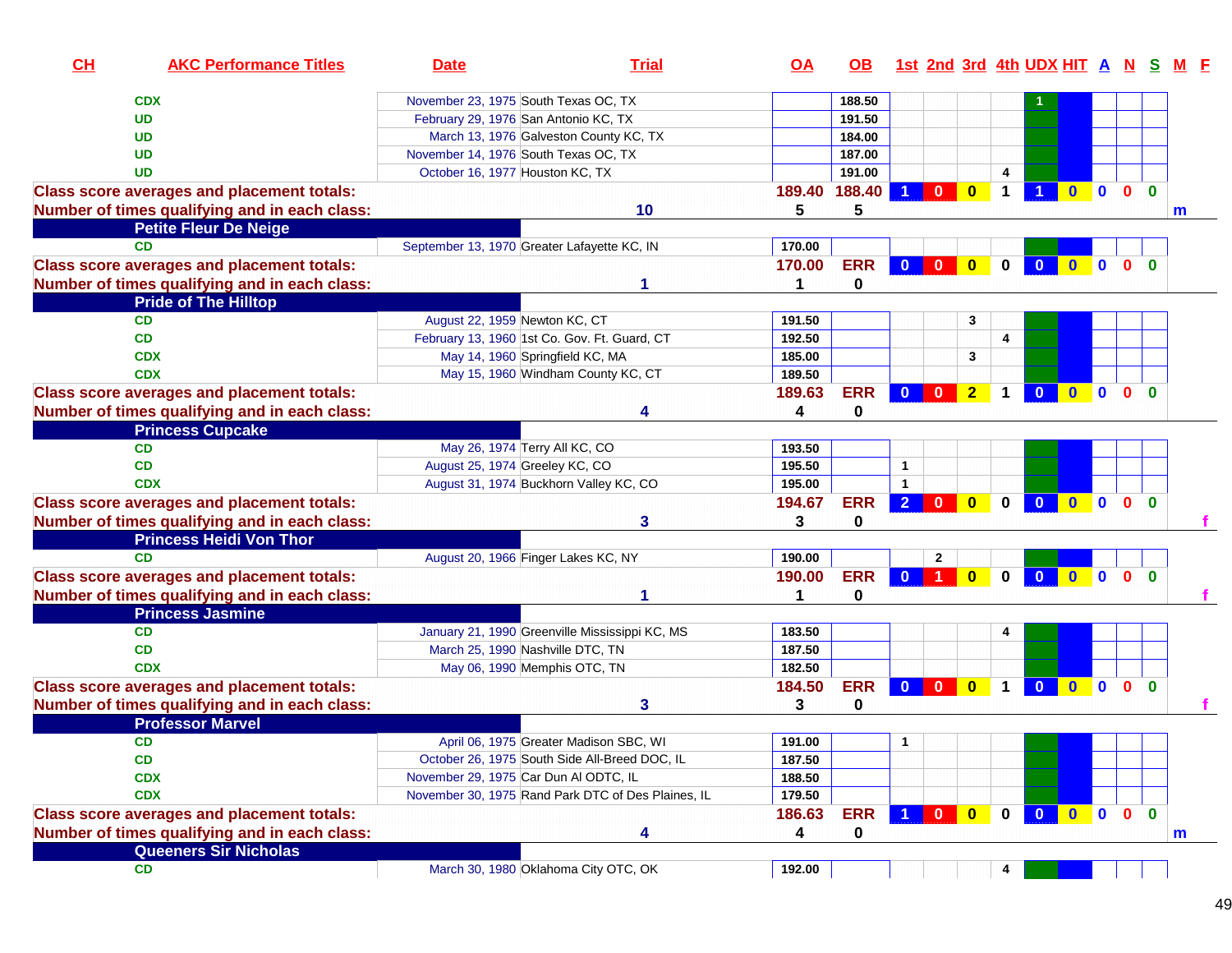| CH | <b>AKC Performance Titles</b>                     | <b>Date</b>                               | <b>Trial</b>                                   | OA           | OB.           |                |                      |                      |              | <u>1st 2nd 3rd 4th UDX HIT A N S</u> |              |              |              |                      | <u>M F</u> |
|----|---------------------------------------------------|-------------------------------------------|------------------------------------------------|--------------|---------------|----------------|----------------------|----------------------|--------------|--------------------------------------|--------------|--------------|--------------|----------------------|------------|
|    | CD                                                |                                           | April 11, 1980 Town and Country KC, OK         | 194.00       |               |                |                      |                      |              |                                      |              |              |              |                      |            |
|    | <b>CDX</b>                                        | April 12, 1980 Oklahoma City KC, OK       |                                                | 188.00       |               |                |                      |                      |              |                                      |              |              |              |                      |            |
|    | <b>CDX</b>                                        |                                           | April 13, 1980 Mid Continent KC of Tulsa, OK   | 193.00       |               |                |                      | 3                    |              |                                      |              |              |              |                      |            |
|    | <b>CDX</b>                                        |                                           | May 04, 1980 Lawton Fort Sill KC, OK           | 191.00       |               |                |                      | 3                    |              |                                      |              |              |              |                      |            |
|    | <b>CDX</b>                                        | October 25, 1980 Lawton Fort Sill KC, OK  |                                                |              | 188.50        |                |                      |                      | 4            |                                      |              |              |              |                      |            |
|    | <b>CDX</b>                                        | October 26, 1980 Tulsa DTC, OK            |                                                |              | 190.00        |                |                      |                      |              |                                      |              |              |              |                      |            |
|    | <b>CDX</b>                                        | March 28, 1981 Tulsa DTC, OK              |                                                |              | 186.50        |                |                      |                      |              |                                      |              |              |              |                      |            |
|    | <b>CDX</b>                                        | March 29, 1981 Oklahoma City OTC, OK      |                                                |              | 191.00        |                |                      |                      |              |                                      |              |              |              |                      |            |
|    | <b>CDX</b>                                        | April 11, 1981 Oklahoma City KC, OK       |                                                |              | 180.50        |                |                      |                      |              |                                      |              |              |              |                      |            |
|    | <b>Class score averages and placement totals:</b> |                                           |                                                |              | 191.60 187.30 | $\mathbf{0}$   | $\mathbf{0}$         | 2 <sub>2</sub>       | $\mathbf{2}$ | $\bf{0}$                             | $0$ 0        |              | $\mathbf{0}$ | $\mathbf{0}$         |            |
|    | Number of times qualifying and in each class:     |                                           | 10                                             | 5            | 5             |                |                      |                      |              |                                      |              |              |              |                      |            |
|    | <b>Ralph Washington</b>                           |                                           |                                                |              |               |                |                      |                      |              |                                      |              |              |              |                      |            |
|    | CD                                                | May 21, 1967 Twin Cities OTC, MN          |                                                |              | 194.50        |                |                      |                      |              |                                      |              |              |              |                      |            |
|    | CD                                                | June 04, 1967 St. Paul DTC, MN            |                                                |              | 192.50        |                |                      |                      |              |                                      |              |              |              |                      |            |
|    | <b>CDX</b>                                        |                                           | June 04, 1967 Fargo Moorhead KC, ND            |              | 182.00        |                |                      |                      | 4            |                                      |              |              |              |                      |            |
|    | <b>CDX</b>                                        | June 11, 1967 Land O'Lakes KC, MN         |                                                |              | 192.00        |                |                      |                      |              |                                      |              |              |              |                      |            |
|    | <b>Class score averages and placement totals:</b> |                                           |                                                | <b>ERR</b>   | 190.25        | $\mathbf{0}$   | $\Omega$             | $\mathbf{0}$         |              |                                      | $\mathbf{0}$ | $\mathbf{0}$ | $\mathbf{0}$ | $\mathbf{0}$         |            |
|    | Number of times qualifying and in each class:     |                                           | Δ                                              | 0            | 4             |                |                      |                      |              |                                      |              |              |              |                      | m          |
|    | <b>Rassatts Heidi Lee</b>                         |                                           |                                                |              |               |                |                      |                      |              |                                      |              |              |              |                      |            |
|    | <b>CD</b>                                         | September 15, 1973 Lehigh Valley KC, PA   |                                                | 177.00       |               |                |                      |                      |              |                                      |              |              |              |                      |            |
|    | <b>Class score averages and placement totals:</b> |                                           |                                                | 177.00       | <b>ERR</b>    | $\mathbf{0}$   | $\mathbf{0}$         | $\mathbf{0}$         | $\mathbf{0}$ | $\Omega$                             | $0$ 0        |              | $\mathbf{0}$ | $\mathbf{0}$         |            |
|    | Number of times qualifying and in each class:     |                                           | 1                                              | 1            | $\mathbf 0$   |                |                      |                      |              |                                      |              |              |              |                      |            |
|    | <b>Rit Bells Hackmatack V Hugo</b>                |                                           |                                                |              |               |                |                      |                      |              |                                      |              |              |              |                      |            |
|    | <b>CD</b>                                         | September 05, 1971 Kittanning KC, PA      |                                                | 185.00       |               |                |                      |                      |              |                                      |              |              |              |                      |            |
|    | <b>CD TD</b>                                      | December 19, 1971 Western Reserve KC, OH  |                                                |              | 188.50        |                |                      |                      |              |                                      |              |              |              |                      |            |
|    | <b>CDX TD</b>                                     | July 09, 1972 Magic Valley KC, WV         |                                                |              | 187.50        |                | $\mathbf{2}$         |                      |              |                                      |              |              |              |                      |            |
|    | <b>CDX TD</b>                                     | September 17, 1972 Tri State KA, WV       |                                                |              | 188.00        | $\mathbf{1}$   |                      |                      |              |                                      |              |              |              |                      |            |
|    | <b>Class score averages and placement totals:</b> |                                           |                                                | 185.00       | 188.00        |                |                      | $\mathbf{0}$         | $\bf{0}$     | $\mathbf{0}$                         | $\mathbf{0}$ | $\mathbf{0}$ | $\mathbf{0}$ | $\mathbf{0}$         |            |
|    | Number of times qualifying and in each class:     |                                           | 4                                              | 1            | 3             |                |                      |                      |              |                                      |              |              |              |                      |            |
|    | <b>Roberts A B Normal</b>                         |                                           |                                                |              |               |                |                      |                      |              |                                      |              |              |              |                      |            |
|    | <b>CD RAE</b>                                     |                                           | September 14, 2011 SBC of America Regional, NY | 193.00       |               | 1              |                      |                      |              |                                      |              |              |              |                      |            |
|    | <b>CD RAE</b>                                     | September 16, 2011 SBC of America #38, NY |                                                | 186.00       |               | $\mathbf{1}$   |                      |                      |              |                                      |              |              |              |                      |            |
|    | <b>CDX RAE</b>                                    | October 29, 2011 Tulsa DTC, OK            |                                                | 194.00       |               | $\mathbf{1}$   |                      |                      |              |                                      |              |              |              |                      |            |
|    | <b>UD RAE3</b>                                    |                                           | March 08, 2014 Garden City Kansas KC, KS       |              | 193.00        |                |                      |                      |              |                                      |              |              |              |                      |            |
|    | <b>UD RAE3</b>                                    | April 05, 2014 Tulsa DTC, OK              |                                                |              | 194.00        |                |                      | $\mathbf{3}$         |              |                                      |              |              |              |                      |            |
|    | <b>Class score averages and placement totals:</b> |                                           |                                                |              | 191.00 193.50 | $\bullet$      | $\mathbf{0}$         | $\blacktriangleleft$ | $\mathbf 0$  | $\mathbf{0}$                         | 100          |              |              | $\blacktriangleleft$ |            |
|    | Number of times qualifying and in each class:     |                                           | 5                                              | $\mathbf{3}$ | $\mathbf{2}$  |                |                      |                      |              |                                      |              |              |              |                      | m          |
|    | Roberts It Is Babe Isn't It                       |                                           |                                                |              |               |                |                      |                      |              |                                      |              |              |              |                      |            |
|    | CD                                                | October 11, 2003 Sooner State KC, OK      |                                                | 192.50       |               |                |                      |                      |              |                                      |              |              |              |                      |            |
|    | CD                                                |                                           | October 18, 2003 Springfield Missouri DTC, MO  | 195.00       |               | $\mathbf{1}$   |                      |                      |              |                                      |              |              |              |                      |            |
|    | CD                                                |                                           | April 18, 2004 Kay-9 DTC of Ponca City, OK     | 197.50       |               |                | $\mathbf{2}$         |                      |              |                                      |              |              |              |                      |            |
|    | <b>CDX</b>                                        | October 31, 2004 Bartlesville KC, OK      |                                                | 196.50       |               | 1              |                      |                      |              |                                      |              |              |              |                      |            |
|    | <b>Class score averages and placement totals:</b> |                                           |                                                | 195.38       | <b>ERR</b>    | 3 <sup>1</sup> | $\blacktriangleleft$ | $\bullet$            | $\mathbf{0}$ | $\overline{\mathbf{0}}$              | $0$ 0        |              | $\bullet$    | $\mathbf{0}$         |            |
|    | Number of times qualifying and in each class:     |                                           | 4                                              | 4            | 0             |                |                      |                      |              |                                      |              |              |              |                      | f          |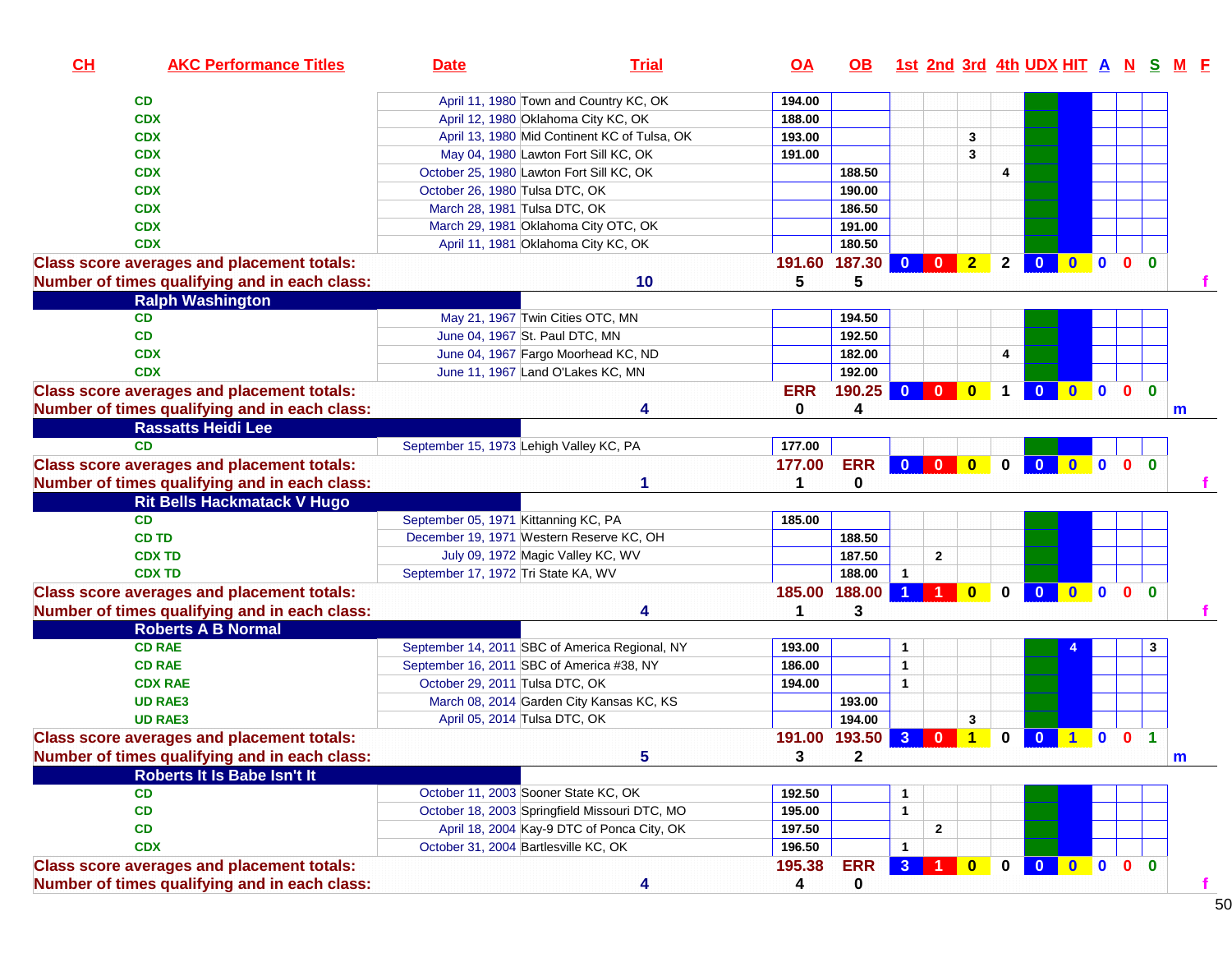| CL | <b>AKC Performance Titles</b>                     | <b>Date</b>                         | <b>Trial</b>                                        | $\overline{OA}$ | <u>OB</u>   |              |                         |                |             |                         |         |           |              | 1st 2nd 3rd 4th UDX HIT A N S M F |
|----|---------------------------------------------------|-------------------------------------|-----------------------------------------------------|-----------------|-------------|--------------|-------------------------|----------------|-------------|-------------------------|---------|-----------|--------------|-----------------------------------|
|    | <b>Roberts TBD</b>                                |                                     |                                                     |                 |             |              |                         |                |             |                         |         |           |              |                                   |
|    | <b>CD</b>                                         |                                     | March 21, 1998 Greater Kansas City DTC, MO          | 193.50          |             |              | $\mathbf{2}$            |                |             |                         |         |           |              |                                   |
|    | CD                                                |                                     | March 22, 1998 Greater Kansas City DTC, MO          | 191.00          |             |              | $\mathbf{2}$            |                |             |                         |         |           |              |                                   |
|    | <b>CDX</b>                                        |                                     | October 10, 1998 Sooner State KC, OK                | 195.00          |             |              | $\mathbf{2}$            |                |             |                         |         |           |              |                                   |
|    | <b>CDX</b>                                        | October 24, 1998 Tulsa DTC, OK      |                                                     | 194.50          |             |              |                         | $\mathbf{3}$   |             |                         |         |           |              |                                   |
|    | <b>CDX</b>                                        | October 25, 1998 Tulsa DTC, OK      |                                                     | 189.00          |             |              |                         |                | 4           |                         |         |           |              |                                   |
|    | <b>CDX</b>                                        |                                     | October 31, 1998 Tri State KC, OK                   | 197.50          |             |              | $\overline{2}$          |                |             |                         |         |           |              |                                   |
|    | <b>CDX</b>                                        |                                     | November 01, 1998 Bartlesville KC, OK               | 193.00          |             |              | $\overline{2}$          |                |             |                         |         |           |              |                                   |
|    | <b>CDX</b>                                        |                                     | February 05, 2000 Southeast Arkansas KC, AR         |                 | 192.50      |              |                         |                |             |                         |         |           |              |                                   |
|    | <b>CDX</b>                                        |                                     | September 30, 2000 Hot Springs National Park KC, AR |                 | 190.00      |              |                         |                |             |                         |         |           |              |                                   |
|    | <b>CDX</b>                                        |                                     | October 07, 2000 Sooner State KC, OK                |                 | 190.00      |              |                         |                |             |                         |         |           |              |                                   |
|    | <b>CDX</b>                                        |                                     | October 14, 2000 Oklahoma City OTC, OK              |                 | 193.00      |              |                         |                | 4           |                         |         |           |              |                                   |
|    | <b>CDX</b>                                        |                                     | October 15, 2000 Oklahoma City OTC, OK              |                 | 190.50      |              |                         |                |             |                         |         |           |              |                                   |
|    | <b>UD</b>                                         |                                     | March 29, 2002 Mid Continent KC of Tulsa, OK        |                 | 190.00      |              |                         |                |             |                         |         |           |              |                                   |
|    | <b>Class score averages and placement totals:</b> |                                     |                                                     | 193.36          | 191.00      |              |                         | 0 5 1 2 0      |             |                         | 0000    |           |              |                                   |
|    | Number of times qualifying and in each class:     |                                     | 13                                                  | 7               | 6           |              |                         |                |             |                         |         |           |              |                                   |
|    | <b>Rolf V Sauliamt</b>                            |                                     |                                                     |                 |             |              |                         |                |             |                         |         |           |              |                                   |
|    | CD                                                | November 06, 1960 Anderson KC, IN   |                                                     | 188.50          |             |              |                         |                |             |                         |         |           |              |                                   |
|    | CD                                                |                                     | March 25, 1961 Indianapolis OTC, IN                 | 195.00          |             |              |                         |                |             |                         |         |           |              |                                   |
|    | <b>CDX</b>                                        |                                     | April 30, 1961 Decatur OTC, IL                      | 198.00          |             |              | $\mathbf{2}$            |                |             |                         |         |           |              |                                   |
|    | <b>CDX</b>                                        |                                     | May 06, 1961 Fort Wayne OTC, IN                     | 194.00          |             |              |                         | 3              |             |                         |         |           |              |                                   |
|    | <b>Class score averages and placement totals:</b> |                                     |                                                     | 193.88          | <b>ERR</b>  | $\mathbf{0}$ | 1 <sup>1</sup>          | $\overline{1}$ | $\mathbf 0$ | $\overline{0}$          | $0$ 0 0 |           | $\mathbf{0}$ |                                   |
|    | Number of times qualifying and in each class:     |                                     | Δ                                                   | 4               | $\bf{0}$    |              |                         |                |             |                         |         |           |              | m                                 |
|    | <b>Rondos Shelita Mariea</b>                      |                                     |                                                     |                 |             |              |                         |                |             |                         |         |           |              |                                   |
|    | CD                                                |                                     | May 21, 1988 NW OC of Suburban Chicago, IL          | 182.50          |             |              |                         |                |             |                         |         |           |              |                                   |
|    | <b>CD</b>                                         |                                     | May 22, 1988 North Shore DTC, IL                    | 186.00          |             |              |                         |                |             |                         |         |           |              |                                   |
|    | <b>CDX</b>                                        |                                     | June 10, 1988 Greater Freeport Illinois KC, IL      | 174.50          |             |              |                         |                |             |                         |         |           |              |                                   |
|    | <b>CDX</b>                                        |                                     | September 10, 1988 Western Lakes TC of Buffalo, NY  |                 | 192.50      |              |                         |                |             |                         |         |           |              |                                   |
|    | <b>CDX</b>                                        | September 25, 1988 Lakeland DTC, WI |                                                     |                 | 182.50      |              |                         |                |             |                         |         |           |              |                                   |
|    | <b>CDX</b>                                        |                                     | November 12, 1988 Car Dun Al ODTC, IL               |                 | 191.50      |              |                         |                |             |                         |         |           |              |                                   |
|    | <b>CDX</b>                                        | November 15, 1988 Westside DTC, IL  |                                                     |                 | 189.00      |              |                         |                |             |                         |         |           |              |                                   |
|    | <b>CDX</b>                                        | September 10, 1989 Kenosha KC, WI   |                                                     |                 | 182.00      |              |                         |                |             |                         |         |           |              |                                   |
|    | <b>Class score averages and placement totals:</b> |                                     |                                                     | 181.00          | 187.50      | $\mathbf{0}$ | $\overline{\mathbf{0}}$ | $\bullet$      | $\mathbf 0$ | $\overline{\mathbf{0}}$ | $0$ 0   | $\bullet$ | $\mathbf{0}$ |                                   |
|    | Number of times qualifying and in each class:     |                                     | 8                                                   | 3               | 5           |              |                         |                |             |                         |         |           |              |                                   |
|    | <b>Rudolph Big Man</b>                            |                                     |                                                     |                 |             |              |                         |                |             |                         |         |           |              |                                   |
|    | CD                                                |                                     | September 24, 1983 Rochester Minnesota KC, MN       | 186.00          |             |              |                         |                |             |                         |         |           |              |                                   |
|    | CD                                                |                                     | October 22, 1983 Twin Cities OTC, MN                | 179.50          |             |              |                         |                |             |                         |         |           |              |                                   |
|    | <b>CDX</b>                                        |                                     | November 12, 1983 Iron Range DTC, MN                | 181.50          |             |              |                         |                |             |                         |         |           |              |                                   |
|    | <b>Class score averages and placement totals:</b> |                                     |                                                     | 182.33          | <b>ERR</b>  |              |                         | 0 0 0 0 0      |             |                         | 0000    |           |              |                                   |
|    | Number of times qualifying and in each class:     |                                     | 3                                                   | 3               | $\mathbf 0$ |              |                         |                |             |                         |         |           |              | $\mathbf m$                       |
|    | <b>Rutndicks Merry Mary Melody</b>                |                                     |                                                     |                 |             |              |                         |                |             |                         |         |           |              |                                   |
|    | CD                                                |                                     | May 02, 1971 Quincy KC, IL                          | 189.00          |             |              |                         |                |             |                         |         |           |              |                                   |
|    | CD                                                |                                     | May 23, 1971 North Shore DTC, IL                    | 181.00          |             |              |                         |                |             |                         |         |           |              |                                   |
|    | <b>CDX</b>                                        | August 20, 1972 Pontiac KC, MI      |                                                     | 187.00          |             | $\mathbf{1}$ |                         |                |             |                         |         |           |              |                                   |
|    |                                                   |                                     |                                                     |                 |             |              |                         |                |             |                         |         |           |              |                                   |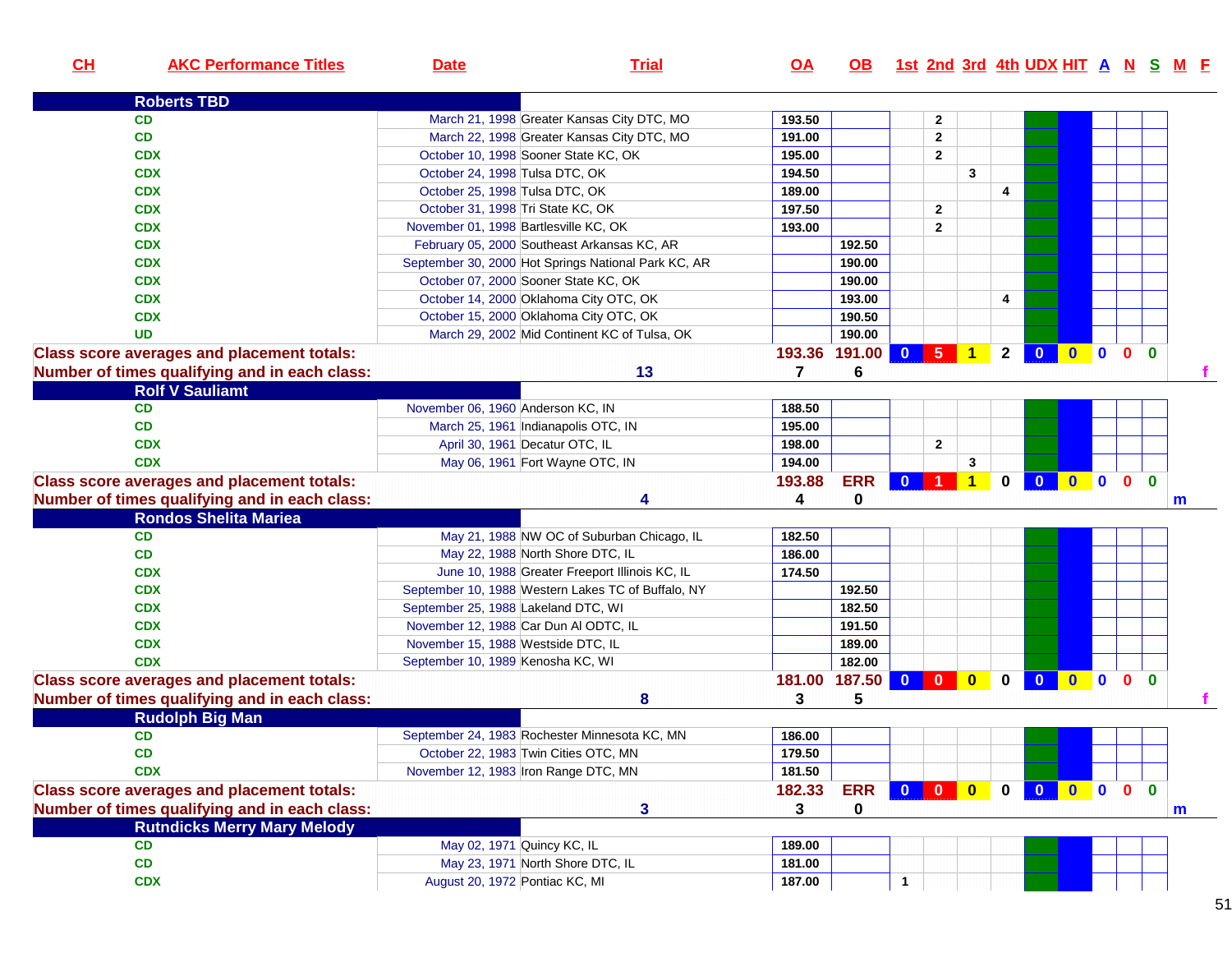| CH                | <b>AKC Performance Titles</b>                     | <b>Date</b>                         | <b>Trial</b>                                      | <u>OA</u>    | <b>OB</b>     |                         |                |                         |             | <u>1st 2nd 3rd 4th UDX HIT A N S</u> |              |                         |              |              | M F |
|-------------------|---------------------------------------------------|-------------------------------------|---------------------------------------------------|--------------|---------------|-------------------------|----------------|-------------------------|-------------|--------------------------------------|--------------|-------------------------|--------------|--------------|-----|
|                   | <b>Class score averages and placement totals:</b> |                                     |                                                   | 185.67       | <b>ERR</b>    |                         | $\Omega$       |                         |             |                                      |              | $\Omega$                | $\mathbf{0}$ | $\bf{0}$     |     |
|                   | Number of times qualifying and in each class:     |                                     | 3                                                 | 3            | 0             |                         |                |                         |             |                                      |              |                         |              |              |     |
|                   | <b>Sabecs Swiss Miss Gretchen</b>                 |                                     |                                                   |              |               |                         |                |                         |             |                                      |              |                         |              |              |     |
|                   | <b>CD</b>                                         |                                     | September 02, 1972 Buckhorn Valley KC, CO         | 196.50       |               |                         | 2              |                         |             |                                      |              |                         |              |              |     |
|                   | <b>CD</b>                                         | September 16, 1972 Flatirons KC, CO |                                                   | 192.50       |               |                         |                |                         | 4           |                                      |              |                         |              |              |     |
|                   | <b>Class score averages and placement totals:</b> |                                     |                                                   | 194.50       | <b>ERR</b>    |                         |                | $\mathbf{0}$            |             |                                      | $\mathbf{0}$ | $\mathbf{0}$            | $\mathbf{0}$ | $\mathbf{0}$ |     |
|                   | Number of times qualifying and in each class:     |                                     | $\mathbf{2}$                                      | $\mathbf{2}$ | 0             |                         |                |                         |             |                                      |              |                         |              |              |     |
|                   | 1982-CHSabrina V Billy Jak                        |                                     |                                                   |              |               |                         |                |                         |             |                                      |              |                         |              |              |     |
| <b>1982-CHCD</b>  |                                                   |                                     | May 14, 1981 Southern Maryland SBF, MD            | 185.00       |               |                         | 2              |                         |             |                                      |              |                         |              |              |     |
| <b>1982-CHCD</b>  |                                                   |                                     | June 27, 1981 Mountaineer KC, WV                  | 186.50       |               |                         |                | 3                       |             |                                      |              |                         |              |              |     |
| <b>1982-CHCDX</b> |                                                   |                                     | October 24, 1981 Skyline KC, VA                   | 187.00       |               |                         |                |                         |             |                                      |              |                         |              |              |     |
| <b>1982-CHCDX</b> |                                                   |                                     | October 25, 1981 Charlottesville Albemarle KC, VA | 195.00       |               |                         | $\mathbf{2}$   |                         |             |                                      |              |                         |              |              |     |
| <b>1982-CHCDX</b> |                                                   |                                     | April 24, 1982 Old Dominion KC of N. Virginia, VA |              | 179.50        |                         |                |                         |             |                                      |              |                         |              |              |     |
|                   | <b>Class score averages and placement totals:</b> |                                     |                                                   | 188.38       | 179.50        | $\mathbf{0}$            |                |                         | 0           |                                      |              | $\bf{0}$                | $\mathbf{0}$ | $\mathbf{0}$ |     |
|                   | Number of times qualifying and in each class:     |                                     | 5                                                 | 4            | 1             |                         |                |                         |             |                                      |              |                         |              |              |     |
|                   | <b>Sadie Hunter</b>                               |                                     |                                                   |              |               |                         |                |                         |             |                                      |              |                         |              |              |     |
|                   | <b>CD BN RN</b>                                   |                                     | November 15, 2020 San Mateo DTC, CA               | 190.50       |               |                         | 2              |                         |             |                                      |              |                         |              |              |     |
|                   | <b>CD BN RN TKN</b>                               |                                     | December 12, 2020 Oakland DTC, CA                 | 190.50       |               |                         | 2              |                         |             |                                      |              |                         |              |              |     |
|                   | <b>CDX BN RN TKN</b>                              |                                     | March 20, 2021 San Joaquin DTC, CA                | 179.00       |               | $\mathbf{1}$            |                |                         |             |                                      |              |                         |              |              |     |
|                   | <b>Class score averages and placement totals:</b> |                                     |                                                   | 186.67       | <b>ERR</b>    |                         | $\overline{2}$ | $\overline{\mathbf{0}}$ | $\bf{0}$    | $\bf{0}$                             | $\bullet$    | $\overline{\mathbf{0}}$ | $\mathbf{0}$ | $\mathbf{0}$ |     |
|                   | Number of times qualifying and in each class:     |                                     | 3                                                 | 3            | 0             |                         |                |                         |             |                                      |              |                         |              |              |     |
|                   | <b>Sadye Jane</b>                                 |                                     |                                                   |              |               |                         |                |                         |             |                                      |              |                         |              |              |     |
|                   | <b>CD</b>                                         |                                     | April 03, 1976 Greater Milwaukee SBC, WI          |              | 188.50        |                         | $\mathbf{2}$   |                         |             |                                      |              |                         |              |              |     |
|                   | <b>CD</b>                                         |                                     | April 24, 1976 Packerland KC, WI                  | 182.50       |               |                         |                |                         |             |                                      |              |                         |              |              |     |
|                   | <b>CDX</b>                                        |                                     | June 27, 1976 Badger KC, WI                       | 180.00       |               |                         |                |                         |             |                                      |              |                         |              |              |     |
|                   | <b>Class score averages and placement totals:</b> |                                     |                                                   |              | 181.25 188.50 | $\overline{0}$          |                | $\overline{0}$          | $\bf{0}$    | $\mathbf{0}$                         | $\mathbf{0}$ | $\bullet$               | $\mathbf{0}$ | $\Omega$     |     |
|                   | Number of times qualifying and in each class:     |                                     | 3                                                 | $\mathbf{2}$ |               |                         |                |                         |             |                                      |              |                         |              |              |     |
|                   | <b>Saint Johannas Cloud Nine</b>                  |                                     |                                                   |              |               |                         |                |                         |             |                                      |              |                         |              |              |     |
|                   | <b>CD</b>                                         |                                     | September 28, 1975 Santa Maria KC, CA             | 181.00       |               |                         |                |                         |             |                                      |              |                         |              |              |     |
|                   | <b>CD</b>                                         |                                     | August 14, 1976 Valley Hills OC, CA               | 176.00       |               |                         |                |                         |             |                                      |              |                         |              |              |     |
|                   | <b>CDX</b>                                        |                                     | February 10, 1977 Motoc DOC, CA                   |              | 182.50        |                         |                |                         |             |                                      |              |                         |              |              |     |
|                   | <b>Class score averages and placement totals:</b> |                                     |                                                   | 178.50       | 182.50        | $\mathbf{0}$            | $\Omega$       | $\mathbf{0}$            | $\bf{0}$    | $\Omega$                             | $\mathbf{0}$ | $\mathbf{0}$            | $\mathbf{0}$ | $\bf{0}$     |     |
|                   | Number of times qualifying and in each class:     |                                     | 3                                                 | $\mathbf{2}$ | 1             |                         |                |                         |             |                                      |              |                         |              |              | m   |
|                   | <b>Saint Johannas Hope</b>                        |                                     |                                                   |              |               |                         |                |                         |             |                                      |              |                         |              |              |     |
|                   | <b>CD</b>                                         |                                     | October 19, 1975 San Fernando KC, CA              | 180.00       |               |                         |                |                         |             |                                      |              |                         |              |              |     |
|                   | <b>CD</b>                                         |                                     | February 22, 1976 Silver Bay KC of San Diego, CA  | 182.00       |               |                         |                |                         |             |                                      |              |                         |              |              |     |
|                   | <b>CDX</b>                                        |                                     | March 28, 1976 Kern County KC, CA                 | 184.50       |               |                         |                |                         |             |                                      |              |                         |              |              |     |
|                   | <b>Class score averages and placement totals:</b> |                                     |                                                   | 182.17       | <b>ERR</b>    | $\overline{\mathbf{0}}$ | $\mathbf{0}$   | $\bullet$               | $\mathbf 0$ | $\mathbf{0}$                         | $0$ 0        |                         | $\mathbf{0}$ | $\bf{0}$     |     |
|                   | Number of times qualifying and in each class:     |                                     | 3                                                 | 3            | 0             |                         |                |                         |             |                                      |              |                         |              |              | f.  |
|                   | <b>Saint Pepper</b>                               |                                     |                                                   |              |               |                         |                |                         |             |                                      |              |                         |              |              |     |
|                   | CD.                                               |                                     | May 05, 1974 Hollywood DOC, CA                    | 192.00       |               |                         |                |                         |             |                                      |              |                         |              |              |     |
|                   | <b>CD</b>                                         |                                     | October 06, 1974 KC of Pasadena, CA               | 192.00       |               |                         |                |                         |             |                                      |              |                         |              |              |     |
|                   | <b>Class score averages and placement totals:</b> |                                     |                                                   | 192.00       | <b>ERR</b>    | $\mathbf{0}$            | $\mathbf{0}$   | $\bullet$               | $\mathbf 0$ | $\bf{0}$                             | $\bf{0}$     | $\bullet$               | $\bullet$    | $\mathbf{0}$ |     |
|                   |                                                   |                                     |                                                   |              |               |                         |                |                         |             |                                      |              |                         |              |              |     |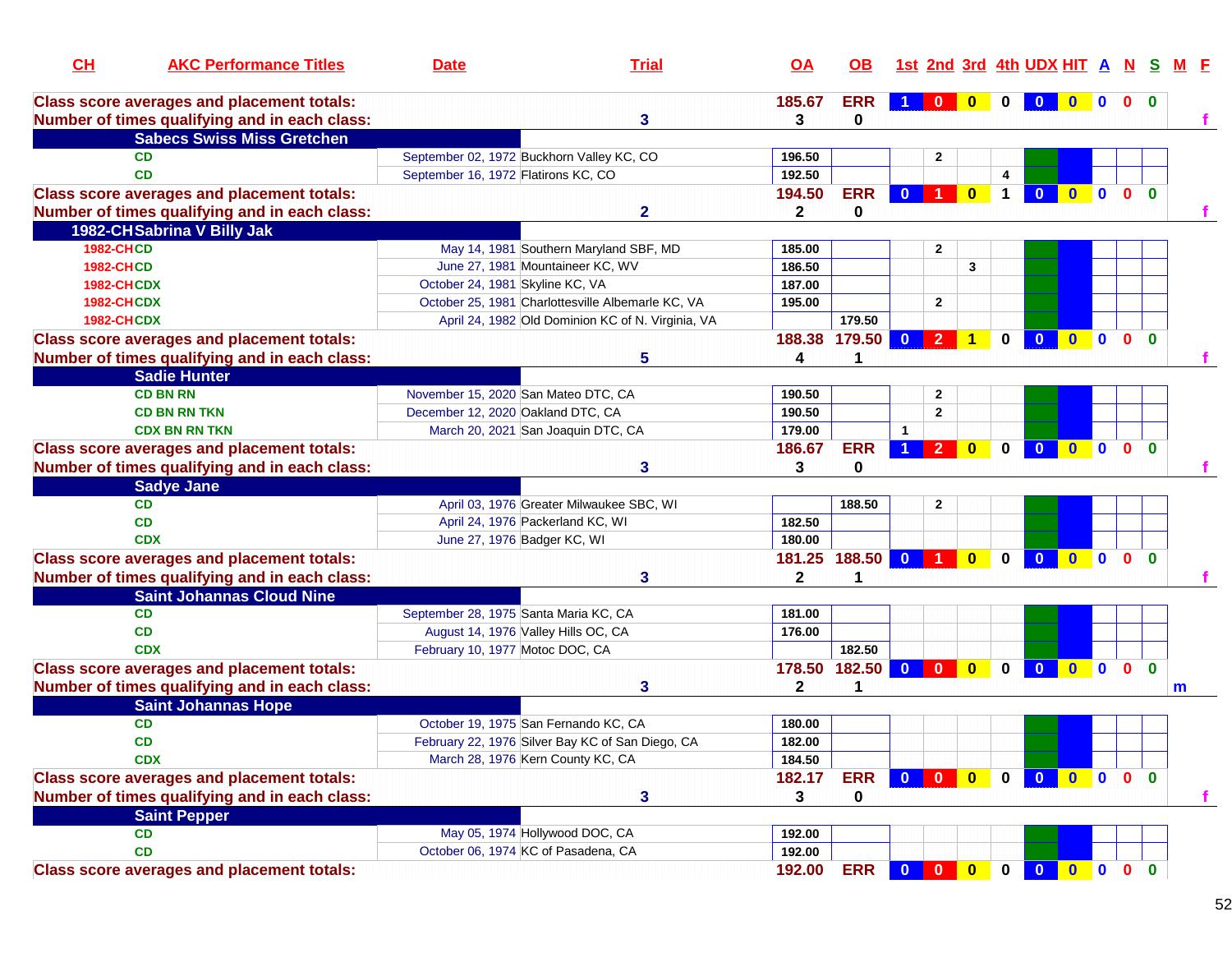| CL                | <b>AKC Performance Titles</b>                     | <b>Date</b>                           | <b>Trial</b>                                   | <u>OA</u>    | OB.           |                         |                         |                         |              | 1st 2nd 3rd 4th UDX HIT A |                              | <b>N</b>     | <b>S</b>                |   |
|-------------------|---------------------------------------------------|---------------------------------------|------------------------------------------------|--------------|---------------|-------------------------|-------------------------|-------------------------|--------------|---------------------------|------------------------------|--------------|-------------------------|---|
|                   | Number of times qualifying and in each class:     |                                       | $\mathbf{2}$                                   | $\mathbf{2}$ | 0             |                         |                         |                         |              |                           |                              |              |                         |   |
|                   | <b>1945-CHSaint Peter of Sunny Slopes</b>         |                                       |                                                |              |               |                         |                         |                         |              |                           |                              |              |                         |   |
| <b>1945-CHCD</b>  |                                                   |                                       | February 15, 1947 1st Co. Gov. Ft. Guard, CT   | 223.00       |               |                         |                         |                         |              |                           |                              |              |                         |   |
| <b>1945-CHCD</b>  |                                                   |                                       | March 16, 1947 Saw Mill River KC, NY           | 221.00       |               |                         |                         |                         |              |                           |                              |              |                         |   |
| <b>1945-CHCDX</b> |                                                   |                                       | May 11, 1947 K-9 OTC of Essex County, NJ       | 220.00       |               |                         |                         |                         |              |                           |                              |              |                         |   |
|                   | <b>Class score averages and placement totals:</b> |                                       |                                                | 221.33       | <b>ERR</b>    | $\mathbf{0}$            | $\mathbf{0}$            | $\overline{\mathbf{0}}$ | $\mathbf{0}$ | $\mathbf{0}$              | $0$ 0 0                      |              | $\mathbf{0}$            |   |
|                   | Number of times qualifying and in each class:     |                                       | 3                                              | 3            | 0             |                         |                         |                         |              |                           |                              |              |                         | m |
|                   | <b>Saints Kingdoms Doppel Heart</b>               |                                       |                                                |              |               |                         |                         |                         |              |                           |                              |              |                         |   |
|                   | <b>CD</b>                                         |                                       | May 14, 1983 Springfield KC, MA                | 194.50       |               |                         |                         |                         |              |                           |                              |              |                         |   |
|                   | <b>CD</b>                                         |                                       | May 28, 1983 Merrimack Valley KC, NH           | 178.00       |               |                         |                         |                         | 4            |                           |                              |              |                         |   |
|                   | <b>CDX</b>                                        |                                       | October 10, 1983 Penobscot Valley KC, ME       | 190.00       |               |                         |                         |                         |              |                           |                              |              |                         |   |
|                   | <b>CDX</b>                                        | November 13, 1983 Nathan Hale OC, CT  |                                                | 188.00       |               |                         |                         |                         |              |                           |                              |              |                         |   |
|                   | <b>CDX</b>                                        |                                       | June 29, 1985 New England SBC, MA              |              | 195.00        |                         |                         | 3                       |              |                           |                              |              |                         |   |
|                   | <b>Class score averages and placement totals:</b> |                                       |                                                | 187.63       | 195.00        | -1                      | $\mathbf{0}$            | 1                       |              |                           | $\mathbf{0}$<br>$\mathbf{0}$ | $\mathbf{0}$ | $\bf{0}$                |   |
|                   | Number of times qualifying and in each class:     |                                       | 5                                              | 4            | 1             |                         |                         |                         |              |                           |                              |              |                         |   |
|                   | <b>Saltys Gay George</b>                          |                                       |                                                |              |               |                         |                         |                         |              |                           |                              |              |                         |   |
|                   | <b>CD</b>                                         |                                       | April 30, 1978 Mt Diablo DTC, CA               |              | 183.00        |                         |                         |                         |              |                           |                              |              |                         |   |
|                   | <b>CD</b>                                         |                                       | May 21, 1978 Oakland DTC, CA                   | 182.50       |               |                         |                         |                         |              |                           |                              |              |                         |   |
|                   | <b>CDX</b>                                        |                                       | June 11, 1978 Contra Costa County KC, CA       |              | 189.00        |                         |                         |                         |              |                           |                              |              |                         |   |
|                   | <b>Class score averages and placement totals:</b> |                                       |                                                |              | 182.50 186.00 | $\mathbf{0}$            | $\mathbf{0}$            | $\mathbf{0}$            | $\mathbf{0}$ | $\mathbf{0}$              | $0$ 0                        | $\mathbf{0}$ | $\mathbf{0}$            |   |
|                   | Number of times qualifying and in each class:     |                                       | 3                                              |              | $\mathbf 2$   |                         |                         |                         |              |                           |                              |              |                         | m |
|                   | <b>Saltys Happy Harry</b>                         |                                       |                                                |              |               |                         |                         |                         |              |                           |                              |              |                         |   |
|                   | <b>CD</b>                                         | November 03, 1974 Vallejo DTC, CA     |                                                | 189.00       |               |                         |                         |                         |              |                           |                              |              |                         |   |
|                   | <b>CD</b>                                         | November 10, 1974 Mensona KC, CA      |                                                | 179.00       |               |                         |                         | 3                       |              |                           |                              |              |                         |   |
|                   | <b>CDX</b>                                        |                                       | October 20, 1975 San Joaquin DTC, CA           | 181.00       |               |                         |                         |                         |              |                           |                              |              |                         |   |
|                   | <b>Class score averages and placement totals:</b> |                                       |                                                | 183.00       | <b>ERR</b>    | $\mathbf{0}$            | $\mathbf{0}$            | $\overline{1}$          | $\mathbf 0$  | $\overline{\mathbf{0}}$   | $\bullet$ $\bullet$          | $\mathbf{0}$ | $\overline{\mathbf{0}}$ |   |
|                   | Number of times qualifying and in each class:     |                                       | 3                                              | 3            | 0             |                         |                         |                         |              |                           |                              |              |                         | m |
|                   | <b>Saltys Little Lulu of Ro San</b>               |                                       |                                                |              |               |                         |                         |                         |              |                           |                              |              |                         |   |
|                   | <b>CD TD</b>                                      |                                       | October 19, 1986 Del Valle DC of Livermore, CA | 184.50       |               |                         |                         |                         |              |                           |                              |              |                         |   |
|                   | <b>CD TD</b>                                      | November 01, 1986 San Joaquin DTC, CA |                                                | 181.50       |               |                         |                         |                         |              |                           |                              |              |                         |   |
|                   | <b>CDX TD</b>                                     | November 02, 1986 KC of Riverside, CA |                                                | 192.00       |               |                         |                         |                         |              |                           |                              |              |                         |   |
|                   | <b>Class score averages and placement totals:</b> |                                       |                                                | 186.00       | <b>ERR</b>    | $\mathbf{0}$            | $\mathbf{0}$            | $\mathbf{0}$            | $\mathbf 0$  | $\overline{\mathbf{0}}$   | $\mathbf 0$<br>$\bullet$     | $\mathbf{0}$ | $\mathbf{0}$            |   |
|                   | Number of times qualifying and in each class:     |                                       | 3                                              | 3            | $\mathbf 0$   |                         |                         |                         |              |                           |                              |              |                         |   |
|                   | <b>Saltys Little Wendy</b>                        |                                       |                                                |              |               |                         |                         |                         |              |                           |                              |              |                         |   |
|                   | <b>CD</b>                                         | November 13, 1983 Mensona KC, CA      |                                                | 180.00       |               |                         |                         |                         |              |                           |                              |              |                         |   |
|                   | CD.                                               | December 04, 1983 San Mateo KC, CA    |                                                | 181.50       |               |                         |                         |                         |              |                           |                              |              |                         |   |
|                   | <b>Class score averages and placement totals:</b> |                                       |                                                |              | <b>ERR</b>    |                         | $\overline{\mathbf{0}}$ | $\bullet$               | $0-1$        | $\bullet$                 | $\bullet$ $\bullet$          |              | 0 <sub>0</sub>          |   |
|                   |                                                   |                                       |                                                | 180.75       |               | $\overline{\mathbf{0}}$ |                         |                         |              |                           |                              |              |                         |   |
|                   | Number of times qualifying and in each class:     |                                       | $\mathbf{2}$                                   | $\mathbf{2}$ | 0             |                         |                         |                         |              |                           |                              |              |                         |   |
|                   | <b>Saltys Sherlok Bonz of Jay San</b>             |                                       |                                                |              |               |                         |                         |                         |              |                           |                              |              |                         |   |
|                   | <b>CD TD</b>                                      |                                       | May 20, 1984 Napa Valley DTC, CA               | 174.00       |               |                         |                         |                         |              |                           |                              |              |                         |   |
|                   | <b>CD TD</b>                                      |                                       | June 23, 1984 Golden Gate KC, CA               | 177.00       |               |                         |                         |                         |              |                           |                              |              |                         |   |
|                   | <b>CDX TD</b>                                     | November 03, 1984 San Joaquin DTC, CA |                                                | 185.00       |               |                         |                         |                         |              |                           |                              |              |                         |   |
|                   | <b>Class score averages and placement totals:</b> |                                       |                                                | 178.67       | <b>ERR</b>    | $\bf{0}$                | $\mathbf{0}$            | $\overline{\mathbf{0}}$ | $\mathbf 0$  | $\mathbf{0}$              | $0$ 0                        | $\mathbf{0}$ | $\mathbf{0}$            |   |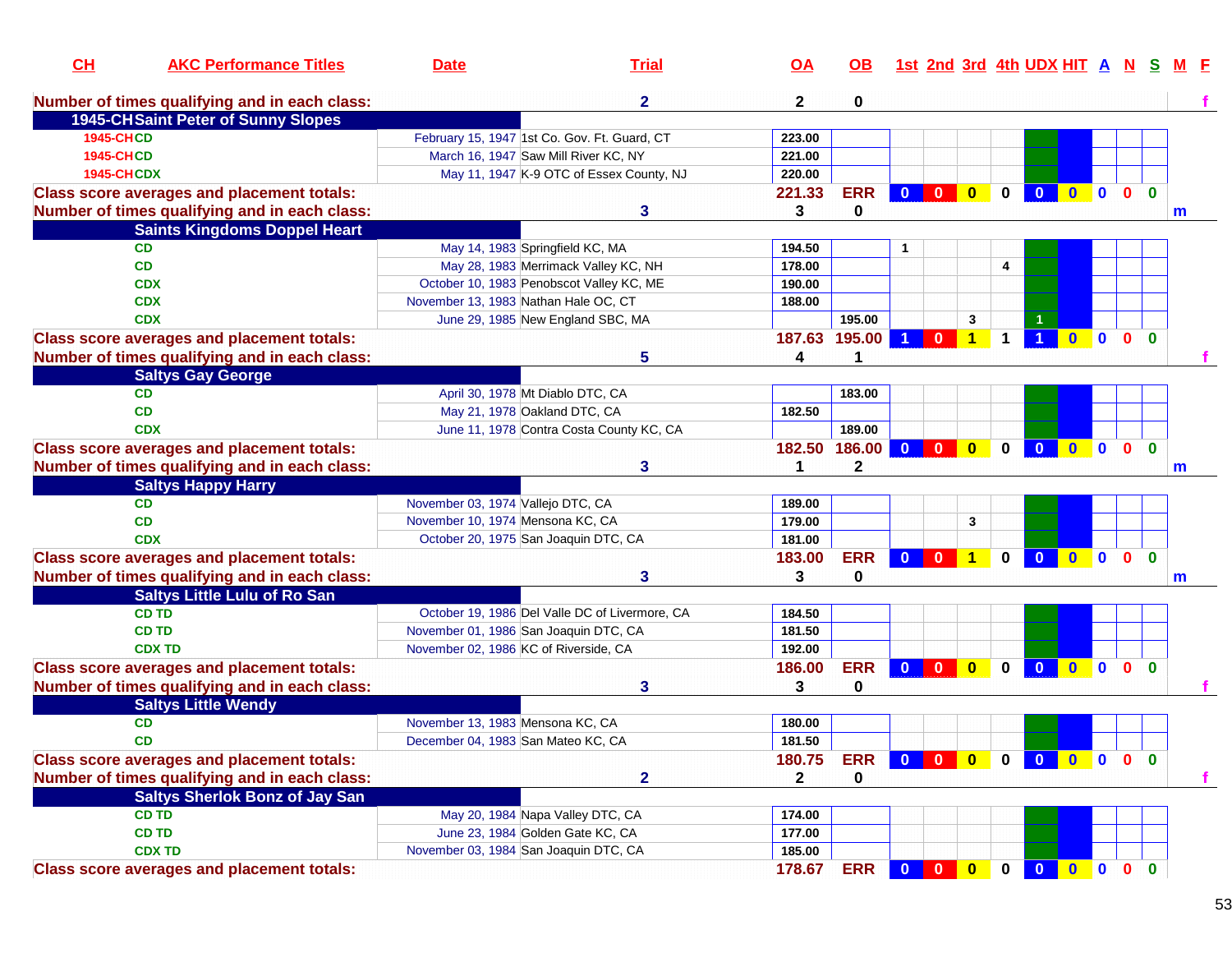| CL               | <b>AKC Performance Titles</b>                     | <b>Date</b>                           | <b>Trial</b>                                    | $\overline{OA}$ | <b>OB</b>    |                         |                                      |                     | 1st 2nd 3rd 4th UDX HIT A N S |                     |              |                |              | <b>M</b> E |
|------------------|---------------------------------------------------|---------------------------------------|-------------------------------------------------|-----------------|--------------|-------------------------|--------------------------------------|---------------------|-------------------------------|---------------------|--------------|----------------|--------------|------------|
|                  | Number of times qualifying and in each class:     |                                       | 3                                               | 3               | 0            |                         |                                      |                     |                               |                     |              |                |              | m          |
|                  | <b>Sam Claira of Spring Valley</b>                |                                       |                                                 |                 |              |                         |                                      |                     |                               |                     |              |                |              |            |
|                  | <b>CD</b>                                         | March 06, 1976 Austin KC, TX          |                                                 | 183.00          |              |                         |                                      |                     |                               |                     |              |                |              |            |
|                  | <b>CD</b>                                         |                                       | June 06, 1976 OC of Corpus Christi, TX          | 191.50          |              |                         |                                      |                     |                               |                     |              |                |              |            |
|                  | <b>CDX</b>                                        |                                       | July 04, 1976 Concho KC, TX                     | 185.00          |              |                         |                                      |                     |                               |                     |              |                |              |            |
|                  | <b>Class score averages and placement totals:</b> |                                       |                                                 | 186.50          | <b>ERR</b>   | $\mathbf{0}$            |                                      | $\mathbf{0}$        | $\overline{\mathbf{0}}$       | $0$ 0 0 0           |              |                |              |            |
|                  | Number of times qualifying and in each class:     |                                       | 3                                               | 3               | 0            |                         |                                      |                     |                               |                     |              |                |              |            |
|                  | <b>Samantha Proud Sugar Bear</b>                  |                                       |                                                 |                 |              |                         |                                      |                     |                               |                     |              |                |              |            |
|                  | <b>CD</b>                                         |                                       | February 28, 1976 Superstition KC, AZ           | 190.50          |              |                         |                                      |                     |                               |                     |              |                |              |            |
|                  | <b>CD</b>                                         |                                       | February 29, 1976 Sahuaro State KC, AZ          | 188.50          |              |                         |                                      |                     |                               |                     |              |                |              |            |
|                  | <b>CDX</b>                                        |                                       | March 06, 1976 Phoenix Field & Obedience, AZ    | 184.50          |              |                         |                                      |                     |                               |                     |              |                |              |            |
|                  | <b>UD</b>                                         |                                       | November 03, 1979 Phoenix Field & Obedience, AZ |                 | 188.00       |                         |                                      |                     |                               |                     |              |                |              |            |
|                  | <b>UD</b>                                         |                                       | November 04, 1979 Old Pueblo DTC, AZ            |                 | 184.50       |                         |                                      |                     |                               |                     |              |                |              |            |
|                  | <b>Class score averages and placement totals:</b> |                                       |                                                 | 187.83          | 186.25       | $\mathbf{0}$            | $\mathbf{0}$<br>$\mathbf{0}$         | $\bf{0}$            | $\bf{0}$                      | $\mathbf{0}$        | $\mathbf{0}$ | $\mathbf{0}$   | $\mathbf{0}$ |            |
|                  | Number of times qualifying and in each class:     |                                       | 5                                               | 3               | $\mathbf 2$  |                         |                                      |                     |                               |                     |              |                |              |            |
|                  | <b>Samanthas Brandi</b>                           |                                       |                                                 |                 |              |                         |                                      |                     |                               |                     |              |                |              |            |
|                  | <b>CD</b>                                         |                                       | March 14, 1976 Houston KC, TX                   | 191.50          |              |                         |                                      |                     |                               |                     |              |                |              |            |
|                  | <b>CD</b>                                         | September 05, 1976 Red River OTC, LA  |                                                 | 180.50          |              |                         |                                      | 4                   |                               |                     |              |                |              |            |
|                  | <b>CDX</b>                                        |                                       | October 03, 1976 Deep South OTC, LA             | 191.50          |              |                         |                                      | 4                   |                               |                     |              |                |              |            |
|                  | <b>CDX</b>                                        |                                       | October 10, 1976 Louisiana Capitol City KC, LA  | 189.00          |              |                         |                                      | 4                   |                               |                     |              |                |              |            |
|                  | <b>CDX</b>                                        |                                       | March 03, 1977 Greater Panama City DF, FL       |                 | 190.50       |                         |                                      |                     |                               |                     |              |                |              |            |
|                  | <b>CDX</b>                                        |                                       | May 30, 1977 Acadiana KC, LA                    |                 | 191.50       |                         |                                      | 3                   |                               |                     |              |                |              |            |
|                  | <b>CDX</b>                                        |                                       | August 21, 1977 Alexandria KC, LA               |                 | 186.00       |                         |                                      |                     |                               |                     |              |                |              |            |
|                  | <b>CDX</b>                                        | September 25, 1977 Mobile Bay DTC, AL |                                                 |                 | 191.00       |                         |                                      |                     |                               |                     |              |                |              |            |
|                  | <b>CDX</b>                                        |                                       | October 16, 1977 Louisiana Capitol City KC, LA  |                 | 192.50       |                         |                                      |                     |                               |                     |              |                |              |            |
|                  | <b>CDX</b>                                        | November 05, 1977 Houston OTDC, TX    |                                                 |                 | 186.50       |                         |                                      |                     |                               |                     |              |                |              |            |
|                  | <b>CDX</b>                                        | November 12, 1977 Beaumont KC, TX     |                                                 |                 | 185.00       |                         |                                      | 4                   |                               |                     |              |                |              |            |
|                  | <b>CDX</b>                                        |                                       | November 13, 1977 Galveston County KC, TX       |                 | 190.50       |                         |                                      |                     |                               |                     |              |                |              |            |
|                  | <b>CDX</b>                                        |                                       | October 15, 1978 Louisiana Capitol City KC, LA  |                 | 189.50       |                         |                                      |                     |                               |                     |              |                |              |            |
|                  | <b>Class score averages and placement totals:</b> |                                       |                                                 | 188.13          | 189.22       | $\overline{\mathbf{0}}$ | $\overline{\mathbf{0}}$              | $\overline{1}$<br>4 | $\overline{\mathbf{0}}$       | $\bullet$ $\bullet$ |              | $\mathbf{0}$   | $\mathbf{0}$ |            |
|                  | Number of times qualifying and in each class:     |                                       | 13                                              | 4               | 9            |                         |                                      |                     |                               |                     |              |                |              |            |
|                  | <b>Samson Dan Robinson</b>                        |                                       |                                                 |                 |              |                         |                                      |                     |                               |                     |              |                |              |            |
|                  | <b>CD</b>                                         |                                       | March 20, 1977 Nashville DTC, TN                | 190.50          |              |                         |                                      |                     |                               |                     |              |                |              |            |
|                  | CD                                                |                                       | April 03, 1977 Birmingham OTC, AL               | 193.00          |              |                         | $\mathbf{2}$                         |                     |                               |                     |              |                |              |            |
|                  | <b>CDX</b>                                        |                                       | November 06, 1977 Birmingham OTC, AL            | 187.00          |              |                         |                                      |                     |                               |                     |              |                |              |            |
|                  | <b>Class score averages and placement totals:</b> |                                       |                                                 | 190.17          | <b>ERR</b>   | $0$ 1                   | $\overline{\mathbf{0}}$              | $\mathbf 0$         | $\overline{\mathbf{0}}$       | 000                 |              |                | $\mathbf{0}$ |            |
|                  | Number of times qualifying and in each class:     |                                       | 3                                               | 3               | 0            |                         |                                      |                     |                               |                     |              |                |              | m          |
|                  | 1952-CHSanctuary Woods Dreadnaught                |                                       |                                                 |                 |              |                         |                                      |                     |                               |                     |              |                |              |            |
| <b>1952-CHCD</b> |                                                   |                                       | January 18, 1953 Orange Empire DC, CA           |                 | 191.50       |                         |                                      |                     |                               |                     |              |                |              |            |
| <b>1952-CHCD</b> |                                                   |                                       | May 31, 1953 Pasadena KC, CA                    |                 | 179.50       |                         |                                      |                     |                               |                     |              |                |              |            |
|                  |                                                   |                                       |                                                 | <b>ERR</b>      |              | $\overline{\mathbf{0}}$ | $\bullet$<br>$\overline{\mathbf{0}}$ |                     | $\mathbf{0}$                  | $0$ 0               |              | 0 <sub>0</sub> |              |            |
|                  | <b>Class score averages and placement totals:</b> |                                       |                                                 |                 | 185.50       |                         |                                      | $\mathbf 0$         |                               |                     |              |                |              |            |
|                  | Number of times qualifying and in each class:     |                                       | $\overline{2}$                                  | 0               | $\mathbf{2}$ |                         |                                      |                     |                               |                     |              |                |              |            |
|                  | <b>Sanctuary Woods Dream On</b>                   |                                       |                                                 |                 |              |                         |                                      |                     |                               |                     |              |                |              |            |
|                  | <b>CD</b>                                         |                                       | June 15, 1962 Beverly Riveria KC, CA            | 193.00          |              |                         | $\mathbf{2}$                         |                     |                               |                     |              |                |              |            |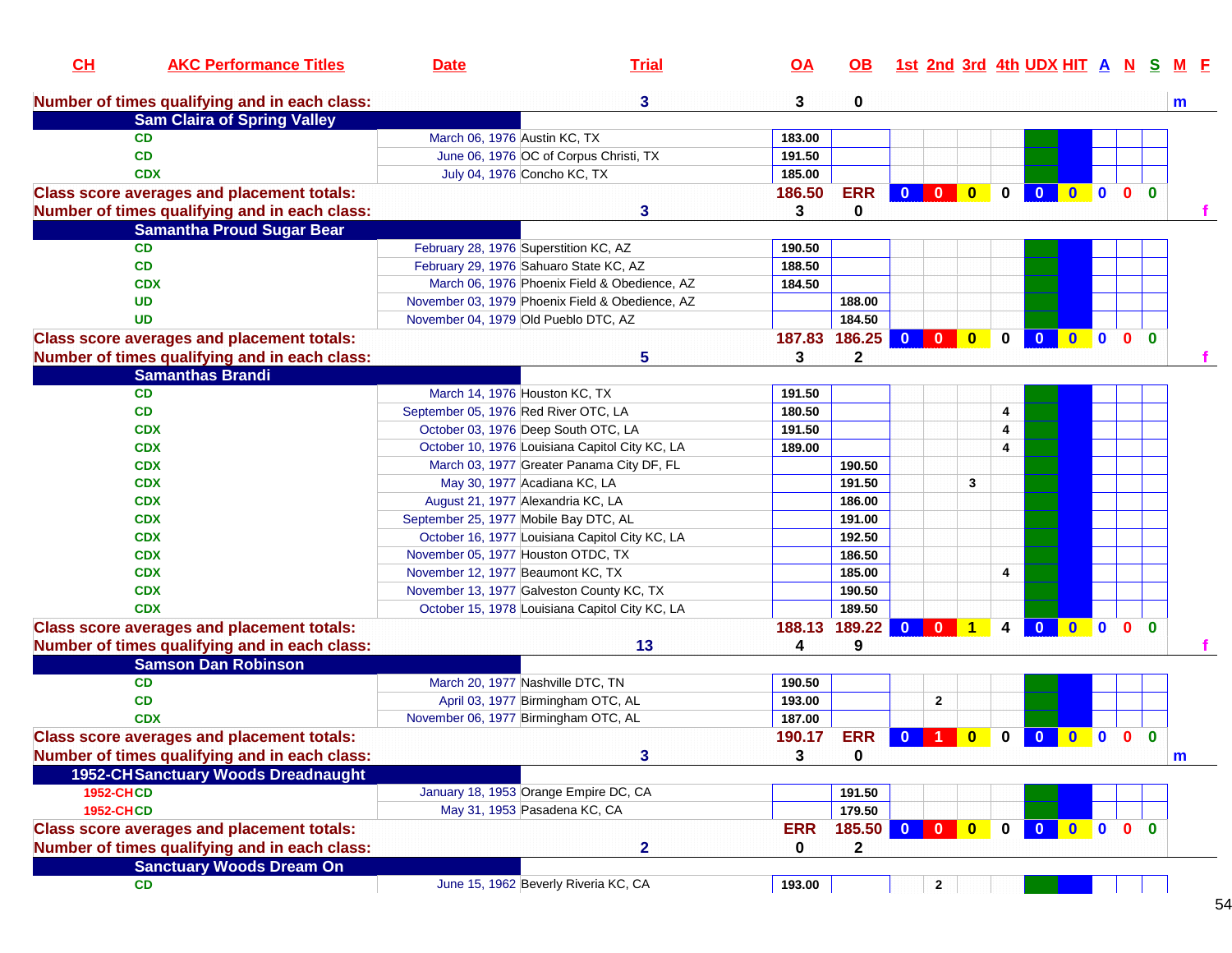| October 21, 1962 San Fernando KC, CA<br>CD<br>179.50<br>November 04, 1962 Riverside KC, CA<br><b>CDX</b><br>191.00<br><b>ERR</b><br>0 1 0<br>0000<br><b>Class score averages and placement totals:</b><br>187.83<br>$\mathbf{0}$<br>$\bullet$<br>Number of times qualifying and in each class:<br>3<br>3<br>0<br><b>1959-CHSanctuary Woods Gadabout</b><br><b>1959-CHCD</b><br>November 13, 1960 Fox Valley DTC, IL<br>186.00<br><b>1959-CHCD</b><br>November 27, 1960 Lyons Township DTC, IL<br>181.00<br>December 04, 1960 Rand Park DTC of Des Plaines, IL<br><b>1959-CHCDX</b><br>184.50<br><b>ERR</b><br><b>Class score averages and placement totals:</b><br>183.83<br>$\mathbf{0}$<br>$\bullet$<br>$\bullet$<br>$\mathbf 0$<br>$\mathbf{0}$<br>$\bf{0}$<br>$\mathbf{0}$<br>$\mathbf{0}$<br>$\mathbf{0}$<br>Number of times qualifying and in each class:<br>3<br>0<br>3<br>m<br><b>Santazo De Monte Bianco</b><br><b>CD</b><br>January 25, 1970 Orange Empire DC, CA<br>194.50<br>CD<br>April 19, 1970 San Gabriel Valley KC, CA<br>192.00<br>194.50<br><b>CDX</b><br>April 26, 1970 Santa Ana Valley KC, CA<br><b>CDX</b><br>July 26, 1970 KC of Santa Barbara, CA<br>189.50<br>4<br><b>CDX</b><br>August 15, 1970 Valley Hills OC, CA<br>194.00<br><b>CDX</b><br>October 18, 1970 San Fernando KC, CA<br>192.50<br><b>CDX</b><br>October 25, 1970 Pasanita OC, CA<br>195.00<br>193.50<br><b>CDX</b><br>November 01, 1970 KC of Riverside, CA<br>191.50<br><b>CDX</b><br>November 29, 1970   Imperial Valley KC, CA<br>000<br><b>Class score averages and placement totals:</b><br>193.67<br>192.67 0 0<br>$\bullet$<br>$\overline{\mathbf{0}}$<br>$\mathbf{0}$<br>$\mathbf 1$<br>Number of times qualifying and in each class:<br>6<br>9<br>3<br>$\mathsf{m}$<br><b>Sappho</b><br>CD<br>April 06, 1952 Santa Clara County KC, CA<br>195.00<br>$\mathbf{1}$<br>April 20, 1952 Mt Diablo DTC, CA<br><b>CD</b><br>192.00<br>$\overline{1}$<br><b>ERR</b><br>$\overline{\mathbf{0}}$<br>$\mathbf 0$<br>$\bullet$<br>$0$ 0 0 0<br><b>Class score averages and placement totals:</b><br>2 <sup>1</sup><br>$\overline{\mathbf{0}}$<br>193.50<br>$\mathbf{2}$<br>Number of times qualifying and in each class:<br>$\mathbf{2}$<br>$\bf{0}$<br><b>1981-CHSchnitzers Kunstwerk</b><br><b>1981-CHCD</b><br>August 11, 1979 Southern Adirondack DC, NY<br>183.00<br>September 03, 1979 Schooleys Mountain KC, NJ<br><b>1981-CHCD</b><br>193.00<br>4<br>September 22, 1979 Ox Ridge KC, CT<br>1981-CHCDX<br>192.50<br>1981-CHCDX<br>October 13, 1979 Monticello New York KC, NY<br>191.00<br>3<br>191.00<br>1981-CHCDX<br>October 27, 1979 Queensboro KC, NY<br>November 03, 1979 Black Mountain KC, PA<br>193.50<br><b>1981-CHCDX</b><br>May 11, 1980 Lancaster KC, PA<br><b>1981-CHCDX</b><br>191.00<br><b>1981-CHCDX</b><br>May 31, 1980 Ladies DC, MA<br>191.00<br>June 01, 1980 Farmingham District KC, MA<br>3<br>1981-CHCDX<br>194.00<br>June 14, 1980 Bryn Mawr KC, PA<br>1981-CHCDX<br>190.00<br>June 22, 1980 Staten Island KC, NY<br>189.50<br><b>1981-CHCDX</b><br>197.50<br>June 28, 1980 Hockamock KC, MA<br>1981-CHCDX | CL                | <b>AKC Performance Titles</b> | <b>Date</b> | <b>Trial</b> | <u>OA</u> |        |  |  |  |  | OB 1st 2nd 3rd 4th UDX HIT A N S M F |
|-----------------------------------------------------------------------------------------------------------------------------------------------------------------------------------------------------------------------------------------------------------------------------------------------------------------------------------------------------------------------------------------------------------------------------------------------------------------------------------------------------------------------------------------------------------------------------------------------------------------------------------------------------------------------------------------------------------------------------------------------------------------------------------------------------------------------------------------------------------------------------------------------------------------------------------------------------------------------------------------------------------------------------------------------------------------------------------------------------------------------------------------------------------------------------------------------------------------------------------------------------------------------------------------------------------------------------------------------------------------------------------------------------------------------------------------------------------------------------------------------------------------------------------------------------------------------------------------------------------------------------------------------------------------------------------------------------------------------------------------------------------------------------------------------------------------------------------------------------------------------------------------------------------------------------------------------------------------------------------------------------------------------------------------------------------------------------------------------------------------------------------------------------------------------------------------------------------------------------------------------------------------------------------------------------------------------------------------------------------------------------------------------------------------------------------------------------------------------------------------------------------------------------------------------------------------------------------------------------------------------------------------------------------------------------------------------------------------------------------------------------------------------------------------------------------------------------------------------------------------------------------------------------------------------------------------------------------------------------------------------------------------------------------------------------------------------------------------------------------------------------------|-------------------|-------------------------------|-------------|--------------|-----------|--------|--|--|--|--|--------------------------------------|
|                                                                                                                                                                                                                                                                                                                                                                                                                                                                                                                                                                                                                                                                                                                                                                                                                                                                                                                                                                                                                                                                                                                                                                                                                                                                                                                                                                                                                                                                                                                                                                                                                                                                                                                                                                                                                                                                                                                                                                                                                                                                                                                                                                                                                                                                                                                                                                                                                                                                                                                                                                                                                                                                                                                                                                                                                                                                                                                                                                                                                                                                                                                                   |                   |                               |             |              |           |        |  |  |  |  |                                      |
|                                                                                                                                                                                                                                                                                                                                                                                                                                                                                                                                                                                                                                                                                                                                                                                                                                                                                                                                                                                                                                                                                                                                                                                                                                                                                                                                                                                                                                                                                                                                                                                                                                                                                                                                                                                                                                                                                                                                                                                                                                                                                                                                                                                                                                                                                                                                                                                                                                                                                                                                                                                                                                                                                                                                                                                                                                                                                                                                                                                                                                                                                                                                   |                   |                               |             |              |           |        |  |  |  |  |                                      |
|                                                                                                                                                                                                                                                                                                                                                                                                                                                                                                                                                                                                                                                                                                                                                                                                                                                                                                                                                                                                                                                                                                                                                                                                                                                                                                                                                                                                                                                                                                                                                                                                                                                                                                                                                                                                                                                                                                                                                                                                                                                                                                                                                                                                                                                                                                                                                                                                                                                                                                                                                                                                                                                                                                                                                                                                                                                                                                                                                                                                                                                                                                                                   |                   |                               |             |              |           |        |  |  |  |  |                                      |
|                                                                                                                                                                                                                                                                                                                                                                                                                                                                                                                                                                                                                                                                                                                                                                                                                                                                                                                                                                                                                                                                                                                                                                                                                                                                                                                                                                                                                                                                                                                                                                                                                                                                                                                                                                                                                                                                                                                                                                                                                                                                                                                                                                                                                                                                                                                                                                                                                                                                                                                                                                                                                                                                                                                                                                                                                                                                                                                                                                                                                                                                                                                                   |                   |                               |             |              |           |        |  |  |  |  |                                      |
|                                                                                                                                                                                                                                                                                                                                                                                                                                                                                                                                                                                                                                                                                                                                                                                                                                                                                                                                                                                                                                                                                                                                                                                                                                                                                                                                                                                                                                                                                                                                                                                                                                                                                                                                                                                                                                                                                                                                                                                                                                                                                                                                                                                                                                                                                                                                                                                                                                                                                                                                                                                                                                                                                                                                                                                                                                                                                                                                                                                                                                                                                                                                   |                   |                               |             |              |           |        |  |  |  |  |                                      |
|                                                                                                                                                                                                                                                                                                                                                                                                                                                                                                                                                                                                                                                                                                                                                                                                                                                                                                                                                                                                                                                                                                                                                                                                                                                                                                                                                                                                                                                                                                                                                                                                                                                                                                                                                                                                                                                                                                                                                                                                                                                                                                                                                                                                                                                                                                                                                                                                                                                                                                                                                                                                                                                                                                                                                                                                                                                                                                                                                                                                                                                                                                                                   |                   |                               |             |              |           |        |  |  |  |  |                                      |
|                                                                                                                                                                                                                                                                                                                                                                                                                                                                                                                                                                                                                                                                                                                                                                                                                                                                                                                                                                                                                                                                                                                                                                                                                                                                                                                                                                                                                                                                                                                                                                                                                                                                                                                                                                                                                                                                                                                                                                                                                                                                                                                                                                                                                                                                                                                                                                                                                                                                                                                                                                                                                                                                                                                                                                                                                                                                                                                                                                                                                                                                                                                                   |                   |                               |             |              |           |        |  |  |  |  |                                      |
|                                                                                                                                                                                                                                                                                                                                                                                                                                                                                                                                                                                                                                                                                                                                                                                                                                                                                                                                                                                                                                                                                                                                                                                                                                                                                                                                                                                                                                                                                                                                                                                                                                                                                                                                                                                                                                                                                                                                                                                                                                                                                                                                                                                                                                                                                                                                                                                                                                                                                                                                                                                                                                                                                                                                                                                                                                                                                                                                                                                                                                                                                                                                   |                   |                               |             |              |           |        |  |  |  |  |                                      |
|                                                                                                                                                                                                                                                                                                                                                                                                                                                                                                                                                                                                                                                                                                                                                                                                                                                                                                                                                                                                                                                                                                                                                                                                                                                                                                                                                                                                                                                                                                                                                                                                                                                                                                                                                                                                                                                                                                                                                                                                                                                                                                                                                                                                                                                                                                                                                                                                                                                                                                                                                                                                                                                                                                                                                                                                                                                                                                                                                                                                                                                                                                                                   |                   |                               |             |              |           |        |  |  |  |  |                                      |
|                                                                                                                                                                                                                                                                                                                                                                                                                                                                                                                                                                                                                                                                                                                                                                                                                                                                                                                                                                                                                                                                                                                                                                                                                                                                                                                                                                                                                                                                                                                                                                                                                                                                                                                                                                                                                                                                                                                                                                                                                                                                                                                                                                                                                                                                                                                                                                                                                                                                                                                                                                                                                                                                                                                                                                                                                                                                                                                                                                                                                                                                                                                                   |                   |                               |             |              |           |        |  |  |  |  |                                      |
|                                                                                                                                                                                                                                                                                                                                                                                                                                                                                                                                                                                                                                                                                                                                                                                                                                                                                                                                                                                                                                                                                                                                                                                                                                                                                                                                                                                                                                                                                                                                                                                                                                                                                                                                                                                                                                                                                                                                                                                                                                                                                                                                                                                                                                                                                                                                                                                                                                                                                                                                                                                                                                                                                                                                                                                                                                                                                                                                                                                                                                                                                                                                   |                   |                               |             |              |           |        |  |  |  |  |                                      |
|                                                                                                                                                                                                                                                                                                                                                                                                                                                                                                                                                                                                                                                                                                                                                                                                                                                                                                                                                                                                                                                                                                                                                                                                                                                                                                                                                                                                                                                                                                                                                                                                                                                                                                                                                                                                                                                                                                                                                                                                                                                                                                                                                                                                                                                                                                                                                                                                                                                                                                                                                                                                                                                                                                                                                                                                                                                                                                                                                                                                                                                                                                                                   |                   |                               |             |              |           |        |  |  |  |  |                                      |
|                                                                                                                                                                                                                                                                                                                                                                                                                                                                                                                                                                                                                                                                                                                                                                                                                                                                                                                                                                                                                                                                                                                                                                                                                                                                                                                                                                                                                                                                                                                                                                                                                                                                                                                                                                                                                                                                                                                                                                                                                                                                                                                                                                                                                                                                                                                                                                                                                                                                                                                                                                                                                                                                                                                                                                                                                                                                                                                                                                                                                                                                                                                                   |                   |                               |             |              |           |        |  |  |  |  |                                      |
|                                                                                                                                                                                                                                                                                                                                                                                                                                                                                                                                                                                                                                                                                                                                                                                                                                                                                                                                                                                                                                                                                                                                                                                                                                                                                                                                                                                                                                                                                                                                                                                                                                                                                                                                                                                                                                                                                                                                                                                                                                                                                                                                                                                                                                                                                                                                                                                                                                                                                                                                                                                                                                                                                                                                                                                                                                                                                                                                                                                                                                                                                                                                   |                   |                               |             |              |           |        |  |  |  |  |                                      |
|                                                                                                                                                                                                                                                                                                                                                                                                                                                                                                                                                                                                                                                                                                                                                                                                                                                                                                                                                                                                                                                                                                                                                                                                                                                                                                                                                                                                                                                                                                                                                                                                                                                                                                                                                                                                                                                                                                                                                                                                                                                                                                                                                                                                                                                                                                                                                                                                                                                                                                                                                                                                                                                                                                                                                                                                                                                                                                                                                                                                                                                                                                                                   |                   |                               |             |              |           |        |  |  |  |  |                                      |
|                                                                                                                                                                                                                                                                                                                                                                                                                                                                                                                                                                                                                                                                                                                                                                                                                                                                                                                                                                                                                                                                                                                                                                                                                                                                                                                                                                                                                                                                                                                                                                                                                                                                                                                                                                                                                                                                                                                                                                                                                                                                                                                                                                                                                                                                                                                                                                                                                                                                                                                                                                                                                                                                                                                                                                                                                                                                                                                                                                                                                                                                                                                                   |                   |                               |             |              |           |        |  |  |  |  |                                      |
|                                                                                                                                                                                                                                                                                                                                                                                                                                                                                                                                                                                                                                                                                                                                                                                                                                                                                                                                                                                                                                                                                                                                                                                                                                                                                                                                                                                                                                                                                                                                                                                                                                                                                                                                                                                                                                                                                                                                                                                                                                                                                                                                                                                                                                                                                                                                                                                                                                                                                                                                                                                                                                                                                                                                                                                                                                                                                                                                                                                                                                                                                                                                   |                   |                               |             |              |           |        |  |  |  |  |                                      |
|                                                                                                                                                                                                                                                                                                                                                                                                                                                                                                                                                                                                                                                                                                                                                                                                                                                                                                                                                                                                                                                                                                                                                                                                                                                                                                                                                                                                                                                                                                                                                                                                                                                                                                                                                                                                                                                                                                                                                                                                                                                                                                                                                                                                                                                                                                                                                                                                                                                                                                                                                                                                                                                                                                                                                                                                                                                                                                                                                                                                                                                                                                                                   |                   |                               |             |              |           |        |  |  |  |  |                                      |
|                                                                                                                                                                                                                                                                                                                                                                                                                                                                                                                                                                                                                                                                                                                                                                                                                                                                                                                                                                                                                                                                                                                                                                                                                                                                                                                                                                                                                                                                                                                                                                                                                                                                                                                                                                                                                                                                                                                                                                                                                                                                                                                                                                                                                                                                                                                                                                                                                                                                                                                                                                                                                                                                                                                                                                                                                                                                                                                                                                                                                                                                                                                                   |                   |                               |             |              |           |        |  |  |  |  |                                      |
|                                                                                                                                                                                                                                                                                                                                                                                                                                                                                                                                                                                                                                                                                                                                                                                                                                                                                                                                                                                                                                                                                                                                                                                                                                                                                                                                                                                                                                                                                                                                                                                                                                                                                                                                                                                                                                                                                                                                                                                                                                                                                                                                                                                                                                                                                                                                                                                                                                                                                                                                                                                                                                                                                                                                                                                                                                                                                                                                                                                                                                                                                                                                   |                   |                               |             |              |           |        |  |  |  |  |                                      |
|                                                                                                                                                                                                                                                                                                                                                                                                                                                                                                                                                                                                                                                                                                                                                                                                                                                                                                                                                                                                                                                                                                                                                                                                                                                                                                                                                                                                                                                                                                                                                                                                                                                                                                                                                                                                                                                                                                                                                                                                                                                                                                                                                                                                                                                                                                                                                                                                                                                                                                                                                                                                                                                                                                                                                                                                                                                                                                                                                                                                                                                                                                                                   |                   |                               |             |              |           |        |  |  |  |  |                                      |
|                                                                                                                                                                                                                                                                                                                                                                                                                                                                                                                                                                                                                                                                                                                                                                                                                                                                                                                                                                                                                                                                                                                                                                                                                                                                                                                                                                                                                                                                                                                                                                                                                                                                                                                                                                                                                                                                                                                                                                                                                                                                                                                                                                                                                                                                                                                                                                                                                                                                                                                                                                                                                                                                                                                                                                                                                                                                                                                                                                                                                                                                                                                                   |                   |                               |             |              |           |        |  |  |  |  |                                      |
|                                                                                                                                                                                                                                                                                                                                                                                                                                                                                                                                                                                                                                                                                                                                                                                                                                                                                                                                                                                                                                                                                                                                                                                                                                                                                                                                                                                                                                                                                                                                                                                                                                                                                                                                                                                                                                                                                                                                                                                                                                                                                                                                                                                                                                                                                                                                                                                                                                                                                                                                                                                                                                                                                                                                                                                                                                                                                                                                                                                                                                                                                                                                   |                   |                               |             |              |           |        |  |  |  |  |                                      |
|                                                                                                                                                                                                                                                                                                                                                                                                                                                                                                                                                                                                                                                                                                                                                                                                                                                                                                                                                                                                                                                                                                                                                                                                                                                                                                                                                                                                                                                                                                                                                                                                                                                                                                                                                                                                                                                                                                                                                                                                                                                                                                                                                                                                                                                                                                                                                                                                                                                                                                                                                                                                                                                                                                                                                                                                                                                                                                                                                                                                                                                                                                                                   |                   |                               |             |              |           |        |  |  |  |  |                                      |
|                                                                                                                                                                                                                                                                                                                                                                                                                                                                                                                                                                                                                                                                                                                                                                                                                                                                                                                                                                                                                                                                                                                                                                                                                                                                                                                                                                                                                                                                                                                                                                                                                                                                                                                                                                                                                                                                                                                                                                                                                                                                                                                                                                                                                                                                                                                                                                                                                                                                                                                                                                                                                                                                                                                                                                                                                                                                                                                                                                                                                                                                                                                                   |                   |                               |             |              |           |        |  |  |  |  |                                      |
|                                                                                                                                                                                                                                                                                                                                                                                                                                                                                                                                                                                                                                                                                                                                                                                                                                                                                                                                                                                                                                                                                                                                                                                                                                                                                                                                                                                                                                                                                                                                                                                                                                                                                                                                                                                                                                                                                                                                                                                                                                                                                                                                                                                                                                                                                                                                                                                                                                                                                                                                                                                                                                                                                                                                                                                                                                                                                                                                                                                                                                                                                                                                   |                   |                               |             |              |           |        |  |  |  |  |                                      |
|                                                                                                                                                                                                                                                                                                                                                                                                                                                                                                                                                                                                                                                                                                                                                                                                                                                                                                                                                                                                                                                                                                                                                                                                                                                                                                                                                                                                                                                                                                                                                                                                                                                                                                                                                                                                                                                                                                                                                                                                                                                                                                                                                                                                                                                                                                                                                                                                                                                                                                                                                                                                                                                                                                                                                                                                                                                                                                                                                                                                                                                                                                                                   |                   |                               |             |              |           |        |  |  |  |  |                                      |
|                                                                                                                                                                                                                                                                                                                                                                                                                                                                                                                                                                                                                                                                                                                                                                                                                                                                                                                                                                                                                                                                                                                                                                                                                                                                                                                                                                                                                                                                                                                                                                                                                                                                                                                                                                                                                                                                                                                                                                                                                                                                                                                                                                                                                                                                                                                                                                                                                                                                                                                                                                                                                                                                                                                                                                                                                                                                                                                                                                                                                                                                                                                                   |                   |                               |             |              |           |        |  |  |  |  |                                      |
|                                                                                                                                                                                                                                                                                                                                                                                                                                                                                                                                                                                                                                                                                                                                                                                                                                                                                                                                                                                                                                                                                                                                                                                                                                                                                                                                                                                                                                                                                                                                                                                                                                                                                                                                                                                                                                                                                                                                                                                                                                                                                                                                                                                                                                                                                                                                                                                                                                                                                                                                                                                                                                                                                                                                                                                                                                                                                                                                                                                                                                                                                                                                   |                   |                               |             |              |           |        |  |  |  |  |                                      |
|                                                                                                                                                                                                                                                                                                                                                                                                                                                                                                                                                                                                                                                                                                                                                                                                                                                                                                                                                                                                                                                                                                                                                                                                                                                                                                                                                                                                                                                                                                                                                                                                                                                                                                                                                                                                                                                                                                                                                                                                                                                                                                                                                                                                                                                                                                                                                                                                                                                                                                                                                                                                                                                                                                                                                                                                                                                                                                                                                                                                                                                                                                                                   |                   |                               |             |              |           |        |  |  |  |  |                                      |
|                                                                                                                                                                                                                                                                                                                                                                                                                                                                                                                                                                                                                                                                                                                                                                                                                                                                                                                                                                                                                                                                                                                                                                                                                                                                                                                                                                                                                                                                                                                                                                                                                                                                                                                                                                                                                                                                                                                                                                                                                                                                                                                                                                                                                                                                                                                                                                                                                                                                                                                                                                                                                                                                                                                                                                                                                                                                                                                                                                                                                                                                                                                                   |                   |                               |             |              |           |        |  |  |  |  |                                      |
|                                                                                                                                                                                                                                                                                                                                                                                                                                                                                                                                                                                                                                                                                                                                                                                                                                                                                                                                                                                                                                                                                                                                                                                                                                                                                                                                                                                                                                                                                                                                                                                                                                                                                                                                                                                                                                                                                                                                                                                                                                                                                                                                                                                                                                                                                                                                                                                                                                                                                                                                                                                                                                                                                                                                                                                                                                                                                                                                                                                                                                                                                                                                   |                   |                               |             |              |           |        |  |  |  |  |                                      |
|                                                                                                                                                                                                                                                                                                                                                                                                                                                                                                                                                                                                                                                                                                                                                                                                                                                                                                                                                                                                                                                                                                                                                                                                                                                                                                                                                                                                                                                                                                                                                                                                                                                                                                                                                                                                                                                                                                                                                                                                                                                                                                                                                                                                                                                                                                                                                                                                                                                                                                                                                                                                                                                                                                                                                                                                                                                                                                                                                                                                                                                                                                                                   |                   |                               |             |              |           |        |  |  |  |  |                                      |
|                                                                                                                                                                                                                                                                                                                                                                                                                                                                                                                                                                                                                                                                                                                                                                                                                                                                                                                                                                                                                                                                                                                                                                                                                                                                                                                                                                                                                                                                                                                                                                                                                                                                                                                                                                                                                                                                                                                                                                                                                                                                                                                                                                                                                                                                                                                                                                                                                                                                                                                                                                                                                                                                                                                                                                                                                                                                                                                                                                                                                                                                                                                                   |                   |                               |             |              |           |        |  |  |  |  |                                      |
|                                                                                                                                                                                                                                                                                                                                                                                                                                                                                                                                                                                                                                                                                                                                                                                                                                                                                                                                                                                                                                                                                                                                                                                                                                                                                                                                                                                                                                                                                                                                                                                                                                                                                                                                                                                                                                                                                                                                                                                                                                                                                                                                                                                                                                                                                                                                                                                                                                                                                                                                                                                                                                                                                                                                                                                                                                                                                                                                                                                                                                                                                                                                   |                   |                               |             |              |           |        |  |  |  |  |                                      |
|                                                                                                                                                                                                                                                                                                                                                                                                                                                                                                                                                                                                                                                                                                                                                                                                                                                                                                                                                                                                                                                                                                                                                                                                                                                                                                                                                                                                                                                                                                                                                                                                                                                                                                                                                                                                                                                                                                                                                                                                                                                                                                                                                                                                                                                                                                                                                                                                                                                                                                                                                                                                                                                                                                                                                                                                                                                                                                                                                                                                                                                                                                                                   |                   |                               |             |              |           |        |  |  |  |  |                                      |
|                                                                                                                                                                                                                                                                                                                                                                                                                                                                                                                                                                                                                                                                                                                                                                                                                                                                                                                                                                                                                                                                                                                                                                                                                                                                                                                                                                                                                                                                                                                                                                                                                                                                                                                                                                                                                                                                                                                                                                                                                                                                                                                                                                                                                                                                                                                                                                                                                                                                                                                                                                                                                                                                                                                                                                                                                                                                                                                                                                                                                                                                                                                                   |                   |                               |             |              |           |        |  |  |  |  |                                      |
|                                                                                                                                                                                                                                                                                                                                                                                                                                                                                                                                                                                                                                                                                                                                                                                                                                                                                                                                                                                                                                                                                                                                                                                                                                                                                                                                                                                                                                                                                                                                                                                                                                                                                                                                                                                                                                                                                                                                                                                                                                                                                                                                                                                                                                                                                                                                                                                                                                                                                                                                                                                                                                                                                                                                                                                                                                                                                                                                                                                                                                                                                                                                   |                   |                               |             |              |           |        |  |  |  |  |                                      |
|                                                                                                                                                                                                                                                                                                                                                                                                                                                                                                                                                                                                                                                                                                                                                                                                                                                                                                                                                                                                                                                                                                                                                                                                                                                                                                                                                                                                                                                                                                                                                                                                                                                                                                                                                                                                                                                                                                                                                                                                                                                                                                                                                                                                                                                                                                                                                                                                                                                                                                                                                                                                                                                                                                                                                                                                                                                                                                                                                                                                                                                                                                                                   |                   |                               |             |              |           |        |  |  |  |  |                                      |
|                                                                                                                                                                                                                                                                                                                                                                                                                                                                                                                                                                                                                                                                                                                                                                                                                                                                                                                                                                                                                                                                                                                                                                                                                                                                                                                                                                                                                                                                                                                                                                                                                                                                                                                                                                                                                                                                                                                                                                                                                                                                                                                                                                                                                                                                                                                                                                                                                                                                                                                                                                                                                                                                                                                                                                                                                                                                                                                                                                                                                                                                                                                                   |                   |                               |             |              |           |        |  |  |  |  |                                      |
| August 02, 1980 Pioneer Valley KC, MA                                                                                                                                                                                                                                                                                                                                                                                                                                                                                                                                                                                                                                                                                                                                                                                                                                                                                                                                                                                                                                                                                                                                                                                                                                                                                                                                                                                                                                                                                                                                                                                                                                                                                                                                                                                                                                                                                                                                                                                                                                                                                                                                                                                                                                                                                                                                                                                                                                                                                                                                                                                                                                                                                                                                                                                                                                                                                                                                                                                                                                                                                             | <b>1981-CHCDX</b> |                               |             |              |           | 189.50 |  |  |  |  |                                      |
| August 10, 1980 Sand and Sea KC, NJ<br><b>1981-CHCDX</b><br>188.50                                                                                                                                                                                                                                                                                                                                                                                                                                                                                                                                                                                                                                                                                                                                                                                                                                                                                                                                                                                                                                                                                                                                                                                                                                                                                                                                                                                                                                                                                                                                                                                                                                                                                                                                                                                                                                                                                                                                                                                                                                                                                                                                                                                                                                                                                                                                                                                                                                                                                                                                                                                                                                                                                                                                                                                                                                                                                                                                                                                                                                                                |                   |                               |             |              |           |        |  |  |  |  |                                      |
| August 23, 1980 Newton KC, CT<br><b>1981-CHCDX</b><br>194.00                                                                                                                                                                                                                                                                                                                                                                                                                                                                                                                                                                                                                                                                                                                                                                                                                                                                                                                                                                                                                                                                                                                                                                                                                                                                                                                                                                                                                                                                                                                                                                                                                                                                                                                                                                                                                                                                                                                                                                                                                                                                                                                                                                                                                                                                                                                                                                                                                                                                                                                                                                                                                                                                                                                                                                                                                                                                                                                                                                                                                                                                      |                   |                               |             |              |           |        |  |  |  |  |                                      |
| <b>1981-CHCDX</b><br>September 21, 1980 Valley Forge KC, PA<br>185.00<br>3                                                                                                                                                                                                                                                                                                                                                                                                                                                                                                                                                                                                                                                                                                                                                                                                                                                                                                                                                                                                                                                                                                                                                                                                                                                                                                                                                                                                                                                                                                                                                                                                                                                                                                                                                                                                                                                                                                                                                                                                                                                                                                                                                                                                                                                                                                                                                                                                                                                                                                                                                                                                                                                                                                                                                                                                                                                                                                                                                                                                                                                        |                   |                               |             |              |           |        |  |  |  |  |                                      |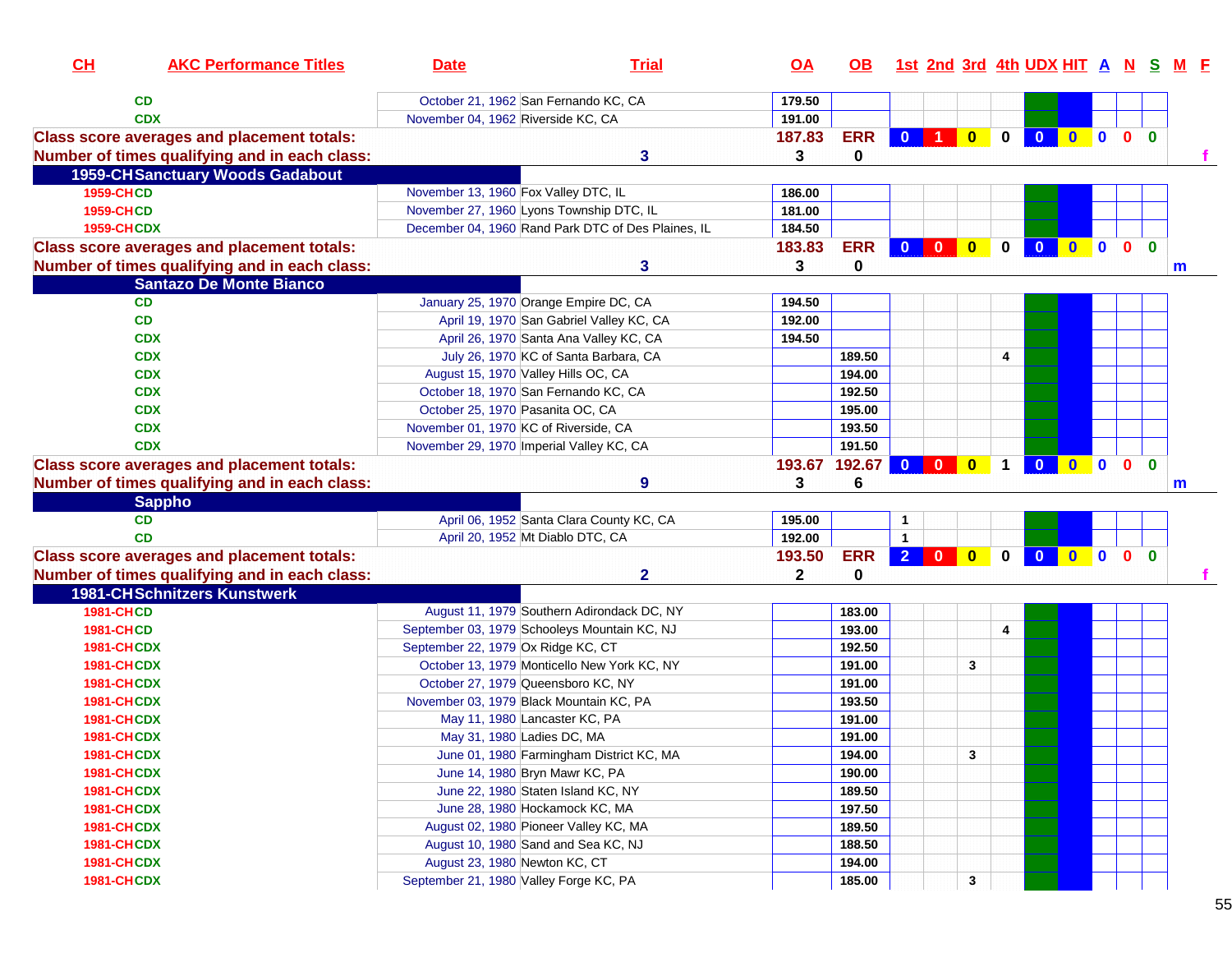| CH                | <b>AKC Performance Titles</b>                     | <b>Date</b>                                 | <b>Trial</b>                                  | <u>OA</u>    | OB.                 |                |                |          |              |                         |                     |              |                              | 1st 2nd 3rd 4th UDX HIT A N S M F |
|-------------------|---------------------------------------------------|---------------------------------------------|-----------------------------------------------|--------------|---------------------|----------------|----------------|----------|--------------|-------------------------|---------------------|--------------|------------------------------|-----------------------------------|
| 1981-CHCDX        |                                                   | October 11, 1980 Monticello New York KC, NY |                                               |              | 189.50              |                |                |          |              |                         |                     |              |                              |                                   |
| 1981-CHCDX        |                                                   |                                             | April 19, 1981 SBC of Greater New York, NY    |              | 189.00              | $\mathbf{1}$   |                |          |              |                         | $\overline{2}$      |              |                              | $\overline{2}$                    |
| 1981-CHCDX        |                                                   | April 25, 1981 Wilmington KC, DE            |                                               |              | 181.00              |                |                |          |              |                         |                     |              |                              |                                   |
| 1981-CHCDX        |                                                   | May 12, 1981 SBC of America # 8 MD          |                                               |              | 194.00              |                | $\overline{2}$ |          |              |                         |                     |              |                              |                                   |
| <b>1981-CHUD</b>  |                                                   | June 27, 1981 New England SBC, CT           |                                               |              | 193.00              | $\mathbf{1}$   |                |          |              |                         | 3                   |              |                              | 3                                 |
| <b>1981-CHUD</b>  |                                                   | September 25, 1981 Brookhaven KC, NY        |                                               |              | 195.00              |                |                |          |              | $\overline{\mathbf{c}}$ |                     |              |                              |                                   |
| <b>1981-CHUD</b>  |                                                   | December 12, 1981 Concord DTC, MA           |                                               |              | 189.00              |                |                |          |              | $\overline{3}$          |                     |              |                              |                                   |
| <b>1981-CHUD</b>  |                                                   |                                             | April 25, 1982 SBC of Greater New York, NY    |              | 191.50              | $\mathbf{1}$   |                |          |              | $\overline{4}$          |                     |              |                              |                                   |
| <b>1981-CHUD</b>  |                                                   | July 03, 1982 New England SBC, CT           |                                               |              | 195.50              | $\mathbf{1}$   |                |          |              | ${\bf 5}$               | 5 <sup>5</sup>      |              |                              | 5                                 |
| <b>1981-CHUD</b>  |                                                   | July 17, 1982 Riverhead KC, NY              |                                               |              | 186.50              | $\mathbf{1}$   |                |          |              | $\bf 6$                 |                     |              |                              |                                   |
| <b>1981-CHUD</b>  |                                                   | October 16, 1982 Palisades KC, NJ           |                                               |              | 193.50              |                |                |          |              | $\overline{\mathbf{7}}$ |                     |              |                              |                                   |
| <b>1981-CHUD</b>  |                                                   | October 30, 1982 Queensboro KC, NY          |                                               |              | 193.00              |                |                |          |              | $\bf 8$                 |                     |              |                              |                                   |
| <b>1981-CHUD</b>  |                                                   | November 28, 1982 Springfield KC, MA        |                                               |              | 192.00              |                |                |          |              | $\boldsymbol{9}$        |                     |              |                              |                                   |
| <b>1981-CHUD</b>  |                                                   | December 11, 1982 New England DTC, MA       |                                               |              | 188.00              |                |                |          |              | 10 <sub>1</sub>         |                     |              |                              |                                   |
| <b>1981-CHUD</b>  |                                                   | December 18, 1982 Philadelphia DTC, PA      |                                               |              | 194.00              |                |                |          |              |                         |                     |              |                              |                                   |
| <b>1981-CHUD</b>  |                                                   | December 20, 1982 Delaware Water Gap KC, PA |                                               |              | 178.00              |                |                |          |              | 11                      |                     |              |                              |                                   |
| <b>1981-CHUD</b>  |                                                   | July 15, 1984 Green Mountain DC, VT         |                                               |              | 187.00              |                |                |          |              |                         |                     |              |                              |                                   |
| <b>1981-CHUD</b>  |                                                   |                                             | July 17, 1984 Carroll County KC of NH, NH     |              | 195.50              |                |                |          |              |                         |                     |              |                              |                                   |
|                   | <b>Class score averages and placement totals:</b> |                                             |                                               | <b>ERR</b>   | 190.56              | 5 <sub>5</sub> |                | 1 3 4 11 |              |                         | 30                  |              | 0 <sup>3</sup>               |                                   |
|                   | Number of times qualifying and in each class:     |                                             | 34                                            | 0            | 34                  |                |                |          |              |                         |                     |              |                              |                                   |
|                   | <b>Schnitzers Missing Link</b>                    |                                             |                                               |              |                     |                |                |          |              |                         |                     |              |                              |                                   |
|                   | <b>CD</b>                                         | October 18, 1987 Shrewsbury DTC, MA         |                                               | 178.00       |                     |                |                |          |              |                         |                     |              |                              |                                   |
|                   | <b>CD</b>                                         | November 22, 1987 Springfield KC, MA        |                                               |              | 174.00              |                |                |          |              |                         |                     |              |                              |                                   |
|                   | <b>CDX</b>                                        | October 08, 1988 Columbia Missouri KC, MO   |                                               | 181.00       |                     |                |                |          |              |                         |                     |              |                              |                                   |
|                   | <b>Class score averages and placement totals:</b> |                                             |                                               |              | 179.50 174.00 0 0 0 |                |                |          | $\bf{0}$     | $\bf{0}$                | $\mathbf{0}$        | $\mathbf{0}$ | 0 <sub>0</sub>               |                                   |
|                   | Number of times qualifying and in each class:     |                                             | 3                                             | $\mathbf{2}$ | 1                   |                |                |          |              |                         |                     |              |                              |                                   |
|                   | <b>1984-CHSchnitzers My Tai</b>                   |                                             |                                               |              |                     |                |                |          |              |                         |                     |              |                              |                                   |
| <b>1984-CHCD</b>  |                                                   |                                             | October 06, 1984 Vacationland DC of Maine, ME | 193.00       |                     |                |                |          | 4            |                         |                     |              |                              |                                   |
| <b>1984-CHCD</b>  |                                                   | October 07, 1984 Penobscot Valley KC, ME    |                                               | 190.00       |                     |                | $\mathbf{2}$   |          |              |                         |                     |              |                              |                                   |
| <b>1984-CHCDX</b> |                                                   | October 08, 1984 Central Maine KC, ME       |                                               | 191.00       |                     |                | 2              |          |              |                         |                     |              |                              |                                   |
| <b>1984-CHCDX</b> |                                                   | November 11, 1984 Nathan Hale OC, CT        |                                               | 186.00       |                     |                |                |          |              |                         |                     |              |                              |                                   |
|                   | <b>Class score averages and placement totals:</b> |                                             |                                               | 190.00       | <b>ERR</b>          |                |                | 0 2 0 1  |              | $\bullet$               | $\bullet$ $\bullet$ |              | $\mathbf{0}$<br>$\mathbf{0}$ |                                   |
|                   | Number of times qualifying and in each class:     |                                             | 4                                             | 4            | 0                   |                |                |          |              |                         |                     |              |                              |                                   |
|                   | <b>Schon Hiedie V Toro</b>                        |                                             |                                               |              |                     |                |                |          |              |                         |                     |              |                              |                                   |
|                   | CD                                                | October 10, 1965 Queen City DTC, OH         |                                               |              | 193.50              |                |                |          |              |                         |                     |              |                              |                                   |
|                   | CD                                                | October 24, 1965 Dayton DTC, OH             |                                               |              | 187.00              |                |                |          |              |                         |                     |              |                              |                                   |
|                   | <b>CDX</b>                                        | November 14, 1965 Hamilton DTC, OH          |                                               |              | 191.50              |                |                |          |              |                         |                     |              |                              |                                   |
|                   | <b>CDX</b>                                        | November 21, 1965 Central Ohio KC, OH       |                                               |              | 194.50              |                | $\overline{2}$ |          |              |                         |                     |              |                              |                                   |
|                   | <b>CDX TD</b>                                     | October 08, 1967 Queen City DTC, OH         |                                               |              | 190.50              |                |                |          |              |                         |                     |              |                              |                                   |
|                   | <b>CDX TD</b>                                     | February 03, 1968 Muncie OTC, IN            |                                               |              | 193.50              |                |                |          |              |                         |                     |              |                              |                                   |
|                   | <b>CDX TD</b>                                     | June 02, 1968 Cincinnati KC, OH             |                                               |              | 197.50              |                |                |          |              |                         |                     |              |                              |                                   |
|                   | <b>UDT</b>                                        | October 06, 1968 Queen City DTC, OH         |                                               |              | 197.00              |                |                |          |              |                         |                     |              |                              |                                   |
|                   | <b>Class score averages and placement totals:</b> |                                             |                                               | <b>ERR</b>   | 193.13 0 1 0        |                |                |          | $\mathbf{0}$ | $\mathbf{0}$            |                     |              | $0$ 0 0 0                    |                                   |
|                   | Number of times qualifying and in each class:     |                                             | 8                                             | $\mathbf 0$  | 8                   |                |                |          |              |                         |                     |              |                              |                                   |
|                   |                                                   |                                             |                                               |              |                     |                |                |          |              |                         |                     |              |                              |                                   |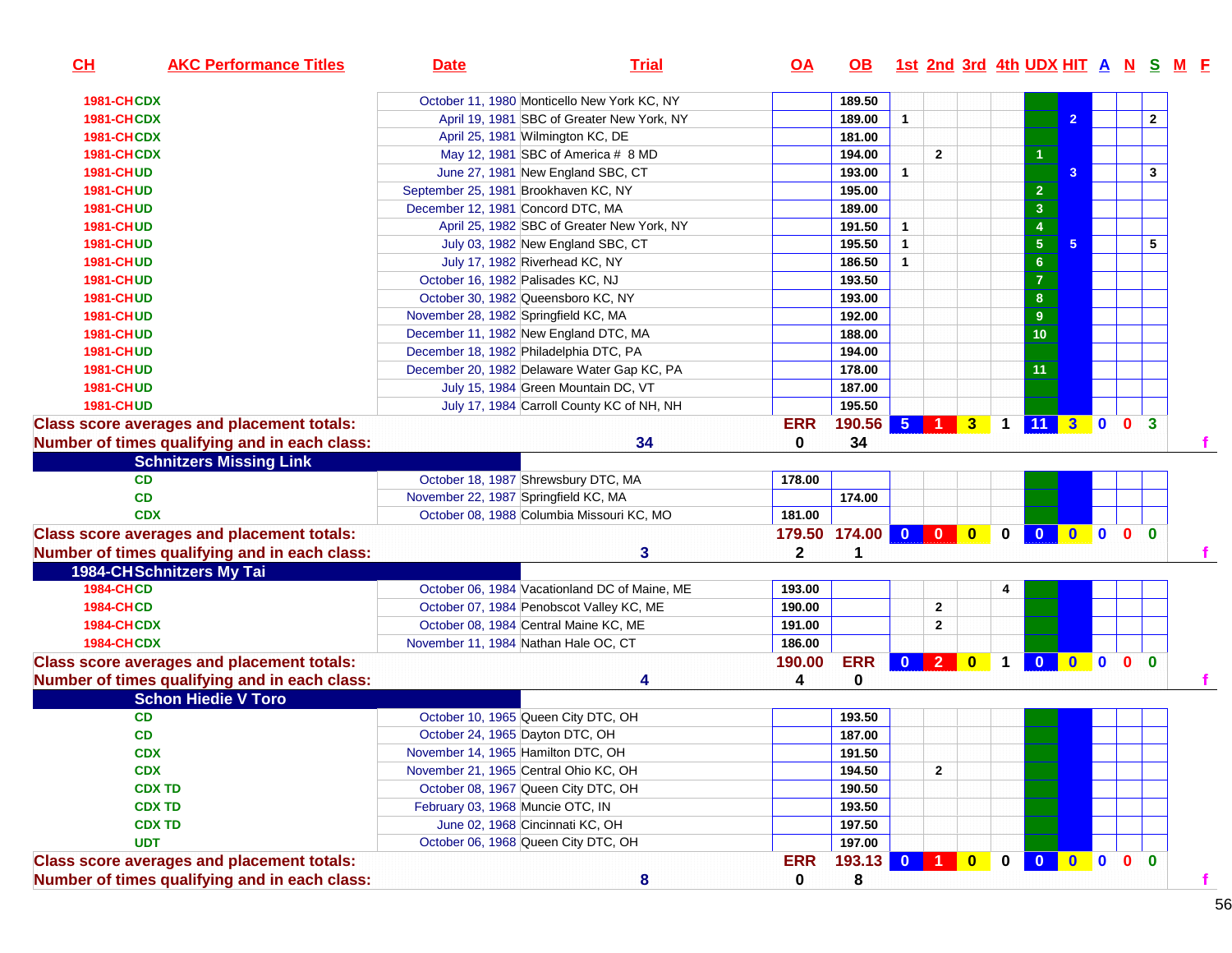| CH | <b>AKC Performance Titles</b>                     | <b>Date</b>                       | <b>Trial</b>                                                                               | $\overline{OA}$ | OB.              |                      |                |                         |              |                |                |                         |                |                              | 1st 2nd 3rd 4th UDX HIT A N S M F |
|----|---------------------------------------------------|-----------------------------------|--------------------------------------------------------------------------------------------|-----------------|------------------|----------------------|----------------|-------------------------|--------------|----------------|----------------|-------------------------|----------------|------------------------------|-----------------------------------|
|    | <b>Sears Penelope June</b>                        |                                   |                                                                                            |                 |                  |                      |                |                         |              |                |                |                         |                |                              |                                   |
|    | <b>CD</b>                                         |                                   | May 17, 1975 NW OC of Suburban Chicago, IL                                                 | 194.00          |                  |                      |                | 3                       |              |                |                |                         |                |                              |                                   |
|    | CD                                                |                                   | May 18, 1975 North Shore DTC, IL                                                           | 195.00          |                  |                      |                |                         | 4            |                |                |                         |                |                              |                                   |
|    | <b>CDX</b>                                        |                                   | May 25, 1975 Milwaukee DTC, WI                                                             | 190.00          |                  |                      |                |                         |              |                |                |                         |                |                              |                                   |
|    | <b>Class score averages and placement totals:</b> |                                   |                                                                                            | 193.00          | <b>ERR</b>       |                      | 0 0 1          |                         | $\mathbf 1$  | $\mathbf{0}$   | $\mathbf{0}$   | $\mathbf{0}$            | 0 <sub>0</sub> |                              |                                   |
|    | Number of times qualifying and in each class:     |                                   | 3                                                                                          | 3               | $\bf{0}$         |                      |                |                         |              |                |                |                         |                |                              |                                   |
|    | <b>Sebastian Montigue Samples</b>                 |                                   |                                                                                            |                 |                  |                      |                |                         |              |                |                |                         |                |                              |                                   |
|    | <b>CD</b>                                         | September 21, 1975 Atlanta OC, GA |                                                                                            | 191.00          |                  |                      |                |                         |              |                |                |                         |                |                              |                                   |
|    | CD                                                |                                   | October 05, 1975 Tennessee Valley KC, TN                                                   | 195.00          |                  |                      | $\overline{2}$ |                         |              |                |                |                         |                |                              |                                   |
|    | <b>CDX</b>                                        |                                   | November 02, 1975 Birmingham OTC, AL                                                       | 195.00          |                  |                      |                |                         | 4            |                |                |                         |                |                              |                                   |
|    | <b>Class score averages and placement totals:</b> |                                   |                                                                                            | 193.67          | <b>ERR</b>       |                      | 0 1 0          |                         | $\mathbf 1$  | $\mathbf{0}$   | $\bullet$      | $\bullet$               | $\mathbf{0}$   | $\mathbf{0}$                 |                                   |
|    | Number of times qualifying and in each class:     |                                   | 3                                                                                          | 3               | 0                |                      |                |                         |              |                |                |                         |                |                              | m                                 |
|    | <b>Senator Smith of Bethel</b>                    |                                   |                                                                                            |                 |                  |                      |                |                         |              |                |                |                         |                |                              |                                   |
|    | <b>CD</b>                                         |                                   | August 27, 1966 Ravenna KC, OH                                                             | 181.00          |                  |                      |                |                         |              |                |                |                         |                |                              |                                   |
|    | CD                                                |                                   | May 07, 1967 Canton All-Breed TC, OH                                                       |                 | 194.00           |                      |                |                         |              |                |                |                         |                |                              |                                   |
|    | <b>CDX</b>                                        |                                   | June 11, 1967 All-Breed TC of Akron, OH                                                    |                 | 194.00           |                      |                |                         |              |                |                |                         |                |                              |                                   |
|    | <b>Class score averages and placement totals:</b> |                                   |                                                                                            | 181.00          | 194.00 0 0       |                      |                | $\overline{\mathbf{0}}$ | $\mathbf{0}$ | $\mathbf{0}$   | $\bullet$      | $\blacksquare$          | $\mathbf{0}$   | $\bf{0}$                     |                                   |
|    | Number of times qualifying and in each class:     |                                   | 3                                                                                          | 1               | $\mathbf{2}$     |                      |                |                         |              |                |                |                         |                |                              | m                                 |
|    | <b>Seymours Mighty Moe</b>                        |                                   |                                                                                            |                 |                  |                      |                |                         |              |                |                |                         |                |                              |                                   |
|    | <b>CD</b>                                         |                                   | May 08, 1971 Mensona Empire KC, CA                                                         | 194.50          |                  |                      |                | 3                       |              |                |                |                         |                |                              |                                   |
|    | CD                                                |                                   | May 28, 1972 Del Monte KC, CA                                                              | 194.50          |                  | $\mathbf{1}$         |                |                         |              |                |                |                         |                |                              |                                   |
|    | <b>CDX</b>                                        |                                   | June 25, 1972 Marin County DTC, CA                                                         | 185.00          |                  |                      |                |                         |              |                |                |                         |                |                              |                                   |
|    | <b>CDX</b>                                        |                                   | July 23, 1972 Santa Clara DTC, CA                                                          | 175.50          |                  |                      |                |                         |              |                |                |                         |                |                              |                                   |
|    | <b>Class score averages and placement totals:</b> |                                   |                                                                                            | 187.38          | <b>ERR</b>       | $\blacktriangleleft$ | $0$ 1          |                         | $\bf{0}$     | $\mathbf{0}$   | $\bullet$      | $\blacksquare$          | $\mathbf{0}$   | $\mathbf{0}$                 |                                   |
|    | Number of times qualifying and in each class:     |                                   | Δ                                                                                          | 4               | $\mathbf 0$      |                      |                |                         |              |                |                |                         |                |                              | m                                 |
|    | <b>Shadow Mtn Playit Again V Reema</b>            |                                   |                                                                                            |                 |                  |                      |                |                         |              |                |                |                         |                |                              |                                   |
|    | <b>CD RA TD</b>                                   |                                   | April 22, 2012 Chief Solano KC, CA                                                         | 195.50          |                  | $\mathbf{1}$         |                |                         |              |                |                |                         |                |                              |                                   |
|    | <b>CD RE TD</b>                                   |                                   | May 06, 2012 Mission Trail Poodle Club, CA                                                 | 195.50          |                  | $\mathbf{1}$         |                |                         |              |                |                |                         |                |                              |                                   |
|    | <b>CDX RE TD</b>                                  |                                   | July 20, 2012 Truckee Meadows DTC, CA                                                      | 193.50          |                  | $\mathbf{1}$         |                |                         |              |                |                |                         |                |                              |                                   |
|    | <b>CDX GN RE TD</b>                               |                                   | July 21, 2012 Truckee Meadows DTC, CA                                                      | 195.00          |                  | $\mathbf{1}$         |                |                         |              |                |                |                         |                |                              |                                   |
|    | <b>CDX GN RE TD</b>                               | August 17, 2012 Reno KC, NV       |                                                                                            |                 | 192.00           |                      |                |                         |              |                |                |                         |                |                              |                                   |
|    | <b>CDX GN RE TD</b>                               |                                   | August 26, 2012 Mensona KC, CA                                                             |                 | 194.50           | $\mathbf{1}$         |                | 3                       |              |                |                |                         |                |                              |                                   |
|    | <b>CDX GN RE TD</b>                               |                                   | September 24, 2012 SBC of America Regional, UT<br>September 28, 2012 SBC of America #39 UT |                 | 195.00<br>195.50 | $\mathbf{1}$         |                |                         |              |                |                |                         |                | $\mathbf{2}$<br>$\mathbf{3}$ |                                   |
|    | <b>CDX GN RE TD</b><br><b>CDX GN RE TD</b>        |                                   | November 25, 2012 San Joaquin KC, CA                                                       |                 | 194.00           |                      |                |                         |              |                | 5              |                         |                |                              |                                   |
|    | <b>CDX GN RE TD</b>                               |                                   | January 27, 2013 Golden Gate KC, CA                                                        |                 | 197.00           | $\overline{1}$       |                |                         |              |                | 6 <sup>1</sup> | $\mathbf{3}$            |                |                              |                                   |
|    | <b>CDX GN RAE TD</b>                              |                                   | April 26, 2013 SBC of Pacific Coast, CA                                                    |                 | 195.00           | $\overline{1}$       |                |                         |              |                | $\overline{7}$ |                         |                | 4                            |                                   |
|    | <b>CDX GN RAE TD</b>                              |                                   | April 28, 2013 Mt. Diablo DTC, CA                                                          |                 | 193.50           |                      | $\overline{2}$ |                         |              |                |                |                         |                |                              |                                   |
|    | <b>UD GN RAE TDX</b>                              |                                   | June 22, 2013 Napa Valley DTC, CA                                                          |                 | 194.50           |                      |                | 3                       |              | $\overline{1}$ |                |                         |                |                              |                                   |
|    | <b>UD GN RAE TDX</b>                              |                                   | June 23, 2013 Deep Peninsula DTC, CA                                                       |                 | 193.50           |                      |                |                         |              |                |                |                         |                |                              |                                   |
|    | <b>UD GN RAE TDX</b>                              |                                   | June 29, 2013 Lost Coast KC of California, CA                                              |                 | 195.00           | $\mathbf{1}$         |                |                         |              |                | 8              | $\overline{\mathbf{4}}$ |                |                              |                                   |
|    | <b>UD GN RAE TDX</b>                              |                                   | July 14, 2013 Del Monte KC, CA                                                             |                 | 197.00           |                      | $\mathbf{2}$   |                         |              |                |                |                         |                |                              |                                   |
|    | <b>UD GN RAE TDX</b>                              |                                   | August 03, 2013 DTC of Salinas Valley, CA                                                  |                 | 197.00           |                      |                | 3                       |              |                |                |                         |                |                              |                                   |
|    | <b>UD GN RAE TDX</b>                              |                                   | August 04, 2013 Monterey Bay DTC, CA                                                       |                 | 195.50           | $\mathbf{1}$         |                |                         |              |                |                |                         |                |                              |                                   |
|    |                                                   |                                   |                                                                                            |                 |                  |                      |                |                         |              |                |                |                         |                |                              |                                   |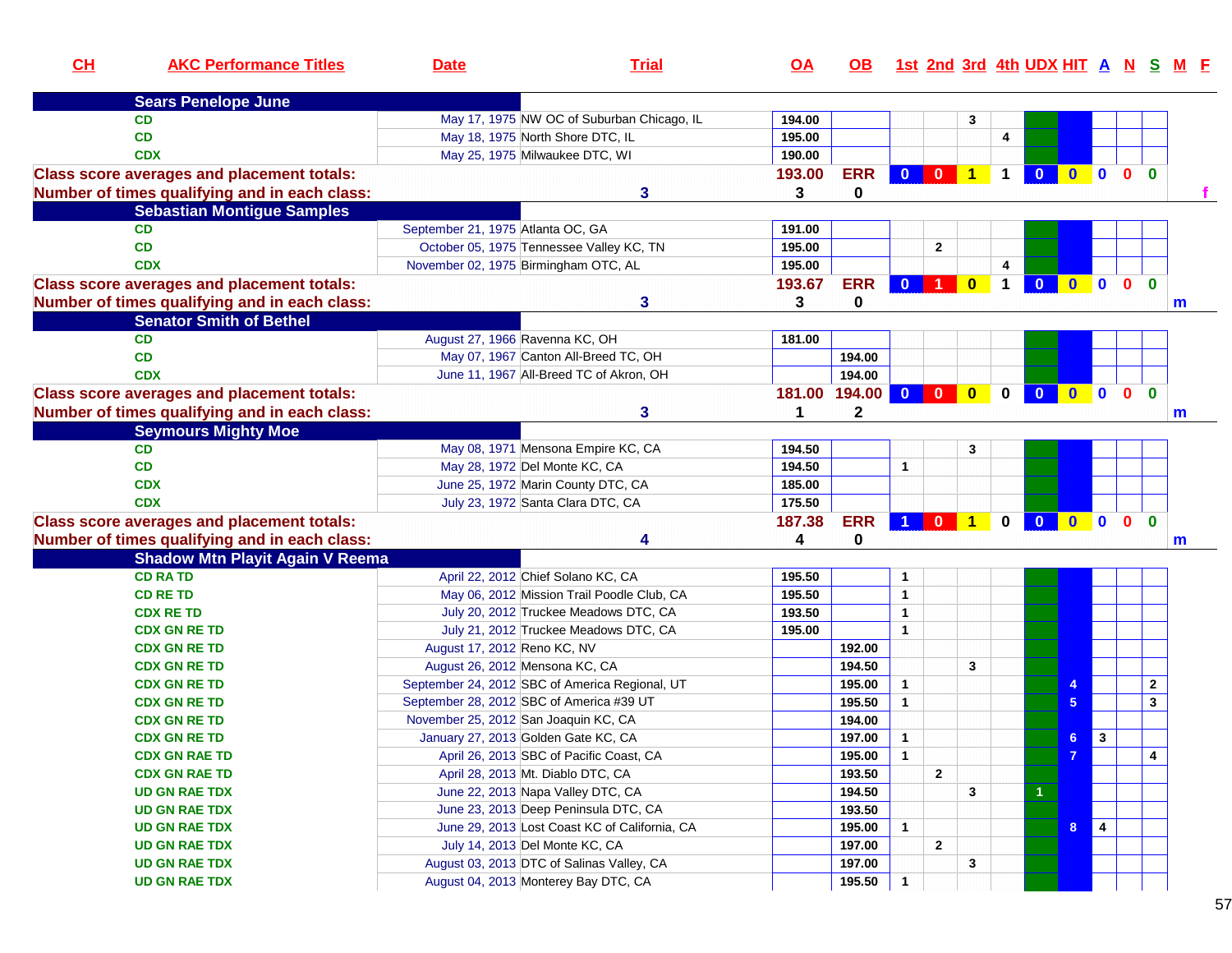| CH<br><b>AKC Performance Titles</b>               | <b>Date</b>                                    | <b>Trial</b>                                   | <u>OA</u>  | <b>OB</b>            | 1st 2nd 3rd 4th UDX HIT A N S M F |                                      |                |                         |                     |              |                                         |             |
|---------------------------------------------------|------------------------------------------------|------------------------------------------------|------------|----------------------|-----------------------------------|--------------------------------------|----------------|-------------------------|---------------------|--------------|-----------------------------------------|-------------|
| <b>UD GN RAE TDX</b>                              | August 23, 2013 Mensona KC, CA                 |                                                |            | 194.50               |                                   |                                      | 4              | $\overline{\mathbf{c}}$ |                     |              |                                         |             |
| <b>UD GN RAE TDX</b>                              | August 25, 2013 Mensona KC, CA                 |                                                |            | 197.00               |                                   |                                      |                | $\overline{3}$          |                     |              |                                         |             |
| <b>UD GN RAE TDX</b>                              | August 31, 2013 Gold Country KC, CA            |                                                |            | 192.50               |                                   |                                      |                |                         |                     |              |                                         |             |
| <b>UD GN RAE TDX</b>                              | September 01, 2013 Gold Country KC, CA         |                                                |            | 197.00               |                                   |                                      |                | $\overline{4}$          |                     |              |                                         |             |
| <b>UD GN RAE TDX</b>                              | September 28, 2013 Fremont DTC, CA             |                                                |            | 194.00               |                                   |                                      |                |                         |                     |              |                                         |             |
| <b>UD GN RAE TDX</b>                              | September 29, 2013 Fremont DTC, CA             |                                                |            | 194.00               |                                   |                                      |                |                         |                     |              |                                         |             |
| <b>UD GN RAE TDX</b>                              | October 20, 2013 Del Valle DC of Livermore, CA |                                                |            | 196.00               |                                   |                                      |                |                         |                     |              |                                         |             |
| <b>UD GN RAE TDX</b>                              | October 26, 2013 Sacramento Valey DFA, CA      |                                                |            | 193.00               |                                   |                                      |                | $\sqrt{5}$              |                     |              |                                         |             |
| <b>UD GN RAE TDX</b>                              | December 07, 2013 Valley Hills OB, CA          |                                                |            | 197.50               |                                   |                                      |                | $6\phantom{a}$          |                     |              |                                         |             |
| <b>UD GN RAE TDX</b>                              | December 08, 2013 Valley Hills OB, CA          |                                                |            | 195.50               |                                   |                                      |                | $\overline{7}$          |                     |              |                                         |             |
| <b>UD GN RAE TDX</b>                              | January 19, 2014 Santa Clara DTC, CA           |                                                |            | 192.50               |                                   |                                      |                | $\bf{8}$                |                     |              |                                         |             |
| <b>UD GN RAE TDX</b>                              | February 22, 2014 Linn County KC, OR           |                                                |            | 193.50               |                                   |                                      |                |                         |                     |              |                                         |             |
| <b>UD GN RAE TDX</b>                              | March 20, 2014 San Mateo KC, CA                |                                                |            | 193.00               |                                   |                                      |                | 9                       |                     |              |                                         |             |
| <b>UDX OM1 GN RAE TDX</b>                         | March 21, 2014 San Mateo KC, CA                |                                                |            | 195.50               |                                   |                                      |                | 10                      |                     |              |                                         |             |
| <b>UDX OM1 GN RAE TDX</b>                         | April 25, 2014 SBC of Pacific Coast, CA        |                                                |            | 192.00               | $\mathbf{1}$                      |                                      |                |                         |                     |              |                                         | 5           |
| <b>Class score averages and placement totals:</b> |                                                |                                                |            | 194.88 194.71 11 2 3 |                                   |                                      | $\overline{1}$ | 10 <sup>°</sup>         | 62                  |              | $\overline{4}$<br>$\mathbf{0}$          |             |
| Number of times qualifying and in each class:     |                                                | 33                                             | 4          | 29                   |                                   |                                      |                |                         |                     |              |                                         |             |
| <b>Shagg Barks Hamilton Too</b>                   |                                                |                                                |            |                      |                                   |                                      |                |                         |                     |              |                                         |             |
| <b>CD TD</b>                                      | March 31, 1984 Marin County DTC, CA            |                                                |            | 177.00               |                                   |                                      |                |                         |                     |              |                                         |             |
| <b>CD TD</b>                                      | February 23, 1985 Monterey Bay DTC, CA         |                                                |            | 176.00               |                                   |                                      |                |                         |                     |              |                                         |             |
| <b>Class score averages and placement totals:</b> |                                                |                                                | <b>ERR</b> | 176.50               |                                   |                                      | $\mathbf 0$    | $\mathbf{0}$            | $\bullet$ $\bullet$ |              | $\overline{\mathbf{0}}$<br>$\mathbf{0}$ |             |
| Number of times qualifying and in each class:     |                                                | $\mathbf{2}$                                   | 0          | $\mathbf 2$          |                                   |                                      |                |                         |                     |              |                                         | $\mathbf m$ |
| <b>Shanas Second Chance</b>                       |                                                |                                                |            |                      |                                   |                                      |                |                         |                     |              |                                         |             |
| CD                                                | December 01, 2001 Greater Columbia OC, SC      |                                                | 185.50     |                      |                                   |                                      |                |                         |                     |              |                                         |             |
| CD                                                | December 08, 2001 Forsyth KC, NC               |                                                | 192.00     |                      |                                   |                                      | 4              |                         |                     |              |                                         |             |
| <b>CDX</b>                                        | December 09, 2001 Forsyth KC, NC               |                                                | 190.00     |                      |                                   |                                      |                |                         |                     |              |                                         |             |
| <b>CDX</b>                                        | February 17, 2002 Greenville KC, SC            |                                                |            | 192.50               |                                   |                                      |                |                         |                     |              |                                         |             |
| <b>CDX</b>                                        | March 23, 2002 DOC of Greenville, SC           |                                                |            | 180.00               |                                   |                                      |                |                         |                     |              |                                         |             |
| <b>UD</b>                                         | March 22, 2003 DOC of Greenville, SC           |                                                |            | 179.50               |                                   |                                      |                | 1                       |                     |              |                                         |             |
| <b>UD</b>                                         | April 11, 2004 Atlanta OC, GA                  |                                                |            | 183.00               |                                   |                                      |                | $\overline{2}$          |                     |              |                                         |             |
| <b>UD</b>                                         | June 05, 2004 Palmetto OTC, SC                 |                                                |            | 189.50               |                                   |                                      |                |                         |                     |              |                                         |             |
| <b>UD</b>                                         | June 06, 2004 Palmetto OTC, SC                 |                                                |            | 193.50               |                                   |                                      |                | 3                       |                     |              |                                         |             |
| <b>UD</b>                                         | August 21, 2004 Lawrenceville KC, GA           |                                                |            | 192.00               |                                   |                                      |                |                         |                     |              |                                         |             |
| <b>UD</b>                                         | March 26, 2005 DOC of Greenville, SC           |                                                |            | 181.00               |                                   |                                      |                |                         |                     |              |                                         |             |
| <b>UD</b>                                         | June 12, 2005 Palmetto OTC, SC                 |                                                |            | 193.50               |                                   |                                      |                | $\overline{4}$          |                     |              |                                         |             |
| <b>UD</b>                                         |                                                | August 06, 2005 German Shepherd DC East TN, TN |            | 195.50               |                                   |                                      | 4              | $\overline{\mathbf{5}}$ |                     |              |                                         |             |
| <b>UD</b>                                         |                                                | April 28, 2006 Montgomery Alabama DOC, AL      |            | 187.50               |                                   |                                      |                |                         |                     |              |                                         |             |
| <b>UD</b>                                         | April 30, 2006 Cahaba Valley KC, AL            |                                                |            | 195.00               |                                   |                                      | 4              | $6\phantom{a}$          |                     |              |                                         |             |
| UD                                                | July 02, 2006 Tennessee Valley KC, TN          |                                                |            | 189.50               |                                   |                                      |                |                         |                     |              |                                         |             |
| UD                                                | September 03, 2006 Macon KC, GA                |                                                |            | 184.00               |                                   |                                      |                |                         |                     |              |                                         |             |
| UD                                                | October 18, 2008 OC of Chattanooga, TN         |                                                |            | 189.00               |                                   |                                      |                |                         |                     |              |                                         |             |
| <b>UD</b>                                         | November 29, 2008 Greater Columbia KC, SC      |                                                |            | 194.00               |                                   |                                      |                |                         |                     |              |                                         |             |
| <b>Class score averages and placement totals:</b> |                                                |                                                |            | 189.17 188.69        | $\overline{\mathbf{0}}$           | $\bullet$<br>$\overline{\mathbf{0}}$ | 3              |                         | $\mathbf{0}$        | $\mathbf{0}$ | $\mathbf{0}$<br>$\bf{0}$                |             |
| Number of times qualifying and in each class:     |                                                | 19                                             | 3          | 16                   |                                   |                                      |                |                         |                     |              |                                         |             |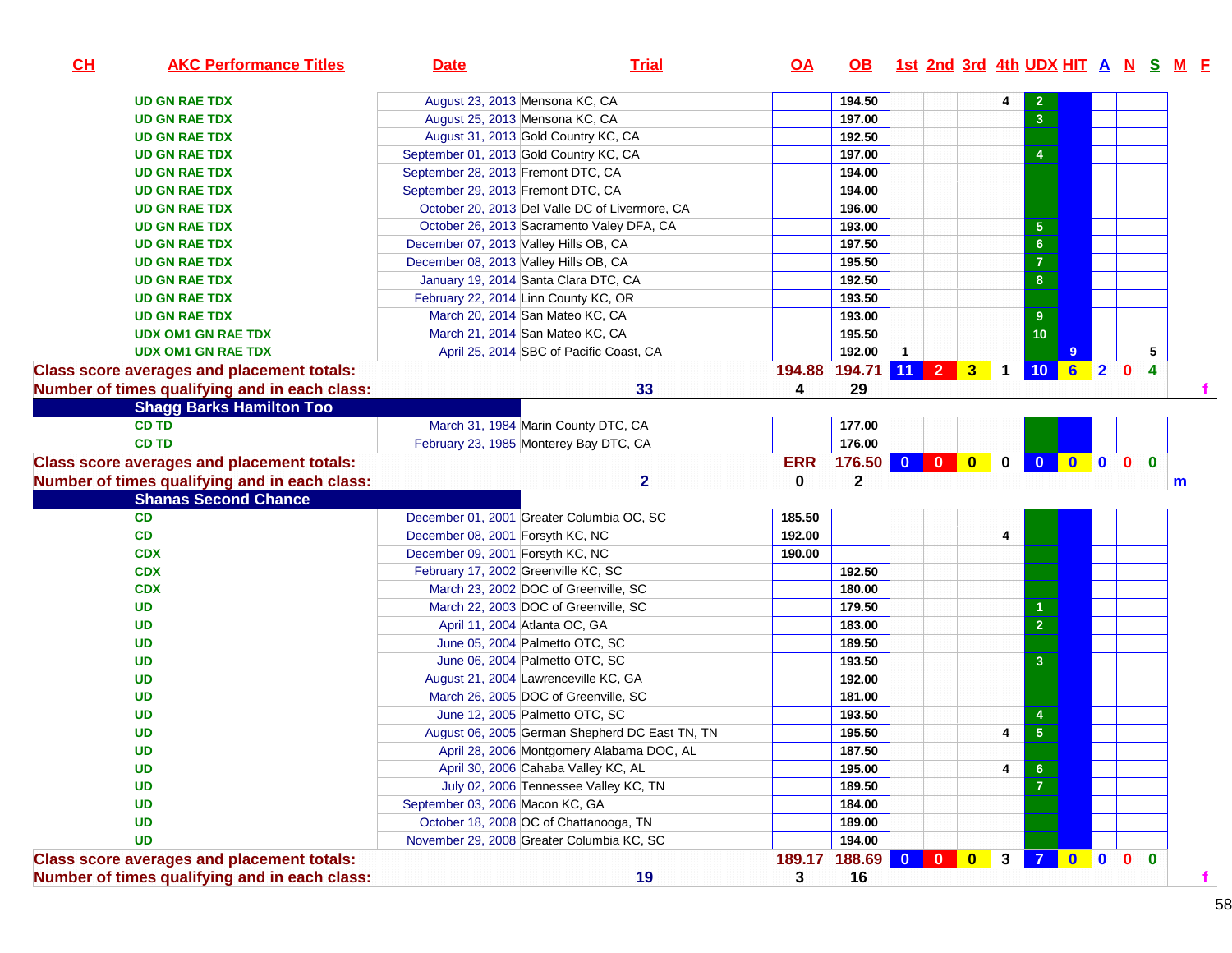| CL                | <b>AKC Performance Titles</b>                     | <b>Date</b>                      | <b>Trial</b>                               | <u>OA</u>    | OB.             |                      |              |                         |             | 1st 2nd 3rd 4th UDX HIT A N S M F |                |              |                         |                         |   |
|-------------------|---------------------------------------------------|----------------------------------|--------------------------------------------|--------------|-----------------|----------------------|--------------|-------------------------|-------------|-----------------------------------|----------------|--------------|-------------------------|-------------------------|---|
|                   | <b>Sheba Dee V Wincris</b>                        |                                  |                                            |              |                 |                      |              |                         |             |                                   |                |              |                         |                         |   |
|                   | <b>CD</b>                                         | February 12, 1977 Muncie OTC, IN |                                            | 189.00       |                 |                      |              |                         |             |                                   |                |              |                         |                         |   |
|                   | <b>CD</b>                                         |                                  | February 13, 1977 Anderson OTC, IN         | 186.00       |                 |                      |              |                         |             |                                   |                |              |                         |                         |   |
|                   | <b>Class score averages and placement totals:</b> |                                  |                                            | 187.50       | <b>ERR</b>      | $\mathbf{0}$         | $\bullet$    | $\overline{\mathbf{0}}$ | $\bf{0}$    | $\bf{0}$                          | $\mathbf{0}$   | $\mathbf{0}$ | 0 <sub>0</sub>          |                         |   |
|                   | Number of times qualifying and in each class:     |                                  | $\overline{\mathbf{2}}$                    | $\mathbf{2}$ | 0               |                      |              |                         |             |                                   |                |              |                         |                         |   |
|                   | <b>Shorecliff Zesty Swisscream</b>                |                                  |                                            |              |                 |                      |              |                         |             |                                   |                |              |                         |                         |   |
|                   | <b>CD</b>                                         |                                  | April 09, 1994 Greater Milwaukee SBC, WI   | 182.00       |                 | 1                    |              |                         |             |                                   |                |              |                         | 3                       |   |
|                   | <b>CD</b>                                         |                                  | April 08, 1995 Greater Milwaukee SBC, WI   | 180.00       |                 | $\mathbf{1}$         |              |                         |             |                                   |                |              |                         | $\overline{\mathbf{4}}$ |   |
|                   | <b>Class score averages and placement totals:</b> |                                  |                                            | 181.00       | <b>ERR</b>      | $\overline{2}$       | $\mathbf{0}$ | $\mathbf{0}$            | 0           |                                   | $\overline{2}$ | $\mathbf 0$  | $\mathbf{0}$            | $\mathbf{2}$            |   |
|                   | Number of times qualifying and in each class:     |                                  | $\mathbf{2}$                               | $\mathbf{2}$ | 0               |                      |              |                         |             |                                   |                |              |                         |                         | m |
|                   | 1975-CHSiegfrieds Bella                           |                                  |                                            |              |                 |                      |              |                         |             |                                   |                |              |                         |                         |   |
| <b>1975-CHCD</b>  |                                                   |                                  | March 09, 1975 Conejo KC, CA               | 186.00       |                 |                      |              |                         |             |                                   |                |              |                         |                         |   |
| <b>1975-CHCD</b>  |                                                   |                                  | April 27, 1975 Santa Ana Valley KC, CA     | 193.00       |                 |                      |              |                         |             |                                   |                |              |                         |                         |   |
| <b>1975-CHCDX</b> |                                                   |                                  | May 17, 1975 Cabrillo KC, CA               | 192.00       |                 |                      |              |                         |             |                                   |                |              |                         |                         |   |
| <b>1975-CHCDX</b> |                                                   |                                  | May 18, 1975 Del Sur KC, CA                | 176.00       |                 |                      |              |                         |             |                                   |                |              |                         |                         |   |
|                   | <b>Class score averages and placement totals:</b> |                                  |                                            | 186.75       | <b>ERR</b>      |                      | $0$ 0        | $\mathbf{0}$            | 0           |                                   |                |              | 0 <sub>0</sub>          |                         |   |
|                   | Number of times qualifying and in each class:     |                                  | 4                                          | 4            | 0               |                      |              |                         |             |                                   |                |              |                         |                         |   |
|                   | <b>Sir Brandy Alexander XXXI</b>                  |                                  |                                            |              |                 |                      |              |                         |             |                                   |                |              |                         |                         |   |
|                   | <b>CD</b>                                         |                                  | April 23, 1977 SBC of Greater New York, NY | 181.00       |                 |                      |              |                         |             |                                   |                |              |                         |                         |   |
|                   | <b>CD</b>                                         |                                  | May 21, 1977 Ladies KA of America, NY      | 176.00       |                 |                      |              |                         |             |                                   |                |              |                         |                         |   |
|                   | <b>CDX</b>                                        |                                  | June 26, 1977 Staten Island KC, NY         | 173.00       |                 |                      |              |                         | 4           |                                   |                |              |                         |                         |   |
|                   | <b>CDX</b>                                        |                                  | April 22, 1978 SBC of Greater New York, NY |              | 178.50          | $\mathbf{1}$         |              |                         |             |                                   |                |              |                         |                         |   |
|                   | <b>CDX</b>                                        |                                  | April 21, 1979 SBC of Greater New York, NY |              | 181.50          | $\mathbf{1}$         |              |                         |             |                                   |                |              |                         |                         |   |
|                   | <b>Class score averages and placement totals:</b> |                                  |                                            |              | 176.67 180.00 3 |                      |              |                         | $\mathbf 1$ | $\overline{0}$                    | $1$ 0          |              | $\overline{\mathbf{0}}$ |                         |   |
|                   | Number of times qualifying and in each class:     |                                  | 5                                          | 3            | 2               |                      |              |                         |             |                                   |                |              |                         |                         | m |
|                   | <b>Sir Gaylord Fabacker</b>                       |                                  |                                            |              |                 |                      |              |                         |             |                                   |                |              |                         |                         |   |
|                   | <b>CD</b>                                         | October 15, 1972 Houston KC, TX  |                                            | 191.00       |                 |                      |              |                         |             |                                   |                |              |                         |                         |   |
|                   | CD                                                |                                  | November 12, 1972 Galveston County KC, TX  | 192.50       |                 | $\blacktriangleleft$ |              |                         |             |                                   |                |              |                         |                         |   |
|                   | <b>CDX</b>                                        |                                  | March 04, 1973 Red River OTC, LA           | 194.00       |                 |                      |              | 3                       |             |                                   |                |              |                         |                         |   |
|                   | <b>CDX</b>                                        |                                  | March 11, 1973 San Antonio KC, TX          |              | 192.50          |                      |              |                         |             |                                   |                |              |                         |                         |   |
|                   | <b>CDX</b>                                        |                                  | March 18, 1973 Houston KC, TX              | 193.50       |                 |                      |              |                         |             |                                   |                |              |                         |                         |   |
|                   | <b>UD</b>                                         |                                  | March 10, 1974 San Antonio KC, TX          |              | 192.50          |                      |              |                         |             |                                   |                |              |                         |                         |   |
|                   | <b>UD</b>                                         |                                  | March 17, 1974 Houston KC, TX              |              | 196.00          | $\mathbf{1}$         |              |                         |             |                                   |                |              |                         |                         |   |
|                   | <b>UD</b>                                         |                                  | March 22, 1974 North Texas SBC, TX         |              | 183.50          | $\mathbf{1}$         |              |                         |             | 1                                 |                |              |                         | $\mathbf{1}$            |   |
|                   | <b>UD</b>                                         |                                  | April 07, 1974 San Jacinto KC, TX          |              | 188.00          |                      |              |                         |             | $\overline{2}$                    |                |              |                         |                         |   |
|                   | <b>UD</b>                                         |                                  | May 24, 1974 SBC of America # 1 MI         |              | 196.00          | $\blacktriangleleft$ |              |                         |             |                                   |                |              |                         |                         |   |
|                   | <b>UD</b>                                         |                                  | June 02, 1974 OC of Corpus Christi, TX     |              | 194.50          |                      |              |                         |             | $\mathbf 3$                       |                |              |                         |                         |   |
|                   | <b>UD</b>                                         |                                  | June 23, 1974 Corpus Christi KC, TX        |              | 192.50          |                      |              |                         | 4           |                                   |                |              |                         |                         |   |
|                   | <b>UD</b>                                         |                                  | September 21, 1974 North Texas SBC, TX     |              | 197.50          | $\mathbf{1}$         |              |                         |             |                                   | $\overline{2}$ |              |                         | $\overline{2}$          |   |
|                   | <b>UD</b>                                         | September 22, 1974 Texas KC, TX  |                                            |              | 194.50          |                      |              |                         |             | $\sqrt{5}$                        |                |              |                         |                         |   |
|                   | <b>UD</b>                                         |                                  | November 17, 1974 South Texas OC, TX       |              | 195.00          |                      |              |                         |             |                                   |                |              |                         |                         |   |
|                   | <b>UD</b>                                         | December 07, 1974 Alamo DOC, TX  |                                            |              | 193.00          |                      |              |                         |             | $\bf 6$                           |                |              |                         |                         |   |
|                   | <b>UD</b>                                         |                                  | March 09, 1975 San Antonio KC, TX          |              | 175.00          |                      |              |                         |             | $\bf 7$                           |                |              |                         |                         |   |
|                   | <b>UD</b>                                         |                                  | March 16, 1975 Houston KC, TX              |              | 186.50          |                      |              |                         |             | 8 <sub>o</sub>                    |                |              |                         |                         |   |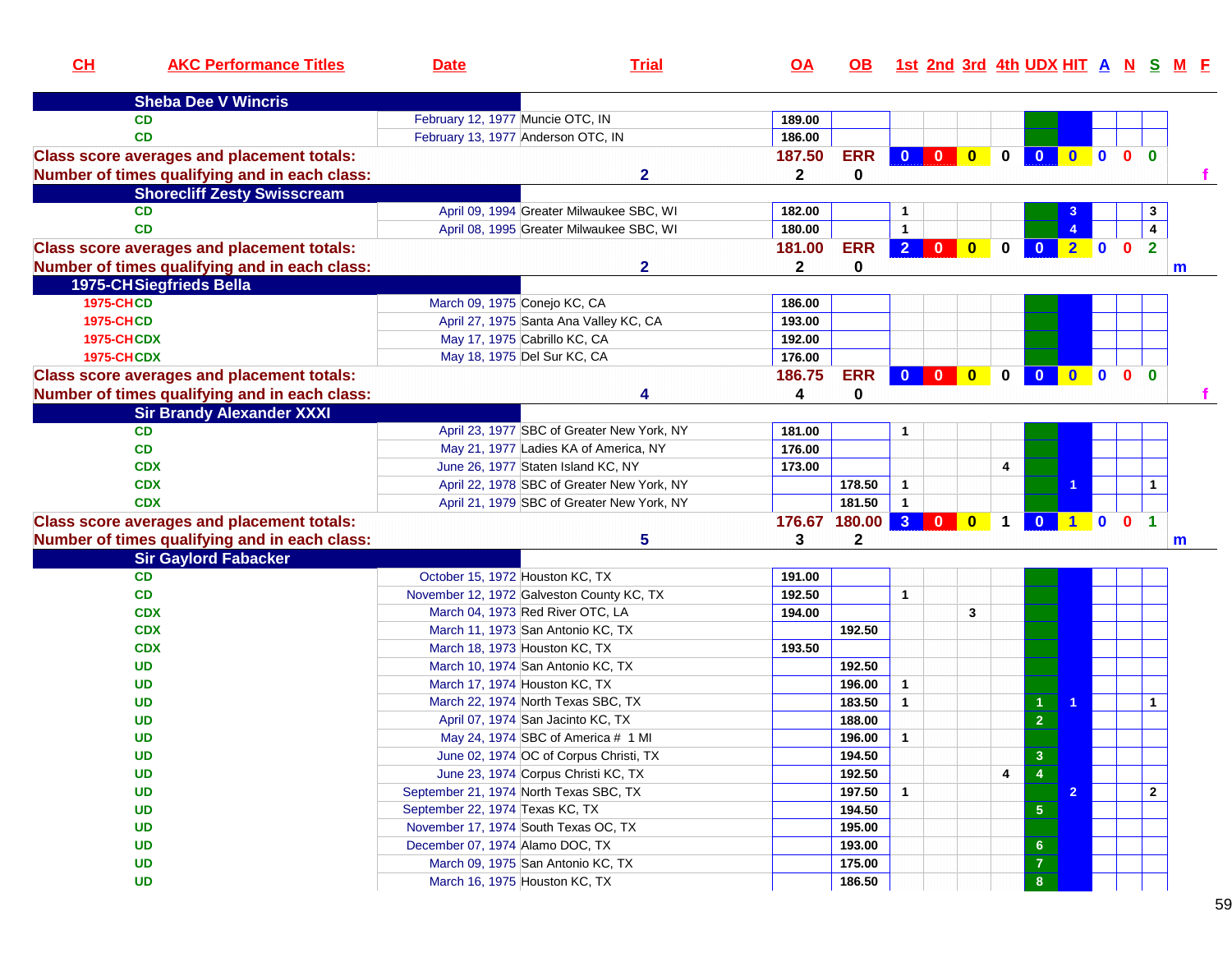| CH                | <b>AKC Performance Titles</b>                     | <b>Date</b>                               | <b>Trial</b>                             | $\overline{OA}$ | <b>OB</b>  | 1st 2nd 3rd 4th UDX HIT A N S M F         |                |              |                         |              |              |              |                |  |
|-------------------|---------------------------------------------------|-------------------------------------------|------------------------------------------|-----------------|------------|-------------------------------------------|----------------|--------------|-------------------------|--------------|--------------|--------------|----------------|--|
|                   | <b>UD</b>                                         | March 23, 1975 Dallas OTC, TX             |                                          |                 | 193.50     |                                           |                |              | 9                       |              |              |              |                |  |
|                   | <b>UD</b>                                         | April 06, 1975 San Jacinto KC, TX         |                                          |                 | 193.50     |                                           |                |              | 10                      |              |              |              |                |  |
|                   | <b>UD</b>                                         |                                           | June 01, 1975 OC of Corpus Christi, TX   |                 | 189.00     |                                           |                |              |                         |              |              |              |                |  |
|                   | UD                                                | September 21, 1975 Texas KC, TX           |                                          |                 | 193.50     |                                           |                |              | 11                      |              |              |              |                |  |
|                   | UD                                                | October 02, 1975 Houston KC, TX           |                                          |                 | 195.00     |                                           |                |              |                         |              |              |              |                |  |
|                   | <b>UD</b>                                         | October 19, 1975 San Antonio KC, TX       |                                          |                 | 197.00     |                                           | 3              |              | $12$                    |              |              |              |                |  |
|                   | UD                                                | November 23, 1975 South Texas OC, TX      |                                          |                 | 192.00     |                                           |                |              | 13                      |              |              |              |                |  |
|                   | UD                                                | April 04, 1976 San Jacinto KC, TX         |                                          |                 | 192.00     |                                           |                |              | 14                      |              |              |              |                |  |
|                   | UD                                                |                                           | June 06, 1976 OC of Corpus Christi, TX   |                 | 175.00     |                                           |                |              | 15                      |              |              |              |                |  |
|                   | <b>UD</b>                                         | August 29, 1976 Fort Bend KC, TX          |                                          |                 | 187.00     |                                           |                |              | 16                      |              |              |              |                |  |
|                   | <b>UD</b>                                         | October 17, 1976 San Antonio KC, TX       |                                          |                 | 187.50     |                                           |                |              | 17                      |              |              |              |                |  |
|                   | <b>UD</b>                                         | March 06, 1977 San Antonio KC, TX         |                                          |                 | 190.50     |                                           |                |              | 18                      |              |              |              |                |  |
|                   | <b>Class score averages and placement totals:</b> |                                           |                                          | 192.75          | 190.87     | 5 <sub>1</sub><br>$\overline{\mathbf{0}}$ | 2 <sub>2</sub> | $\mathbf 1$  | 18                      |              |              |              | $\overline{2}$ |  |
|                   | Number of times qualifying and in each class:     |                                           | 30                                       | 4               | 26         |                                           |                |              |                         |              |              |              | m              |  |
|                   | 1969-CHSir John Falstaff                          |                                           |                                          |                 |            |                                           |                |              |                         |              |              |              |                |  |
| <b>1969-CHCD</b>  |                                                   | November 02, 1969 Town and Country KC, OK |                                          | 194.50          |            | 1                                         |                |              |                         |              |              |              |                |  |
| <b>1969-CHCD</b>  |                                                   | March 08, 1970 San Antonio KC, TX         |                                          | 186.00          |            |                                           |                |              |                         |              |              |              |                |  |
| <b>1969-CHCDX</b> |                                                   | March 21, 1970 Dallas OTC, TX             |                                          | 179.00          |            |                                           |                |              |                         |              |              |              |                |  |
|                   | <b>Class score averages and placement totals:</b> |                                           |                                          | 186.50          | <b>ERR</b> |                                           |                | $\mathbf 0$  | $\bullet$               |              |              |              | $\mathbf{0}$   |  |
|                   | Number of times qualifying and in each class:     |                                           | $\mathbf{3}$                             | 3               | 0          |                                           |                |              |                         |              |              |              | $\mathsf{m}$   |  |
|                   | <b>Sir Maximilian Galahad</b>                     |                                           |                                          |                 |            |                                           |                |              |                         |              |              |              |                |  |
|                   | CD                                                |                                           | March 07, 1976 OC of Chattanooga, TN     |                 | 185.50     |                                           |                |              |                         |              |              |              |                |  |
|                   | CD                                                |                                           | May 08, 1976 Greater Columbia OC, SC     | 191.00          |            | $\mathbf{2}$                              |                |              |                         |              |              |              |                |  |
|                   | <b>CDX</b>                                        | June 06, 1976 Palmetto OTC, SC            |                                          | 188.50          |            |                                           |                |              |                         |              |              |              |                |  |
|                   | <b>Class score averages and placement totals:</b> |                                           |                                          | 189.75 185.50   |            | $0$ 1                                     | $\bullet$      | $\mathbf 0$  | $\overline{\mathbf{0}}$ | $0$ 0 0 0    |              |              |                |  |
|                   | Number of times qualifying and in each class:     |                                           | 3                                        | $\mathbf{2}$    |            |                                           |                |              |                         |              |              |              | m              |  |
|                   | <b>Sirio Del Soccorso</b>                         |                                           |                                          |                 |            |                                           |                |              |                         |              |              |              |                |  |
|                   | CD                                                | October 24, 1971 San Joaquin DTC, CA      |                                          | 193.00          |            |                                           |                |              |                         |              |              |              |                |  |
|                   | CD                                                | November 07, 1971 Vallejo DTC, CA         |                                          | 181.00          |            |                                           |                |              |                         |              |              |              |                |  |
|                   | <b>CDX</b>                                        | December 05, 1971 San Mateo KC, CA        |                                          | 176.00          |            |                                           |                |              |                         |              |              |              |                |  |
|                   | <b>Class score averages and placement totals:</b> |                                           |                                          | 183.33          | <b>ERR</b> |                                           |                | $\mathbf 0$  | $\mathbf{0}$            | $0$ 0        |              | $\mathbf{0}$ | $\bf{0}$       |  |
|                   | Number of times qualifying and in each class:     |                                           | 3                                        | 3               | 0          |                                           |                |              |                         |              |              |              | m              |  |
|                   | <b>1995-CH Slatons A Second Chance</b>            |                                           |                                          |                 |            |                                           |                |              |                         |              |              |              |                |  |
| <b>1995-CHCD</b>  |                                                   | October 09, 1993 Conroe KC, TX            |                                          | 185.00          |            | 2                                         |                |              |                         |              |              |              |                |  |
|                   | <b>Class score averages and placement totals:</b> |                                           |                                          | 185.00          | <b>ERR</b> | $\mathbf{0}$<br>◆                         | $\mathbf{0}$   | $\bf{0}$     | $\bf{0}$                | $\mathbf{0}$ | $\mathbf{0}$ | $\mathbf{0}$ | $\mathbf{0}$   |  |
|                   | Number of times qualifying and in each class:     |                                           | 1                                        | 1               | 0          |                                           |                |              |                         |              |              |              |                |  |
|                   | <b>Sno Kings Sir Kobi V Artistic</b>              |                                           |                                          |                 |            |                                           |                |              |                         |              |              |              |                |  |
|                   | <b>CD</b>                                         | September 10, 1972 Des Moines KC, IA      |                                          | 195.50          |            |                                           |                | 4            |                         |              |              |              |                |  |
|                   | CD                                                |                                           | October 01, 1972 Heart of America KC, MO | 195.50          |            | 2                                         |                |              |                         |              |              |              |                |  |
|                   | <b>CDX</b>                                        | September 08, 1973 Des Moines OTC, IA     |                                          | 196.00          |            |                                           |                | 4            |                         |              |              |              |                |  |
|                   | <b>Class score averages and placement totals:</b> |                                           |                                          | 195.67          | <b>ERR</b> | $0$ 1                                     | $\bullet$      | $\mathbf{2}$ |                         | 0 0 0 0      |              |              | $\bf{0}$       |  |
|                   | Number of times qualifying and in each class:     |                                           | $\mathbf{3}$                             | 3               | 0          |                                           |                |              |                         |              |              |              | m              |  |
|                   | 1963-CH Snowtops Kris Kringle                     |                                           |                                          |                 |            |                                           |                |              |                         |              |              |              |                |  |
| <b>1963-CHCD</b>  |                                                   |                                           | April 06, 1963 Sun Maid KC of Fresno, CA | 190.00          |            |                                           | 3              |              |                         |              |              |              |                |  |
|                   |                                                   |                                           |                                          |                 |            |                                           |                |              |                         |              |              |              |                |  |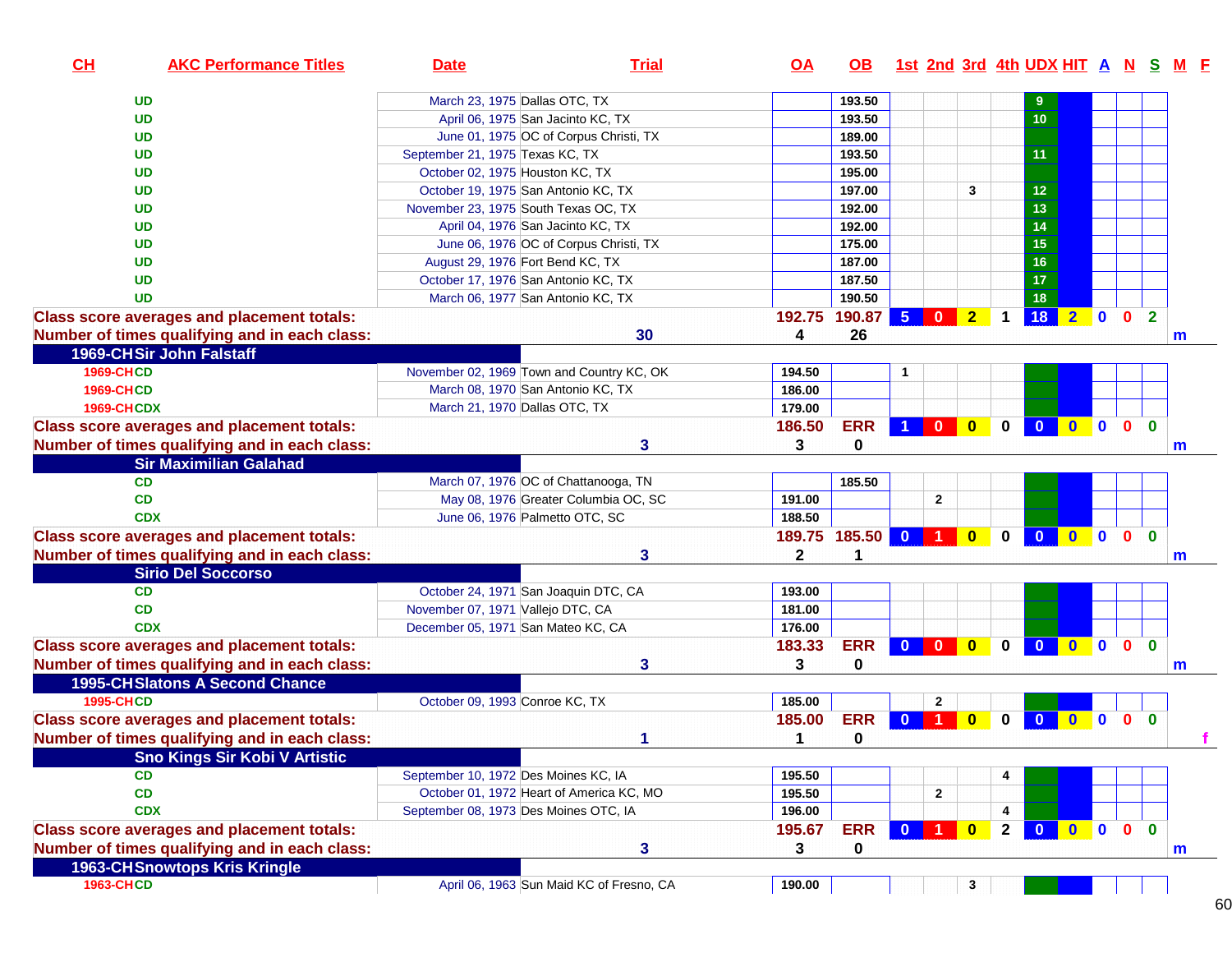| CH | <b>AKC Performance Titles</b>                     | <b>Date</b>                                    | <b>Trial</b>                                       | <u>OA</u>        |            |                |                          |                      |             |                |                |                |              |                | OB 1st 2nd 3rd 4th UDX HIT A N S M F |
|----|---------------------------------------------------|------------------------------------------------|----------------------------------------------------|------------------|------------|----------------|--------------------------|----------------------|-------------|----------------|----------------|----------------|--------------|----------------|--------------------------------------|
|    | 1963-CHCD                                         | May 16, 1963 Del Monte KC, CA                  |                                                    | 179.00           |            |                |                          |                      |             |                |                |                |              |                |                                      |
|    | <b>1963-CHCDX</b>                                 | November 24, 1963 Sequoia KC, CA               |                                                    | 189.00           |            |                |                          | $\mathbf{3}$         |             |                |                |                |              |                |                                      |
|    | <b>Class score averages and placement totals:</b> |                                                |                                                    | 186.00           | <b>ERR</b> | $\mathbf{0}$   | $\overline{\phantom{a}}$ | $\overline{2}$       | $\mathbf 0$ | $\mathbf{0}$   | $\bullet$      | $\blacksquare$ | $\mathbf{0}$ | $\mathbf{0}$   |                                      |
|    | Number of times qualifying and in each class:     |                                                | 3                                                  | 3                | 0          |                |                          |                      |             |                |                |                |              |                | m                                    |
|    | <b>Snowy Pines Hummer</b>                         |                                                |                                                    |                  |            |                |                          |                      |             |                |                |                |              |                |                                      |
|    | <b>CD RAE</b>                                     | October 09, 2008 Idaho Capitol City KC, ID     |                                                    | 183.50           |            |                |                          |                      |             |                |                |                |              |                |                                      |
|    | <b>CD GN GO RAE NJP NFP</b>                       |                                                | April 30, 2010 SBC of Pacific Coast, CA            | 179.00           |            | $\mathbf{1}$   |                          |                      |             |                |                |                |              | $\mathbf 1$    |                                      |
|    | <b>CDX GN GO VER RAE NJP NFP</b>                  |                                                | July 24, 2010 Truckee Meadows DTC, NV              | 195.00           |            | $\mathbf{1}$   |                          |                      |             |                |                |                |              |                |                                      |
|    | UD GN GO VER RAE OAP AJP OFP                      | June 04, 2011 Shasta KC, CA                    |                                                    |                  | 193.00     |                |                          |                      |             |                |                |                |              |                |                                      |
|    | UD GN GO VER RAE OAP AJP OFP                      | June 05, 2011 Shasta KC, CA                    |                                                    |                  | 189.50     |                |                          |                      |             | $\overline{2}$ |                |                |              |                |                                      |
|    | UD GN GO VER RAE OAP AJP OFP                      | June 06, 2011 Butte County KC, CA              |                                                    |                  | 186.00     |                |                          |                      |             | 3              |                |                |              |                |                                      |
|    | UD GN GO VER RAE OAP AJP OFP                      | June 07, 2011 Butte County KC, CA              |                                                    |                  | 190.00     |                |                          |                      | 4           |                |                |                |              |                |                                      |
|    | UD GN GO VER RAE OAP AJP OFP                      | August 19, 2011 Reno KC, NV                    |                                                    |                  | 195.50     |                |                          |                      | 4           |                |                |                |              |                |                                      |
|    | UD GN GO VER RAE OAP AJP OFP                      | August 19, 2011 Reno KC, NV                    |                                                    |                  | 192.50     |                |                          | 3                    |             |                |                |                |              |                |                                      |
|    | <b>UD GN GO VER RAE OAP MJP XFP</b>               |                                                | April 27, 2012 SBC of Pacific Coast, CA            |                  | 188.50     | $\mathbf{1}$   |                          |                      |             |                | $\overline{2}$ |                |              | $\mathbf{2}$   |                                      |
|    | UD GN GO VER RAE OAP MJP XFP                      | May 31, 2012 Butte County KC, CA               |                                                    |                  | 179.50     |                |                          |                      |             |                |                |                |              |                |                                      |
|    | UD GN GO VER RAE OAP MJP XFP                      | June 03, 2012 Shasta KC, CA                    |                                                    |                  | 192.00     |                |                          |                      |             |                |                |                |              |                |                                      |
|    | UD GN GO VER RAE OAP MJP XFP                      | August 17, 2012 Reno KC, NV                    |                                                    |                  | 186.50     |                |                          |                      |             |                |                |                |              |                |                                      |
|    | UD GN GO VER RAE OAP MJP XFP                      | August 17, 2012 Reno KC, NV                    |                                                    |                  | 187.00     |                |                          |                      |             |                |                |                |              |                |                                      |
|    | UD GN GO VER RAE2 OAP MJP XFP                     | September 25, 2012 SBC of America Regional, UT |                                                    |                  | 186.00     |                | $\overline{2}$           |                      |             |                |                |                |              |                |                                      |
|    | UD GN GO VER RAE2 OAP MJP XFP                     | September 28, 2012 SBC of America #39 UT       |                                                    |                  | 189.50     |                | $\mathbf{2}$             |                      |             |                |                |                |              |                |                                      |
|    | <b>See Performance Data</b>                       | October 02, 2015 SBC of America #42, NM        |                                                    |                  | 188.50     | $\mathbf{1}$   |                          |                      |             |                | 3              |                | $\mathbf 1$  |                |                                      |
|    | <b>Class score averages and placement totals:</b> |                                                |                                                    | 185.83           | 188.86     | $\overline{4}$ | 2 <sup>1</sup>           | $\blacktriangleleft$ | $2^{\circ}$ | 3 <sup>°</sup> | 3 0            |                | $\vert$ 1    | $\overline{2}$ |                                      |
|    | Number of times qualifying and in each class:     |                                                | 17                                                 | 3                | 14         |                |                          |                      |             |                |                |                |              |                |                                      |
|    | <b>Snowy Pines Tundra</b>                         |                                                |                                                    |                  |            |                |                          |                      |             |                |                |                |              |                | m                                    |
|    | <b>CD GN RE OAP NJP</b>                           | August 19, 2011 Reno KC, NV                    |                                                    | 187.50           |            |                |                          |                      |             |                |                |                |              |                |                                      |
|    | <b>CD GN RE AXP AJP NFP</b>                       | May 31, 2012 Butte County KC, CA               |                                                    |                  |            | $\mathbf{1}$   |                          | 3                    |             |                |                |                |              |                |                                      |
|    | <b>CDX GN RE AXP AJP NFP</b>                      |                                                |                                                    | 187.50<br>187.50 |            | $\mathbf{1}$   |                          |                      |             |                |                |                |              |                |                                      |
|    |                                                   | August 16, 2013 Reno KC, NV                    |                                                    |                  |            |                |                          |                      |             |                |                |                |              |                |                                      |
|    | <b>Class score averages and placement totals:</b> |                                                |                                                    | 187.50           | <b>ERR</b> |                | $2 0 1$                  |                      |             | 0 0 0 0 0 0    |                |                |              |                |                                      |
|    | Number of times qualifying and in each class:     |                                                | 3                                                  | 3                | 0          |                |                          |                      |             |                |                |                |              |                |                                      |
|    | <b>Southern Tier Governor</b>                     |                                                |                                                    |                  |            |                |                          |                      |             |                |                |                |              |                |                                      |
|    | CD                                                | November 01, 1975 Black Mountain KC, PA        |                                                    | 188.50           |            |                |                          |                      |             |                |                |                |              |                |                                      |
|    | CD                                                | November 08, 1975 Central New York KC, NY      |                                                    | 194.00           |            |                | $\mathbf{2}$             |                      |             |                |                |                |              |                |                                      |
|    | <b>CDX</b>                                        | March 07, 1976 Saw Mill River KC, NY           |                                                    | 194.00           |            |                |                          |                      |             |                |                |                |              |                |                                      |
|    | <b>Class score averages and placement totals:</b> |                                                |                                                    | 192.17           | <b>ERR</b> | $\bf{0}$       |                          | $\mathbf{0}$         | $\bf{0}$    | $\mathbf{0}$   | $\mathbf{0}$   | 0 0            |              | $\bf{0}$       |                                      |
|    | Number of times qualifying and in each class:     |                                                | 3                                                  | 3                | 0          |                |                          |                      |             |                |                |                |              |                | $\mathbf m$                          |
|    | <b>Splendid Saint Socrates</b>                    |                                                |                                                    |                  |            |                |                          |                      |             |                |                |                |              |                |                                      |
|    | <b>CD</b>                                         | May 18, 1980 Quincy KC, IL                     |                                                    | 186.50           |            |                |                          |                      |             |                |                |                |              |                |                                      |
|    | CD                                                |                                                | June 14, 1980 Southeast Missouri KC, MO            | 184.00           |            |                |                          |                      |             |                |                |                |              |                |                                      |
|    | <b>CDX</b>                                        |                                                | October 11, 1980 Capitol K-9 TC of Springfield, IL | 189.50           |            |                |                          |                      |             |                |                |                |              |                |                                      |
|    | <b>CDX</b>                                        | October 12, 1980 Peoria OTC, IL                |                                                    | 187.00           |            |                |                          |                      |             |                |                |                |              |                |                                      |
|    | <b>CDX</b>                                        |                                                | March 20, 1982 Greater Kansas City DTC, MO         |                  | 187.00     |                |                          |                      |             |                |                |                |              |                |                                      |
|    | <b>CDX</b>                                        | March 21, 1982 Heart of America KC, MO         |                                                    |                  | 187.50     |                |                          |                      |             |                |                |                |              |                |                                      |
|    | <b>CDX</b>                                        | March 28, 1982 Hoosier KC, IN                  |                                                    |                  | 189.50     |                |                          |                      |             |                |                |                |              |                |                                      |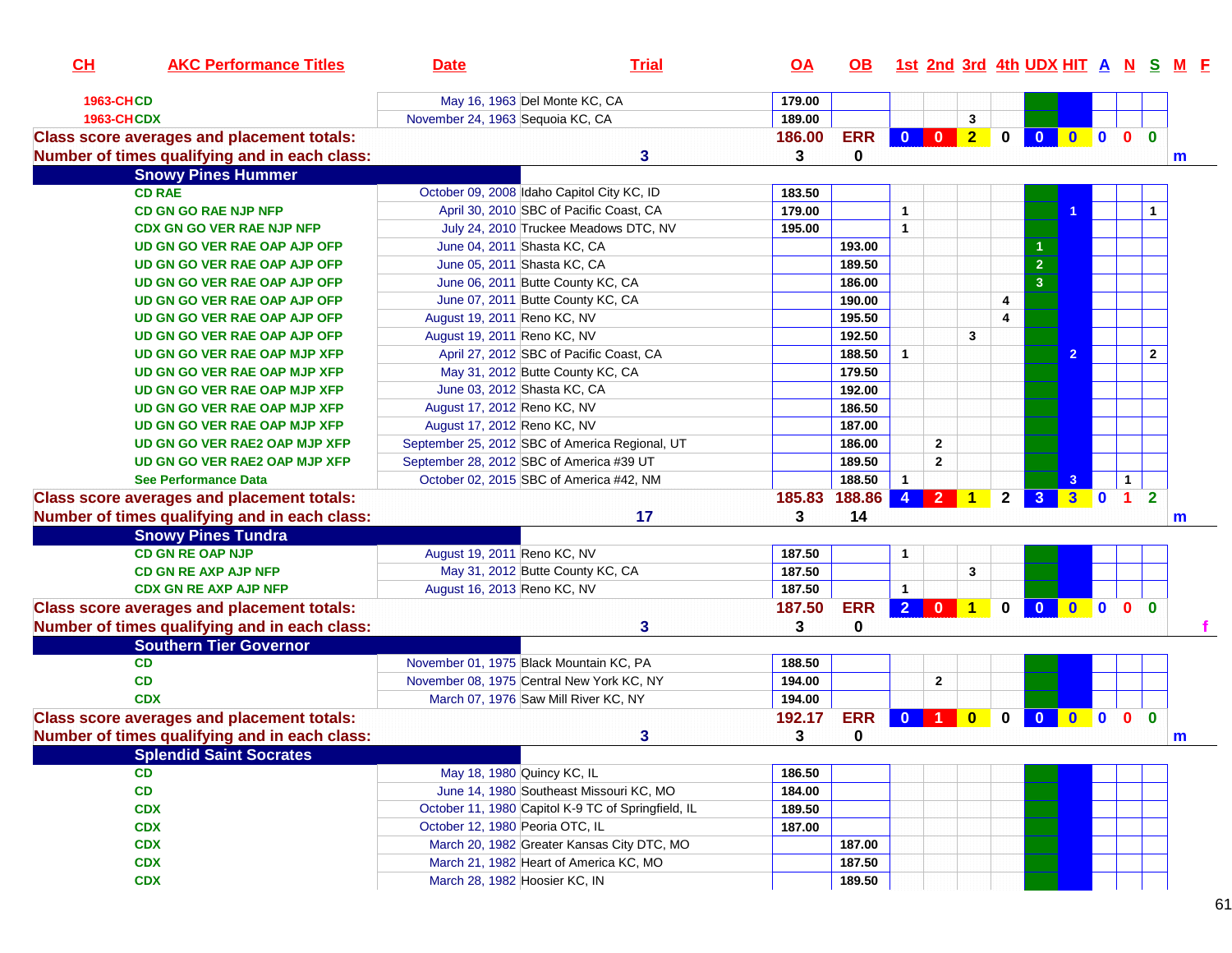| CH               | <b>AKC Performance Titles</b>                     | <b>Date</b>                                                        | <b>Trial</b>                                    | <u>OA</u>    | OB.           |                         |              |                      |             | 1st 2nd 3rd 4th UDX HIT A N S |              |                  |                |                | M F         |
|------------------|---------------------------------------------------|--------------------------------------------------------------------|-------------------------------------------------|--------------|---------------|-------------------------|--------------|----------------------|-------------|-------------------------------|--------------|------------------|----------------|----------------|-------------|
|                  | <b>Class score averages and placement totals:</b> |                                                                    |                                                 |              | 186.75 188.00 | $0$ 0                   |              | $\bf{0}$             |             |                               |              | $\blacksquare$   | 0 <sub>0</sub> |                |             |
|                  | Number of times qualifying and in each class:     |                                                                    | 7                                               | 4            | 3             |                         |              |                      |             |                               |              |                  |                |                | m           |
|                  | <b>St. Cres of Dyanshire</b>                      |                                                                    |                                                 |              |               |                         |              |                      |             |                               |              |                  |                |                |             |
|                  | <b>CD</b>                                         |                                                                    | November 01, 1975 Phoenix Field & Obedience, AZ | 195.50       |               |                         |              |                      |             |                               |              |                  |                |                |             |
|                  | <b>CD</b>                                         | November 16, 1975 Tucson KC, AZ                                    |                                                 | 192.00       |               |                         |              |                      |             |                               |              |                  |                |                |             |
|                  | <b>Class score averages and placement totals:</b> |                                                                    |                                                 | 193.75       | <b>ERR</b>    | $\mathbf{0}$            | $\mathbf{0}$ | $\mathbf{0}$         | $\mathbf 1$ | $\bf{0}$                      | $\mathbf{0}$ | $\blacksquare$   | $\mathbf{0}$   | $\mathbf{0}$   |             |
|                  | Number of times qualifying and in each class:     |                                                                    | $\mathbf{2}$                                    | $\mathbf{2}$ | 0             |                         |              |                      |             |                               |              |                  |                |                |             |
|                  | <b>St. Johannas Princess Ann</b>                  |                                                                    |                                                 |              |               |                         |              |                      |             |                               |              |                  |                |                |             |
|                  | <b>CD</b>                                         | August 17, 1974 Valley Hills OC, CA                                |                                                 | 178.00       |               |                         |              |                      |             |                               |              |                  |                |                |             |
|                  | <b>CD</b>                                         | September 29, 1974 Santa Maria KC, CA                              |                                                 | 173.00       |               |                         |              |                      |             |                               |              |                  |                |                |             |
|                  | <b>CDX</b>                                        | October 05, 1974 Simi Valley KC, CA                                |                                                 | 188.00       |               |                         |              | 3                    |             |                               |              |                  |                |                |             |
|                  | <b>CDX</b>                                        | October 24, 1976 Pasanita OC, CA                                   |                                                 |              | 182.50        |                         |              |                      |             |                               |              |                  |                |                |             |
|                  | <b>Class score averages and placement totals:</b> |                                                                    |                                                 |              | 179.67 182.50 | $\overline{\mathbf{0}}$ | - 0          | $\blacktriangleleft$ | 0           | $\mathbf{0}$                  | $\mathbf{0}$ | $\blacksquare$   | $\mathbf{0}$   | $\Omega$       |             |
|                  | Number of times qualifying and in each class:     |                                                                    | Δ                                               | 3            | 1             |                         |              |                      |             |                               |              |                  |                |                |             |
|                  | <b>St. Johannas Taurus</b>                        |                                                                    |                                                 |              |               |                         |              |                      |             |                               |              |                  |                |                |             |
|                  | <b>CD</b>                                         | July 18, 1981 Channel City KC, CA                                  |                                                 | 188.50       |               |                         |              |                      |             |                               |              |                  |                |                |             |
|                  | <b>CD</b>                                         |                                                                    | July 26, 1981 Santa Barbara KC, CA              | 191.00       |               |                         |              |                      |             |                               |              |                  |                |                |             |
|                  | <b>CDX</b>                                        | December 06, 1981 Antelope Valley KC, CA                           |                                                 | 182.00       |               |                         |              |                      |             |                               |              |                  |                |                |             |
|                  | <b>Class score averages and placement totals:</b> |                                                                    |                                                 | 187.17       | <b>ERR</b>    | $\mathbf{0}$            | $\mathbf{0}$ | $\mathbf{0}$         | $\bf{0}$    | $\mathbf{0}$                  | $\mathbf{0}$ | $\blacksquare$ 0 | $\mathbf{0}$   | $\Omega$       |             |
|                  | Number of times qualifying and in each class:     |                                                                    | 3                                               | 3            | 0             |                         |              |                      |             |                               |              |                  |                |                | m           |
|                  | <b>Stars Had To Be You</b>                        |                                                                    |                                                 |              |               |                         |              |                      |             |                               |              |                  |                |                |             |
|                  | <b>CD</b>                                         |                                                                    | July 23, 1989 Santa Barbara KC, CA              | 186.00       |               |                         |              |                      |             |                               |              |                  |                |                |             |
|                  | <b>CD</b>                                         | October 13, 1989 Chaparral KC, NM                                  |                                                 | 171.00       |               |                         |              |                      |             |                               |              |                  |                |                |             |
|                  | <b>CDX</b>                                        | February 24, 1991 Old Pueblo DTC, AZ                               |                                                 | 180.50       |               |                         |              | 3                    |             |                               |              |                  |                |                |             |
|                  | <b>CDX</b>                                        |                                                                    | March 01, 1991 SBC of Greater Phoenix, AZ       | 173.00       |               |                         |              |                      |             |                               |              |                  |                | $\mathbf 1$    |             |
|                  | <b>Class score averages and placement totals:</b> |                                                                    |                                                 | 177.63       | <b>ERR</b>    |                         | $\bf{0}$     | $\blacktriangleleft$ | $\Omega$    | $\overline{0}$                | $1$ 0        |                  | $\mathbf{0}$   | $\overline{1}$ |             |
|                  | Number of times qualifying and in each class:     |                                                                    |                                                 | 4            | $\mathbf 0$   |                         |              |                      |             |                               |              |                  |                |                | m           |
|                  | <b>Stelpflugs Miss Amanda</b>                     |                                                                    |                                                 |              |               |                         |              |                      |             |                               |              |                  |                |                |             |
|                  | <b>CD</b>                                         | September 06, 1969 Des Moines KC, IA                               |                                                 |              | 187.00        |                         |              |                      |             |                               |              |                  |                |                |             |
|                  | <b>CD</b>                                         | April 19, 1970 Waterloo KC, IA                                     |                                                 |              | 178.50        |                         |              |                      |             |                               |              |                  |                |                |             |
|                  | <b>CDX</b>                                        | June 21, 1970 Hawkeye KC, IA                                       |                                                 | 191.50       |               |                         |              |                      |             |                               |              |                  |                |                |             |
|                  | <b>Class score averages and placement totals:</b> |                                                                    |                                                 |              | 191.50 182.75 | $\mathbf{0}$            | $\mathbf{0}$ | $\mathbf{0}$         | $\Omega$    | $\mathbf{0}$                  | $\mathbf{0}$ | $\mathbf{0}$     | $\mathbf{0}$   | $\mathbf{0}$   |             |
|                  | Number of times qualifying and in each class:     |                                                                    | 3                                               | 1            | $\mathbf{2}$  |                         |              |                      |             |                               |              |                  |                |                |             |
|                  | <b>Stoans Axel Von Hildean</b>                    |                                                                    |                                                 |              |               |                         |              |                      |             |                               |              |                  |                |                |             |
|                  | <b>CD</b>                                         | May 25, 2003 Key City KC, MN                                       |                                                 | 183.00       |               |                         |              |                      |             |                               |              |                  |                |                |             |
|                  | <b>CD</b>                                         |                                                                    |                                                 | 180.50       |               |                         |              |                      |             |                               |              |                  |                |                |             |
|                  | CD                                                | April 23, 2004 St. Paul DTC, MN<br>April 24, 2004 St. Paul DTC, MN |                                                 | 179.50       |               |                         |              |                      |             |                               |              |                  |                |                |             |
|                  | <b>CDX</b>                                        | April 25, 2004 St. Paul DTC, MN                                    |                                                 | 180.00       |               |                         |              |                      |             |                               |              |                  |                |                |             |
|                  |                                                   |                                                                    |                                                 |              |               |                         |              |                      |             | 0 0 0 0 0                     |              |                  |                | $\mathbf{0}$   |             |
|                  | <b>Class score averages and placement totals:</b> |                                                                    |                                                 | 180.75       | <b>ERR</b>    |                         |              |                      |             |                               |              |                  |                |                |             |
|                  | Number of times qualifying and in each class:     |                                                                    | 4                                               | 4            | 0             |                         |              |                      |             |                               |              |                  |                |                | $\mathbf m$ |
|                  | 1969-CHStoans Beau Zeau                           |                                                                    |                                                 |              |               |                         |              |                      |             |                               |              |                  |                |                |             |
| <b>1969-CHCD</b> |                                                   | November 01, 1969 Portland KC, OR                                  |                                                 | 188.00       |               |                         |              |                      |             |                               |              |                  |                |                |             |
| <b>1969-CHCD</b> |                                                   | January 11, 1970 DFA of Oregon, OR                                 |                                                 | 193.00       |               |                         |              | $\mathbf{3}$         |             |                               |              |                  |                |                |             |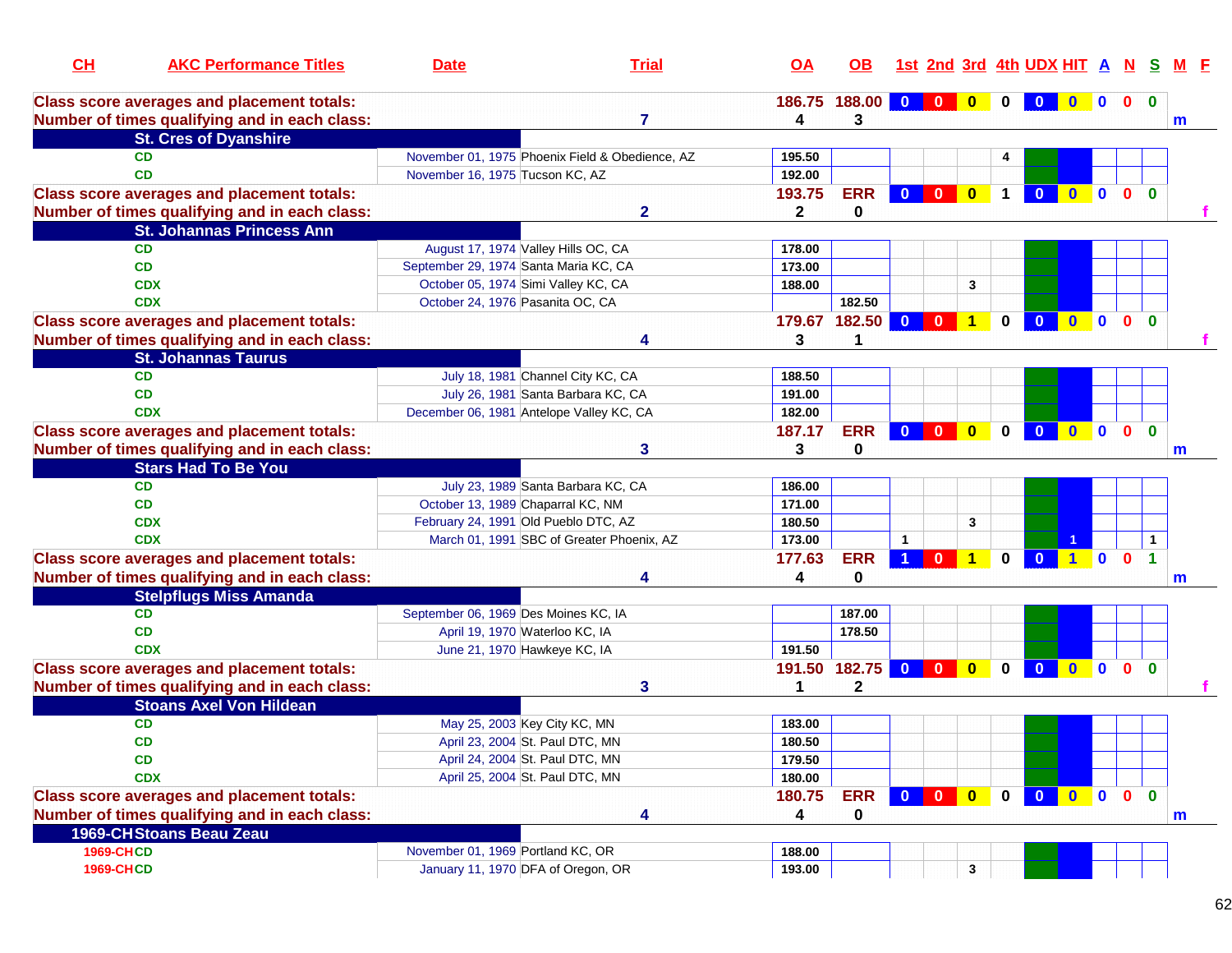| CL                | <b>AKC Performance Titles</b>                     | <b>Date</b>                                    | <b>Trial</b>                                 | <u>OA</u>  | OB.        |                         |                                                                     |                         |              | 1st 2nd 3rd 4th UDX HIT A N S |                |              |              |                      | M F |  |
|-------------------|---------------------------------------------------|------------------------------------------------|----------------------------------------------|------------|------------|-------------------------|---------------------------------------------------------------------|-------------------------|--------------|-------------------------------|----------------|--------------|--------------|----------------------|-----|--|
| <b>1969-CHCDX</b> |                                                   | February 22, 1970 Seattle KC, WA               |                                              | 183.50     |            |                         |                                                                     |                         |              |                               |                |              |              |                      |     |  |
| <b>1969-CHCDX</b> |                                                   | March 21, 1970 Washington State OTC, WA        |                                              |            | 186.50     |                         |                                                                     |                         |              |                               |                |              |              |                      |     |  |
| 1969-CHCDX        |                                                   | June 07, 1970 Tacoma KC, WA                    |                                              |            | 186.50     |                         |                                                                     |                         |              |                               |                |              |              |                      |     |  |
|                   | <b>Class score averages and placement totals:</b> |                                                |                                              | 188.17     | 186.50     | $\overline{\mathbf{0}}$ | $\mathbf{0}$                                                        | $\overline{1}$          | $\mathbf 0$  | $\overline{0}$                | $\bullet$      | $\mathbf{0}$ | $\mathbf{0}$ | $\mathbf{0}$         |     |  |
|                   | Number of times qualifying and in each class:     |                                                | 5                                            | 3          | 2          |                         |                                                                     |                         |              |                               |                |              |              |                      | m   |  |
|                   | <b>Stoans Cover Girl Amor</b>                     |                                                |                                              |            |            |                         |                                                                     |                         |              |                               |                |              |              |                      |     |  |
|                   | <b>CD</b>                                         | May 28, 1976 Portland Dog OC, OR               |                                              |            | 186.00     |                         |                                                                     |                         |              |                               |                |              |              |                      |     |  |
|                   | CD                                                | July 01, 1976 Seattle KC, WA                   |                                              |            | 188.00     |                         |                                                                     |                         |              |                               |                |              |              |                      |     |  |
|                   | <b>CDX</b>                                        | August 14, 1976 Olympic KC, WA                 |                                              |            | 191.50     |                         |                                                                     |                         |              |                               |                |              |              |                      |     |  |
|                   | <b>Class score averages and placement totals:</b> |                                                |                                              | <b>ERR</b> | 188.50     | $\overline{\mathbf{0}}$ | $\mathbf{0}$                                                        | $\overline{\mathbf{0}}$ | $\mathbf 0$  | $\overline{\mathbf{0}}$       | $\overline{0}$ | $\mathbf 0$  | $\mathbf{0}$ | $\mathbf{0}$         |     |  |
|                   | Number of times qualifying and in each class:     |                                                | 3                                            | 0          | 3          |                         |                                                                     |                         |              |                               |                |              |              |                      |     |  |
|                   | 1994-CH Stoans Dudley Do Right of Jay-U           |                                                |                                              |            |            |                         |                                                                     |                         |              |                               |                |              |              |                      |     |  |
| <b>1994-CHCD</b>  |                                                   | October 01, 1994 Columbia Basin DTC, WA        |                                              | 190.00     |            |                         |                                                                     |                         |              |                               |                |              |              |                      |     |  |
| <b>1994-CHCD</b>  |                                                   | October 02, 1994 Richland KC, WA               |                                              | 185.00     |            |                         |                                                                     |                         | 4            |                               |                |              |              |                      |     |  |
| <b>1994-CHCDX</b> |                                                   | October 08, 1994 Timberland Valley DFA, WA     |                                              | 182.50     |            |                         |                                                                     |                         |              |                               |                |              |              |                      |     |  |
| <b>1994-CHCDX</b> |                                                   | April 09, 1995 SBC of Pacific Coast, CA        |                                              |            | 185.50     | $\mathbf{1}$            |                                                                     |                         |              |                               |                |              |              | 3                    |     |  |
| <b>1994-CHCDX</b> |                                                   | June 18, 1995 SBC of Puget Sound, WA           |                                              |            | 188.50     | $\mathbf{1}$            |                                                                     |                         |              |                               | 5              |              |              | 4                    |     |  |
| <b>1994-CHCDX</b> |                                                   | July 02, 1995 Mount Bachelor KC, OR            |                                              |            | 183.00     |                         |                                                                     |                         | 4            |                               |                |              |              |                      |     |  |
| <b>1994-CHCDX</b> |                                                   | August 04, 1995 SBC of Pacific Coast, CA       |                                              |            | 172.00     | $\mathbf{1}$            |                                                                     |                         |              |                               |                |              |              |                      |     |  |
|                   | <b>Class score averages and placement totals:</b> |                                                |                                              | 185.83     | 182.25     | 3 <sup>2</sup>          | $\mathbf{0}$                                                        | $\mathbf{0}$            | $\mathbf{2}$ | $\mathbf{0}$                  | $2 \ 0$        |              | $\mathbf{0}$ | $\overline{2}$       |     |  |
|                   |                                                   |                                                | 7                                            |            | 4          |                         |                                                                     |                         |              |                               |                |              |              |                      |     |  |
|                   | Number of times qualifying and in each class:     |                                                |                                              | 3          |            |                         |                                                                     |                         |              |                               |                |              |              |                      | m   |  |
|                   | 1998-CH Stoans Glysa of Adax                      |                                                |                                              |            |            |                         |                                                                     |                         |              |                               |                |              |              |                      |     |  |
| <b>1998-CHCD</b>  |                                                   | October 03, 2000 SBC of Pacific Coast, CA      |                                              | 171.00     |            |                         | $\mathbf{2}$                                                        |                         |              |                               |                |              |              |                      |     |  |
| <b>1998-CHCD</b>  |                                                   | October 05, 2000 SBC of America #27 CA         |                                              | 189.00     |            | 1                       |                                                                     |                         |              |                               |                |              |              |                      |     |  |
| <b>1998-CHCDX</b> |                                                   | October 15, 2000 Longview Kelso KC, WA         |                                              | 183.00     |            |                         |                                                                     |                         |              |                               |                |              |              |                      |     |  |
|                   | <b>Class score averages and placement totals:</b> |                                                |                                              | 181.00     | <b>ERR</b> |                         |                                                                     | $\bf{0}$                | 0            | $\overline{\mathbf{0}}$       | $\mathbf{0}$   | $\mathbf{0}$ | $\mathbf{0}$ | $\mathbf{0}$         |     |  |
|                   | Number of times qualifying and in each class:     |                                                | 3                                            | 3          | 0          |                         |                                                                     |                         |              |                               |                |              |              |                      |     |  |
|                   | <b>Stoans One Hit Wonder of Yixy</b>              |                                                |                                              |            |            |                         |                                                                     |                         |              |                               |                |              |              |                      |     |  |
|                   | <b>CD RN TD</b>                                   | November 06, 2010 Napa Valley DTC, CA          |                                              | 188.00     |            |                         | $\mathbf{2}$                                                        |                         |              |                               |                |              |              |                      |     |  |
|                   | <b>CD RN TD</b>                                   | November 26, 2010 Golden Valley KC, CA         |                                              | 193.00     |            |                         | $\overline{2}$                                                      |                         |              |                               |                |              |              |                      |     |  |
|                   | <b>CDX RN TD</b>                                  | November 27, 2010 Golden Valley KC, CA         |                                              | 192.00     |            | $\mathbf{1}$            |                                                                     |                         |              |                               |                |              |              |                      |     |  |
|                   | <b>UD RN TD</b>                                   | August 25, 2012 Mensona KC, CA                 |                                              |            | 181.50     |                         |                                                                     |                         |              |                               |                |              |              |                      |     |  |
|                   | <b>UD RN TD</b>                                   | September 25, 2012 SBC of America Regional, UT |                                              |            | 195.50     | $\mathbf{1}$            |                                                                     |                         |              |                               | $\overline{2}$ |              |              | $\mathbf{2}$         |     |  |
|                   | <b>UD RN TD</b>                                   | November 24, 2012 Golden Valley KC, CA         |                                              |            | 189.50     |                         |                                                                     |                         |              | $\overline{2}$                |                |              |              |                      |     |  |
|                   | <b>Class score averages and placement totals:</b> |                                                |                                              | 191.00     | 188.83     | $\overline{2}$          | $\mathbf{2}$                                                        | $\bf{0}$                | 0            | $\overline{2}$                |                | $\mathbf{0}$ | $\mathbf{0}$ | $\blacktriangleleft$ |     |  |
|                   | Number of times qualifying and in each class:     |                                                | 6                                            | 3          | 3          |                         |                                                                     |                         |              |                               |                |              |              |                      | m   |  |
|                   | <b>Stoans Quiet Collar V Abquin</b>               |                                                |                                              |            |            |                         |                                                                     |                         |              |                               |                |              |              |                      |     |  |
|                   | <b>CD</b>                                         | September 29, 2001 San Lorenzo DTC, CA         |                                              | 185.00     |            |                         |                                                                     |                         |              |                               |                |              |              |                      |     |  |
|                   | CD                                                | May 19, 2002 Oakland DTC, CA                   |                                              | 184.00     |            |                         |                                                                     |                         |              |                               |                |              |              |                      |     |  |
|                   | <b>CDX</b>                                        | September 28, 2002 Fremont DTC, CA             |                                              | 186.50     |            |                         |                                                                     |                         |              |                               |                |              |              |                      |     |  |
|                   | <b>Class score averages and placement totals:</b> |                                                |                                              | 185.17     | <b>ERR</b> |                         | $\begin{array}{ c c c c c }\n\hline\n0 & 0 & \\\hline\n\end{array}$ | $\bullet$               | $\mathbf{0}$ | $\overline{\mathbf{0}}$       | $0$ 0          |              | $\mathbf{0}$ | $\mathbf{0}$         |     |  |
|                   | Number of times qualifying and in each class:     |                                                | 3                                            | 3          | 0          |                         |                                                                     |                         |              |                               |                |              |              |                      | m   |  |
|                   | 1994-CH Stoans Quincy of Cabra                    |                                                |                                              |            |            |                         |                                                                     |                         |              |                               |                |              |              |                      |     |  |
| <b>1994-CHCD</b>  |                                                   |                                                | April 05, 1998 Minnesota River Valley KC, MN | 178.50     |            |                         |                                                                     |                         |              |                               |                |              |              |                      |     |  |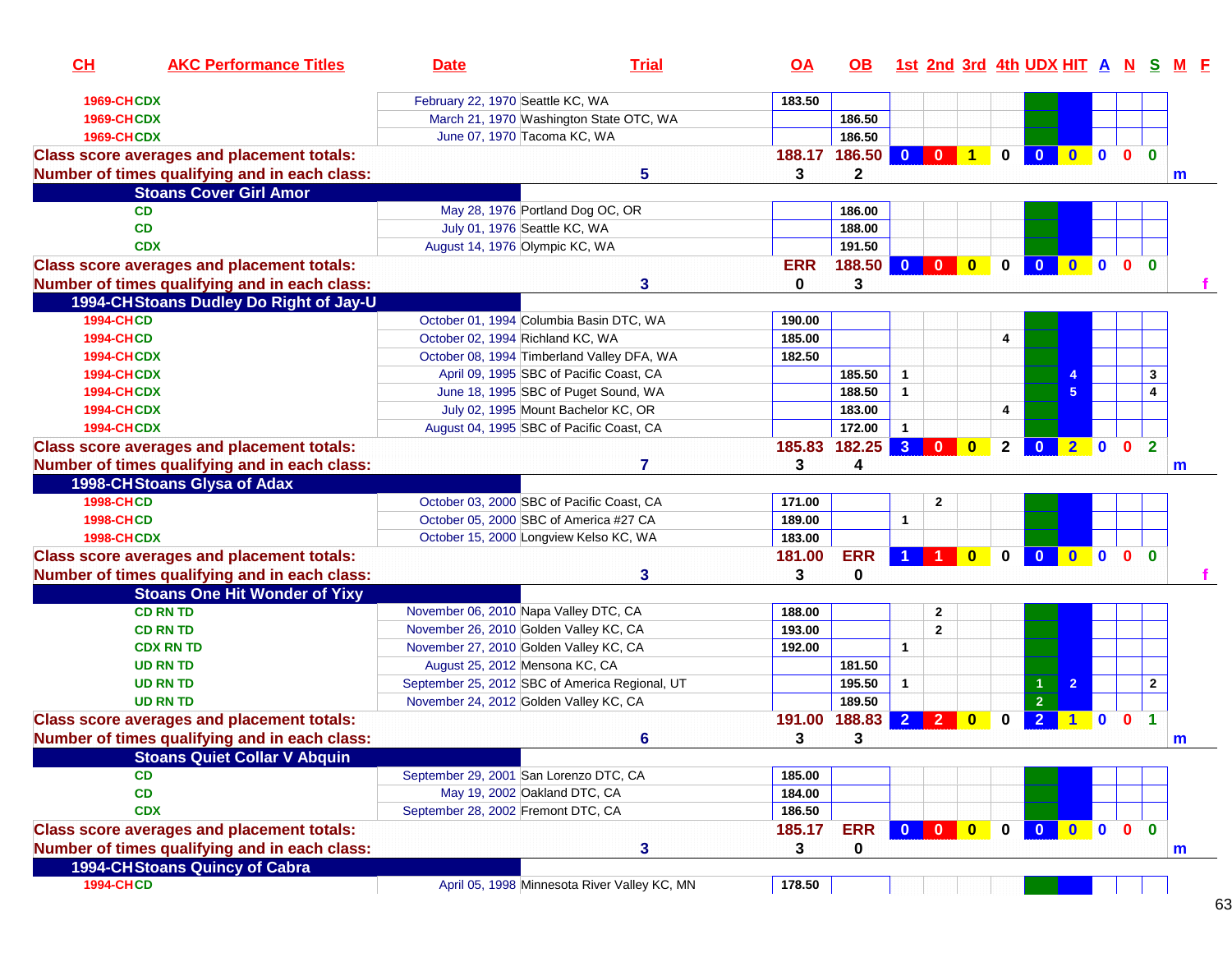| CL | <b>AKC Performance Titles</b>                     | <b>Date</b>                          | <b>Trial</b>                                       | <u>OA</u>        | OB.         |              |                         |                |              | 1st 2nd 3rd 4th UDX HIT A N S |                     |              |              | <u>M F</u> |
|----|---------------------------------------------------|--------------------------------------|----------------------------------------------------|------------------|-------------|--------------|-------------------------|----------------|--------------|-------------------------------|---------------------|--------------|--------------|------------|
|    | <b>Class score averages and placement totals:</b> |                                      |                                                    | 178.50           | <b>ERR</b>  | $\mathbf{0}$ | $\overline{\mathbf{0}}$ | $\bullet$      | $\mathbf 0$  | $\mathbf{0}$                  | $0$ 0               | $\mathbf{0}$ | $\mathbf 0$  |            |
|    | Number of times qualifying and in each class:     |                                      | 1                                                  | 1                | 0           |              |                         |                |              |                               |                     |              |              | m          |
|    | <b>Stone Hollow Provo</b>                         |                                      |                                                    |                  |             |              |                         |                |              |                               |                     |              |              |            |
|    | <b>CD</b>                                         |                                      | July 04, 1971 Del Otse Nango KC, NY                | 195.00           |             | 1            |                         |                |              |                               |                     |              |              |            |
|    | CD                                                |                                      | July 10, 1971 Genessee Valley KC, NY               | 187.50           |             |              |                         |                | 4            |                               |                     |              |              |            |
|    | <b>CDX</b>                                        | July 11, 1971 KC of Buffalo, NY      |                                                    | 191.00           |             |              |                         |                |              |                               |                     |              |              |            |
|    | <b>CDX</b>                                        | August 21, 1971 Finger Lakes KC, NY  |                                                    |                  | 198.00      |              |                         | 3              |              |                               |                     |              |              |            |
|    | <b>Class score averages and placement totals:</b> |                                      |                                                    | 191.17 198.00    |             | -1           | $\mathbf{0}$            | $\overline{1}$ | $\mathbf{1}$ | $\mathbf{0}$                  | $0$ 0 0             |              | $\mathbf{0}$ |            |
|    | Number of times qualifying and in each class:     |                                      | Δ                                                  | 3                | 1           |              |                         |                |              |                               |                     |              |              | m          |
|    | <b>Straw Barri Ginger</b>                         |                                      |                                                    |                  |             |              |                         |                |              |                               |                     |              |              |            |
|    | CD                                                | July 03, 1971 Paper City KC, WI      |                                                    | 187.50           |             |              |                         | 3              |              |                               |                     |              |              |            |
|    | CD                                                | July 04, 1971 Badger KC, WI          |                                                    | 193.00           |             |              |                         |                |              |                               |                     |              |              |            |
|    | <b>CDX</b>                                        | August 15, 1971 Indianhead KC, WI    |                                                    | 185.50           |             |              |                         |                |              |                               |                     |              |              |            |
|    | <b>CDX</b>                                        |                                      | August 28, 1971 Lyons Township DTC, IL             | 191.00           |             |              |                         |                |              |                               |                     |              |              |            |
|    | <b>CDX</b>                                        | October 16, 1971 Twin Ports DTC, MN  |                                                    | 183.00           |             |              |                         |                |              |                               |                     |              |              |            |
|    | <b>CDX</b>                                        | October 23, 1971 Twin Cities OTC, MN |                                                    | 191.00           |             |              |                         |                |              |                               |                     |              |              |            |
|    | <b>CDX</b>                                        | April 29, 1972 Packerland KC, WI     |                                                    |                  | 195.50      |              |                         |                |              |                               |                     |              |              |            |
|    | <b>CDX</b>                                        | April 30, 1972 Sheboygan KC, WI      |                                                    |                  | 192.50      |              |                         |                |              |                               |                     |              |              |            |
|    | <b>CDX</b>                                        |                                      | May 06, 1972 Bloomington OTC, MN                   |                  | 194.50      |              |                         |                |              |                               |                     |              |              |            |
|    | <b>CDX</b>                                        | May 07, 1972 St. Paul DTC, MN        |                                                    |                  | 194.00      |              |                         |                |              |                               |                     |              |              |            |
|    | <b>CDX</b>                                        | July 02, 1972 Badger KC, WI          |                                                    |                  | 189.50      |              |                         |                |              |                               |                     |              |              |            |
|    | <b>CDX</b>                                        | August 13, 1972 Indianhead KC, WI    |                                                    |                  | 194.50      |              | $\overline{2}$          |                |              |                               |                     |              |              |            |
|    | <b>CDX</b>                                        |                                      | August 20, 1972 NW OC of Suburban Chicago, IL      |                  | 188.00      |              |                         |                |              |                               |                     |              |              |            |
|    | <b>CDX</b>                                        | October 08, 1972 Peoria OTC, IL      |                                                    |                  | 187.00      |              |                         |                |              | $\overline{\mathbf{c}}$       |                     |              |              |            |
|    | <b>UD</b>                                         | October 21, 1972 Twin Cities OTC, MN |                                                    |                  | 192.00      |              |                         |                |              | $\overline{\mathbf{3}}$       |                     |              |              |            |
|    | <b>Class score averages and placement totals:</b> |                                      |                                                    | 188.50           | 191.94      | $\mathbf{0}$ |                         |                | $\bf{0}$     | 3 <sup>2</sup>                | $0$ 0               | $\mathbf{0}$ | $\mathbf{0}$ |            |
|    | Number of times qualifying and in each class:     |                                      | 15                                                 | 6                | 9           |              |                         |                |              |                               |                     |              |              |            |
|    | <b>Summerlyns U R My Keb V Showme</b>             |                                      |                                                    |                  |             |              |                         |                |              |                               |                     |              |              |            |
|    | <b>CD PCD BN RE THDN CGCA</b>                     |                                      | June 25, 2016 North St. Louis County OTC, MO       | 183.50           |             |              |                         | 3              |              |                               |                     |              |              |            |
|    | <b>CD PCD BN RE THDN CGCA</b>                     | August 25, 2016 Mound City OTC, MO   |                                                    | 182.00           |             |              | $\mathbf{2}$            |                |              |                               |                     |              |              |            |
|    | <b>CDX PCD BN RE THDN CGCA</b>                    | August 25, 2016 Mound City OTC, MO   |                                                    | 171.00           |             |              | $\overline{\mathbf{2}}$ |                |              |                               |                     |              |              |            |
|    | <b>Class score averages and placement totals:</b> |                                      |                                                    | 178.83           | <b>ERR</b>  | $\mathbf{0}$ | $\overline{2}$          | $\mathbf{1}$   | $\mathbf 0$  | $\overline{\mathbf{0}}$       | $0$ 0 0             |              | $\mathbf{0}$ |            |
|    | Number of times qualifying and in each class:     |                                      | 3                                                  | 3                | 0           |              |                         |                |              |                               |                     |              |              |            |
|    | <b>Susies Jung Frau Gretel</b>                    |                                      |                                                    |                  |             |              |                         |                |              |                               |                     |              |              |            |
|    | <b>CD</b>                                         |                                      | May 06, 1972 Fort Wayne OTC, IN                    |                  |             |              |                         |                |              |                               |                     |              |              |            |
|    | CD                                                |                                      |                                                    | 185.50<br>179.00 |             |              |                         |                |              |                               |                     |              |              |            |
|    |                                                   |                                      | May 28, 1972 Trumbull County KC, OH                | 191.50           |             |              |                         |                | 4            |                               |                     |              |              |            |
|    | <b>CDX</b>                                        | July 15, 1972 Ashtabula KC, OH       |                                                    |                  |             |              |                         | $\mathbf{3}$   |              |                               |                     |              |              |            |
|    | <b>Class score averages and placement totals:</b> |                                      |                                                    | 185.33           | <b>ERR</b>  |              | 0 0 1                   |                | $\mathbf 1$  | $\overline{\mathbf{0}}$       | $\bullet$ $\bullet$ | $\bullet$    | $\mathbf{0}$ |            |
|    | Number of times qualifying and in each class:     |                                      | 3                                                  | 3                | $\mathbf 0$ |              |                         |                |              |                               |                     |              |              | f          |
|    | <b>Sweet Sadie Mae Basko</b>                      |                                      |                                                    |                  |             |              |                         |                |              |                               |                     |              |              |            |
|    | CD                                                | May 04, 1975 Quincy KC, IL           |                                                    | 184.50           |             |              |                         |                |              |                               |                     |              |              |            |
|    | CD                                                | August 10, 1975 Columbia KC, MO      |                                                    | 190.00           |             | 1            |                         |                |              |                               |                     |              |              |            |
|    | <b>CDX</b>                                        |                                      | October 11, 1975 Capitol K-9 TC of Springfield, IL | 190.50           |             |              |                         |                |              |                               |                     |              |              |            |
|    | <b>CDX</b>                                        | May 22, 1977 Quincy KC, IL           |                                                    |                  | 182.00      |              |                         |                |              |                               |                     |              |              |            |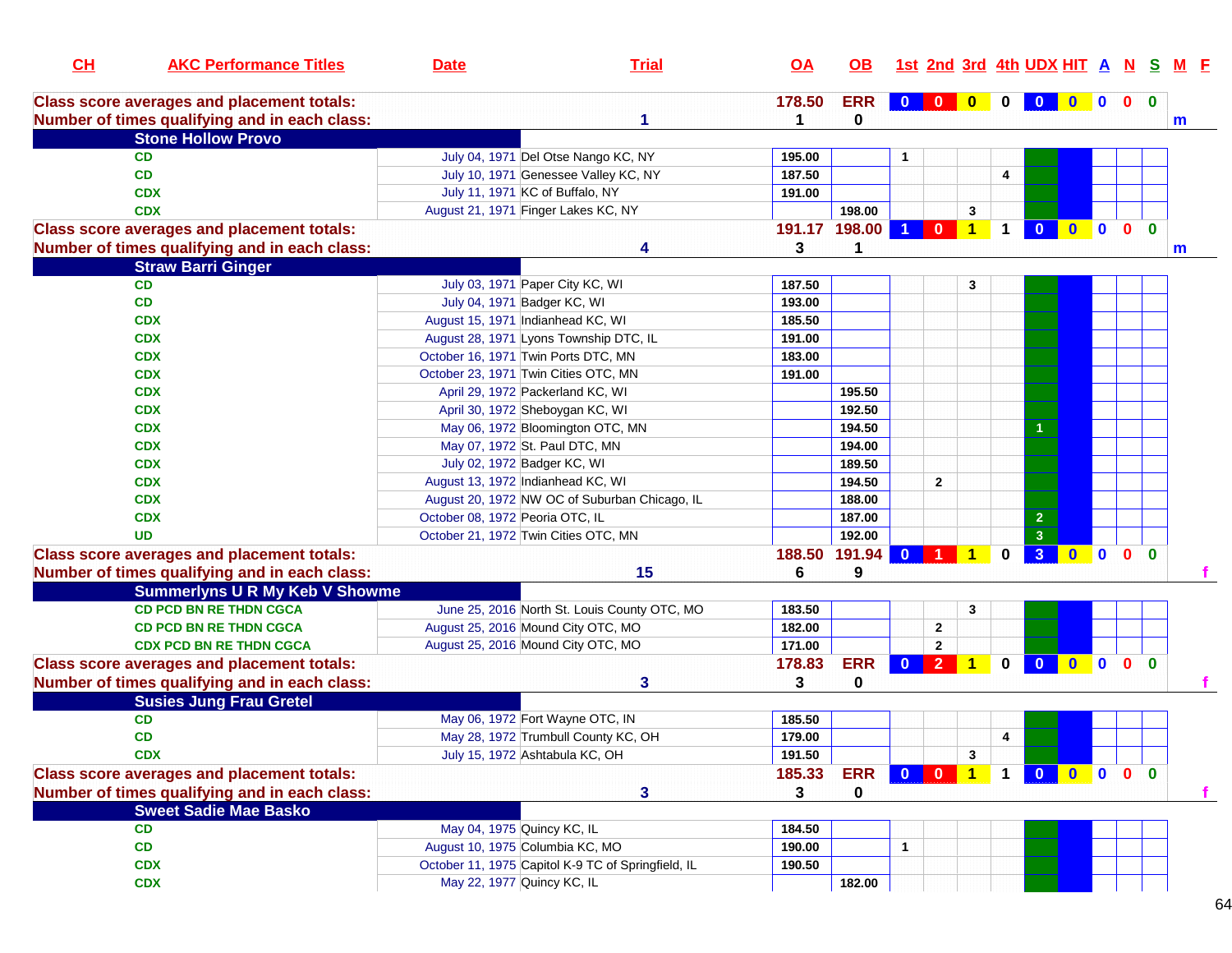| CH | <b>AKC Performance Titles</b>                                                                      | <b>Date</b>                                  | <b>Trial</b>                                      | <u>OA</u>   | OB.                   |                |                         |                |              | <u>1st 2nd 3rd 4th UDX HIT A N S</u> |                     |              |                         |              | <u>M F</u> |
|----|----------------------------------------------------------------------------------------------------|----------------------------------------------|---------------------------------------------------|-------------|-----------------------|----------------|-------------------------|----------------|--------------|--------------------------------------|---------------------|--------------|-------------------------|--------------|------------|
|    | <b>CDX</b>                                                                                         | May 21, 1978 Quincy KC, IL                   |                                                   |             | 178.50                |                |                         |                |              |                                      |                     |              |                         |              |            |
|    | <b>Class score averages and placement totals:</b><br>Number of times qualifying and in each class: |                                              | 5                                                 | 188.33<br>3 | 180.25<br>$\mathbf 2$ |                | $\bf{0}$                | $\mathbf{0}$   | $\bf{0}$     | $\overline{\mathbf{0}}$              | $\bullet$ $\bullet$ |              | 0 <sub>0</sub>          |              |            |
|    | <b>Swiss Temerlane</b>                                                                             |                                              |                                                   |             |                       |                |                         |                |              |                                      |                     |              |                         |              |            |
|    | CD                                                                                                 | May 01, 1971 Bloomington OTC, MN             |                                                   | 190.00      |                       |                |                         |                |              |                                      |                     |              |                         |              |            |
|    | <b>CD</b>                                                                                          | May 02, 1971 St. Paul DTC, MN                |                                                   | 192.50      |                       |                |                         |                |              |                                      |                     |              |                         |              |            |
|    | <b>CDX</b>                                                                                         | August 15, 1971 Indianhead KC, WI            |                                                   | 193.50      |                       |                |                         |                | 4            |                                      |                     |              |                         |              |            |
|    | <b>CDX</b>                                                                                         | September 11, 1971 Des Moines OTC, IA        |                                                   | 191.00      |                       |                |                         |                |              |                                      |                     |              |                         |              |            |
|    | <b>CDX</b>                                                                                         | October 24, 1971 Minneapolis KC, MN          |                                                   | 193.00      |                       |                |                         |                |              |                                      |                     |              |                         |              |            |
|    | <b>Class score averages and placement totals:</b>                                                  |                                              |                                                   | 192.00      | <b>ERR</b>            | $0$ 0          |                         | $\mathbf{0}$   | $\mathbf{1}$ | $\overline{\mathbf{0}}$              | $\mathbf{0}$        | $\mathbf{0}$ | $\overline{\mathbf{0}}$ | $\mathbf{0}$ |            |
|    | Number of times qualifying and in each class:                                                      |                                              | 5                                                 | 5           | 0                     |                |                         |                |              |                                      |                     |              |                         |              |            |
|    | <b>Swissmiss Shayna Snowflake</b>                                                                  |                                              |                                                   |             |                       |                |                         |                |              |                                      |                     |              |                         |              |            |
|    | See Performance DB For All Titles                                                                  |                                              | November 06, 2021 Clevenald A-B Training Club, OH | 181.00      |                       |                |                         |                |              |                                      |                     |              |                         |              |            |
|    | <b>Class score averages and placement totals:</b>                                                  |                                              |                                                   | 181.00      | <b>ERR</b>            | $\overline{0}$ | $\mathbf{0}$            | $\mathbf{0}$   | $\mathbf 1$  | $\bf{0}$                             |                     | $\mathbf{0}$ | $\mathbf{0}$            | $\Omega$     |            |
|    | Number of times qualifying and in each class:                                                      |                                              |                                                   | 1           | 0                     |                |                         |                |              |                                      |                     |              |                         |              |            |
|    | <b>Swissongs Nevada</b>                                                                            |                                              |                                                   |             |                       |                |                         |                |              |                                      |                     |              |                         |              |            |
|    | <b>CD</b>                                                                                          | May 05, 2002 Classic City KC, GA             |                                                   | 183.00      |                       |                |                         | 3              |              |                                      |                     |              |                         |              |            |
|    | CD                                                                                                 | June 22, 2002 Clemson KC, SC                 |                                                   | 191.50      |                       |                | $\overline{\mathbf{2}}$ |                |              |                                      |                     |              |                         |              |            |
|    | <b>CDX</b>                                                                                         | September 21, 2002 Atlanta KC, GA            |                                                   | 192.00      |                       |                |                         |                | 4            |                                      |                     |              |                         |              |            |
|    | <b>CDX</b>                                                                                         | September 22, 2002 Newnan KC, GA             |                                                   | 194.50      |                       |                |                         | 3              |              |                                      |                     |              |                         |              |            |
|    | <b>CDX</b>                                                                                         | October 26, 2002 Kennesaw KC, GA             |                                                   | 194.00      |                       | $\mathbf{1}$   |                         |                |              |                                      |                     |              |                         |              |            |
|    | <b>CDX</b>                                                                                         | October 27, 2002 Kennesaw KC, GA             |                                                   | 184.00      |                       |                | $\mathbf{2}$            |                |              |                                      |                     |              |                         |              |            |
|    | <b>CDX</b>                                                                                         |                                              | May 09, 2003 SBC of America #30 NM                |             | 191.00                |                |                         |                |              |                                      |                     |              |                         |              |            |
|    | <b>Class score averages and placement totals:</b><br>Number of times qualifying and in each class: |                                              | 7                                                 | 189.83<br>6 | 191.00<br>1           | $\overline{2}$ | $\overline{2}$          | $\overline{2}$ | $\mathbf 1$  | $\mathbf{0}$                         | $\mathbf{0}$        | $\mathbf 0$  | $\mathbf{0}$            | $\bf{0}$     |            |
|    | <b>Tarzan of King Street</b>                                                                       |                                              |                                                   |             |                       |                |                         |                |              |                                      |                     |              |                         |              |            |
|    | <b>CD</b>                                                                                          |                                              | May 19, 1974 Mississippi State KC, MS             | 192.00      |                       |                | $\mathbf{2}$            |                |              |                                      |                     |              |                         |              |            |
|    | <b>CD</b>                                                                                          | October 13, 1974 Louisiana KC, LA            |                                                   | 189.50      |                       |                |                         |                | 4            |                                      |                     |              |                         |              |            |
|    | <b>CDX</b>                                                                                         | December 01, 1974 Memphis OTC, TN            |                                                   | 194.50      |                       |                | $\overline{2}$          |                |              |                                      |                     |              |                         |              |            |
|    | <b>Class score averages and placement totals:</b>                                                  |                                              |                                                   | 192.00      | <b>ERR</b>            | $\mathbf{0}$   | $\overline{2}$          | $\bf{0}$       | $\mathbf 1$  | $\mathbf{0}$                         | $\overline{0}$      | $\mathbf{0}$ | $\mathbf{0}$            | $\mathbf{0}$ |            |
|    | Number of times qualifying and in each class:                                                      |                                              | 3                                                 | 3           | 0                     |                |                         |                |              |                                      |                     |              |                         |              | m          |
|    | <b>Taylors April Daisy V Palos</b>                                                                 |                                              |                                                   |             |                       |                |                         |                |              |                                      |                     |              |                         |              |            |
|    | CD                                                                                                 |                                              | November 04, 1972 International KC of Chicago, IL | 188.50      |                       |                |                         |                |              |                                      |                     |              |                         |              |            |
|    | CD                                                                                                 | November 12, 1972 Fox Valley DTC, IL         |                                                   | 186.00      |                       |                |                         |                |              |                                      |                     |              |                         |              |            |
|    | <b>CDX</b>                                                                                         | January 28, 1973 Wisconsin KC, WI            |                                                   | 191.50      |                       | $\mathbf{1}$   |                         |                |              |                                      |                     |              |                         |              |            |
|    | <b>CDX</b>                                                                                         | February 03, 1973 Muncie OTC, IN             |                                                   | 196.00      |                       |                |                         | 3              |              |                                      |                     |              |                         |              |            |
|    | <b>CDX</b>                                                                                         | February 18, 1973 Middletown DTC, OH         |                                                   | 196.50      |                       |                |                         | 3              |              |                                      |                     |              |                         |              |            |
|    | <b>CDX</b>                                                                                         | February 24, 1973 Companion DTC of Flint, MI |                                                   | 189.00      |                       |                |                         |                |              |                                      |                     |              |                         |              |            |
|    | <b>CDX</b>                                                                                         |                                              | February 25, 1973 Sportsmans DTC of Detroit, MI   | 193.00      |                       |                |                         |                | 4            |                                      |                     |              |                         |              |            |
|    | <b>CDX</b>                                                                                         | July 01, 1973 Badger KC, WI                  |                                                   |             | 197.00                |                |                         |                |              |                                      |                     |              |                         |              |            |
|    | <b>CDX</b>                                                                                         |                                              | August 19, 1973 NW OC of Suburban Chicago, IL     |             | 196.00                |                |                         |                |              |                                      |                     |              |                         |              |            |
|    | <b>CDX</b>                                                                                         | August 25, 1973 Lyons Township DTC, IL       |                                                   |             | 192.00                |                |                         |                |              |                                      |                     |              |                         |              |            |
|    | <b>CDX</b>                                                                                         | September 16, 1973 Greater Lafayette KC, IN  |                                                   |             | 194.50                |                |                         |                |              |                                      |                     |              |                         |              |            |
|    | <b>CDX</b>                                                                                         | October 14, 1973 Peoria OTC, IL              |                                                   |             | 194.00                |                |                         |                |              |                                      |                     |              |                         |              |            |
|    |                                                                                                    |                                              |                                                   |             |                       |                |                         |                |              |                                      |                     |              |                         |              |            |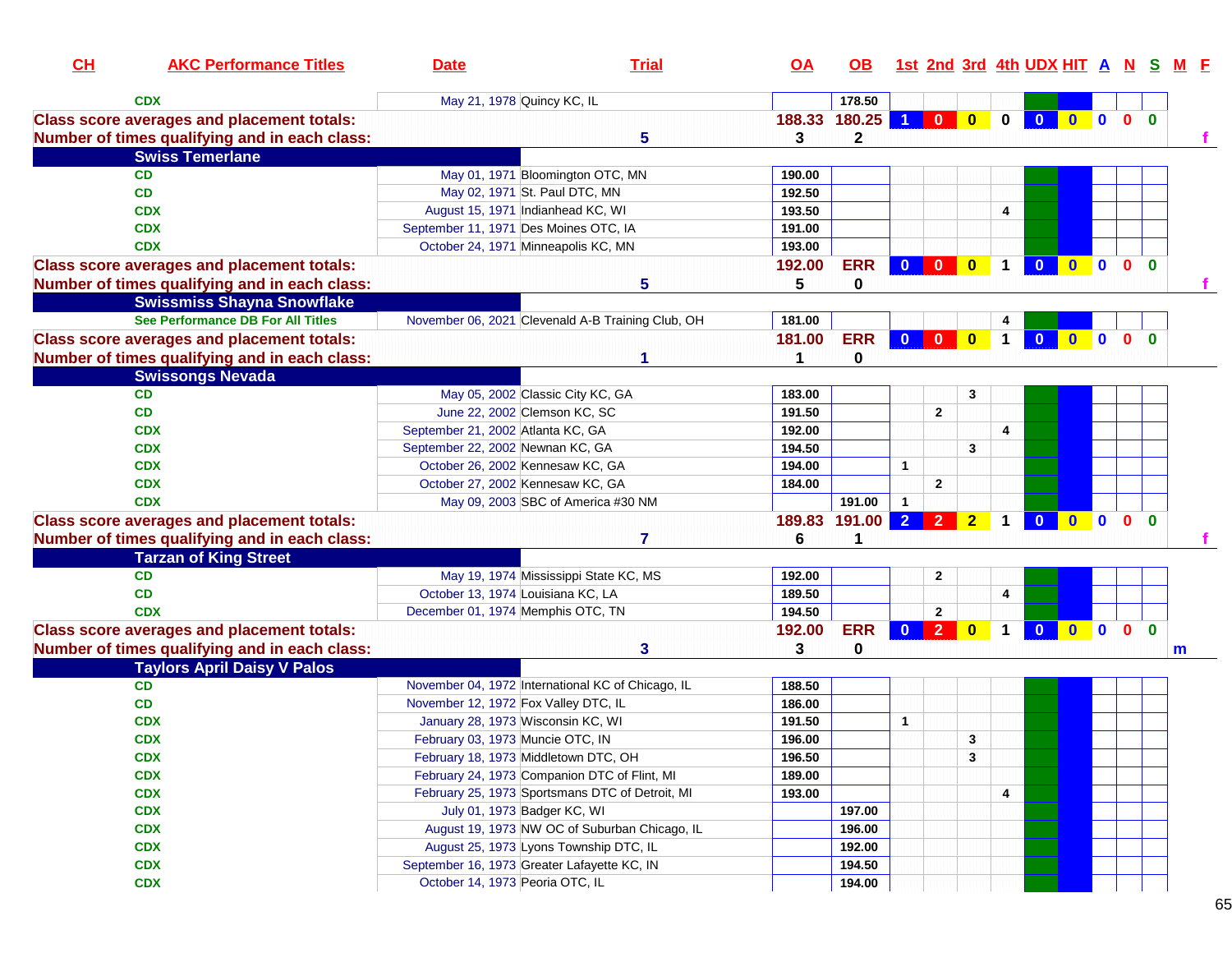| CL<br><b>AKC Performance Titles</b>               | <b>Date</b>                                | <b>Trial</b>                                       | <u>OA</u> | OB 1st 2nd 3rd 4th UDX HIT A N S M F |              |                 |   |                |                 |     |              |                         |   |  |
|---------------------------------------------------|--------------------------------------------|----------------------------------------------------|-----------|--------------------------------------|--------------|-----------------|---|----------------|-----------------|-----|--------------|-------------------------|---|--|
| <b>CDX</b>                                        | October 21, 1973 Glenbard All-Breed KC, IL |                                                    |           | 195.50                               |              |                 |   |                |                 |     |              |                         |   |  |
| <b>CDX</b>                                        |                                            | October 28, 1973 South Side All-Breed DOC, IL      |           | 193.00                               |              |                 |   |                |                 |     |              |                         |   |  |
| <b>CDX</b>                                        | November 11, 1973 Fox Valley DTC, IL       |                                                    |           | 188.50                               |              |                 |   |                |                 |     |              |                         |   |  |
| <b>CDX</b>                                        |                                            | December 02, 1973 Rand Park DTC of Des Plaines, IL |           | 194.00                               |              |                 |   |                |                 |     |              |                         |   |  |
| <b>CDX</b>                                        | January 27, 1974 Wisconsin KC, WI          |                                                    |           | 193.00                               |              |                 |   |                |                 |     |              |                         |   |  |
| <b>CDX</b>                                        | May 04, 1974 Fort Wayne OTC, IN            |                                                    |           | 195.00                               |              |                 |   |                |                 |     |              |                         |   |  |
| <b>CDX</b>                                        |                                            | May 05, 1974 Northwestern Indiana KC, IN           |           | 192.00                               |              |                 |   |                |                 |     |              |                         |   |  |
| <b>CDX</b>                                        | May 12, 1974 Dunes DTC, IN                 |                                                    |           | 192.00                               |              |                 |   |                |                 |     |              |                         |   |  |
| <b>CDX</b>                                        |                                            | May 24, 1974 SBC of America # 1 MI                 |           |                                      | $\mathbf{1}$ |                 |   |                |                 |     |              |                         |   |  |
| <b>CDX</b>                                        | May 24, 1974 Milwaukee DTC, WI             |                                                    |           | 193.00                               |              |                 |   |                |                 |     |              |                         |   |  |
| <b>CDX</b>                                        | June 02, 1974 Stone City KC, IL            |                                                    |           | 187.50                               |              |                 |   |                | $\overline{2}$  |     |              |                         |   |  |
| <b>CDX</b>                                        | June 09, 1974 Michiana KC, IN              |                                                    |           | 188.00                               |              |                 |   |                |                 |     |              |                         |   |  |
| <b>UD</b>                                         |                                            | August 18, 1974 NW OC of Suburban Chicago, IL      |           | 196.50                               |              |                 |   |                | $\mathbf{3}$    |     |              |                         |   |  |
| <b>UD</b>                                         | August 24, 1974 Lyons Township DTC, IL     |                                                    |           | 193.50                               |              |                 |   |                |                 |     |              |                         |   |  |
| <b>UD</b>                                         | September 22, 1974 Steel City KC, IN       |                                                    |           | 192.00                               |              |                 |   |                |                 |     |              |                         |   |  |
| <b>UD</b>                                         | September 28, 1974 Hoosier KC, IN          |                                                    |           | 191.00                               |              |                 |   |                | 4               |     |              |                         |   |  |
| <b>UD</b>                                         | October 20, 1974 Glenbard All-Breed KC, IL |                                                    |           | 195.00                               |              |                 |   |                |                 |     |              |                         |   |  |
| <b>UD</b>                                         |                                            | October 27, 1974 South Side All-Breed DOC, IL      |           | 196.50                               |              |                 |   |                | ${\bf 5}$       |     |              |                         |   |  |
| <b>UD</b>                                         | November 10, 1974 Fox Valley DTC, IL       |                                                    |           | 195.50                               |              |                 |   |                |                 |     |              |                         |   |  |
| <b>UD</b>                                         | November 30, 1974 Car Dun Al ODTC, IL      |                                                    |           | 191.00                               |              |                 |   |                | $6\phantom{1}6$ |     |              |                         |   |  |
| <b>UD</b>                                         | January 26, 1975 Wisconsin KC, WI          |                                                    |           | 191.50                               |              |                 |   |                |                 |     |              |                         |   |  |
| <b>UD</b>                                         |                                            | April 06, 1975 Greater Madison SBC, WI             |           | 196.50                               | $\mathbf{1}$ |                 |   |                |                 |     |              | $\mathbf{1}$            |   |  |
| <b>UD</b>                                         |                                            | November 01, 1975 International KC of Chicago, IL  |           | 194.50                               |              |                 |   |                | 7               |     |              |                         |   |  |
| <b>UD</b>                                         | November 29, 1975 Car Dun Al ODTC, IL      |                                                    |           | 194.50                               |              |                 |   |                |                 |     |              |                         |   |  |
| <b>UD</b>                                         |                                            | April 03, 1976 Greater Milwaukee SBC, WI           |           | 195.50                               | $\mathbf{1}$ |                 |   |                |                 |     |              | $\mathbf{2}$            |   |  |
| <b>UD</b>                                         |                                            | April 04, 1976 Greater Madison SBC, WI             |           | 193.00                               | $\mathbf{1}$ |                 |   |                |                 | 3   |              | $\mathbf{3}$            |   |  |
| <b>UD</b>                                         | May 23, 1976 Milwaukee DTC, WI             |                                                    |           | 193.00                               |              |                 |   |                |                 |     |              |                         |   |  |
| <b>Class score averages and placement totals:</b> |                                            |                                                    | 191.50    | 193.37 5 0 2                         |              |                 |   | $\overline{1}$ | $\overline{7}$  | 3 0 | $\mathbf{0}$ | $\mathbf{3}$            |   |  |
| Number of times qualifying and in each class:     |                                            | 39                                                 | 7         | 31                                   |              |                 |   |                |                 |     |              |                         |   |  |
| <b>Tejon Peaks Ciper Ladd</b>                     |                                            |                                                    |           |                                      |              |                 |   |                |                 |     |              |                         |   |  |
| <b>CD</b>                                         | February 17, 2003 SBC of San Diego, CA     |                                                    | 191.50    |                                      | $\mathbf{1}$ |                 |   |                |                 |     |              |                         |   |  |
| CD                                                | May 04, 2003 Hollywood DOC, CA             |                                                    | 181.50    |                                      |              |                 |   |                |                 |     |              |                         |   |  |
| <b>CDX</b>                                        | August 24, 2003 Santa Barbara KC, CA       |                                                    | 187.00    |                                      |              |                 | 3 |                |                 |     |              |                         |   |  |
| <b>Class score averages and placement totals:</b> |                                            |                                                    | 186.67    | <b>ERR</b>                           |              | 1 0 1           |   | $\mathbf 0$    | $\bullet$       | 100 |              | $\blacktriangleleft$    |   |  |
| Number of times qualifying and in each class:     |                                            | 3                                                  | 3         | $\mathbf{0}$                         |              |                 |   |                |                 |     |              |                         | m |  |
| <b>The Invincible Eagle</b>                       |                                            |                                                    |           |                                      |              |                 |   |                |                 |     |              |                         |   |  |
| CD                                                | November 13, 1977 Onondaga KA, NY          |                                                    | 182.50    |                                      |              |                 |   |                |                 |     |              |                         |   |  |
| <b>Class score averages and placement totals:</b> |                                            |                                                    | 182.50    | <b>ERR</b>                           |              | 0 0 0 0 0 0 0 0 |   |                |                 |     |              | $\overline{\mathbf{0}}$ |   |  |
| Number of times qualifying and in each class:     |                                            |                                                    |           | 0                                    |              |                 |   |                |                 |     |              |                         | m |  |
| <b>1968-CHThor Du Saint Gotthard</b>              |                                            |                                                    |           |                                      |              |                 |   |                |                 |     |              |                         |   |  |
| <b>1968-CHCD</b>                                  | January 10, 1966 Miami OC, FL              |                                                    |           | 184.00                               |              |                 |   |                |                 |     |              |                         |   |  |
| <b>1968-CHCD</b>                                  | January 14, 1966 Fort Lauderdale DC, FL    |                                                    |           | 187.50                               |              |                 |   |                |                 |     |              |                         |   |  |
| <b>1968-CHCDX</b>                                 | May 28, 1966 Jacksonville DFA, FL          |                                                    |           | 186.00                               |              |                 |   |                |                 |     |              |                         |   |  |
| <b>1968-CHCDX</b>                                 | June 25, 1966 Central Florida KC, FL       |                                                    |           | 184.00                               |              |                 |   |                |                 |     |              |                         |   |  |
|                                                   |                                            |                                                    |           |                                      |              |                 |   |                |                 |     |              |                         |   |  |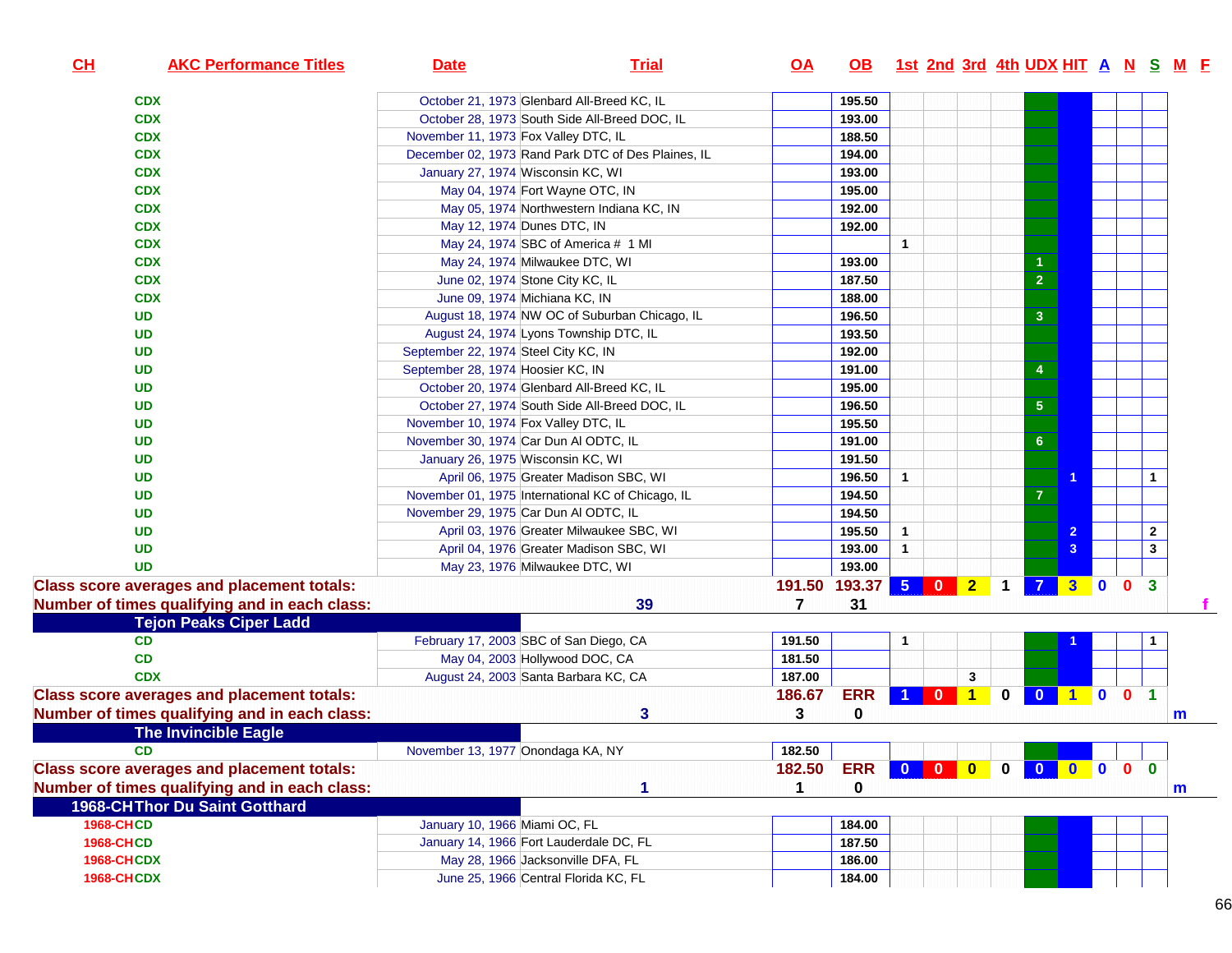| CH | <b>AKC Performance Titles</b>                                                                      | <b>Date</b>                       | <b>Trial</b>                                   | <u>OA</u>  | OB.                    |              |                      |                         |              | 1st 2nd 3rd 4th UDX HIT A N S |                |                |                |                      | M E          |
|----|----------------------------------------------------------------------------------------------------|-----------------------------------|------------------------------------------------|------------|------------------------|--------------|----------------------|-------------------------|--------------|-------------------------------|----------------|----------------|----------------|----------------------|--------------|
|    | <b>Class score averages and placement totals:</b>                                                  |                                   |                                                | <b>ERR</b> | 185.38 0               |              | $\mathbf{0}$         | $\bf{0}$                |              | $\bf{0}$                      | $\mathbf{0}$   | $\blacksquare$ | $\mathbf{0}$   | $\mathbf{0}$         |              |
|    | Number of times qualifying and in each class:                                                      |                                   | 4                                              | 0          | 4                      |              |                      |                         |              |                               |                |                |                |                      | $\mathsf{m}$ |
|    | <b>Thunder Hills Brunhilda</b>                                                                     |                                   |                                                |            |                        |              |                      |                         |              |                               |                |                |                |                      |              |
|    | <b>CD</b>                                                                                          |                                   | October 17, 2003 SBC of Pacific Coast, CA      | 184.00     |                        |              | $\mathbf{2}$         |                         |              |                               |                |                |                |                      |              |
|    | <b>CD</b>                                                                                          |                                   | April 23, 2004 SBC of Pacific Coast, CA        | 175.00     |                        | $\mathbf{1}$ |                      |                         |              |                               |                |                |                |                      |              |
|    | <b>CDX</b>                                                                                         |                                   | August 29, 2004 Gold Country KC, CA            | 183.50     |                        |              |                      | 3                       |              |                               |                |                |                |                      |              |
|    | <b>Class score averages and placement totals:</b>                                                  |                                   |                                                | 180.83     | <b>ERR</b>             |              | $\blacktriangleleft$ | $\blacklozenge$         | $\mathbf 0$  | $\mathbf{0}$                  | $\blacksquare$ | $\mathbf{0}$   | $\mathbf{0}$   | $\blacktriangleleft$ |              |
|    | Number of times qualifying and in each class:                                                      |                                   | 3                                              | 3          | 0                      |              |                      |                         |              |                               |                |                |                |                      |              |
|    | <b>Timberlands Thaddeus Thor</b>                                                                   |                                   |                                                |            |                        |              |                      |                         |              |                               |                |                |                |                      |              |
|    | <b>CD</b>                                                                                          |                                   | October 16, 1976 Twin Cities OTC, MN           | 194.50     |                        |              |                      |                         |              |                               |                |                |                |                      |              |
|    | <b>CD</b>                                                                                          |                                   | July 17, 1977 Duluth KC, MN                    | 186.00     |                        |              |                      |                         |              |                               |                |                |                |                      |              |
|    | <b>CDX</b>                                                                                         |                                   | August 21, 1977 Indianhead KC, WI              | 190.50     |                        |              |                      | 3                       |              |                               |                |                |                |                      |              |
|    | <b>CDX</b>                                                                                         |                                   | October 15, 1978 Rochester DOC, MN             |            | 191.00                 |              |                      |                         |              |                               |                |                |                |                      |              |
|    | <b>Class score averages and placement totals:</b>                                                  |                                   |                                                | 190.33     | 191.00                 | $\mathbf{0}$ | $\mathbf{0}$         | $\mathbf{1}$            | $\mathbf{0}$ | $\bf{0}$                      | $\mathbf{0}$   | $\mathbf{0}$   | $\mathbf{0}$   | $\mathbf{0}$         |              |
|    | Number of times qualifying and in each class:                                                      |                                   | 4                                              | 3          | 1                      |              |                      |                         |              |                               |                |                |                |                      | m            |
|    | <b>Tinka Belle</b>                                                                                 |                                   |                                                |            |                        |              |                      |                         |              |                               |                |                |                |                      |              |
|    | <b>CD</b>                                                                                          |                                   | June 18, 1961 Westside DTC, IL                 | 196.00     |                        |              |                      |                         |              |                               |                |                |                |                      |              |
|    | CD                                                                                                 |                                   | July 02, 1961 Badger KC, WI                    | 193.00     |                        |              |                      |                         | 4            |                               |                |                |                |                      |              |
|    | <b>CDX</b>                                                                                         |                                   | July 08, 1961 Wheaton KC, IL                   | 191.00     |                        |              | $\mathbf{2}$         |                         |              |                               |                |                |                |                      |              |
|    | <b>CDX</b>                                                                                         |                                   | June 29, 1963 Paper City KC, WI                |            | 181.00                 |              |                      |                         |              |                               |                |                |                |                      |              |
|    | <b>CDX</b>                                                                                         |                                   | June 30, 1963 Badger KC, WI                    |            | 191.50                 |              |                      |                         |              | $\overline{2}$                |                |                |                |                      |              |
|    | <b>Class score averages and placement totals:</b>                                                  |                                   |                                                |            | 193.33 186.25          | $\mathbf{0}$ | -1                   | $\bf{0}$                |              | $\overline{2}$                | $0$ 0          |                | $\mathbf{0}$   | $\mathbf{0}$         |              |
|    | Number of times qualifying and in each class:                                                      |                                   | 5                                              | 3          | $\mathbf{2}$           |              |                      |                         |              |                               |                |                |                |                      |              |
|    | <b>Toby V Radec</b>                                                                                |                                   |                                                |            |                        |              |                      |                         |              |                               |                |                |                |                      |              |
|    | <b>CD</b>                                                                                          |                                   | April 21, 1968 Waterloo KC, IA                 | 192.00     |                        |              |                      |                         |              |                               |                |                |                |                      |              |
|    | CD                                                                                                 |                                   | May 05, 1968 St. Paul DTC, MN                  | 192.50     |                        |              |                      |                         |              |                               |                |                |                |                      |              |
|    | <b>CDX</b>                                                                                         |                                   | June 08, 1968 Lake Minnetonka KC, MN           | 190.50     |                        |              |                      |                         | 4            |                               |                |                |                |                      |              |
|    | <b>CDX</b>                                                                                         |                                   | June 09, 1968 Land O'Lakes KC, MN              | 195.00     |                        |              |                      | 3                       |              |                               |                |                |                |                      |              |
|    | <b>CDX</b>                                                                                         |                                   | June 30, 1968 Badger KC, WI                    | 196.50     |                        |              |                      | 3                       |              |                               |                |                |                |                      |              |
|    | <b>CDX</b>                                                                                         |                                   | November 23, 1968 Cornhusker KC of Lincoln, NE |            | 190.00                 |              |                      |                         |              |                               |                |                |                |                      |              |
|    | <b>CDX</b>                                                                                         | November 24, 1968 Nebraska KC, NE |                                                |            | 196.00                 |              |                      |                         |              |                               |                |                |                |                      |              |
|    | <b>CDX</b>                                                                                         |                                   | May 17, 1969 Bloomington OTC, MN               |            | 194.00                 |              |                      |                         |              |                               |                |                |                |                      |              |
|    | <b>CDX</b>                                                                                         |                                   | November 22, 1969 Cornhusker KC of Lincoln, NE |            | 196.00                 |              |                      | 3                       |              |                               |                |                |                |                      |              |
|    | <b>CDX</b>                                                                                         | November 23, 1969 Nebraska KC, NE |                                                |            | 194.50                 |              |                      |                         |              |                               |                |                |                |                      |              |
|    | <b>Class score averages and placement totals:</b>                                                  |                                   |                                                | 193.30     | 194.10                 | $\bf{0}$     | $\bf{0}$             | $\overline{\mathbf{3}}$ |              | $\bf{0}$                      | $\mathbf{0}$   | $\mathbf 0$    | $\mathbf{0}$   | $\mathbf 0$          |              |
|    | Number of times qualifying and in each class:                                                      |                                   | 10                                             | 5          | 5                      |              |                      |                         |              |                               |                |                |                |                      |              |
|    | <b>Tonya Dawn of Irish Mountain</b>                                                                |                                   |                                                |            |                        |              |                      |                         |              |                               |                |                |                |                      | m            |
|    | <b>CD</b>                                                                                          |                                   | March 11, 1978 Chintimini KC, OR               |            |                        |              |                      |                         |              |                               |                |                |                |                      |              |
|    |                                                                                                    |                                   |                                                | 185.50     |                        |              |                      |                         |              |                               |                |                |                |                      |              |
|    | CD                                                                                                 |                                   | March 12, 1978 Willamette Valley KC, OR        | 191.00     |                        |              |                      |                         |              |                               |                |                |                |                      |              |
|    | <b>CDX</b><br><b>CDX</b>                                                                           | September 04, 1978 Eugene KC, OR  | July 19, 1978 Portland Dog OC, OR              | 190.00     |                        |              |                      |                         | 4            |                               |                |                |                |                      |              |
|    |                                                                                                    |                                   |                                                |            | 180.00                 |              |                      |                         |              |                               |                |                |                |                      |              |
|    | <b>Class score averages and placement totals:</b><br>Number of times qualifying and in each class: |                                   | 4                                              | 3          | 188.83 180.00 0 0<br>1 |              |                      | $\bullet$               | $\vert$ 1    | 000                           |                |                | 0 <sub>0</sub> |                      | $\mathbf f$  |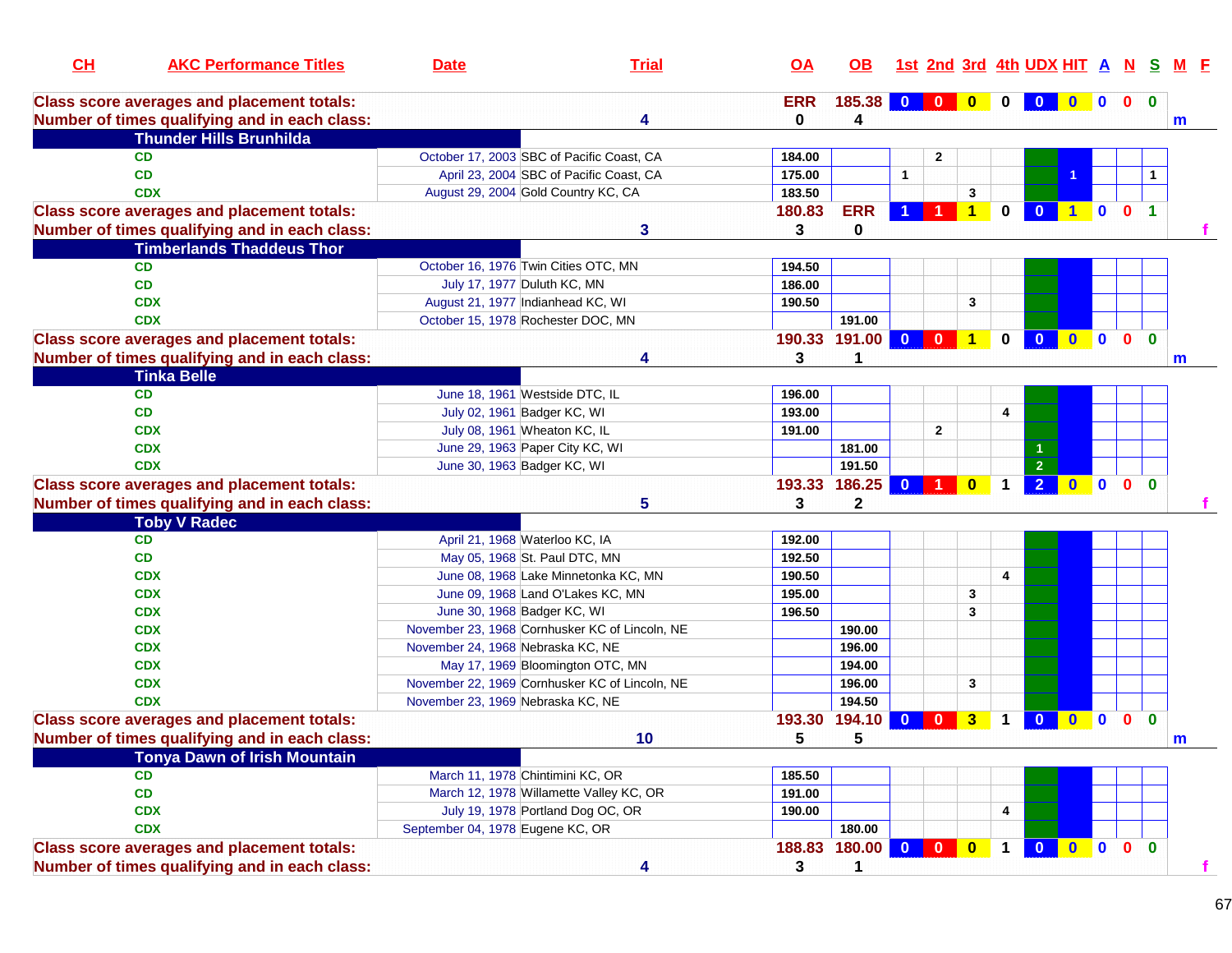| CL                | <b>AKC Performance Titles</b>                     | <b>Date</b>                          | <b>Trial</b>                                                              | <u>OA</u> | OB.              |                |                         |                         |                      | <u>1st 2nd 3rd 4th UDX HIT A N S M E</u> |                |                  |                |              |             |
|-------------------|---------------------------------------------------|--------------------------------------|---------------------------------------------------------------------------|-----------|------------------|----------------|-------------------------|-------------------------|----------------------|------------------------------------------|----------------|------------------|----------------|--------------|-------------|
|                   | <b>Trina Grace</b>                                |                                      |                                                                           |           |                  |                |                         |                         |                      |                                          |                |                  |                |              |             |
|                   | <b>CD</b>                                         |                                      | March 21, 1970 Washington State OTC, WA                                   | 173.00    |                  |                |                         |                         |                      |                                          |                |                  |                |              |             |
|                   | CD                                                |                                      | May 03, 1970 Olympia DFA, WA                                              | 185.00    |                  |                |                         | 3                       |                      |                                          |                |                  |                |              |             |
|                   | <b>CDX</b>                                        |                                      | May 10, 1970 Vancouver KC, WA                                             | 183.50    |                  |                |                         |                         |                      |                                          |                |                  |                |              |             |
|                   | <b>CDX</b>                                        |                                      | March 25, 1972 Washington State OTC, WA                                   |           | 186.00           |                |                         |                         |                      |                                          |                |                  |                |              |             |
|                   | <b>CDX</b>                                        |                                      | October 01, 1972 Washington State OTC, WA                                 |           | 184.00           |                |                         |                         |                      |                                          |                |                  |                |              |             |
|                   | <b>Class score averages and placement totals:</b> |                                      |                                                                           |           | 180.50 185.00    | $\mathbf{0}$   | $\mathbf{0}$            | $\blacktriangleleft$    | 0                    | $\bf{0}$                                 | $\mathbf{0}$   | $\mathbf{0}$     | $\mathbf{0}$   | $\mathbf{0}$ |             |
|                   | Number of times qualifying and in each class:     |                                      | 5                                                                         | 3         | $\mathbf 2$      |                |                         |                         |                      |                                          |                |                  |                |              | $\mathbf f$ |
|                   | <b>Trudy Mureen V Ruheswald</b>                   |                                      |                                                                           |           |                  |                |                         |                         |                      |                                          |                |                  |                |              |             |
|                   | <b>CD</b>                                         |                                      | September 28, 1940 Los Angeles County Fair KC, CA                         | 227.00    |                  |                |                         |                         |                      |                                          |                |                  |                |              |             |
|                   | <b>CD</b>                                         |                                      | April 26, 1941 Pasadena KC, CA                                            | 234.00    |                  | $\mathbf{1}$   |                         |                         |                      |                                          |                |                  |                |              |             |
|                   | <b>CDX</b>                                        |                                      | July 20, 1941 KC of Santa Barbara, CA                                     | 247.00    |                  | $\mathbf{1}$   |                         |                         |                      |                                          |                |                  |                |              |             |
|                   | <b>Class score averages and placement totals:</b> |                                      |                                                                           | 236.00    | <b>ERR</b>       | 2 <sup>1</sup> | $\overline{\mathbf{0}}$ | $\mathbf{0}$            | $\blacktriangleleft$ | $\mathbf{0}$                             | $\mathbf{0}$   | $\mathbf{0}$     | 0 <sub>0</sub> |              |             |
|                   | Number of times qualifying and in each class:     |                                      | 3                                                                         | 3         | 0                |                |                         |                         |                      |                                          |                |                  |                |              |             |
|                   | 1976-CHTwin Oaks Cinnamon Bear                    |                                      |                                                                           |           |                  |                |                         |                         |                      |                                          |                |                  |                |              |             |
| <b>1976-CHCD</b>  |                                                   | September 30, 1972 Ohio SBC, OH      |                                                                           | 198.50    |                  | $\mathbf{1}$   |                         |                         |                      |                                          |                |                  |                |              |             |
| <b>1976-CHCD</b>  |                                                   |                                      | October 08, 1972 Columbus All-Breed TC, OH                                | 185.00    |                  |                |                         |                         |                      |                                          |                |                  |                |              |             |
| <b>1976-CHCDX</b> |                                                   | October 22, 1972 Dayton DTC, OH      |                                                                           | 186.50    |                  |                |                         |                         |                      |                                          |                |                  |                |              |             |
| <b>1976-CHCDX</b> |                                                   |                                      | November 26, 1972 Queen City DTC, OH                                      |           | 187.50           |                |                         |                         |                      |                                          |                |                  |                |              |             |
| <b>1976-CHCDX</b> |                                                   |                                      | December 03, 1972 Dan Emmett KC, OH                                       | 189.50    |                  |                |                         | 3                       |                      |                                          |                |                  |                |              |             |
| <b>1976-CHCDX</b> |                                                   |                                      | June 03, 1973 Queen City DTC, OH                                          |           | 186.50           |                |                         |                         |                      |                                          |                |                  |                |              |             |
| <b>1976-CHCDX</b> |                                                   |                                      | May 24, 1974 SBC of America # 1 MI                                        |           | 185.00           |                | $\mathbf{2}$            |                         |                      |                                          |                |                  |                |              |             |
| <b>1976-CHUD</b>  |                                                   |                                      | July 21, 1974 Northern Kentucky KC, KY                                    |           | 190.00           |                |                         |                         |                      |                                          |                |                  |                |              |             |
|                   | <b>Class score averages and placement totals:</b> |                                      |                                                                           |           | 189.88 187.25    |                |                         | 1                       | 0                    | $\mathbf{0}$                             | $\blacksquare$ | $\bullet$        | 0 <sub>1</sub> |              |             |
|                   | Number of times qualifying and in each class:     |                                      | 8                                                                         | 4         | 4                |                |                         |                         |                      |                                          |                |                  |                |              |             |
|                   | <b>Twin Oaks Hershey Bear</b>                     |                                      |                                                                           |           |                  |                |                         |                         |                      |                                          |                |                  |                |              |             |
|                   | <b>CD</b>                                         |                                      | February 13, 1977 Anderson OTC, IN                                        | 181.00    |                  |                |                         |                         |                      |                                          |                |                  |                |              |             |
|                   | <b>CD</b>                                         | February 27, 1977 Louisville KC, KY  |                                                                           | 176.50    |                  |                |                         |                         |                      |                                          |                |                  |                |              |             |
|                   | <b>CDX</b>                                        | March 27, 1977 Hoosier KC, IN        |                                                                           | 189.00    |                  |                |                         |                         |                      |                                          |                |                  |                |              |             |
|                   | <b>CDX</b>                                        |                                      | April 17, 1977 Dayton KC, OH                                              | 183.50    |                  |                |                         |                         |                      |                                          |                |                  |                |              |             |
|                   | <b>Class score averages and placement totals:</b> |                                      |                                                                           | 182.50    | <b>ERR</b>       |                |                         | $\overline{\mathbf{0}}$ | 0                    | $\overline{\mathbf{0}}$                  | $\bullet$      | $\blacksquare$ 0 | 0 <sub>0</sub> |              |             |
|                   | Number of times qualifying and in each class:     |                                      | 4                                                                         | 4         | 0                |                |                         |                         |                      |                                          |                |                  |                |              | m           |
|                   | <b>Twin Oaks Honey Bear</b>                       |                                      |                                                                           |           |                  |                |                         |                         |                      |                                          |                |                  |                |              |             |
|                   | CD<br><b>CD</b>                                   |                                      | June 20, 1976 Tarhe All-Breed TC, OH<br>August 07, 1976 Dan Emmett KC, OH |           | 195.00           |                |                         |                         |                      |                                          |                |                  |                |              |             |
|                   | <b>CDX</b>                                        |                                      | September 05, 1976 Indianapolis OTC, IN                                   |           | 194.50<br>193.00 |                |                         |                         |                      |                                          |                |                  |                |              |             |
|                   | <b>CDX</b>                                        | November 07, 1976 Hamilton DTC, OH   |                                                                           |           | 195.50           |                |                         |                         |                      |                                          |                |                  |                |              |             |
|                   | <b>CDX</b>                                        |                                      | November 28, 1976 Dan Emmett KC, OH                                       |           | 192.50           |                |                         | 3                       |                      |                                          |                |                  |                |              |             |
|                   | <b>CDX</b>                                        |                                      | June 15, 1977 SBC of America # 4 WI                                       |           | 193.00           | $\mathbf{1}$   |                         |                         |                      |                                          | $\overline{2}$ |                  | $\mathbf{1}$   |              |             |
|                   | <b>CDX</b>                                        |                                      | July 24, 1977 Northern Kentucky KC, KY                                    |           | 195.00           |                |                         |                         |                      |                                          |                |                  |                |              |             |
|                   | <b>CDX</b>                                        |                                      | August 13, 1977 Dan Emmett KC, OH                                         |           | 193.50           |                |                         | 3                       |                      |                                          |                |                  |                |              |             |
|                   | <b>CDX</b>                                        | September 05, 1977 Louisville KC, KY |                                                                           |           | 195.50           |                |                         |                         |                      |                                          |                |                  |                |              |             |
|                   | <b>CDX</b>                                        |                                      | September 11, 1977 Indianapolis OTC, IN                                   |           | 192.50           |                |                         |                         |                      |                                          |                |                  |                |              |             |
|                   | <b>CDX</b>                                        |                                      | October 16, 1977 Columbus All-Breed TC, OH                                |           | 191.50           |                |                         |                         |                      |                                          |                |                  |                |              |             |
|                   |                                                   |                                      |                                                                           |           |                  |                |                         |                         |                      |                                          |                |                  |                |              |             |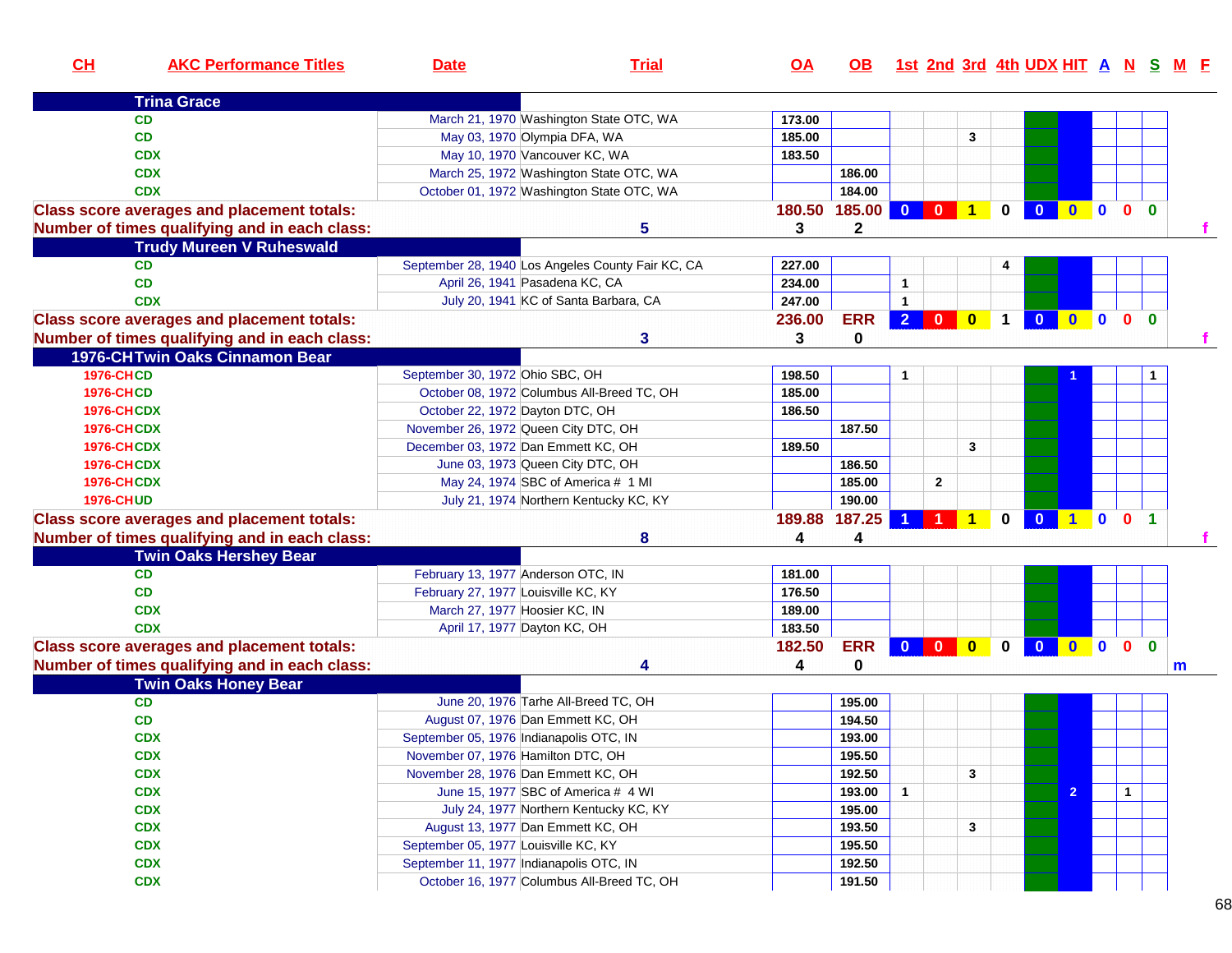| CL | <b>AKC Performance Titles</b> | <b>Date</b>                                  | <b>Trial</b>                             | <u>OA</u> | OB 1st 2nd 3rd 4th UDX HIT A N S M F |              |                |   |   |                 |                |           |              |              |  |
|----|-------------------------------|----------------------------------------------|------------------------------------------|-----------|--------------------------------------|--------------|----------------|---|---|-----------------|----------------|-----------|--------------|--------------|--|
|    | <b>CDX</b>                    | November 06, 1977 Hamilton DTC, OH           |                                          |           | 196.00                               |              |                |   |   |                 |                |           |              |              |  |
|    | <b>CDX</b>                    | December 04, 1977 Dan Emmett KC, OH          |                                          |           | 195.00                               |              | $\overline{2}$ |   |   |                 |                |           |              |              |  |
|    | <b>CDX</b>                    | February 26, 1978 Louisville KC, KY          |                                          |           | 185.50                               |              |                |   |   |                 |                |           |              |              |  |
|    | <b>CDX</b>                    | March 19, 1978 Parkersburg OTC, WV           |                                          |           | 197.00                               |              |                |   |   |                 |                |           |              |              |  |
|    | <b>CDX</b>                    | March 26, 1978 Hoosier KC, IN                |                                          |           | 189.00                               |              |                |   |   |                 |                |           |              |              |  |
|    | <b>CDX</b>                    | April 02, 1978 Dayton KC, OH                 |                                          |           | 194.50                               |              |                |   | 4 |                 |                |           |              |              |  |
|    | <b>CDX</b>                    | May 07, 1978 Lexington KC, KY                |                                          |           | 197.00                               |              |                | 3 |   |                 |                |           |              |              |  |
|    | <b>CDX</b>                    | June 25, 1978 Tarhe All-Breed TC, OH         |                                          |           | 197.00                               |              |                | 3 |   |                 |                |           |              |              |  |
|    | <b>CDX</b>                    |                                              | July 23, 1978 Northern Kentucky KC, KY   |           | 196.00                               |              |                |   |   |                 |                |           |              |              |  |
|    | <b>CDX</b>                    | July 30, 1978 Marion Ohio KC, OH             |                                          |           | 196.00                               |              | $\overline{2}$ |   |   |                 |                |           |              |              |  |
|    | <b>CDX</b>                    | September 02, 1978 Lexington KC, KY          |                                          |           | 191.50                               |              |                |   |   |                 |                |           |              |              |  |
|    | <b>CDX</b>                    | September 04, 1978 Louisville KC, KY         |                                          |           | 194.00                               |              |                |   |   |                 |                |           |              |              |  |
|    | <b>CDX</b>                    | September 30, 1978 Ohio SBC, OH              |                                          |           | 198.50                               | 1            |                |   |   |                 | 3              |           |              | $\mathbf{2}$ |  |
|    | <b>CDX</b>                    | October 22, 1978 Dayton DTC, OH              |                                          |           | 185.00                               |              |                |   |   | $\overline{2}$  |                |           |              |              |  |
|    | <b>UD</b>                     | October 29, 1978 Greater Louisville TC, KY   |                                          |           | 192.50                               |              |                |   |   |                 |                |           |              |              |  |
|    | <b>UD</b>                     | November 19, 1978 Central Ohio KC, OH        |                                          |           | 195.00                               |              |                |   | 4 |                 |                |           |              |              |  |
|    | <b>UD</b>                     | November 25, 1978 SBC of Greater Detroit, MI |                                          |           | 195.00                               | $\mathbf{1}$ |                |   |   |                 |                |           |              | 3            |  |
|    | <b>UD</b>                     | November 26, 1978 Queen City DTC, OH         |                                          |           | 195.50                               |              |                |   |   | 3               |                |           |              |              |  |
|    | <b>UD</b>                     | December 03, 1978 Dan Emmett KC, OH          |                                          |           | 193.50                               |              |                |   |   |                 |                |           |              |              |  |
|    | <b>UD</b>                     | February 24, 1979 Greater Louisville TC, KY  |                                          |           | 190.50                               |              |                |   |   | 4               |                |           |              |              |  |
|    | <b>UD</b>                     | February 25, 1979 Louisville KC, KY          |                                          |           | 191.50                               |              |                |   |   | ${\bf 5}$       |                |           |              |              |  |
|    | UD                            |                                              | April 07, 1979 Greater Milwaukee SBC, WI |           | 198.50                               | $\mathbf{1}$ |                |   |   | 6 <sup>°</sup>  | 5 <sup>5</sup> |           |              | 4            |  |
|    | UD                            | April 14, 1979 Licking River KC, OH          |                                          |           | 196.50                               |              |                |   |   | $\overline{7}$  |                |           |              |              |  |
|    | <b>UD</b>                     | April 22, 1979 Central Ohio KC, OH           |                                          |           | 196.50                               |              |                |   | 4 |                 |                |           |              |              |  |
|    | UD                            | May 06, 1979 Lexington KC, KY                |                                          |           | 194.00                               |              |                |   |   |                 |                |           |              |              |  |
|    | UD                            |                                              | May 28, 1979 Clermont County KC, OH      |           | 193.00                               |              |                |   |   |                 |                |           |              |              |  |
|    | <b>UD</b>                     | June 02, 1979 Toledo KC, OH                  |                                          |           | 194.50                               |              |                |   |   | 8               |                |           |              |              |  |
|    | <b>UD</b>                     | June 20, 1979 SBC of America # 6 OR          |                                          |           | 194.00                               | $\mathbf{1}$ |                |   |   |                 | 6              |           | $\mathbf{2}$ |              |  |
|    | <b>UD</b>                     |                                              | June 23, 1979 SBC of Puget Sound, WA     |           | 191.00                               | $\mathbf{1}$ |                |   |   | 9               | 8              |           |              | 6            |  |
|    | <b>UD</b>                     | July 07, 1979 Magic Valley KC, WV            |                                          |           | 196.00                               |              |                |   | 4 | 10              |                |           |              |              |  |
|    | <b>UD</b>                     | July 29, 1979 Marion KC, KY                  |                                          |           | 197.00                               |              | $\overline{2}$ |   |   |                 |                |           |              |              |  |
|    | UD                            | August 11, 1979 Dan Emmett KC, OH            |                                          |           | 198.00                               |              |                | 3 |   | 11              |                |           |              |              |  |
|    | <b>UD</b>                     | September 03, 1979 Louisville KC, KY         |                                          |           | 194.50                               |              |                |   |   |                 |                |           |              |              |  |
|    | <b>UD</b>                     | September 29, 1979 Ohio SBC, OH              |                                          |           | 195.00                               | $\mathbf{1}$ |                |   |   | 12 <sub>2</sub> |                |           |              |              |  |
|    | <b>UD</b>                     | October 13, 1979 Licking River KC, OH        |                                          |           | 193.50                               |              | $\overline{2}$ |   |   | 13              |                |           |              |              |  |
|    | <b>UD</b>                     | October 20, 1979 Middletown DTC, OH          |                                          |           | 191.00                               |              |                |   |   | 14              |                |           |              |              |  |
|    | <b>UD</b>                     | October 21, 1979 Dayton DTC, OH              |                                          |           | 191.00                               |              |                |   |   |                 |                |           |              |              |  |
|    | <b>UD</b>                     | November 18, 1979 Central Ohio KC, OH        |                                          |           | 193.50                               |              |                |   |   | $15\,$          |                |           |              |              |  |
|    | <b>UD</b>                     | March 16, 1980 Louisville KC, KY             |                                          |           | 192.50                               |              |                |   |   | $\overline{16}$ |                |           |              |              |  |
|    | <b>UD</b>                     | March 30, 1980 Dayton KC, OH                 |                                          |           | 196.50                               |              |                |   |   |                 |                |           |              |              |  |
|    | <b>UD</b>                     |                                              | June 15, 1980 Canton All-Breed TC, OH    |           | 197.50                               |              |                |   |   | 17              |                |           |              |              |  |
|    | <b>UD</b>                     | June 22, 1980 Tarhe All-Breed TC, OH         |                                          |           | 198.00                               | $\mathbf{1}$ |                |   |   | 18              | 9              | $\vert$ 1 |              |              |  |
|    | <b>UD</b>                     | July 27, 1980 Marion Ohio KC, OH             |                                          |           | 196.00                               |              |                | 3 |   |                 |                |           |              |              |  |
|    | <b>UD</b>                     | August 30, 1980 Lexington KC, KY             |                                          |           | 198.00                               |              |                |   |   |                 |                |           |              |              |  |
|    |                               |                                              |                                          |           |                                      |              |                |   |   |                 |                |           |              |              |  |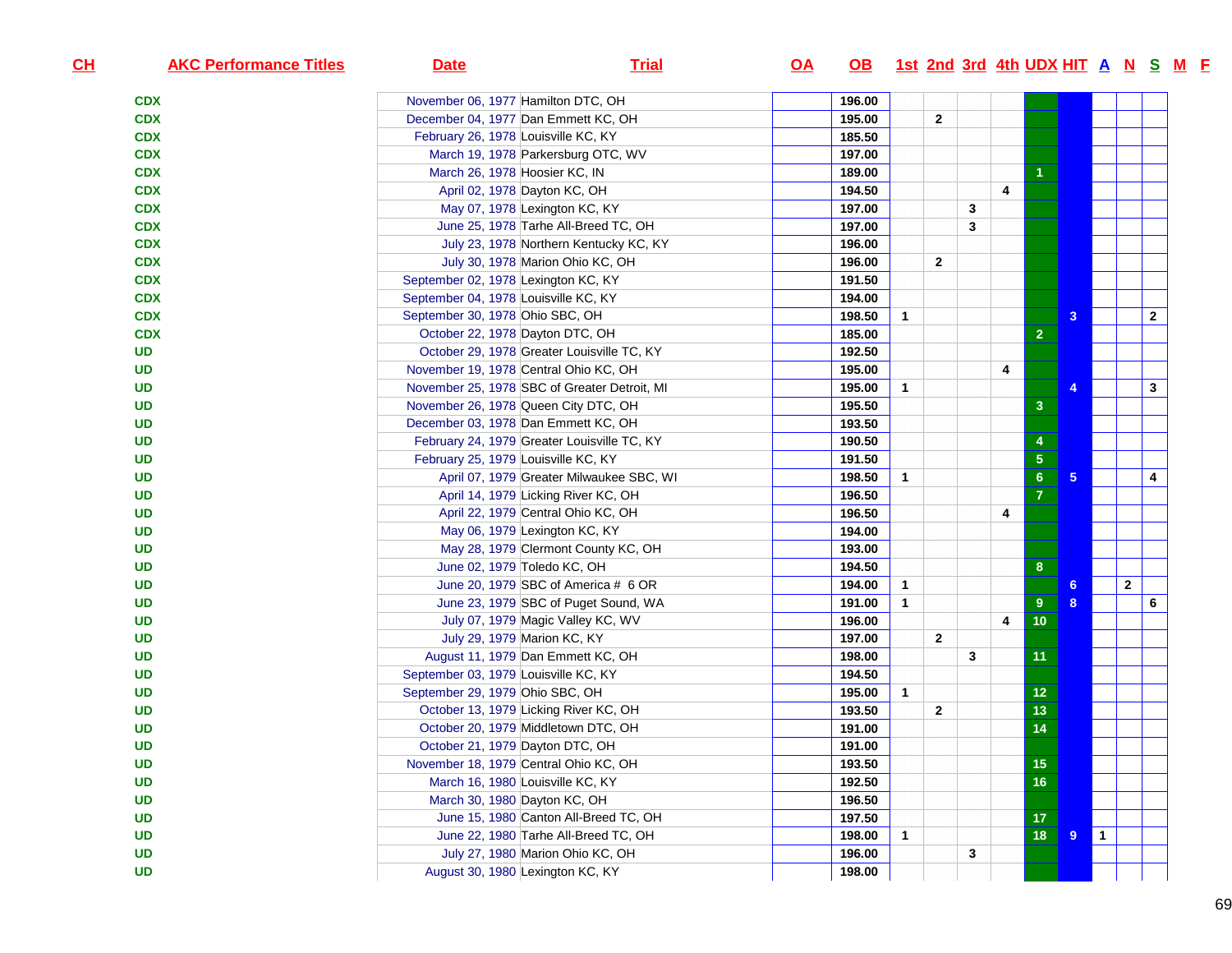| CH<br><b>AKC Performance Titles</b>               | <b>Date</b>                           | <b>Trial</b>                                | <u>OA</u>     | OB.                 |              |                                                                    |              |                 | <u>1st 2nd 3rd 4th UDX HIT A N S M E</u> |                           |                |                |                         |
|---------------------------------------------------|---------------------------------------|---------------------------------------------|---------------|---------------------|--------------|--------------------------------------------------------------------|--------------|-----------------|------------------------------------------|---------------------------|----------------|----------------|-------------------------|
| <b>UD</b>                                         | September 01, 1980 Louisville KC, KY  |                                             |               | 197.00              |              |                                                                    |              |                 |                                          |                           |                |                |                         |
| <b>UD</b>                                         |                                       | September 06, 1980 Northern Kentucky KC, KY |               | 197.50              |              |                                                                    | 3            |                 |                                          |                           |                |                |                         |
| <b>UD</b>                                         |                                       | September 24, 1980 SBC of America # 7 OH    |               | 197.50              | $\mathbf{1}$ |                                                                    |              |                 |                                          | 10 <sub>1</sub>           |                | 3              |                         |
| <b>UD</b>                                         | September 27, 1980 Ohio SBC, OH       |                                             |               | 198.50              | $\mathbf{1}$ |                                                                    |              |                 |                                          | 11                        |                |                | $\overline{\mathbf{r}}$ |
| <b>UD</b>                                         | November 09, 1980 Hamilton DTC, OH    |                                             |               | 193.00              |              |                                                                    |              |                 |                                          |                           |                |                |                         |
| <b>UD</b>                                         |                                       | November 15, 1980 Columbus All-Breed TC, OH |               | 193.50              |              |                                                                    |              |                 | 19                                       |                           |                |                |                         |
| <b>UD</b>                                         | November 16, 1980 Central Ohio KC, OH |                                             |               | 193.50              |              |                                                                    |              |                 | 20                                       |                           |                |                |                         |
| <b>UD</b>                                         |                                       | November 23, 1980 Queen City DTC, OH        |               | 193.50              |              |                                                                    |              |                 |                                          |                           |                |                |                         |
| <b>UD</b>                                         | March 29, 1981 Dayton KC, OH          |                                             |               | 192.50              |              |                                                                    |              | 4               | 21                                       |                           |                |                |                         |
| <b>UD</b>                                         |                                       | April 04, 1981 Greater Milwaukee SBC, WI    |               | 194.00              | $\mathbf{1}$ |                                                                    |              |                 |                                          | 12                        |                |                | 8                       |
| <b>UDT</b>                                        |                                       | April 19, 1981 Central Ohio KC, OH          |               | 194.00              |              |                                                                    |              |                 |                                          |                           |                |                |                         |
| <b>UDT</b>                                        |                                       | May 03, 1981 Lexington KC, KY               |               | 190.50              |              |                                                                    |              |                 | 22                                       |                           |                |                |                         |
| <b>UDT</b>                                        |                                       | May 12, 1981 SBC of America # 8 MD          |               | 198.00              | $\mathbf{1}$ |                                                                    |              |                 | 23                                       | 13                        |                | 4              |                         |
| <b>UDT</b>                                        |                                       | May 14, 1981 Southern Maryland SBF, MD      |               | 191.00              | $\mathbf{1}$ |                                                                    |              |                 | 24                                       |                           |                |                |                         |
| <b>UDT</b>                                        |                                       | May 25, 1981 Claremont County KC, OH        |               | 195.00              |              |                                                                    |              |                 |                                          |                           |                |                |                         |
| <b>UDT</b>                                        | June 28, 1981 Lima KC, OH             |                                             |               | 191.00              |              |                                                                    |              |                 |                                          |                           |                |                |                         |
| <b>UDT</b>                                        |                                       | July 03, 1981 Huntington KC, WV             |               | 192.58              |              |                                                                    |              |                 |                                          |                           |                |                |                         |
| <b>UDT</b>                                        |                                       | July 26, 1981 Marion Ohio KC, OH            |               | 192.00              |              |                                                                    | $\mathbf{3}$ |                 |                                          |                           |                |                |                         |
| <b>UDT</b>                                        | September 26, 1981 Ohio SBC, OH       |                                             |               | 194.00              | $\mathbf{1}$ |                                                                    |              |                 |                                          | 15                        |                |                | 10                      |
| <b>Class score averages and placement totals:</b> |                                       |                                             | <b>ERR</b>    | 194.21 14 4         |              |                                                                    | 8            | $5\overline{)}$ | 24 12 1 4 7                              |                           |                |                |                         |
| Number of times qualifying and in each class:     |                                       | 74                                          | 0             | 74                  |              |                                                                    |              |                 |                                          |                           |                |                |                         |
| <b>Twin Oaks Performer Melaine</b>                |                                       |                                             |               |                     |              |                                                                    |              |                 |                                          |                           |                |                |                         |
| CD                                                |                                       | May 02, 1982 Sheboygan KC, WI               |               | 188.00              |              |                                                                    |              |                 |                                          |                           |                |                |                         |
| <b>CD</b>                                         |                                       | May 22, 1982 NW OC of Suburban Chicago, IL  | 191.00        |                     |              |                                                                    |              |                 |                                          |                           |                |                |                         |
| <b>CDX</b>                                        | September 05, 1982 Marquette KC, MI   |                                             | 188.00        |                     |              |                                                                    |              |                 |                                          |                           |                |                |                         |
| <b>Class score averages and placement totals:</b> |                                       |                                             | 189.50        | 188.00              | $\bullet$    | $\begin{array}{ c c c c c }\n\hline\n0 & 0 \\ \hline\n\end{array}$ |              | $\mathbf 0$     | $\mathbf{0}$                             | $\mathbf{0}$              | $\blacksquare$ | 0 <sub>0</sub> |                         |
| Number of times qualifying and in each class:     |                                       | 3                                           | $\mathbf{2}$  |                     |              |                                                                    |              |                 |                                          |                           |                |                |                         |
| <b>Vallis Baroness Brandywine</b>                 |                                       |                                             |               |                     |              |                                                                    |              |                 |                                          |                           |                |                |                         |
| <b>CD</b>                                         |                                       | October 16, 1977 San Joaquin DTC, CA        |               | 179.50              |              |                                                                    |              |                 |                                          |                           |                |                |                         |
| <b>CD</b>                                         |                                       | March 05, 1978 Santa Clara DTC, CA          | 181.00        |                     |              |                                                                    |              |                 |                                          |                           |                |                |                         |
| <b>CDX</b>                                        |                                       | April 09, 1978 County Wide DTC, CA          | 187.00        |                     |              |                                                                    |              |                 |                                          |                           |                |                |                         |
| <b>CDX</b>                                        |                                       | April 30, 1978 Mt Diablo DTC, CA            | 186.00        |                     |              |                                                                    |              |                 |                                          |                           |                |                |                         |
| <b>Class score averages and placement totals:</b> |                                       |                                             |               | 184.67 179.50 0 0 0 |              |                                                                    |              | $\mathbf{0}$    | $\bullet$                                | $\mathbf{0}$ $\mathbf{0}$ |                | 0 <sub>0</sub> |                         |
| Number of times qualifying and in each class:     |                                       | 4                                           | 3             |                     |              |                                                                    |              |                 |                                          |                           |                |                |                         |
| 1999-CH Vicdorys Amber Ice V Stoan                |                                       |                                             |               |                     |              |                                                                    |              |                 |                                          |                           |                |                |                         |
| <b>1999-CHCD</b>                                  |                                       | October 03, 2000 SBC of Pacific Coast, CA   | 182.50        |                     | 1            |                                                                    |              |                 |                                          |                           |                |                |                         |
| 1999-CHCD                                         |                                       | October 15, 2000 Longview Kelso KC, WA      | 197.50        |                     |              | 2                                                                  |              |                 |                                          |                           |                |                |                         |
| <b>1998-CHCDX</b>                                 | December 09, 2000 Portland KC, OR     |                                             | 187.00        |                     |              | $\mathbf{2}$                                                       |              |                 |                                          |                           |                |                |                         |
| <b>1998-CHCDX</b>                                 |                                       | January 07, 2001 SBC of Puget Sound, WA     | 183.50        |                     | $\mathbf{1}$ |                                                                    |              |                 |                                          |                           |                |                |                         |
| <b>1998-CHCDX</b>                                 |                                       | June 17, 2001 SBC of Puget Sound, WA        |               | 189.00              | $\mathbf{1}$ |                                                                    |              |                 |                                          |                           |                |                | $\mathbf{2}$            |
| <b>1998-CHCDX</b>                                 |                                       | March 13, 2002 SBC of Greater Phoenix, AZ   |               | 194.00              | $\mathbf{1}$ |                                                                    |              |                 |                                          |                           |                |                |                         |
| <b>Class score averages and placement totals:</b> |                                       |                                             |               |                     |              |                                                                    |              |                 |                                          |                           |                |                |                         |
|                                                   |                                       |                                             | 187.63 191.50 |                     |              | 4 2 0                                                              |              | $\mathbf 0$     |                                          | 0 1 0 0 1                 |                |                |                         |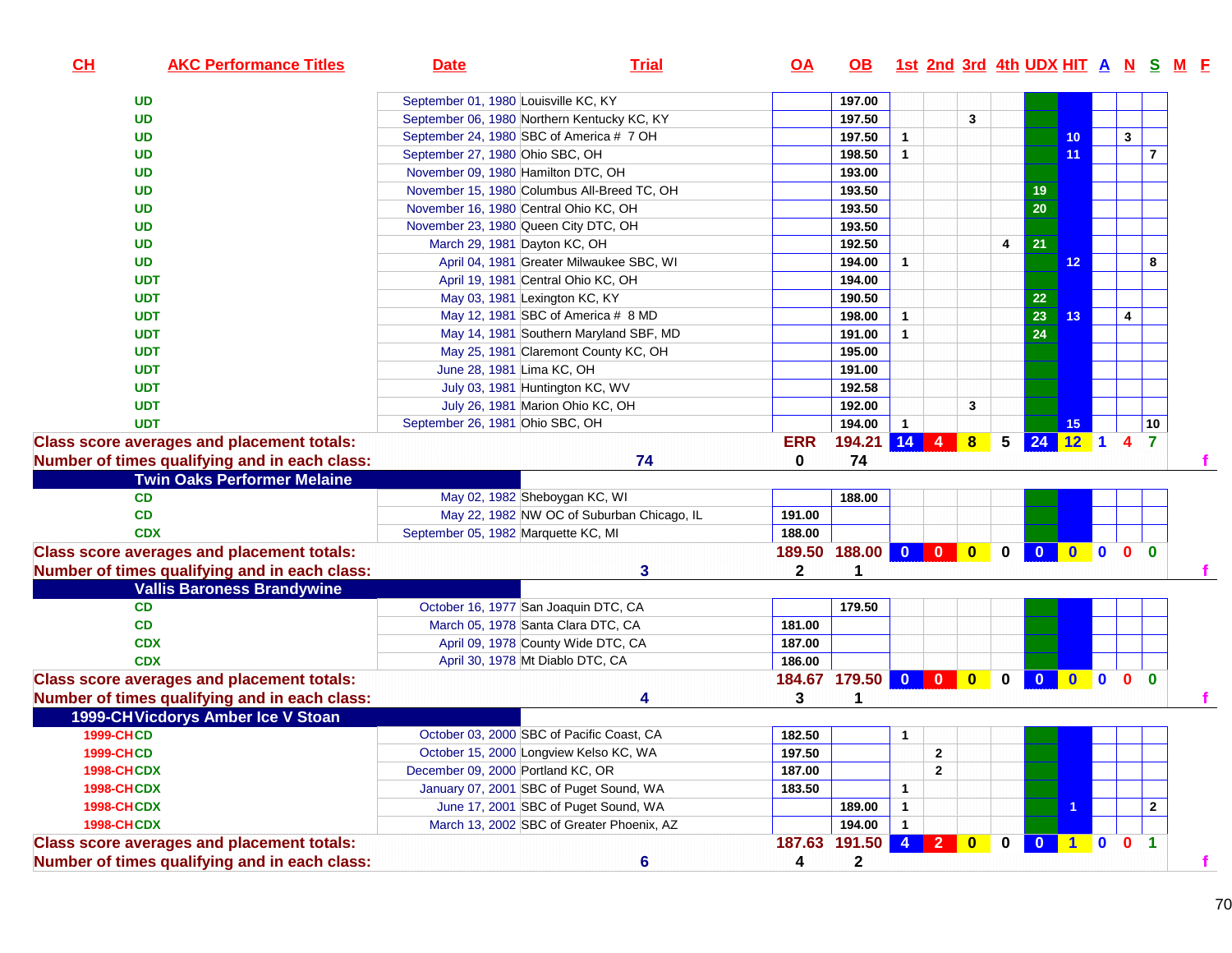| CL                | <b>AKC Performance Titles</b>                     | <b>Date</b>                       | <b>Trial</b>                                      | <u>OA</u>  | OB.                     |                      |              |                         |                      | 1st 2nd 3rd 4th UDX HIT A N S M F |              |              |              |              |   |
|-------------------|---------------------------------------------------|-----------------------------------|---------------------------------------------------|------------|-------------------------|----------------------|--------------|-------------------------|----------------------|-----------------------------------|--------------|--------------|--------------|--------------|---|
|                   | 2011-GCH Vicdorys Lump O'Coal                     |                                   |                                                   |            |                         |                      |              |                         |                      |                                   |              |              |              |              |   |
|                   | 2011-GCHCD GN RE                                  | August 11, 2013 Nisqually KC, WA  |                                                   |            | 180.00                  |                      | $\mathbf{2}$ |                         |                      |                                   |              |              |              |              |   |
|                   | 2011-GCHCD GN RE                                  | October 26, 2013 Vancouver KC, WA |                                                   |            | 183.00                  |                      |              |                         |                      |                                   |              |              |              |              |   |
|                   | 2011-GCHCDX GN RE                                 | October 27, 2013 Vancouver KC, WA |                                                   |            | 177.50                  |                      |              |                         |                      |                                   |              |              |              |              |   |
|                   | <b>Class score averages and placement totals:</b> |                                   |                                                   | <b>ERR</b> | 180.17                  | $\mathbf{0}$         |              | $\mathbf{0}$            | $\bf{0}$             |                                   |              | $\mathbf{0}$ | $\mathbf{0}$ | $\Omega$     |   |
|                   | Number of times qualifying and in each class:     |                                   | 3                                                 | 0          | 3                       |                      |              |                         |                      |                                   |              |              |              |              | m |
|                   | <b>Victoria</b>                                   |                                   |                                                   |            |                         |                      |              |                         |                      |                                   |              |              |              |              |   |
|                   | <b>CD</b>                                         |                                   | February 24, 1957 Santa Clara County KC, CA       | 195.00     |                         |                      | $\mathbf{2}$ |                         |                      |                                   |              |              |              |              |   |
|                   | <b>CD</b>                                         |                                   | April 28, 1957 Mt Diablo DTC, CA                  | 191.00     |                         |                      |              |                         | 4                    |                                   |              |              |              |              |   |
|                   | <b>CDX</b>                                        |                                   | May 19, 1957 Oakland KC, CA                       | 188.00     |                         |                      |              |                         |                      |                                   |              |              |              |              |   |
|                   | <b>Class score averages and placement totals:</b> |                                   |                                                   | 191.33     | <b>ERR</b>              | $\mathbf{0}$         |              | $\overline{\mathbf{0}}$ | $\blacktriangleleft$ |                                   | $\bullet$    | $\mathbf{0}$ | $\mathbf{0}$ | $\Omega$     |   |
|                   | Number of times qualifying and in each class:     |                                   | 3                                                 | 3          | $\mathbf 0$             |                      |              |                         |                      |                                   |              |              |              |              |   |
|                   | 1988-CH Vieledankes Red Ryder                     |                                   |                                                   |            |                         |                      |              |                         |                      |                                   |              |              |              |              |   |
| <b>1988-CHCD</b>  |                                                   | March 01, 1987 Seattle KC, WA     |                                                   | 192.50     |                         |                      |              | 3                       |                      |                                   |              |              |              |              |   |
| <b>1988-CHCD</b>  |                                                   |                                   | March 14, 1987 Chintimini KC, OR                  | 194.00     |                         |                      | $\mathbf{2}$ |                         |                      |                                   |              |              |              |              |   |
| <b>1988-CHCDX</b> |                                                   |                                   | March 15, 1987 Willamette Valley KC, OR           | 193.00     |                         | $\blacktriangleleft$ |              |                         |                      |                                   |              |              |              |              |   |
|                   | <b>Class score averages and placement totals:</b> |                                   |                                                   | 193.17     | <b>ERR</b>              |                      |              |                         | 0                    | $\Omega$                          | $\mathbf{0}$ | $\mathbf{0}$ | $\mathbf{0}$ | $\mathbf{0}$ |   |
|                   | Number of times qualifying and in each class:     |                                   | 3                                                 | 3          | 0                       |                      |              |                         |                      |                                   |              |              |              |              | m |
|                   | <b>Viking Lille Pige</b>                          |                                   |                                                   |            |                         |                      |              |                         |                      |                                   |              |              |              |              |   |
|                   | <b>CD</b>                                         |                                   | August 19, 1975 Central Maine KC, ME              |            | 186.50                  |                      |              |                         |                      |                                   |              |              |              |              |   |
|                   | <b>CD</b>                                         |                                   | September 01, 1975 Lewiston Auburn KC, ME         |            | 183.00                  |                      |              |                         | 4                    |                                   |              |              |              |              |   |
|                   | <b>CDX</b>                                        |                                   | November 28, 1976 New England DTC, MA             | 182.00     |                         |                      |              |                         |                      |                                   |              |              |              |              |   |
|                   | <b>Class score averages and placement totals:</b> |                                   |                                                   | 182.00     | 184.75                  | $\mathbf{0}$         | $\Omega$     | $\mathbf{0}$            | 1                    |                                   | $\mathbf{0}$ | $\mathbf{0}$ | $\mathbf{0}$ | $\mathbf{0}$ |   |
|                   | Number of times qualifying and in each class:     |                                   | 3                                                 | 1          | $\mathbf 2$             |                      |              |                         |                      |                                   |              |              |              |              |   |
|                   | <b>Villa De Palmas Annabelle</b>                  |                                   |                                                   |            |                         |                      |              |                         |                      |                                   |              |              |              |              |   |
|                   | <b>CD</b>                                         |                                   | June 09, 1974 Contra Costa County KC, CA          | 191.50     |                         |                      |              |                         |                      |                                   |              |              |              |              |   |
|                   | <b>CD</b>                                         | August 03, 1974 Motoc DOC, CA     |                                                   | 183.50     |                         |                      |              |                         |                      |                                   |              |              |              |              |   |
|                   | <b>CDX</b>                                        |                                   | April 20, 1975 San Gabriel Valley KC, CA          | 192.00     |                         |                      |              |                         |                      |                                   |              |              |              |              |   |
|                   | <b>CDX</b>                                        |                                   | April 27, 1975 Santa Ana Valley KC, CA            | 196.00     |                         |                      |              |                         |                      |                                   |              |              |              |              |   |
|                   | <b>CDX</b>                                        |                                   | May 11, 1975 Simi Valley KC, CA                   | 192.00     |                         |                      |              |                         |                      |                                   |              |              |              |              |   |
|                   | <b>Class score averages and placement totals:</b> |                                   |                                                   | 191.00     | <b>ERR</b>              | $\mathbf{0}$         | $\mathbf{0}$ | $\overline{\mathbf{0}}$ | $\bf{0}$             | $\mathbf{0}$                      | $\mathbf{0}$ | $\mathbf{0}$ | $\mathbf{0}$ | $\mathbf{0}$ |   |
|                   | Number of times qualifying and in each class:     |                                   | 5                                                 | 5          | 0                       |                      |              |                         |                      |                                   |              |              |              |              |   |
|                   | <b>Villa De Palmas Sugarbear</b>                  |                                   |                                                   |            |                         |                      |              |                         |                      |                                   |              |              |              |              |   |
|                   | <b>CD</b>                                         |                                   | April 06, 1974 Vegas Valley DOC, NV               | 194.50     |                         | $\mathbf{1}$         |              |                         |                      |                                   |              |              |              |              |   |
|                   | <b>CD</b>                                         |                                   | April 07, 1974 Silver State KC, NV                | 197.00     |                         | $\mathbf{1}$         |              |                         |                      |                                   |              |              |              |              |   |
|                   | <b>CDX</b>                                        |                                   | April 03, 1976 Vegas Valley DOC, NV               | 194.00     |                         | $\mathbf{1}$         |              |                         |                      |                                   |              |              |              |              |   |
|                   | <b>Class score averages and placement totals:</b> |                                   |                                                   | 195.17     | ERR 3 0 0 0 0 0 0 0 0 0 |                      |              |                         |                      |                                   |              |              |              |              |   |
|                   | Number of times qualifying and in each class:     |                                   | 3                                                 | 3          | 0                       |                      |              |                         |                      |                                   |              |              |              |              |   |
|                   | <b>Villa De's My Buddy N Soul</b>                 |                                   |                                                   |            |                         |                      |              |                         |                      |                                   |              |              |              |              |   |
|                   | <b>CD</b>                                         |                                   | October 27, 1991 Charlottesville Albemarle KC, VA | 182.00     |                         |                      |              |                         |                      |                                   |              |              |              |              |   |
|                   | CD                                                |                                   | April 03, 1992 S Maryland DTC of Forestville, MD  | 183.00     |                         |                      |              |                         |                      |                                   |              |              |              |              |   |
|                   | <b>CDX</b>                                        |                                   | April 11, 1992 Richmond DOC, VA                   | 171.50     |                         |                      |              |                         |                      |                                   |              |              |              |              |   |
|                   | <b>CDX</b>                                        |                                   | April 15, 1992 Warrenton KC, VA                   | 186.00     |                         |                      |              |                         |                      |                                   |              |              |              |              |   |
|                   |                                                   |                                   |                                                   |            | <b>ERR</b>              | $\mathbf{0}$         | $\bullet$    | $\bullet$               |                      | $\mathbf{0}$                      | $0$ 0 0      |              |              | $\mathbf{0}$ |   |
|                   | <b>Class score averages and placement totals:</b> |                                   |                                                   | 180.63     |                         |                      |              |                         | $\mathbf 0$          |                                   |              |              |              |              |   |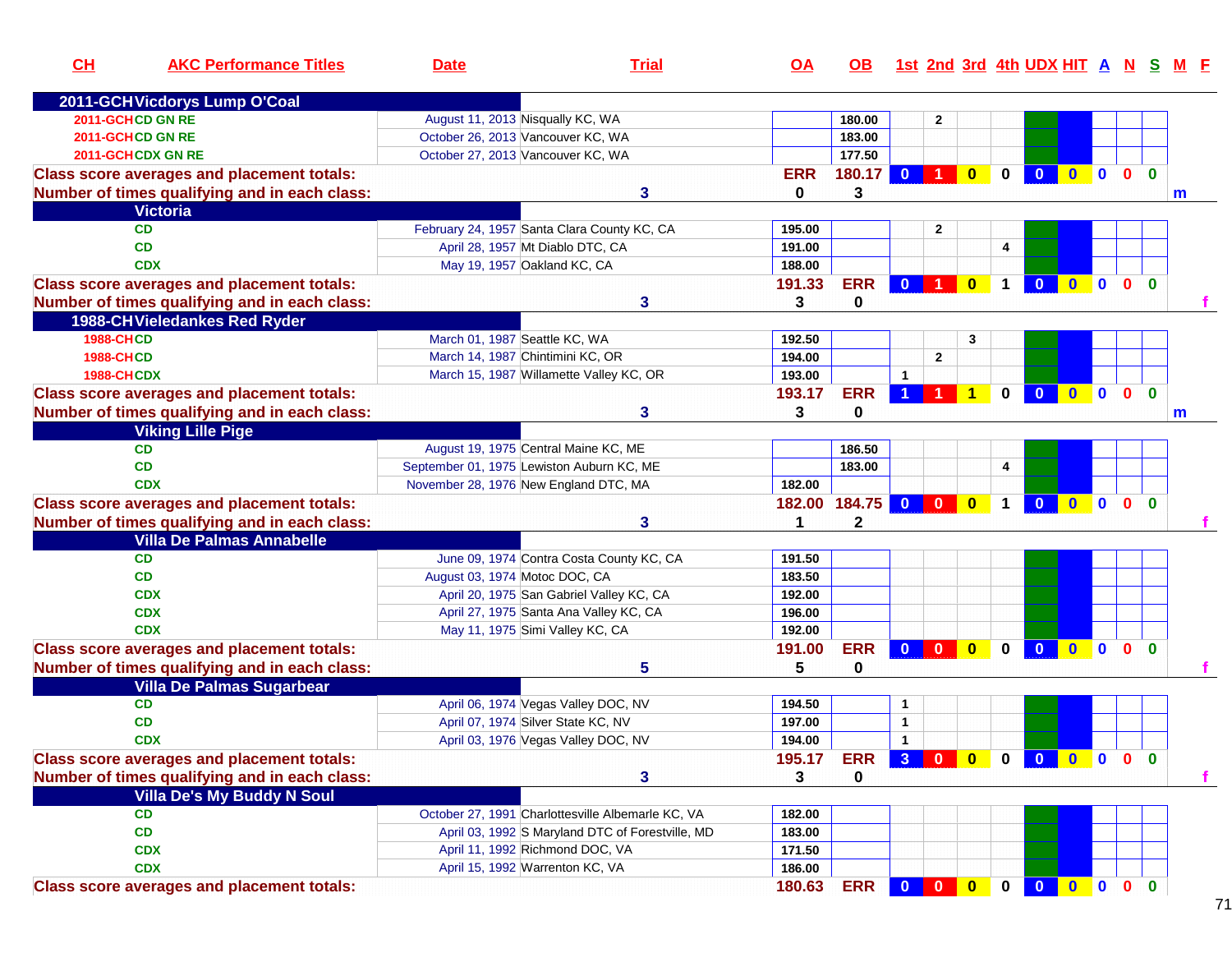| CL                | <b>AKC Performance Titles</b>                     | <b>Date</b>                                 | <b>Trial</b>                                  | <u>OA</u>     | $\overline{OB}$ |                      | <u>1st 2nd 3rd 4th UDX HIT A N S</u> |              |             |                         |                |              |                |                      |              |
|-------------------|---------------------------------------------------|---------------------------------------------|-----------------------------------------------|---------------|-----------------|----------------------|--------------------------------------|--------------|-------------|-------------------------|----------------|--------------|----------------|----------------------|--------------|
|                   | Number of times qualifying and in each class:     |                                             | 4                                             | 4             | 0               |                      |                                      |              |             |                         |                |              |                |                      | m            |
|                   | 1957-CHWanrooys Kristie                           |                                             |                                               |               |                 |                      |                                      |              |             |                         |                |              |                |                      |              |
| <b>1957-CHCD</b>  |                                                   | August 21, 1955 Pontiac KC, MI              |                                               | 194.00        |                 | $\mathbf{1}$         |                                      |              |             |                         |                |              |                |                      |              |
| <b>1957-CHCD</b>  |                                                   | December 04, 1955 Ingham County KC, MI      |                                               | 195.50        |                 |                      |                                      |              | 4           |                         |                |              |                |                      |              |
| <b>1957-CHCDX</b> |                                                   |                                             | July 08, 1956 Macomb County KC, MI            | 191.00        |                 |                      | $\overline{2}$                       |              |             |                         |                |              |                |                      |              |
| <b>1957-CHCDX</b> |                                                   |                                             | July 21, 1957 Sportsmans DTC of Detroit, MI   |               | 182.50          |                      |                                      |              |             |                         |                |              |                |                      |              |
|                   | <b>Class score averages and placement totals:</b> |                                             |                                               | 193.50 182.50 |                 | $\blacktriangleleft$ | 10                                   |              | $\mathbf 1$ |                         | 0 0 0 0 0      |              |                |                      |              |
|                   | Number of times qualifying and in each class:     |                                             | 4                                             | 3             |                 |                      |                                      |              |             |                         |                |              |                |                      |              |
|                   | <b>Wendy Dee Subira V Moe Buddy</b>               |                                             |                                               |               |                 |                      |                                      |              |             |                         |                |              |                |                      |              |
|                   | CD                                                |                                             | November 10, 1974 Youngstown All-Breed TC, OH | 191.50        |                 |                      |                                      |              |             |                         |                |              |                |                      |              |
|                   | CD                                                | December 14, 1974 Richland County KC, OH    |                                               | 190.00        |                 |                      |                                      |              |             |                         |                |              |                |                      |              |
|                   | <b>CDX</b>                                        | December 15, 1974 Western Reserve KC, OH    |                                               | 184.00        |                 |                      |                                      |              |             |                         |                |              |                |                      |              |
|                   | <b>CDX</b>                                        | September 27, 1975 Ohio SBC, OH             |                                               |               | 179.50          |                      | $\overline{2}$                       |              |             |                         |                |              |                |                      |              |
|                   | <b>CDX</b>                                        | September 25, 1976 Ohio SBC, OH             |                                               |               | 192.50          |                      |                                      |              |             |                         |                |              |                |                      |              |
|                   | <b>Class score averages and placement totals:</b> |                                             |                                               | 188.50        | 186.00          | $\mathbf{0}$         |                                      | $\mathbf{0}$ | $\mathbf 1$ | $\mathbf{0}$            | $\mathbf{0}$   | $\mathbf{0}$ | 0 <sub>0</sub> |                      |              |
|                   | Number of times qualifying and in each class:     |                                             | 5                                             | 3             | $\mathbf 2$     |                      |                                      |              |             |                         |                |              |                |                      |              |
|                   | <b>Wheelers Miss Nemesis</b>                      |                                             |                                               |               |                 |                      |                                      |              |             |                         |                |              |                |                      |              |
|                   | <b>CD</b>                                         | October 07, 1984 Great Salt Lake DTC, UT    |                                               | 181.50        |                 |                      |                                      |              |             |                         |                |              |                |                      |              |
|                   | <b>CD</b>                                         | October 05, 1985 Intermountain KC, UT       |                                               | 189.00        |                 |                      |                                      |              |             |                         |                |              |                |                      |              |
|                   | <b>CDX</b>                                        | October 06, 1985 Great Salt Lake DTC, UT    |                                               | 188.50        |                 |                      |                                      | 3            |             |                         |                |              |                |                      |              |
|                   | <b>CDX</b>                                        |                                             | October 25, 1985 SBC of Greater Phoenix, AZ   | 194.00        |                 | $\mathbf{1}$         |                                      |              |             |                         |                |              |                |                      |              |
|                   |                                                   |                                             |                                               |               | <b>ERR</b>      |                      | 1 0                                  | 1            | $\mathbf 0$ |                         | 0 1 0 0        |              |                | $\blacktriangleleft$ |              |
|                   | <b>Class score averages and placement totals:</b> |                                             |                                               | 188.25        |                 |                      |                                      |              |             |                         |                |              |                |                      |              |
|                   | Number of times qualifying and in each class:     |                                             |                                               | 4             | 0               |                      |                                      |              |             |                         |                |              |                |                      |              |
|                   | <b>Whiterivers Fabulous Gypsy</b>                 |                                             |                                               |               |                 |                      |                                      |              |             |                         |                |              |                |                      |              |
|                   | <b>CD</b>                                         |                                             | May 04, 1973 SBC of Puget Sound, WA           | 195.50        |                 | $\mathbf{1}$         |                                      |              |             |                         |                |              |                |                      |              |
|                   | <b>CD</b>                                         | September 23, 1973 Peninsula DFA, WA        |                                               | 196.50        |                 |                      | $\overline{2}$                       |              |             |                         |                |              |                |                      |              |
|                   | <b>CD</b>                                         | September 30, 1973 Washington State OTC, WA |                                               | 196.50        |                 |                      | $\overline{2}$                       |              |             |                         |                |              |                |                      |              |
|                   | <b>CDX</b>                                        | November 18, 1973 Whidbey Island KC, WA     |                                               | 195.00        |                 |                      | $\overline{2}$                       |              |             |                         |                |              |                |                      |              |
|                   | <b>CDX</b>                                        |                                             | June 29, 1974 SBC of Puget Sound, WA          |               | 196.50          | $\overline{1}$       |                                      |              |             |                         | $\overline{2}$ |              |                | $\overline{2}$       |              |
|                   | <b>Class score averages and placement totals:</b> |                                             |                                               | 195.88 196.50 |                 |                      | $2 \quad 3 \quad$                    | $\bullet$    | $\mathbf 0$ | $\overline{\mathbf{0}}$ | $2 \ 0$        |              | $\mathbf{0}$   | $\overline{2}$       |              |
|                   | Number of times qualifying and in each class:     |                                             | 5                                             | 4             |                 |                      |                                      |              |             |                         |                |              |                |                      |              |
|                   | <b>Why</b>                                        |                                             |                                               |               |                 |                      |                                      |              |             |                         |                |              |                |                      |              |
|                   | CD                                                | May 11, 1980 Dallas OTC, TX                 |                                               | 189.00        |                 |                      |                                      |              |             |                         |                |              |                |                      |              |
|                   | <b>CD</b>                                         | February 28, 1981 OTC of Wichita Falls, TX  |                                               | 190.50        |                 |                      | $\overline{2}$                       |              |             |                         |                |              |                |                      |              |
|                   | <b>CDX</b>                                        | March 01, 1981 Faith City KC, TX            |                                               | 180.00        |                 |                      |                                      | $\mathbf{3}$ |             |                         |                |              |                |                      |              |
|                   | <b>Class score averages and placement totals:</b> |                                             |                                               | 186.50        | <b>ERR</b>      |                      | 0 1 1 0 0 0 0 0                      |              |             |                         |                |              |                | $\mathbf{0}$         |              |
|                   | Number of times qualifying and in each class:     |                                             | 3                                             | 3             | 0               |                      |                                      |              |             |                         |                |              |                |                      | m            |
|                   | <b>Windfalls Because</b>                          |                                             |                                               |               |                 |                      |                                      |              |             |                         |                |              |                |                      |              |
|                   | CD                                                |                                             | May 16, 1976 Berks County DTC, PA             | 188.00        |                 |                      |                                      |              |             |                         |                |              |                |                      |              |
|                   | CD                                                | September 04, 1976 Klamath DF, OR           |                                               | 174.00        |                 | 1                    |                                      |              |             |                         |                |              |                |                      |              |
|                   | <b>CDX</b>                                        |                                             | March 13, 1977 Willamette Valley KC, OR       | 192.00        |                 |                      |                                      |              |             |                         |                |              |                |                      |              |
|                   | <b>Class score averages and placement totals:</b> |                                             |                                               | 184.67        | <b>ERR</b>      |                      | 1 0                                  | $\bullet$    | $\mathbf 0$ |                         | 0 0 0 0 0      |              |                |                      |              |
|                   | Number of times qualifying and in each class:     |                                             | 3                                             | 3             | 0               |                      |                                      |              |             |                         |                |              |                |                      |              |
|                   |                                                   |                                             |                                               |               |                 |                      |                                      |              |             |                         |                |              |                |                      | $\mathbf{m}$ |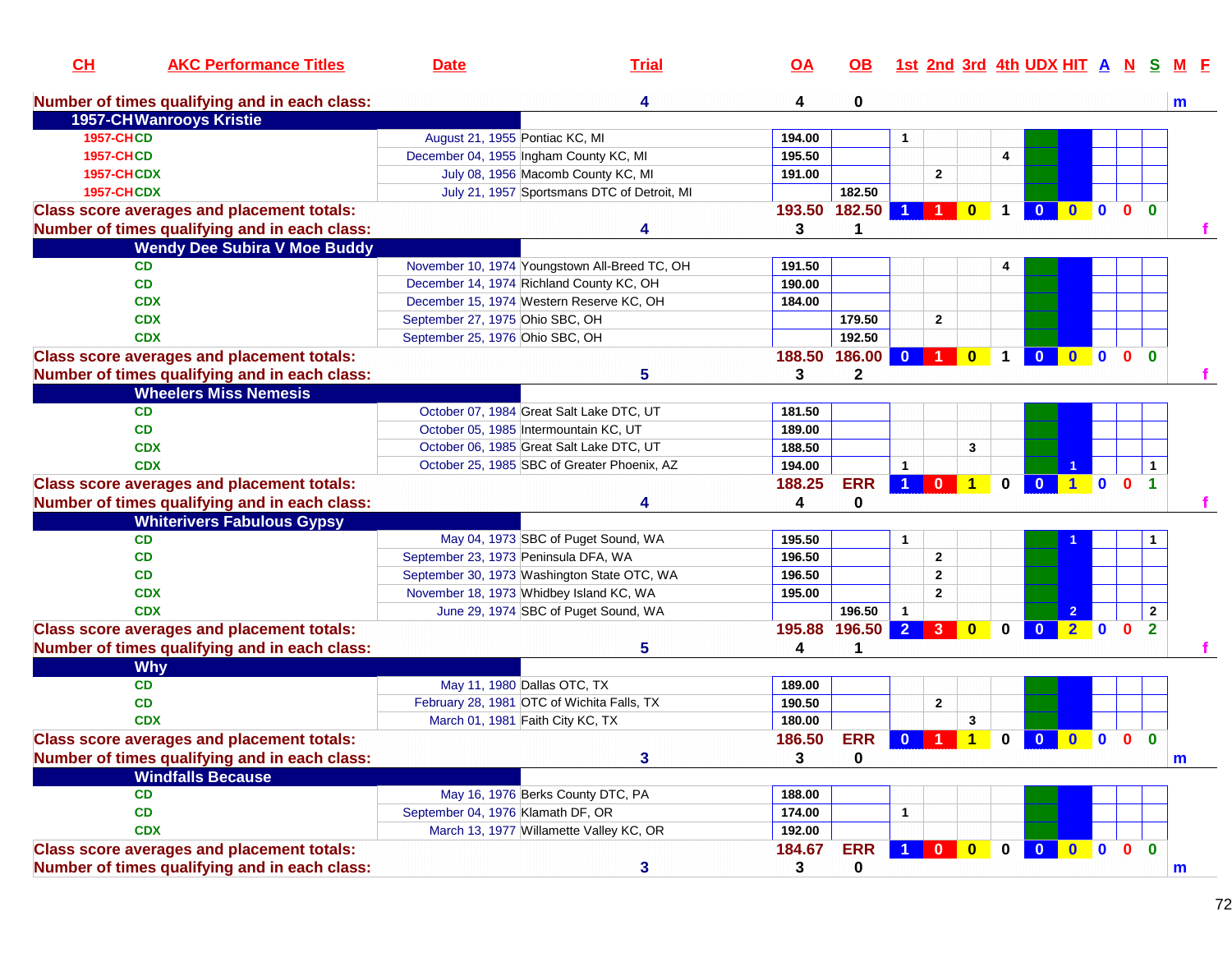| CL                                                | <b>AKC Performance Titles</b>                     | <b>Date</b>                       | <b>Trial</b>                                  | $\overline{OA}$ | <b>OB</b>  |                |                      |                |                |                                      |                |              |                | 1st 2nd 3rd 4th UDX HIT A N S M E |
|---------------------------------------------------|---------------------------------------------------|-----------------------------------|-----------------------------------------------|-----------------|------------|----------------|----------------------|----------------|----------------|--------------------------------------|----------------|--------------|----------------|-----------------------------------|
|                                                   |                                                   |                                   |                                               |                 |            |                |                      |                |                |                                      |                |              |                |                                   |
|                                                   | <b>Woods Andermatt of Plymouth</b>                |                                   |                                               |                 |            |                |                      |                |                |                                      |                |              |                |                                   |
|                                                   | CD                                                |                                   | November 18, 1973 Holyoke DOTC, MA            | 170.00          |            |                |                      |                |                |                                      |                |              |                |                                   |
| <b>Class score averages and placement totals:</b> |                                                   |                                   |                                               | 170.00          | <b>ERR</b> |                |                      |                | $\overline{0}$ | $\bullet$                            |                | $\mathbf{0}$ | $\mathbf{0}$   |                                   |
|                                                   | Number of times qualifying and in each class:     |                                   | 1                                             | 1               | $\bf{0}$   |                |                      |                |                |                                      |                |              |                | m                                 |
|                                                   | 2001-CHXmaxkris Van 'T Hof Ten Eynder             |                                   |                                               |                 |            |                |                      |                |                |                                      |                |              |                |                                   |
| <b>2001-CHCD</b>                                  |                                                   |                                   | September 15, 2001 Wenatchee KC, WA           |                 | 179.50     |                |                      |                |                |                                      |                |              |                |                                   |
| <b>2001-CHCD</b>                                  |                                                   |                                   | October 14, 2001 Longview Kelso KC, WA        | 181.50          |            | $\mathbf{1}$   |                      |                |                |                                      |                |              |                |                                   |
| <b>2001-CHCDX</b>                                 |                                                   |                                   | November 18, 2001 Whidbey Island KC, WA       | 189.00          |            |                | $\overline{2}$       |                |                |                                      |                |              |                |                                   |
| <b>2001-CHCDX</b>                                 |                                                   |                                   | March 11, 2002 SBC of America Regional, AZ    |                 | 192.00     | $\overline{1}$ |                      |                |                |                                      |                |              |                |                                   |
|                                                   | 2001-CHVCD2 UD MXP MJP                            |                                   | November 01, 2003 Chuckanut DTA, WA           |                 | 195.50     |                |                      |                |                |                                      |                |              |                |                                   |
|                                                   | 2001-CHVCD2 UD MXP MJP                            |                                   | January 09, 2004 Tacoma KC, WA                |                 | 189.00     |                |                      |                |                |                                      |                |              |                |                                   |
|                                                   | 2001-CHVCD2 UD MXP MJP                            |                                   | January 09, 2004 SBC of Puget Sound, WA       |                 | 192.00     | $\mathbf{1}$   |                      |                |                | $\overline{1}$                       | $\overline{2}$ |              | $\mathbf{2}$   |                                   |
|                                                   | 2001-CHVCD2 UD MXP MJP                            | January 16, 2004 Tualatin KC, OR  |                                               |                 | 180.00     |                |                      |                |                |                                      |                |              |                |                                   |
|                                                   | 2001-CHVCD2 UD MXP MJP                            |                                   | January 17, 2004 Portland DOC, OR             |                 | 187.00     |                |                      |                |                | $\overline{2}$                       |                |              |                |                                   |
|                                                   | 2001-CHVCD2 UD MXP MJP                            |                                   | January 18, 2004 Dog Fanciers Association, OR |                 | 182.50     |                |                      |                |                |                                      |                |              |                |                                   |
|                                                   | 2001-CHVCD2 UD MXP MJP                            |                                   | January 19, 2004 Dog Fanciers Association, OR |                 | 182.00     |                |                      |                |                |                                      |                |              |                |                                   |
|                                                   | 2001-CHVCD2 UD MXP MJP                            |                                   | March 20, 2004 Peninsula DFA, WA              |                 | 189.00     |                |                      |                |                | $\mathbf{3}$                         |                |              |                |                                   |
|                                                   | 2001-CHVCD2 UD MXP MJP                            |                                   | March 21, 2004 Peninsula DFA, WA              |                 | 180.50     |                |                      |                |                | $\overline{\mathbf{4}}$              |                |              |                |                                   |
|                                                   | 2001-CHVCD2 UD MXP MJP                            |                                   | March 27, 2004 Washington State OTC, WA       |                 | 182.00     |                |                      |                |                | 5 <sub>5</sub>                       |                |              |                |                                   |
|                                                   | 2001-CHVCD2 UD MXP MJP                            |                                   | May 15, 2004 Mt Baker KC, WA                  |                 | 182.50     |                |                      |                |                | 6 <sup>6</sup>                       |                |              |                |                                   |
|                                                   | 2001-CHVCD2 UD MXP MJP                            |                                   | June 19, 2004 Clackamas KC, OR                |                 | 189.50     |                |                      |                |                |                                      |                |              |                |                                   |
|                                                   | 2001-CHVCD2 UD MXP MJP                            |                                   | June 26, 2004 Bell Vernon KA, WA              |                 | 185.00     |                |                      |                |                |                                      |                |              |                |                                   |
|                                                   | 2001-CHVCD2 UD MXP MJP                            |                                   | June 27, 2004 Bell Vernon KA, WA              |                 | 187.00     |                |                      |                |                | $\overline{7}$                       |                |              |                |                                   |
|                                                   | 2001-CHVCD2 UD MXP MJP                            |                                   | July 10, 2004 Portland KC, OR                 |                 | 186.00     |                |                      |                |                | $\pmb{8}$                            |                |              |                |                                   |
|                                                   | 2001-CHVCD2 UD MXP MJP                            |                                   | July 11, 2004 Portland DOC, OR                |                 | 185.50     |                |                      |                |                | $\boldsymbol{9}$                     |                |              |                |                                   |
|                                                   | 2001-CHVCD2 UD MXP MJP                            |                                   | July 12, 2004 Tualatin KC, OR                 |                 | 183.50     |                |                      |                |                |                                      |                |              |                |                                   |
|                                                   | 2001-CHVCD2 UDX MXP MJP                           |                                   | July 24, 2004 Hurricane Ridge KC, WA          |                 | 181.50     |                |                      | $\mathbf{3}$   |                | 10 <sub>1</sub>                      |                |              |                |                                   |
|                                                   | 2001-CHVCD2 UDX MXP MJP                           |                                   | August 01, 2004 SBC of Puget Sound, WA        |                 | 187.50     | $\mathbf{1}$   |                      |                |                | 11                                   | 3 <sup>2</sup> |              | 3              |                                   |
|                                                   | 2001-CHVCD2 UDX MXP MJP                           |                                   | August 07, 2004 Nisqually KC, WA              |                 | 180.50     |                |                      | 3              |                | 12                                   |                |              |                |                                   |
|                                                   | 2001-CHVCD2 UDX MXP MJP                           |                                   | August 15, 2004 Olympic KC, WA                |                 | 170.50     |                |                      |                |                | 13                                   |                |              |                |                                   |
|                                                   | 2001-CHVCD2 UDX MXP MJP                           |                                   | September 18, 2004 Gig Harbor KC, WA          |                 | 187.50     |                |                      |                |                |                                      |                |              |                |                                   |
|                                                   | 2001-CHVCD2 UDX RAE MXP4 MJP3                     |                                   | September 22, 2006 SBC of America #33 WY      |                 | 186.00     | $\mathbf{1}$   |                      |                |                |                                      |                |              |                |                                   |
|                                                   | <b>Class score averages and placement totals:</b> |                                   |                                               | 185.25          | 184.94     | 5 <sub>5</sub> | $\blacktriangleleft$ | 2 <sub>2</sub> |                | $0 \quad 13 \quad 2 \quad 0 \quad 0$ |                |              | $\overline{2}$ |                                   |
|                                                   | Number of times qualifying and in each class:     |                                   | 27                                            | $\mathbf{2}$    | 25         |                |                      |                |                |                                      |                |              |                | m                                 |
|                                                   | <b>Zumars Boo Boo Noel</b>                        |                                   |                                               |                 |            |                |                      |                |                |                                      |                |              |                |                                   |
|                                                   | <b>CD</b>                                         |                                   | April 13, 1975 San Fernando KC, CA            | 188.00          |            | $\mathbf 1$    |                      |                |                |                                      |                |              |                |                                   |
|                                                   | CD                                                |                                   | April 27, 1975 Santa Ana Valley KC, CA        | 197.00          |            |                |                      |                |                |                                      |                |              |                |                                   |
|                                                   | <b>CDX</b>                                        |                                   | May 25, 1975 OC of San Diego County, CA       | 190.00          |            |                |                      |                |                |                                      |                |              |                |                                   |
|                                                   | <b>Class score averages and placement totals:</b> |                                   |                                               | 191.67          | <b>ERR</b> |                |                      |                | $\mathbf{0}$   | $\overline{\mathbf{0}}$              | $0$ 0          | $\mathbf{0}$ |                |                                   |
|                                                   |                                                   |                                   |                                               |                 |            |                |                      |                |                |                                      |                |              |                |                                   |
|                                                   | Number of times qualifying and in each class:     |                                   | 3                                             | 3               | 0          |                |                      |                |                |                                      |                |              |                |                                   |
|                                                   | <b>Zwinghof Anheuser V Zarno</b>                  |                                   |                                               |                 |            |                |                      |                |                |                                      |                |              |                |                                   |
|                                                   | <b>CD</b>                                         |                                   | September 27, 1970 Mobile Bay DTC, AL         |                 | 183.50     |                |                      |                |                |                                      |                |              |                |                                   |
|                                                   | CD                                                | November 08, 1970 Orlando DTC, FL |                                               |                 | 177.00     |                |                      |                |                |                                      |                |              |                |                                   |
|                                                   | <b>CDX</b>                                        |                                   | November 22, 1970 K-9 OC of Jacksonville, FL  |                 | 182.00     |                |                      |                |                |                                      |                |              |                |                                   |